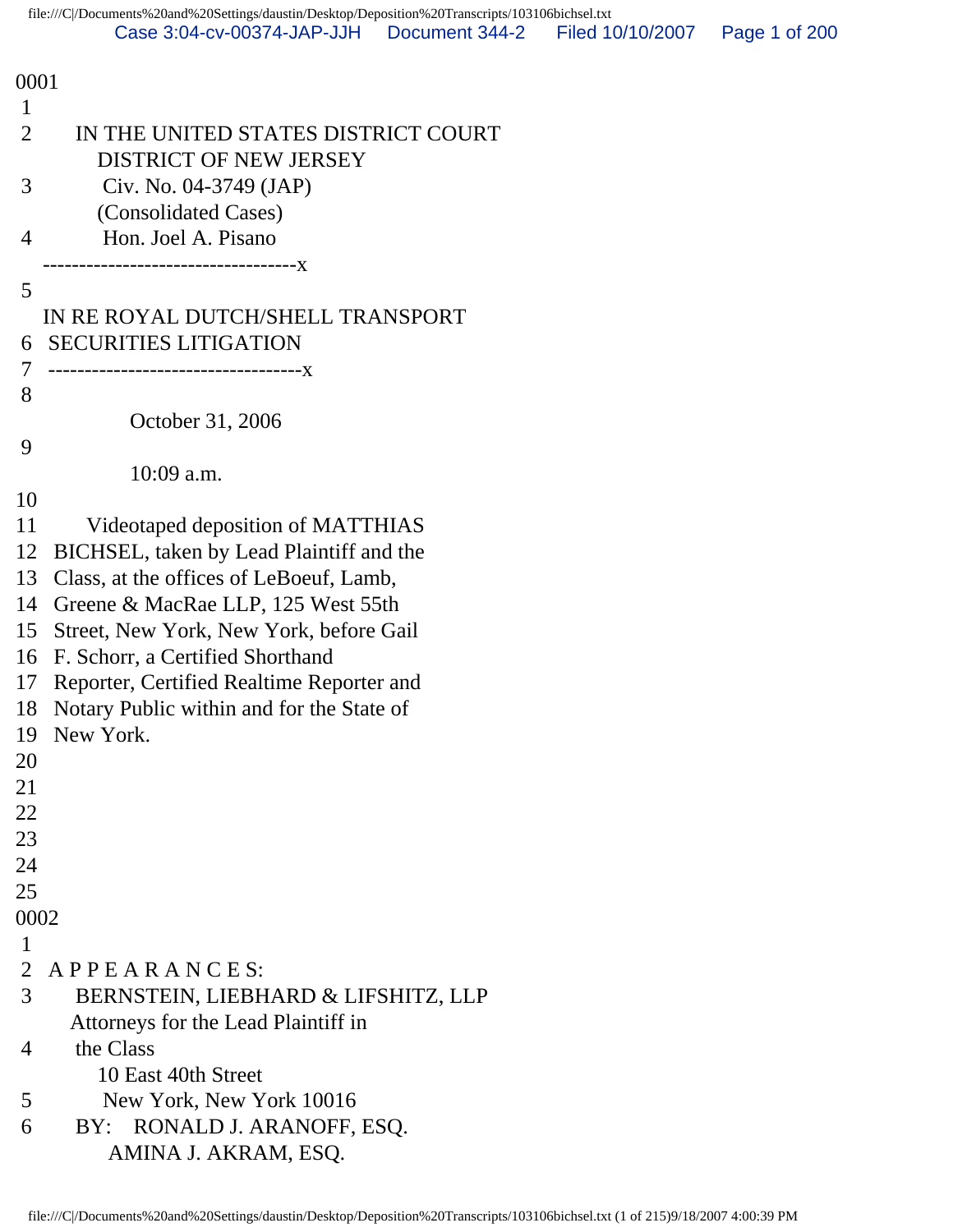|                | file:///C /Documents%20and%20Settings/daustin/Desktop/Deposition%20Transcripts/103106bichsel.txt |                |                  |               |
|----------------|--------------------------------------------------------------------------------------------------|----------------|------------------|---------------|
| $\overline{7}$ | Case 3:04-cv-00374-JAP-JJH<br>-and-                                                              | Document 344-2 | Filed 10/10/2007 | Page 2 of 200 |
|                | JEFFREY M. HABER, ESQ.                                                                           |                |                  |               |
| 8              |                                                                                                  |                |                  |               |
| 9              |                                                                                                  |                |                  |               |
|                |                                                                                                  |                |                  |               |
|                | LEBOEUF, LAMB, GREENE & MACRAE, LLP                                                              |                |                  |               |
| 10             | Attorneys for Royal Dutch/Shell and                                                              |                |                  |               |
|                | the Witness                                                                                      |                |                  |               |
| 11             | 1875 Connecticut Avenue, N.W.                                                                    |                |                  |               |
|                | Suite 1200                                                                                       |                |                  |               |
| 12             | Washington, D.C. 20009                                                                           |                |                  |               |
| 13             | BY: ANN M. ASHTON, ESQ.                                                                          |                |                  |               |
|                | WILLIAM C. HORN, ESQ.                                                                            |                |                  |               |
| 14             | -and-                                                                                            |                |                  |               |
|                | RALPH C. FERRARA, ESQ.                                                                           |                |                  |               |
| 15             |                                                                                                  |                |                  |               |
|                | -and-                                                                                            |                |                  |               |
| 16             |                                                                                                  |                |                  |               |
|                | CHARLES F. PLATT, ESQ.                                                                           |                |                  |               |
| 17             | Senior Legal Counsel                                                                             |                |                  |               |
|                | Shell International B.V.                                                                         |                |                  |               |
| 18             | Legal Services LSEP-C                                                                            |                |                  |               |
|                | Volmerlaan 7                                                                                     |                |                  |               |
| 19             | P.O. Box 60                                                                                      |                |                  |               |
|                | 2280 AB Rijswijk-ZH                                                                              |                |                  |               |
| 20             |                                                                                                  |                |                  |               |
| 21             |                                                                                                  |                |                  |               |
| 22             |                                                                                                  |                |                  |               |
| 23             |                                                                                                  |                |                  |               |
| 24             |                                                                                                  |                |                  |               |
| 25             |                                                                                                  |                |                  |               |
| 0003           |                                                                                                  |                |                  |               |
| $\mathbf{1}$   |                                                                                                  |                |                  |               |
| $\overline{2}$ | APPEARANCES (Continued):                                                                         |                |                  |               |
| 3              | HUGHES, HUBBARD & REED, LLP                                                                      |                |                  |               |
|                | <b>Attorneys for PricewaterhouseCoopers</b>                                                      |                |                  |               |
| 4              | One Battery Park Plaza                                                                           |                |                  |               |
|                | New York, New York 10004-1482                                                                    |                |                  |               |
| 5              |                                                                                                  |                |                  |               |
|                | GABRIELLE S. MARSHALL, ESQ.<br>BY:                                                               |                |                  |               |
| 6              |                                                                                                  |                |                  |               |
| 7              | HOGAN & HARTSON, LLP                                                                             |                |                  |               |
|                | Attorneys for KPMG Accountants N.V.                                                              |                |                  |               |
| 8              | 875 Third Avenue                                                                                 |                |                  |               |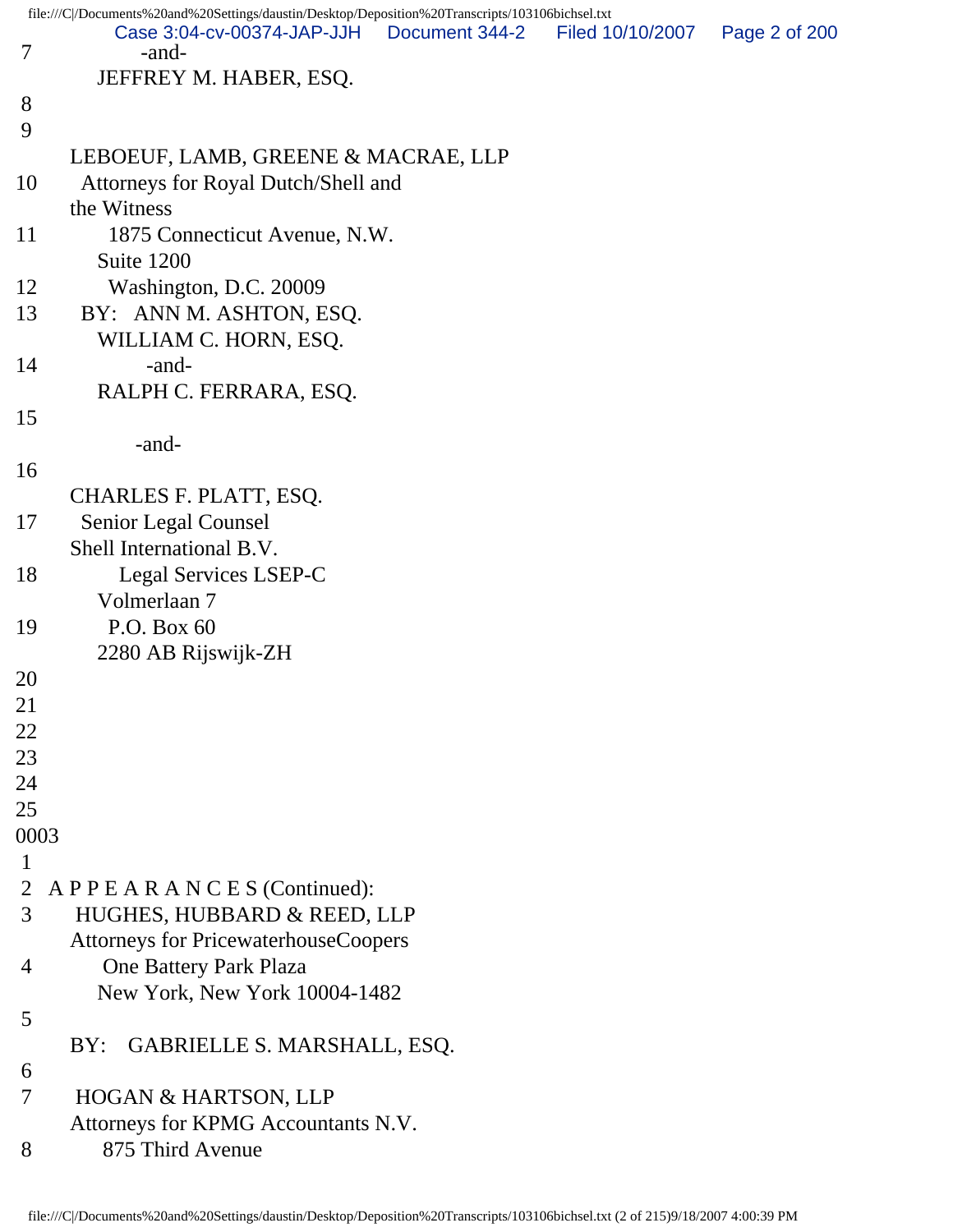```
file:///C|/Documents%20and%20Settings/daustin/Desktop/Deposition%20Transcripts/103106bichsel.txt
         New York, New York 10022
 9 
      BY: TRACEY A. TISKA, ESQ.
10 
11 
      FOLEY & LARDNER, LLP
12 Attorneys for Judith Boynton
         777 East Wisconsin Avenue
13 Milwaukee, Wisconsin 53202-5306
14 BY: BRETT H. LUDWIG, ESQ.
15 
16 MAYER, BROWN, ROWE & MAW, LLP
      Attorneys for Sir Philip Watts
17 1909 K Street, N.W.
         Washington, D.C. 20006-1101
18 
      BY: AIMEE D. LATIMER, ESQ.
19 
20 ALSO PRESENT:
21 NICO MINERVA
   Grant & Eisenhofer
22 
   ARIK KATZAP, Legal Assistant
23 Bernstein Liebhard & Lifshitz, LLP
24 DAVID PELOZA, Video Operator
   Action Legal Video, Inc.
25 
0004
 1 
 2 THE VIDEO OPERATOR: This is
 3 the video operator speaking, David Peloza,
 4 from LegaLink Action Video. Today's
 5 date's October 31st, 2006. The time is
 6 10:09. We're at the offices of LeBoeuf,
 7 Lamb, 125 West 55th Street, for the
 8 deposition of Mr. Bichsel, in the matter
 9 Royal Dutch/Shell Transport Securities
10 Litigation.
11 I'd like the attorneys to
12 introduce themselves starting with the
13 plaintiffs' attorney first. And can
14 you go real slow for the court
15 reporter, please.
          Case 3:04-cv-00374-JAP-JJH Document 344-2 Filed 10/10/2007 Page 3 of 200
```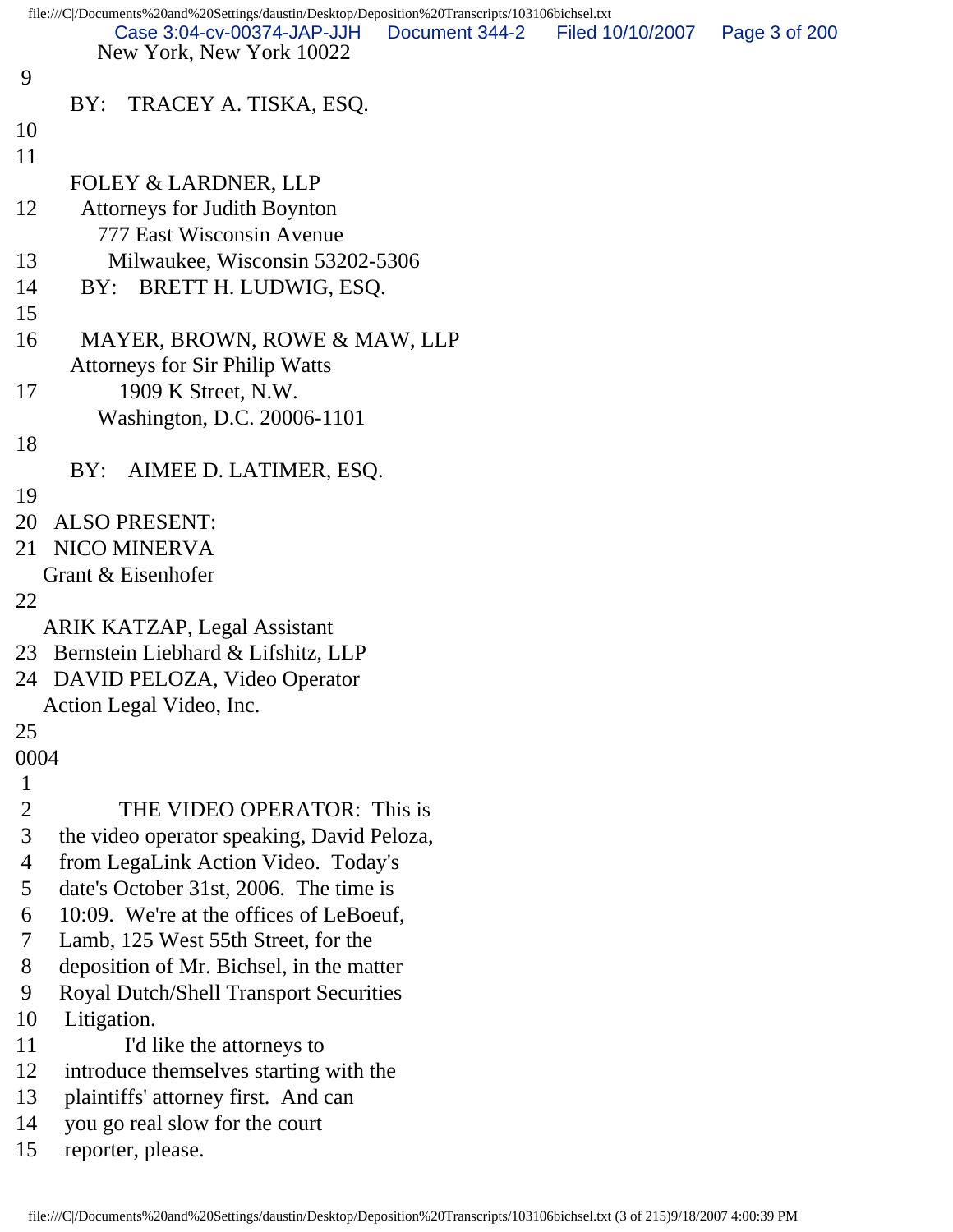file:///C|/Documents%20and%20Settings/daustin/Desktop/Deposition%20Transcripts/103106bichsel.txt 16 MR. ARANOFF: Ronald 17 Aranoff, Bernstein Liebhard & Lifshitz, 18 on behalf of Peter M. Wood and the 19 class. 20 MS. AKRAM: Amina Akram from 21 Bernstein Liebhard & Lifshitz, on behalf 22 of the lead plaintiff. 23 MR. HABER: Jeffrey Haber 24 from Bernstein Liebhard & Lipshitz, on 25 behalf of the lead plaintiff Peter M. 0005 1 2 Wood and the class. 3 MR. HORN: William Horn, 4 LeBoeuf, Lamb, Greene & MacRae, on 5 behalf of the corporate defendants and 6 the witness. 7 MS. ASHTON: Ann Ashton, 8 LeBoeuf, Lamb, Greene & MacRae, on 9 behalf of Mr. Bichsel as well as the 10 corporate defendants. 11 MR. PLATT: Charles Platt, 12 Shell International B.V., on behalf of 13 Royal Dutch/Shell PLC. 14 MS. TISKA: Tracey Tiska 15 from Hogan & Hartson, on behalf of 16 defendant KPMG Accountants N.V. 17 MS. MARSHALL: Gabrielle 18 Marshall of Hughes Hubbard & Reed, on 19 behalf of PricewaterhouseCoopers. 20 MS. LATIMER: Aimee Latimer, 21 Mayer Brown Rowe & Maw, for defendant 22 Sir Philip Watts. 23 MR. LUDWIG: Brett Ludwig, 24 Foley & Lardner, on behalf of Judith 25 Boynton. 0006 1 2 THE VIDEO OPERATOR: You may 3 now swear the witness. 4 M A T T H I A S B I C H S E L, 5 residing at 32 van Hoeylaan, The Hague, Case 3:04-cv-00374-JAP-JJH Document 344-2 Filed 10/10/2007 Page 4 of 200

6 Netherlands, having been first duly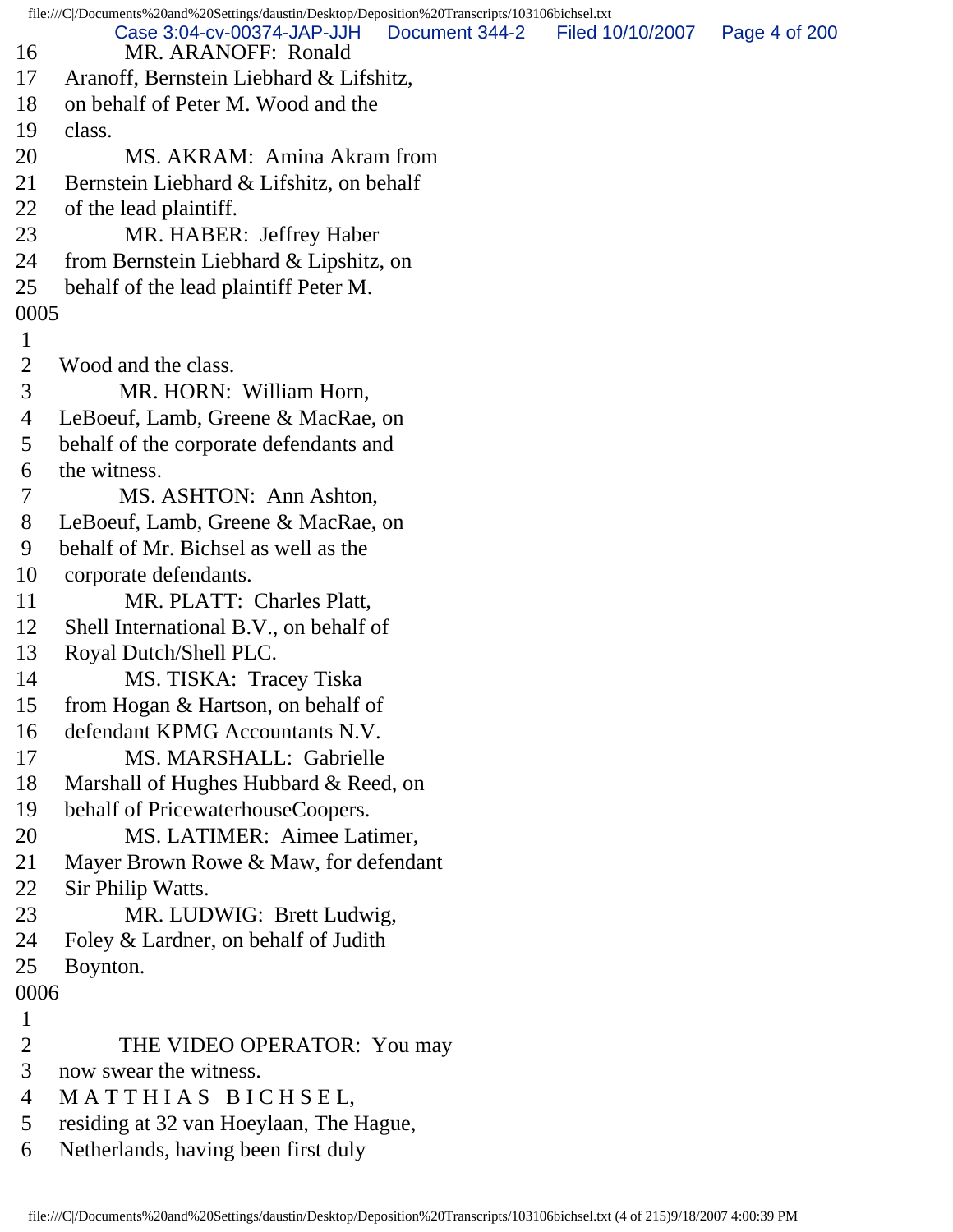file:///C|/Documents%20and%20Settings/daustin/Desktop/Deposition%20Transcripts/103106bichsel.txt 7 sworn by the Notary Public (Gail F. 8 Schorr), was examined and testified as 9 follows: 10 EXAMINATION BY MR. ARANOFF: 11 Q. Good morning, Mr. Bichsel. 12 We met a few moments ago. My name is 13 Ronald Aranoff, and I represent the lead 14 plaintiff, Peter M. Wood, and the class 15 in the matter titled In Re Royal/Dutch 16 Shell Transport Securities Litigation. 17 First let me say thank you 18 for coming here today. I understand 19 you traveled from quite a distance and 20 I thank you for being here. I also 21 wanted to thank Mr. Platt and Ms. 22 Ashton for presenting you today. So 23 thank you very much. 24 Mr. Bichsel, have you ever 25 testified before? 0007 1 MATTHIAS BICHSEL 2 A. No. 3 Q. Since you haven't testified 4 before, let me just go over some basic 5 groundrules that we'll be utilizing in 6 today's deposition. I'm sure you 7 realize that the court reporter just 8 swore you in, so do you understand that 9 today's testimony will be under oath? 10 A. I understand. 11 Q. Do you also understand, Mr. 12 Bichsel, that all of your answers are 13 being stenographically recorded and 14 videotaped? Do you understand that? 15 A. I understand. 16 Q. Okay. Towards that end, 17 since you're being stenographically 18 recorded, both of us need to avoid the 19 urge to talk over one another. 20 Therefore, please wait for me to finish 21 my questions before answering and I 22 will try my best not to interrupt your 23 answers during the course of your Case 3:04-cv-00374-JAP-JJH Document 344-2 Filed 10/10/2007 Page 5 of 200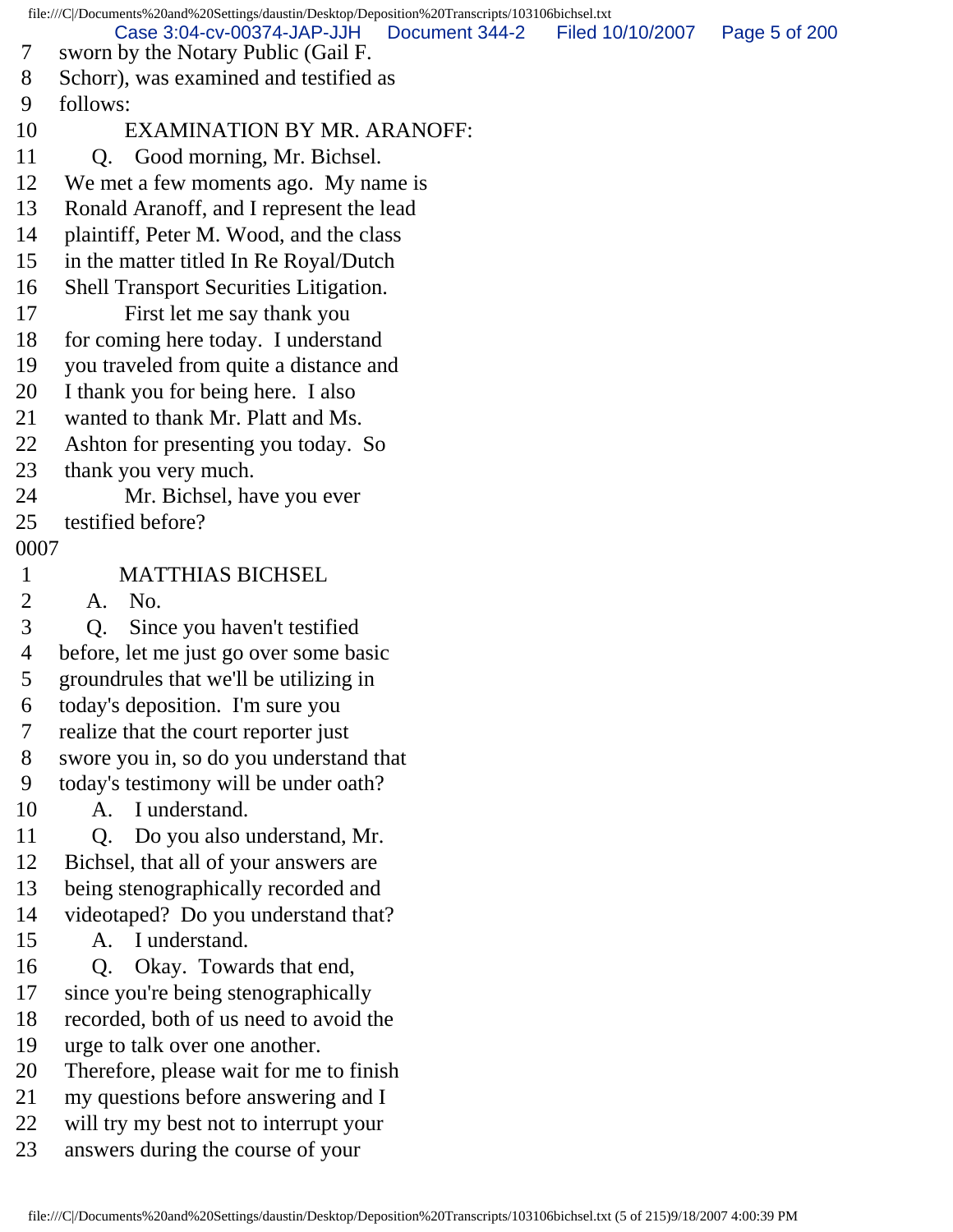file:///C|/Documents%20and%20Settings/daustin/Desktop/Deposition%20Transcripts/103106bichsel.txt 24 deposition today. Okay? 25 A. Clear. 0008 1 MATTHIAS BICHSEL 2 O. If you need a break at any 3 point in time during the course of the 4 deposition, please let me know, I'll be 5 happy at an appropriate time to take a 6 break. If you need an opportunity to 7 consult with your attorney at any point 8 during the deposition today let me know 9 that and we'll make arrangement for you 10 to consult with your attorney as well. 11 Okay? You have to answer verbally. 12 A. Yes. 13 Q. So let me just interject 14 that as well at this point, and that is 15 that since your testimony today is 16 being stenographically recorded, the 17 stenographer can only take down verbal 18 answers, so that she cannot take down 19 nods of your head and things of that 20 nature. So if you could be careful to 21 the best of your ability to answer with 22 verbal answers I would appreciate that 23 as well. 24 A. Yes. 25 Q. If at any point during 0009 1 MATTHIAS BICHSEL 2 today's deposition I ask you a question 3 and you don't understand it, please ask 4 me to rephrase it or clarify it and 5 I'll do my best to do so. If you 6 answer any of the questions that I ask 7 today I'm going to deem you to have 8 understood what I have asked you. Do 9 you understand that? 10 A. I understand. 11 O. And one last item. Can we 12 agree that unless I specify otherwise 13 during my questioning today that when I 14 use the term Shell I'm talking about Case 3:04-cv-00374-JAP-JJH Document 344-2 Filed 10/10/2007 Page 6 of 200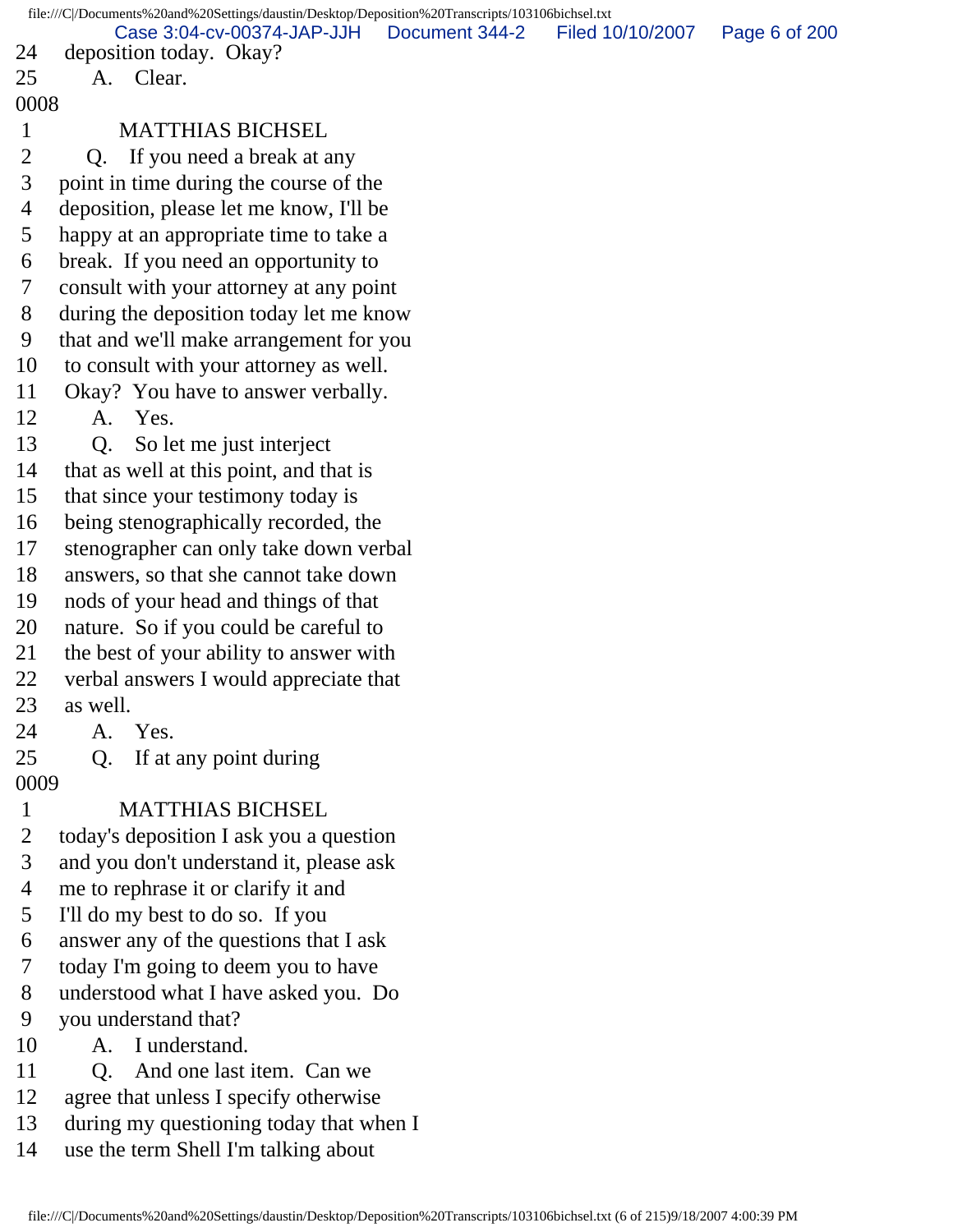file:///C|/Documents%20and%20Settings/daustin/Desktop/Deposition%20Transcripts/103106bichsel.txt 15 the full Royal Dutch and Shell 16 Transport entities together with all of 17 its service and operating companies. 18 Can we agree on that? 19 A. I understand. 20 Q. Okay. Thank you very much. 21 Mr. Bichsel, can you please tell me 22 what your current home address is? 23 A. 32 van Hoeylaan, The Hague, 24 Netherlands. 25 Q. Just so that the record is 0010 1 MATTHIAS BICHSEL 2 clear, can you please state your full 3 name for the record. 4 A. Dr. Matthias Felix Bichsel. 5 Q. And I think I've been 6 calling you Mr. Bichsel since the 7 beginning of this deposition so let me 8 correct myself and call you Dr. 9 Bichsel. 10 A. Mr. Bichsel is okay. 11 Q. Okay, Mr. Bichsel. Am I 12 correct, Mr. Bichsel, that you are a 13 Swiss citizen? 14 A. You are correct. 15 Q. And since you testified -- 16 since we talked about whether you had 17 ever given testimony before just 18 briefly a moment ago, I wanted to just 19 probe that briefly with you. When I 20 asked you if you had ever given any 21 testimony before, let me just make sure 22 we understand each other. Have you 23 ever testified at any trial in 24 conjunction with any matter in the 25 past? 0011 1 MATTHIAS BICHSEL 2 A. No, I have not. 3 Q. Have you ever sat at a 4 deposition similar to the deposition 5 you're sitting at today ever in the Case 3:04-cv-00374-JAP-JJH Document 344-2 Filed 10/10/2007 Page 7 of 200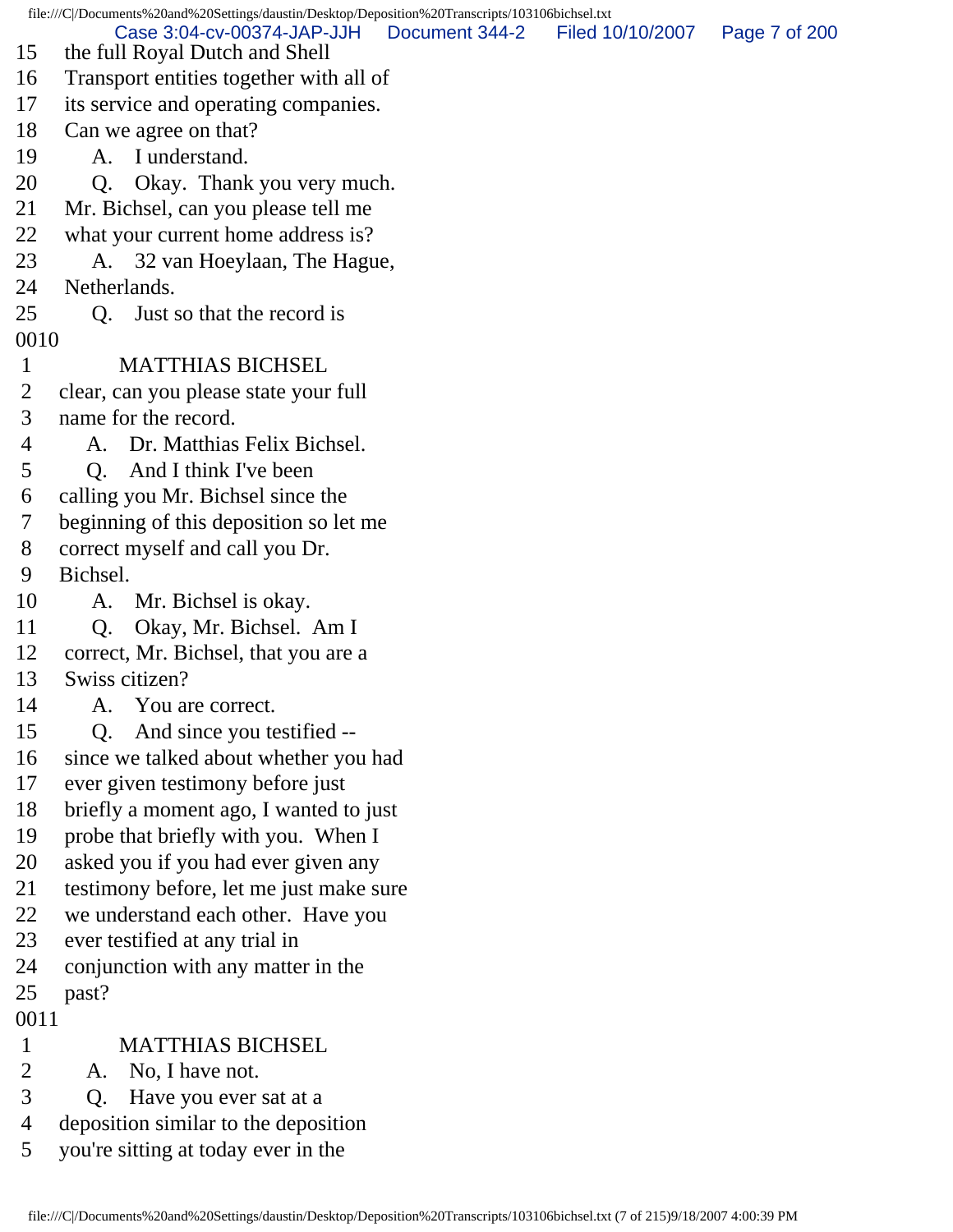file:///C|/Documents%20and%20Settings/daustin/Desktop/Deposition%20Transcripts/103106bichsel.txt 6 past? 7 A. No, I have not. 8 Q. To the best of your 9 knowledge, have you ever at any point 10 submitted an affidavit or an 11 affirmation or a declaration or any 12 kind of sworn statement in conjunction 13 with your employment at the Shell 14 company? 15 A. No, I have not. 16 MR. ARANOFF: I'm going to 17 ask the court reporter to mark this 18 document, please. Mark that as Bichsel 19 1 for purposes of identification, 20 please. 21 (Bichsel Exhibit 1 for 22 identification, Mr. Bichsel's curriculum 23 vitae.) 24 Q. Mr. Bichsel, I've handed you 25 what's been marked for purposes of 0012 1 MATTHIAS BICHSEL 2 identification. It purports to be a 3 curriculum vitae or a CV for you. I'd 4 like you to just take a look at it, 5 make sure that it looks like your CV, 6 and then I'd like to ask you some 7 questions. When you're done reviewing 8 it, just look up and I can ask you some 9 questions about it. Have you had an 10 ample opportunity to review the 11 document, Mr. Bichsel? 12 A. I'm familiar with that 13 document. 14 Q. Okay. And is this your -- 15 in fact your curriculum vitae? 16 A. I wrote that CV. 17 Q. So it's authored by you? 18 A. It's authored by me, this is 19 my CV. 20 Q. Do you know whether this is 21 your most recent CV? 22 A. No, this CV is at least, Case 3:04-cv-00374-JAP-JJH Document 344-2 Filed 10/10/2007 Page 8 of 200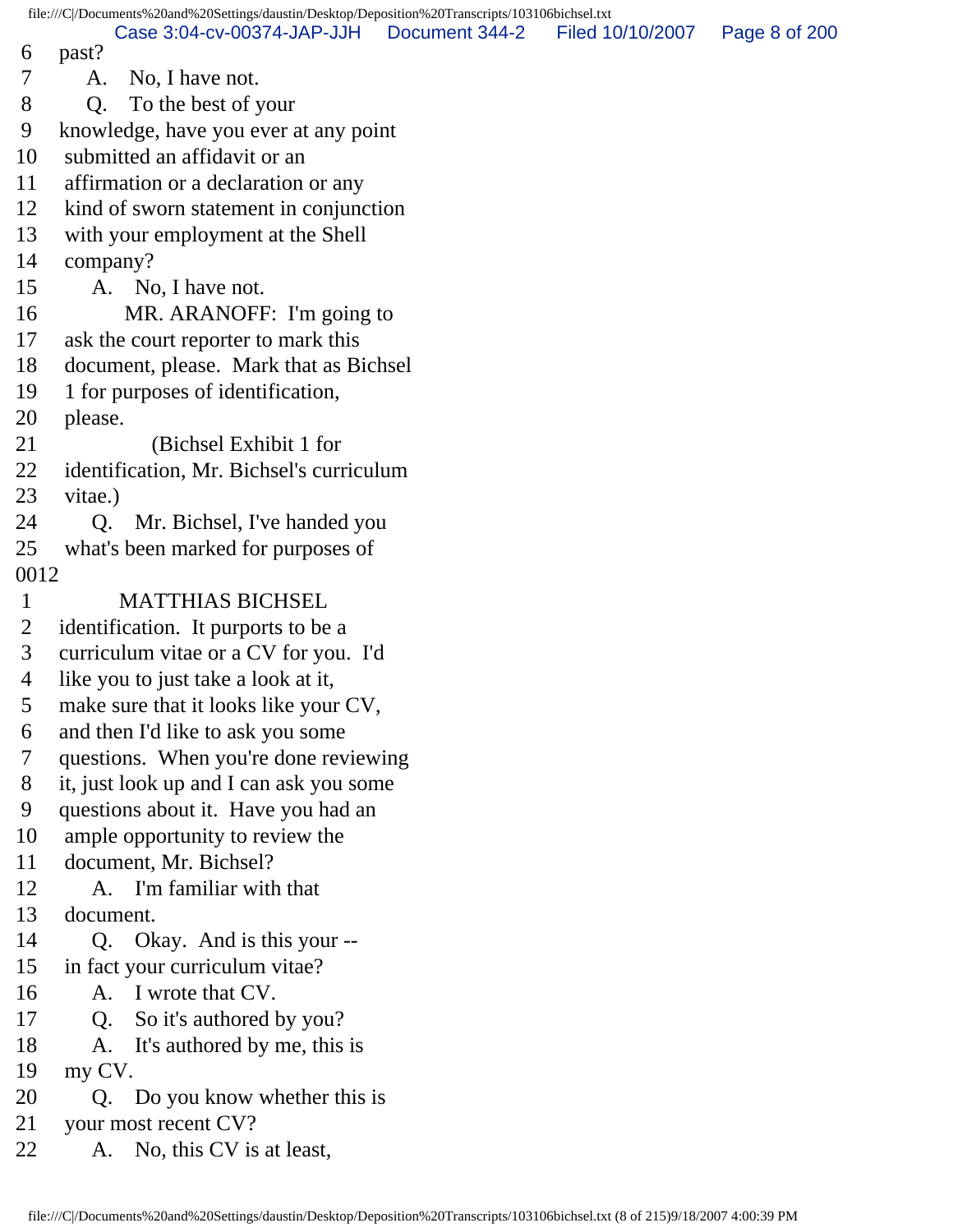file:///C|/Documents%20and%20Settings/daustin/Desktop/Deposition%20Transcripts/103106bichsel.txt 23 that goes back to 2000 and -- 2000 or 24 2001. 25 O. Do you know whether you have 0013 1 MATTHIAS BICHSEL 2 a more recent version of this document? 3 A. I do. 4 Q. Do you know whether this 5 document was -- whether a more recent 6 version of this document was given to 7 your attorneys? 8 A. No, this document is stored 9 on my computer in the office. The most 10 recent document I have, which is a 11 personal document, is in my home 12 computer. 13 Q. Do you have a copy of your 14 most current curriculum vitae with you 15 today? 16 A. No, I have not. 17 Q. Okay. Well, the purpose 18 that I'm giving you an opportunity to 19 look at this now is I'd like you to 20 please start with your education and 21 provide me with your educational 22 background and your work background. 23 And I thought that providing you with a 24 copy of your curriculum vitae would 25 help expedite the process in terms of 0014 1 MATTHIAS BICHSEL 2 giving a brief description of your 3 education, a brief description of your 4 employment history, and this would I 5 thought aid you in your ability to 6 remember dates and tasks that you 7 performed. 8 So with that in mind, if you 9 could give me your educational 10 background first I would appreciate it. 11 A. I was -- went to school in 12 Switzerland in Basle. I graduated and 13 then went on to study earth sciences Case 3:04-cv-00374-JAP-JJH Document 344-2 Filed 10/10/2007 Page 9 of 200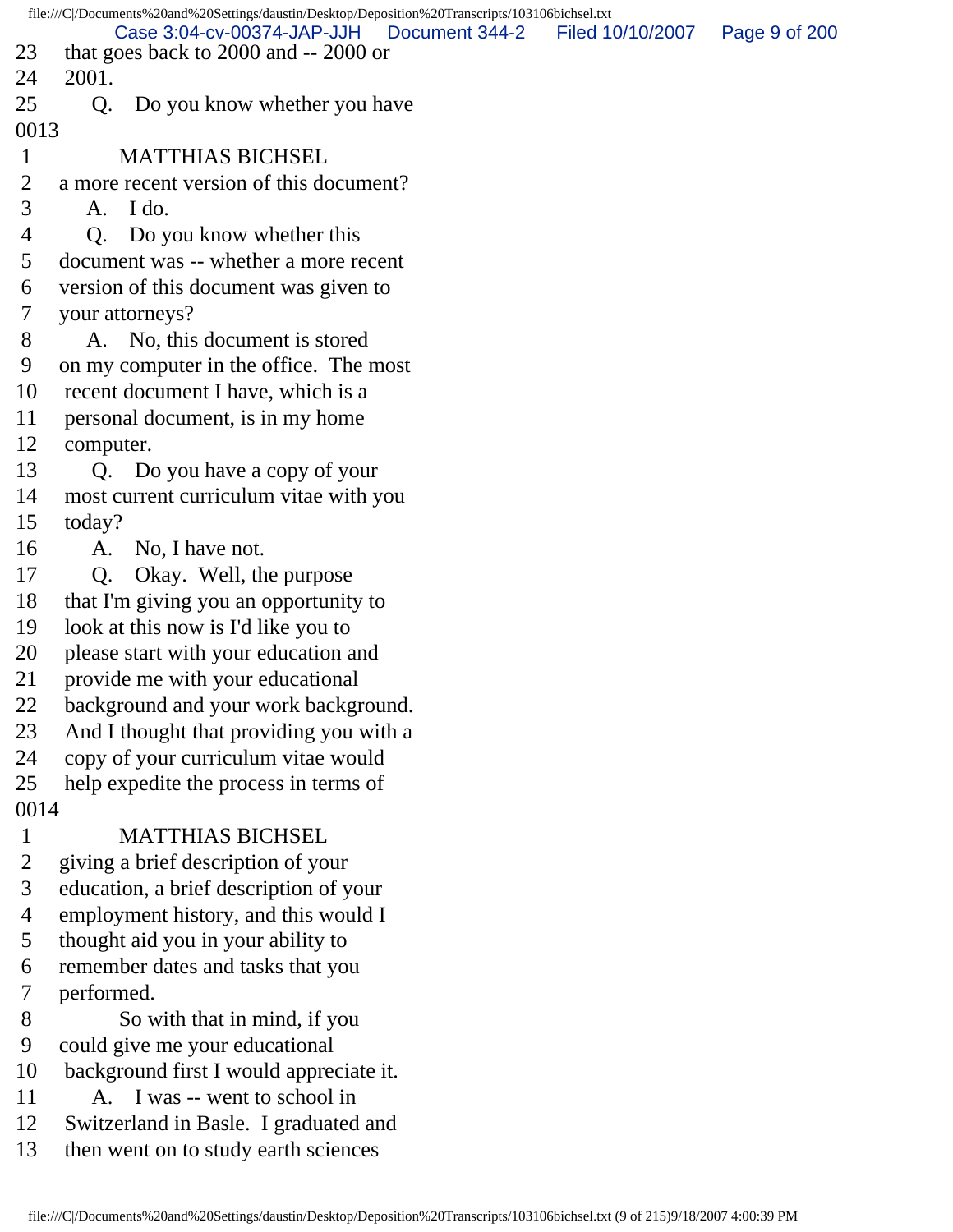file:///C|/Documents%20and%20Settings/daustin/Desktop/Deposition%20Transcripts/103106bichsel.txt 14 and economics at the University of 15 Basle, in Switzerland. I did a 16 Master's of science, of earth sciences 17 at the university. It is called a 18 diploma, a diplome in Switzerland, and 19 from then on I did a doctor's degree, 20 Doctor of Philosophy specializing in 21 earth sciences. 22 Q. In the course of any of the 23 studies that you mentioned, did you 24 develop a particular area of expertise? 25 A. My expertise was in earth 0015 1 MATTHIAS BICHSEL 2 sciences, so that's geology and 3 geophysics. 4 Q. And what specifically about 5 geology and earth physics I think 6 that's what you said? 7 A. Geology and geophysics are 8 what I -- what I -- the geology of the 9 earth, I mean effectively understanding 10 how the processes that have formed the 11 earth since the beginning have 12 effectively, how they work. 13 Q. And how many years did you 14 spend studying geology and the geology 15 of the earth? 16 A. Until my doctorate, six 17 years in total. 18 Q. And you testified I think a 19 moment ago that you have a doctorate in 20 philosophy, philosophy of the earth, is 21 that accurate? 22 A. No, it's doctorate of 23 philosophy and I specialize in earth 24 sciences. The degree -- 25 Q. And when did that -- I'm 0016 1 MATTHIAS BICHSEL 2 sorry, continue. 3 A. The degree that we obtain in 4 Switzerland at the University of Basle Case 3:04-cv-00374-JAP-JJH Document 344-2 Filed 10/10/2007 Page 10 of 200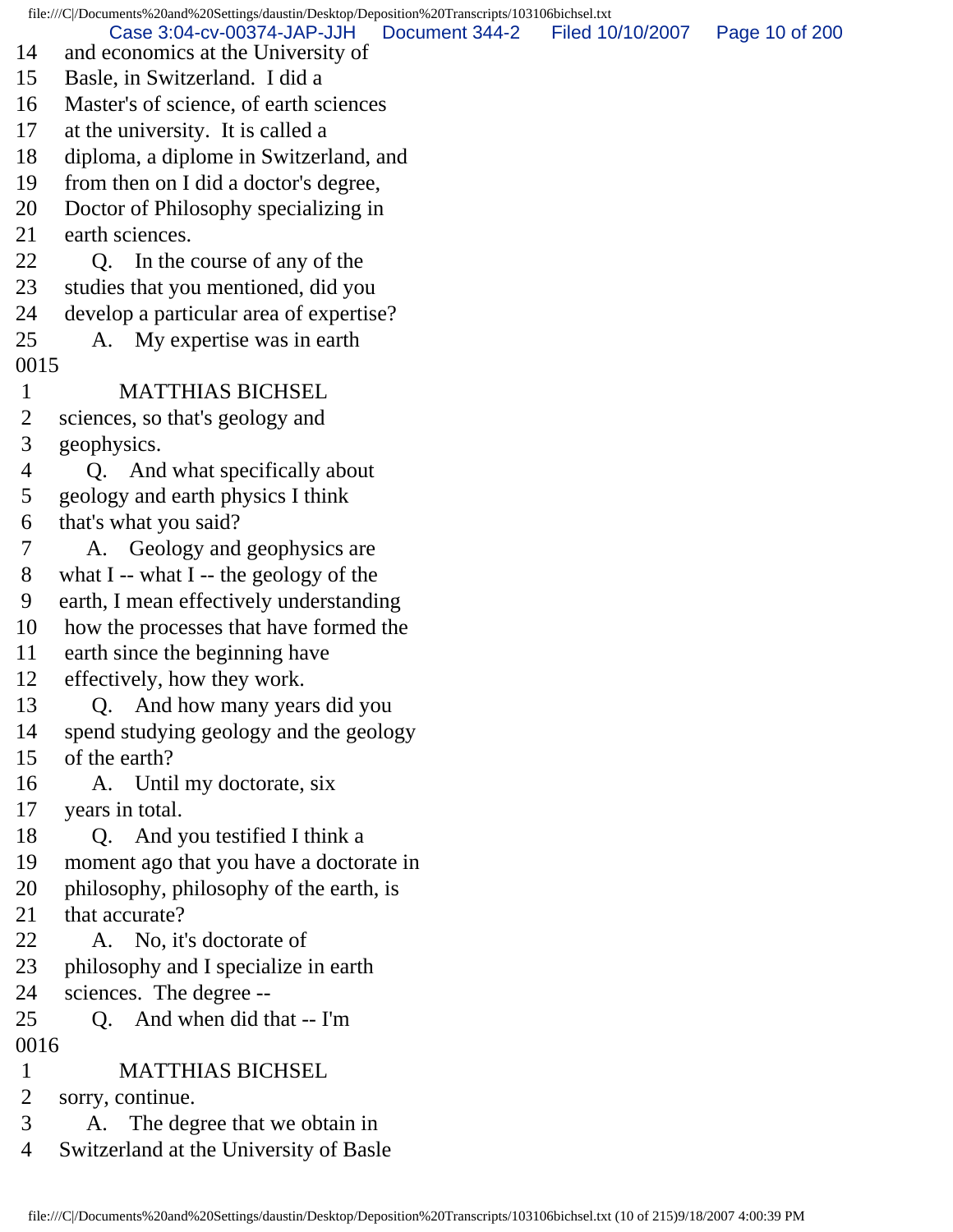file:///C|/Documents%20and%20Settings/daustin/Desktop/Deposition%20Transcripts/103106bichsel.txt 5 is a Doctor of Philosophy. That's the 6 correct title. 7 Q. Okay. And what year did you 8 conclude your doctorate? 9 A. In 1980. 10 Q. And when you concluded your 11 studies and got your doctorate, did you 12 next seek employment? 13 A. I applied for employment 14 then, yes. 15 Q. And where was your first 16 job? 17 A. I applied and was given a job 18 with Shell International Exploration & 19 Production. 20 Q. I guess the best way to do 21 this would be to utilize your 22 curriculum vitae. But based upon that, 23 I'm reading from the third page of 24 what's been marked as Bichsel 1 for 25 purposes of identification, it says 0017 1 MATTHIAS BICHSEL 2 that your initial position from 3 November 1980 to August 1981 was as a 4 trainee at the Shell International 5 Petroleum Company; is that accurate? 6 A. That's correct. 7 Q. And what were your -- 8 briefly, what were your responsibilities 9 and tasks in that role? 10 A. I went to basic training in 11 -- I joined November 1980 Shell, and I 12 spent the first two and a half months 13 on a business visit to Tanzania where I 14 was tasked to figure out various things 15 that led to an exploration venture in 16 Tanzania. So I had to figure out where 17 to shoot seismic, etcetera, etcetera. 18 From January 1981 onwards 19 until July of that same year, I went to 20 basic training in The Hague. That's 21 the basic training for exploration and Case 3:04-cv-00374-JAP-JJH Document 344-2 Filed 10/10/2007 Page 11 of 200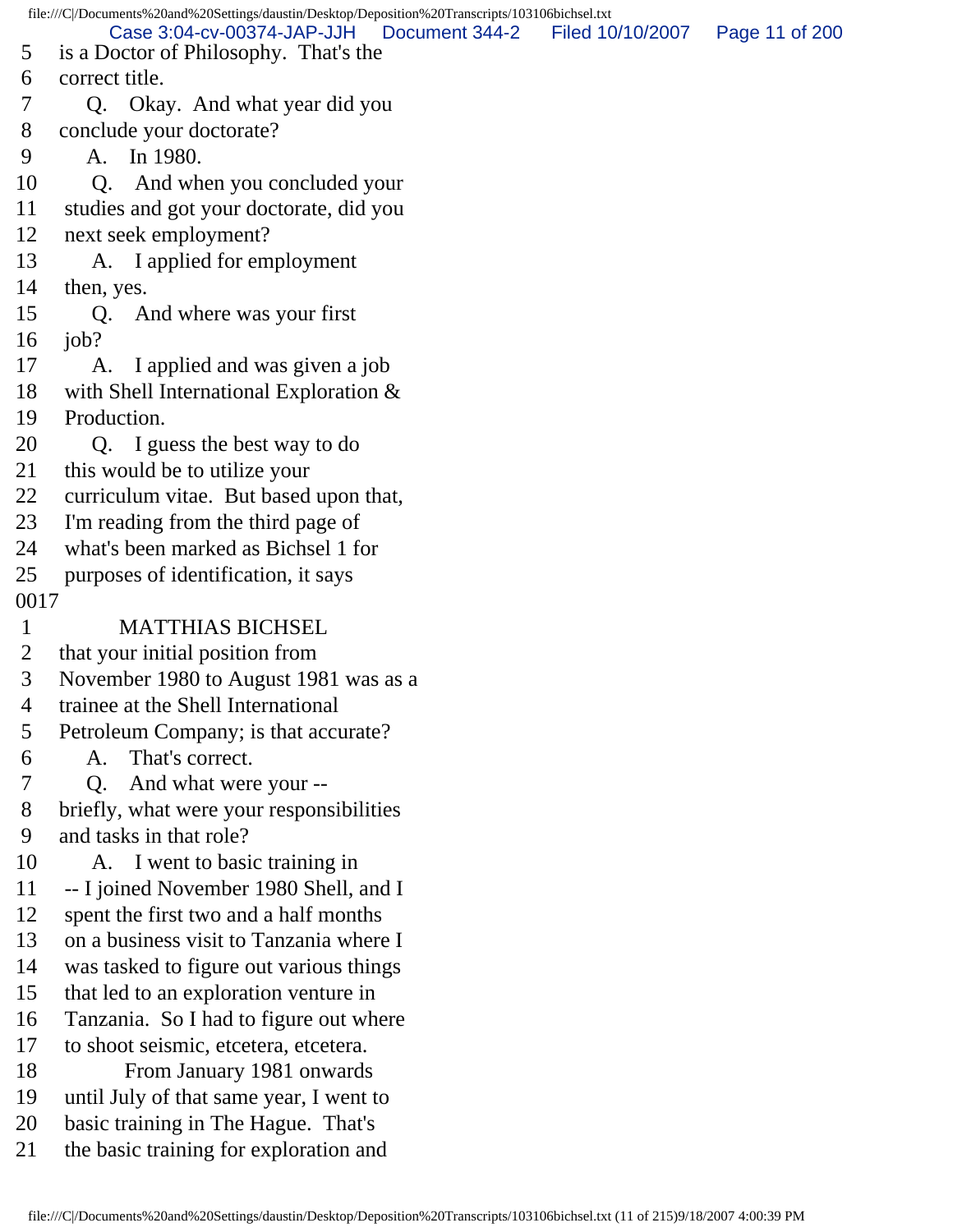file:///C|/Documents%20and%20Settings/daustin/Desktop/Deposition%20Transcripts/103106bichsel.txt 22 production. 23 Q. And then sometime in August 24 1981 you moved from being a trainee at 25 the Shell International Petroleum and 0018 1 MATTHIAS BICHSEL 2 you went to become a field geologist, 3 exploration geologist; is that 4 accurate? 5 A. That's correct. 6 Q. And what were your 7 responsibilities with respect to that 8 job? 9 A. I was a member of a single 10 string venture, that is a small company 11 that is exploring for finding 12 hydrocarbons, oil and gas. My role was 13 to examine the geology of the area that 14 Shell has licensed in the eastern part 15 of Bangladesh, and to write up reports 16 that led eventually to the drilling of 17 exploration wells. 18 Q. And when you say the 19 drilling, you're specifically talking 20 about drilling in Bangladesh? 21 A. Drilling in Bangladesh. 22 Q. And that was from September 23 of 1981 to approximately March of 1984; 24 is that accurate? 25 A. I need to refresh my memory. 0019 1 MATTHIAS BICHSEL 2 Q. Sure. 3 A. That's correct. 4 Q. And then what happened in 5 1984? You took a new position? 6 A. I was transferred by Shell 7 to the company called Petroleum 8 Development Oman in which Shell has 34 9 percent interest. I was there a member 10 of an evaluation team for exploration. 11 My task was to write up reports that 12 led to the drilling of oil and gas Case 3:04-cv-00374-JAP-JJH Document 344-2 Filed 10/10/2007 Page 12 of 200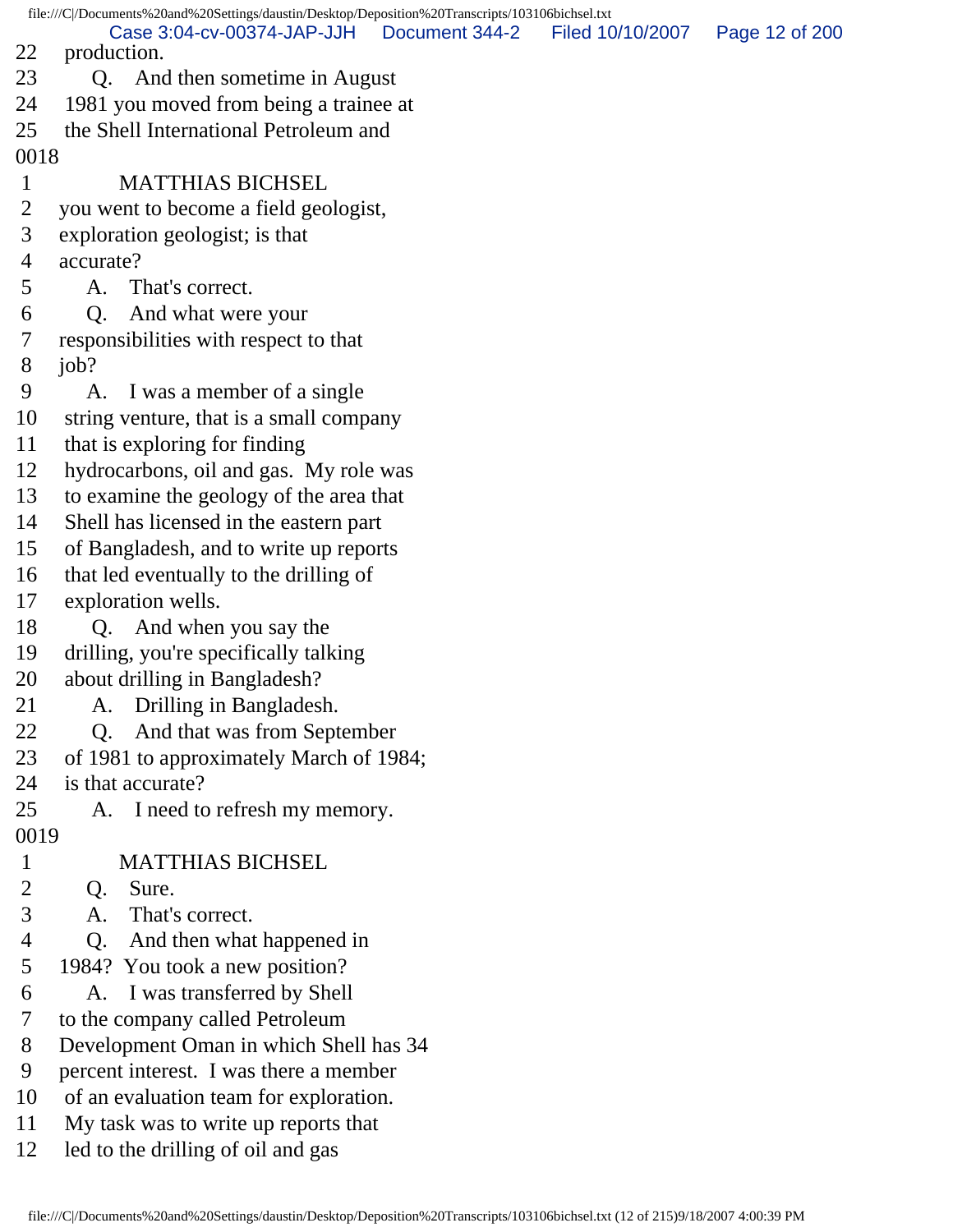file:///C|/Documents%20and%20Settings/daustin/Desktop/Deposition%20Transcripts/103106bichsel.txt 13 wells. 14 Q. I think you just said to 15 draft reports that led to the drilling 16 of oil and gas wells; is that accurate? 17 A. Yes. 18 Q. When you say reports, what 19 do you mean by reports? 20 A. These are documents that 21 specify the geology of the subsurface, 22 they specify the location where a well 23 ought to be drilled. 24 Q. So does this entail 25 identifying various places for scopes 0020 1 MATTHIAS BICHSEL 2 for recovery of natural resources from 3 the earth? 4 A. That entails that we find 5 hydrocarbons and hydrocarbons that 6 would indeed be then termed scope for 7 recovery. 8 Q. I think your CV next 9 indicates that in May of 1987, 10 approximately three years after you 11 started as a senior interpreter of 12 Petroleum Development Oman, you became 13 a senior explorer, Shell Canada 14 Resources Ltd. in Calgary; is that 15 accurate? 16 A. That's correct. 17 Q. What were your job 18 responsibilities in that role? 19 A. I was doing regional 20 geological studies to identify new 21 opportunities to find gas in northeast 22 British Columbia. 23 Q. Do you have an expertise in 24 one natural resource over another? Let 25 me rephrase that in a different way. 0021 1 MATTHIAS BICHSEL 2 Do you have any greater expertise in 3 the natural resource of gas as opposed Case 3:04-cv-00374-JAP-JJH Document 344-2 Filed 10/10/2007 Page 13 of 200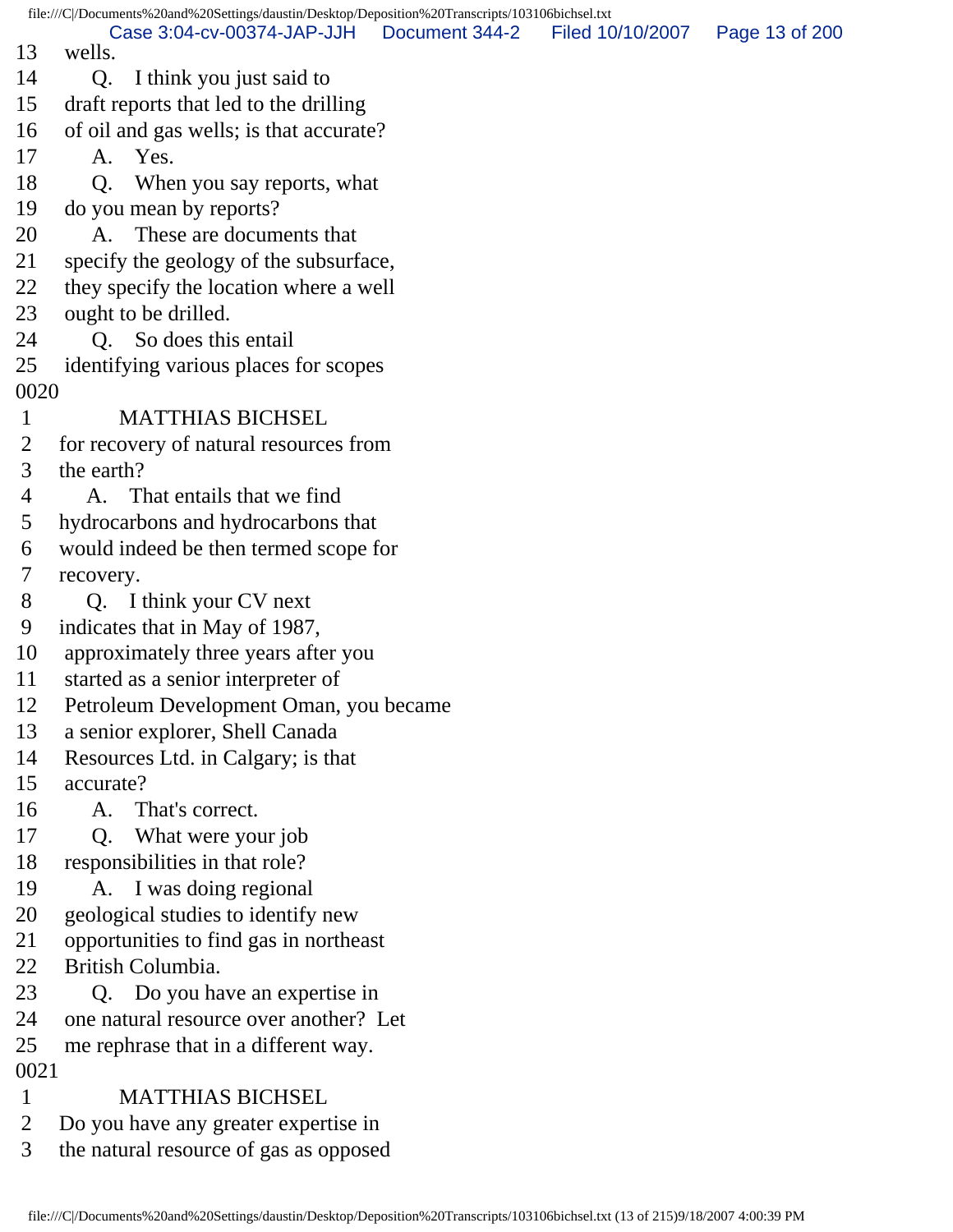file:///C|/Documents%20and%20Settings/daustin/Desktop/Deposition%20Transcripts/103106bichsel.txt 4 to the natural resource of oil? 5 A. No, both the same. 6 Q. Okay. And how long did you 7 spend as a senior explorer in Shell 8 Canada Resources in Calgary? 9 A. Until November 1989. 10 Q. And what happened in 11 November 1989? 12 A. I was transferred by Shell 13 to our affiliate in Indonesia, Jakarta. 14 Q. Okay. And what was your 15 role -- I take it from your CV that you 16 were the head of exploration, the chief 17 geologist for Shell Company Indonesia 18 in Jakarta and that was from November 19 of 1989 to July of 1992; is that 20 accurate? 21 A. That's correct. 22 Q. And what were your job 23 responsibilities in that role? 24 A. We had five different 25 exploration licenses across Indonesia, 0022 1 MATTHIAS BICHSEL 2 and my job was to lead people, some 20 3 staff, to find prospects, that is 4 locations for drilling for gas and oil. 5 Q. You held that position for 6 approximately just shy of three years; 7 is that accurate? 8 A. That's correct. 9 Q. Okay. And after that you 10 took another role in the Shell 11 organization, correct? 12 A. That's correct. 13 Q. And you became secretary to 14 the EP Senior Executive Conference at 15 Shell International EP in The Hague; is 16 that accurate? 17 A. That's correct. 18 Q. And that was from August 19 1992 to November 1992? 20 A. That's correct. Case 3:04-cv-00374-JAP-JJH Document 344-2 Filed 10/10/2007 Page 14 of 200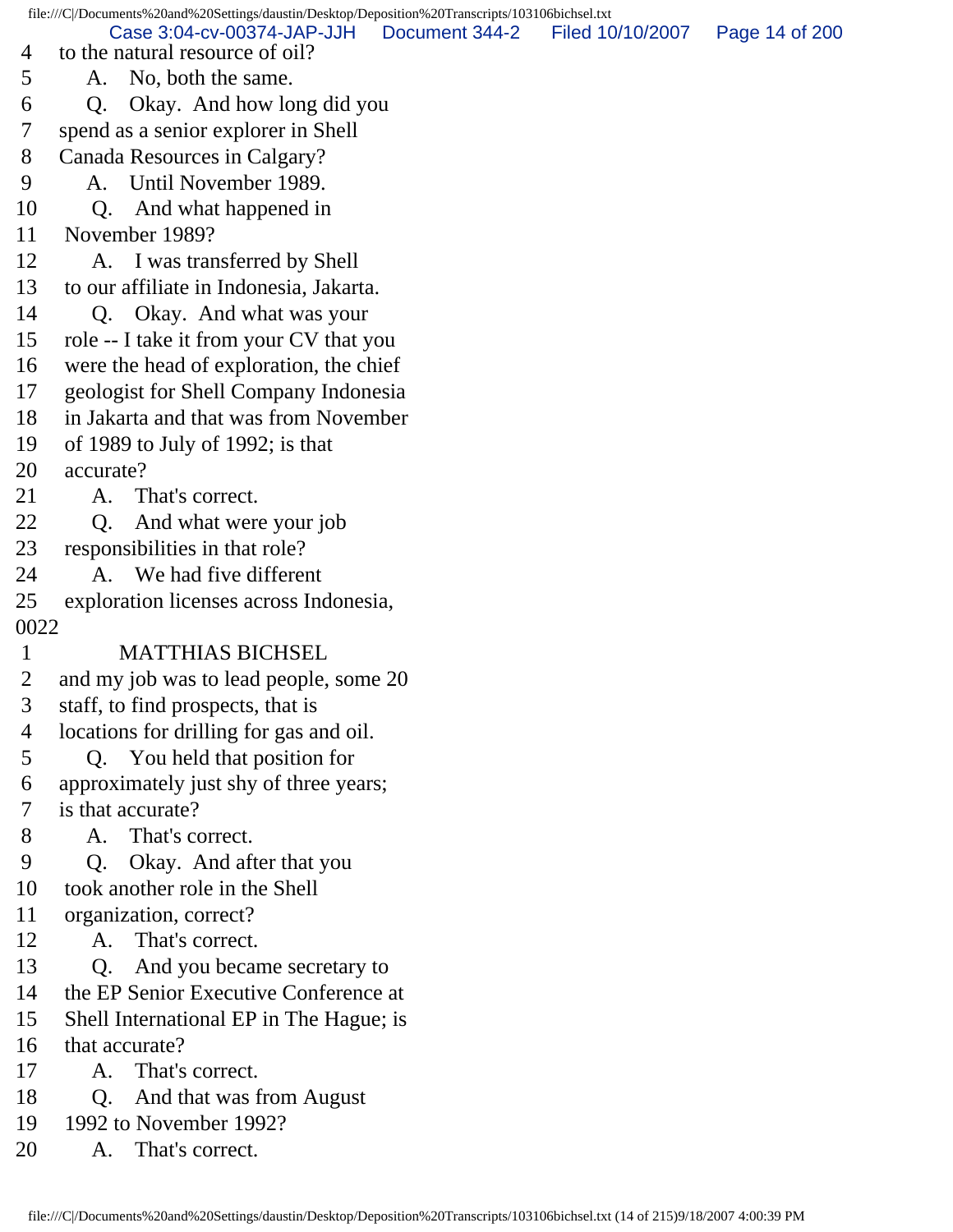file:///C|/Documents%20and%20Settings/daustin/Desktop/Deposition%20Transcripts/103106bichsel.txt

21 Q. And what were your job Case 3:04-cv-00374-JAP-JJH Document 344-2 Filed 10/10/2007 Page 15 of 200

- 
- 22 responsibilities in that role? 23 A. I had to organize the EP --
- 24 this conference called the EP Senior
- 25 Executive Conference where all the
- 0023

## 1 MATTHIAS BICHSEL

- 2 managing directors of the EP operating
- 3 units came together. That happened
- 4 every two years. I was in charge of
- 5 organizing the meeting. I was in
- 6 charge of liaising with the various
- 7 senior members of the -- of exploration
- 8 production in Shell to put the program
- 9 together, to get the agenda worked out,
- 10 to work on the logistics, etcetera.
- 11 Q. When you say that you were
- 12 the liaison with senior members, do you
- 13 have an independent recollection as you
- 14 sit here today as to names of specific
- 15 people that you interacted with between
- 16 1989 and 1992 that --
- 17 A. I was working for Mr.
- 18 Moody-Stuart, Mr. Mark Moody-Stuart.
- 19 Q. Now, you used the word
- 20 secretary to the EP of Senior Executive
- 21 Conference. Is that an administrative
- 22 position or is that more of a technical
- 23 position?
- 24 A. That is an administrative
- 25 position. That was the title that was 0024
- 1 MATTHIAS BICHSEL
- 2 given to this particular role.
- 3 Q. And was that a significant
- 4 change from the types of jobs that you
- 5 had at Shell prior to becoming the
- 6 secretary?
- 7 A. This was a broadening
- 8 assignment for me that allowed me to
- 9 see more than just the exploration
- 10 business, it allowed me to get insight
- 11 into the totality of the exploration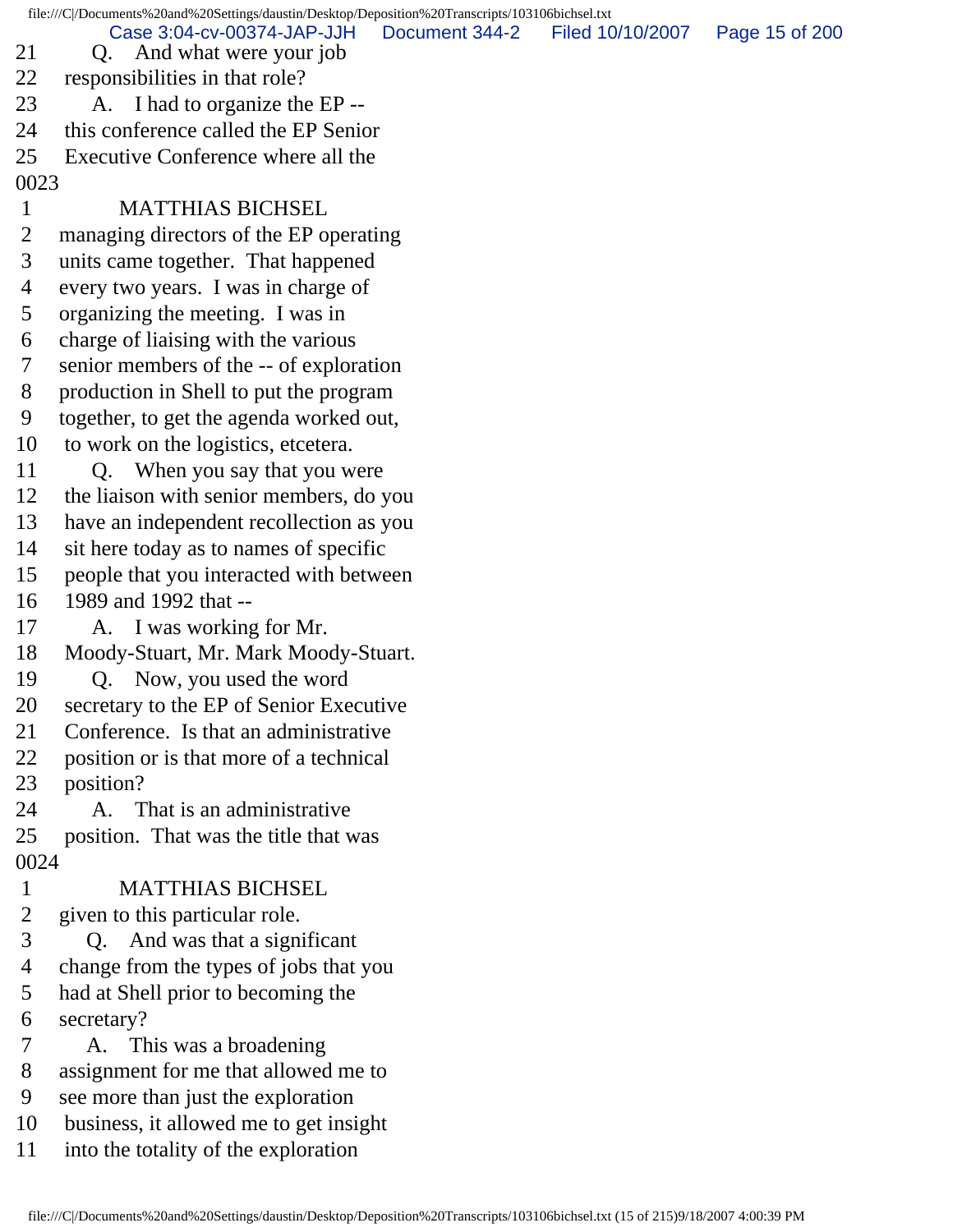file:///C|/Documents%20and%20Settings/daustin/Desktop/Deposition%20Transcripts/103106bichsel.txt 12 and production business that Shell was 13 undertaking at the time. 14 O. What were the -- what was 15 the reason why, if you have an 16 understanding, what was the reason why 17 you were selected to go into this 18 position given your history prior to 19 this point in the company? 20 A. I was identified as a person 21 that had a potential to grow beyond my 22 position that I had in Indonesia. 23 Q. And was this position the 24 secretary to the EP Senior Executive 25 Conference which I understand was in 0025 1 MATTHIAS BICHSEL 2 The Hague, correct? 3 A. That's correct. 4 Q. Was that -- was your liaison 5 responsibilities as you mentioned 6 before, limited to senior members in 7 Indonesia, or was this more of a 8 company-wide liaison position? 9 A. No, this position was a 10 company -- this was EP, exploration and 11 production-wide not company-wide, that 12 was exploration and production-wide 13 with the senior-most people in the EP 14 business of Shell. 15 Q. And that was not 16 specifically limited to Indonesia -- 17 A. No, not -- 18 O. -- this was the entire 19 company of Shell? 20 A. Correct. 21 Q. And you held that position 22 for a short period of time from August 23 1992 to November 1992, which is roughly 24 three months or so, correct? 25 A. That's correct. 0026 1 MATTHIAS BICHSEL 2 Q. Why did the position only Case 3:04-cv-00374-JAP-JJH Document 344-2 Filed 10/10/2007 Page 16 of 200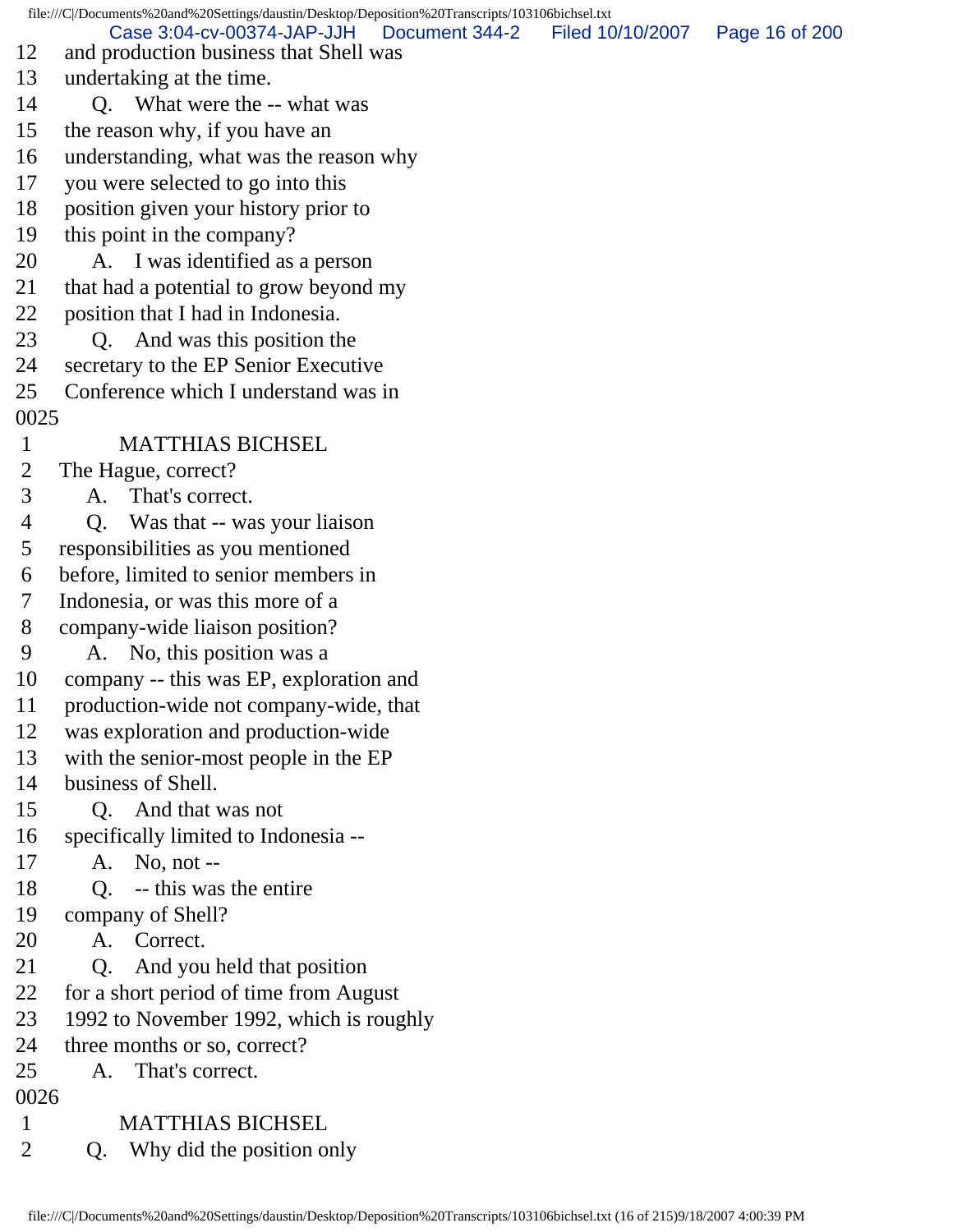file:///C|/Documents%20and%20Settings/daustin/Desktop/Deposition%20Transcripts/103106bichsel.txt 3 last for three months? 4 A. That position is only meant 5 to last for three months. It's a 6 special position which is being used 7 every two years when this conference is 8 being held. Then a member of EP that 9 has been identified as has potential to 10 grow is being appointed into this job 11 for that duration. So in November that 12 particular conference was held, it's a 13 three-day conference, which was held in 14 The Hague. And after that conference 15 the job was effectively disbanded. 16 Q. And were there other people 17 that served in the same kind of a 18 capacity as you did as a secretary to 19 the EP Senior Executive Conference or 20 was that just a one-person position? 21 A. It was a one-person 22 position. 23 Q. Okay. In November of 1992 24 that position evaporated, for lack of a 25 better word, and you became the 0027 1 MATTHIAS BICHSEL 2 evaluation manager, NAM, exploration 3 business unit in Assen, Netherlands; is 4 that correct? 5 A. That's correct. 6 Q. And you held that position 7 from November 1992 to February 1995; is 8 that correct? 9 A. That's correct. 10 Q. What were your job 11 responsibilities in that role? 12 A. I was responsible for the 13 exploration performance of the 14 Nederlandse Aardolie Maatschappij, 15 that's NAM, that's what NAM stands for. 16 Based in the north of the Netherlands. 17 We were drilling in the order of around 18 20 exploration wells and I was in 19 charge of leading about six teams that Case 3:04-cv-00374-JAP-JJH Document 344-2 Filed 10/10/2007 Page 17 of 200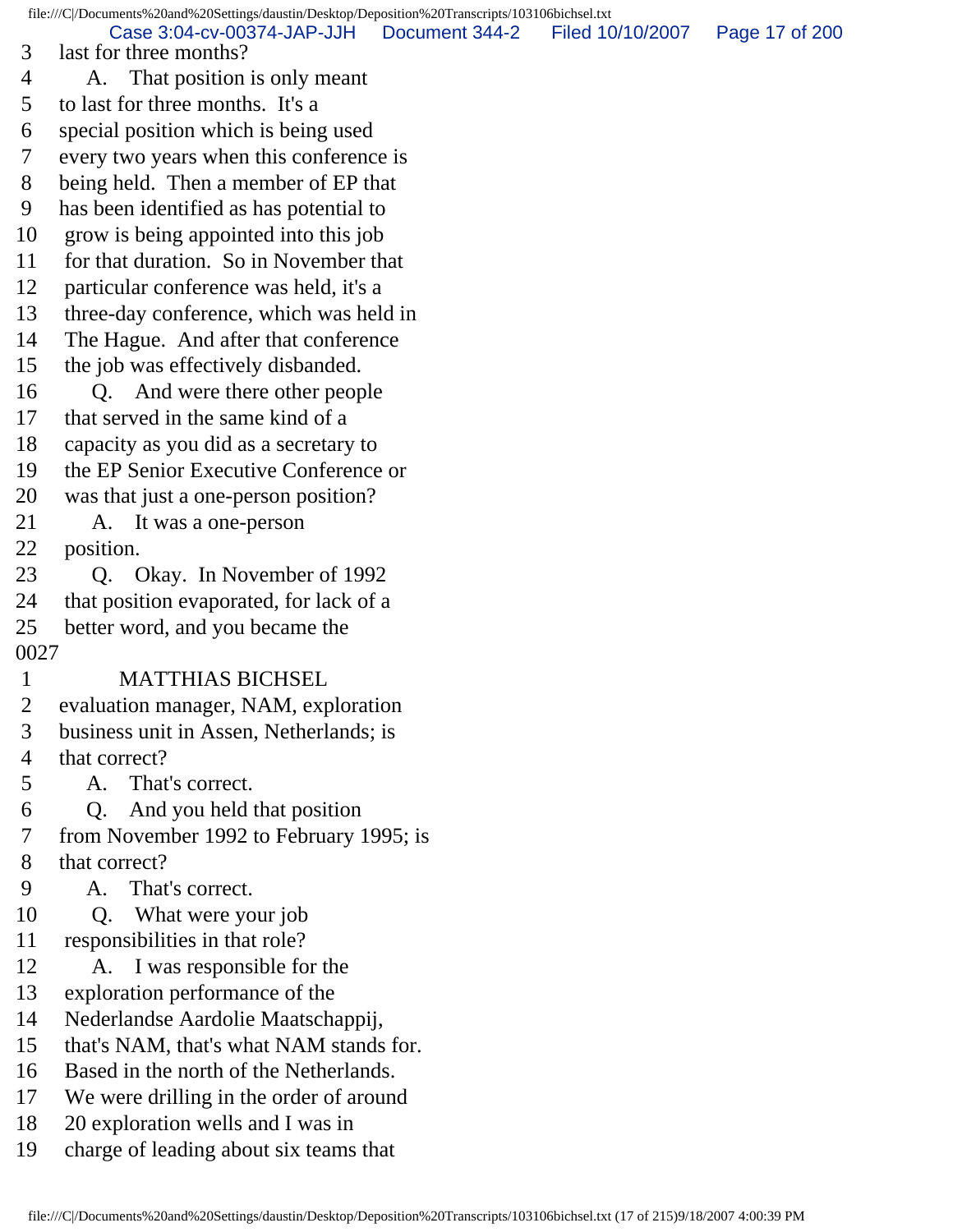|                | file:///C /Documents%20and%20Settings/daustin/Desktop/Deposition%20Transcripts/103106bichsel.txt |                  |                |
|----------------|--------------------------------------------------------------------------------------------------|------------------|----------------|
| 20             | Case 3:04-cv-00374-JAP-JJH<br>Document 344-2<br>were undertaking that particular task.           | Filed 10/10/2007 | Page 18 of 200 |
| 21             | Q. And I'm sorry, you mentioned                                                                  |                  |                |
| 22             | but I didn't catch it, so I apologize                                                            |                  |                |
| 23             | for that, but you mentioned what the                                                             |                  |                |
| 24             | abbreviation NAM stands for. Could you                                                           |                  |                |
| 25             | repeat that, please?                                                                             |                  |                |
| 0028           |                                                                                                  |                  |                |
| $\mathbf{1}$   | <b>MATTHIAS BICHSEL</b>                                                                          |                  |                |
| 2              | A. Nederlandse Aardolie                                                                          |                  |                |
| 3              | Maatschappij.                                                                                    |                  |                |
| 4              | Q. And can you explain briefly                                                                   |                  |                |
| 5              | what that means?                                                                                 |                  |                |
| 6              | A. The Dutch hydrocarbon                                                                         |                  |                |
| 7              | company.                                                                                         |                  |                |
| 8              | Thank you. And you held<br>Q <sub>r</sub>                                                        |                  |                |
| 9              | that position for approximately three                                                            |                  |                |
| 10             | years; is that accurate?                                                                         |                  |                |
| 11             | A. That's correct.                                                                               |                  |                |
| 12             | At which point you went to<br>Q <sub>r</sub>                                                     |                  |                |
| 13             | become the -- to the EP study team of                                                            |                  |                |
| 14             | Shell International Petroleum based in                                                           |                  |                |
| 15             | The Hague once again, correct?                                                                   |                  |                |
| 16             | A. Correct.                                                                                      |                  |                |
| 17             | You held that position from<br>Q <sub>1</sub>                                                    |                  |                |
| 18             | February of 1995 to August 1995,                                                                 |                  |                |
| 19             | correct?                                                                                         |                  |                |
| 20             | A.<br>That's correct.                                                                            |                  |                |
| 21             | Could you briefly describe<br>Q <sub>r</sub>                                                     |                  |                |
| 22             | what your responsibilities were as part                                                          |                  |                |
| 23             | of the EP study team?                                                                            |                  |                |
| 24             | That particular team was<br>A.                                                                   |                  |                |
| 25             | tasked -- that study was tasked to                                                               |                  |                |
| 0029           |                                                                                                  |                  |                |
| $\mathbf{1}$   | <b>MATTHIAS BICHSEL</b>                                                                          |                  |                |
| $\overline{2}$ | restructure the way the EP business was                                                          |                  |                |
| 3              | undertaken. And I was a member of a                                                              |                  |                |
| 4              | team that was tasked with the                                                                    |                  |                |
| 5              | redefinition of the governance of our                                                            |                  |                |
| 6              | EP business, of strategy development,                                                            |                  |                |
| 7              | of planning and economics.                                                                       |                  |                |
| 8              | Q. I think you just said that                                                                    |                  |                |
| 9              | you were responsible for restructuring                                                           |                  |                |
| 10             | how the EP business was undertaken. Do                                                           |                  |                |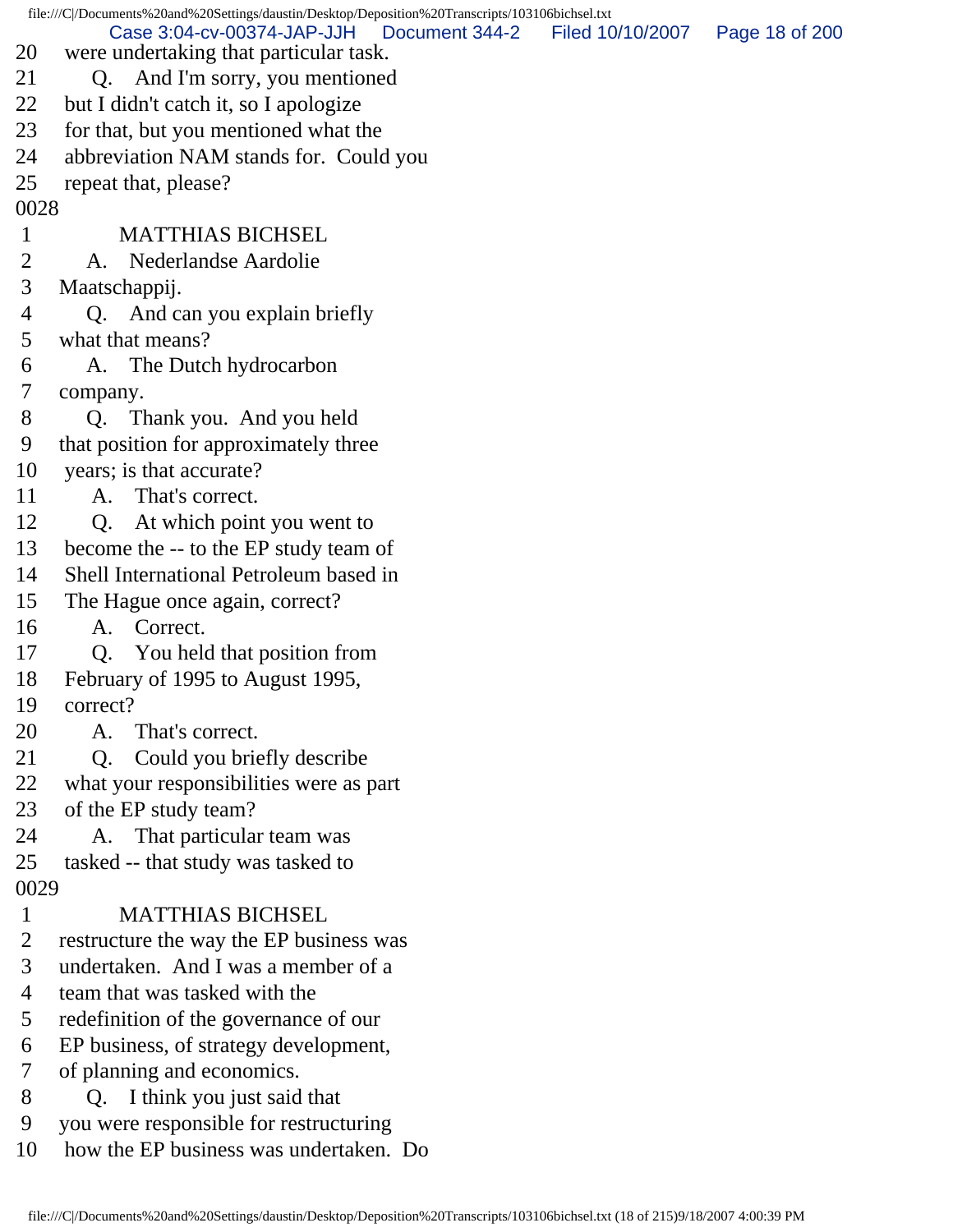file:///C|/Documents%20and%20Settings/daustin/Desktop/Deposition%20Transcripts/103106bichsel.txt 11 you recall having just said that? What 12 specifically do you mean by that? 13 A. The structure that 14 exploration and production in Shell had 15 until the middle of the nineties was 16 that of fundamentally autonomous 17 operating units that operated 18 effectively, indeed, on their own. 19 And the restructuring there 20 was bring a framework, an umbrella over 21 how these operating units effectively 22 operate against a total EP business 23 strategy as opposed to their individual 24 strategies that is then being rolled up 25 as a business plan. So more of a top 0030 1 MATTHIAS BICHSEL 2 down approach as opposed to a bottom up 3 approach. 4 Q. Can you give me an example 5 of one of the operating units that you 6 would -- that come to mind that were 7 brought under this umbrella as you say? 8 A. That would be, for instance, 9 the -- an operating company that I -- 10 that I was in Indonesia. That would be 11 an example. 12 Q. What was the specific name 13 of the operating company that you're 14 referencing? 15 A. Shell companies in 16 Indonesia. 17 Q. Can you explain how you 18 restructured that operating unit to 19 bring it under a top down as opposed to 20 a bottom up type of a philosophy? 21 A. We did not restructure the 22 operating units. We restructured the 23 structure within which the EP business 24 was governed. 25 Q. And how -- I'm sorry. 0031 1 MATTHIAS BICHSEL Case 3:04-cv-00374-JAP-JJH Document 344-2 Filed 10/10/2007 Page 19 of 200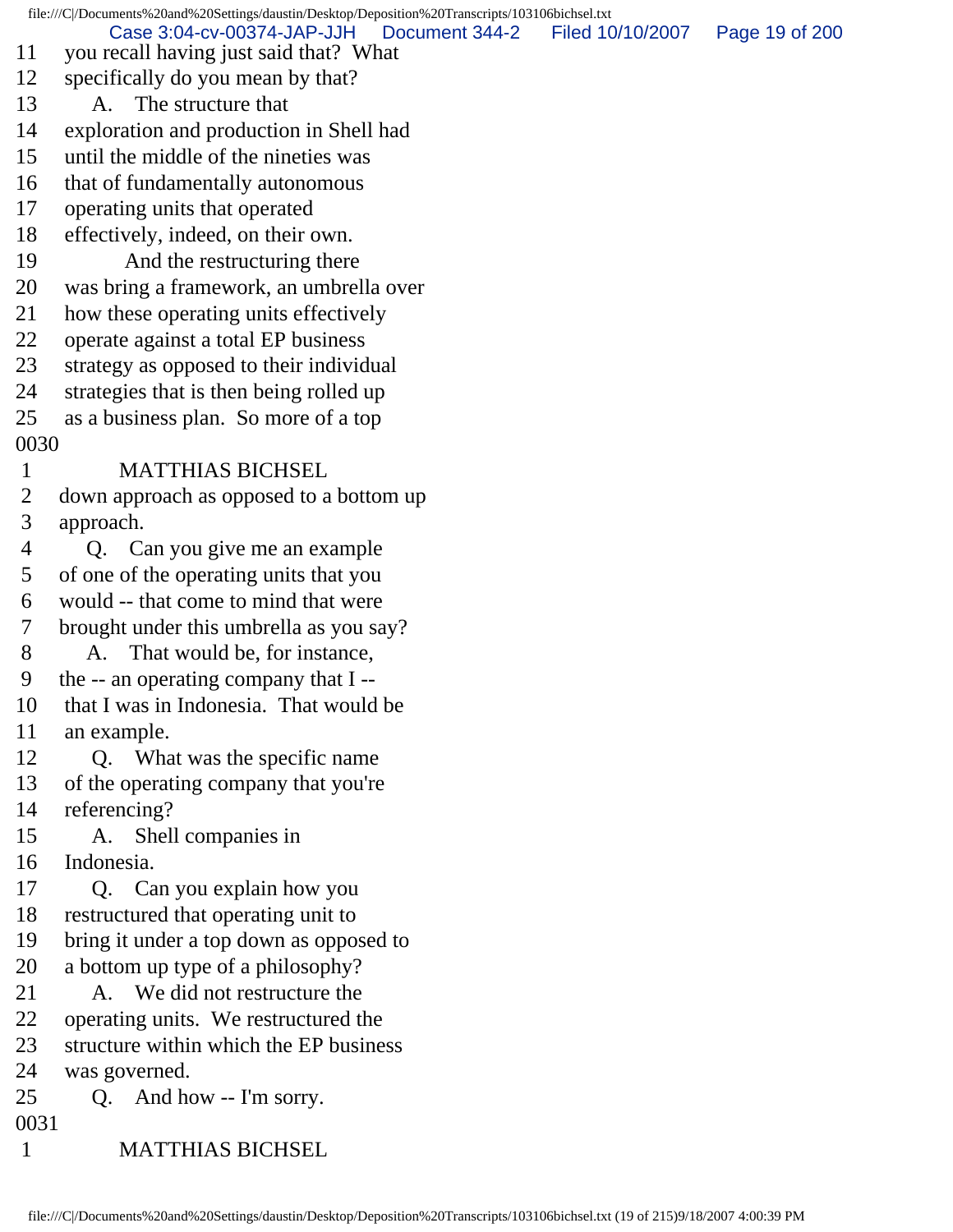file:///C|/Documents%20and%20Settings/daustin/Desktop/Deposition%20Transcripts/103106bichsel.txt 2 A. In other words, that means, 3 for instance, in the days prior to 1995 4 an operating unit would effectively 5 have their own plans and they would say 6 that's how many wells we drill, that's 7 how much money we need, and then 8 fundamentally they would get that money 9 as long as it fit certain criteria. 10 The restructuring led to 11 more of a proactive way of sort of 12 saying where in the world we would 13 explore and develop hydrocarbons, so 14 would we want to do Indonesia, would we 15 want to do business in these places or 16 do we basically say no, we'd rather no 17 longer do business in Indonesia, just 18 to use that as an example. 19 O. Who made the decision to 20 change this business plan with respect 21 to restructuring how EP undertook 22 business? 23 A. The framework at the end of 24 the day was approved then by the CMD, 25 and the boards of the then two 0032 1 MATTHIAS BICHSEL 2 companies. 3 Q. When you say the two 4 companies, which two companies would 5 you be referencing in the example that 6 you just gave? 7 A. Well, ultimately Shell 8 Transport Trading and Royal Dutch. 9 Q. Were there other operating 10 units that were -- that went under a 11 similar type of a transformation, for 12 lack of a better word, in terms of 13 being more autonomous to being less 14 autonomous? 15 A. The transformation was about 16 getting a framework of a governance 17 structure and all the operating units 18 were affected by that. Case 3:04-cv-00374-JAP-JJH Document 344-2 Filed 10/10/2007 Page 20 of 200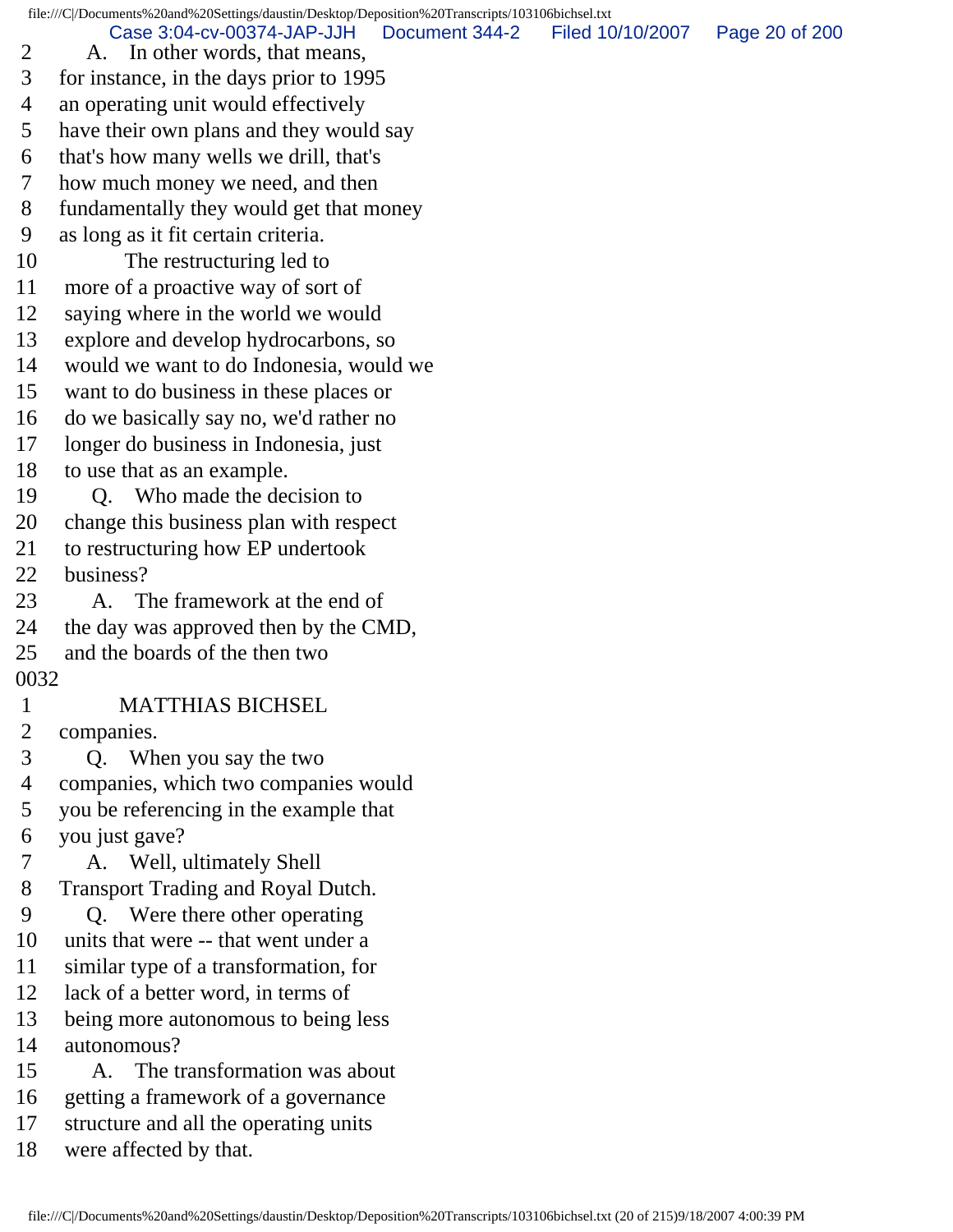file:///C|/Documents%20and%20Settings/daustin/Desktop/Deposition%20Transcripts/103106bichsel.txt 19 Q. And when you say all the 20 operating units, you specifically mean, 21 so that we're clear, all the operating 22 units throughout the world? 23 A. Within the upstream 24 business, correct. 25 Q. I'm sorry, I didn't hear 0033 1 MATTHIAS BICHSEL 2 you. 3 A. Within the exploration and 4 production business. 5 Q. And did you interact at that 6 point as a part of the EP study team 7 with any specific operating units in 8 your quest to accomplish this goal? 9 A. No, I did not. 10 Q. Who was responsible for 11 interacting with those operating units 12 for that purpose? 13 A. This was the -- a body 14 called the business committee. 15 Q. And since you didn't 16 interact with the operating units as 17 you've discussed, I assume that you 18 were not on the business committee; is 19 that accurate? 20 A. That's correct. 21 Q. Do you recall as you sit 22 here now any of the names of some of 23 the individuals that served on the 24 business committee? 25 A. A name, for instance, would 0034 1 MATTHIAS BICHSEL 2 be Mr. Bob Sprague. 3 Q. And what role did Mr. 4 Sprague play? 5 A. He was the chairman of that 6 particular business committee. 7 Q. And this is in the time 8 period again from between February of 9 '95 to August 1995? Case 3:04-cv-00374-JAP-JJH Document 344-2 Filed 10/10/2007 Page 21 of 200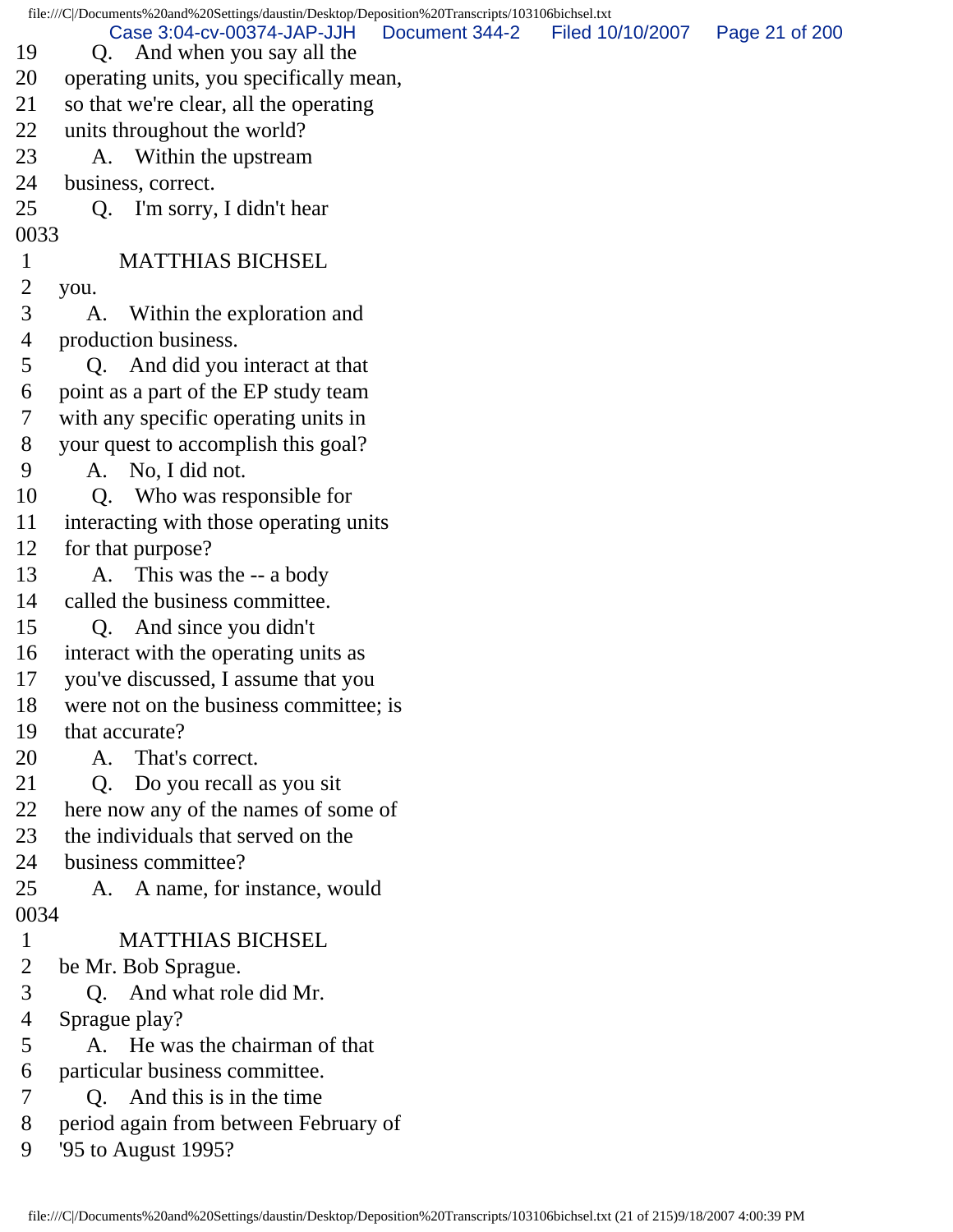file:///C|/Documents%20and%20Settings/daustin/Desktop/Deposition%20Transcripts/103106bichsel.txt 10 A. That's correct. 11 Q. Okay. And again, in your 12 role as a member of the EP study team 13 you held that position for three, four 14 months; is that accurate? 15 A. It was indeed for three 16 months. This was just a phase of that 17 study team effectively doing its work. 18 Q. Okay. And did that position 19 become obsolete at that point in time? 20 Did you leave for any other reasons? 21 Why were you only there for such a 22 short period of time? 23 A. The study team was disbanded 24 and the position became obsolete. 25 Q. I think your next stop in 0035 1 MATTHIAS BICHSEL 2 the Shell company was an exploration 3 director for Petroleum Development Oman 4 located in Oman, and that was from 5 September 15th -- September 1995 to 6 August 1999 which is approximately four 7 years; is that accurate? 8 A. That's correct. 9 Q. What were your 10 responsibilities in terms of your role 11 as the exploration director of PDO? 12 A. I was accountable for the 13 exploration business and accountable to 14 find hydrocarbons in the whole of the 15 Sultanate of Oman where the petroleum 16 development had licenses. 17 Q. Can you be a little more 18 specific about what you meant by the 19 exploration and finding of hydrocarbons 20 in Oman? 21 A. Could you specify the 22 question a little bit better. 23 O. I'd like you to give me a 24 little detail about what the 25 exploration tasks or what you did as 0036 Case 3:04-cv-00374-JAP-JJH Document 344-2 Filed 10/10/2007 Page 22 of 200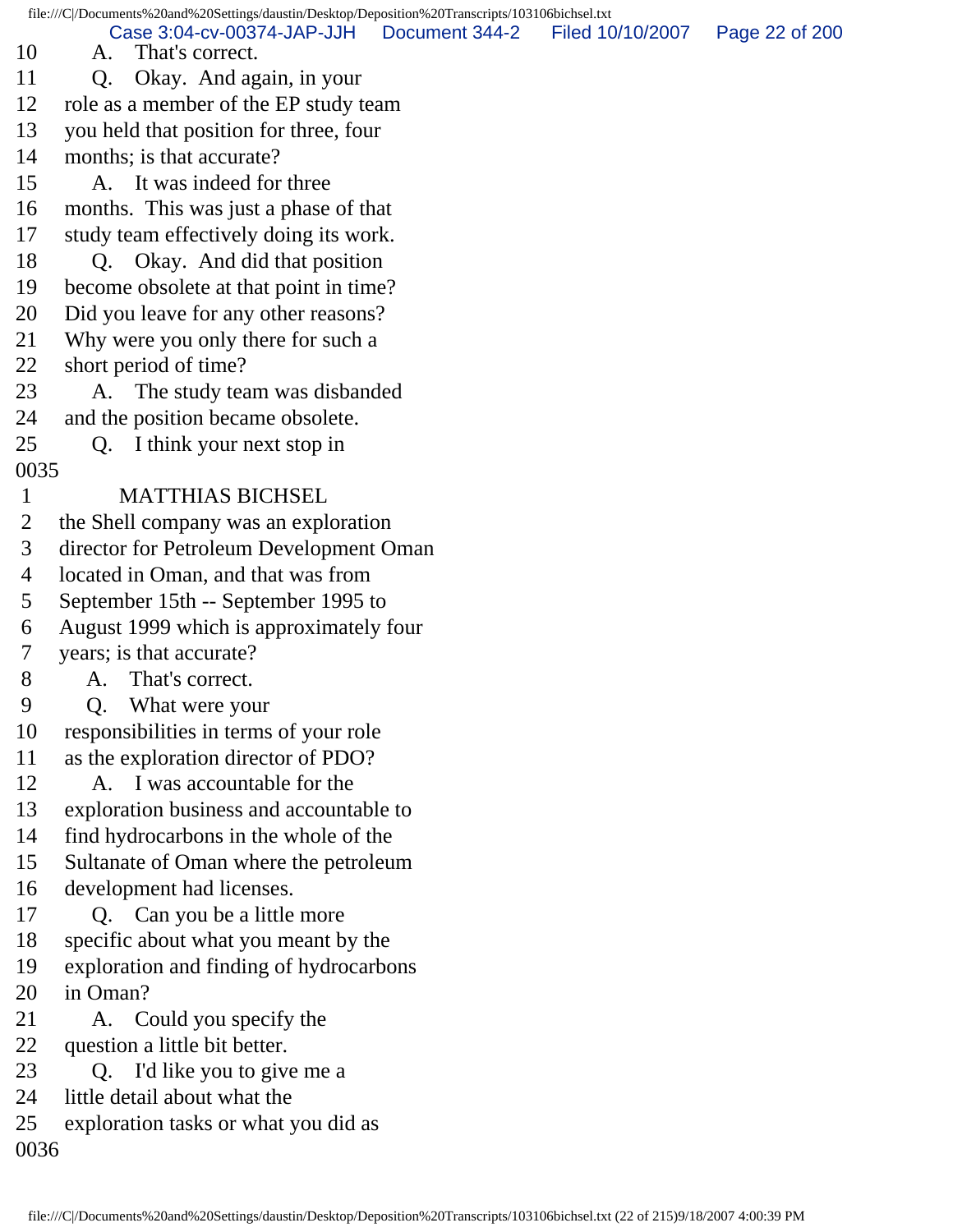file:///C|/Documents%20and%20Settings/daustin/Desktop/Deposition%20Transcripts/103106bichsel.txt 1 MATTHIAS BICHSEL 2 the exploration director specifically 3 during your time, during the four year 4 time you were at PDO? 5 A. My task was to find 6 hydrocarbons in specifically oil on 7 behalf of the shareholders of Petroleum 8 Development Oman, and gas on behalf of 9 the Government of Oman, of Oman. For 10 that we did do studies using seismic, 11 that means, that's a means of using 12 sound waves to penetrate the earth and 13 to identify potential hydrocarbon 14 bearing structures. We would then 15 drill these structures and in case of 16 success find hydrocarbons in either 17 form of oil or gas, or both. 18 O. Did your role as exploration 19 director involve -- were you involved 20 at all in the categorization of 21 reserves in PDO? 22 A. No, I was not. 23 Q. As part of your role in PDO, 24 did you have opportunities to review or 25 participate in any audits that took 0037 1 MATTHIAS BICHSEL 2 place in PDO? 3 A. No, I did not. 4 Q. During the course of your 5 tenure, four year tenure as the 6 exploration director of PDO, did you 7 have any reason to interact with a man 8 by the name of Anton Barendregt? 9 A. No, I did not. 10 Q. Okay. After you completed 11 your role in PDO for four years, then 12 you moved on to become the director of 13 Shell Deepwater Houston; is that 14 accurate? 15 A. That's correct. 16 Q. And you held that position 17 it says beginning in August of 1999, Case 3:04-cv-00374-JAP-JJH Document 344-2 Filed 10/10/2007 Page 23 of 200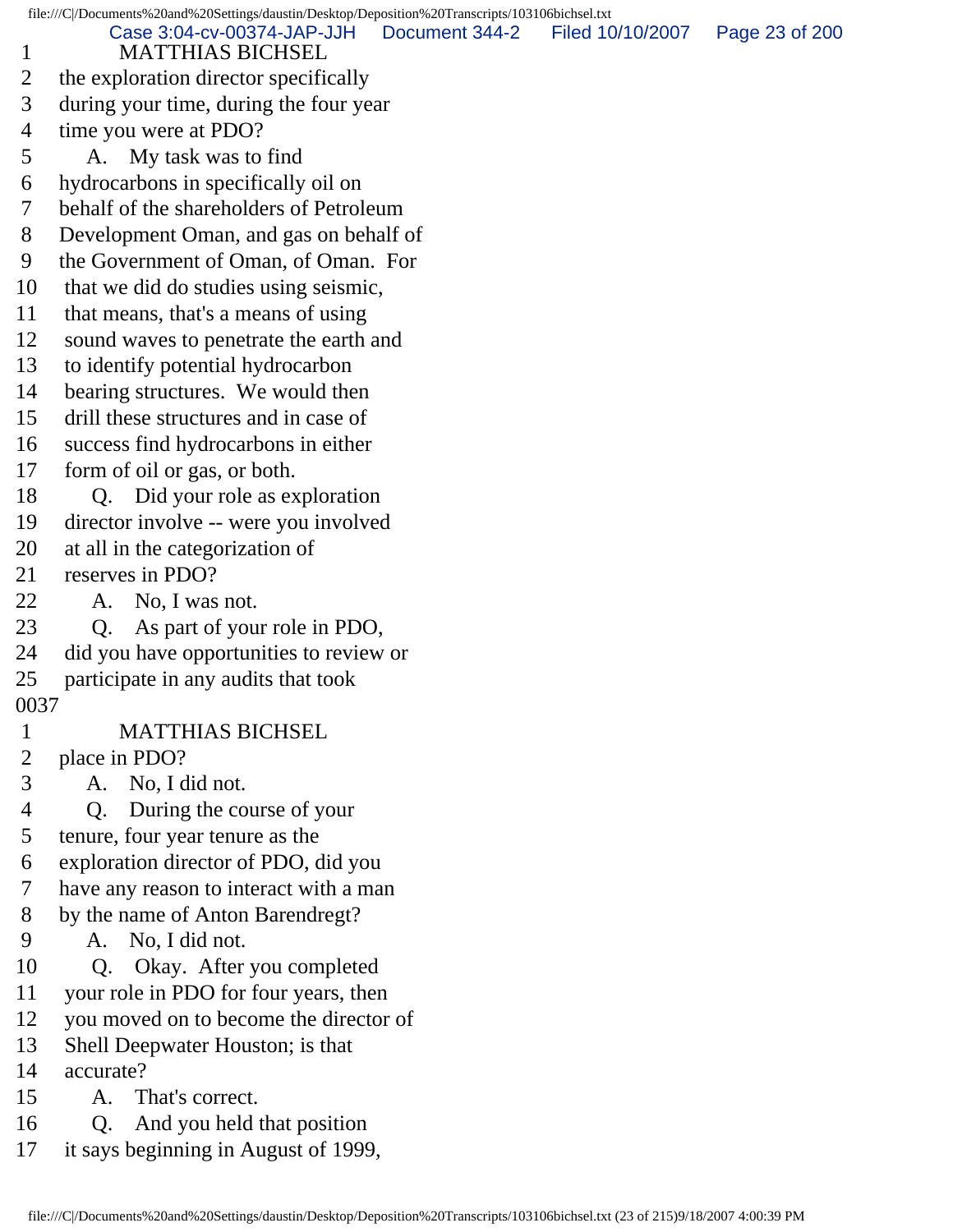file:///C|/Documents%20and%20Settings/daustin/Desktop/Deposition%20Transcripts/103106bichsel.txt 18 and it doesn't have a completion date 19 so I guess this is where your CV kind 20 of ends and your new CV begins, 21 correct? 22 A. Correct. 23 Q. Okay. So could you briefly 24 describe what you did as part of the 25 Shell Deepwater Services? 0038 1 MATTHIAS BICHSEL 2 A. The Deepwater Services 3 organization was a new type of 4 organization which was formed in indeed 5 in the middle of 1999, bringing 6 together the expertise that Shell had 7 globally anything pertaining to 8 deepwater. Deepwater is defined as a 9 water depth greater than 500 meters. 10 So anywhere where we did exploration, 11 well delivery, field development, 12 facilities engineering, there this 13 expertise are the people that actually 14 knew how to do that, they were pulled 15 together into this one organization. 16 Before Shell Deepwater 17 Services existed we had two such 18 organizations, one in the -- in the US 19 which was called Shell Deepwater 20 Development Services, and another one 21 which was called Shell International 22 Deepwater Services which was based in 23 The Hague. 24 The purpose of that 25 organization was to provide services on 0039 1 MATTHIAS BICHSEL 2 demand to Shell Exploration & 3 Production operating companies that 4 were engaged in deepwater activities, 5 as I've said before, activities that 6 happen in water depths of 500 meters or 7 more. Case 3:04-cv-00374-JAP-JJH Document 344-2 Filed 10/10/2007 Page 24 of 200

8 Q. And you held that position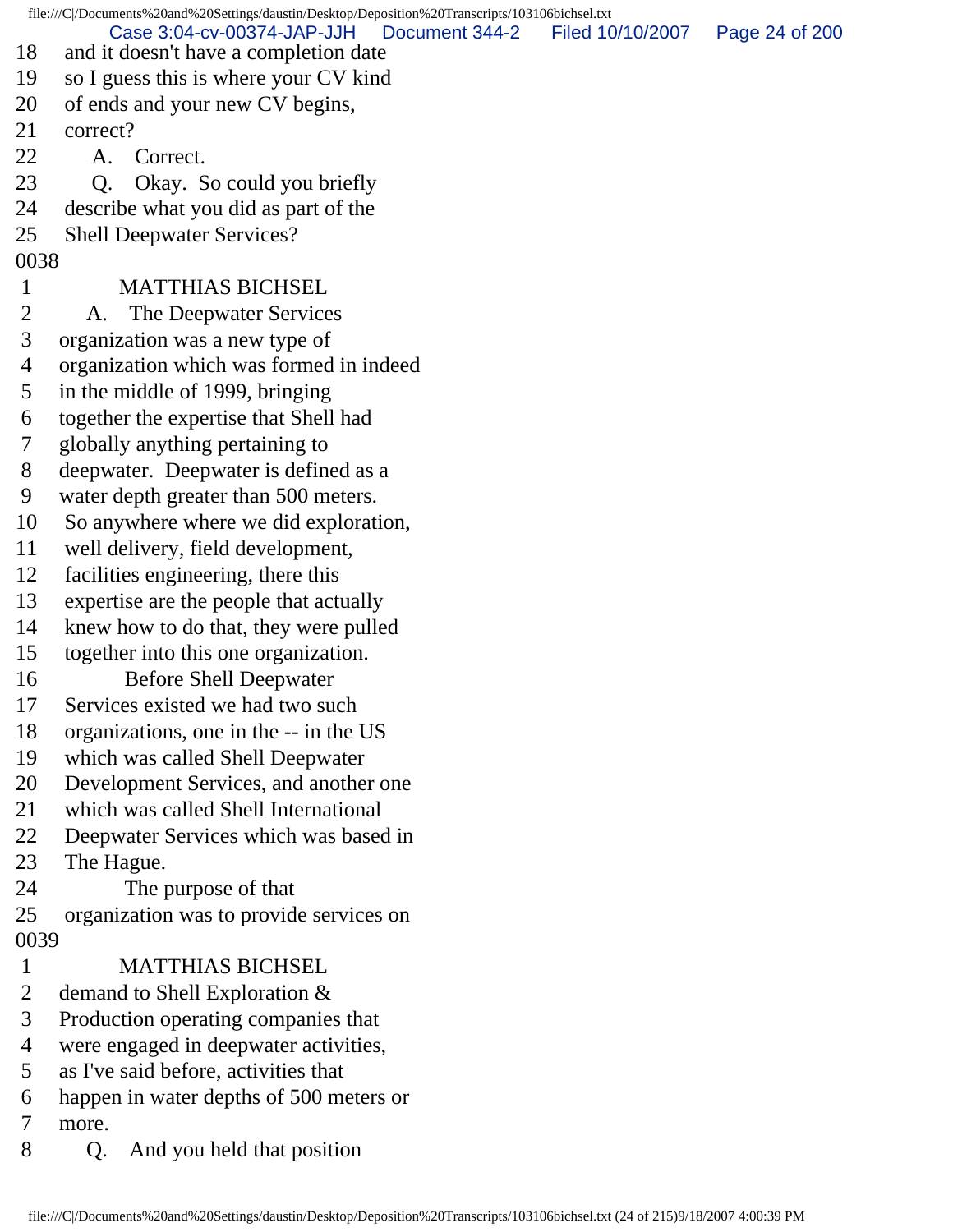file:///C|/Documents%20and%20Settings/daustin/Desktop/Deposition%20Transcripts/103106bichsel.txt 9 for how long? 10 A. Until December 2001. 11 O. Okay. And we'll obviously 12 get back to discussing your role as 13 director of Deepwater Services a little 14 later, but in 2001 you left Shell 15 Deepwater Services? 16 A. I physically left Houston in 17 December, end of December 2001, and I 18 started my new job as exploration 19 director for Shell Exploration & 20 Production based in The Hague. I 21 officially started my job -- I started 22 my job in January and officially 23 switched the company, so I switched the 24 legal fiscal entity from the States at 25 the first of March into the new fiscal 0040 1 MATTHIAS BICHSEL 2 entity Shell International Exploration 3 & Production B.V. 4 Q. You left Shell Deepwater 5 Services in December of 2001, correct? 6 A. That's correct. 7 Q. Okay. And as director of 8 Shell Deepwater Services is it fair to 9 say you were the highest ranking person 10 at SDS? 11 A. That's correct. 12 Q. So what was the reason why 13 you left that position at Shell Deepwater 14 Services to take a position as the 15 exploration director based in The Hague? 16 A. I was asked by Mr. van de 17 Vijver, Walter van de Vijver, to take on 18 that position of exploration director in 19 Shell Exploration & Production. This was 20 a new position that Mr. van de Vijver 21 created. That's a position which was 22 part of the exploration and production 23 management team, or executive committee 24 as it was called in these days. 25 Q. Was this viewed by you as a Case 3:04-cv-00374-JAP-JJH Document 344-2 Filed 10/10/2007 Page 25 of 200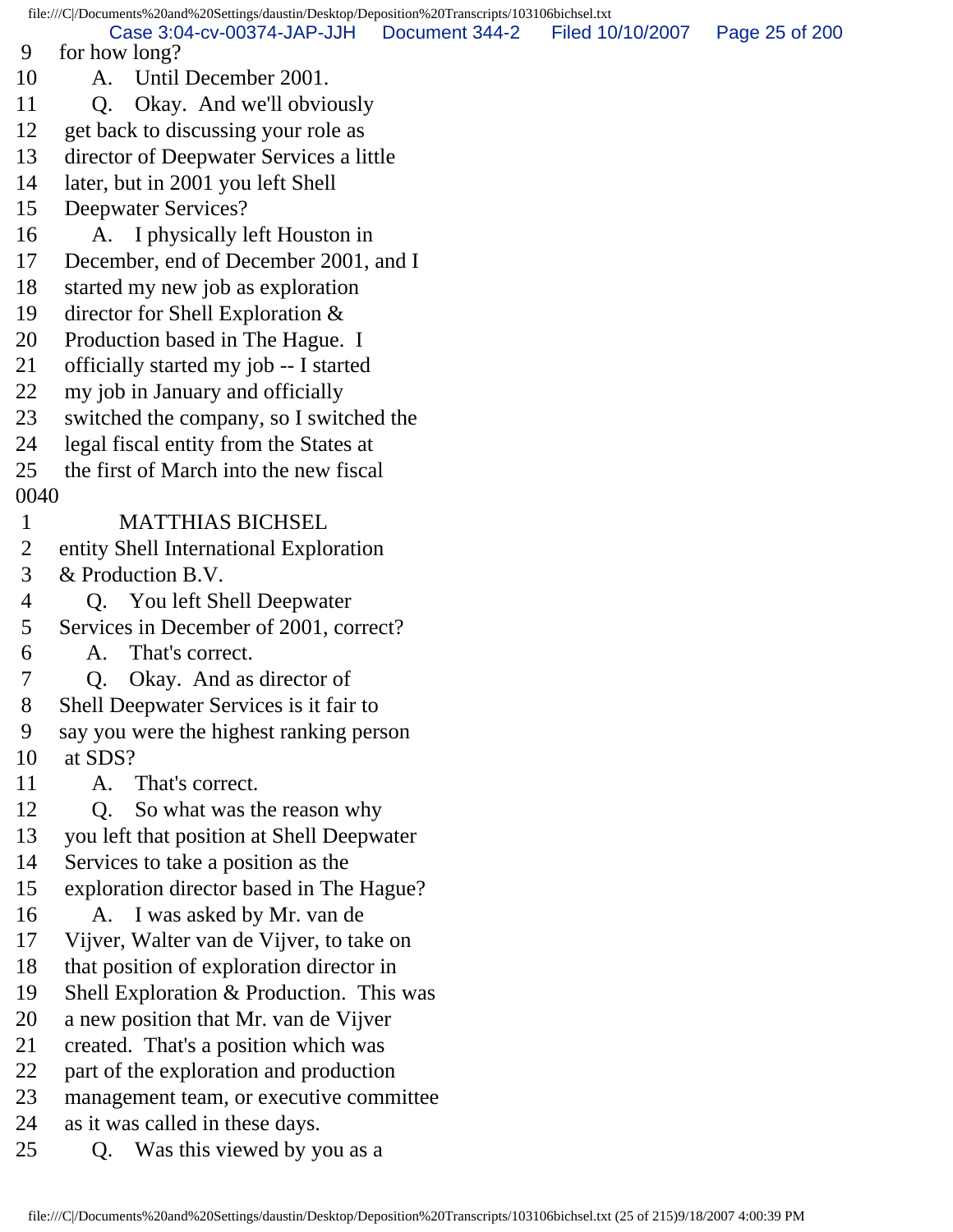|                | file:///C /Documents%20and%20Settings/daustin/Desktop/Deposition%20Transcripts/103106bichsel.txt |                |                  |                |
|----------------|--------------------------------------------------------------------------------------------------|----------------|------------------|----------------|
| 0041           | Case 3:04-cv-00374-JAP-JJH                                                                       | Document 344-2 | Filed 10/10/2007 | Page 26 of 200 |
| $\mathbf{1}$   | <b>MATTHIAS BICHSEL</b>                                                                          |                |                  |                |
| $\overline{2}$ | promotion?                                                                                       |                |                  |                |
| 3              | This was a promotion indeed.<br>A.                                                               |                |                  |                |
| $\overline{4}$ | Okay. And what were your --<br>Q.                                                                |                |                  |                |
| 5              | what were your job responsibilities as                                                           |                |                  |                |
| 6              | the exploration director based in The                                                            |                |                  |                |
| 7              | Hague?                                                                                           |                |                  |                |
| 8              | A. I was accountable for the                                                                     |                |                  |                |
| 9              | delivery of the exploration performance                                                          |                |                  |                |
| 10             | on a global basis. That meant we were                                                            |                |                  |                |
| 11             | drilling some 120 to 150 exploration                                                             |                |                  |                |
| 12             | and appraisal wells per annum with a                                                             |                |                  |                |
| 13             | budget in 2002 of about around \$1.5                                                             |                |                  |                |
| 14             | billion, a budget that rose by the end                                                           |                |                  |                |
| 15             | I left a few months ago to around \$2.2                                                          |                |                  |                |
| 16             | billion.                                                                                         |                |                  |                |
| 17             | Q. And so since you said you                                                                     |                |                  |                |
| 18             | left a few months ago, my understanding                                                          |                |                  |                |
| 19             | would be that you held the position as                                                           |                |                  |                |
| 20             | exploration director in The Hague from                                                           |                |                  |                |
| 21             | 2001 until some point in 2006; is that                                                           |                |                  |                |
| 22             | accurate?                                                                                        |                |                  |                |
| 23             | A. That's correct. I held the                                                                    |                |                  |                |
| 24             | position of exploration director until                                                           |                |                  |                |
| 25             | March of this year when I was asked by                                                           |                |                  |                |
| 0042           |                                                                                                  |                |                  |                |
| $\mathbf{1}$   | <b>MATTHIAS BICHSEL</b>                                                                          |                |                  |                |
| $\overline{2}$ | Mr. Malcolm Brinded to take on the role                                                          |                |                  |                |
| 3              | of executive vice president for the                                                              |                |                  |                |
| 4              | technical aspects of our E&P business.                                                           |                |                  |                |
| 5              | Q. And you've been in that                                                                       |                |                  |                |
| 6              | position since?                                                                                  |                |                  |                |
| 7              | March this year.<br>A.                                                                           |                |                  |                |
| 8              | Q. March. And just so that the                                                                   |                |                  |                |
| 9              | record is clear, are you still employed                                                          |                |                  |                |
| 10             | currently by the Shell company?                                                                  |                |                  |                |
| 11             | A. I'm still employed Shell                                                                      |                |                  |                |
| 12             | International Exploration & Production                                                           |                |                  |                |
| 13             | B.V.                                                                                             |                |                  |                |
| 14<br>15       | Now, at any point in time<br>Q.                                                                  |                |                  |                |
|                | when you were the exploration director                                                           |                |                  |                |
| 16             | from December 2001 until March of 2006,                                                          |                |                  |                |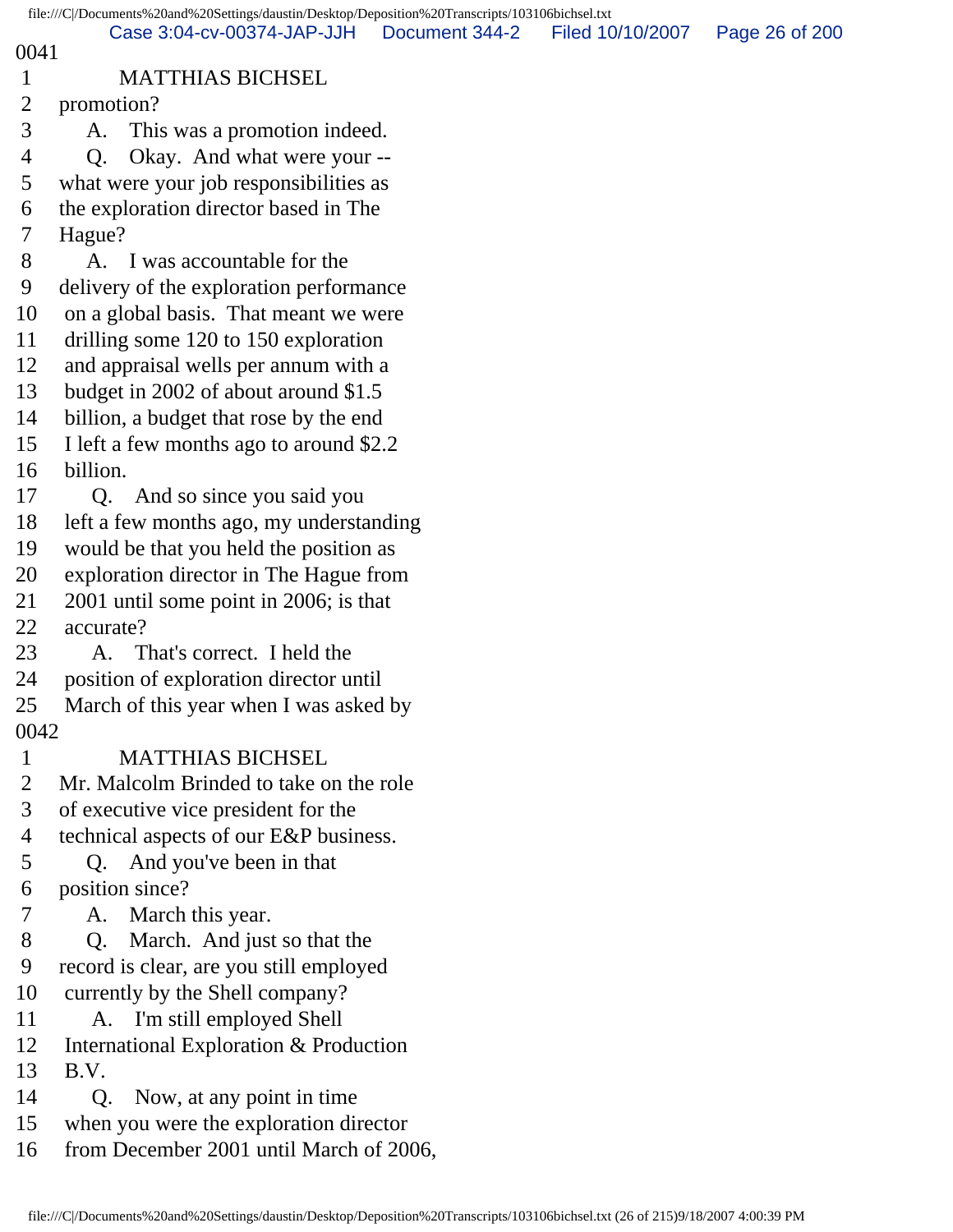file:///C|/Documents%20and%20Settings/daustin/Desktop/Deposition%20Transcripts/103106bichsel.txt 17 is it fair to say that that position 18 was also a position where you were on 19 ExCom at the time? 20 A. That's correct. 21 O. And you said that that 22 position was a position specifically 23 created by Mr. van de Vijver? 24 A. That's right. This position 25 did not exist prior to 2002. 0043 1 MATTHIAS BICHSEL 2 Q. Do you have an understanding 3 as to why Mr. van de Vijver decided to 4 create this position? 5 A. This position, a similar 6 position I should say existed prior to 7 1996. In 1996 this particular position 8 was abolished. I do not know the 9 reason exactly why that was. 10 However, it was found in the 11 intervening periods between 1996 and 12 end of 2000 -- middle of 2001 that the 13 exploration performance globally was 14 not up to scratch, and that Mr. van de 15 Vijver wanted to appoint a single point 16 accountable person in form of an 17 exploration director for the Shell 18 Exploration & Production business. 19 Q. When you say -- you testified 20 just a moment ago the exploration 21 production was not up to scratch? 22 A. Exploration was not up to 23 scratch. 24 Q. What do you mean by that? 25 A. We drilled too many wells 0044 1 MATTHIAS BICHSEL 2 and did not find enough hydrocarbons. 3 Q. And in the creation of this 4 new position, what were your plans as 5 to how to rectify that problem? 6 A. I fundamentally changed the 7 strategy of the exploration business in Case 3:04-cv-00374-JAP-JJH Document 344-2 Filed 10/10/2007 Page 27 of 200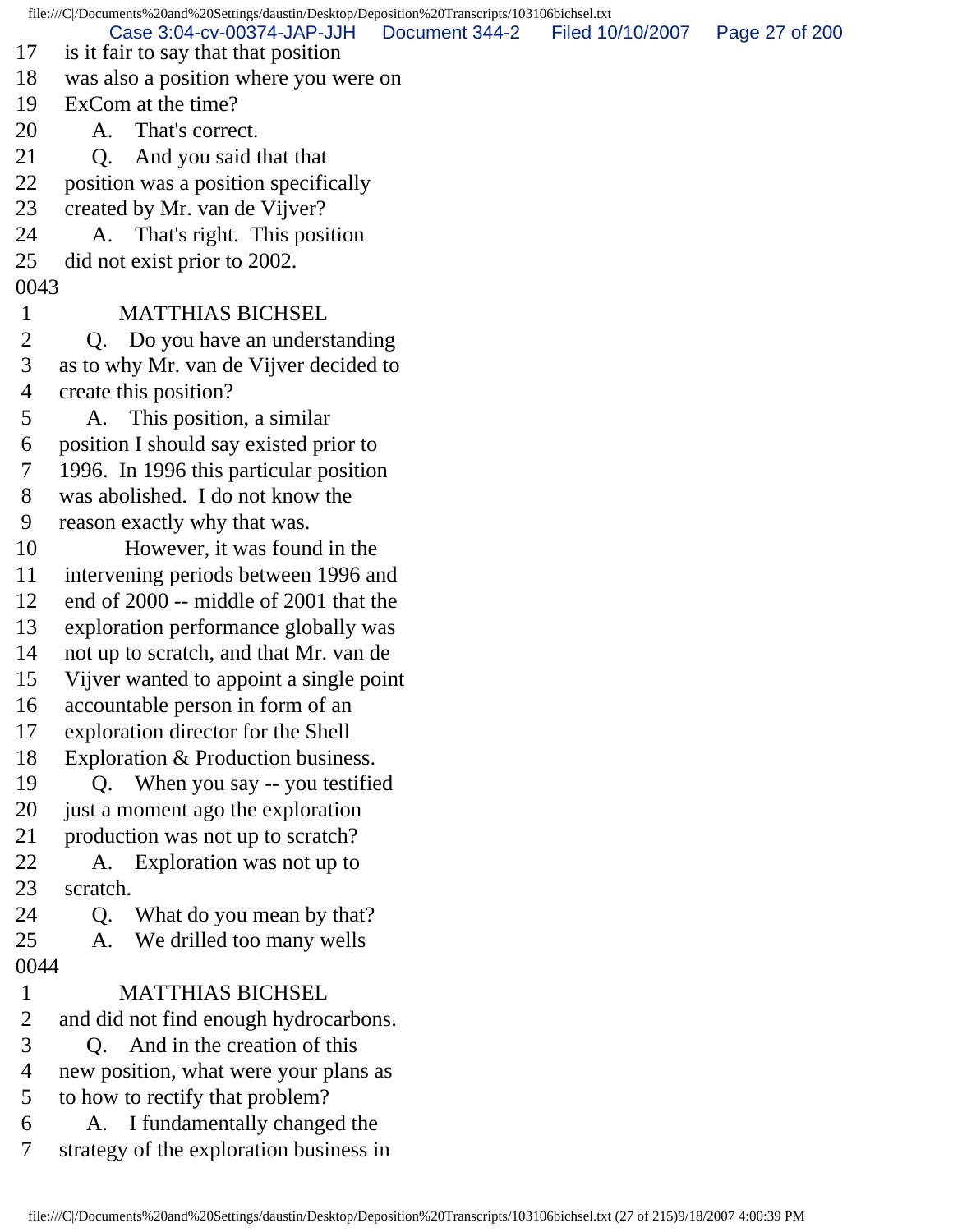file:///C|/Documents%20and%20Settings/daustin/Desktop/Deposition%20Transcripts/103106bichsel.txt 8 Shell E&P. When I took over that role, 9 Shell was exploring in some 42 10 countries globally. That meant that 11 there was no focus. 12 One of the first things that 13 I did was to come up with a new 14 strategy that allowed us to focus. 15 That meant we were exiting around 20 16 countries so we no longer did 17 exploration in these countries. 18 Furthermore, I focused on 19 what I called the large, large 20 potential hydrocarbon accumulations. 21 Because of the fact that Shell has been 22 exploring for many, many years in 23 places like the shelf of the Gulf of 24 Mexico, or the North Sea or the shallow 25 waters off northwest Borneo, which 0045 1 MATTHIAS BICHSEL 2 meant that from an exploration 3 perspective these areas were becoming 4 more mature or, in other words, that 5 the individual size of a hydrocarbon 6 accumulation was smaller, given the 7 size of our business where we produce 8 around 1.3 billion barrels oil 9 equivalent per year, we needed to 10 address large opportunities, and that 11 strategy that I came up with allowed us 12 to focus on fewer countries but larger 13 opportunities. 14 Q. And how did that allow you 15 to focus like that? 16 A. We evaluated about 150 17 hydrocarbon basins, places on the earth 18 where we think or where academia on the 19 industry know there are hydrocarbons 20 and we selected out of that -- out of 21 those around 12 such basins which we 22 believe could contain hydrocarbon 23 accumulations in a single occurrence 24 which were in the range of three to 500 Case 3:04-cv-00374-JAP-JJH Document 344-2 Filed 10/10/2007 Page 28 of 200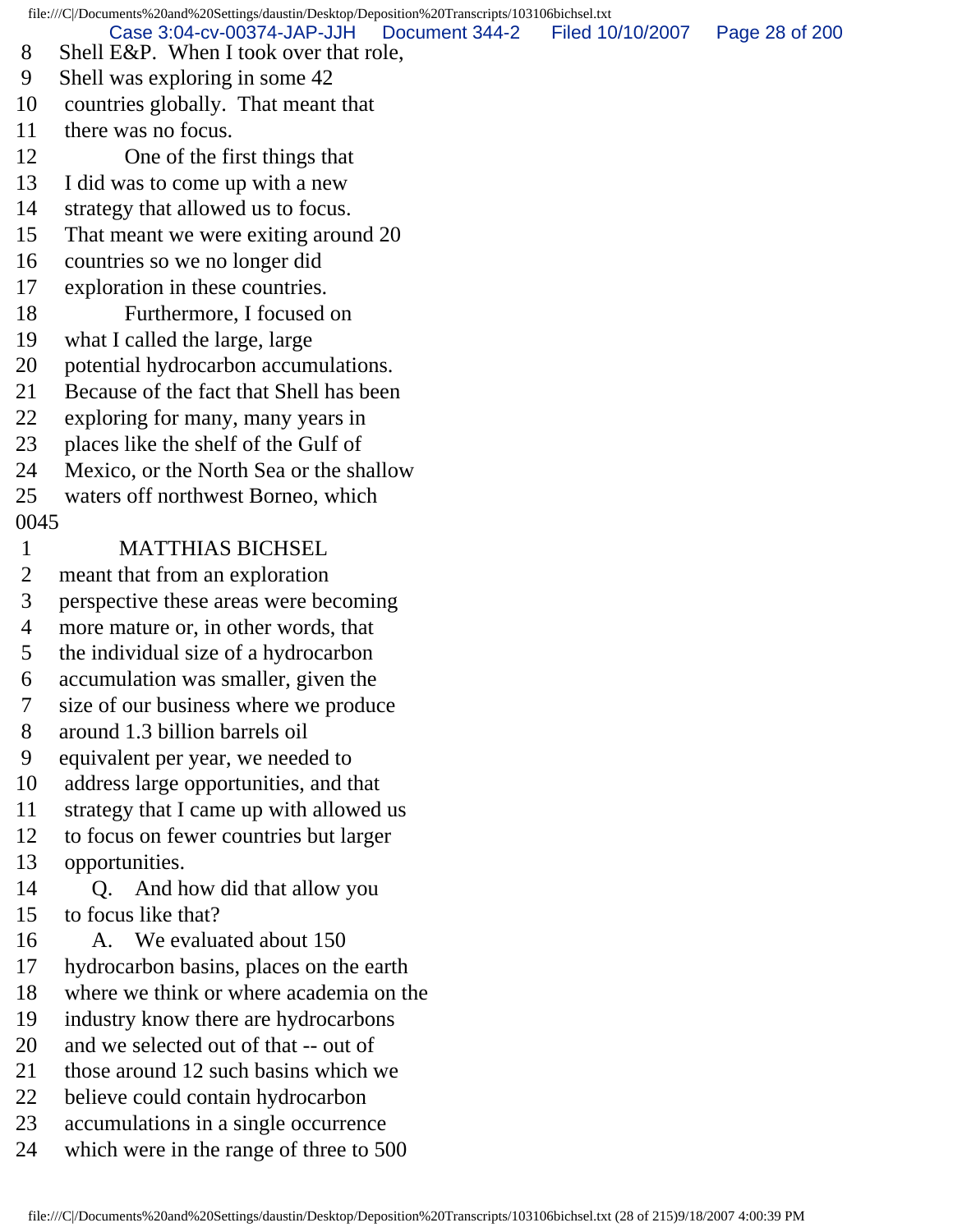file:///C|/Documents%20and%20Settings/daustin/Desktop/Deposition%20Transcripts/103106bichsel.txt 25 million barrels per structure. 0046 1 MATTHIAS BICHSEL 2 O. And did these efforts -- 3 were these efforts successful? 4 A. Yes. 5 Q. How were they successful? 6 A. We had -- we were -- we 7 benchmarked the exploration performance 8 against our competitors, in particular 9 the other super-majors. We were number 10 4 on the benchmark in 2002 and we were 11 the best on the benchmark in 2005. 12 Q. And which -- I assume you're 13 referring to your various competitors 14 when you -- 15 A. I refer to the other 16 super-majors, that is the other oil 17 super-major that is BP, Exxon Mobil, 18 Total and Chevron. 19 Q. Okay. I want to take you -- 20 I want to discuss first a few basic 21 points and then move on from there. 22 But first, I want to talk to you about 23 reserves a little bit today, Mr. 24 Bichsel. And I want to make sure that 25 I understand what your understanding is 0047 1 MATTHIAS BICHSEL 2 with respect to the definition of a 3 proved reserve. Do you know what a 4 proved reserve is? 5 A. Yes, I do. 6 Q. What is your understanding 7 of the term proved reserve? 8 A. This is a hydrocarbon 9 resource that meets the criteria and 10 the guidelines as set out by the SEC. 11 Q. And do you have an 12 understanding of what those guidelines 13 provide? 14 MS. ASHTON: Are you talking 15 about time period? Case 3:04-cv-00374-JAP-JJH Document 344-2 Filed 10/10/2007 Page 29 of 200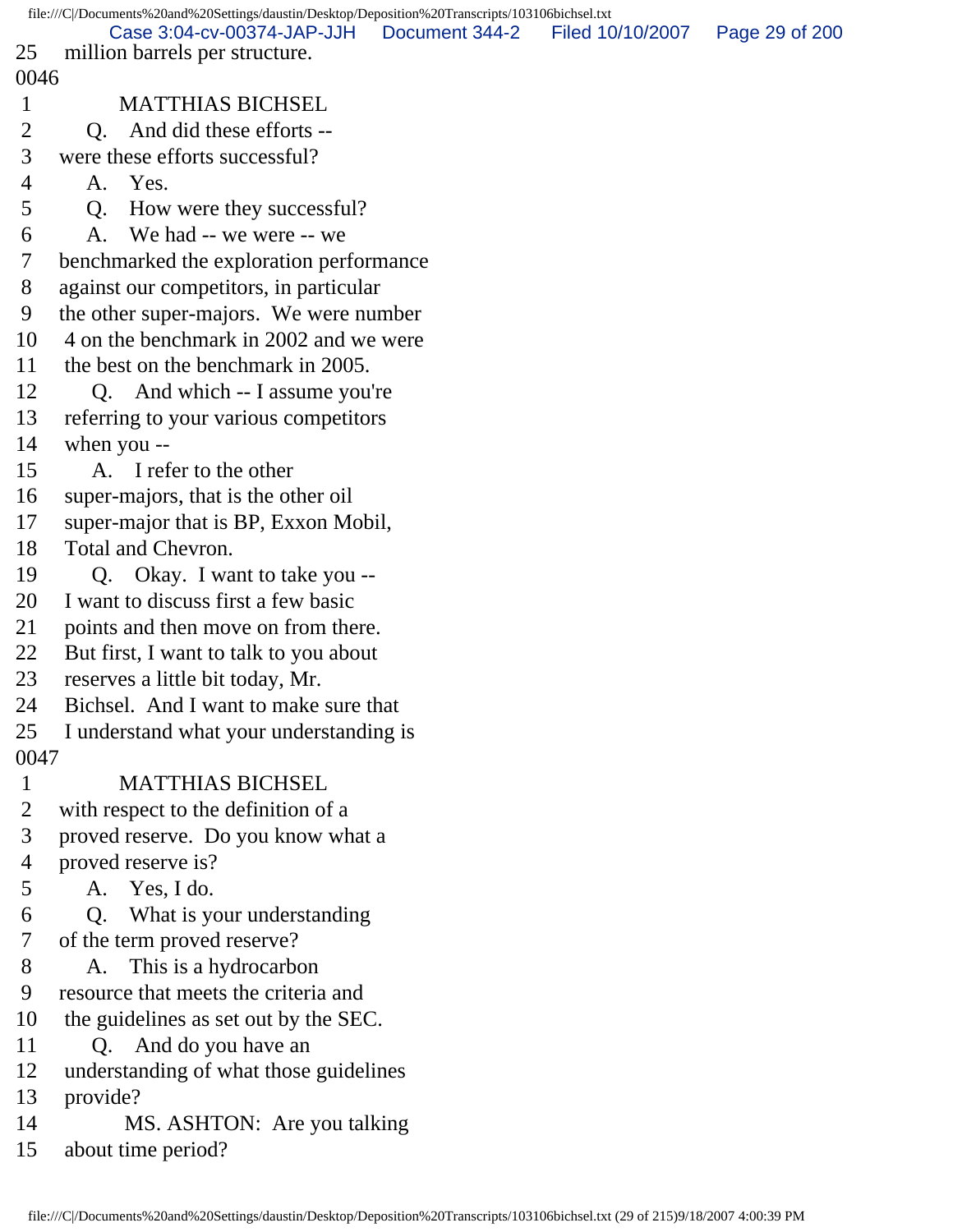file:///C|/Documents%20and%20Settings/daustin/Desktop/Deposition%20Transcripts/103106bichsel.txt 16 Q. SEC guidelines? 17 MS. ASHTON: Can you talk 18 about a time period now. 19 Q. I'm talking about the class 20 period generally between 1998 and 2004 21 and specifically if your understanding 22 has changed at all during that time 23 period I'd like you to tell me if it's 24 changed and how it's changed. 25 A. Prior to 2003, end of 2003 I 0048 1 MATTHIAS BICHSEL 2 was not involved in proved reserves 3 determination or reporting. I had an 4 understanding of the basics of proved 5 reserves. 6 At the end of 2003, if I 7 recollect correctly the date, I became 8 a member of the reserves committee 9 which was established then. And as 10 part of the member of that reserves 11 committee, I then was afforded training 12 in that -- that was in 2004, as to the 13 definition, as to the reporting 14 requirements, as to the way to 15 determine proved reserves according to 16 the SEC guidelines. 17 Q. If you hadn't been involved 18 in categorization of reserves and 19 reserves reporting until the end of 20 2003 -- is that accurate? 21 A. I have -- that's incorrect. 22 Q. I'm sorry. 23 A. In 2003 we established a 24 reserves committee and I became a 25 member of the reserves committee. 0049 1 MATTHIAS BICHSEL 2 Q. Right. But prior to that 3 you I think testified just a moment ago 4 that you had, and I'm paraphrasing, if 5 I'm mischaracterizing your testimony in 6 any way please correct me, but my Case 3:04-cv-00374-JAP-JJH Document 344-2 Filed 10/10/2007 Page 30 of 200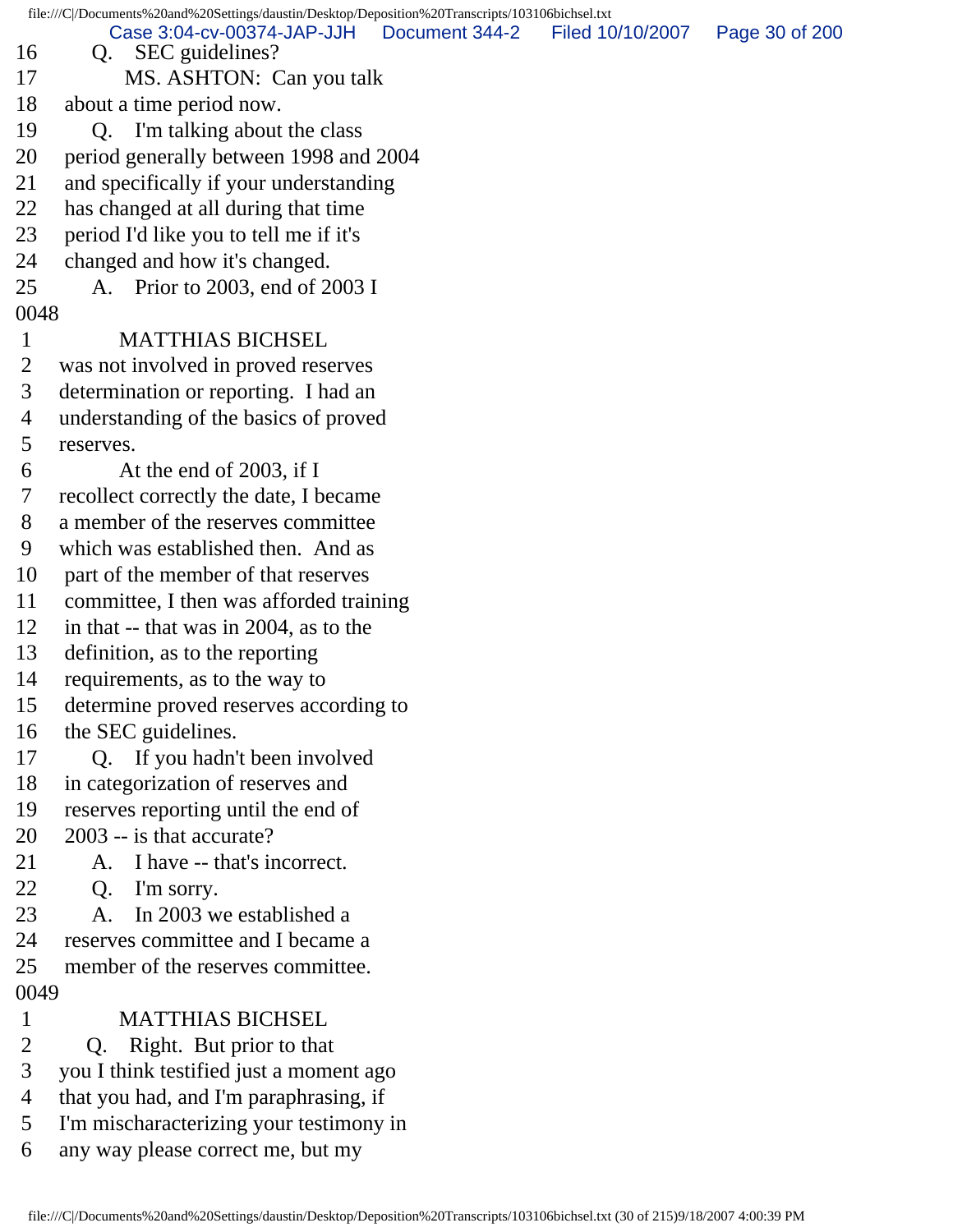file:///C|/Documents%20and%20Settings/daustin/Desktop/Deposition%20Transcripts/103106bichsel.txt 7 understanding is you played no role in 8 categorization of reserves or in 9 reserves reporting prior to your 10 becoming a member of the reserves 11 committee in 2003? 12 A. That's correct. 13 MS. ASHTON: Objection to 14 form. But you can answer. 15 Q. Is that accurate? 16 A. Prior to 2003, in my roles up 17 to then, I was not involved in the 18 determination, in the evaluation, and in 19 the reporting of proved reserves. 20 Q. Okay. So then let me ask 21 you this. Why then were you selected 22 to become a member of the reserves 23 committee if you had had no experience 24 doing this kind of work prior to that 25 appointment? 0050 1 MATTHIAS BICHSEL 2 MS. ASHTON: Objection to 3 form. 4 Q. You can answer. 5 MS. ASHTON: If you know you 6 can answer. 7 Q. If you know you can answer. 8 A. I do not know why I have 9 been selected. I can only speculate 10 about that. 11 Q. As you sit here today, can 12 you think of a reason why you would 13 have been appointed to a position as a 14 member on the reserves committee if you 15 had had no understanding or no real 16 training in this area prior to that 17 point? 18 MS. ASHTON: Objection. 19 Q. You can answer. 20 MS. ASHTON: You can answer 21 if you can. 22 A. Can you repeat the question. 23 I didn't get it. Case 3:04-cv-00374-JAP-JJH Document 344-2 Filed 10/10/2007 Page 31 of 200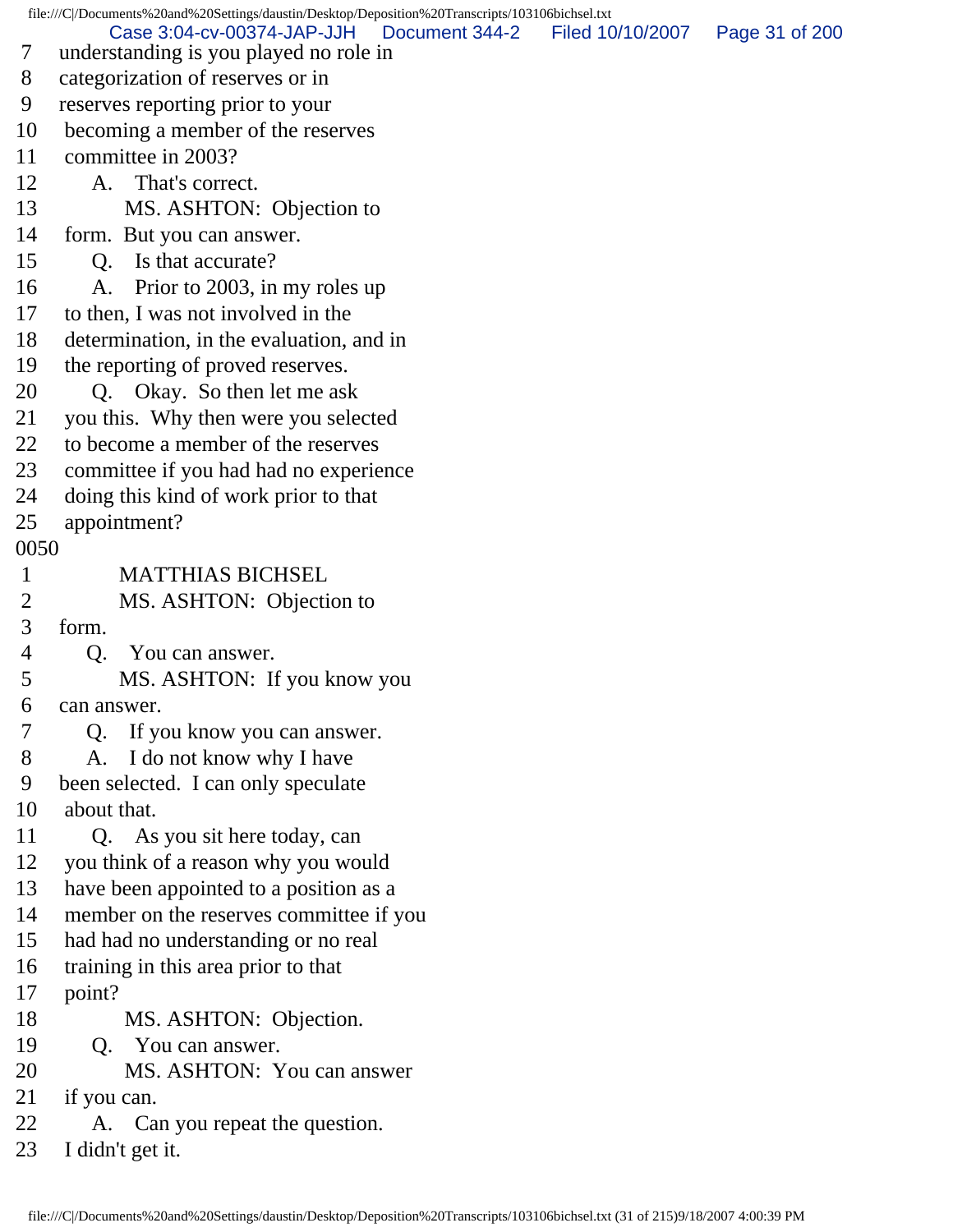file:///C|/Documents%20and%20Settings/daustin/Desktop/Deposition%20Transcripts/103106bichsel.txt 24 Q. Maybe I'm not being clear so 25 let me try it -- let me try again. 0051 1 MATTHIAS BICHSEL 2 My understanding based upon 3 your responses today is that you became 4 a member of the reserves committee 5 sometime in or after 2003; is that 6 accurate? 7 A. At the end of 2003. 8 Q. Okay. At the end of 2003. 9 And my question to you is if you had 10 never done work with respect to 11 reserves and reserves reporting prior 12 to 2003, I'm curious as to why you 13 would have been selected to serve on 14 the member -- as a member of the 15 reserves committee? 16 MS. ASHTON: Objection. 17 A. The reserves committee is 18 composed of members of the executive 19 committee as it was called in these 20 days. It's now called the EP 21 leadership team. Because of the fact 22 that I have not been involved in the 23 reporting or in -- in -- in any which 24 way on targets around reserves, proved 25 reserves, I was -- I speculate that I 0052 1 MATTHIAS BICHSEL 2 was selected because of my 3 independence. 4 Furthermore, it is, as I 5 explained, I was trained later in terms 6 of understanding how to determine, how 7 to report, how to evaluate proved 8 reserves. 9 Q. Who else served with you as 10 a member of the reserves committee? 11 MS. ASHTON: During that 12 time period? 13 Q. During the time period of 14 2003 when you joined the committee? Case 3:04-cv-00374-JAP-JJH Document 344-2 Filed 10/10/2007 Page 32 of 200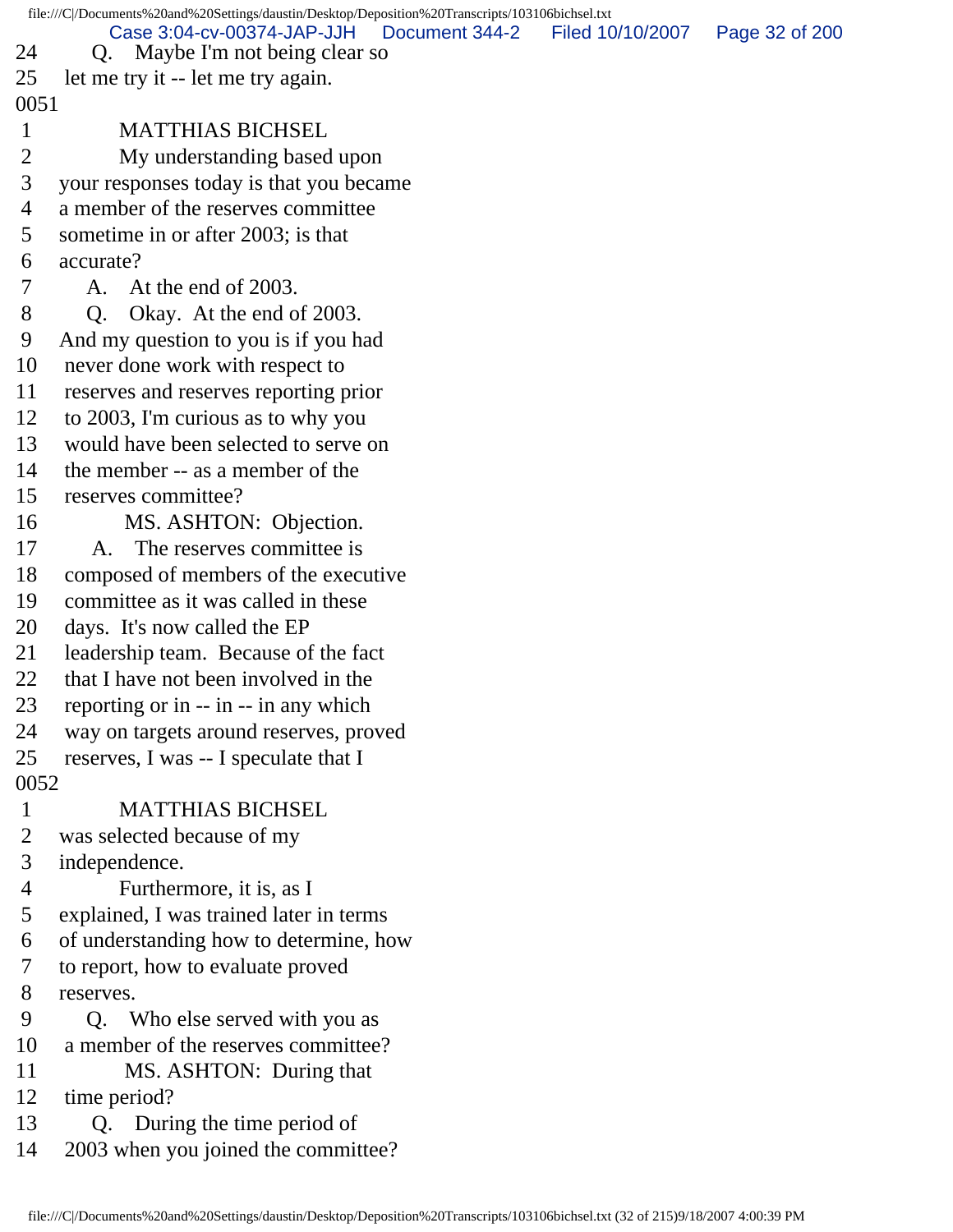file:///C|/Documents%20and%20Settings/daustin/Desktop/Deposition%20Transcripts/103106bichsel.txt 15 A. In 2003 the chairman of the 16 reserves committee was Mr. Frank 17 Coopman. The other member was Mr. John 18 Darley. 19 Q. So is it fair to say then, 20 Mr. Bichsel, that it was a committee of 21 three people? 22 A. There probably were some 23 others, but I don't recall exactly. 24 Q. Do you have an understanding 25 of whether Mr. Darley or Mr. Coopman 0053 1 MATTHIAS BICHSEL 2 have a greater understanding of proved 3 reserves and reserves reporting than 4 you do? 5 MS. ASHTON: Objection. But 6 you can answer if you know. 7 A. I do know that Mr. Darley is 8 a reservoir engineer and that he was in 9 his -- in his -- as part of his career 10 working on reserves determination. I 11 do not know what Mr. Coopman's 12 qualifications were in that respect. 13 Q. And I think you testified a 14 moment ago, but please correct me if 15 I'm wrong, that you received some 16 training with respect to your service 17 as a member of the reserves committee. 18 Do you remember testifying to that 19 effect? 20 A. I do. But I also specified 21 that it was in 2004. 22 Q. I apologize. So let me 23 rephrase. In 2004 you testified that 24 you received some training with respect 25 to your position as a member on the 0054 1 MATTHIAS BICHSEL 2 reserves committee; is that accurate? 3 A. That's correct. 4 Q. Could you specify what kind Case 3:04-cv-00374-JAP-JJH Document 344-2 Filed 10/10/2007 Page 33 of 200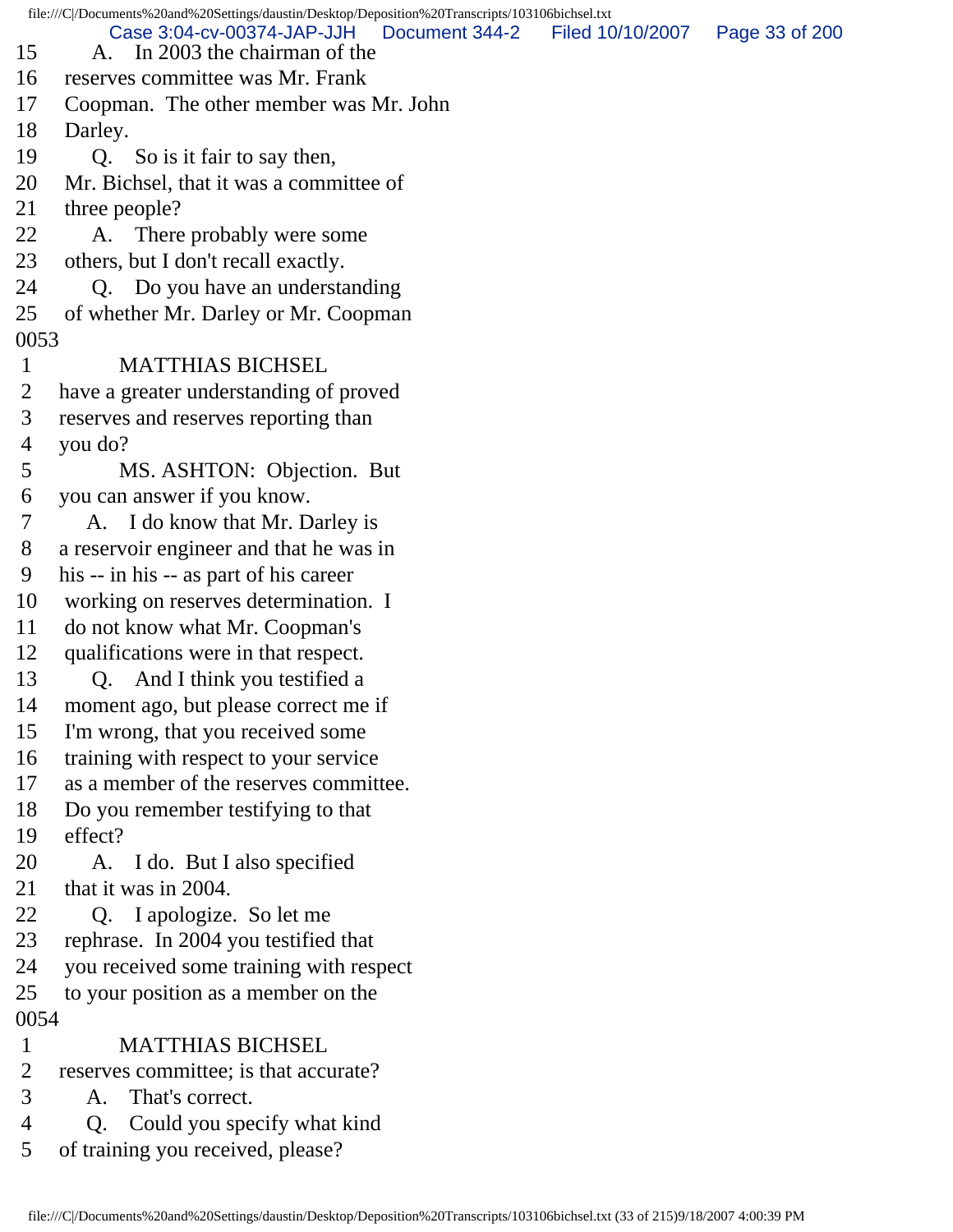file:///C|/Documents%20and%20Settings/daustin/Desktop/Deposition%20Transcripts/103106bichsel.txt 6 A. That is -- well, that is a 7 training that lays out the guidelines, 8 that explains the Shell guidelines for 9 reporting proved reserves. 10 Q. Okay. And who conducted 11 this training session? 12 A. That was the hydrocarbon 13 reserves coordinator named Mr. Jim 14 Cooper and a few others who I do not 15 recall the name. 16 Q. And how much training did 17 you -- did you undergo? In other 18 words, how much time did you spend 19 training for this position? Was it 20 months, was it years, was it days? 21 A. No, that was -- it was 22 effectively days. 23 O. And where did that training 24 take place? 25 A. In The Hague. 0055 1 MATTHIAS BICHSEL 2 Q. Did Mr. Coopman, if I'm 3 pronouncing that right, Mr. Coopman or 4 Mr. Darley attend that training session 5 with you? 6 A. I do not recall. 7 Q. Do you know if anybody else 8 from the Shell company attended that 9 training session with you? 10 A. With me in that training was 11 Mr. Malcolm Brinded. 12 Q. And what was Mr. Brindel's 13 position at that point in time. 14 MS. ASHTON: Brinded. 15 Q. I'm sorry, Brinded. What 16 was Mr. Brinded's position at that 17 time? 18 A. He was the head of the EP 19 division of Shell. He was my boss. 20 Q. Is Mr. Brinded still 21 employed by the Shell company now? 22 A. He is, yes. Case 3:04-cv-00374-JAP-JJH Document 344-2 Filed 10/10/2007 Page 34 of 200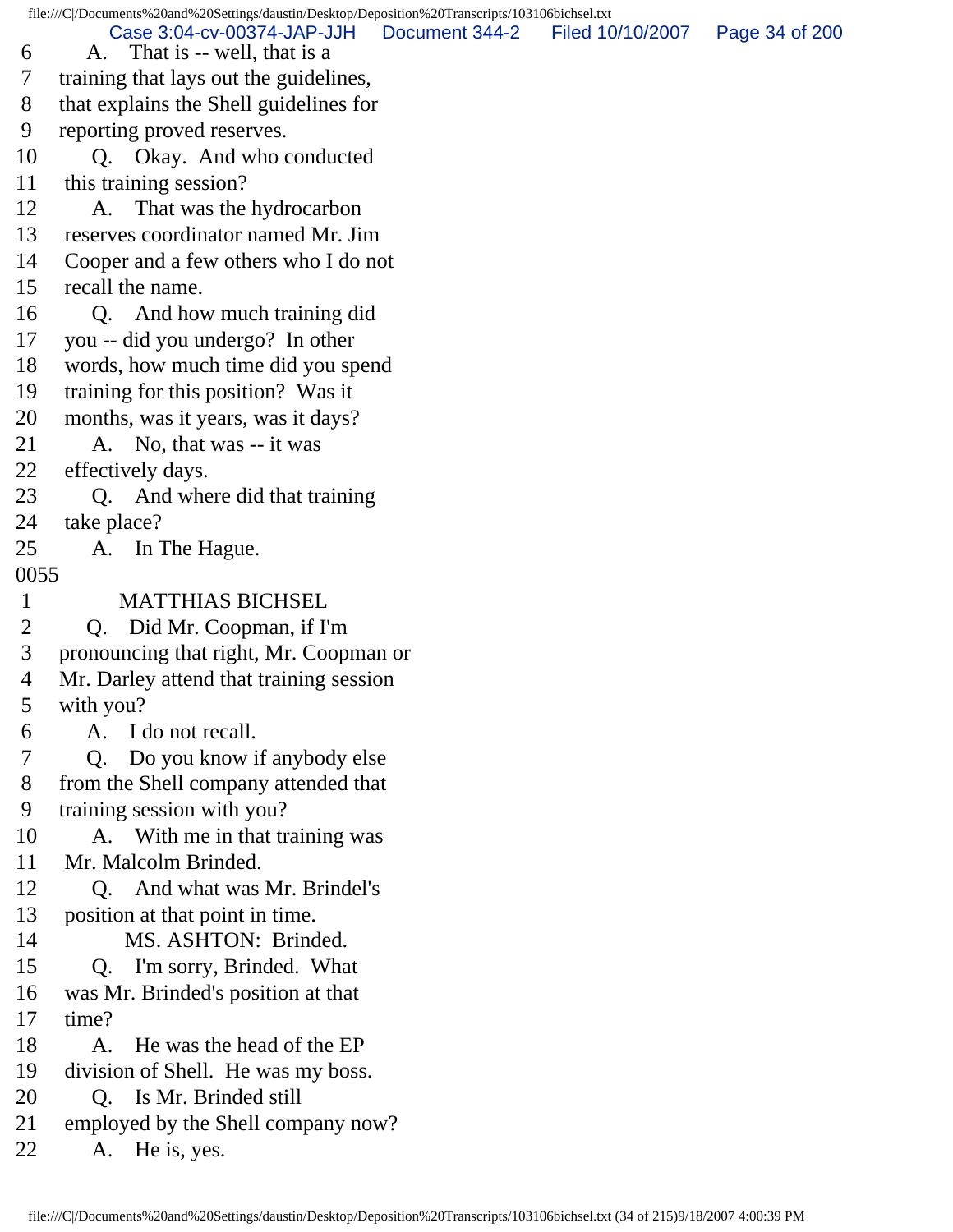|                | file:///C//Documents%20and%20Settings/daustin/Desktop/Deposition%20Transcripts/103106bichsel.txt |                |                  |                |
|----------------|--------------------------------------------------------------------------------------------------|----------------|------------------|----------------|
| 23             | Case 3:04-cv-00374-JAP-JJH<br>And what is his current<br>Q.                                      | Document 344-2 | Filed 10/10/2007 | Page 35 of 200 |
| 24             | position?                                                                                        |                |                  |                |
| 25             | A. He's executive director for                                                                   |                |                  |                |
| 0056           |                                                                                                  |                |                  |                |
| $\mathbf{1}$   | <b>MATTHIAS BICHSEL</b>                                                                          |                |                  |                |
| $\overline{2}$ | the upstream business.                                                                           |                |                  |                |
| 3              | Q. And what does the executive                                                                   |                |                  |                |
| 4              | director of the upstream business do?                                                            |                |                  |                |
| 5              | A. He's accountable for the                                                                      |                |                  |                |
| 6              | performance of exploration and                                                                   |                |                  |                |
| 7              | production.                                                                                      |                |                  |                |
| 8              | Q. Do you know a gentleman                                                                       |                |                  |                |
| 9              | employed by Shell named Rod Sidle?                                                               |                |                  |                |
| 10             | $A.$ I do.                                                                                       |                |                  |                |
| 11             | Do you know who Mr. Sidle --<br>Q <sub>1</sub>                                                   |                |                  |                |
| 12             | what Mr. Sidle's current position is                                                             |                |                  |                |
| 13             | now in the company?                                                                              |                |                  |                |
| 14             | I do not recall the exact<br>A.                                                                  |                |                  |                |
| 15             | title.                                                                                           |                |                  |                |
| 16             | Q.<br>Do you recall whether Mr.                                                                  |                |                  |                |
| 17             | Sidle was a member of the reserves                                                               |                |                  |                |
| 18             | committee with you in 2003/2004?                                                                 |                |                  |                |
| 19             | I do not recall.<br>A.                                                                           |                |                  |                |
| 20             | So other than Mr. Coopman<br>Q.                                                                  |                |                  |                |
| 21             | and Mr. Darley, you don't have any                                                               |                |                  |                |
| 22             | independent recollection as you sit                                                              |                |                  |                |
| 23             | here today of any of the other members                                                           |                |                  |                |
| 24             | of the team that served with you on the                                                          |                |                  |                |
| 25             | reserves committee; is that accurate?                                                            |                |                  |                |
| 0057           |                                                                                                  |                |                  |                |
| $\mathbf{1}$   | <b>MATTHIAS BICHSEL</b>                                                                          |                |                  |                |
| $\overline{c}$ | That's correct, yes.<br>A.                                                                       |                |                  |                |
| 3              | We were talking about your<br>Q.                                                                 |                |                  |                |
| 4              | understanding of proved reserves. Do                                                             |                |                  |                |
| 5              | you have an understanding as you sit                                                             |                |                  |                |
| 6              | here today as to the definition of a                                                             |                |                  |                |
| 7              | proved developed reserve and a proved                                                            |                |                  |                |
| 8              | undeveloped reserve?                                                                             |                |                  |                |
| 9              | A. I do understand the                                                                           |                |                  |                |
| 10             | difference.                                                                                      |                |                  |                |
| 11             | Q. Okay. What is a proved                                                                        |                |                  |                |
| 12             | developed reserve?                                                                               |                |                  |                |
| 13             | A. A proved developed reserve                                                                    |                |                  |                |
|                |                                                                                                  |                |                  |                |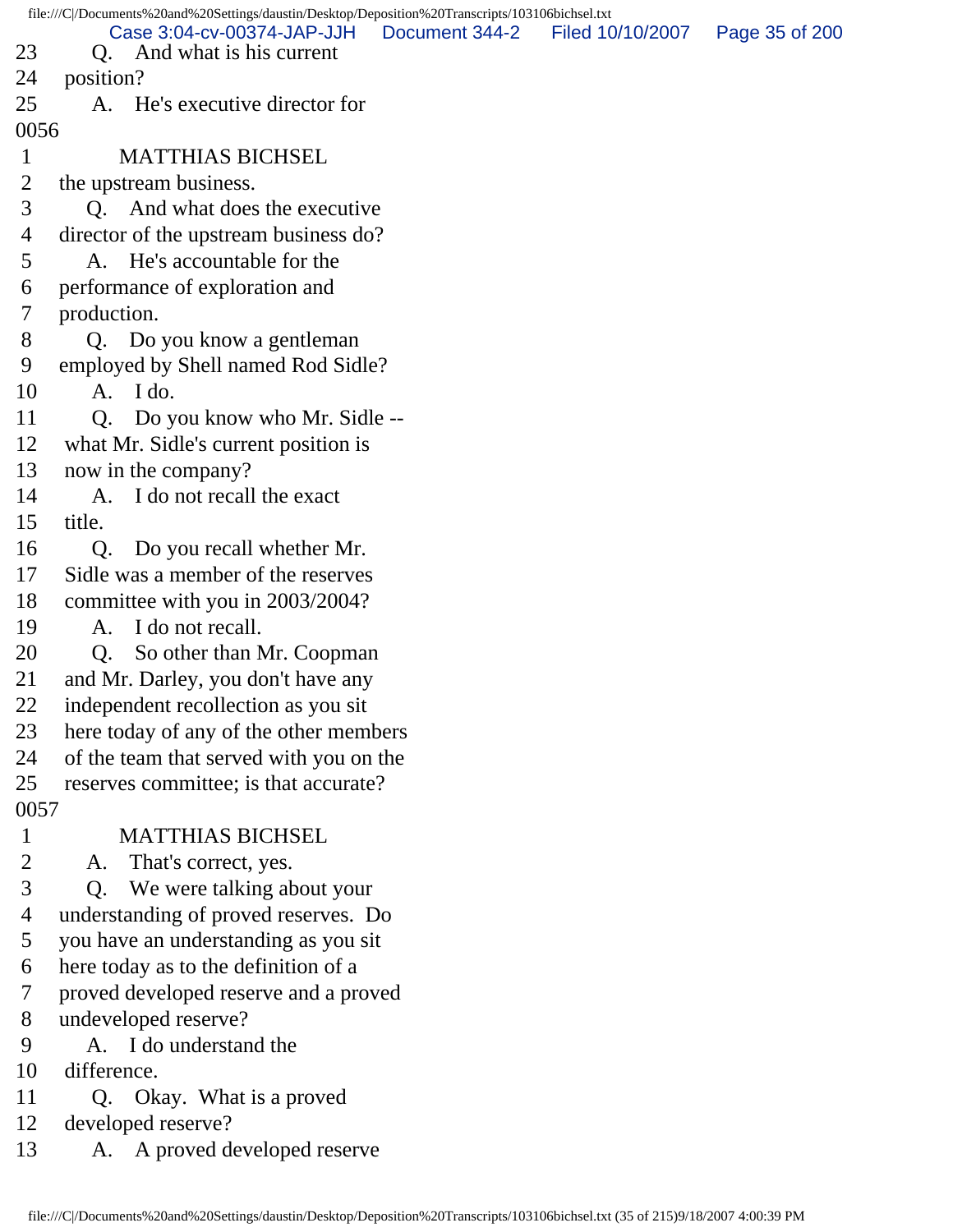file:///C|/Documents%20and%20Settings/daustin/Desktop/Deposition%20Transcripts/103106bichsel.txt 14 is a reserve where the infrastructure 15 in place that you can produce the 16 hydrocarbons. The undeveloped reserve 17 is a property that has a firm approved 18 plan against -- in order to develop the 19 hydrocarbons in order to produce them, 20 what it means, the steel is not yet in 21 the ground. 22 Q. Am I correct that any 23 understanding that you have as to the 24 definition of approved developed and 25 approved undeveloped reserves you 0058 1 MATTHIAS BICHSEL 2 learned beginning in 2003 or later, or 3 did you have an understanding of proved 4 developed and proved undeveloped 5 reserve even earlier than 2003? 6 A. I was familiar with that 7 definition. 8 Q. And how early in your tenure 9 at Shell did you -- were you 10 knowledgeable about the difference 11 between a proved developed reserve and 12 a proved undeveloped reserve? 13 A. I do not recall exactly, but 14 we have reserves reporting guidelines 15 and as part of our technical training 16 these -- we have been made aware of 17 issues like developed and undeveloped 18 proved reserves. 19 Q. You mentioned just a moment 20 ago reserve report -- you had reserve 21 report guidelines and you received some 22 training; is that accurate? 23 A. As part of my technical 24 training we got -- we were made aware, 25 we had an awareness training on 0059 1 MATTHIAS BICHSEL 2 resources and reserves reporting. 3 Q. When did you have this Case 3:04-cv-00374-JAP-JJH Document 344-2 Filed 10/10/2007 Page 36 of 200

4 training session?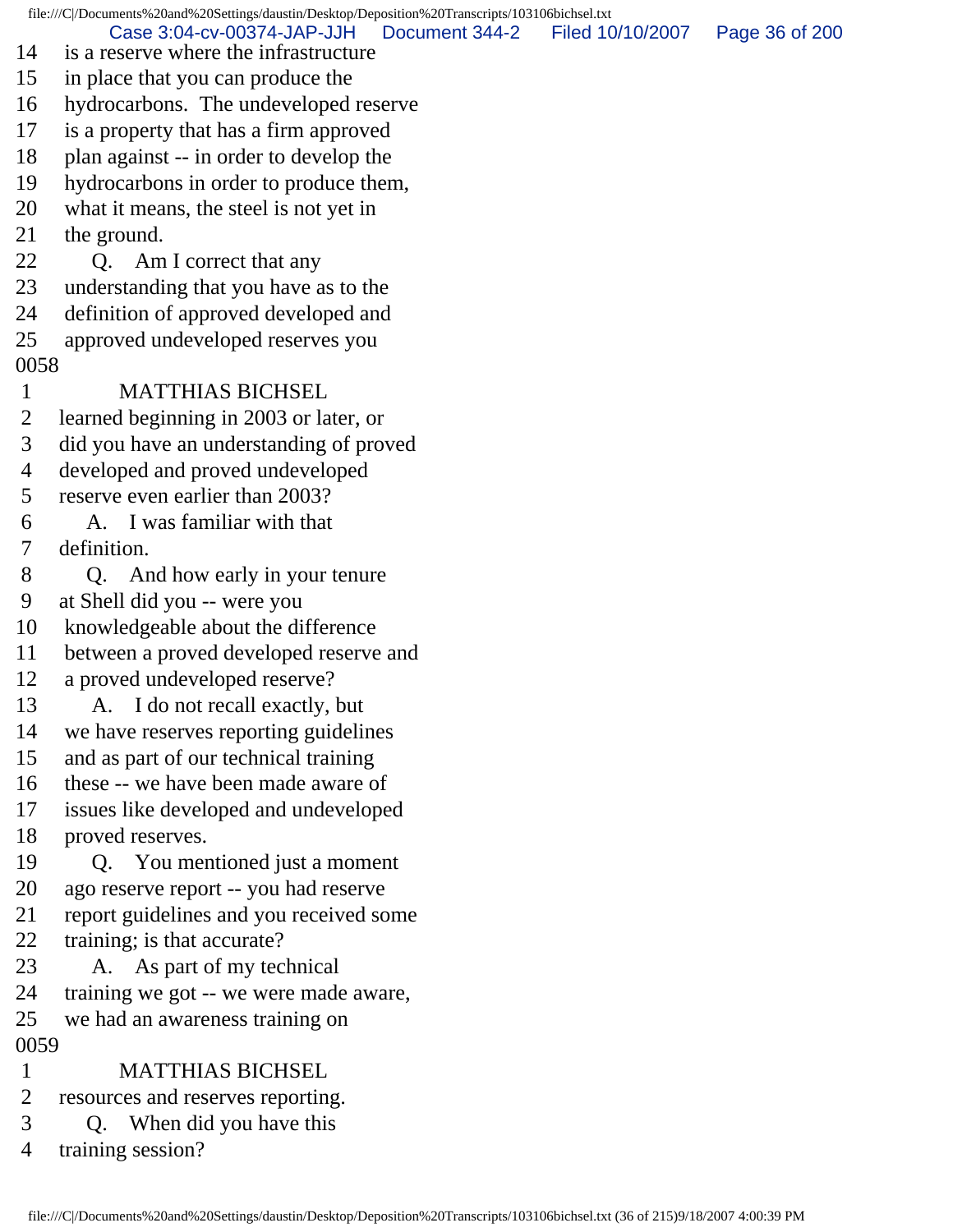file:///C|/Documents%20and%20Settings/daustin/Desktop/Deposition%20Transcripts/103106bichsel.txt 5 A. I do not recall. 6 Q. Was it within the last year? 7 Was it within the last year the 8 training session that you had? 9 A. Which year? 10 Q. I'm trying to jar your 11 memory slightly if possible as to when 12 this training session might have 13 occurred. So I'm asking you did you 14 have this training session on the 15 reserve reporting guidelines within the 16 last year? 17 MS. ASHTON: I think the 18 record may be getting a little confused 19 here because he's talked I think about 20 some training that he had when he 21 became a member of the committee. 22 MR. ARANOFF: Right. 23 MS. ASHTON: I think you're 24 asking him whether -- I think he's 25 referring to whether there was a 0060 1 MATTHIAS BICHSEL 2 session prior to that and when that 3 occurred. Is that correct? 4 MR. ARANOFF: Correct. 5 Q. I'm sorry, if I'm confusing 6 you I apologize. 7 A. I had -- I had technical 8 training in exploration and production 9 prior to end of 2003. I do not recall 10 the exact dates when that training 11 happened. But I was made aware as part 12 of that technical training which was 13 part of the normal curriculum of our 14 training curricula that we have as to 15 the documents, the reports that we had 16 pertaining to reporting resources and 17 reserves. 18 Q. Prior to the training that 19 we've discussed now in conjunction with 20 the reserves committee that we've gone 21 over in some detail at this point, my Case 3:04-cv-00374-JAP-JJH Document 344-2 Filed 10/10/2007 Page 37 of 200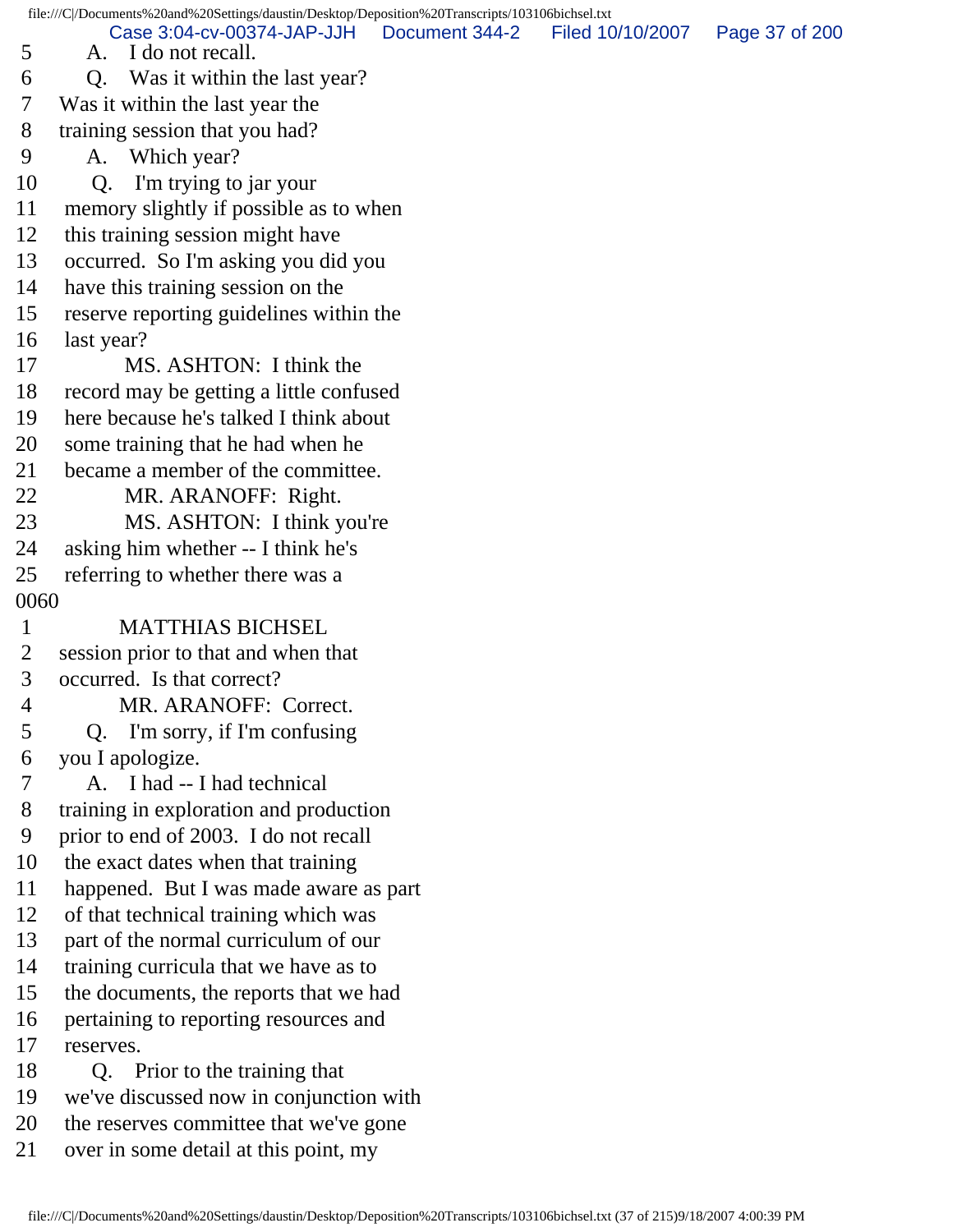file:///C|/Documents%20and%20Settings/daustin/Desktop/Deposition%20Transcripts/103106bichsel.txt 22 question, and I just want to make sure 23 the record is clear, did you have any 24 previous training, any additional 25 training on reserves reporting or 0061 1 MATTHIAS BICHSEL 2 Shell's reserves reporting guidelines 3 prior to your becoming a member of the 4 reserves committee? 5 MS. ASHTON: I think that's 6 what he's just testified to, but why 7 don't you make it clear. 8 Q. I just want to be sure we're 9 clear on it. 10 A. I obtained awareness -- as 11 part of the technical training there 12 was an awareness section in these 13 trainings about the fact that we had 14 guidelines to resources reporting, 15 resources determination, including 16 reserves. 17 Q. The training that you just 18 discussed, do you have an understanding 19 as to when that training took place? 20 A. Prior to 2003. 21 Q. Do you have a -- 22 A. Or 2004. No, I do not. As 23 part of my technical training there 24 were several sessions as part of that 25 training, that I undertook in my career 0062 1 MATTHIAS BICHSEL 2 over the past 25 years, and I simply do 3 not recall the years and the dates of 4 those. 5 Q. Do you recall who conducted 6 the training sessions? 7 A. I do not. 8 Q. Just if you wouldn't mind 9 just let me finish my question before 10 you answer so we have a clear record. 11 A. I apologize. 12 O. No, that's fine. Case 3:04-cv-00374-JAP-JJH Document 344-2 Filed 10/10/2007 Page 38 of 200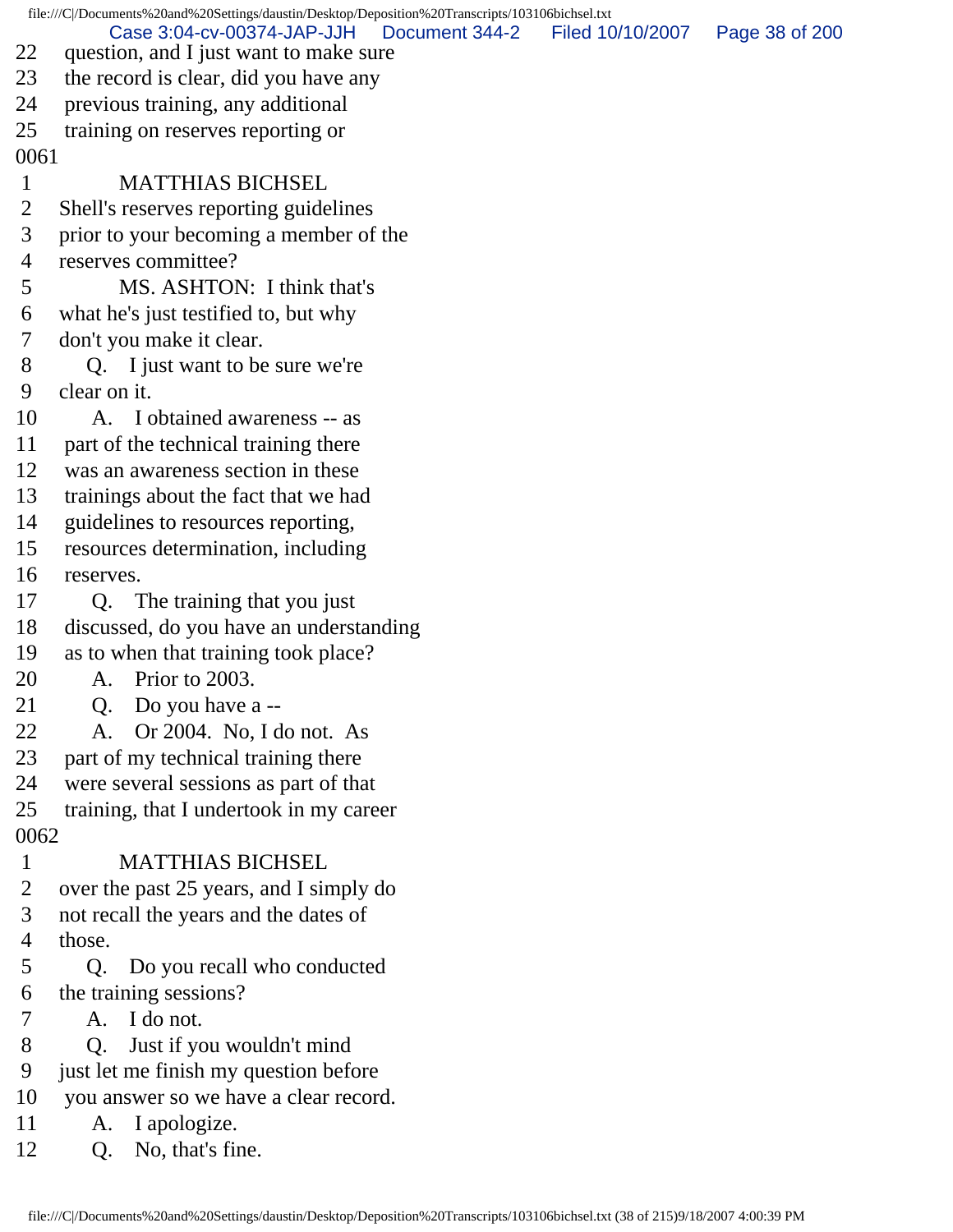file:///C|/Documents%20and%20Settings/daustin/Desktop/Deposition%20Transcripts/103106bichsel.txt 13 Do you have any 14 understanding as to anybody else who 15 participated in any of these technical 16 training sessions that you just 17 mentioned with you, any colleagues of 18 yours that might have sat with you 19 during one of these training sessions? 20 A. I do not recall, no. 21 Q. Do you have an understanding 22 as to whether or not the person 23 conducting the training session that 24 we've just discussed provided you with 25 any materials or handouts to aid you in 0063 1 MATTHIAS BICHSEL 2 your understanding of the technical 3 guidelines that we've been discussing, 4 and the training of those guidelines? 5 A. We were handed out the 6 report, the documentation that outlines 7 the reporting and determination of 8 resources and reserves. 9 Q. Do you keep a copy of those 10 guidelines with you in your current 11 employ? 12 A. These guidelines are being 13 reissued on a regular basis and I only 14 keep the copy of the latest. 15 Q. When you receive these 16 copies of the guidelines, do you read 17 them? 18 A. Yes, I do. 19 Q. Do you digest them and 20 understand what they're saying? 21 MS. ASHTON: Objection. You 22 can answer if you can. 23 Q. You can answer. 24 A. I read them. And I explained 25 before that in my role, in my previous 0064 1 MATTHIAS BICHSEL 2 roles that I had I was not involved in 3 the determination, the evaluation of the Case 3:04-cv-00374-JAP-JJH Document 344-2 Filed 10/10/2007 Page 39 of 200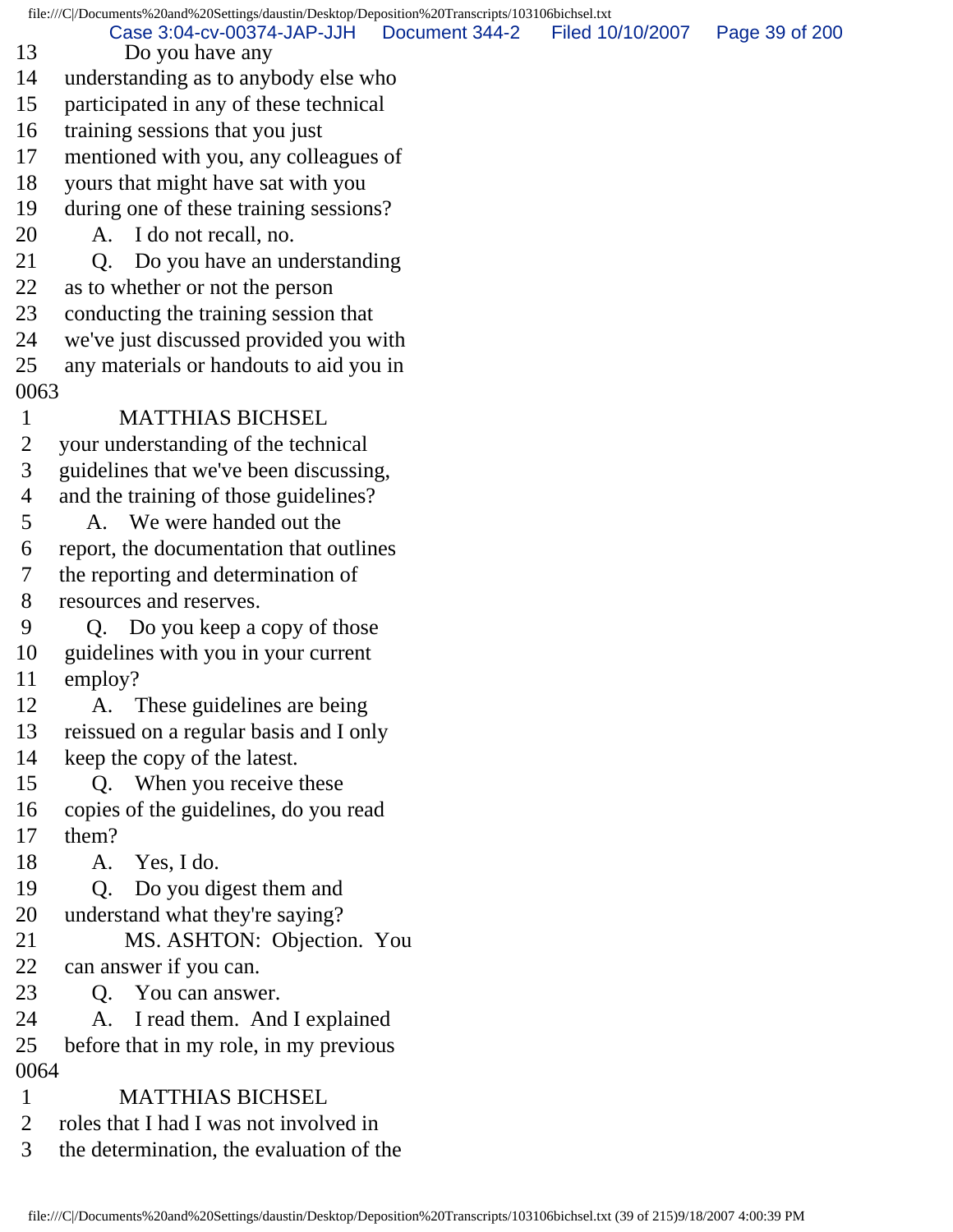file:///C|/Documents%20and%20Settings/daustin/Desktop/Deposition%20Transcripts/103106bichsel.txt 4 reporting of reserves, of proved 5 reserves. 6 From that point of view, I 7 had an awareness and the reading was 8 limited to basically gain an awareness 9 of what the issues are, what the 10 definitions are and so on. 11 Q. As part of your training, 12 did you also get an understanding of 13 what the -- what the term expectation 14 reserves are? Do you know what that 15 means? 16 A. I do. 17 Q. What is an expectation 18 reserve? 19 A. An expectation reserve is a 20 probabilistic determination and the 21 expectation is the probability that the 22 reserve could be larger or smaller with 23 an equal chance. 24 Q. And are you aware of the 25 fact, is there such a thing as a -- 0065 1 MATTHIAS BICHSEL 2 within the -- within the umbrella of an 3 expectation reserve, do you have an 4 understanding of a developed expectation 5 reserve versus an undeveloped expectation 6 reserve? 7 A. That doesn't exist. 8 MR. ARANOFF: Want to take a 9 five minute break? 10 MS. ASHTON: Fantastic, yes. 11 THE VIDEO OPERATOR: We'll 12 go off the record. The time is 11:03, 13 tape 1. 14 (A recess was taken.) 15 THE VIDEO OPERATOR: We're 16 back on the record, it's 11:20, this is 17 tape 1. 18 Q. Mr. Bichsel, I just wanted to 19 go back to a couple of things we 20 discussed right before the break. First, Case 3:04-cv-00374-JAP-JJH Document 344-2 Filed 10/10/2007 Page 40 of 200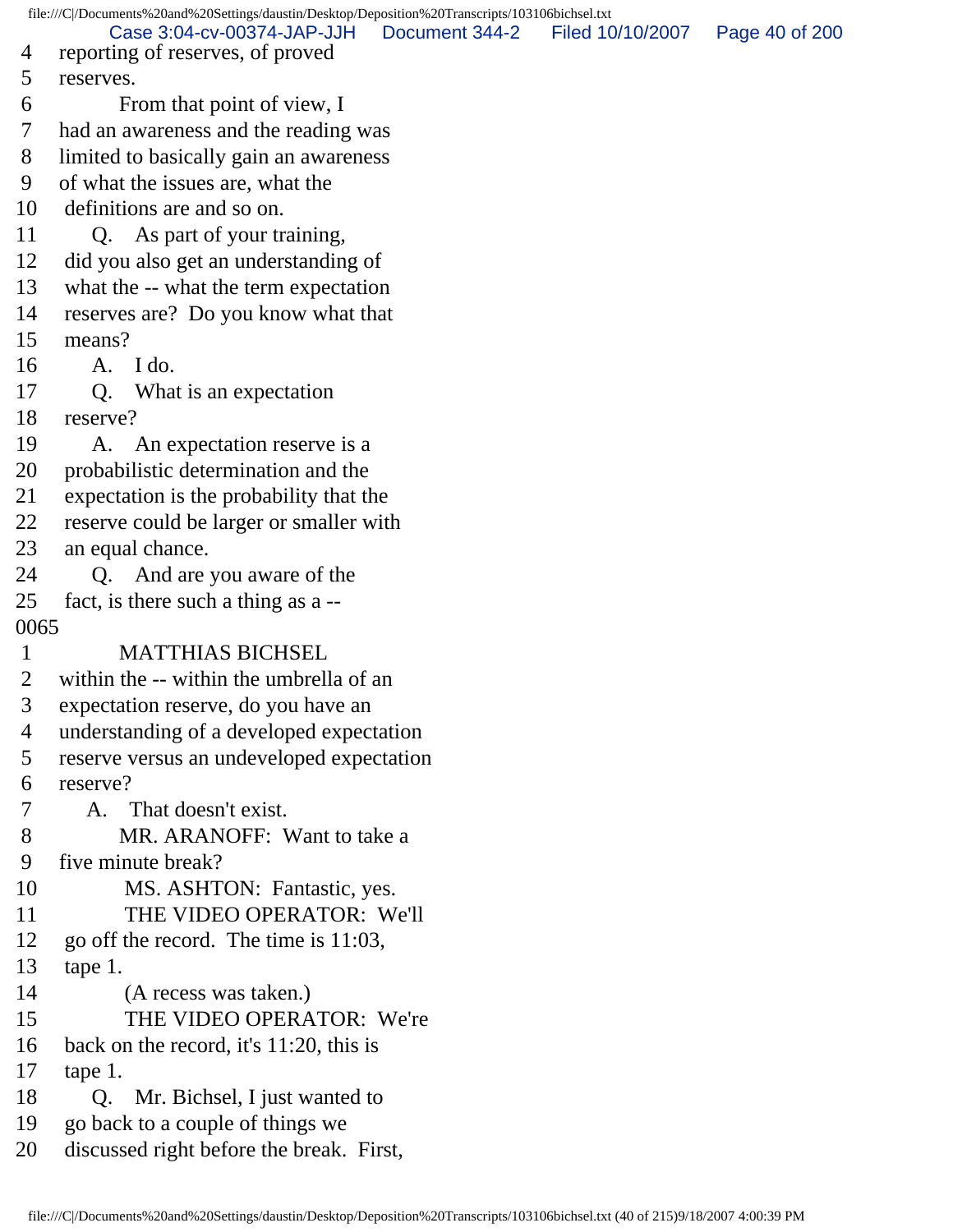file:///C|/Documents%20and%20Settings/daustin/Desktop/Deposition%20Transcripts/103106bichsel.txt 21 have you ever taken or undertaken any 22 course work study in reservoir 23 engineering? 24 A. As part of my basic training 25 I did indeed in 1980. 0066 1 MATTHIAS BICHSEL 2 Q. Is it fair then to say that 3 -- you don't have a specific expertise 4 in reservoir engineering, do you? 5 A. That is fair to say, 6 correct. 7 Q. As part of the -- as part of 8 your training that we were just talking 9 about in 2004, did that encompass any 10 kind of study of reservoir engineering 11 at all? 12 A. Can you specify clearer. 13 Q. I'm sorry. You spoke that 14 you took -- you spoke earlier about 15 some training that you had in 2004 16 about the guidelines. Do you remember 17 having discussed that? Did that have 18 anything to do at all with reservoir 19 engineering? 20 A. That did have nothing to do 21 with the science of reservoir 22 engineering. 23 Q. I want to go back to discuss 24 a little bit about the reserves committee 25 of which you were a member back in 2003. 0067 1 MATTHIAS BICHSEL 2 Do you recall having testified about 3 that? 4 A. I do recall. 5 Q. Do you have an understanding 6 about when in 2003 that committee was 7 formed? 8 A. I was informed in I believe 9 it was early December that I shall be a 10 member of this newly formed committee. 11 Q. Have you ever heard of Case 3:04-cv-00374-JAP-JJH Document 344-2 Filed 10/10/2007 Page 41 of 200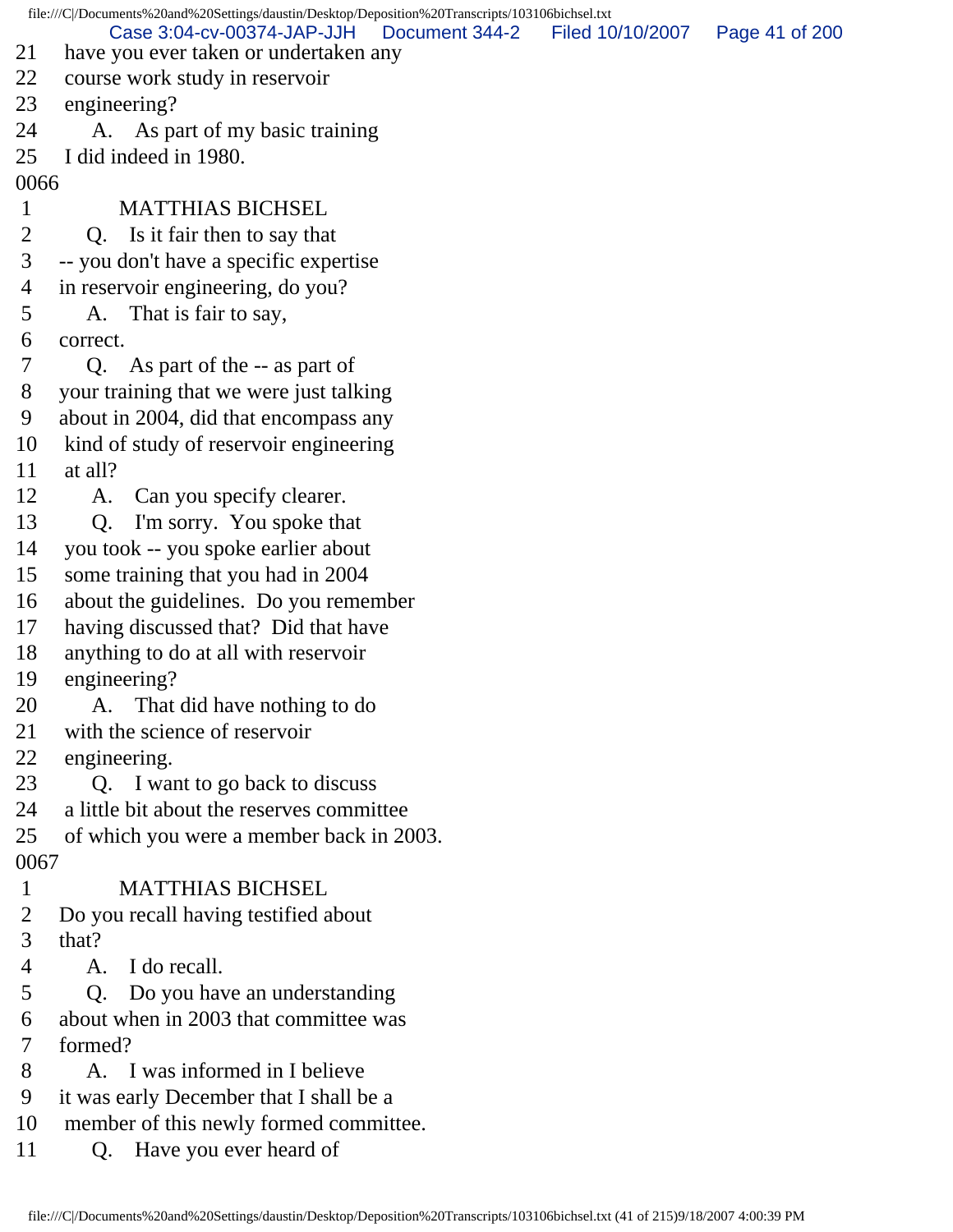|                | file:///C/Documents%20and%20Settings/daustin/Desktop/Deposition%20Transcripts/103106bichsel.txt |                  |                |
|----------------|-------------------------------------------------------------------------------------------------|------------------|----------------|
| 12             | Case 3:04-cv-00374-JAP-JJH<br>Document 344-2<br>something called Project Rockford?              | Filed 10/10/2007 | Page 42 of 200 |
| 13             | A. Yes, I have.                                                                                 |                  |                |
| 14             | What is your understanding<br>Q.                                                                |                  |                |
| 15             | of what Project Rockford was?                                                                   |                  |                |
| 16             | A. I was not privy to what                                                                      |                  |                |
| 17             | Project Rockford was. I only heard the                                                          |                  |                |
| 18             | name.                                                                                           |                  |                |
| 19             | Do you have any<br>Q.                                                                           |                  |                |
| 20             | understanding about anything involving                                                          |                  |                |
| 21             | Project Rockford?                                                                               |                  |                |
| 22             | A. Can you clarify the                                                                          |                  |                |
| 23             | question.                                                                                       |                  |                |
| 24             | Q. Other than knowing that                                                                      |                  |                |
| 25             | there was something called Project                                                              |                  |                |
| 0068           |                                                                                                 |                  |                |
| $\mathbf{1}$   | <b>MATTHIAS BICHSEL</b>                                                                         |                  |                |
| 2              | Rockford, do you have any understanding                                                         |                  |                |
| 3              | of what Project Rockford was, when it                                                           |                  |                |
| 4              | took place, when it existed, things of                                                          |                  |                |
| 5              | that nature?                                                                                    |                  |                |
| 6              | A. I was aware that there was a                                                                 |                  |                |
| 7              | Project Rockford. I do not know when                                                            |                  |                |
| 8              | it was kicked off. I do know it had                                                             |                  |                |
| 9              | something to do with reserves.                                                                  |                  |                |
| 10             | Is it then fair to say that<br>O.                                                               |                  |                |
| 11             | you took no part in Project Rockford?                                                           |                  |                |
| 12             | This is correct.<br>A.                                                                          |                  |                |
| 13             | Do you have an understanding<br>Q.                                                              |                  |                |
| 14             | as you sit here today as to why the                                                             |                  |                |
| 15             | reserves committee that we spoke about                                                          |                  |                |
| 16             | before and which you were a member of                                                           |                  |                |
| 17             | was formed?                                                                                     |                  |                |
| 18             | A. I do not know.                                                                               |                  |                |
| 19             | Do you have an understanding<br>Q.                                                              |                  |                |
| 20             | of what the goals and tasks and duties                                                          |                  |                |
| 21             | were of the reserves committee?                                                                 |                  |                |
| 22             | These duties and goals were<br>A.                                                               |                  |                |
| 23             | not specified in December.                                                                      |                  |                |
| 24             | Q. Were they subsequently                                                                       |                  |                |
| 25             | specified?                                                                                      |                  |                |
| 0069           |                                                                                                 |                  |                |
| $\mathbf{1}$   | <b>MATTHIAS BICHSEL</b>                                                                         |                  |                |
| $\overline{2}$ | The reserves committee that<br>A.                                                               |                  |                |
|                |                                                                                                 |                  |                |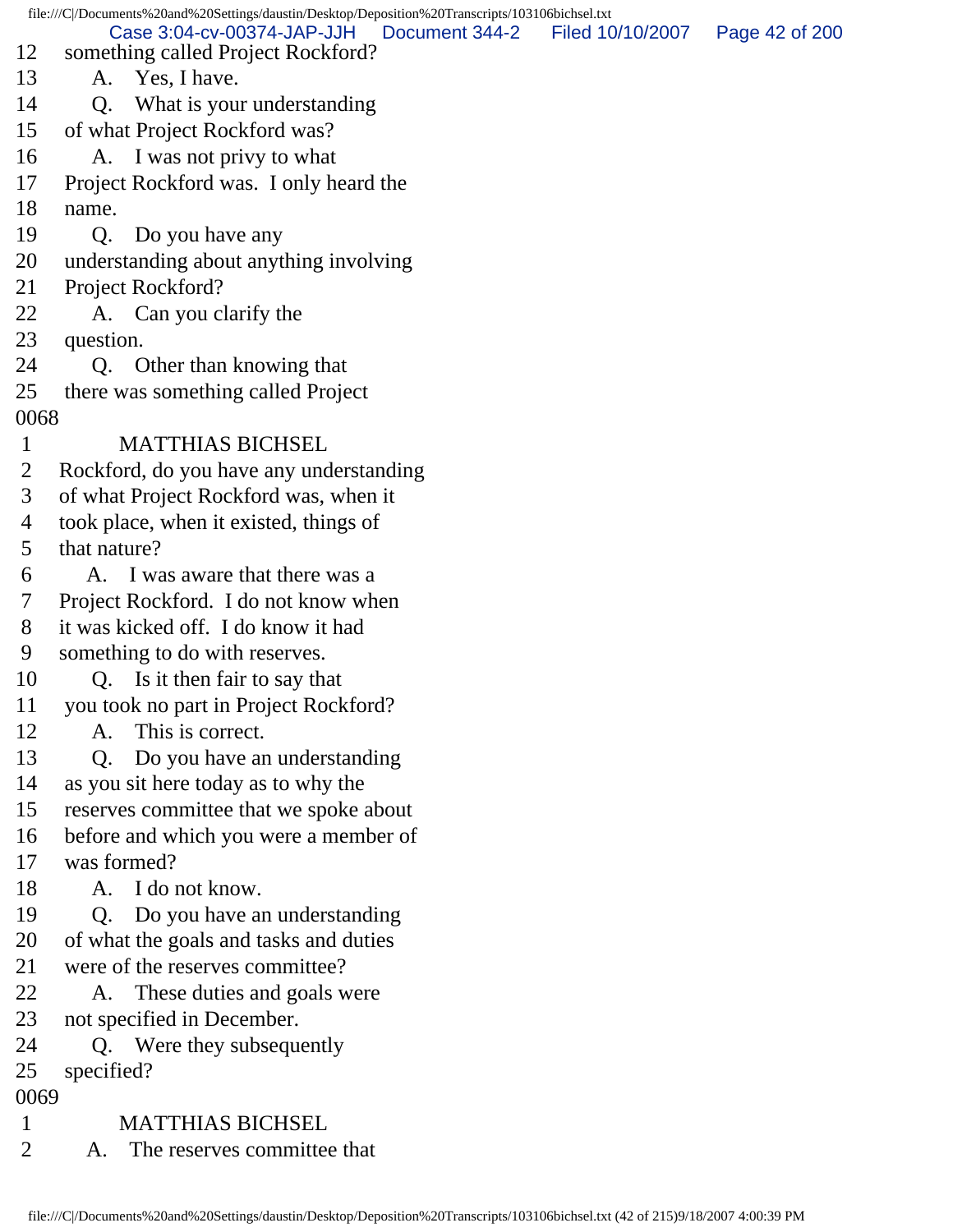file:///C|/Documents%20and%20Settings/daustin/Desktop/Deposition%20Transcripts/103106bichsel.txt 3 was formed in December was effectively, 4 you know, stopped functioning sometime 5 in early 2004, and the new reserves 6 committee was reconstituted in I 7 believe the second quarter of 2004. 8 Q. When you say the new 9 committee, what do you mean by new 10 committee? 11 A. It was a new committee in as 12 much that it had a clear charter, it 13 had different members on that 14 committee. 15 Q. Why did the reserves 16 committee which you served on at the 17 end of 2003 and into the beginning of 18 2004, do you have an understanding as 19 to why that committee ceased to exist? 20 A. I was not informed of that. 21 O. Who initiated the reserves 22 committee that existed at the end of 23 2003 and into 2004, do you know whose 24 idea it was to create that committee? 25 A. I do not know. 0070 1 MATTHIAS BICHSEL 2 Q. Who contacted you about 3 becoming a member of that committee? 4 A. Mr. Frank Coopman informed 5 me that I will be or shall be a member 6 of this reserves committee. 7 Q. Do you recall having 8 discussed the reserves committee and 9 your role on the reserves committee 10 with Walter van de Vijver? 11 A. No, I have not discussed 12 with Walter. 13 Q. No, you don't remember or 14 no, you didn't discuss it with him? 15 A. I do -- I remember that I 16 did not discuss with Mr. van de Vijver. 17 Q. Other than Mr. Coopman, did 18 you discuss your role as being a member 19 of the reserves committee with anybody Case 3:04-cv-00374-JAP-JJH Document 344-2 Filed 10/10/2007 Page 43 of 200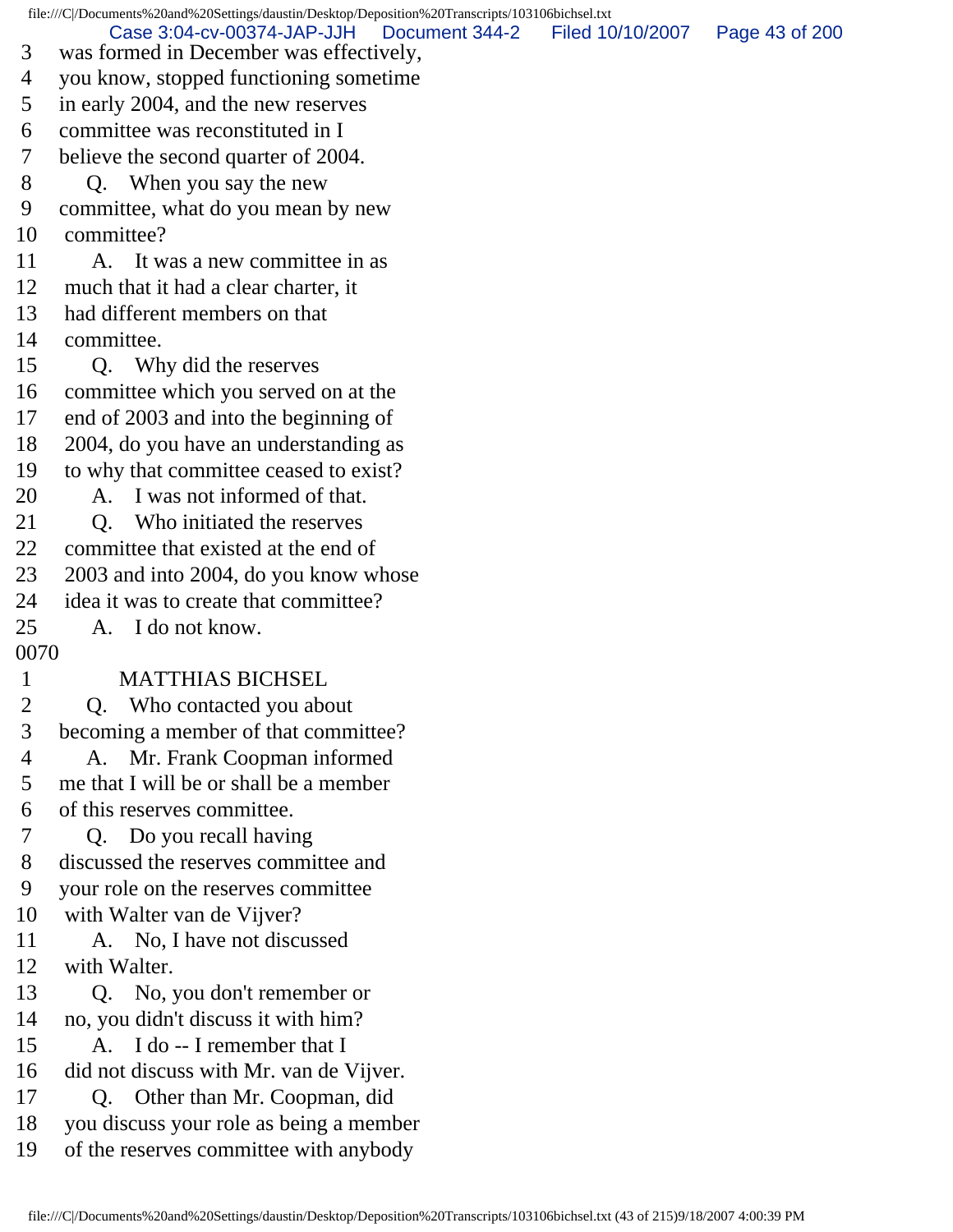|                | file:///C /Documents%20and%20Settings/daustin/Desktop/Deposition%20Transcripts/103106bichsel.txt |                |                  |                |
|----------------|--------------------------------------------------------------------------------------------------|----------------|------------------|----------------|
| 20             | Case 3:04-cv-00374-JAP-JJH<br>else?                                                              | Document 344-2 | Filed 10/10/2007 | Page 44 of 200 |
| 21             | I talked to Mr. John Darley<br>A.                                                                |                |                  |                |
| 22             | about the reserves committee.                                                                    |                |                  |                |
| 23             | Q. Can you think of anybody                                                                      |                |                  |                |
| 24             | else that you spoke to about your role                                                           |                |                  |                |
| 25             | as a member of the reserves committee                                                            |                |                  |                |
| 0071           |                                                                                                  |                |                  |                |
| $\mathbf{1}$   | <b>MATTHIAS BICHSEL</b>                                                                          |                |                  |                |
| $\overline{2}$ | in late 2003 and early 2004?                                                                     |                |                  |                |
| 3              | I do not.<br>A.                                                                                  |                |                  |                |
| 4              | Q. We may have covered this.                                                                     |                |                  |                |
| 5              | If we did I apologize. But again, do                                                             |                |                  |                |
| 6              | you have an understanding -- withdrawn.                                                          |                |                  |                |
| 7              | If you don't have an independent                                                                 |                |                  |                |
| 8              | understanding, have you ever been                                                                |                |                  |                |
| 9              | informed as to why the reserves                                                                  |                |                  |                |
| 10             | committee ceased to exist in the first                                                           |                |                  |                |
| 11             | quarter of 2004?                                                                                 |                |                  |                |
| 12             | I have not been informed of<br>A.                                                                |                |                  |                |
| 13             | that.                                                                                            |                |                  |                |
| 14             | The new committee that was<br>Q.                                                                 |                |                  |                |
| 15             | established in I think you said the                                                              |                |                  |                |
| 16             | third quarter of 2004?                                                                           |                |                  |                |
| 17             | A. The second quarter.                                                                           |                |                  |                |
| 18             | I'm sorry, the second<br>Q.                                                                      |                |                  |                |
| 19             | quarter of 2004, what kind of committee                                                          |                |                  |                |
| 20             | was that? How did it differ from its                                                             |                |                  |                |
| 21             | predecessor?                                                                                     |                |                  |                |
| 22             | A. This committee was                                                                            |                |                  |                |
| 23             | established as part of a new structure                                                           |                |                  |                |
| 24             | in terms of how EP is going about                                                                |                |                  |                |
| 25             | reporting, challenging, supporting,                                                              |                |                  |                |
| 0072           |                                                                                                  |                |                  |                |
| $\mathbf{1}$   | <b>MATTHIAS BICHSEL</b>                                                                          |                |                  |                |
| $\overline{2}$ | assuring that there is a control                                                                 |                |                  |                |
| 3              | framework around the proved reserves                                                             |                |                  |                |
| 4              | reporting.                                                                                       |                |                  |                |
| 5              | Q. And how did it go about                                                                       |                |                  |                |
| 6              | doing that?                                                                                      |                |                  |                |
| 7              | A. I do not understand the                                                                       |                |                  |                |
| 8              | question.                                                                                        |                |                  |                |
| 9              | Q. How did it go about                                                                           |                |                  |                |
| 10             | establishing a new structure on how EP                                                           |                |                  |                |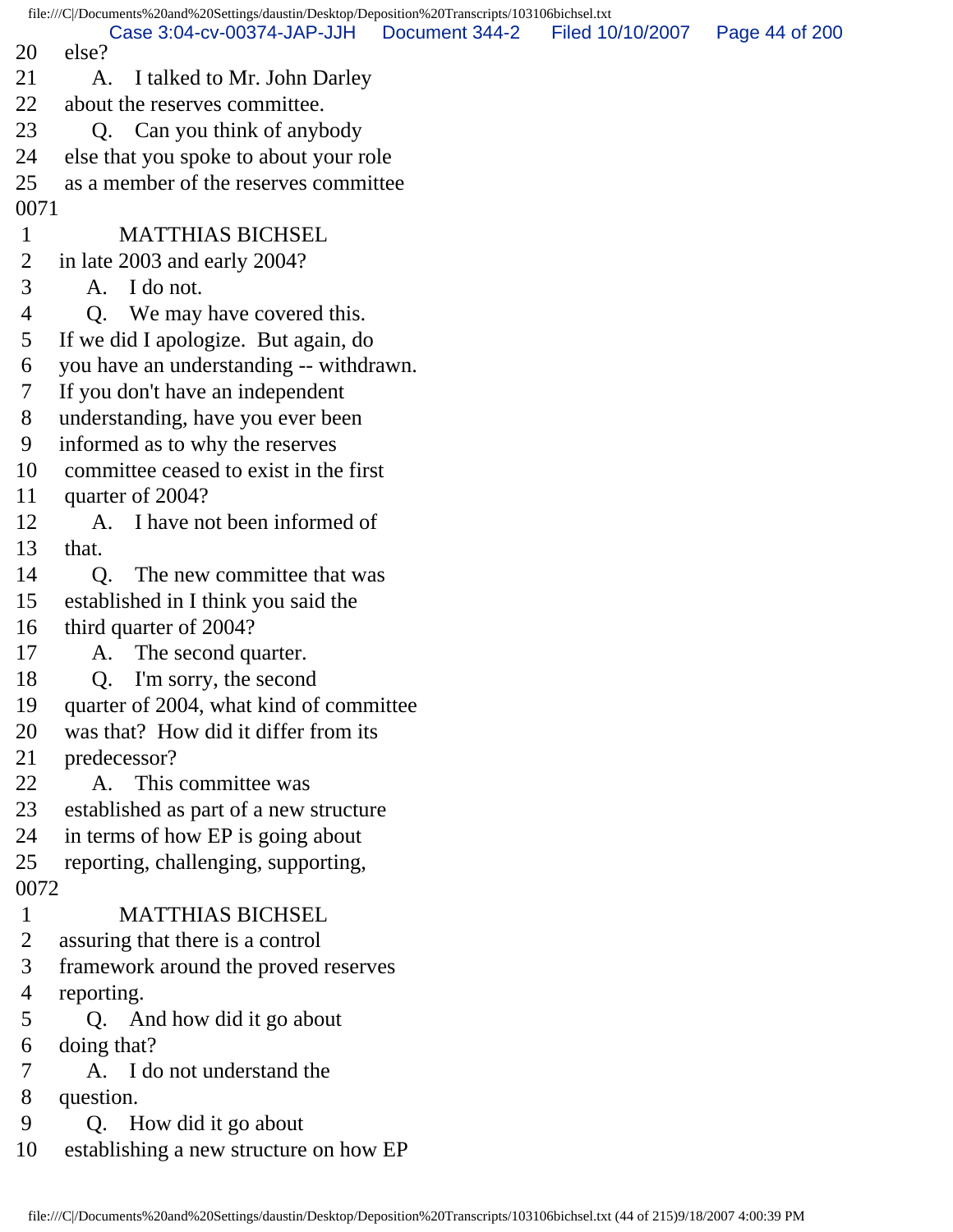file:///C|/Documents%20and%20Settings/daustin/Desktop/Deposition%20Transcripts/103106bichsel.txt 11 controlled the framework of proved 12 reserves reporting? 13 A. I still do not understand 14 the question. 15 O. Well, how did the new 16 committee that was formed -- does the 17 have -- by the way, does it have a 18 specific name, the new committee, 19 technical name? 20 A. It's called the reserves 21 committee. 22 Q. I guess my first question 23 then, let's back up a second, how did 24 the new reserves committee differ from 25 the old reserves committee? 0073 1 MATTHIAS BICHSEL 2 MS. ASHTON: Asked and 3 answered. I think you've asked him 4 that three times. 5 A. The new reserves committee 6 had a clear charter. It was formed to 7 be there in order to assure that 8 there's a control framework around 9 reserves reporting. It provides 10 challenge as to the reserves bookings. 11 It ensures that there is training and 12 that people are being trained. So it's 13 fundamentally a control organ of the EP 14 business. 15 The reserves committee that 16 I was informed to join in December 2003 17 did not have that explicit charter as 18 far as I recall. 19 Q. Who else served on the new 20 reserves committee? 21 A. The chairman of the new 22 reserves committee was and still is Mr. 23 Simon Henry, Mr. Darley, myself, and 24 Mr. Michiel Kool. 25 Q. Is that spelled C-o-l-e? 0074 1 MATTHIAS BICHSEL Case 3:04-cv-00374-JAP-JJH Document 344-2 Filed 10/10/2007 Page 45 of 200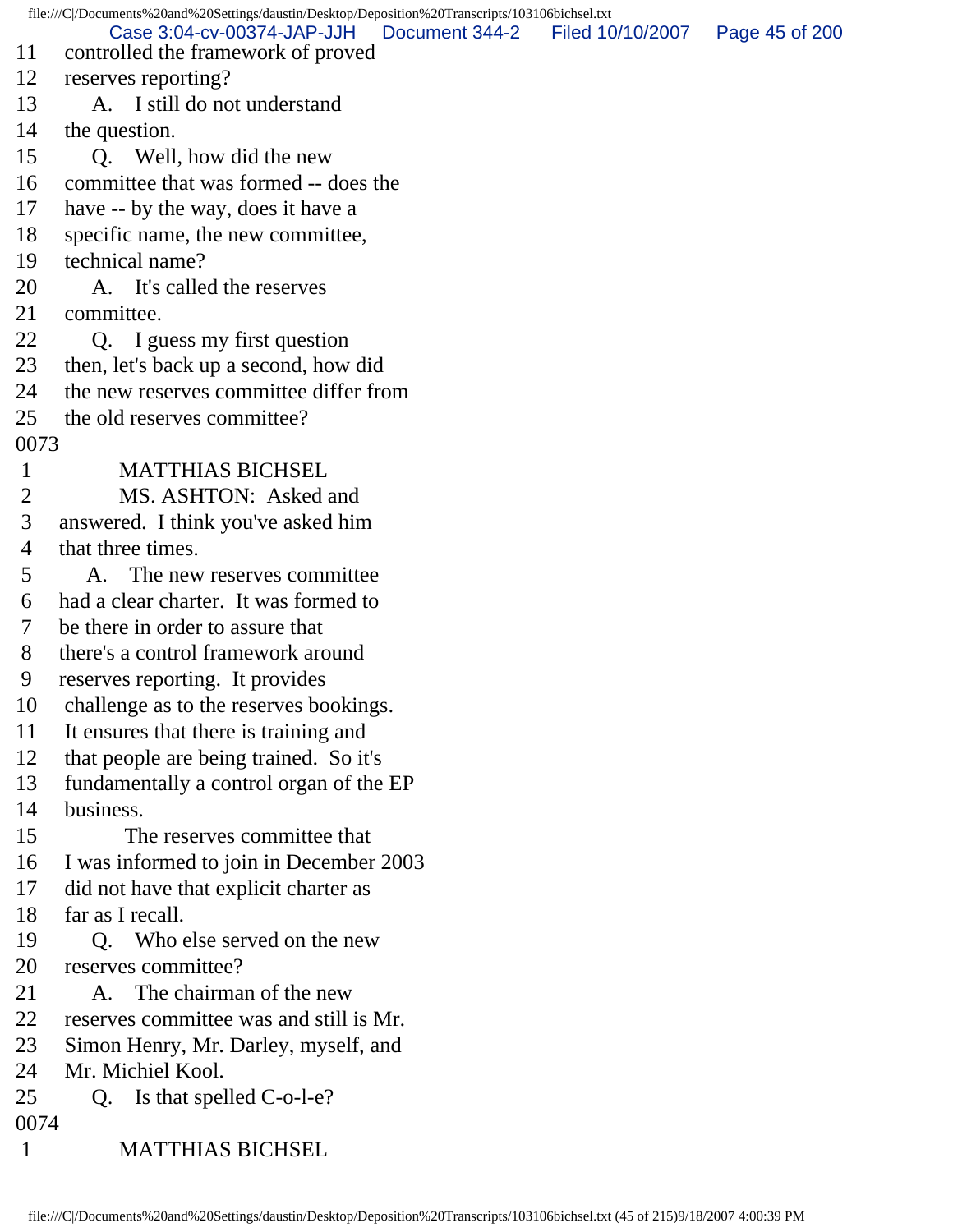|                | file:///C /Documents%20and%20Settings/daustin/Desktop/Deposition%20Transcripts/103106bichsel.txt |                                                    |                |                  |                |  |
|----------------|--------------------------------------------------------------------------------------------------|----------------------------------------------------|----------------|------------------|----------------|--|
| $\overline{2}$ | A.                                                                                               | Case 3:04-cv-00374-JAP-JJH<br>K-o-o-l, a Dutchman. | Document 344-2 | Filed 10/10/2007 | Page 46 of 200 |  |
| 3              | Q.                                                                                               | I was close.                                       |                |                  |                |  |
| 4              |                                                                                                  | A. A Dutchman. Michael,                            |                |                  |                |  |
| 5              | Michiel.                                                                                         |                                                    |                |                  |                |  |
| 6              |                                                                                                  | Q. Does that committee still                       |                |                  |                |  |
| 7              | exist today?                                                                                     |                                                    |                |                  |                |  |
| 8              |                                                                                                  | A. There are some others, but --                   |                |                  |                |  |
| 9              | Q.                                                                                               | I'm sorry, I'm sorry to                            |                |                  |                |  |
| 10             | interrupt.                                                                                       |                                                    |                |                  |                |  |
| 11             |                                                                                                  | A. Yes, there's Mr. Bob Deere                      |                |                  |                |  |
| 12             |                                                                                                  | is on that committee as well. Plus the             |                |                  |                |  |
| 13             |                                                                                                  | rest I do not recall today. That                   |                |                  |                |  |
| 14             |                                                                                                  | committee still exists.                            |                |                  |                |  |
| 15             |                                                                                                  | Q. And that committee again was                    |                |                  |                |  |
| 16             |                                                                                                  | established in the second quarter of               |                |                  |                |  |
| 17             |                                                                                                  | 2004 and continues till now, which is              |                |                  |                |  |
| 18             |                                                                                                  | 2006, correct?                                     |                |                  |                |  |
| 19             | A.                                                                                               | That's correct.                                    |                |                  |                |  |
| 20             | Q.                                                                                               | What was your role -- what                         |                |                  |                |  |
| 21             |                                                                                                  | is your role on that committee, the new            |                |                  |                |  |
| 22             |                                                                                                  | reserves committee?                                |                |                  |                |  |
| 23             | A.                                                                                               | Can you specify the time                           |                |                  |                |  |
| 24             | frame?                                                                                           |                                                    |                |                  |                |  |
| 25             |                                                                                                  | Q. Yes, between 2004 and 2006                      |                |                  |                |  |
| 0075           |                                                                                                  |                                                    |                |                  |                |  |
| $\mathbf{1}$   |                                                                                                  | <b>MATTHIAS BICHSEL</b>                            |                |                  |                |  |
| $\overline{2}$ |                                                                                                  | I'd like to understand what your                   |                |                  |                |  |
| 3              |                                                                                                  | contribution to the new reserves                   |                |                  |                |  |
| $\overline{4}$ |                                                                                                  | committee has been over that course of             |                |                  |                |  |
| 5              |                                                                                                  | time. If your position or your                     |                |                  |                |  |
| 6              |                                                                                                  | responsibilities have changed, if you              |                |                  |                |  |
| 7              |                                                                                                  | could indicate how it's changed I would            |                |                  |                |  |
| 8              |                                                                                                  | appreciate that.                                   |                |                  |                |  |
| 9              |                                                                                                  | A. From -- I was -- I'm a                          |                |                  |                |  |
| 10             |                                                                                                  | member of the reserves committee until             |                |                  |                |  |
| 11             |                                                                                                  | March of 2006. As a member I have a                |                |                  |                |  |
| 12             |                                                                                                  | collective responsibility to determine             |                |                  |                |  |
| 13             |                                                                                                  | that indeed the control and assurance              |                |                  |                |  |
| 14             |                                                                                                  | framework is in place.                             |                |                  |                |  |
| 15             |                                                                                                  | Since March, that's why I                          |                |                  |                |  |
| 16             |                                                                                                  | asked the question on the time                     |                |                  |                |  |
| 17             |                                                                                                  | framework, since March of 2006 I am                |                |                  |                |  |
| 18             |                                                                                                  | accountable for the technical content              |                |                  |                |  |
|                |                                                                                                  |                                                    |                |                  |                |  |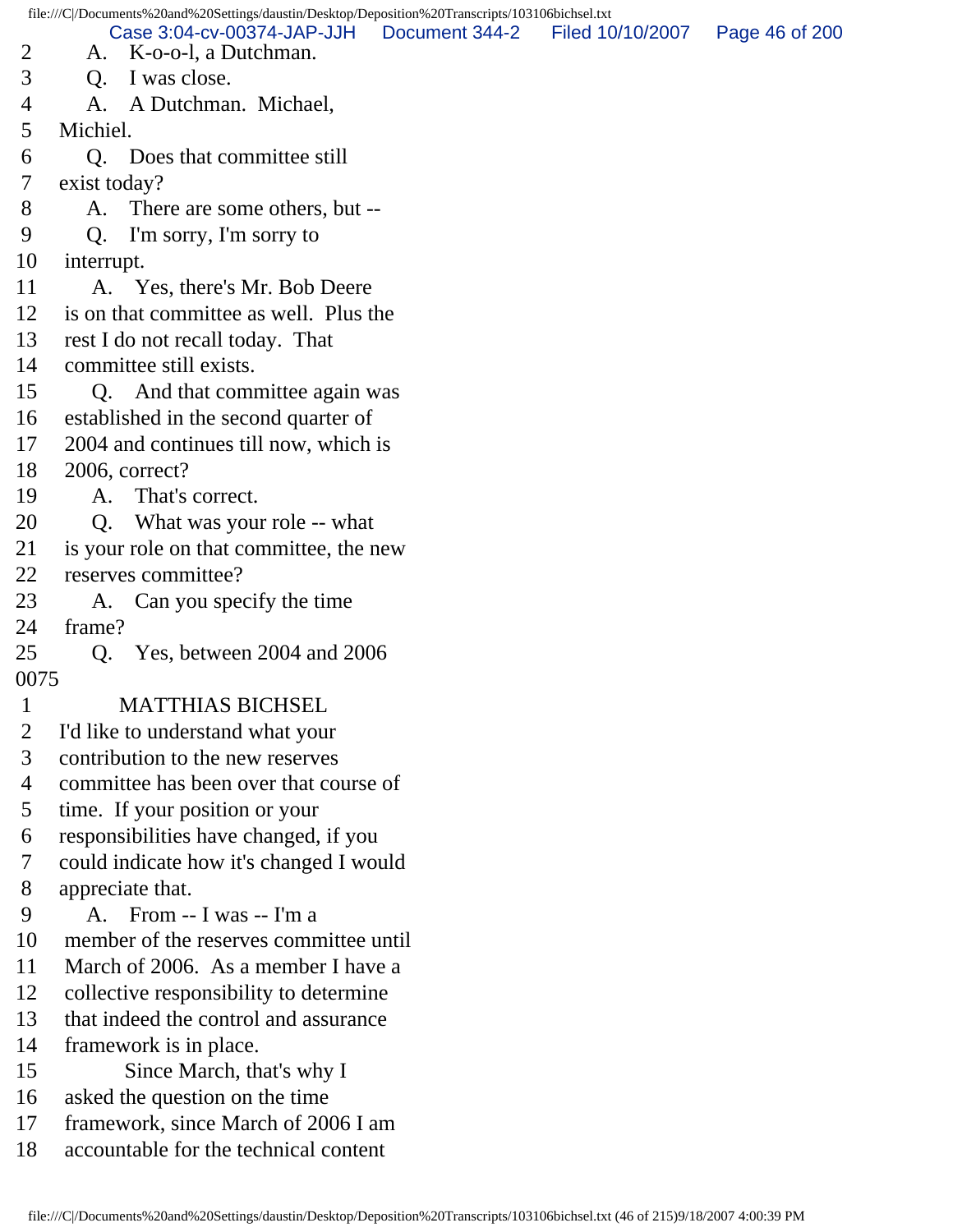file:///C|/Documents%20and%20Settings/daustin/Desktop/Deposition%20Transcripts/103106bichsel.txt 19 of the reserves bookings that are being 20 reported at the end of the year. 21 Q. Who specifically does the 22 reserves committee report to, the new 23 reserves committee to which you just 24 discussed? 25 A. I do not know or do not 0076 1 MATTHIAS BICHSEL 2 recall the exact reporting line. 3 Q. Do you have a better 4 understanding of who the reserves 5 committee reports to? 6 A. The chairman, Mr. Simon 7 Henry. 8 Q. You mentioned a few moments 9 ago with respect to the old reserves 10 committee that you had some discussions 11 with Mr. John Darley with respect to 12 the formation of that committee when 13 that committee was formed, I'm talking 14 again about the old reserves committee. 15 Can you describe for me what you 16 discussed with Mr. Darley with respect 17 to the formation of the old reserves 18 committee? 19 A. I inquired as to what the 20 role of this reserves committee would 21 have. 22 Q. And what did he tell you the 23 role would be? 24 A. He told me that this will be 25 determined. 0077 1 MATTHIAS BICHSEL 2 Q. Did you ever have any 3 subsequent conversations with Mr. John 4 Darley in which you discussed in more 5 detail the role of the old reserves 6 committee? 7 A. No, I did not. 8 Q. Did you discuss it with 9 anybody else on the committee on which Case 3:04-cv-00374-JAP-JJH Document 344-2 Filed 10/10/2007 Page 47 of 200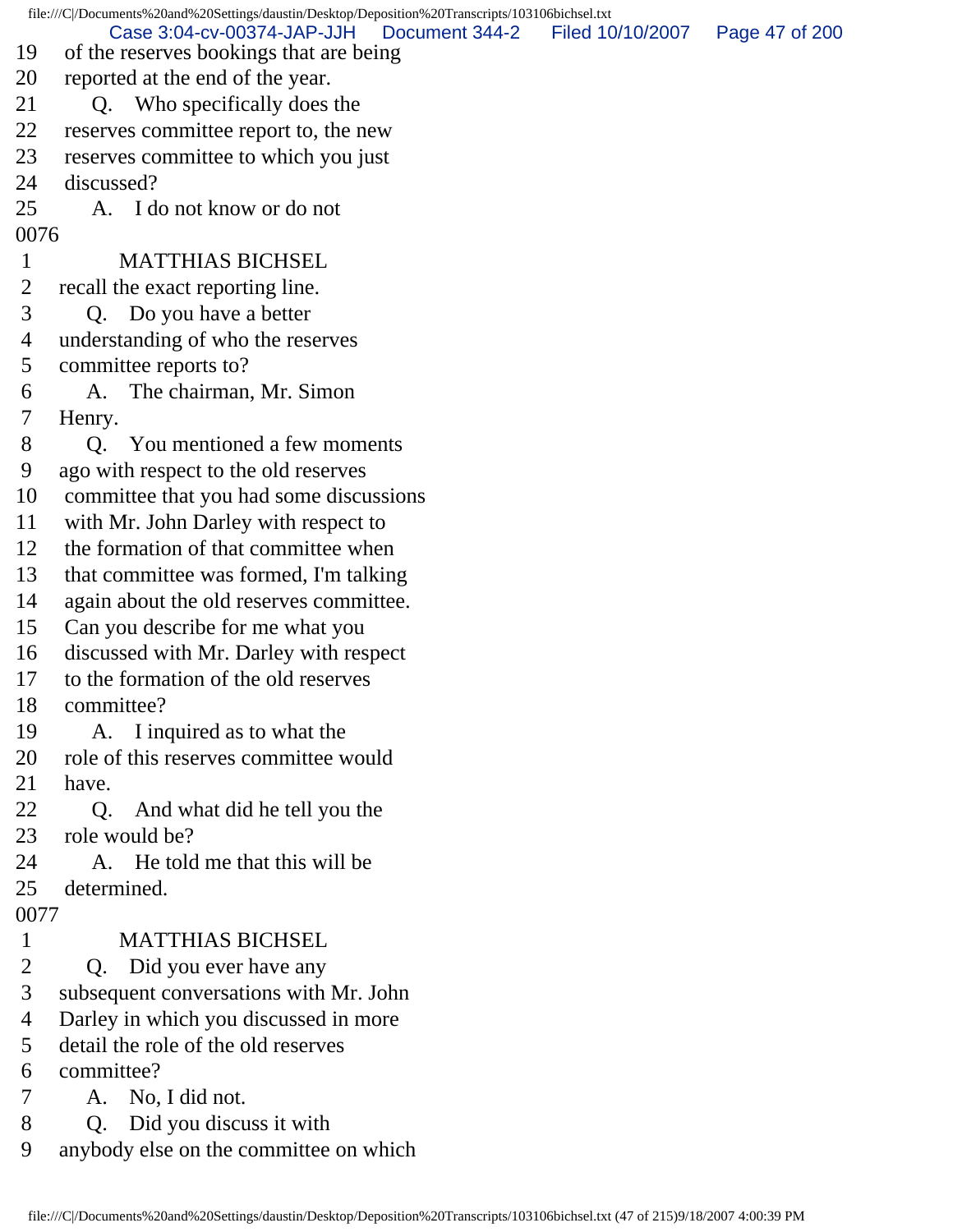file:///C|/Documents%20and%20Settings/daustin/Desktop/Deposition%20Transcripts/103106bichsel.txt 10 you served as to what the role of that 11 committee was? 12 A. I discussed that same 13 question with Mr. Frank Coopman. 14 Q. Okay. Can you tell us the 15 discussion you had with Mr. Coopman 16 about that issue? 17 A. I inquired as to what the 18 role and the charter of this reserves 19 committee will be and what my 20 particular role will be on the reserves 21 committee. 22 Q. And what did Mr. Coopman 23 tell you your role would be? 24 A. He did not tell me what my 25 role would be. He told me that it will 0078 1 MATTHIAS BICHSEL 2 be determined what exactly that 3 reserves committee would be charged 4 with doing. 5 Q. Did it ever become evident 6 to you as a member of the old reserves 7 committee what the projected role or 8 responsibilities or tasks of that 9 committee were going to be? 10 MS. ASHTON: Objection. You 11 can answer. 12 A. This was never bottomed out 13 what the role of the old reserves 14 committee shall be. 15 Q. So then it's fair to say 16 that you served on this as a member of 17 the reserves committee without an 18 understanding of what the 19 responsibilities or goals of that 20 committee were going to be? 21 MS. ASHTON: Objection. 22 Q. Is that fair to say? 23 A. That is fair to say. 24 Q. Okay. I want to turn your 25 attention now, Mr. Bichsel, to the 0079 Case 3:04-cv-00374-JAP-JJH Document 344-2 Filed 10/10/2007 Page 48 of 200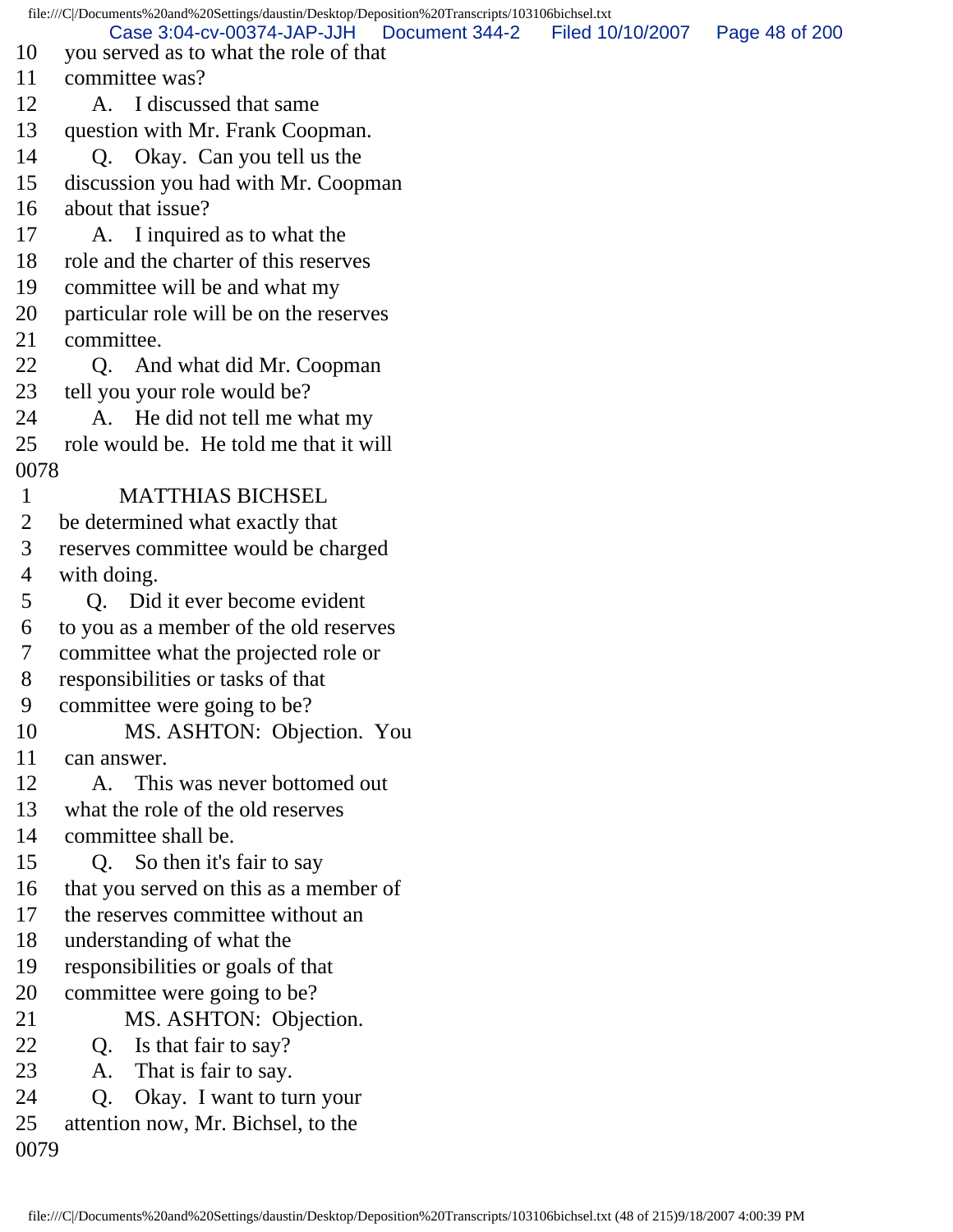|                | file:///C /Documents%20and%20Settings/daustin/Desktop/Deposition%20Transcripts/103106bichsel.txt |                |                  |                |
|----------------|--------------------------------------------------------------------------------------------------|----------------|------------------|----------------|
| $\mathbf{1}$   | Case 3:04-cv-00374-JAP-JJH<br><b>MATTHIAS BICHSEL</b>                                            | Document 344-2 | Filed 10/10/2007 | Page 49 of 200 |
| $\overline{2}$ | formation of the Shell Deepwater                                                                 |                |                  |                |
| 3              | Services. Do you recall that you                                                                 |                |                  |                |
| 4              | testified earlier that you were the                                                              |                |                  |                |
| 5              | director of Shell Deepwater Services?                                                            |                |                  |                |
| 6              | I'll refer to that as SDS, can we agree                                                          |                |                  |                |
| 7              | to that, that we'll refer to Shell                                                               |                |                  |                |
| 8              | Deepwater Services as SDS?                                                                       |                |                  |                |
| 9              | I recall and I agree.<br>A.                                                                      |                |                  |                |
| 10             | Okay. Can you describe for<br>Q.                                                                 |                |                  |                |
| 11             | me how Shell Deepwater Services came                                                             |                |                  |                |
| 12             | into existence, please?                                                                          |                |                  |                |
| 13             | A. In 1999 a study was                                                                           |                |                  |                |
| 14             | undertaken of how to improve the                                                                 |                |                  |                |
| 15             | performance of our deepwater aspects of                                                          |                |                  |                |
| 16             | the exploration and production                                                                   |                |                  |                |
| 17             | business. We had two organizations.                                                              |                |                  |                |
| 18             | One was based in the United States and                                                           |                |                  |                |
| 19             | that was called Shell Deepwater                                                                  |                |                  |                |
| 20             | Development Services organization.                                                               |                |                  |                |
| 21             | That was mainly an engineering                                                                   |                |                  |                |
| 22             | organization, so people who would put                                                            |                |                  |                |
| 23             | platforms together.                                                                              |                |                  |                |
| 24             | Then we had a second                                                                             |                |                  |                |
| 25             | organization that was based in Holland                                                           |                |                  |                |
| 0080           |                                                                                                  |                |                  |                |
| $\mathbf{1}$   | <b>MATTHIAS BICHSEL</b>                                                                          |                |                  |                |
| $\overline{2}$ | that was called Shell International                                                              |                |                  |                |
| 3              | Deepwater Services. And that was busy                                                            |                |                  |                |
| $\overline{4}$ | with the business outside the United                                                             |                |                  |                |
| 5              | States, and that was mainly around                                                               |                |                  |                |
| 6              | business development and subsurface                                                              |                |                  |                |
| 7              | evaluation.                                                                                      |                |                  |                |
| 8              | In 1999 it was out of that                                                                       |                |                  |                |
| 9              | study determined that a best way                                                                 |                |                  |                |
| 10             | forward is to combine the expertise and                                                          |                |                  |                |
| 11             | knowledge that Shell had at the time in                                                          |                |                  |                |
| 12             | the exploration and production business                                                          |                |                  |                |
| 13             | with respect to deepwater.                                                                       |                |                  |                |
| 14             | I repeat that deepwater is                                                                       |                |                  |                |
| 15             | about the water depth and any of the                                                             |                |                  |                |
| 16             | business that is conducted in water                                                              |                |                  |                |
| 17             | depths exceeding 500 meter.                                                                      |                |                  |                |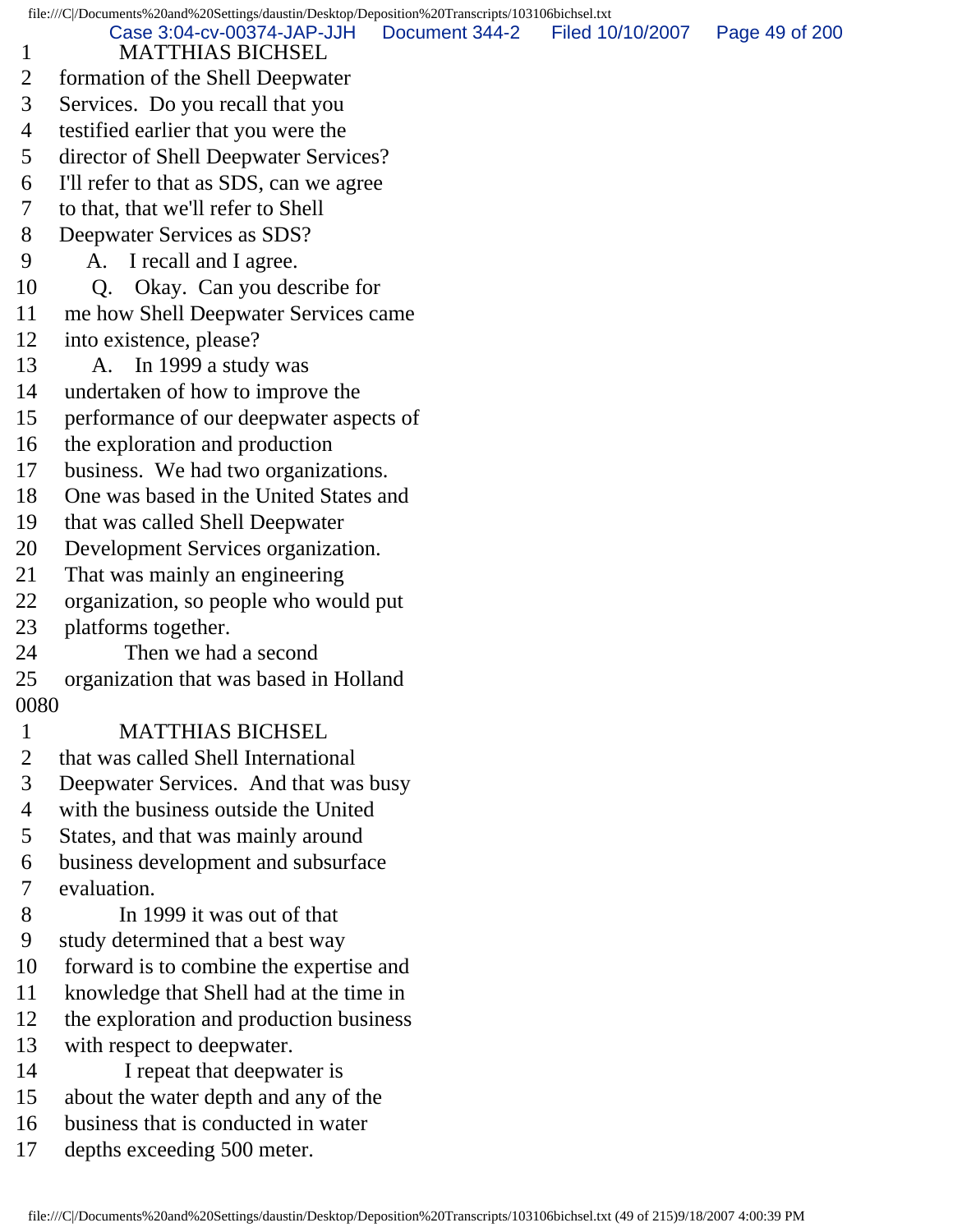file:///C|/Documents%20and%20Settings/daustin/Desktop/Deposition%20Transcripts/103106bichsel.txt 18 In the middle of 1999, it 19 was decided to establish a new 20 organization called Shell Deepwater 21 Services, and to combine effectively 22 these two previous organizations and to 23 bring in other people that would have 24 been at the time in operating units 25 that were conducting deepwater 0081 1 MATTHIAS BICHSEL 2 organizations into this organization to 3 create a critical mass to then execute 4 the deepwater business. By -- the 5 Shell Deepwater Services in particular 6 was an organization that provided 7 services pertaining to subsurface 8 evaluation, to well engineering, 9 drilling, in other words, and 10 development engineering to the 11 operating units, the legal entities 12 that were busy in conducting deepwater 13 operations on our global footprint that 14 we had at the time. 15 Q. Have you completed your 16 answer? 17 A. Yes. 18 Q. I'd like you to tell me -- 19 you testified that a study was 20 undertaken to improve Deepwater 21 Services. Do you recall having said 22 that at the beginning of your response, 23 your last response? 24 A. I do recall. 25 Q. When you say a study, what 0082 1 MATTHIAS BICHSEL 2 kind of study are you referring to? 3 A. That was a -- a paper study 4 whereby a business case was basically 5 worked out whether and if so how the 6 best way we could bring together the 7 expertise that we had, effectively, 8 within -- within the Shell organization Case 3:04-cv-00374-JAP-JJH Document 344-2 Filed 10/10/2007 Page 50 of 200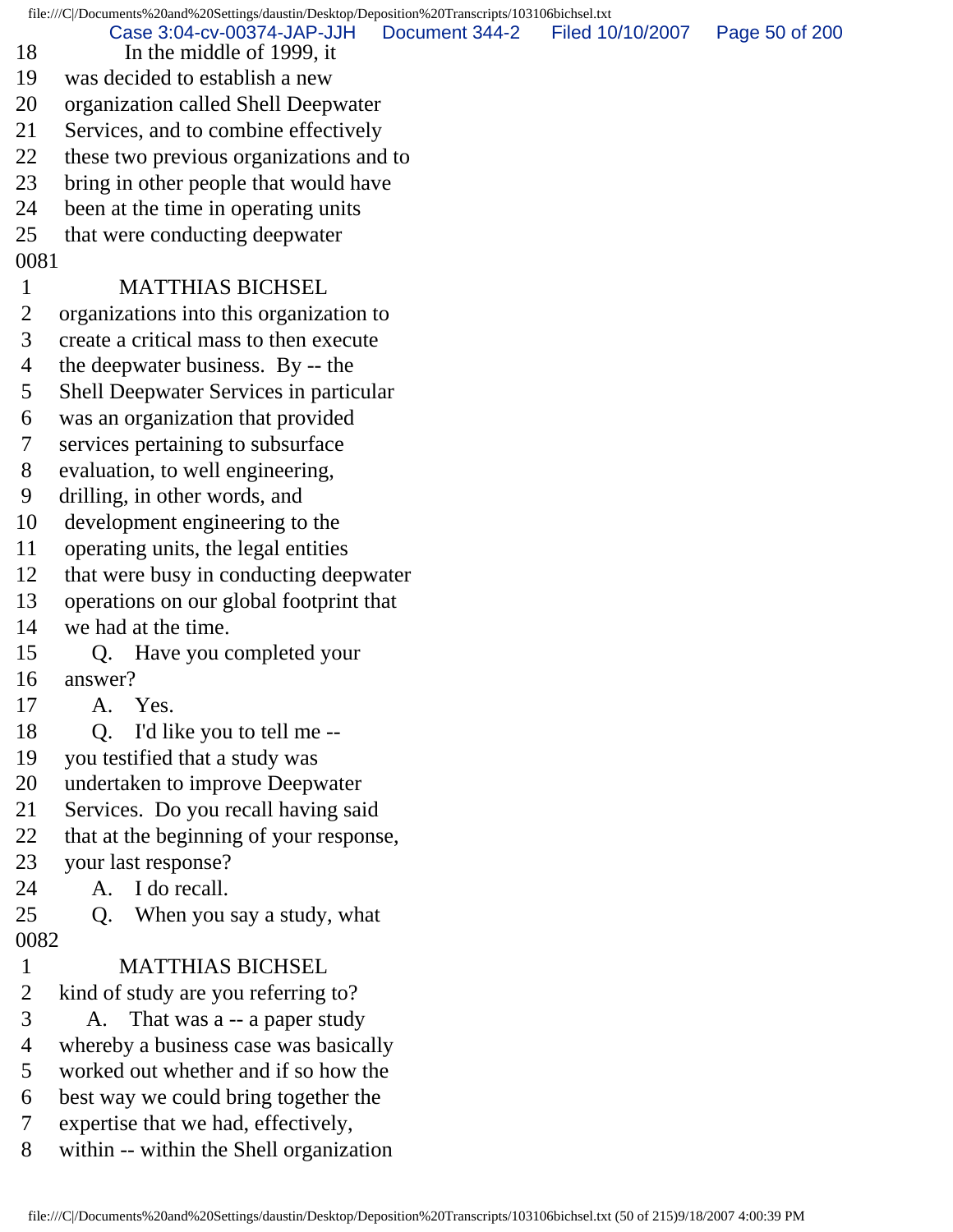file:///C|/Documents%20and%20Settings/daustin/Desktop/Deposition%20Transcripts/103106bichsel.txt 9 on the one structure to leverage 10 effectively to create a critical mass 11 of expertise. 12 Q. Was this an internal Shell 13 study performed by people inside Shell 14 or was an outside consultant of some 15 sort hired by Shell to conduct this 16 study on Shell's behalf? 17 A. This was a study done by 18 Shell people within Shell. 19 Q. Do you have an independent 20 understanding of who at Shell conducted 21 this study specifically? 22 A. I do not recall who the 23 members were. 24 Q. Were you one of the people 25 that was asked to conduct this study? 0083 1 MATTHIAS BICHSEL 2 A. I was not. 3 Q. To the best of your 4 knowledge, did this study that was 5 conducted, did it result in a 6 conclusion, some kind of written 7 conclusion of what the results of the 8 study were? 9 A. There was a document that 10 summed up the outcome of this study 11 which resulted in the recommendation to 12 create an organization called Shell 13 Deepwater Services. 14 Q. Have you ever seen the 15 conclusions of that study? Have you 16 ever reviewed the study to make -- that 17 made the determination to create Shell 18 Deepwater Services? 19 A. I have seen the document. 20 Q. You don't have the document 21 that you're referring to here with you 22 today, do you? 23 A. No, I don't. 24 Q. And is it fair to say that 25 this study was conducted in 1999? Case 3:04-cv-00374-JAP-JJH Document 344-2 Filed 10/10/2007 Page 51 of 200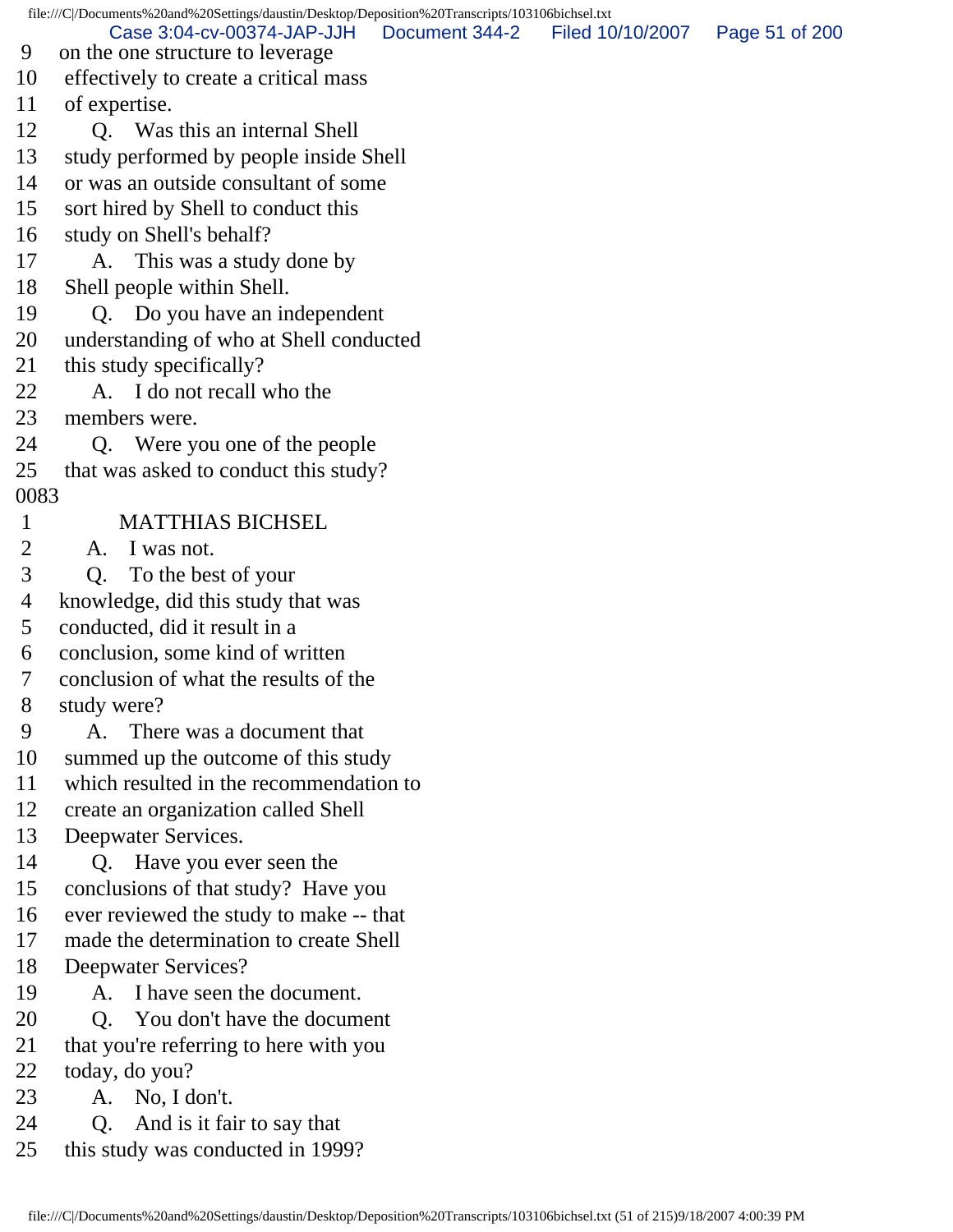|                | file:///C /Documents%20and%20Settings/daustin/Desktop/Deposition%20Transcripts/103106bichsel.txt |                |                  |                |
|----------------|--------------------------------------------------------------------------------------------------|----------------|------------------|----------------|
| 0084           | Case 3:04-cv-00374-JAP-JJH                                                                       | Document 344-2 | Filed 10/10/2007 | Page 52 of 200 |
| $\mathbf{1}$   | <b>MATTHIAS BICHSEL</b>                                                                          |                |                  |                |
| $\overline{2}$ | That is correct.<br>A.                                                                           |                |                  |                |
| 3              | You testified a few moments<br>Q.                                                                |                |                  |                |
| 4              | ago, I don't know if I got it down                                                               |                |                  |                |
| 5              | correctly, but maybe you can help me,                                                            |                |                  |                |
| 6              | that SDS, or Shell Deepwater Services,                                                           |                |                  |                |
| 7              | was created out of two prior Shell                                                               |                |                  |                |
| 8              | entities, one was located in the United                                                          |                |                  |                |
| 9              | States and one was located in Holland.                                                           |                |                  |                |
| 10             | Do you recall having testified to that                                                           |                |                  |                |
| 11             | effect?                                                                                          |                |                  |                |
| 12             | That is correct. I also<br>A.                                                                    |                |                  |                |
| 13             | indicated that there were other people                                                           |                |                  |                |
| 14             | with expertise in operating units                                                                |                |                  |                |
| 15             | around the world.                                                                                |                |                  |                |
| 16             | Q. Okay. Can you again just so                                                                   |                |                  |                |
| 17             | that I have it in my head, can you                                                               |                |                  |                |
| 18             | again tell me what the United States                                                             |                |                  |                |
| 19             | entity was that became the impetus for                                                           |                |                  |                |
| 20             | SDS? I think you said Shell Deepwater                                                            |                |                  |                |
| 21             | Development Services; is that accurate?                                                          |                |                  |                |
| 22             | MS. ASHTON: Objection to                                                                         |                |                  |                |
| 23             | form. But you can answer if you know,                                                            |                |                  |                |
| 24             | if you understand.                                                                               |                |                  |                |
| 25             | The entity in the United<br>A.                                                                   |                |                  |                |
| 0085           |                                                                                                  |                |                  |                |
| $\mathbf{1}$   | <b>MATTHIAS BICHSEL</b>                                                                          |                |                  |                |
| $\overline{2}$ | <b>States was called Shell Deepwater</b>                                                         |                |                  |                |
| 3              | Development Services.                                                                            |                |                  |                |
| 4              | Q. When did Shell Deepwater                                                                      |                |                  |                |
| 5              | Development Services come into                                                                   |                |                  |                |
| 6              | existence?                                                                                       |                |                  |                |
| 7              | A. I do not know.                                                                                |                |                  |                |
| 8              | Q. Were you involved at all in                                                                   |                |                  |                |
| 9              | -- withdrawn.                                                                                    |                |                  |                |
| 10             | Have you ever had any reason                                                                     |                |                  |                |
| 11             | to interact with Shell Deepwater                                                                 |                |                  |                |
| 12             | Development Services since you became                                                            |                |                  |                |
| 13             | employed by the Shell company in or                                                              |                |                  |                |
| 14             | around 1980?                                                                                     |                |                  |                |
| 15             | A. No, I did not.                                                                                |                |                  |                |
| 16             | Do you have an understanding<br>Q.                                                               |                |                  |                |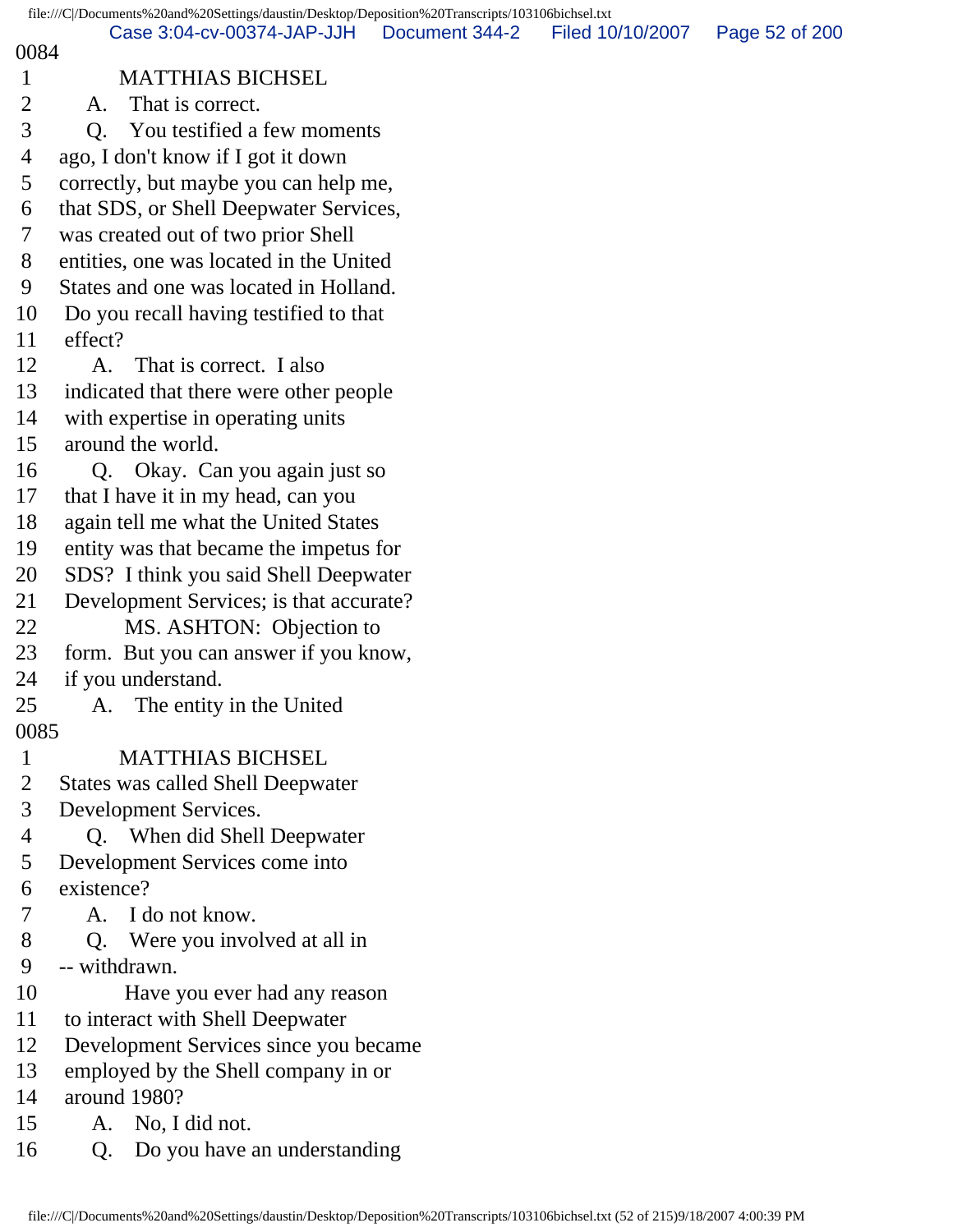file:///C|/Documents%20and%20Settings/daustin/Desktop/Deposition%20Transcripts/103106bichsel.txt 17 of what Shell Deepwater Development 18 Services does or did prior to its 19 merger into Shell Deepwater Services? 20 MS. ASHTON: Objection to 21 the characterization of what happened. 22 I'm not sure it was a merger, but -- 23 Q. Okay, so I'll rephrase. 24 Do you have an understanding 25 of what the responsibilities and tasks 0086 1 MATTHIAS BICHSEL 2 of the Shell Deepwater Development 3 Services was? 4 A. Yes. 5 Q. Okay, could you explain that 6 to me, please. 7 A. This was an organization 8 that was charged with developing the 9 deepwater accumulations in the Gulf of 10 Mexico. Their particular task was to 11 design, to fabricate and to install 12 deepwater platforms, in particular the 13 tension leg platforms, we have five of 14 those in the Gulf of Mexico, as well as 15 to tie back subsea developments into 16 these platforms. So that was an 17 engineering organization. 18 O. Just so that I'm clear, I'm 19 sorry for being so fundamental about 20 this, but when you use the term 21 platforms, what do you specifically 22 mean by that in layman's terms? 23 A. A platform in deepwater is a 24 floating device that allows to take 25 pipes from the sea bottom up to the 0087 1 MATTHIAS BICHSEL 2 surface for the purpose of producing 3 oil and gas as well as water, as well 4 as pipes from the surface down into the 5 sea bottom to inject chemicals, or to 6 -- hydraulic fluids to open and close 7 valves. Case 3:04-cv-00374-JAP-JJH Document 344-2 Filed 10/10/2007 Page 53 of 200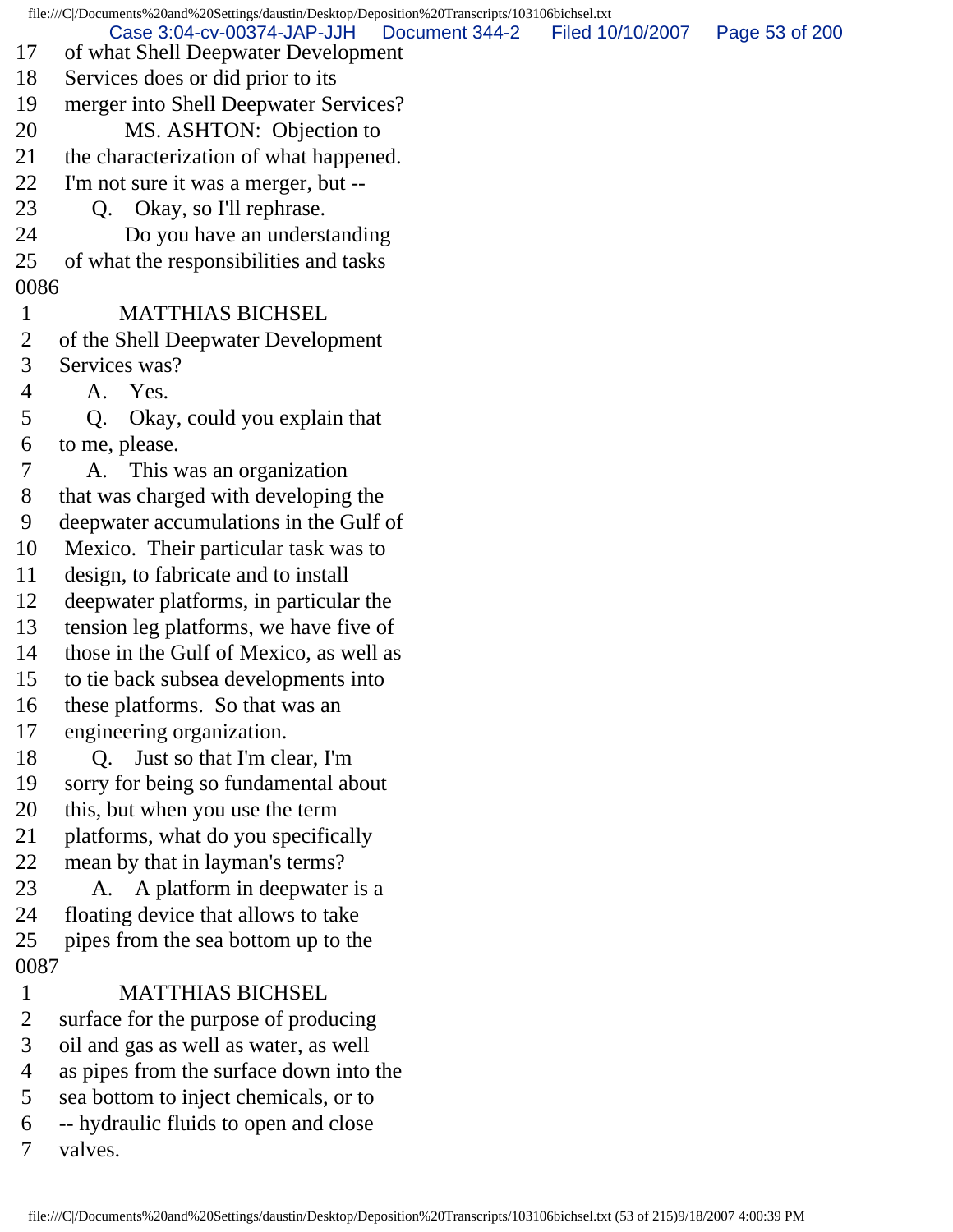file:///C|/Documents%20and%20Settings/daustin/Desktop/Deposition%20Transcripts/103106bichsel.txt 8 Such a platform floats, but 9 it is tethered to the seabed with steel 10 rods in order that it doesn't float 11 away. 12 Q. Do you have an understanding 13 as to when Shell Deepwater Development 14 Services came into existence? 15 A. I do not know. 16 Q. Do you have an understanding 17 as to whose idea it was to create an 18 entity, and I don't use that in a legal 19 sense, I mean a unit called Shell 20 Deepwater Development Services, do you 21 know whose idea it was to create such a 22 body? 23 A. No, I do not know. 24 Q. Do you know anyone that 25 served as a -- on the team of Shell 0088 1 MATTHIAS BICHSEL 2 Deepwater Development Services? 3 A. Yes. 4 Q. Who in particular do you 5 know was a member of the Shell 6 Deepwater Development Services team? 7 A. Mr. Mahdi Hasan. He was the 8 head of Shell Deepwater Development 9 Services prior to the formation of 10 Shell Deepwater Services. 11 Q. And just so that the record 12 is clear, you said Mahdi Hasan? 13 A. Mahdi, M-a-h-d-i. 14 Q. And Hasan is H-a-s-a-n? 15 A. Correct. 16 Q. I know you testified earlier 17 that Shell Deepwater Development 18 Services was located in the United 19 States. Where in particular was it 20 located? 21 A. It was located, offices in 22 New Orleans, as well as in Houston, 23 Texas. 24 Q. Other than Mr. Hasan, do you Case 3:04-cv-00374-JAP-JJH Document 344-2 Filed 10/10/2007 Page 54 of 200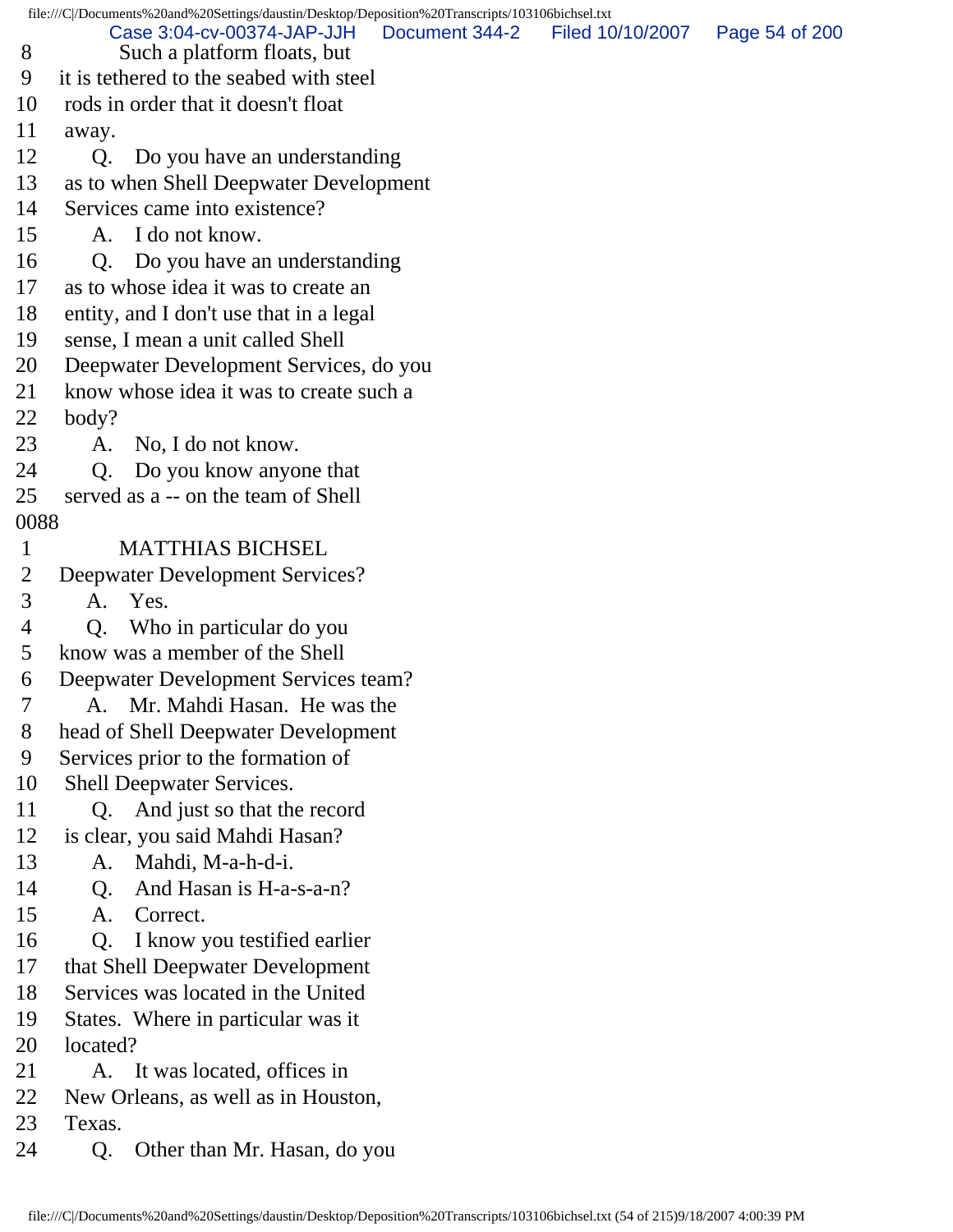|              | file:///C /Documents%20and%20Settings/daustin/Desktop/Deposition%20Transcripts/103106bichsel.txt |                |                  |                |
|--------------|--------------------------------------------------------------------------------------------------|----------------|------------------|----------------|
| 25           | Case 3:04-cv-00374-JAP-JJH                                                                       | Document 344-2 | Filed 10/10/2007 | Page 55 of 200 |
| 0089         | know anybody else from the Shell                                                                 |                |                  |                |
| $\mathbf{1}$ | <b>MATTHIAS BICHSEL</b>                                                                          |                |                  |                |
|              |                                                                                                  |                |                  |                |
| 2            | company that served as a member of the                                                           |                |                  |                |
| 3            | <b>Shell Deepwater Development Services?</b>                                                     |                |                  |                |
| 4            | A. Would you specify the                                                                         |                |                  |                |
| 5            | question. Any member?                                                                            |                |                  |                |
| 6            | Q. Well, I'm trying to get a                                                                     |                |                  |                |
| 7            | sense of who worked at Shell Deepwater                                                           |                |                  |                |
| 8            | Development Services either in New                                                               |                |                  |                |
| 9            | Orleans or in Houston. And you                                                                   |                |                  |                |
| 10           | mentioned Mr. Hasan was one person that                                                          |                |                  |                |
| 11           | was there prior to the formation of                                                              |                |                  |                |
| 12           | SDS, and I'm curious if you can recall                                                           |                |                  |                |
| 13           | as you sit here today anybody else who                                                           |                |                  |                |
| 14           | worked at Shell Deepwater Development                                                            |                |                  |                |
| 15           | Services?                                                                                        |                |                  |                |
| 16           | A. Mr. Robert Patterson, Mr.                                                                     |                |                  |                |
| 17           | Chuck Enze, Mr. Bill Luyties.                                                                    |                |                  |                |
| 18           | Q. You've just got to slow --                                                                    |                |                  |                |
| 19           | I'm sorry, you just have to slow down a                                                          |                |                  |                |
| 20           | little bit so that the court reporter                                                            |                |                  |                |
| 21           | can get this down.                                                                               |                |                  |                |
| 22           | A. Okay, I start again. Mr.                                                                      |                |                  |                |
| 23           | Robert Patterson, Mr. Chuck Enze,                                                                |                |                  |                |
| 24           | E-n-z-e, Mr. Bill Luyties,                                                                       |                |                  |                |
| 25           | L-u-y-t-i-e-s, Mr. Doug Peart.                                                                   |                |                  |                |
| 0090         |                                                                                                  |                |                  |                |
| $\mathbf{1}$ | <b>MATTHIAS BICHSEL</b>                                                                          |                |                  |                |
| 2            | Q. Did any of the people that                                                                    |                |                  |                |
| 3            | worked at Shell Deepwater Development                                                            |                |                  |                |
| 4            | <b>Services when Shell Deepwater Services</b>                                                    |                |                  |                |
| 5            | was created, did any of those people                                                             |                |                  |                |
| 6            | move from Shell Deepwater Development                                                            |                |                  |                |
| 7            | Services into SDS?                                                                               |                |                  |                |
| 8            | Describe move.<br>A.                                                                             |                |                  |                |
| 9            | Q. Well Shell Deepwater                                                                          |                |                  |                |
| 10           | Development Services was one of the                                                              |                |                  |                |
| 11           | entities, for lack of a better word,                                                             |                |                  |                |
| 12           | that later became -- comprised Shell                                                             |                |                  |                |
| 13           | Deepwater Services, correct?                                                                     |                |                  |                |
| 14           | That's correct.<br>А.                                                                            |                |                  |                |

15 Q. Okay. And my question to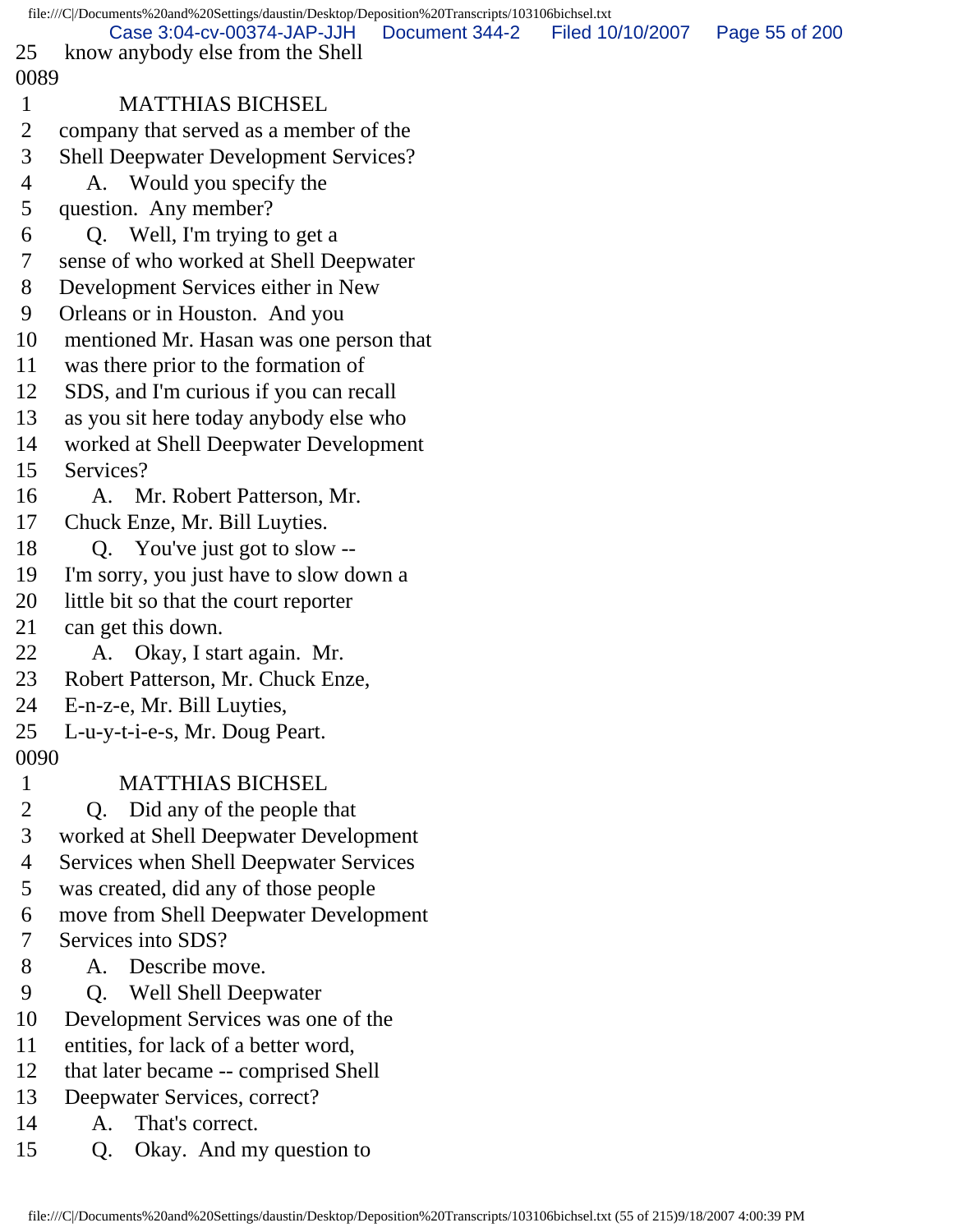file:///C|/Documents%20and%20Settings/daustin/Desktop/Deposition%20Transcripts/103106bichsel.txt 16 you is can you recall any personnel 17 that worked at Shell Deepwater 18 Development Services that when Shell 19 Deepwater Services was created they 20 became members of Shell Deepwater 21 Services? 22 MS. ASHTON: When you say 23 members, you mean employees? 24 MR. ARANOFF: Employees of, 25 yes. 0091 1 MATTHIAS BICHSEL 2 A. These people that I have 3 just mentioned they became members of 4 Shell Deepwater Services. 5 Q. Okay. How about Mr. 6 Christopher Varley, did Mr. Varley work 7 at Shell Deepwater Development 8 Services? 9 A. I do not know. 10 Q. Do you know a gentleman by 11 the name of Derek Newberry? 12 A. Yes, I do. 13 Q. Do you know whether he ever 14 worked at Shell Deepwater Development 15 Services? 16 A. I do not know. 17 Q. Do you know a gentleman by 18 the name of Barry Knight? 19 A. I do. 20 Q. Do you know whether he ever 21 worked at Shell Deepwater Development 22 Services? 23 A. I do not recall. 24 Q. Do you know a gentleman by 25 the name of Patrick McVeigh? 0092 1 MATTHIAS BICHSEL 2 A. I do. 3 Q. Do you know whether he ever 4 worked at Shell Deepwater Development 5 Services? 6 A. I do know that he did not Case 3:04-cv-00374-JAP-JJH Document 344-2 Filed 10/10/2007 Page 56 of 200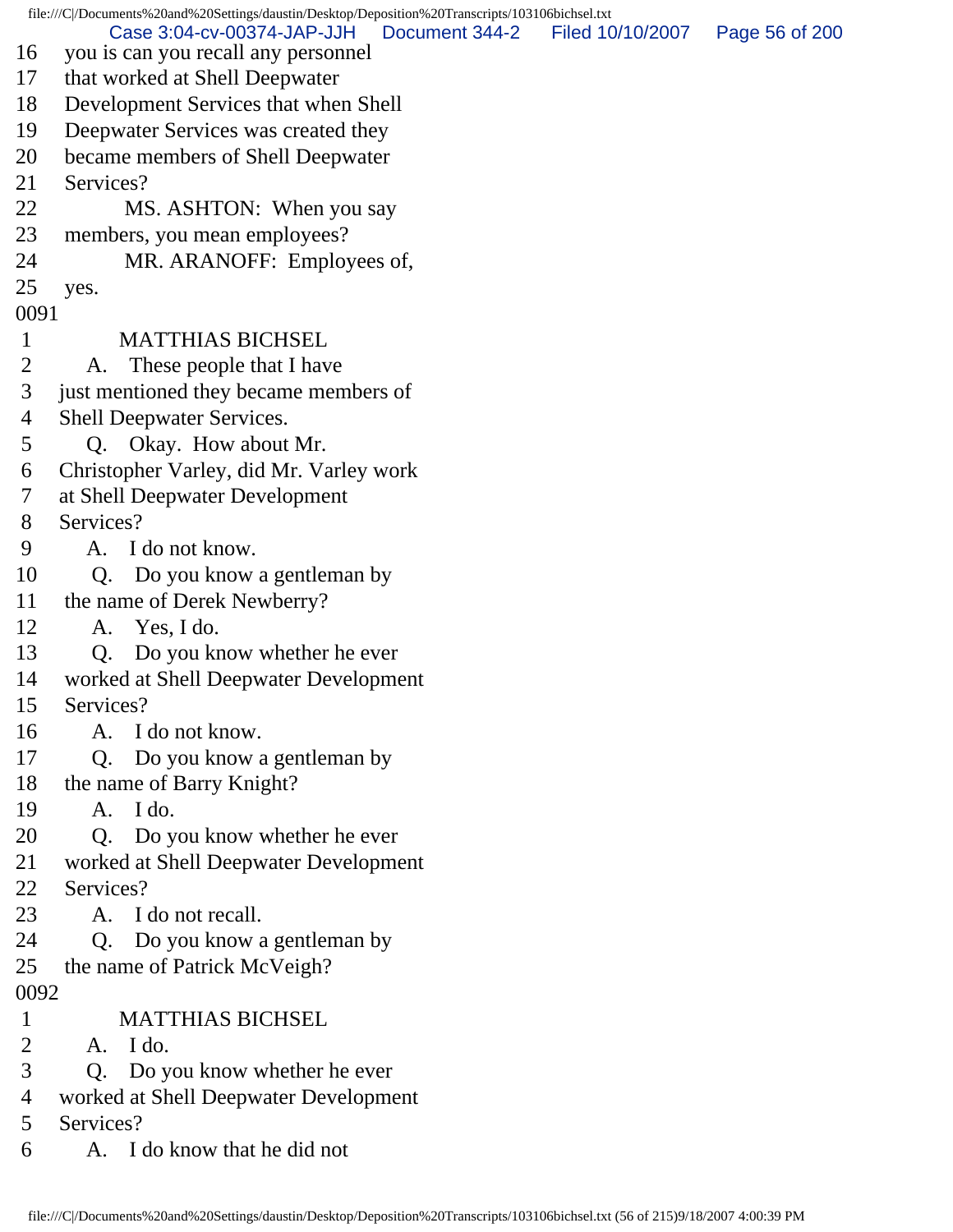file:///C|/Documents%20and%20Settings/daustin/Desktop/Deposition%20Transcripts/103106bichsel.txt 7 work for SDDS. 8 Q. Okay. And how do you know 9 that? 10 A. Because he was recruited 11 after Shell Deepwater Services came 12 into existence into Shell Deepwater 13 Services. 14 Q. Do you know a gentleman by 15 the name of Richard Sears? 16 A. I do. 17 Q. Do you know whether he ever 18 worked at Shell Deepwater Development 19 Services? 20 A. I do know that he did not 21 work for Shell Deepwater Development 22 Services. 23 Q. And how do you know that? 24 A. Because he worked for Shell 25 Oil, Inc. 0093 1 MATTHIAS BICHSEL 2 Q. Do you know a gentleman by 3 the name of Mark Leonard? 4 A. I do. 5 Q. Do you know whether Mr. 6 Leonard ever worked for Shell Deepwater 7 Development Services? 8 A. I do not know. 9 Q. I think you testified that 10 Shell Deepwater Development Services 11 had offices in New Orleans and in 12 Houston, Texas; is that correct? 13 A. That's correct. 14 Q. Was there any specific tasks 15 that were done by Shell Deepwater 16 Development Services in New Orleans 17 specifically -- for any specific 18 reasons? Was the -- that's a bad 19 question, so let me withdraw it. 20 Was the division of work for 21 Shell Deepwater Development Services 22 specific to New Orleans and to Houston 23 for any specific reason? Case 3:04-cv-00374-JAP-JJH Document 344-2 Filed 10/10/2007 Page 57 of 200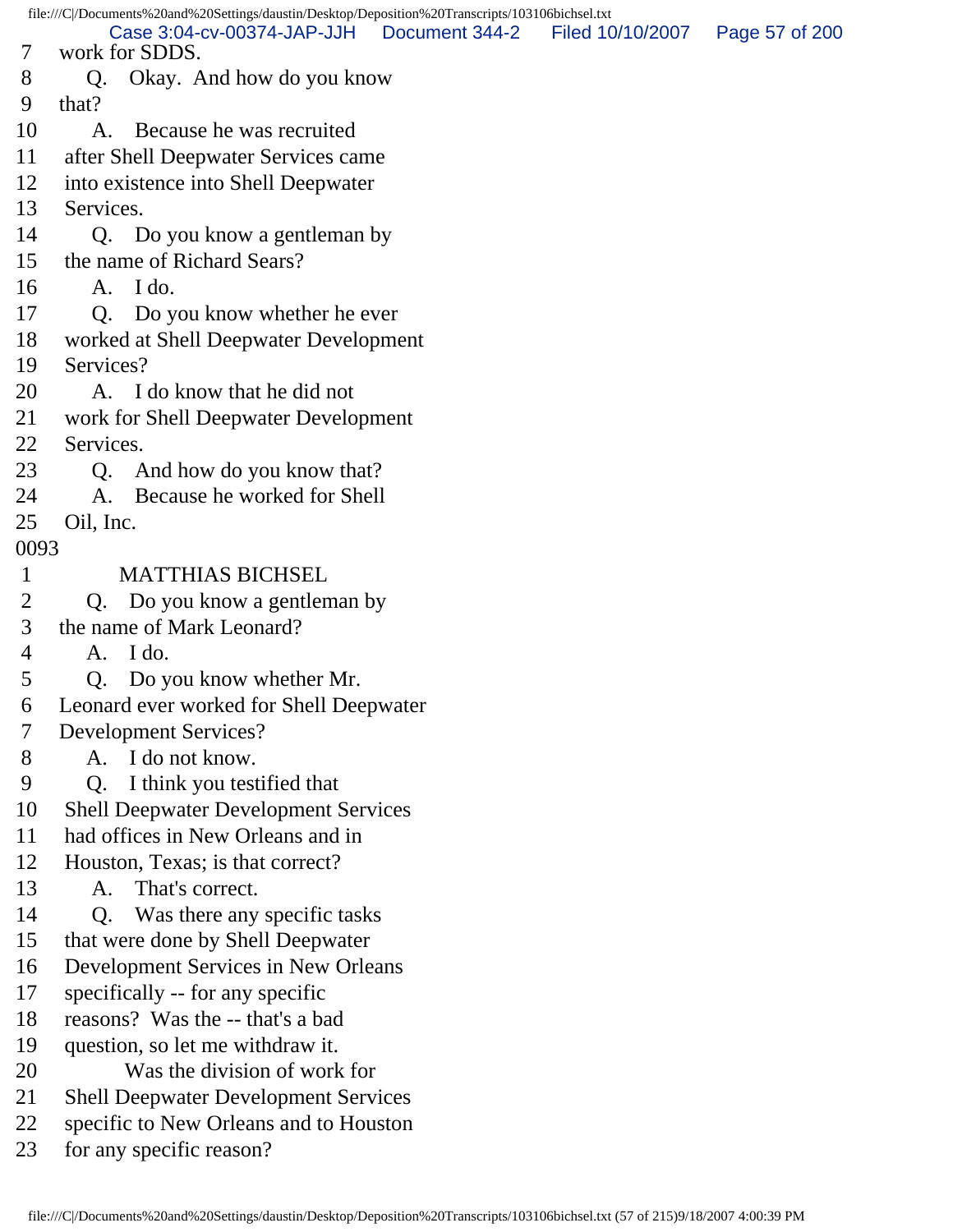file:///C|/Documents%20and%20Settings/daustin/Desktop/Deposition%20Transcripts/103106bichsel.txt 24 A. I am not familiar why they 25 split the two locations. 0094 1 MATTHIAS BICHSEL 2 Q. Did you have any reason 3 whatsoever in any of your previous 4 employs to interact with Shell 5 Deepwater Development Services? 6 A. No, I did not. 7 Q. Do you know whether Shell 8 Deepwater Development Services, which I 9 testified earlier was based in the 10 United States, also had satellite 11 offices at any other place around the 12 world? 13 A. I do not know. 14 Q. Do you know whether Shell 15 Deepwater Development Services had any 16 at any point interacted with any Shell 17 operating units around the world? 18 A. I do not know. 19 O. Who would be in a better 20 position to know that information than 21 you, Mr. Bichsel? 22 A. That would be Mr. Mahdi 23 Hasan. 24 Q. You testified earlier that 25 Shell International -- that there was a 0095 1 MATTHIAS BICHSEL 2 Holland counterpart to Shell Deepwater 3 Development Services. You didn't use 4 the word counterpart, I am, so let me 5 just say that up front. But you said 6 there was a Holland entity I think you 7 said known as Shell International 8 services business? Maybe I misheard 9 you, I apologize. But do you 10 understand what I'm referencing when I 11 say another counterpart entity to Shell 12 Deepwater Development Services in 13 Holland? 14 A. I do understand. Case 3:04-cv-00374-JAP-JJH Document 344-2 Filed 10/10/2007 Page 58 of 200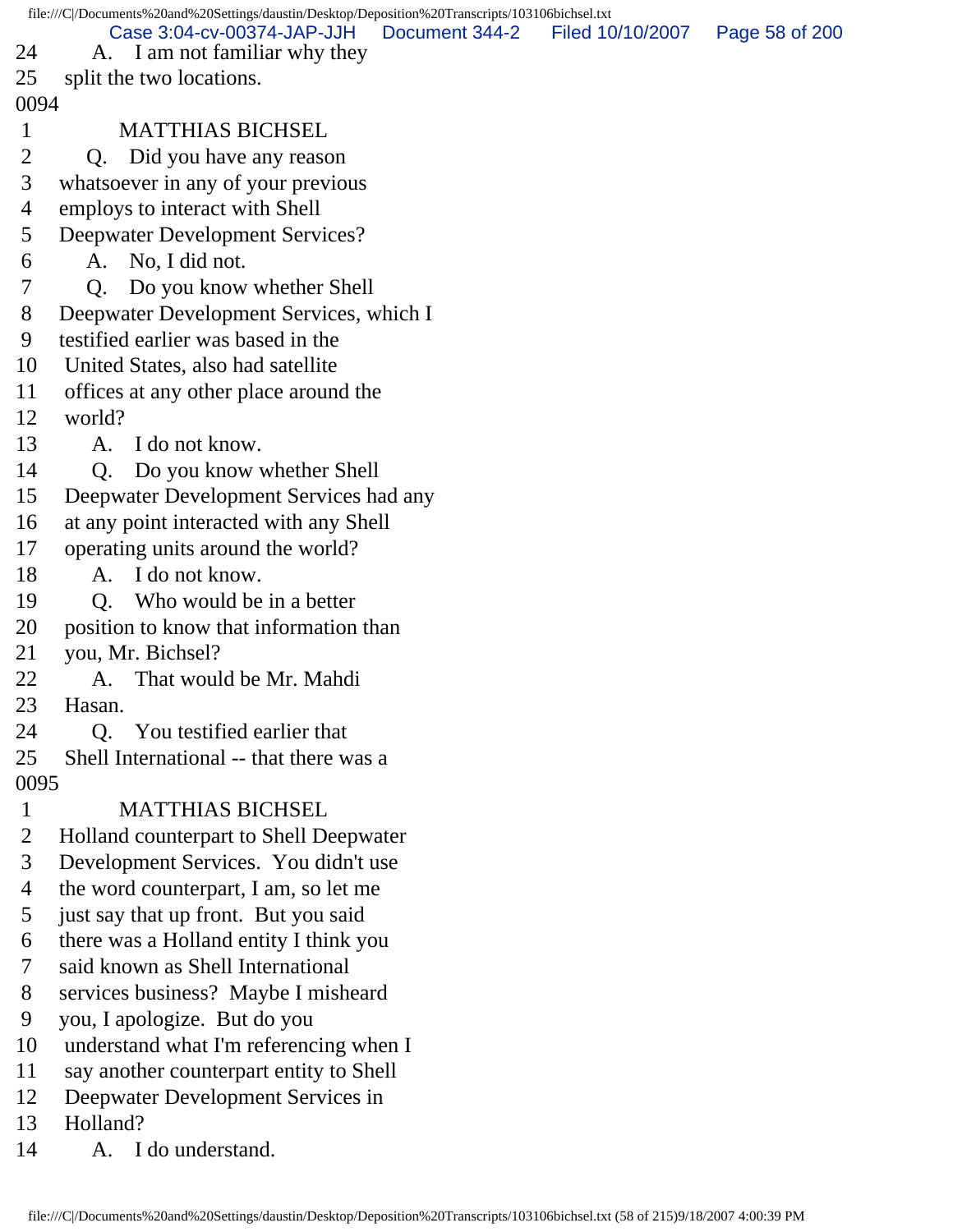file:///C|/Documents%20and%20Settings/daustin/Desktop/Deposition%20Transcripts/103106bichsel.txt 15 Q. Okay. Could you explain to 16 me what the name of that entity was and 17 what its job responsibilities and tasks 18 were, please. 19 A. The name was Shell 20 International Deepwater Services, 21 abbreviated SIDS. Its role was to 22 provide services to Shell operating 23 units involved in deepwater operations 24 around the subsurface evaluation, as 25 well as well engineering, or commonly 0096 1 MATTHIAS BICHSEL 2 known as drilling. 3 Q. How did the role of Shell 4 International Deepwater Services 5 different from the role of Shell 6 Deepwater Development Services? 7 MS. ASHTON: Objection. You 8 can answer if you know. 9 A. The role of Shell development 10 -- Shell Deepwater Development Services 11 was mainly around engineering. It was 12 solely used for the development projects 13 that we had in the Gulf of Mexico in the 14 United States at the time, whereas Shell 15 International Deepwater Services provided 16 services to operating units operating 17 outside the Gulf of Mexico. At that 18 stage we were exploring and planning the 19 development of deepwater, but we didn't 20 do any engineering internationally. 21 Q. Did you have any reason to 22 interact -- withdrawn. 23 Were you a member of Shell 24 International Deepwater Services? 25 A. I was not. 0097 1 MATTHIAS BICHSEL 2 Q. Did you have any reason in 3 any of your employs at Shell to 4 interact with the Shell International 5 Deepwater Services? Case 3:04-cv-00374-JAP-JJH Document 344-2 Filed 10/10/2007 Page 59 of 200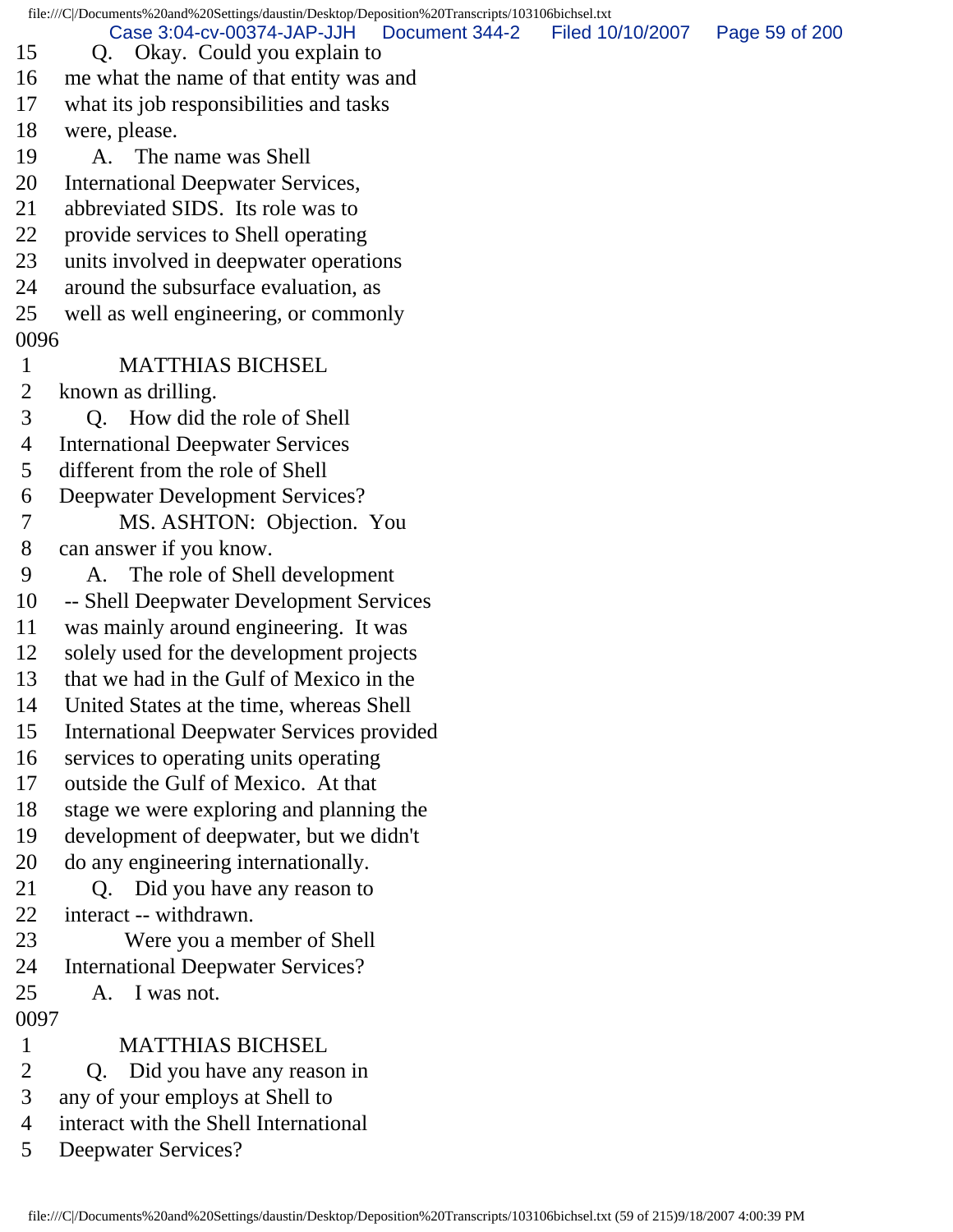6 A. I interacted with Shell 7 International Deepwater Services in my 8 role as exploration director for 9 Petroleum Development Oman. In Oman at 10 the time we were negotiating with the 11 government. When I say we, I mean 12 Shell was negotiating with the 13 Government of Oman the acquisition of a 14 deepwater block. 15 Q. Did you take any part in the 16 negotiation with the Omani government 17 on -- in an attempt to get a block as 18 you just described? 19 A. I was not employed by Shell 20 at that time, I was employed by POHOL, 21 which is a legal entity which however 22 is a hundred percent Shell company. 23 But as I advised on the geology of that 24 deepwater block the people in Shell in 25 the business development that were 0098 1 MATTHIAS BICHSEL 2 doing the negotiations with the 3 Government of Oman. 4 Q. Did your negotiations with 5 Oman ever result in discussions about 6 license concessions involving the Omani 7 government and Shell and the Omani 8 government? 9 MS. ASHTON: Objection. I'm 10 not sure he said he was negotiating. 11 Q. It's a separate question 12 having nothing to do with the question 13 before. I apologize if I'm confusing. 14 But my question, separate and apart 15 from your previous answer, was did you 16 ever play a part in negotiating license 17 concessions on behalf of Shell with the 18 Omani government? 19 A. I did not. 20 Q. Who did -- who did -- well, 21 withdrawn. 22 Do you know of anyone that Case 3:04-cv-00374-JAP-JJH Document 344-2 Filed 10/10/2007 Page 60 of 200

file:///C|/Documents%20and%20Settings/daustin/Desktop/Deposition%20Transcripts/103106bichsel.txt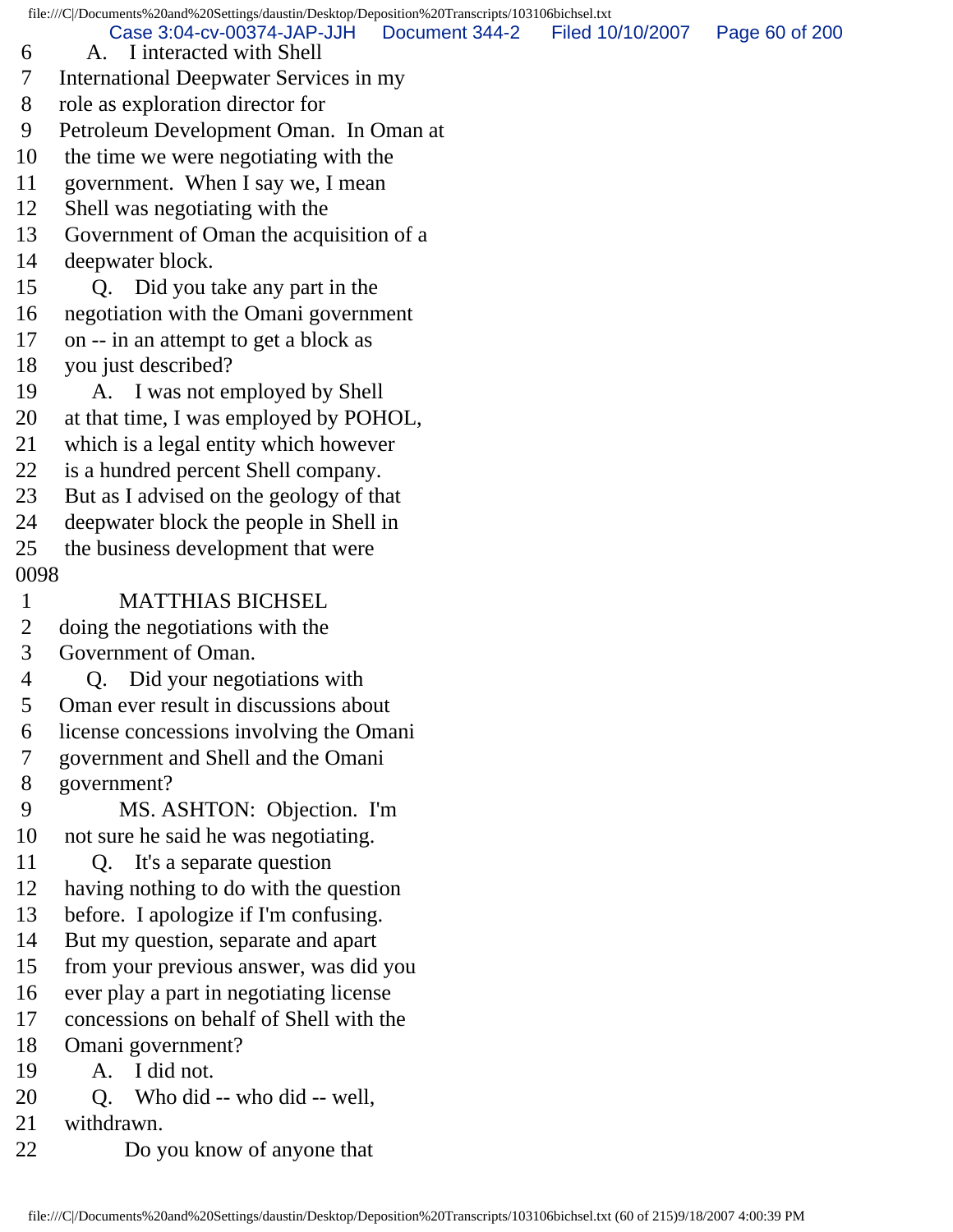|                | file:///C /Documents%20and%20Settings/daustin/Desktop/Deposition%20Transcripts/103106bichsel.txt |                  |                |
|----------------|--------------------------------------------------------------------------------------------------|------------------|----------------|
| 23             | Case 3:04-cv-00374-JAP-JJH<br>Document 344-2<br>did have negotiations with the Omani             | Filed 10/10/2007 | Page 61 of 200 |
| 24             | government about license concessions                                                             |                  |                |
| 25             | when you were with PDO Oman?                                                                     |                  |                |
| 0099           |                                                                                                  |                  |                |
| $\mathbf{1}$   | <b>MATTHIAS BICHSEL</b>                                                                          |                  |                |
| 2              | A. I do not recall who that                                                                      |                  |                |
| 3              | was.                                                                                             |                  |                |
| $\overline{4}$ | Okay. I listed a number of<br>Q.                                                                 |                  |                |
| 5              | people before with respect to our                                                                |                  |                |
| 6              | discussion on Shell Deepwater Development                                                        |                  |                |
| 7              | Services with an eye towards figuring out                                                        |                  |                |
| 8              | whether any of those people worked at                                                            |                  |                |
| 9              | <b>Shell Deepwater Development Services and</b>                                                  |                  |                |
| 10             | then went to work for Shell Deepwater                                                            |                  |                |
| 11             | Services. I'd like to ask the same                                                               |                  |                |
| 12             | question with respect to Shell                                                                   |                  |                |
| 13             | International Deepwater Services. Do you                                                         |                  |                |
| 14             | know whether Mr. Sears ever worked at                                                            |                  |                |
| 15             | <b>Shell International Deepwater Services?</b>                                                   |                  |                |
| 16             | A. I do not know.                                                                                |                  |                |
| 17             | Do you know whether Mr.<br>Q.                                                                    |                  |                |
| 18             | Newberry ever worked at Shell?                                                                   |                  |                |
| 19             | A. I do not know.                                                                                |                  |                |
| 20             | Same question for Mr.<br>Q.                                                                      |                  |                |
| 21             | Knight?                                                                                          |                  |                |
| 22             | I do not know.<br>A.                                                                             |                  |                |
| 23             | Same question for Mr.<br>Q.                                                                      |                  |                |
| 24             | McVeigh?                                                                                         |                  |                |
| 25             | A. I recall that Mr. McVeigh                                                                     |                  |                |
| 0100           |                                                                                                  |                  |                |
| $\mathbf{1}$   | <b>MATTHIAS BICHSEL</b>                                                                          |                  |                |
| 2              | joined Shell Deepwater Services from a                                                           |                  |                |
| 3              | different organization, not Shell                                                                |                  |                |
| 4              | <b>International Deepwater Services.</b>                                                         |                  |                |
| 5              | Q. How about Mr. Leonard, do                                                                     |                  |                |
| 6              | you know whether Mr. Leonard ever                                                                |                  |                |
| 7              | worked at Shell International Deepwater                                                          |                  |                |
| 8              | Services?                                                                                        |                  |                |
| 9              | A. I do not know.                                                                                |                  |                |
| 10             | Do you have an understanding<br>Q.                                                               |                  |                |
| 11             | as to when Shell International                                                                   |                  |                |
| 12             | Deenwater Services came into existence?                                                          |                  |                |

12 Deepwater Services came into existence?<br>13 A. I do not know. A. I do not know.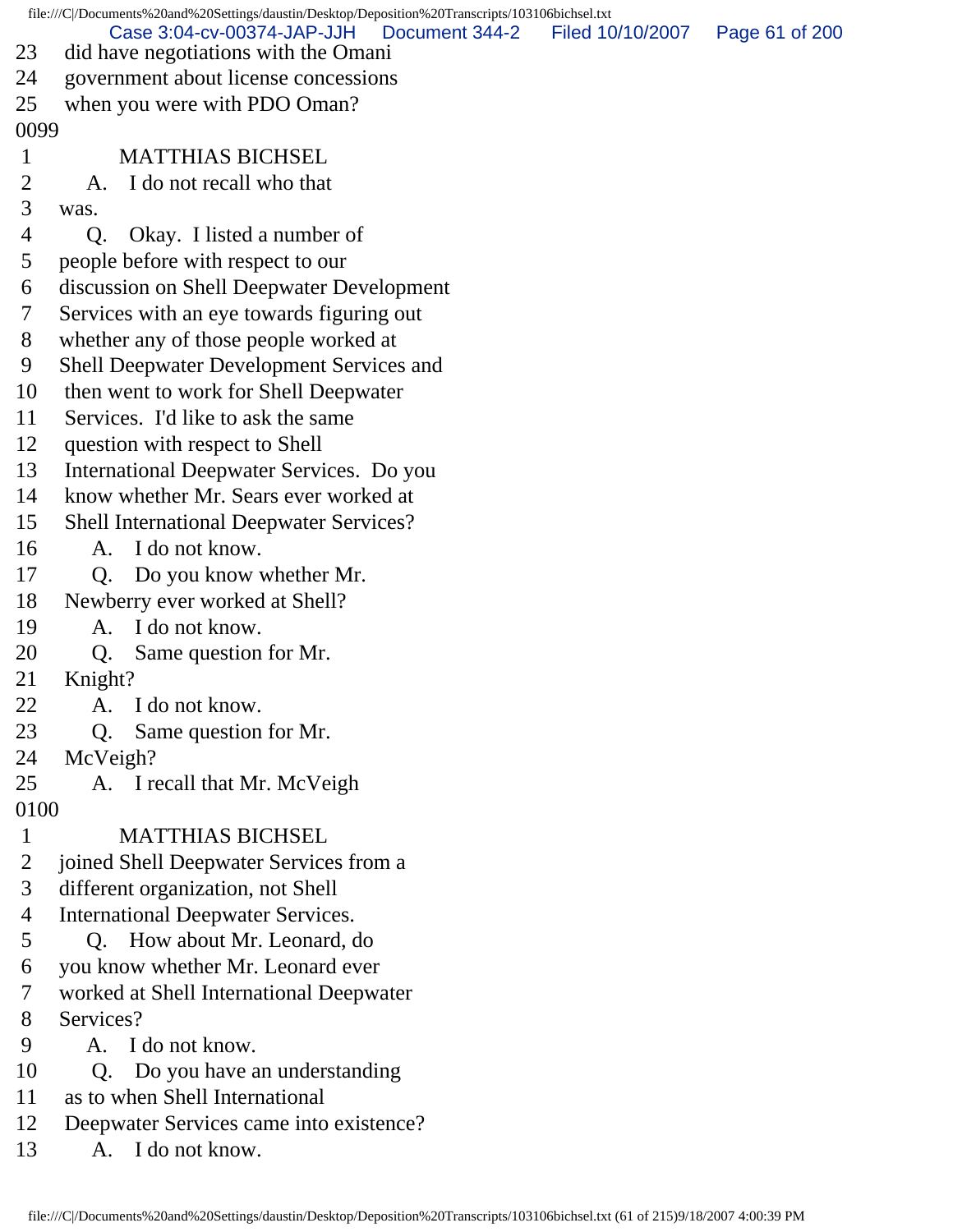|                | file:///C /Documents%20and%20Settings/daustin/Desktop/Deposition%20Transcripts/103106bichsel.txt |                  |                |
|----------------|--------------------------------------------------------------------------------------------------|------------------|----------------|
| 14             | Case 3:04-cv-00374-JAP-JJH<br>Document 344-2<br>Q. Do you have an understanding                  | Filed 10/10/2007 | Page 62 of 200 |
| 15             | as to who was the director of Shell                                                              |                  |                |
| 16             | <b>International Deepwater Services?</b>                                                         |                  |                |
| 17             | A. I do not know.                                                                                |                  |                |
| 18             | Q. You mentioned earlier that                                                                    |                  |                |
| 19             | <b>Shell International Deepwater Services</b>                                                    |                  |                |
| 20             | had -- was based in Holland. Do you                                                              |                  |                |
| 21             | recall that?                                                                                     |                  |                |
| 22             | A. Correct.                                                                                      |                  |                |
| 23             | Do you know where in Holland<br>Q.                                                               |                  |                |
| 24             | it was based?                                                                                    |                  |                |
| 25             | In Rijswijk.<br>A.                                                                               |                  |                |
| 0101           |                                                                                                  |                  |                |
| $\mathbf{1}$   | <b>MATTHIAS BICHSEL</b>                                                                          |                  |                |
| $\overline{2}$ | Q. Do you know whether Shell                                                                     |                  |                |
| 3              | <b>International Deepwater Services had</b>                                                      |                  |                |
| 4              | any offices in the United States?                                                                |                  |                |
| 5              | A. I do not know.                                                                                |                  |                |
| 6              | Who would be in a better<br>O.                                                                   |                  |                |
| 7              | position to know that information than                                                           |                  |                |
| 8              | you, Mr. Bichsel?                                                                                |                  |                |
| 9              | A. I would not know.                                                                             |                  |                |
| 10             | Q. You mentioned earlier that                                                                    |                  |                |
| 11             | somebody that would have more                                                                    |                  |                |
| 12             | information about Shell Deepwater                                                                |                  |                |
| 13             | Development Services might be a                                                                  |                  |                |
| 14             | gentleman by the name of Mahdi Hasan.                                                            |                  |                |
| 15             | Do you recall having said that?                                                                  |                  |                |
| 16             | A. I did.                                                                                        |                  |                |
| 17             | Do you know whether -- do<br>Q.                                                                  |                  |                |
| 18             | you have an understanding as you sit                                                             |                  |                |
| 19             | here today about a person that might                                                             |                  |                |
| 20             | have similar knowledge to Mr. Hasan on                                                           |                  |                |
| 21             | the entity known as Shell International                                                          |                  |                |
| 22             | Deepwater Services?                                                                              |                  |                |
| 23             | A. I do not recall who the head                                                                  |                  |                |
| 24             | of Shell International Deepwater                                                                 |                  |                |
| 25             | Services was. I do recall two members                                                            |                  |                |
| 0102           |                                                                                                  |                  |                |
| $\mathbf{1}$   | <b>MATTHIAS BICHSEL</b>                                                                          |                  |                |
| $\overline{2}$ | of that team.                                                                                    |                  |                |
| 3              | And who were they?<br>Q.                                                                         |                  |                |
| $\overline{4}$ | One of them was a Mr. Ebbie<br>A.                                                                |                  |                |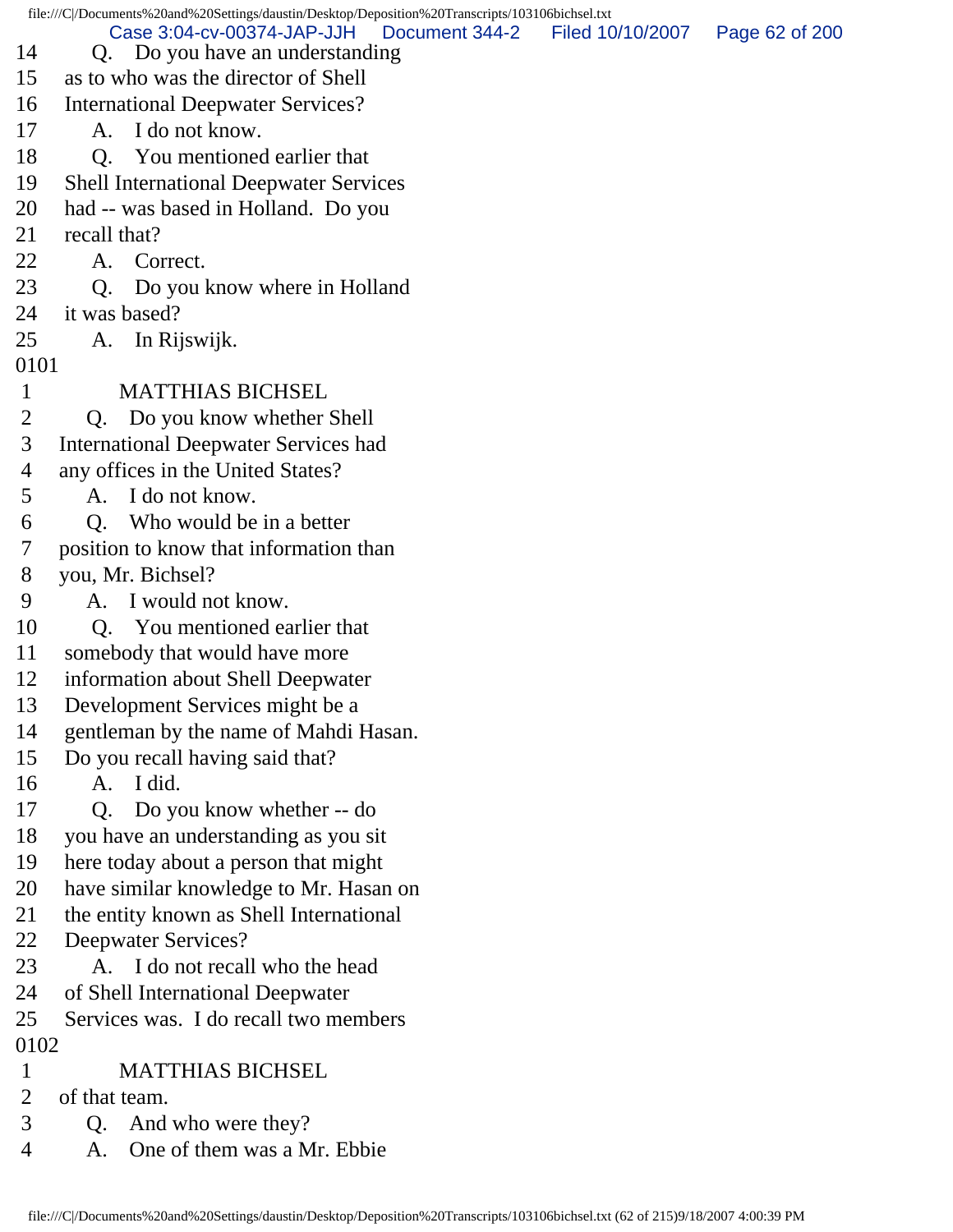file:///C|/Documents%20and%20Settings/daustin/Desktop/Deposition%20Transcripts/103106bichsel.txt 5 Haan, and an other member was Mr. 6 Martin Bailey. 7 Q. And I may have asked you 8 this before and if I did I apologize. 9 Is Mr. Hasan still employed by the 10 Shell company? 11 A. Mr. Hasan has retired from 12 Shell. 13 Q. And how about Mr., I may be 14 mispronouncing this so I apologize, Mr. 15 Ebbie Haan, is he still employed -- is 16 that a male or female? 17 A. A male. 18 Q. Is Mr. Haan still employed 19 by the Shell company? 20 A. He is. 21 Q. Do you know where Mr. Haan 22 is now? 23 A. He is currently working in 24 the Netherlands. 25 Q. And what about Mr. Martin 0103 1 MATTHIAS BICHSEL 2 Bailey, do you know Mr. Martin Bailey? 3 A. I do know Mr. Martin Bailey. 4 Q. Is Mr. Bailey still employed 5 by the Shell company now? 6 A. Yes. 7 Q. Do you know where he is 8 located? 9 A. He's located in Rijswijk. 10 Q. At what point, Mr. Bichsel, 11 did you become -- did you get contacted 12 about becoming involved in SDS? 13 A. That was in the second 14 quarter of -- now I have to think. 15 Q. Take your time. 16 A. Of 1999. 17 Q. Who contacted you about 18 becoming involved in SDS? 19 A. I was informed by my then 20 boss, Mr. Brian Ward, who was the 21 managing director of Petroleum Case 3:04-cv-00374-JAP-JJH Document 344-2 Filed 10/10/2007 Page 63 of 200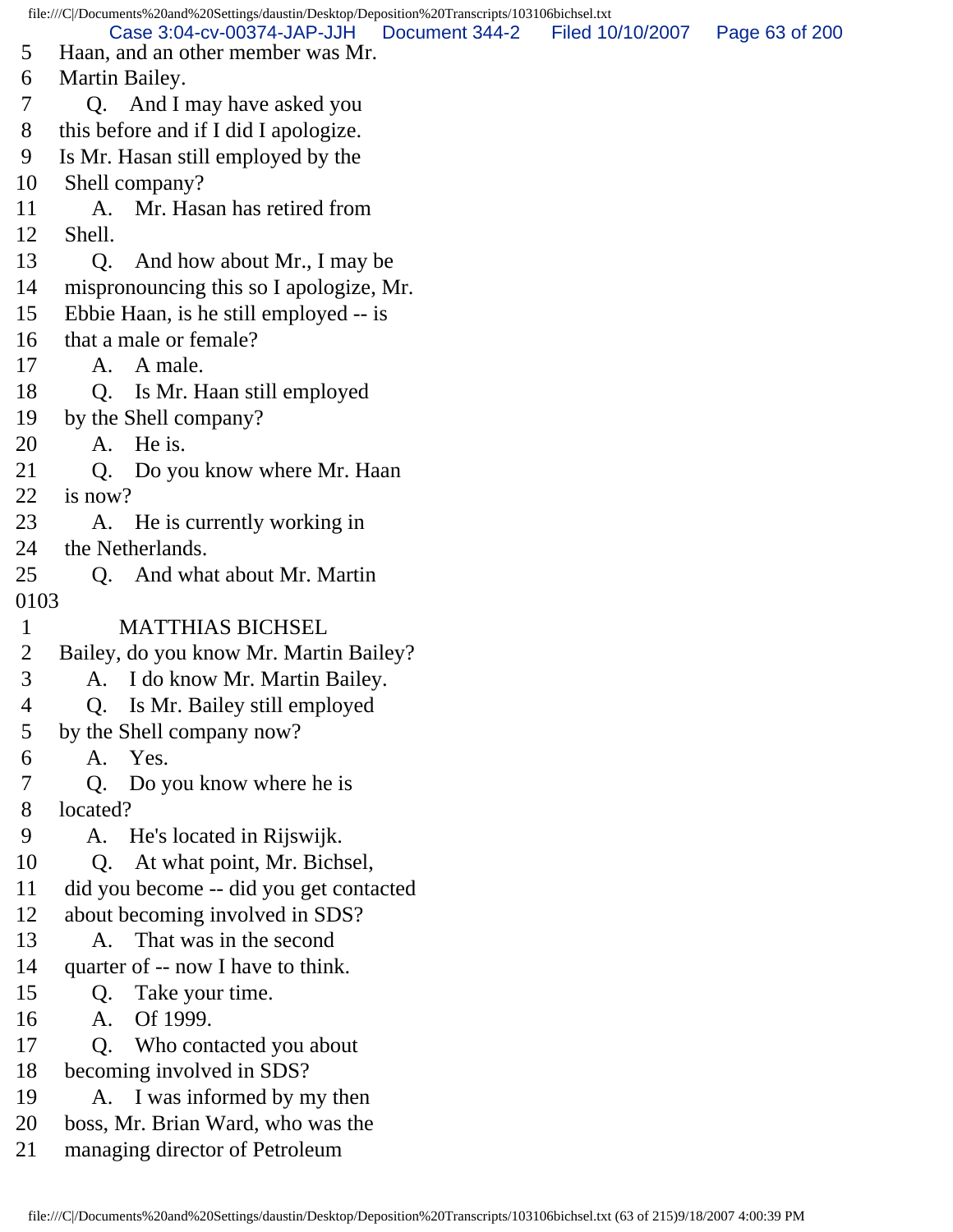file:///C|/Documents%20and%20Settings/daustin/Desktop/Deposition%20Transcripts/103106bichsel.txt 22 Development Oman, that I had been 23 selected to become the director of 24 Shell Deepwater Services. 25 Q. And in conjunction with that 0104 1 MATTHIAS BICHSEL 2 position did you have to relocate? 3 A. Yes, sir. 4 Q. And you relocated I think 5 from Oman to Houston, Texas; is that 6 correct? 7 A. That's correct. 8 Q. Is this the first time that 9 you ever had any interaction with Mr. 10 Ward? 11 A. Mr. Ward was my boss in 12 Petroleum Development Oman, so I had 13 daily, nearly daily interaction with 14 Mr. Ward. 15 Q. Was Mr. Ward also being 16 informed that he would be moving to 17 Shell Deepwater Services? 18 A. Mr. Ward was not informed, 19 nor did he move to Shell Deepwater 20 Services. 21 Q. Were you requested to take 22 this new position, or were you 23 essentially ordered as part of your 24 employ to take this new position at 25 Shell Deepwater Services? 0105 1 MATTHIAS BICHSEL 2 A. I was asked to take that 3 job. 4 Q. Was taking the job as the -- 5 withdrawn. 6 You were immediately made 7 the director of Shell Deepwater 8 Services; is that accurate? 9 A. The title was director, 10 correct. 11 Q. And that is essentially the 12 highest position within Shell Deepwater Case 3:04-cv-00374-JAP-JJH Document 344-2 Filed 10/10/2007 Page 64 of 200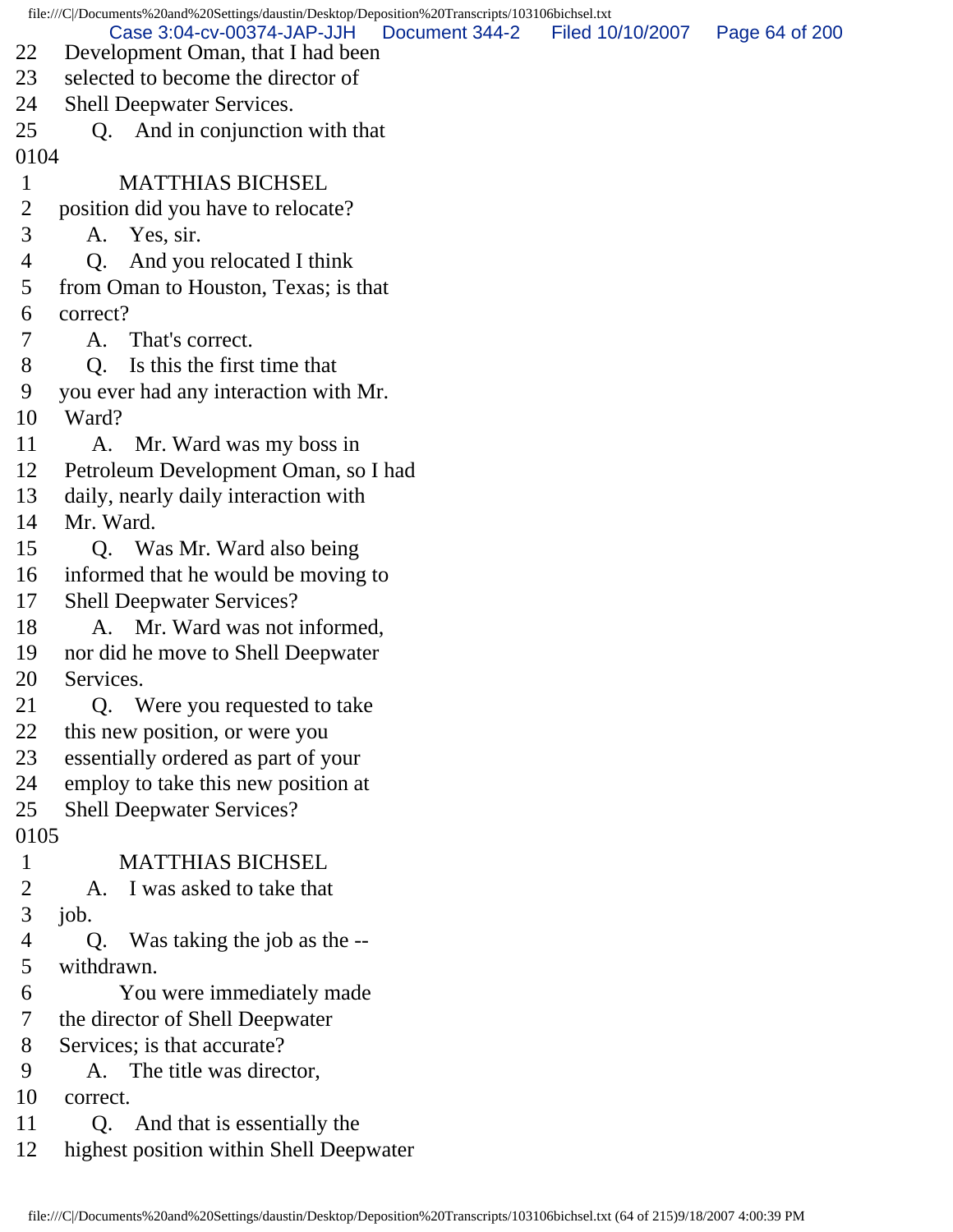file:///C|/Documents%20and%20Settings/daustin/Desktop/Deposition%20Transcripts/103106bichsel.txt 13 Services; is that accurate? 14 A. That's correct. 15 Q. So is it fair to say that 16 this request that you take this 17 position or this offer to take this 18 position was a promotion for you? 19 A. That's correct. 20 O. You testified before that 21 the US entity, Shell Deepwater 22 Development Services had offices in New 23 Orleans and in Houston, Texas, do you 24 recall having said that? 25 A. I do recall. 0106 1 MATTHIAS BICHSEL 2 Q. When Shell Deepwater 3 Services was formed, in 1999, correct? 4 It was formed in 1999 Shell Deepwater 5 Services? 6 A. Correct. 7 Q. It also had offices in 8 Houston, Texas and in New Orleans, 9 Louisiana? 10 A. That's correct. 11 Q. Did SDS take over the 12 offices that had previously been used 13 by Shell Deepwater Development 14 Services? 15 A. That is only partly correct. 16 Q. Okay. 17 A. Shell Deepwater Services 18 included the -- used the offices that S 19 -- Shell development -- Deepwater 20 Development Services used. So they 21 were taken into the Shell Deepwater 22 Services on the premises in New Orleans 23 and in Houston. 24 Q. Okay. At the time that 25 Shell Deepwater Services was formed, 0107 1 MATTHIAS BICHSEL 2 did Shell Deepwater Development 3 Services cease to exist or did it Case 3:04-cv-00374-JAP-JJH Document 344-2 Filed 10/10/2007 Page 65 of 200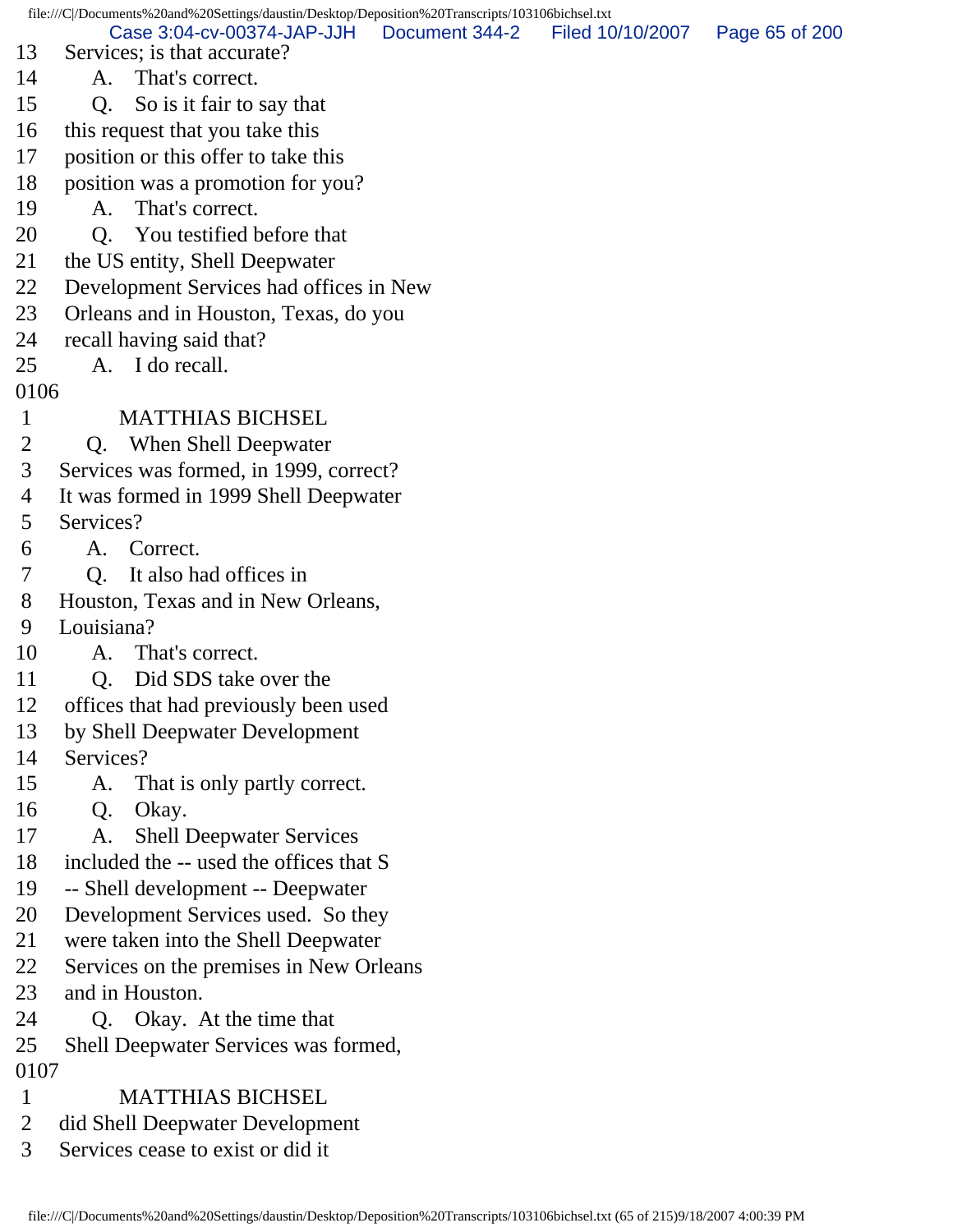file:///C|/Documents%20and%20Settings/daustin/Desktop/Deposition%20Transcripts/103106bichsel.txt 4 continue to exist? 5 A. I do not recall whether 6 Shell Deepwater Development Services as 7 a legal entity ceased to exist or 8 continued to exist. 9 Q. Well, I'm not as concerned, 10 Mr. Bichsel, with the legal status of 11 it as I am -- I just want to know 12 whether an entity called Shell 13 Deepwater Development Services or any 14 kind of successor to it continued to 15 exist after Shell Deepwater Services 16 was created and formed? 17 A. As I said, from a legal 18 point of view, Shell Development 19 Deepwater Services I do not know. 20 However, as an organizational entity it 21 ceased to exist. 22 Q. Okay. If you said that I 23 apologize, I didn't hear you, sorry. 24 How about Shell 25 International Services, Shell 0108 1 MATTHIAS BICHSEL 2 International Deepwater Services, at 3 the time of the creation of SDS, did 4 Shell International Deepwater Services 5 continue to exist or cease to exist in 6 layman's terms, not as a legal entity? 7 A. As an organizational unit it 8 was absorbed into Shell Deepwater 9 Services. 10 Q. And the employees at Shell 11 International Deepwater Services, did 12 they become employees of Shell 13 Deepwater Services, or did they go -- 14 or did they go to other places within 15 Shell, within the Shell organization? 16 A. The answer is some did and 17 some didn't. 18 Q. In 1999 when Shell Deepwater 19 Services was created, you testified 20 that they had offices in Houston, Texas Case 3:04-cv-00374-JAP-JJH Document 344-2 Filed 10/10/2007 Page 66 of 200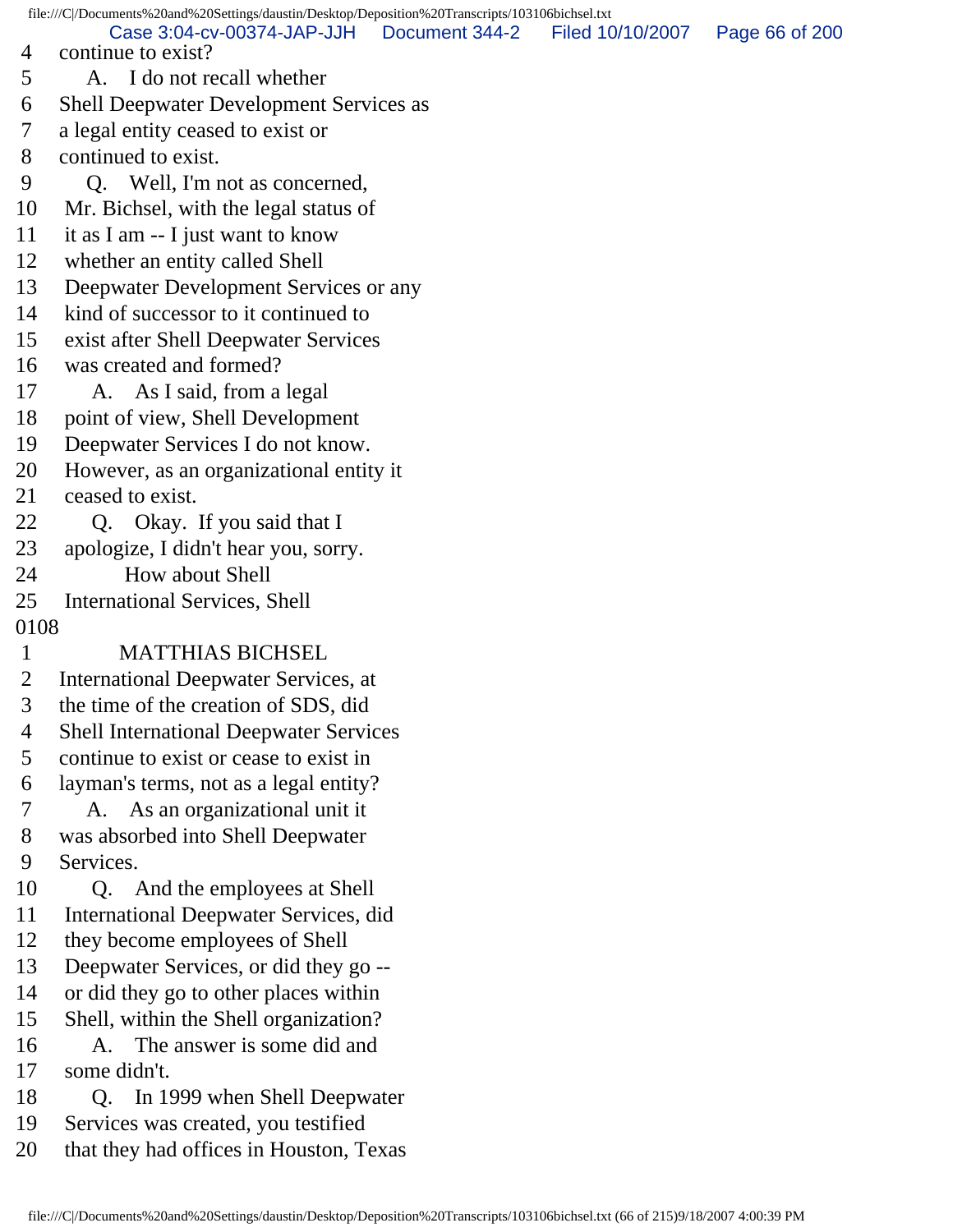| and in New Orleans, Louisiana. Do you    |                                              | Page 67 of 200                                                                                                       |
|------------------------------------------|----------------------------------------------|----------------------------------------------------------------------------------------------------------------------|
| recall having said that?                 |                                              |                                                                                                                      |
| I do.<br>A.                              |                                              |                                                                                                                      |
| What kind of work did Shell<br><b>O.</b> |                                              |                                                                                                                      |
| Deepwater Services do in Houston,        |                                              |                                                                                                                      |
| 0109                                     |                                              |                                                                                                                      |
| <b>MATTHIAS BICHSEL</b>                  |                                              |                                                                                                                      |
| Texas?                                   |                                              |                                                                                                                      |
| The Shell Deepwater Services<br>A.       |                                              |                                                                                                                      |
| in Houston, Texas, provided services to  |                                              |                                                                                                                      |
| operating -- to companies that operated  |                                              |                                                                                                                      |
| in deepwater, both in the Gulf of        |                                              |                                                                                                                      |
| Mexico as well as in other parts of the  |                                              |                                                                                                                      |
| world.                                   |                                              |                                                                                                                      |
| Okay. And what portion of<br>Q.          |                                              |                                                                                                                      |
| SDS's work was performed in New          |                                              |                                                                                                                      |
| Orleans, Louisiana?                      |                                              |                                                                                                                      |
| A. In New Orleans, in Louisiana          |                                              |                                                                                                                      |
| we had mainly engineering staff that     |                                              |                                                                                                                      |
| were installing, working on facilities   |                                              |                                                                                                                      |
| engineering, the platforms that I        |                                              |                                                                                                                      |
| explained before.                        |                                              |                                                                                                                      |
| Right.<br>Q.                             |                                              |                                                                                                                      |
| In the Gulf of Mexico. We<br>A.          |                                              |                                                                                                                      |
| had also subsurface staff, that is       |                                              |                                                                                                                      |
| people, geologists and petroleum         |                                              |                                                                                                                      |
| engineers that were providing            |                                              |                                                                                                                      |
| specialist services to Shell Oil. And    |                                              |                                                                                                                      |
| by specialist services I mean things     |                                              |                                                                                                                      |
| around drilling services, determining    |                                              |                                                                                                                      |
| the age of sediments and things like     |                                              |                                                                                                                      |
| 0110                                     |                                              |                                                                                                                      |
| <b>MATTHIAS BICHSEL</b>                  |                                              |                                                                                                                      |
| that.                                    |                                              |                                                                                                                      |
| Q. Did SDS at any point in time          |                                              |                                                                                                                      |
| while you were there, which I understand |                                              |                                                                                                                      |
| was from 1999 till 2001, correct?        |                                              |                                                                                                                      |
| A. That's correct.                       |                                              |                                                                                                                      |
| At any point in time did SDS<br>Q.       |                                              |                                                                                                                      |
| have any offices outside of the United   |                                              |                                                                                                                      |
| States?                                  |                                              |                                                                                                                      |
| No, we did not.<br>A.                    |                                              |                                                                                                                      |
| MR. ARANOFF: Bichsel 2,                  |                                              |                                                                                                                      |
|                                          | Case 3:04-cv-00374-JAP-JJH<br>Document 344-2 | file:///C /Documents%20and%20Settings/daustin/Desktop/Deposition%20Transcripts/103106bichsel.txt<br>Filed 10/10/2007 |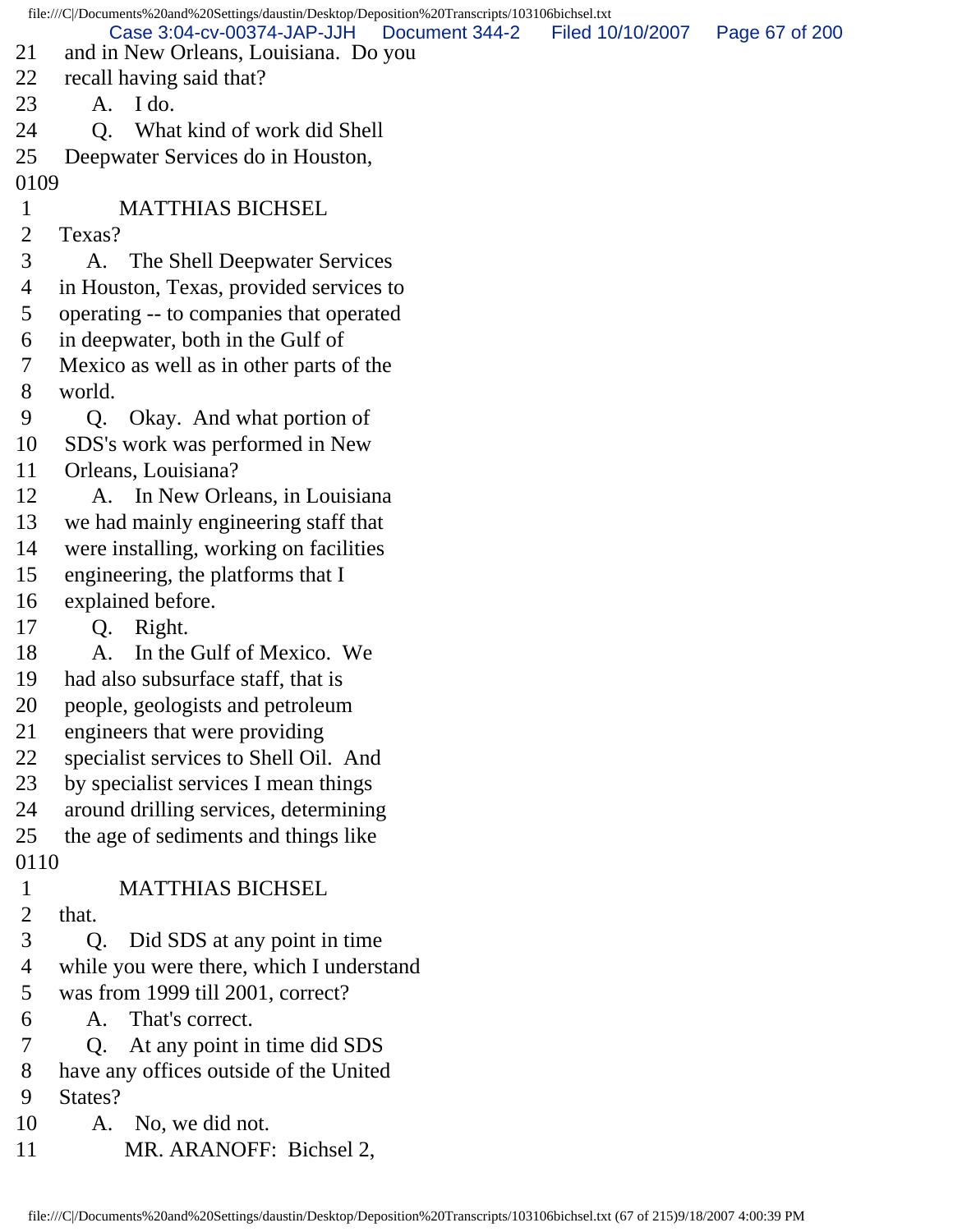file:///C|/Documents%20and%20Settings/daustin/Desktop/Deposition%20Transcripts/103106bichsel.txt 12 please. 13 (Bichsel Exhibit 2 for 14 identification, email with attached 15 updated executive talent book.) 16 Q. Mr. Bichsel, the court 17 reporter has just handed you what's 18 been marked as Bichsel 2 for purposes 19 of identification. I'd ask that you 20 review it for a few moments, take as 21 much time as you need, look up at me 22 when you're done, I'd like to ask you a 23 question, please. 24 All set, Mr. Bichsel? 25 A. I scanned through it. 0111 1 MATTHIAS BICHSEL 2 Q. Have you had ample time to 3 look through the document? 4 A. No, could you please -- 5 Q. I'm sorry, would you like to 6 take some more time to look through it? 7 I don't want to rush you, sir. 8 A. Could you explain to me what 9 you mean by review? 10 Q. Yes, I'm handing you a 11 document, I'm going to be asking you 12 some questions. It's a complete 13 document. To be perfectly frank with 14 you, I only intend on asking you about 15 the personal overview pertaining to 16 yourself, but since this is the 17 complete document I want you to be able 18 to look at it as much as you need 19 before I ask any questions. If you've 20 had an ample amount of time to look at 21 it, I can proceed. If you need more 22 time, I'll be happy to wait for you. 23 A. You can proceed. 24 Q. Okay. Mr. Bichsel, I've 25 handed you what's been marked Bichsel 2 0112 1 MATTHIAS BICHSEL 2 for purposes of identification. The Case 3:04-cv-00374-JAP-JJH Document 344-2 Filed 10/10/2007 Page 68 of 200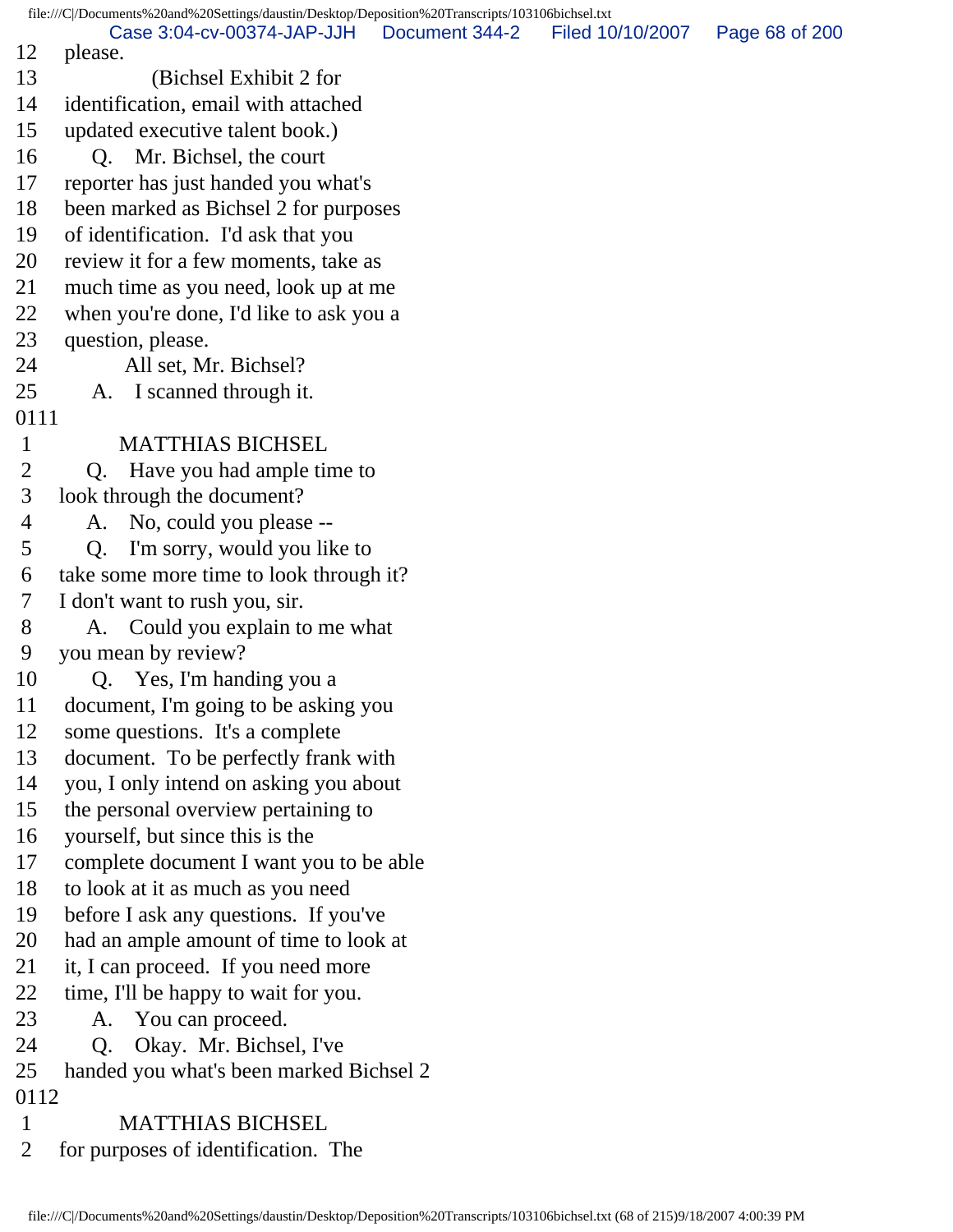file:///C|/Documents%20and%20Settings/daustin/Desktop/Deposition%20Transcripts/103106bichsel.txt 3 top of the page is a, looks like an 4 email from a person by the name of 5 Elleke Markus-Odenkirchen to Jim Cooper 6 with a cc to Carol Dubnicki. The date 7 this was sent was June 17th, 2002 and 8 the subject is an updated executive 9 talent book with a series of 10 attachments, one of which is a personal 11 overview involving yourself. I've 12 handed it to you, given you an 13 opportunity to review it. I'd like to 14 ask you a question with respect to the 15 personal overview -- 16 MS. ASHTON: I think it says 17 person overview. 18 Q. I'm sorry, person overview, I 19 apologize. Person overview pertaining to 20 yourself which I think is on the sixth to 21 last page of the handout. Do you see 22 where I'm referring? 23 A. I believe I do. 24 Q. And at the top it says 25 person overview, name, Matthias 0113 1 MATTHIAS BICHSEL 2 Bichsel, position, director, 3 exploration, SIEP, held since March 4 2002, and has a variety of other 5 pedigree information on there. Do you 6 see that, on top of the page? 7 A. I do. 8 Q. And then in the top quarter 9 of the page it says career overview and 10 it says year, 1999, director, Shell 11 Deepwater Services. Do you see that? 12 A. I do. 13 Q. And then it says company, 14 SIEP, S-I-E-P, do you see that? 15 A. I do. 16 Q. Do you have an understanding 17 of what SIEP stands for? 18 A. Shell International Case 3:04-cv-00374-JAP-JJH Document 344-2 Filed 10/10/2007 Page 69 of 200

19 Exploration & Production.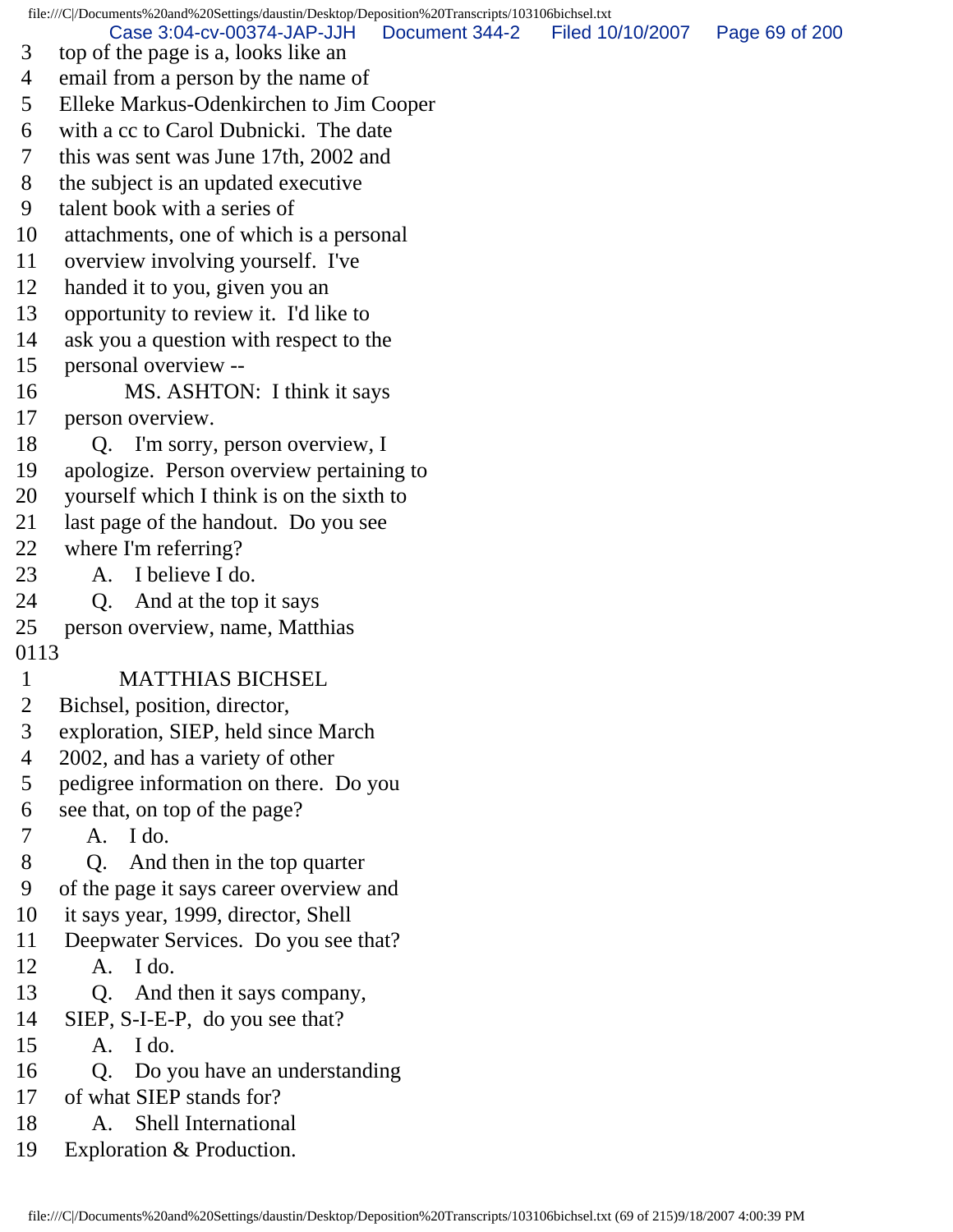file:///C|/Documents%20and%20Settings/daustin/Desktop/Deposition%20Transcripts/103106bichsel.txt 20 Q. And next to it it says, 21 location, The Hague. Do you see that? 22 A. Yes. 23 Q. I think I asked you before 24 whether Shell Deepwater Services had 25 any offices outside of the United 0114 1 MATTHIAS BICHSEL 2 States and I think you testified that 3 the answer to that was no; is that 4 accurate? 5 A. I do. 6 Q. Do you recall having 7 testified to that effect? 8 A. I do recall that, correct. 9 Q. Do you also see that in this 10 document it says that the location of 11 the director of Shell Deepwater 12 Services was The Hague? Do you see 13 that? 14 A. Yes, I do see that. 15 Q. Can you explain why if Shell 16 Deepwater Services does not have 17 offices outside of the United States 18 and you were the director of Shell 19 Deepwater Services, why on your person 20 overview it says that your location was 21 at The Hague in 1999? 22 A. I cannot explain that. 23 Q. Okay. Thank you. 24 With respect to this, one 25 last question. Did you have an 0115 1 MATTHIAS BICHSEL 2 opportunity to prepare your own person 3 overview, the one that I just handed 4 you as Bichsel 2 for purposes of 5 identification? 6 A. I have never seen that. 7 Q. Do you know who is 8 responsible at Shell for preparing 9 person overviews for Shell employees? 10 A. At that time? Case 3:04-cv-00374-JAP-JJH Document 344-2 Filed 10/10/2007 Page 70 of 200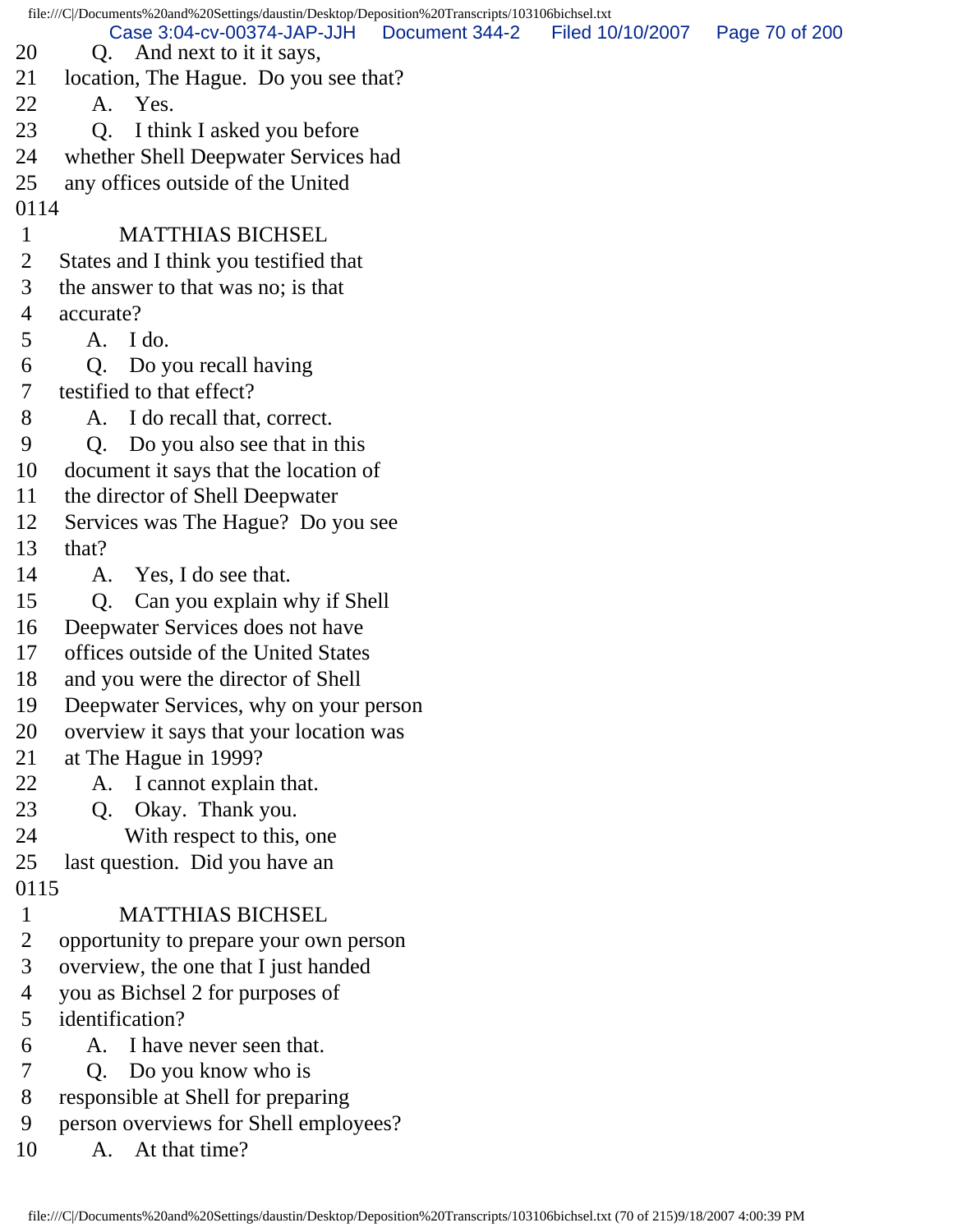file:///C|/Documents%20and%20Settings/daustin/Desktop/Deposition%20Transcripts/103106bichsel.txt 11 Q. Yes, please. 12 A. That was Ms. Carol Dubnicki, 13 she was the HR director for EP. 14 O. Just so we're clear once and 15 for all, your understanding as you sit 16 here today for the years that you 17 served as director of Shell Deepwater 18 Services, SDS did not maintain an 19 office in The Hague; is that accurate? 20 A. That is absolutely accurate, 21 yes. 22 Q. I know that you testified a 23 little earlier today that when SDS was 24 forming you were asked by Mr. Ward to 25 become the director of Shell Deepwater 0116 1 MATTHIAS BICHSEL 2 Services. Do you remember having 3 testified to that effect? 4 A. Yes. 5 Q. Were you involved at all in 6 the structuring and planning and 7 establishment, physical establishment 8 of SDS? 9 A. I was not involved in the 10 planning. I was involved in the 11 establishment. 12 Q. And when you say you were 13 involved in the establishment, could 14 you explain what you mean by that, 15 please? 16 A. Shell Deepwater Services did 17 not exist in the first half of '99. 18 Shell Deepwater Services was formed in 19 the second half of 1999. I was appointed 20 as its director. And my first task was 21 to effectively build the organization. 22 I built that organization by 23 incorporating people from Shell 24 Deepwater -- Shell Development -- 25 Deepwater Development Services based 0117 1 MATTHIAS BICHSEL Case 3:04-cv-00374-JAP-JJH Document 344-2 Filed 10/10/2007 Page 71 of 200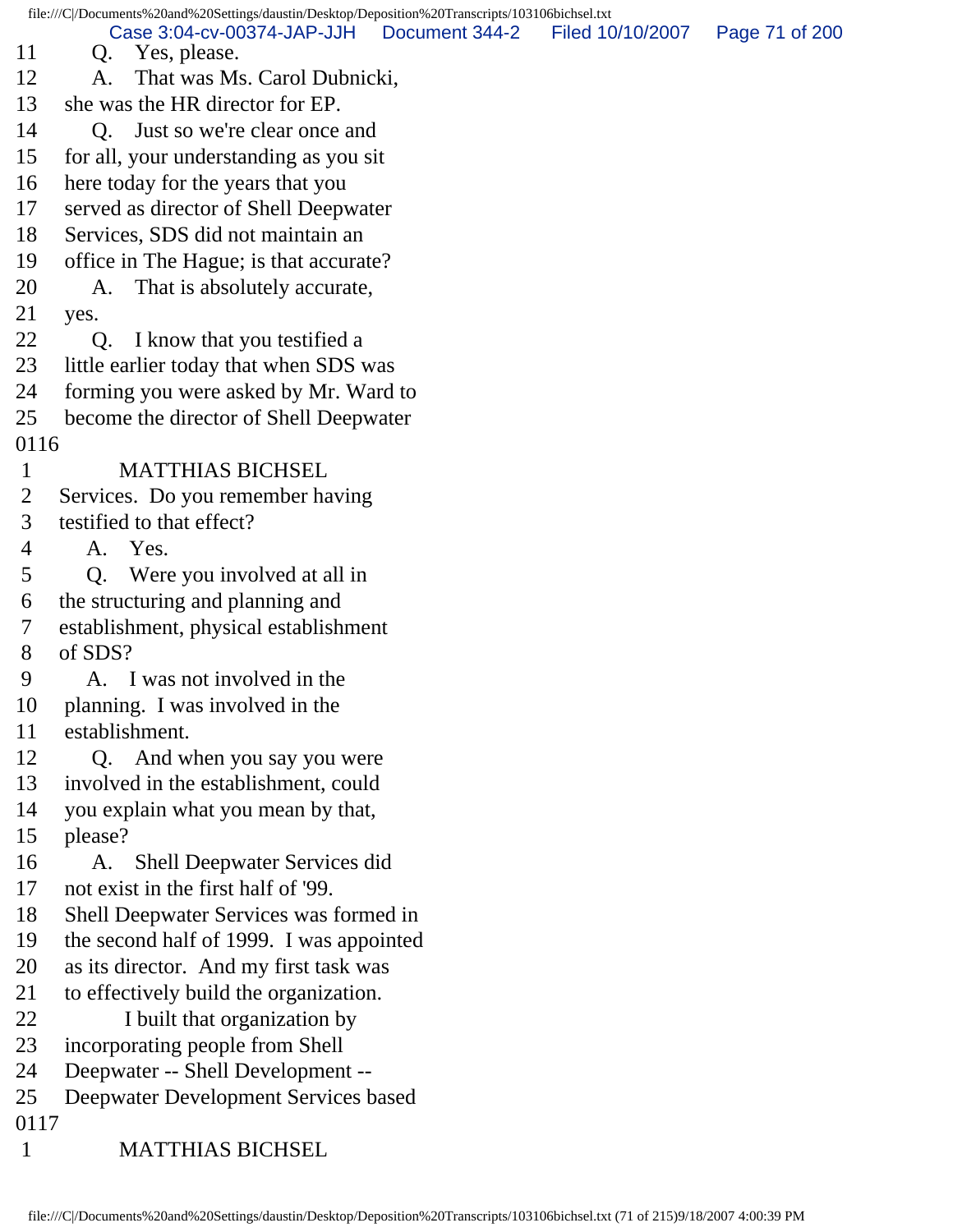file:///C|/Documents%20and%20Settings/daustin/Desktop/Deposition%20Transcripts/103106bichsel.txt

Case 3:04-cv-00374-JAP-JJH Document 344-2 Filed 10/10/2007 Page 72 of 200

- 2 out of the States, and I recruited
- 3 using the -- our Shell internal open
- 4 resourcing process people into,
- 5 technical people into that, and
- 6 financial people and other people into
- 7 that organization.
- 8 Q. So were you responsible
- 9 personally for interviewing personnel
- 10 of people that would come to work at
- 11 Shell Deepwater Services?
- 12 A. I was responsible for
- 13 interviewing the senior-most people,
- 14 yes.
- 15 Q. Was there a transition team,
- 16 for lack of a better word, or a team
- 17 established in order to get SDS up and
- 18 running, other than just yourself? It
- 19 seems like a task that would be too
- 20 great for one man to undertake.
- 21 A. The management team was
- 22 established about at the same time I
- 23 was appointed. The management team
- 24 consisted of Mr. Mahdi Hasan who would
- 25 be running the engineering department,
- 0118

## 1 MATTHIAS BICHSEL

- 2 Mr. Rich Sears, who would be looking
- 3 after the subsurface elements, that is
- 4 exploration and field development. And
- 5 Mr. Buckley, who would be running the
- 6 well engineering department, and Mr.
- 7 Frank Neuman, who would be in charge of
- 8 the finance and administration side of
- 9 the business.
- 10 Q. And from the time that you
- 11 were first contacted by Mr. Ward about
- 12 assuming this position, how long did it
- 13 take before SDS was, for lack of a
- 14 better word, up and running?
- 15 A. The SDS as an organization
- 16 leveraged the fact that we had the
- 17 Shell development -- the Deepwater
- 18 Development Services organization,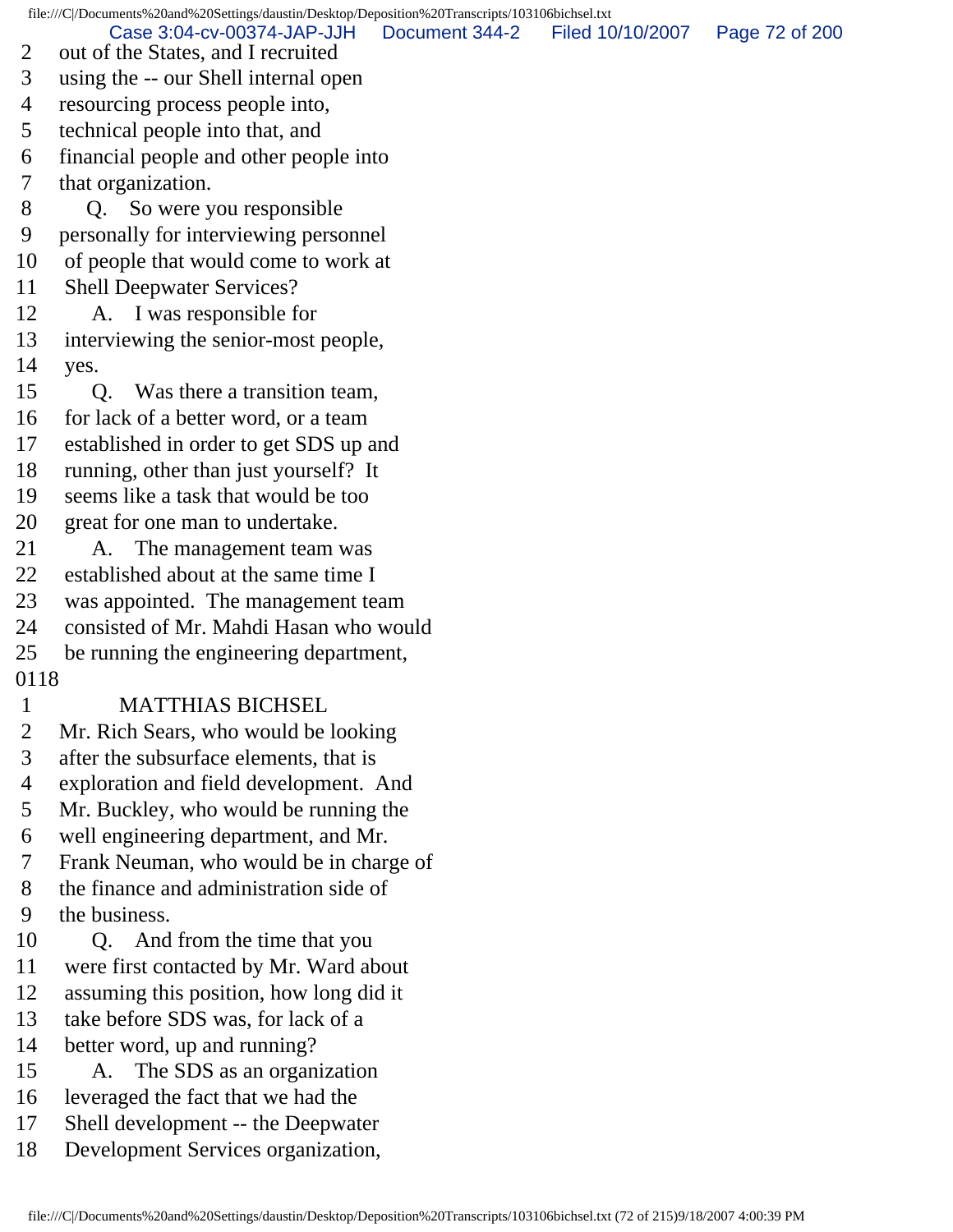file:///C|/Documents%20and%20Settings/daustin/Desktop/Deposition%20Transcripts/103106bichsel.txt 19 which was providing engineering 20 services to Shell Oil in the Gulf of 21 Mexico, and that organization was 22 incorporated into the Shell Deepwater 23 Services organization and they 24 effectively just continued seamlessly 25 with the work that they were doing at 0119 1 MATTHIAS BICHSEL 2 the time. 3 The drilling organization 4 was built up from scratch as well as 5 the subsurface organization, whereby we 6 recruited people in from companies like 7 Shell Oil that were either based in the 8 Houston or New Orleans. We also 9 brought in people that had previous 10 deepwater experience that they have 11 gained in other parts of the Shell -- 12 in Shell operations, such as the Far 13 East, or other places like that. 14 Q. It's my understanding that 15 SDS, once it became up and running 16 started providing services to various 17 Shell operating units; is that 18 accurate? 19 A. That is correct. 20 Q. Okay. Can you describe for 21 me the nature of the relationship 22 generically that SDS had with the 23 various Shell operating units? In 24 other words, was it -- was it a -- 25 structurally was SDS a part of Shell? 0120 1 MATTHIAS BICHSEL 2 Did it act as an independent 3 contractor? How did -- how did SDS 4 operate and interact with the various 5 other operating units? 6 A. We had a clearly established 7 protocol on how Shell Deepwater Services 8 interacted with other Shell entities. Case 3:04-cv-00374-JAP-JJH Document 344-2 Filed 10/10/2007 Page 73 of 200

9 Q. And can you explain for me,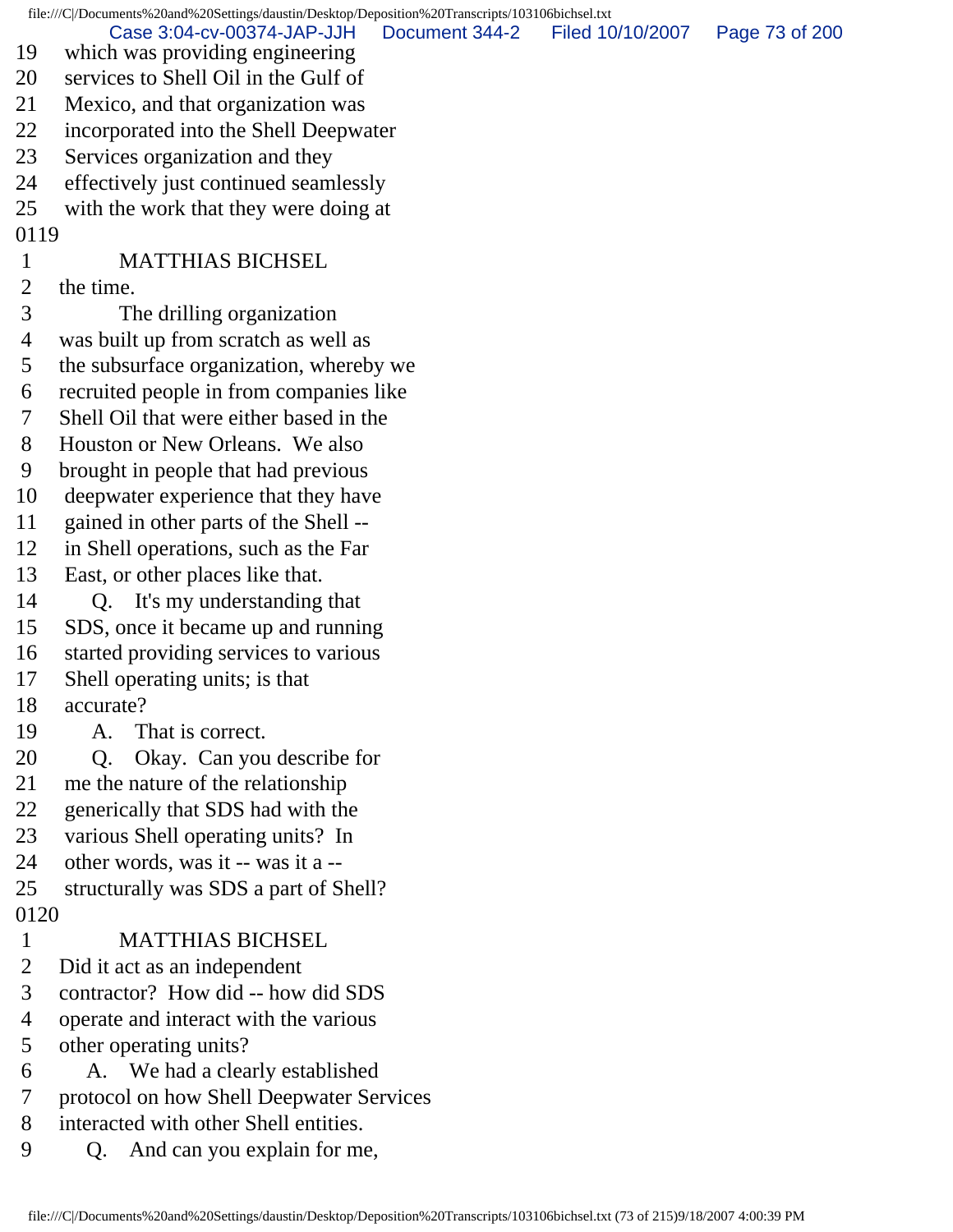file:///C|/Documents%20and%20Settings/daustin/Desktop/Deposition%20Transcripts/103106bichsel.txt 10 please, that protocol. 11 A. I was just about going to do 12 that. 13 Q. Oh, I'm sorry, I didn't mean 14 to interrupt you. 15 A. That protocol was very clear 16 -- Shell Deepwater Services was part of 17 Shell International Exploration & 18 Production, Inc., a US company. And 19 any contact that Shell Deepwater 20 Services had was with Shell 21 International E&P B.V., a Dutch 22 company. Any contact into the 23 operating units outside the United 24 States were made via Shell 25 International B -- Shell International 0121 1 MATTHIAS BICHSEL 2 Exploration -- SIEP, I abbreviate that 3 for SIEP, B.V., the Dutch entity with 4 the operating units that were 5 conducting international, outside the 6 United States, deepwater operations. 7 The way that operated was 8 that we had agreements, and I use that 9 in inverted commas, in a loose term, we 10 called them the cost, time and 11 resources document, CTR for short, CTR. 12 And that CTR document spelled out what 13 services, the scope of the services, 14 the time these services would take, the 15 expertise that these services demanded 16 that would Shell Deepwater Services 17 provide to these operating units. 18 The CTRs, they were 19 channeled from the operating units to 20 Shell International Exploration & 21 Production B.V., the Dutch entity, into 22 SIEP, Inc., into Shell Deepwater 23 Services. 24 Q. So how would you categorize 25 the relationship between SDS, Shell 0122 Case 3:04-cv-00374-JAP-JJH Document 344-2 Filed 10/10/2007 Page 74 of 200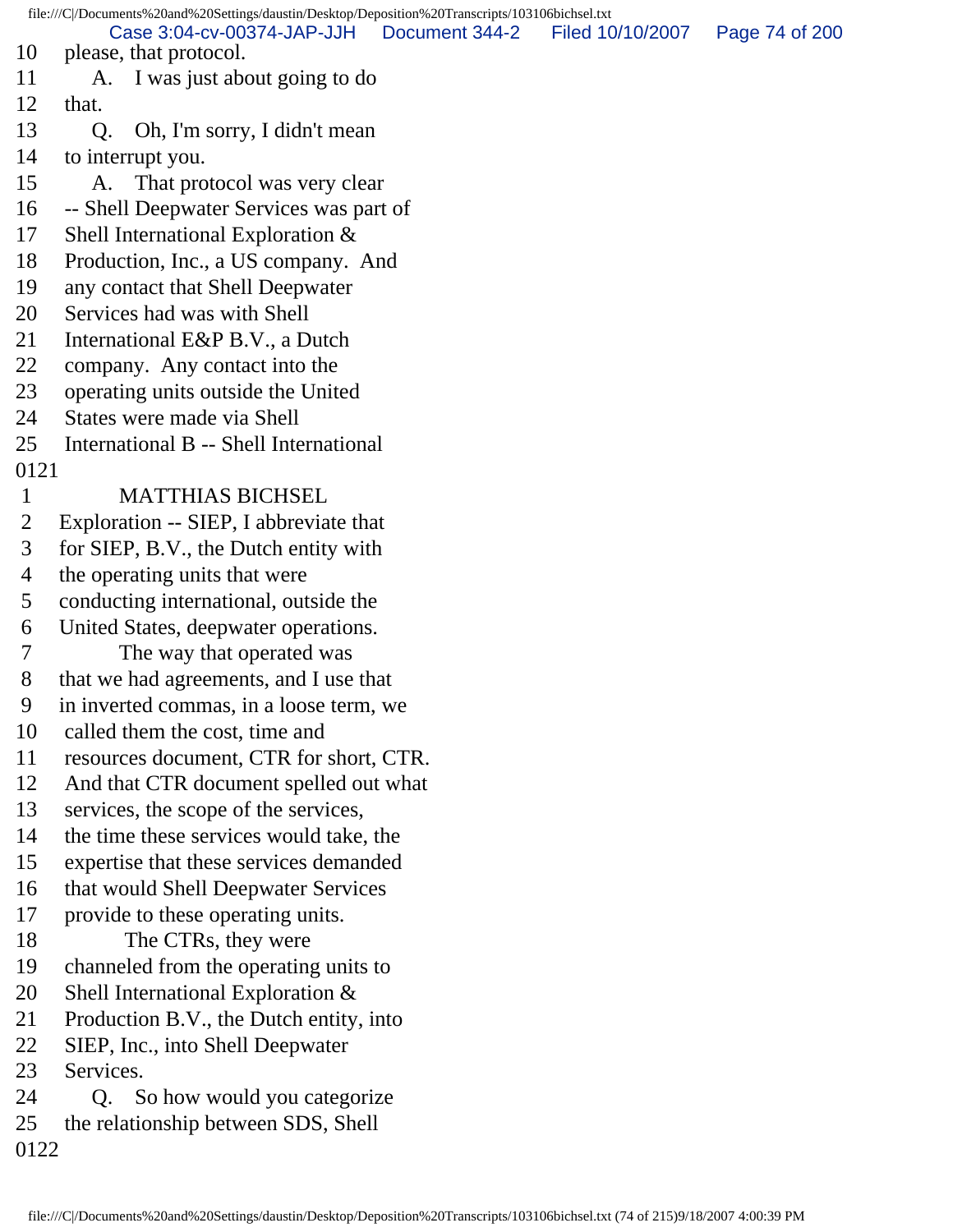file:///C|/Documents%20and%20Settings/daustin/Desktop/Deposition%20Transcripts/103106bichsel.txt 1 MATTHIAS BICHSEL 2 Deepwater Services, and SIEP? 3 A. SIEP, Inc. is a legal 4 entity, and Shell Deepwater Services 5 was an organization, a part of SIEP, 6 Inc. There were other organizations 7 that were part of SIEP, Inc. 8 Q. What other Shell 9 organizations were part of SIEP, Inc.? 10 A. There was an organization 11 called SEPTAR, which stands for Shell 12 Exploration & Production Technology & 13 Research, and there was a second 14 organization which was called Shell 15 Technology Ventures. 16 Q. During your two years with 17 -- at SDS, as director of SDS, could 18 you recall for me and recount for me 19 which operating units Shell Deepwater 20 Services conducted services for? 21 A. We conducted services for 22 Shell Exploration & Production Company 23 in the United States, in the Gulf of 24 Mexico, for Brazilian entities, for 25 SNEPCO, Shell Nigeria Exploration & 0123 1 MATTHIAS BICHSEL 2 Production Company, for Morocco, I do 3 not recall what the name of that 4 operating unit was called, for Shell 5 Egypt, for Shell Malaysia, for Brunei 6 and for Shell Philippines. 7 Q. As you sit here today -- 8 A. As well -- 9 Q. I'm sorry. 10 A. As well as for Norske Shell 11 in Norway. 12 Q. And again, you're talking 13 now about Shell Deepwater Services 14 solely for the two years that you 15 served as its director? You're not -- 16 you have no -- you don't know, and 17 maybe I'm wrong, do you know whether Case 3:04-cv-00374-JAP-JJH Document 344-2 Filed 10/10/2007 Page 75 of 200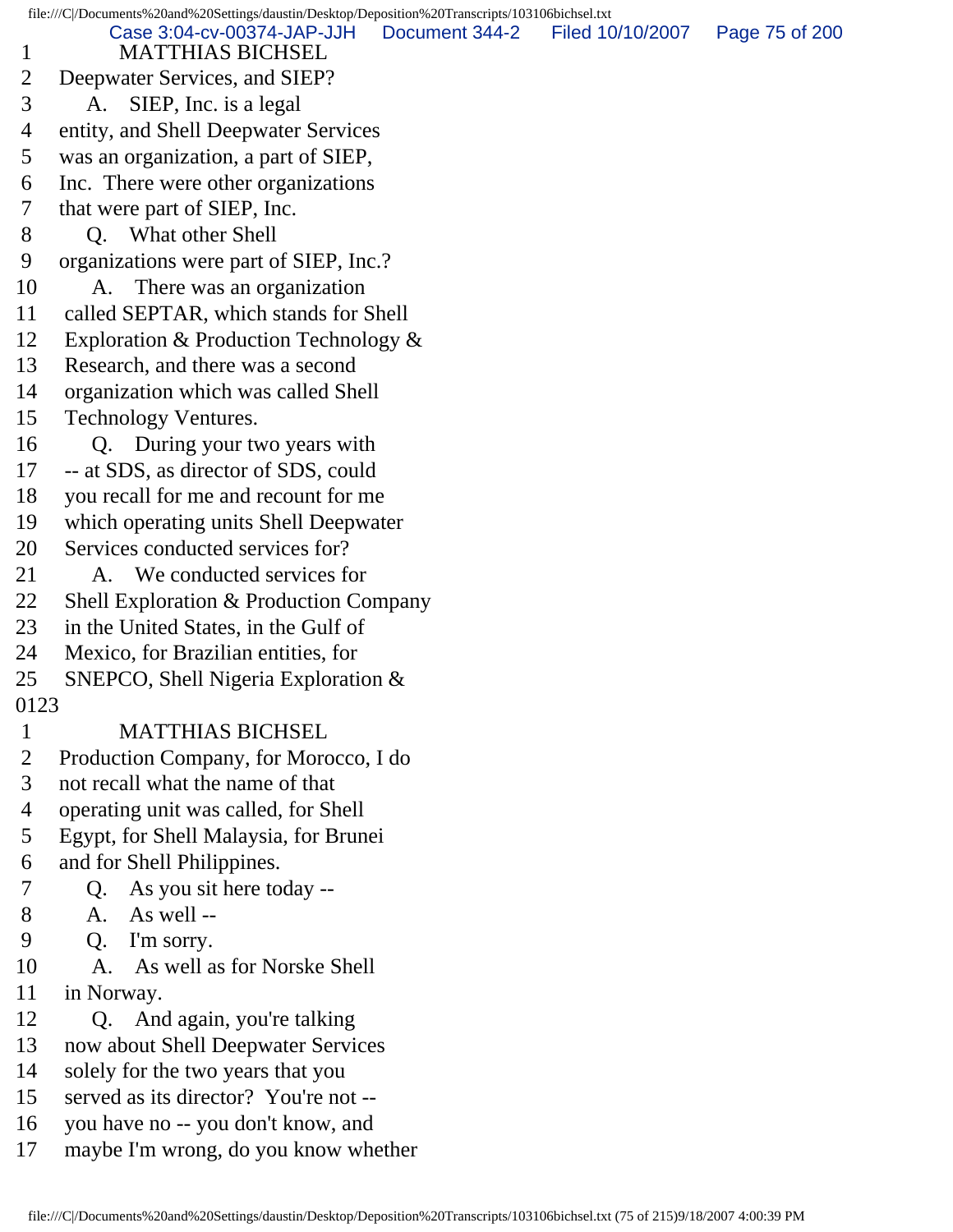file:///C|/Documents%20and%20Settings/daustin/Desktop/Deposition%20Transcripts/103106bichsel.txt 18 SDS interacted with any other operating 19 units or performed services for any 20 other operating units after you left 21 Shell Deepwater Services but while the 22 organization continued to exist? 23 A. No, I do not know that. 24 Q. And to the best of your 25 knowledge, as you sit here today, Mr. 0124 1 MATTHIAS BICHSEL 2 Bichsel, is the list that you just were 3 nice enough to provide for me an 4 exhaustive list of everything that you 5 can recall? For example, do you know 6 whether SDS performed any services for 7 any of Shell's assets in Australia, 8 specifically the Northwest Shelf, 9 Gorgon, Sunrise, Evans Shoal or any of 10 those other assets that Shell has in 11 Australia, as an example? 12 A. I do not recall that we 13 provided services for Shell Australia. 14 Q. How about, and again I'm 15 looking at your -- at your very 16 comprehensive list. How about for one 17 of your previous places of employment, 18 how about for PDO, do you know whether 19 SDS performed any services or performed 20 any functions for PDO or Shell's share 21 of PDO in Oman? 22 A. I know for sure that we did 23 not perform any services for PDO. PDO 24 had no deepwater operations. 25 Q. And when you say, just so 0125 1 MATTHIAS BICHSEL 2 that I'm clear and I apologize for my 3 own ignorance, but when you say Norske 4 Shell in Norway, what -- is that the 5 same as Ormen Lange? 6 A. No. 7 Q. Okay, what -- 8 A. Norske Shell is the name of Case 3:04-cv-00374-JAP-JJH Document 344-2 Filed 10/10/2007 Page 76 of 200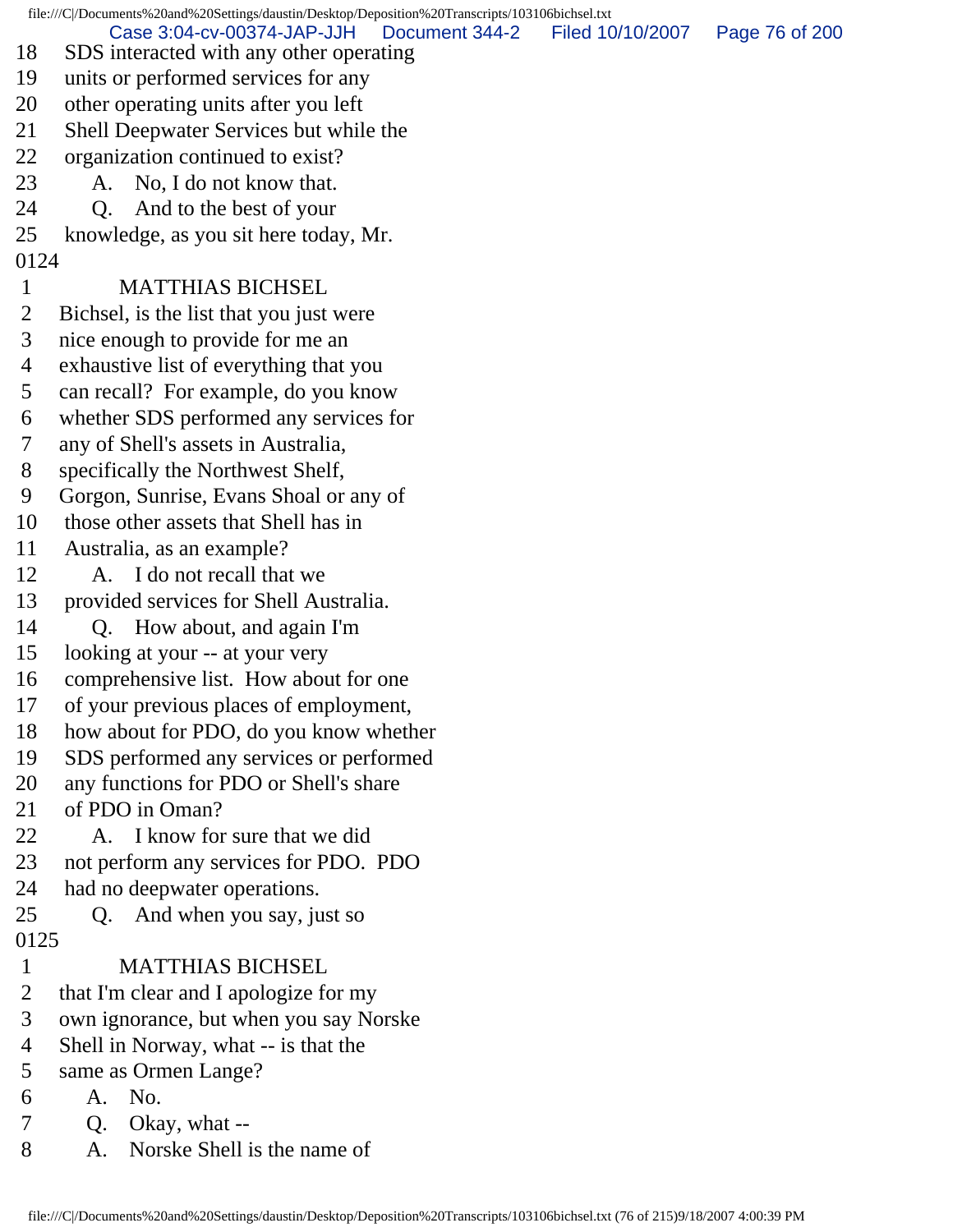file:///C|/Documents%20and%20Settings/daustin/Desktop/Deposition%20Transcripts/103106bichsel.txt 9 our Shell entity. 10 Q. Oh, I'm sorry. 11 A. That is conducting E&P 12 business in Norway. 13 O. What I'd like you to do if 14 you wouldn't mind, Mr. Bichsel, I'd 15 like you to take me through each of 16 these operating units and describe for 17 me the nature of the services conducted 18 by SDS for each. And I think the first 19 one that you mentioned was SEPCO? 20 A. Correct. 21 Q. Shell Exploration & 22 Production Company, right? If you 23 could take me through the nature of the 24 interaction that you had and if you 25 could also provide for me in your 0126 1 MATTHIAS BICHSEL 2 description specifically who SDS 3 interacted with at each of these 4 operating units, I would be most 5 appreciative. You could take it as 6 slow as you like. 7 A. For SEPCO, the services that 8 we provided was the engineering of 9 deepwater developments in the Gulf of 10 Mexico. At the time I was in Shell 11 Deepwater Services that was the 12 platform called Brutus. We also 13 undertook a number of what is called 14 subsea developments, that means where 15 you don't have a platform above the oil 16 field, but where you pipe the oil or 17 the gas over long distances from an oil 18 field to a platform that existed or 19 that was built at the time. 20 So for Shell Exploration & 21 Production Company in the US, it was 22 fundamentally the engineering work that 23 we were doing. 24 The person who was in charge 25 of the development on the Shell E&P Case 3:04-cv-00374-JAP-JJH Document 344-2 Filed 10/10/2007 Page 77 of 200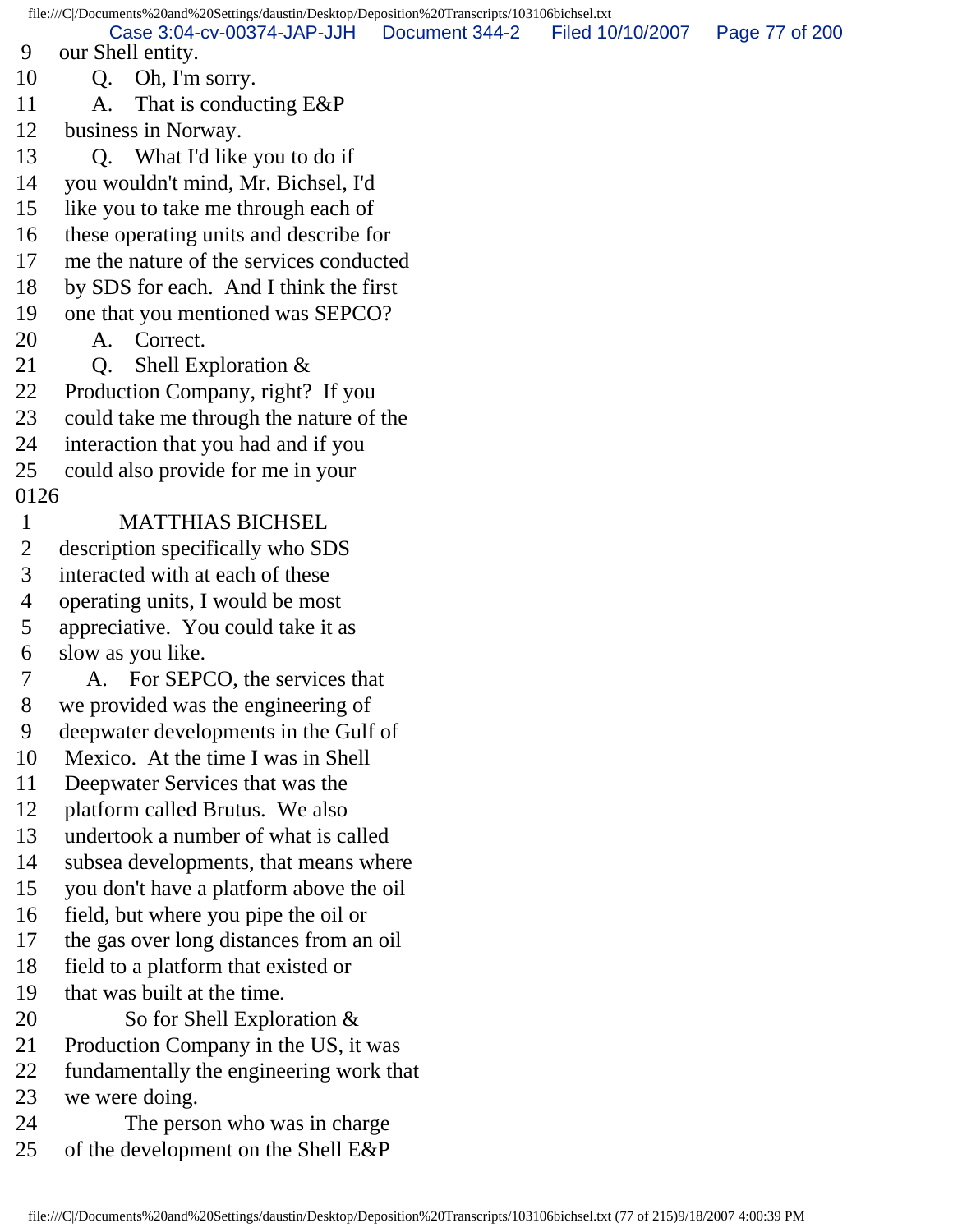file:///C|/Documents%20and%20Settings/daustin/Desktop/Deposition%20Transcripts/103106bichsel.txt 0127 1 MATTHIAS BICHSEL 2 Company in the US was Mr. Dave Lawrence 3 that I interacted with. He was the 4 vice president for exploration and 5 development for Shell EP company. 6 Q. At any point in time did SDS 7 provide any technical assistance or any 8 advice with respect to the 9 categorization of proved reserves for 10 SEPCO? 11 A. No. All the subsurface 12 work, as well as the well engineering 13 work for SEPCO was done by SEPCO. 14 Q. Do you know whether at any 15 point in time you or any of your staff, 16 and we'll get to that in just a second, 17 but do you recall whether you or any of 18 your staff were consulted on the 19 categorization of any proved reserves 20 for SEPCO for the two-year period that 21 you served as director of SDS? 22 A. I do not know whether that 23 happened. 24 Q. Let me just backtrack before 25 we go on to the next operating unit for 0128 1 MATTHIAS BICHSEL 2 just a moment. You served as the 3 director of Shell Deepwater Services 4 for approximately two years you said 5 before; is that accurate? 6 A. That's about right. 7 Q. Can you describe briefly 8 some of the people that worked, your 9 subordinates, the people that worked 10 directly underneath you during the 11 operative time between 1999 and your 12 departure from SDS in 2001? 13 MS. ASHTON: I think he's 14 given you a list of his direct reports 15 already. 16 A. I'm happy to do it. The Case 3:04-cv-00374-JAP-JJH Document 344-2 Filed 10/10/2007 Page 78 of 200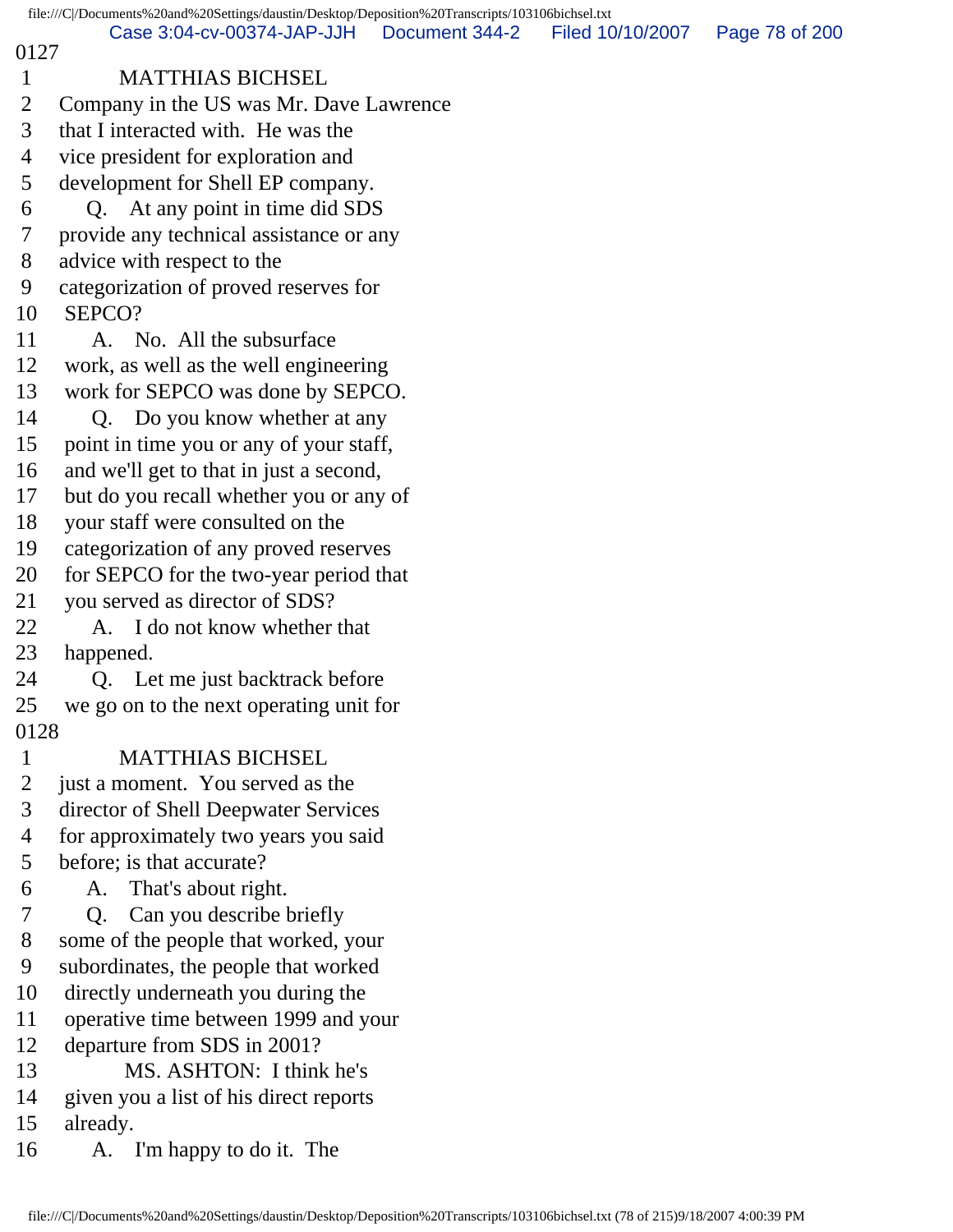file:///C|/Documents%20and%20Settings/daustin/Desktop/Deposition%20Transcripts/103106bichsel.txt 17 person in charge for the subsurface and 18 field development was Mr. Rich Sears. 19 The person in charge, and these are all 20 direct reports for me, for well 21 engineering was Mr. Buckley, Bruce 22 Buckley. I didn't give you the first 23 name, apologies. The third person on 24 my team was Mr. Mahdi Hasan. He was in 25 charge of engineering, the development 0129 1 MATTHIAS BICHSEL 2 side. And Mr. Frank Neuman was the 3 chief financial officer in charge of 4 finance and administration of Shell 5 Deepwater Services. This was my team 6 that I worked with. 7 Later on, after about six 8 months in the job I appointed Mr. Ernst 9 den Hartigh as the business improvement 10 manager to help with the organizational 11 details and further design and -- of 12 Shell Deepwater Services. 13 Q. Now, maybe I -- maybe that's 14 why a little -- I was under the 15 assumption that these gentleman, Mr. 16 Hasan, Mr. Sears, Mr. Buckley, Mr. 17 Neuman were part of your management 18 team to begin the implementation and 19 get SDS up and running. I was aware, 20 so I apologize, that these -- that 21 these gentlemen stayed on and served as 22 your management team continuing through 23 your entire tenure at SDS, so I 24 apologize if I made you repeat that. 25 A. No problem. 0130 1 MATTHIAS BICHSEL 2 Q. A misunderstanding on my 3 part. 4 A. No problem. 5 Q. I'd like you to briefly 6 describe the relationship that you had, 7 the interaction that you had, and when Case 3:04-cv-00374-JAP-JJH Document 344-2 Filed 10/10/2007 Page 79 of 200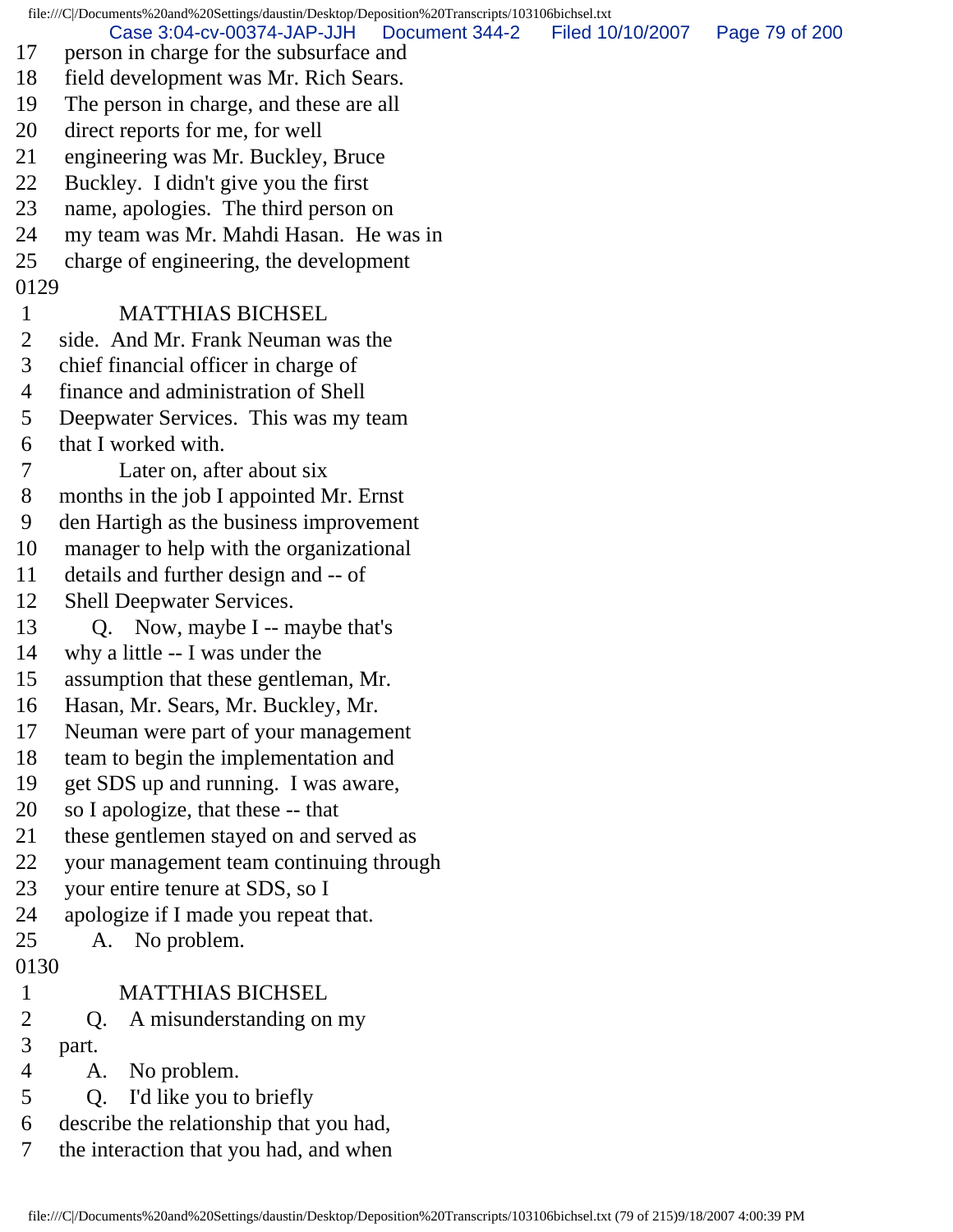file:///C|/Documents%20and%20Settings/daustin/Desktop/Deposition%20Transcripts/103106bichsel.txt 8 I say you, I'm referring specifically 9 to SDS, with Brazil. 10 A. Yes. 11 Q. Can you explain to me the 12 nature of the interaction between SDS 13 and Brazil. 14 A. SDS was providing services 15 to Shell Brazil. The exact names of 16 the legal companies escape me at the 17 moment. These services were at the 18 time when I was there restricted to 19 exploration. We acquired as a company, 20 as Shell, not as SDS, but as a company 21 as Shell, Shell acquired a number of 22 exploration leases in the first round 23 of the Brazil deepwater offshore 24 licensing that happened in around 1998, 25 1999. That's licenses, these 0131 1 MATTHIAS BICHSEL 2 exploration licenses allowed Shell to 3 go out there to explore for oil and gas 4 in the deepwater of the Brazilian 5 shelf. 6 Q. At any point in time did 7 Shell Deepwater Services consult with 8 or interact with the Brazil, the 9 Brazilian OU, with respect to 10 categorizing of proved reserves? 11 A. When I was in Shell 12 Deepwater Services the services that we 13 provided was around exploration. We 14 did not have any reserves found at that 15 stage. We were exploring. When I was 16 there we had some exploration successes 17 that led to the discovery of scope for 18 recovery volumes, but not to any 19 reserves in the sense of proved 20 reserves or expectation reserves. 21 Q. Now, when you say that, Mr. 22 Bichsel, are you saying that with 23 respect specifically to Brazil or are 24 you saying that with respect to every Case 3:04-cv-00374-JAP-JJH Document 344-2 Filed 10/10/2007 Page 80 of 200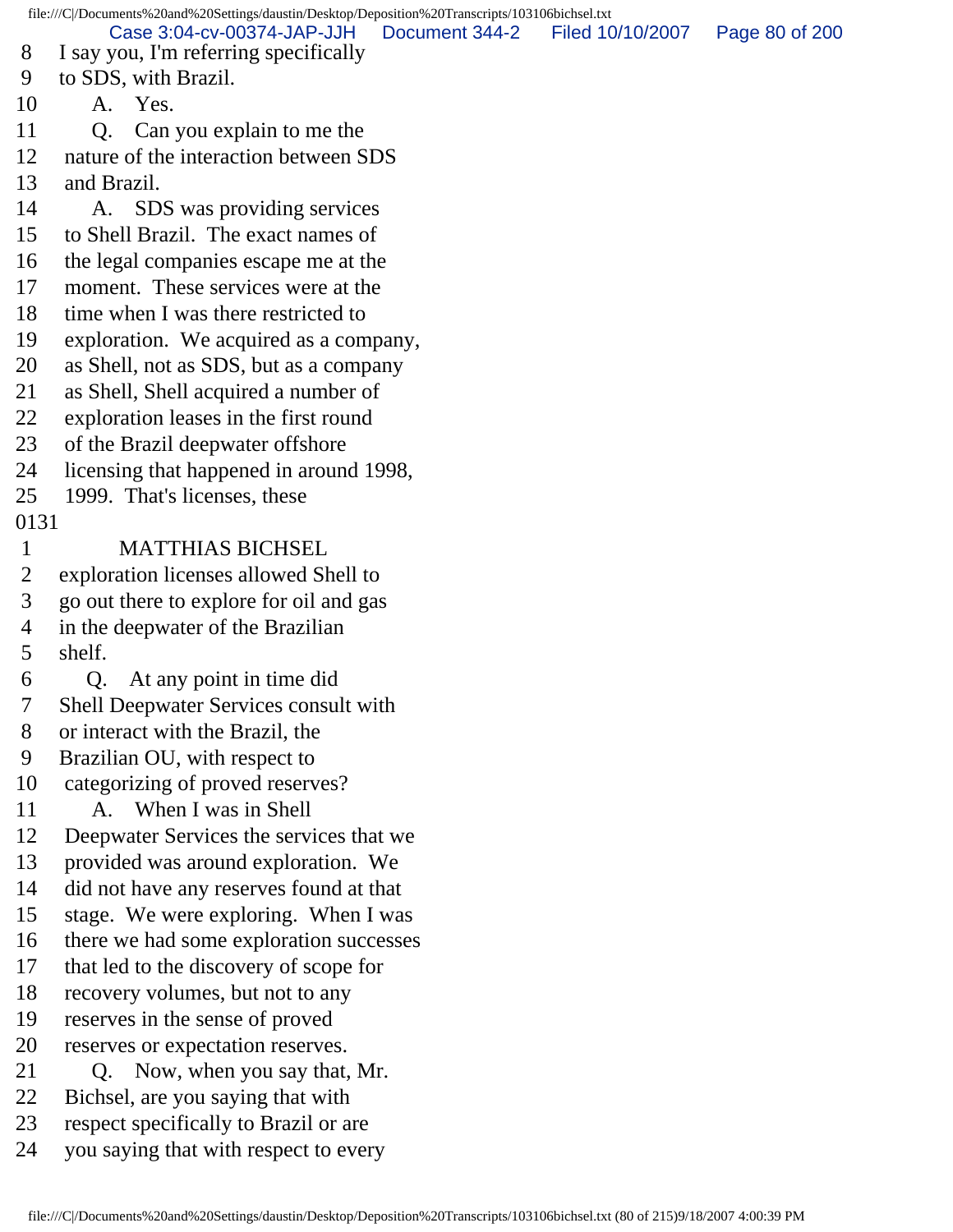```
file:///C|/Documents%20and%20Settings/daustin/Desktop/Deposition%20Transcripts/103106bichsel.txt
25 single operating unit with which SDS
0132
 1 MATTHIAS BICHSEL
 2 interacted during your tenure at SDS?
 3 A. I stayed with Brazil.
 4 Q. That was --
 5 A. I understood your question
 6 to be about Brazil.
 7 Q. That's why I asked.
 8 MR. ARANOFF: I think that
 9 we're out of videotape, so we'll take a
10 break.
11 THE VIDEO OPERATOR: We'll
12 go off the record, it's 12:24, and this
13 is the end of tape number 1.
14 (Lunch recess: 12:24 p.m.)
15 
16 
17 
18 
19 
20 
21 
22 
23 
24 
25 
0133
 1 MATTHIAS BICHSEL
2 A F T E R N O O N S E S S I O N
 3 1:22 p.m.
 4 THE VIDEO OPERATOR: We're
 5 back on the record 1:22, this is tape
 6 2.
 7 M A T T H I A S B I C H S E L,
 8 resumed, having been previously duly
 9 sworn, was examined and testified
10 further as follows:
11 MS. ASHTON: If we may.
12 Upon reflection, I think Mr. Bichsel
13 would like to clarify the list of
14 countries that he listed for you since
15 I know you would like to go through
         Case 3:04-cv-00374-JAP-JJH Document 344-2 Filed 10/10/2007 Page 81 of 200
```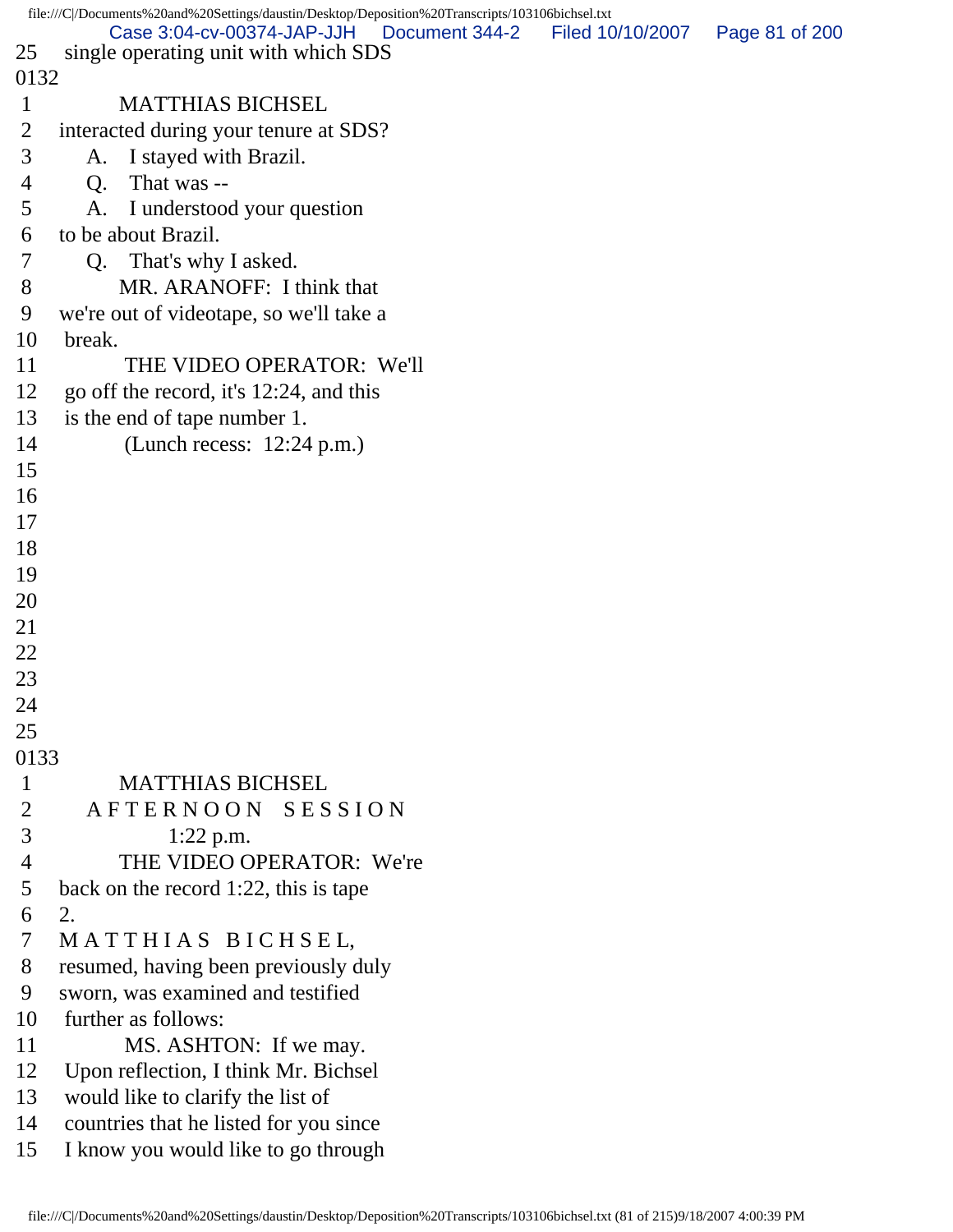file:///C|/Documents%20and%20Settings/daustin/Desktop/Deposition%20Transcripts/103106bichsel.txt 16 them, each of them. I think there were 17 some that he, upon reflection, realized 18 he had not included in the list and 19 maybe for the purposes of clarification 20 we'll put them on the record and then 21 you'll have the complete list. 22 CONTINUED EXAMINATION 23 BY MR. ARANOFF: 24 Q. Great. Thank you very much, 25 Mr. Bichsel. 0134 1 MATTHIAS BICHSEL 2 A. Yes, I apologize for that. 3 Q. That's okay. 4 A. In addition to what I've 5 already mentioned there's Trinidad 6 where SDS provided services. Then it's 7 Congo, Gabon, Angola and for Shell 8 Deepwater Oman. Shell Deepwater Oman. 9 That was not Petroleum Development 10 Oman, Shell Deepwater Oman. 11 Q. So let me just so that we're 12 clear, let me go through the ones that 13 you ran down so that I'm sure -- 14 obviously if you think of others during 15 the course of your testimony today you 16 can bring me up to date. I know 17 memories can be faulty sometimes. But 18 let me try to go through this as 19 quickly as I can. SEPCO, Brazil, 20 SNEPCO, Morocco, Egypt, Malaysia, 21 Brunei, the Philippines, Norske Shell 22 in Norway, Trinidad, Congo, Gabon, 23 Angola, and Shell Deepwater Oman? 24 A. Yes. 25 Q. I think before we took our 0135 1 MATTHIAS BICHSEL 2 lunch break we were in the process of 3 discussing the interaction of SDS with 4 the operating unit in Brazil. Do you 5 recall that?  $6 \qquad A \qquad$  I do. Case 3:04-cv-00374-JAP-JJH Document 344-2 Filed 10/10/2007 Page 82 of 200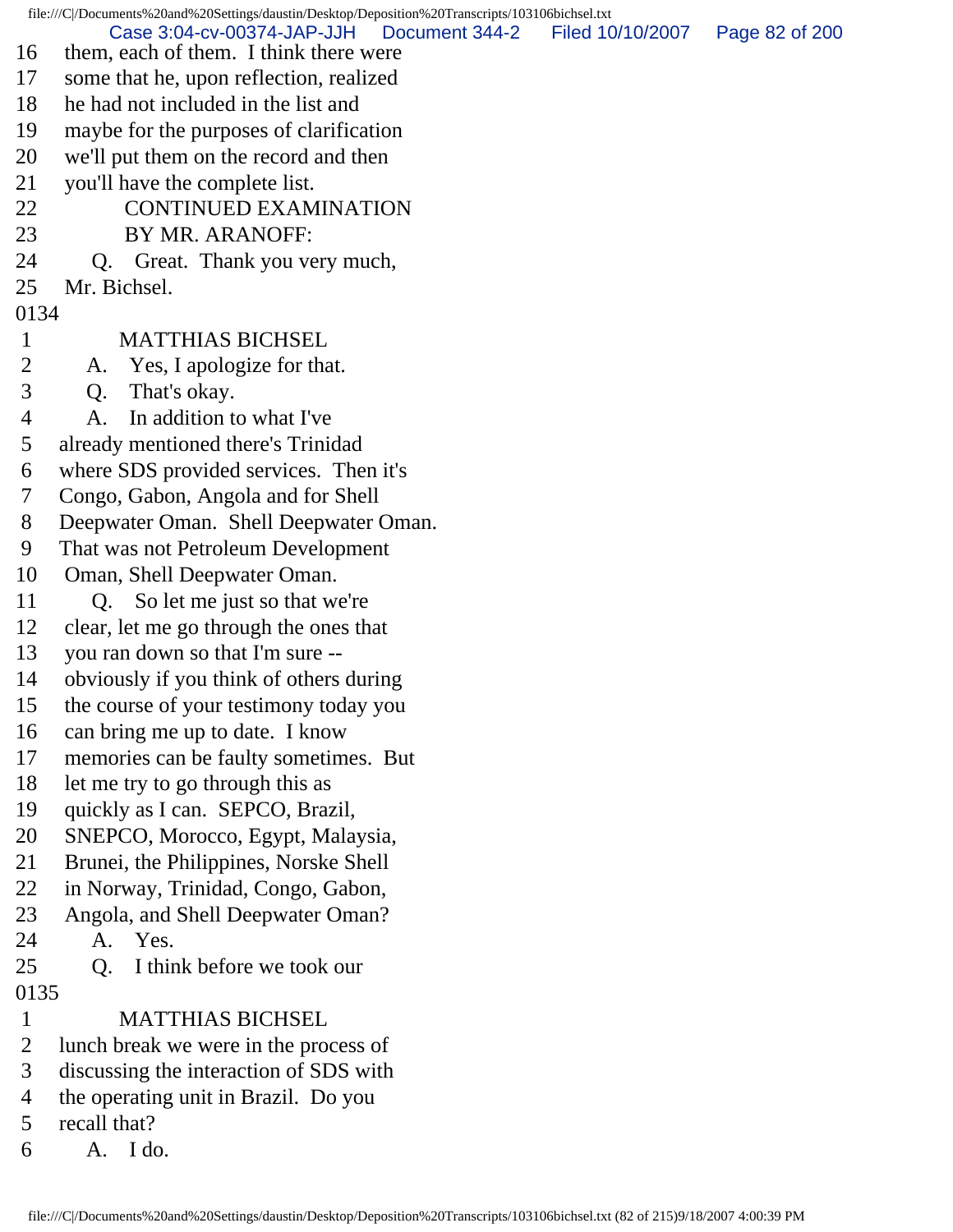file:///C|/Documents%20and%20Settings/daustin/Desktop/Deposition%20Transcripts/103106bichsel.txt 7 Q. Okay. Can you identify for 8 me specifically the members of the team 9 at SDS that interacted with the 10 Brazilian operating unit? 11 A. That was Mr. Rich Sears, Mr. 12 Chandler Wilhelm, and Mr. Graeme Smith. 13 Q. And did you maintain 14 supervisory authority over those three 15 individuals, Mr. Sears, Mr. Wilhelm and 16 Mr. Smith? 17 A. Mr. Sears was a direct 18 report to me. The others were 19 reporting -- Mr. Smith reported into 20 Mr. Wilhelm, Mr. Wilhelm reported into 21 Mr. Sears. Mr. Sears reported into me. 22 Q. Okay. And just so that we 23 have a sense of the time period, at 24 what point in time did SDS interact or 25 do work for its Brazilian operating 0136 1 MATTHIAS BICHSEL 2 unit? 3 A. From 1999 until I, as far as 4 I know, until I left in 2001. So 5 throughout my whole period that I was 6 there we were interacting with Shell 7 Brazil. 8 Q. I think you testified 9 before, but I don't want to 10 mischaracterize what you said, that the 11 services performed for Brazil were 12 restricted to exploration leases in the 13 first round of licensing. Do you 14 remember having said something along 15 those lines? 16 A. I do. 17 Q. Can you expand upon that a 18 little bit, Mr. Bichsel, please. 19 A. In 1997, 1998, Brazil, the 20 Government of Brazil and the regulator 21 of -- for oil and gas affairs in 22 Brazil, they decided to open up the Case 3:04-cv-00374-JAP-JJH Document 344-2 Filed 10/10/2007 Page 83 of 200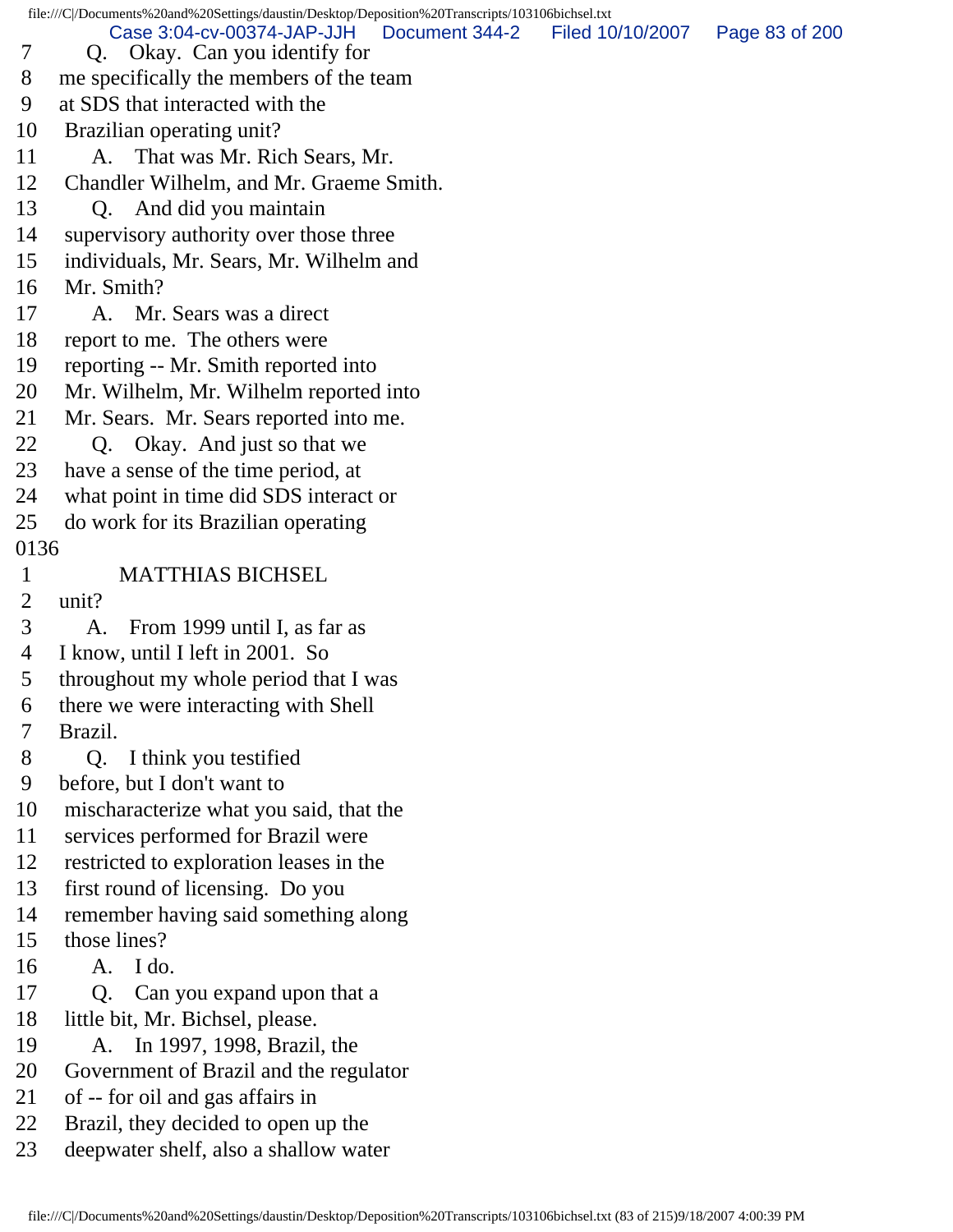|                                | file:///C/Documents%20and%20Settings/daustin/Desktop/Deposition%20Transcripts/103106bichsel.txt |                |                  |                |
|--------------------------------|-------------------------------------------------------------------------------------------------|----------------|------------------|----------------|
| 24                             | Case 3:04-cv-00374-JAP-JJH<br>shelf, for international participants                             | Document 344-2 | Filed 10/10/2007 | Page 84 of 200 |
| 25                             | because hitherto it was only Petrobras                                                          |                |                  |                |
| 0137                           |                                                                                                 |                |                  |                |
| $\mathbf{1}$                   | <b>MATTHIAS BICHSEL</b>                                                                         |                |                  |                |
| $\overline{2}$                 | as the national oil company that was                                                            |                |                  |                |
| 3                              | exploring, developing and producing                                                             |                |                  |                |
| 4                              | hydrocarbons from Brazil. So they                                                               |                |                  |                |
| 5                              | opened up the country.                                                                          |                |                  |                |
| 6                              | And Shell decided in that                                                                       |                |                  |                |
| 7                              | period of time to bid for, on an open                                                           |                |                  |                |
| 8                              | tender, a bid round as it's called,                                                             |                |                  |                |
| 9                              | it's an auction, to apply for several                                                           |                |                  |                |
| 10                             | blocks, which Shell won either alone or                                                         |                |                  |                |
| 11                             | in partnership with other oil                                                                   |                |                  |                |
| 12                             | companies. And that was the legal                                                               |                |                  |                |
| 13                             | entity in Brazil, whatever it was                                                               |                |                  |                |
| 14                             | called, Shell Brazil something or                                                               |                |                  |                |
| 15                             | another.                                                                                        |                |                  |                |
| 16                             | And subsequent to that,                                                                         |                |                  |                |
| 17                             | Shell Deepwater Services was then asked                                                         |                |                  |                |
| 18                             | to provide services related to                                                                  |                |                  |                |
| 19                             | executing the work program that was                                                             |                |                  |                |
| 20                             | associated with the obligations that                                                            |                |                  |                |
| 21                             | these blocks carried, which is around                                                           |                |                  |                |
| 22                             | acquiring seismic data, drilling                                                                |                |                  |                |
| 23                             | exploration wells. That's what an                                                               |                |                  |                |
| 24                             | exploration license is all about.                                                               |                |                  |                |
| 25                             | Did the Brazilian operating<br>Q.                                                               |                |                  |                |
| 0138                           | <b>MATTHIAS BICHSEL</b>                                                                         |                |                  |                |
| $\mathbf{1}$<br>$\overline{2}$ |                                                                                                 |                |                  |                |
| 3                              | unit to which we're discussing now, did<br>they have their own staff with any kind              |                |                  |                |
| 4                              | of specialty in Deepwater Services or                                                           |                |                  |                |
| 5                              | were they completely reliant on Shell                                                           |                |                  |                |
| 6                              | Deepwater Services to aid them in those                                                         |                |                  |                |
| 7                              | tasks?                                                                                          |                |                  |                |
| 8                              | They had a few, I would say<br>A.                                                               |                |                  |                |
| 9                              | a handful of people who were of                                                                 |                |                  |                |
| 10                             | technical origin. None of them,                                                                 |                |                  |                |
| 11                             | however, were deepwater specialists.                                                            |                |                  |                |
| 12                             | So the deepwater special issues were                                                            |                |                  |                |
| 13                             | handled by Shell Deepwater Services as                                                          |                |                  |                |
|                                |                                                                                                 |                |                  |                |

14 a provision to Shell Brazil.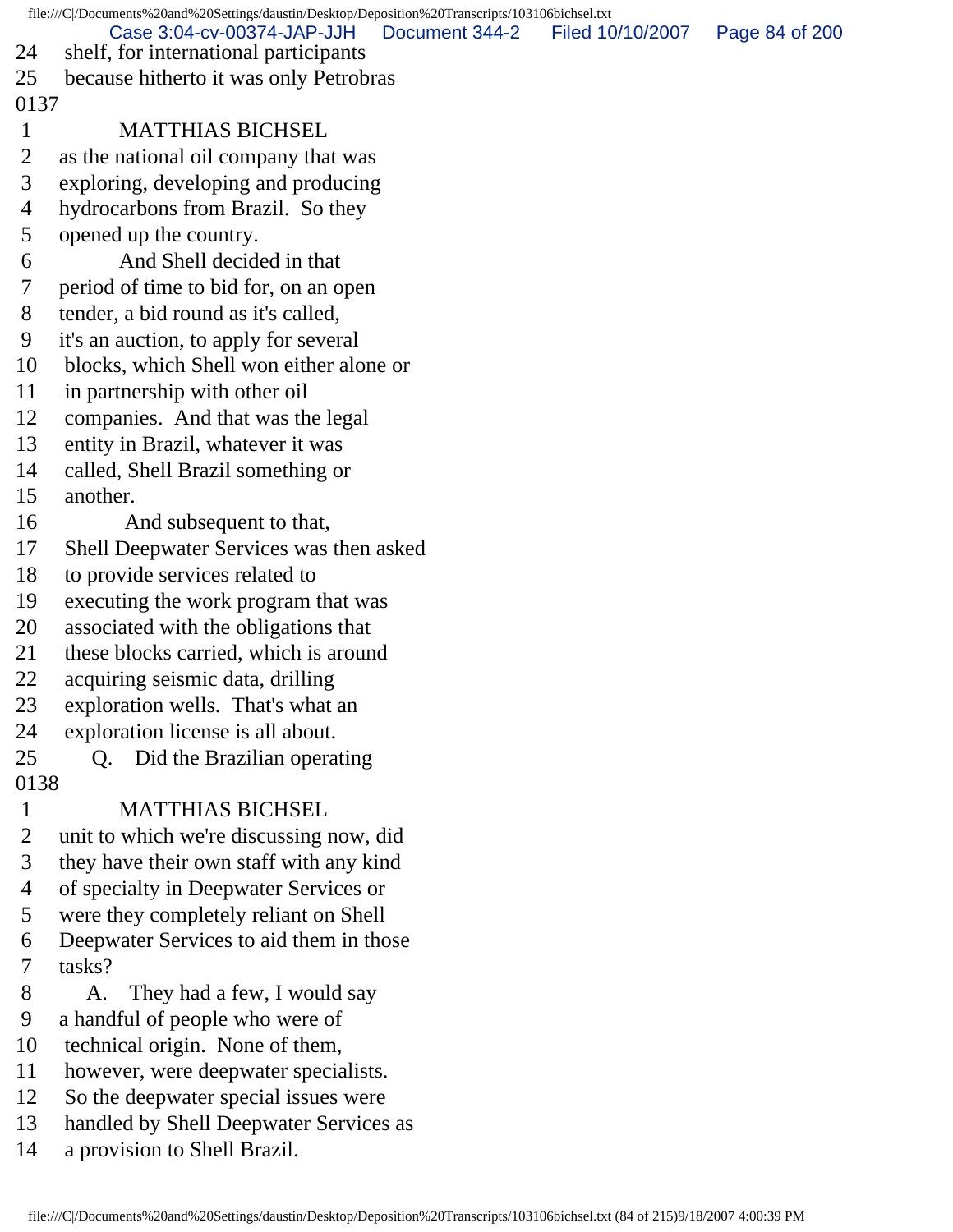file:///C|/Documents%20and%20Settings/daustin/Desktop/Deposition%20Transcripts/103106bichsel.txt 15 Q. Do you know whether during 16 the tenure of time that SDS did work 17 for the Brazilian operating unit which 18 I think you said was the entire time 19 you were at SDS, 1999 to 2001, do you 20 know whether at that point Brazil 21 booked any reserves for that time 22 period? 23 A. Not to my knowledge. 24 Q. Do you know during the time 25 that Shell recategorized its reserves 0139 1 MATTHIAS BICHSEL 2 in 2004, whether any portion of those 3 reserves came from Brazilian proved 4 reserves bookings? 5 A. I do not know. 6 Q. Do you know who at the 7 Brazilian operating unit would know 8 that information for sure? 9 A. I do not know. I left Shell 10 Deepwater Services at the end of 2001, 11 so I do not recall who the managing 12 director of the Shell Brazil operations 13 were in 2004. 14 Q. Okay. Do you know who the 15 head of the Shell Brazil -- the 16 Brazilian operating unit for Shell, do 17 you know who that was from 1999 to 2001 18 while you were there? 19 A. In 1999 it was Mr. Phil 20 Hanson. And Mr. Phil Hanson left 21 sometime during my tenure, but I do not 22 recall the exact year. And he -- his 23 job was taken over by Michiel Kool, 24 K-o-o-l. 25 Q. As you sit here today, do 0140 1 MATTHIAS BICHSEL 2 you know whether SDS in the years after 3 you left continued to perform any 4 services on behalf of the Brazilian 5 operating unit? Case 3:04-cv-00374-JAP-JJH Document 344-2 Filed 10/10/2007 Page 85 of 200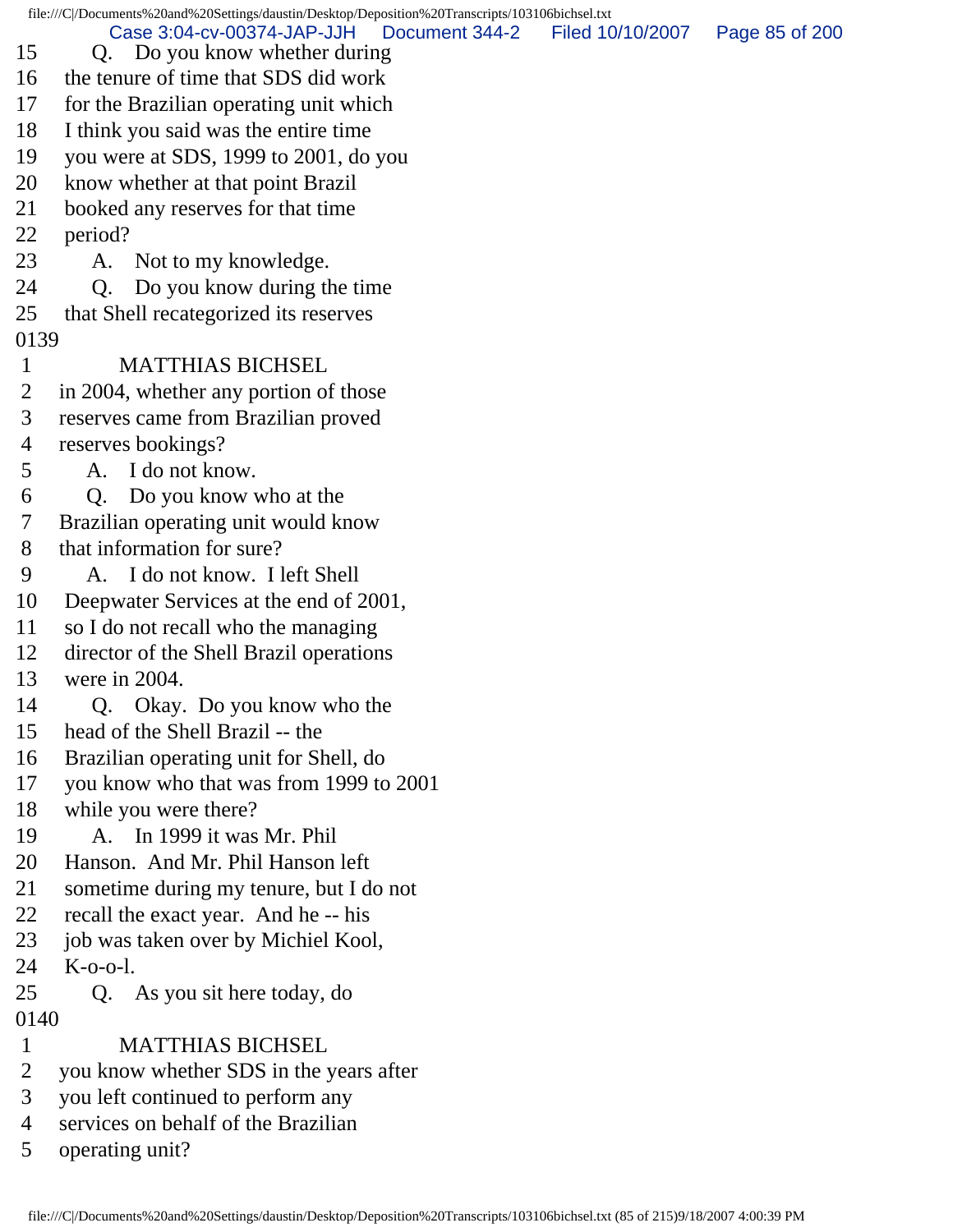file:///C|/Documents%20and%20Settings/daustin/Desktop/Deposition%20Transcripts/103106bichsel.txt 6 A. SDS continued to provide 7 these services. 8 Q. Do you know -- 9 A. You have to be clear that 10 SDS was then in its form as SDS was of 11 course restructured sometime after I 12 left. 13 Q. When you say restructured, 14 do you have an understanding of how it 15 was restructured? 16 A. In 2003 we restructured the 17 totality of the EP business, and as 18 part of that, Shell Deepwater Services 19 was changed into a new structure, into 20 a structure that was no longer just 21 working on deepwater matters, but also 22 including other -- other properties. 23 O. Just so that I'm clear and 24 staying on topic, in 2003 it was not 25 only working on deepwater you said; is 0141 1 MATTHIAS BICHSEL 2 that correct? 3 A. Shell Deepwater Services was 4 abolished as an entity, as an 5 organizational entity. 6 Q. Okay. And what became -- 7 what became its successor in interest? 8 A. It was completely 9 restructured the way we organized 10 ourselves in terms of providing 11 services to Shell operating units in 12 the way we provide research and make 13 that research available to operating 14 companies. So what was created is an 15 organization which is called EP 16 Technical. EP Technical contains a 17 number of directorates. The one 18 directorate is what is called EP 19 Solutions, and that -- this 20 organization provides the subsurface, 21 so that is exploration, field Case 3:04-cv-00374-JAP-JJH Document 344-2 Filed 10/10/2007 Page 86 of 200

22 development, reservoir engineering,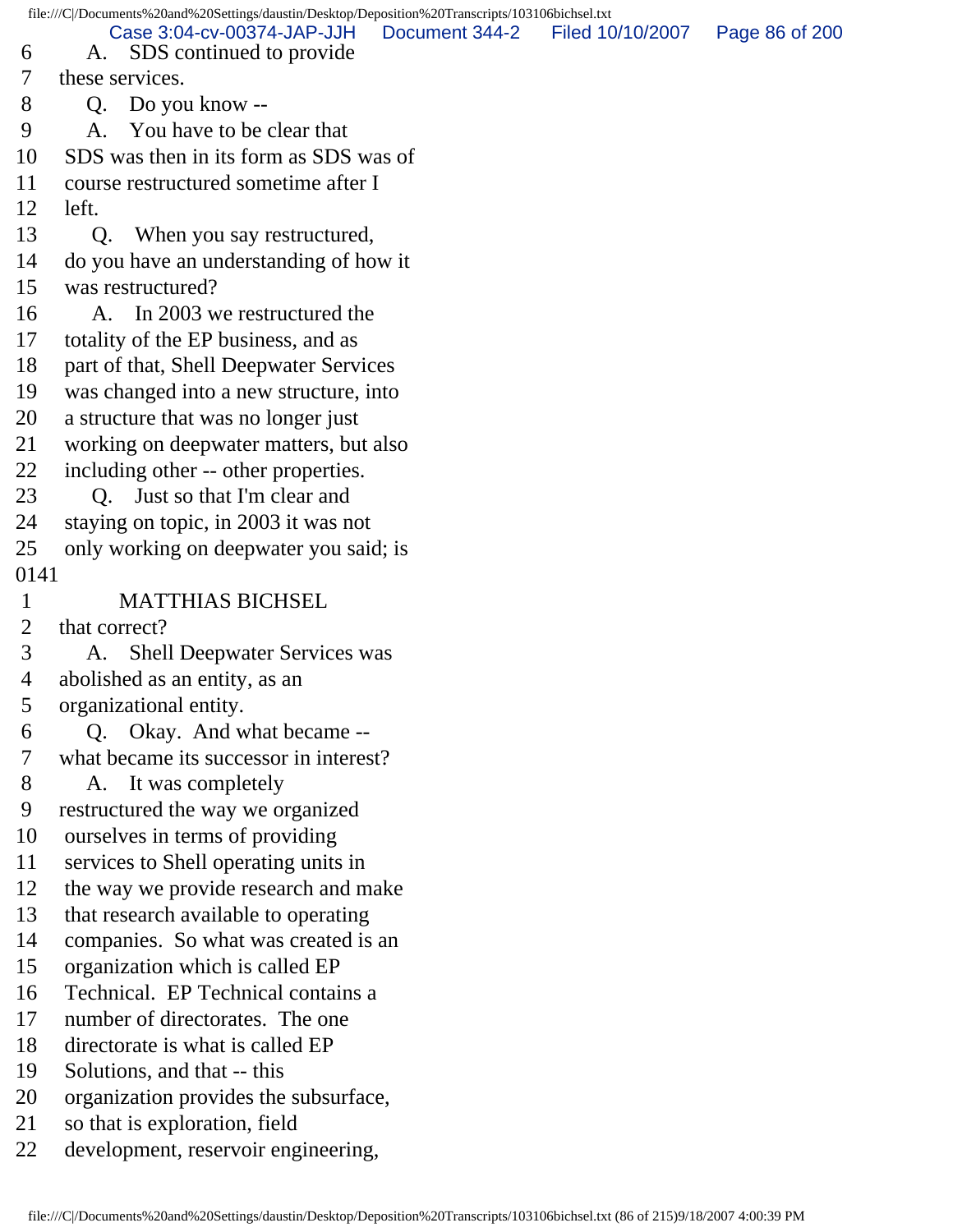file:///C|/Documents%20and%20Settings/daustin/Desktop/Deposition%20Transcripts/103106bichsel.txt 23 petrophysical engineering, etcetera. 24 Then we have an organization that is 25 doing well engineering, so they, for 0142 1 MATTHIAS BICHSEL 2 instance, would continue and do 3 continue to do deepwater drilling. 4 We have an organization 5 which is called EP Projects. EP 6 Projects effectively is the development 7 organizations of the facilities 8 engineers that put the steel in the 9 ground. The difference compared to 10 Shell Deepwater Services is that they 11 continue to do the deepwater work but 12 they also do other work in shallow 13 water as well as onshore. 14 So the model that we created 15 of Shell Deepwater Services in 1999 was 16 effectively expanded to also encompass 17 the shallow water as well as land 18 operations from a service provision, 19 expertise provision point of view. 20 Q. And just to digress for a 21 moment, you testified earlier in your 22 deposition that when you talk about 23 deepwater you're talking about depths 24 greater than 500 meters. Do you 25 remember having said that? 0143 1 MATTHIAS BICHSEL 2 A. Correct. I used the term 3 water depth. 4 Q. I'm sorry, water depths 5 greater than 500 meters. Do you recall 6 having said that? 7 A. I do. 8 Q. In the time 1999 and 2001 9 for starters, did Shell Deepwater 10 Services do any onshore or shallow 11 water projects at all? 12 A. No, we did not. 13 Q. How about after you left in Case 3:04-cv-00374-JAP-JJH Document 344-2 Filed 10/10/2007 Page 87 of 200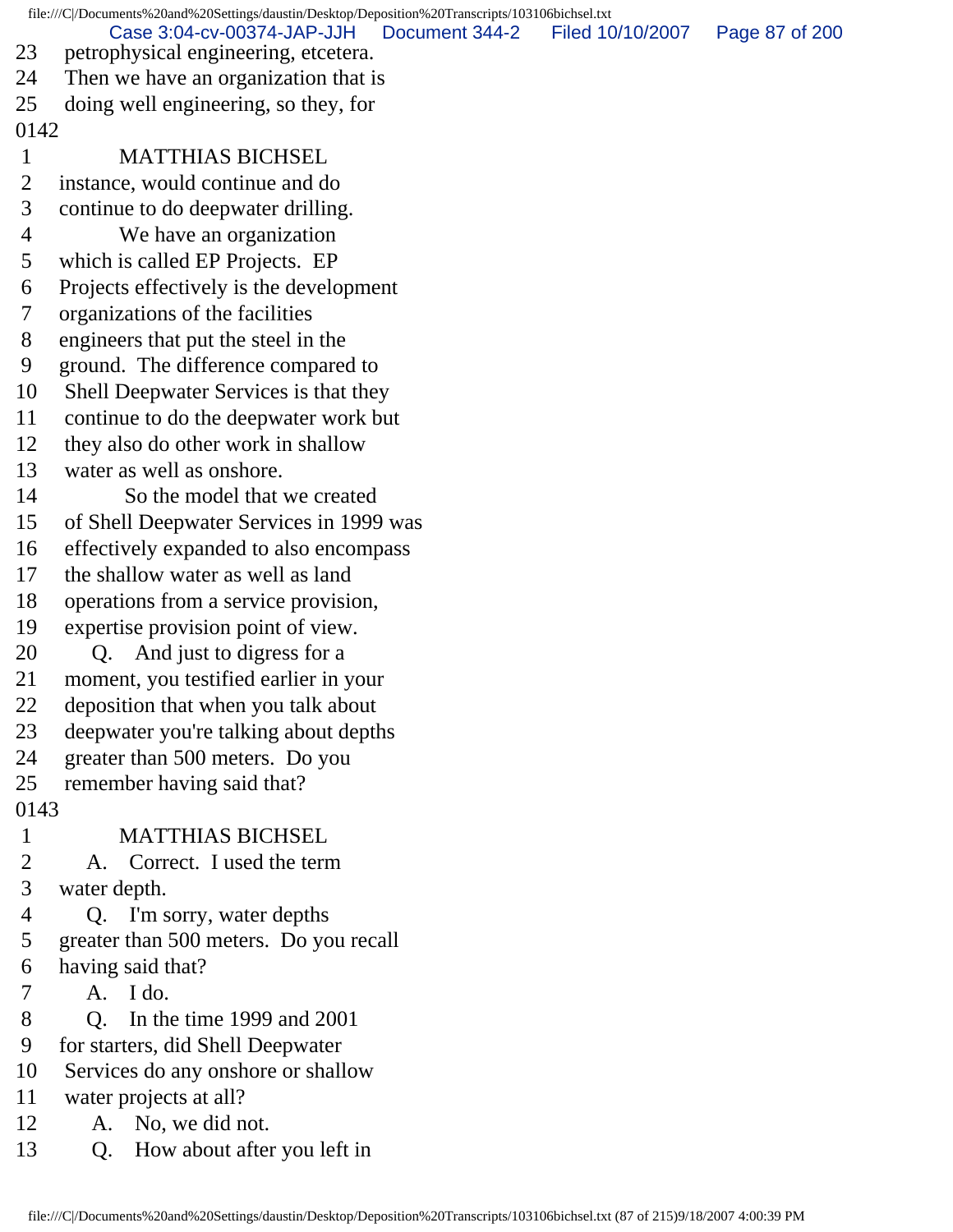file:///C|/Documents%20and%20Settings/daustin/Desktop/Deposition%20Transcripts/103106bichsel.txt 14 2001 and until SDS was abolished, to 15 use your terms, did Shell Deepwater 16 Services perform any functions or tasks 17 for onshore or shallow water projects? 18 A. I do not know. 19 Q. You testified to what the 20 scope of the work that SDS performed 21 for its Brazilian operating -- for the 22 Brazilian operating unit from 1999 to 23 2001 which was when you were the 24 director of SDS. Do you have an 25 understanding as to what Shell 0144 1 MATTHIAS BICHSEL 2 Deepwater Services did for its 3 Brazilian -- for the Brazilian 4 operating unit for the two years after 5 you left, in other words, from 2001 6 till it was abolished in 2003? 7 A. I'm not familiar with the 8 exact nature of the services that they 9 provided. 10 O. Do you have an understanding 11 as to whether or not that included 12 assisting in the categorization of 13 proved reserves? 14 A. I do not know. 15 Q. I think you testified before 16 as to who took over as the director of 17 Shell Deepwater Services, but if you 18 could just once again let me know, when 19 you left Shell Deepwater Services who 20 replaced you as the director? 21 A. I did not say that, but it 22 was Mr. Mark Leonard. 23 Q. And did Mr. Leonard serve as 24 your successor as director of Shell 25 Deepwater Services until Shell 0145 1 MATTHIAS BICHSEL 2 Deepwater Services was abolished? 3 A. That's correct. 4 Q. Is Mr. Leonard still Case 3:04-cv-00374-JAP-JJH Document 344-2 Filed 10/10/2007 Page 88 of 200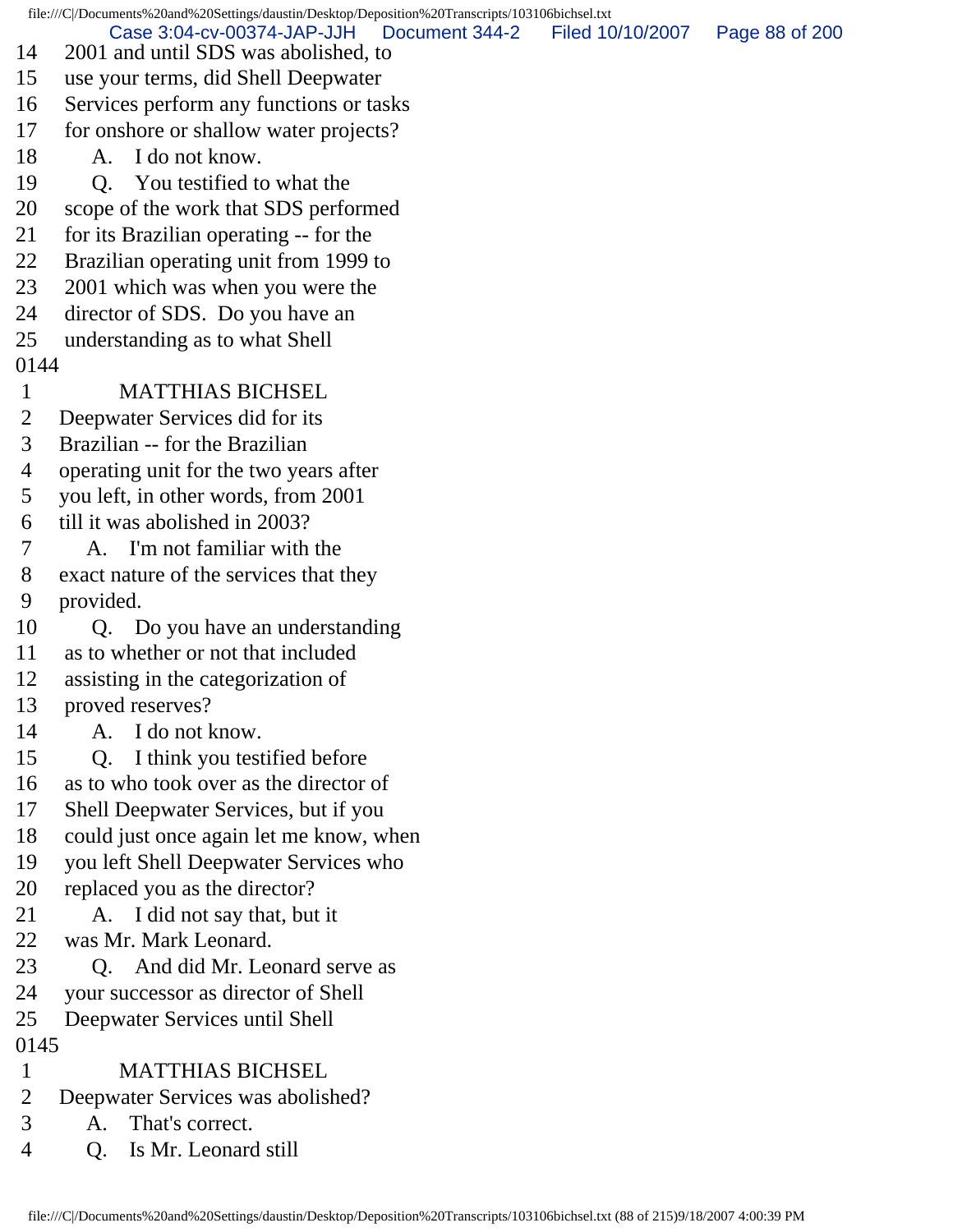file:///C|/Documents%20and%20Settings/daustin/Desktop/Deposition%20Transcripts/103106bichsel.txt 5 employed by the Shell company? 6 A. Yes, he is. 7 Q. And what is his current job 8 title? 9 A. He is new business -- he's 10 the new business development manager 11 for our Russian region. He's based in 12 Moscow. 13 Q. I think the next operating 14 unit that you referenced in your list 15 of the ones that SDS interacted with or 16 performed services for was SNEPCO, 17 Shell Nigerian Exploration & Production 18 Company, do you recall having said 19 that? 20 A. I did. 21 Q. Can you please describe the 22 nature of your interaction with SNEPCO 23 while you were director of SDS? When I 24 say your, I want to make sure the 25 record is clear and you're clear. I 0146 1 MATTHIAS BICHSEL 2 mean SDS, I don't mean you in 3 particular, I mean what role SDS played 4 interacting with SNEPCO and that would 5 be the same for each of the operating 6 units that we discuss. Is that okay? 7 A. I understand. 8 Q. Okay. 9 A. SNEPCO at the time was 10 charged with exploring and subsequently 11 developing and subsequently producing 12 hydrocarbons from the deepwater 13 offshore of the Niger Delta. At the 14 time in 1999 there was a major 15 discovery made in the deep waters off 16 the coast of the Nigeria, in the Niger 17 Delta. That discovery was called, or 18 is called Bonga. In addition to 19 continued to explore, SNEPCO also 20 undertook then the field development 21 and subsequently the development of the Case 3:04-cv-00374-JAP-JJH Document 344-2 Filed 10/10/2007 Page 89 of 200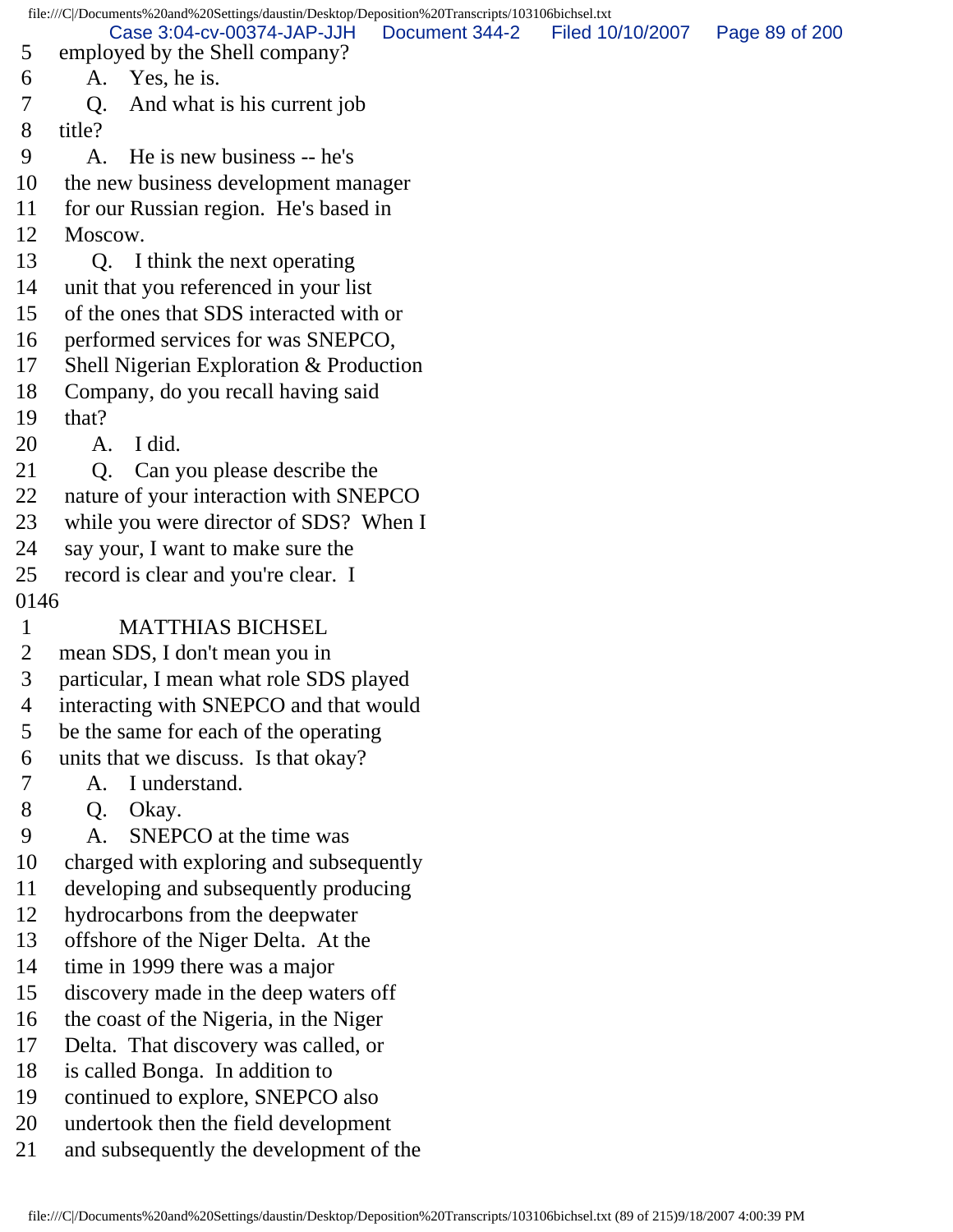file:///C|/Documents%20and%20Settings/daustin/Desktop/Deposition%20Transcripts/103106bichsel.txt 22 Bonga field, and for all those 23 activities, Shell Deepwater Services 24 provided services. 25 So we worked on exploration, 0147 1 MATTHIAS BICHSEL 2 that is identification of prospects to 3 drill that we hoped potentially could 4 contain oil and/or gas. 5 We were as SDS active to 6 provide services to do the field 7 development planning for the Bonga 8 discovery. That included both the 9 reservoir engineering geological work, 10 as well as the drilling work, as well 11 as the surface work, so the platform 12 which I explained before. 13 In addition, we also, as 14 SDS, helped SNEPCO to govern the 15 business where SNEPCO was partner in 16 deepwater exploration ventures in the 17 Niger Delta deepwater. 18 When I talk about the delta, 19 I'm talking about the geological sense, 20 a delta extends from the coast hundreds 21 of kilometers into the offshore and 22 anything from 500 meter water depth 23 onward, that is where Shell Deepwater 24 Services was involved with. 25 Q. Did SDS from 1999 to 2000 -- 0148 1 MATTHIAS BICHSEL 2 well, withdrawn. 3 From what time period to 4 what time period did SDS perform 5 services on behalf of SNEPCO? 6 A. From its formation into 1999 7 and I can only comment until I left at 8 the end of 2001 when SDS still provided 9 these services. 10 Q. Do you have an understanding 11 as you sit here today as to whether or 12 not the relationship between SNEPCO and Case 3:04-cv-00374-JAP-JJH Document 344-2 Filed 10/10/2007 Page 90 of 200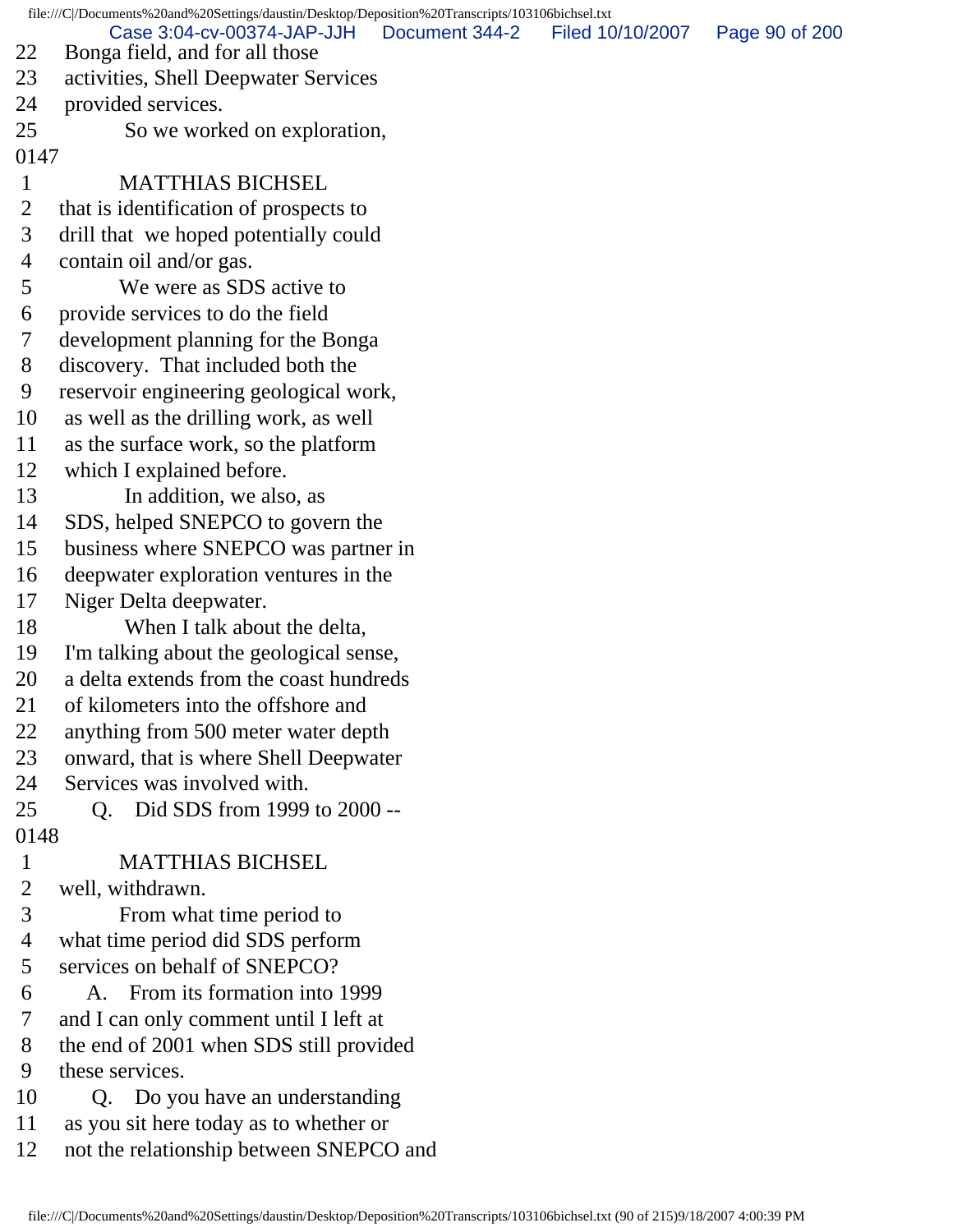file:///C|/Documents%20and%20Settings/daustin/Desktop/Deposition%20Transcripts/103106bichsel.txt 13 SDS continued after you left? 14 A. I understand that continued, 15 yes. 16 Q. Do you have -- was there a 17 specific team within SDS that 18 interacted -- that was charged with 19 interacting with SNEPCO? 20 A. We had several teams. We 21 had an exploration team that was 22 conducting the exploration part of the 23 business. We had a field development 24 team for the Bonga discovery, and we 25 had an engineering team that was 0149 1 MATTHIAS BICHSEL 2 working also on the Bonga field 3 development but from an engineering 4 point of view. 5 Q. Do you have a recollection 6 as you sit here today of the names of 7 the individuals that comprised the 8 field development team in Bonga? 9 A. The field development team 10 that was led by Mr. Chris Varley, and 11 on the engineering side the -- I do not 12 recall. 13 Q. How about the exploration 14 side? 15 A. Mr. Emanuel Enu, E-n-u. 16 O. Within SNEPCO was there 17 anybody or was there a group of people 18 that were charged with interacting with 19 SDS and assisting them, and assisting 20 SDS in their tasks? 21 A. Yes. 22 Q. And who were those people 23 specifically? 24 A. So the managing director, so 25 the person responsible in SNEPCO was a 0150 1 MATTHIAS BICHSEL 2 gentleman called Mr. Kisito Okpere, 3 O-k-p-e-r-e. There was a Bonga project Case 3:04-cv-00374-JAP-JJH Document 344-2 Filed 10/10/2007 Page 91 of 200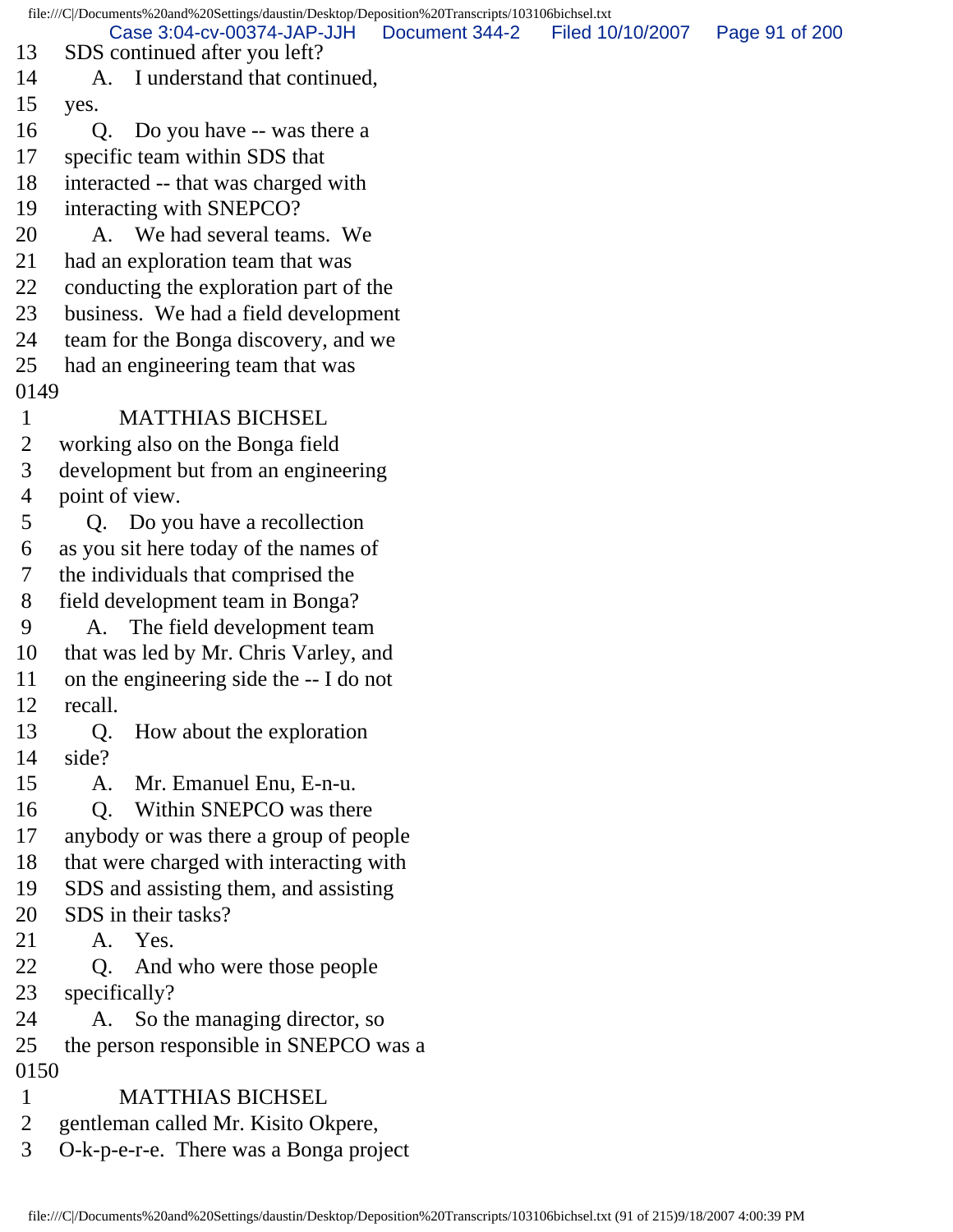file:///C|/Documents%20and%20Settings/daustin/Desktop/Deposition%20Transcripts/103106bichsel.txt 4 manager whose name I forgot. These 5 were the two key players on the SNEPCO 6 side. 7 Q. Do you know whether a 8 gentleman -- have you ever heard of a 9 gentleman named Sean McFadden? 10 A. I've heard of Sean McFadden, 11 yes. 12 Q. Do you know whether any one 13 of your team members, Mr. Varley, Mr. 14 Enu, whether they or any of their 15 subordinates interacted with Mr. 16 McFadden? 17 MS. ASHTON: Is Mr. Enu one 18 of your team members? I think you may 19 have mischaracterized that. Mr. Enu. 20 Q. I thought he was on the 21 exploration team. 22 A. That's right. Mr. Emanuel 23 -- I do not know whether Mr. McFadden 24 communicated with Mr. Enu. I don't 25 know and I can't recall what the role 0151 1 MATTHIAS BICHSEL 2 of Mr. McFadden was in SNEPCO. 3 Q. Did you personally have any 4 interaction with Mr. McFadden at 5 SNEPCO? 6 A. I do not know. I did not I 7 should say. 8 Q. During the time period that 9 you were the director of SDS do you know 10 whether SDS played any role in assisting 11 SNEPCO in the categorization of proved 12 reserves? 13 A. SDS provided services that 14 included the determination of the 15 ranges of volumetric -- of the volumes 16 of hydrocarbons, both in place as well 17 as recoverable volumes, as well as the 18 range of the probability curves on the 19 expectation volumes. 20 Q. I'm not sure whether that Case 3:04-cv-00374-JAP-JJH Document 344-2 Filed 10/10/2007 Page 92 of 200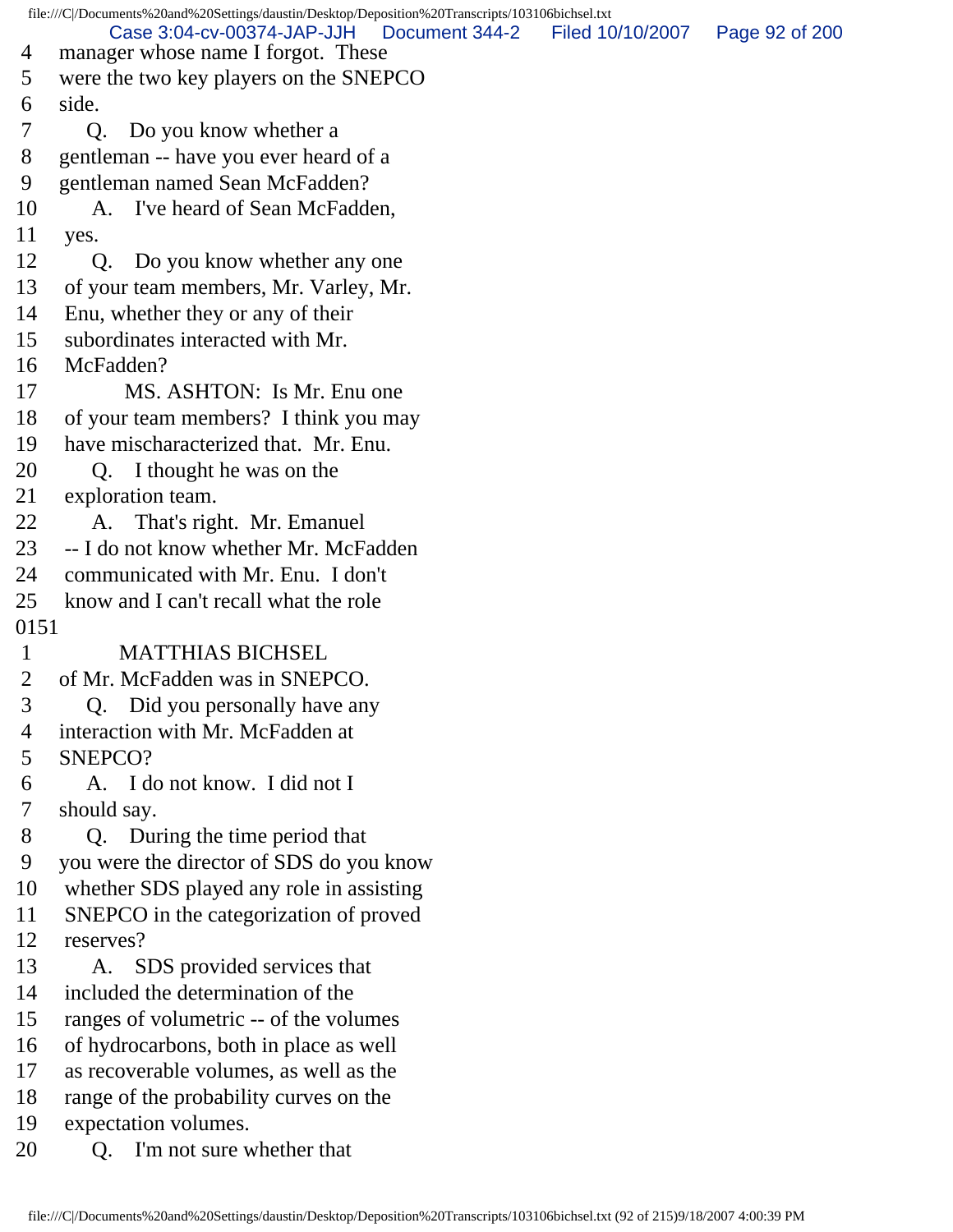file:///C|/Documents%20and%20Settings/daustin/Desktop/Deposition%20Transcripts/103106bichsel.txt 21 was responsive to what I -- what I 22 asked, so let me try to rephrase it. 23 What I'd like to know is 24 other than -- well, from a more 25 layman's perspective, what role, if 0152 1 MATTHIAS BICHSEL 2 any, did SDS play in assisting SDS in 3 -- in assisting SNEPCO in its 4 categorization of proved reserves? 5 MS. ASHTON: I'm going to 6 object, but you can answer if you can. 7 A. Well, I'll try it. Shell 8 Deepwater Services had technical 9 professionals that worked on the 10 estimation of volumes of hydrocarbons, 11 of the scope volumes, of expectation 12 reserves, the full range of the 13 probabilities around these expectation 14 reserves from P1 to P100. They also 15 effectively mapped out the structures. 16 So I don't know what else I can say. 17 Q. Do you know whether -- do 18 you have an understanding as to whether 19 or not SNEPCO ever booked any reserves 20 during your tenure at SDS? 21 A. My recollection is that 22 SNEPCO booked reserves, proved 23 reserves. Then the Bonga development 24 took final investment decision which 25 was either at the end of '99 or the 0153 1 MATTHIAS BICHSEL 2 beginning of 2000. 3 Q. Do you know whether any 4 reserves that were booked by SNEPCO 5 were ever recategorized as part of the 6 Shell recategorization in 2004? 7 A. I do not know. 8 Q. Are you aware of -- 9 withdrawn. 10 Do you know whether SDS Case 3:04-cv-00374-JAP-JJH Document 344-2 Filed 10/10/2007 Page 93 of 200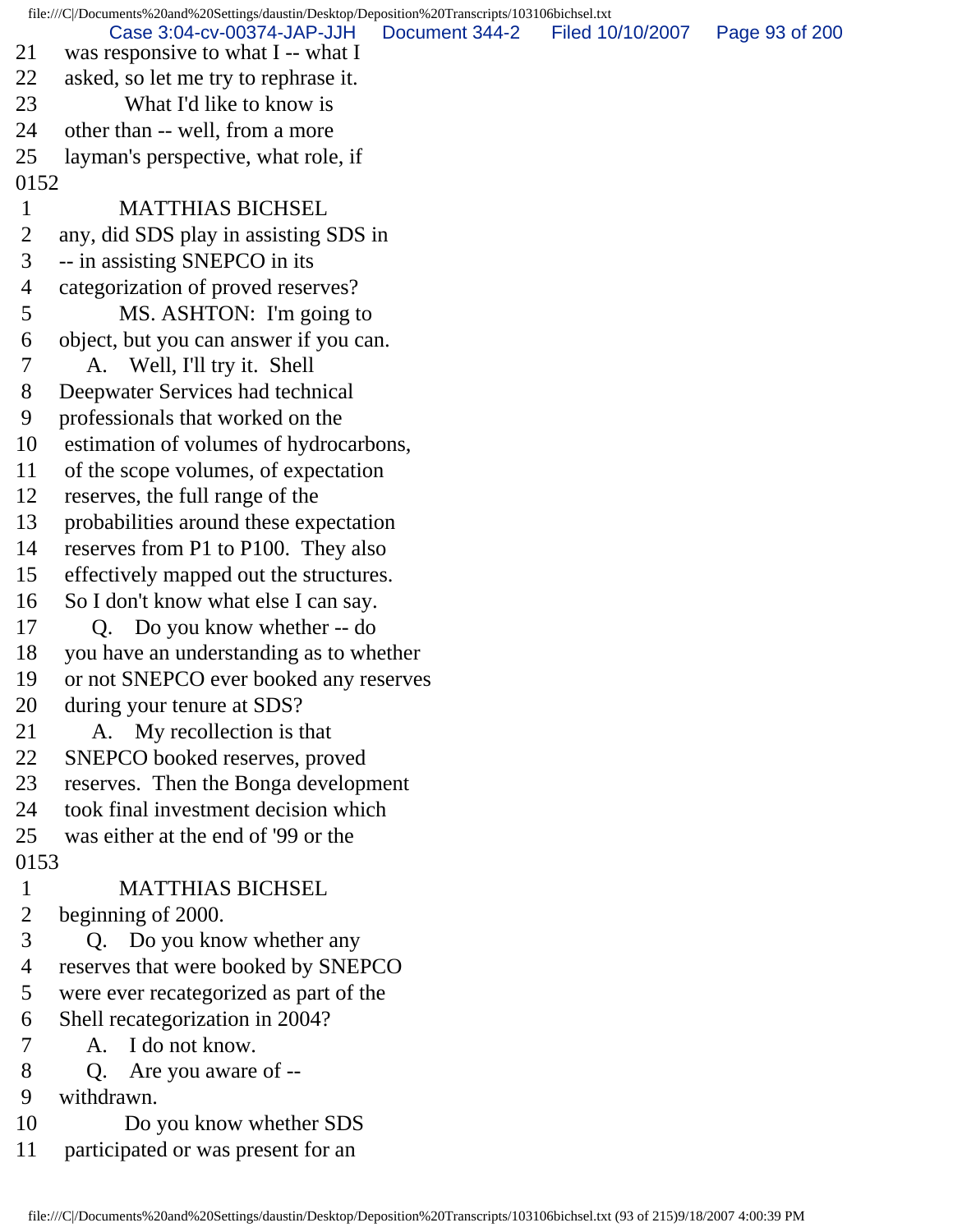|                                                          |                | file:///C /Documents%20and%20Settings/daustin/Desktop/Deposition%20Transcripts/103106bichsel.txt                                               |                  |                |
|----------------------------------------------------------|----------------|------------------------------------------------------------------------------------------------------------------------------------------------|------------------|----------------|
|                                                          |                | Case 3:04-cv-00374-JAP-JJH<br>Document 344-2                                                                                                   | Filed 10/10/2007 | Page 94 of 200 |
| 12<br>13                                                 |                | audit conducted by Anton Barendregt of<br>SNEPCO in or around 1999?                                                                            |                  |                |
|                                                          |                |                                                                                                                                                |                  |                |
| 14                                                       | A.             | I'm not aware of that, no.                                                                                                                     |                  |                |
| 15                                                       | Q.             | Do you know whether any of                                                                                                                     |                  |                |
| 16                                                       |                | your staff participated or were present                                                                                                        |                  |                |
| 17                                                       |                | during an audit of SNEPCO in 1999?                                                                                                             |                  |                |
| 18                                                       | A.             | No.                                                                                                                                            |                  |                |
| 19                                                       | Q.             | No, you don't know or --                                                                                                                       |                  |                |
| 20                                                       | A.             | I do not know.                                                                                                                                 |                  |                |
| 21                                                       | Q.             | Do you know when -- are you                                                                                                                    |                  |                |
| 22                                                       |                | familiar with the term ARPR?                                                                                                                   |                  |                |
| 23                                                       |                | A. Yes.                                                                                                                                        |                  |                |
| 24                                                       | Q.             | Do you know what that means?                                                                                                                   |                  |                |
| 25                                                       | A.             | I always get that wrong.                                                                                                                       |                  |                |
| 0154                                                     |                |                                                                                                                                                |                  |                |
| $\mathbf{1}$                                             |                | <b>MATTHIAS BICHSEL</b>                                                                                                                        |                  |                |
| 2                                                        |                | Annual -- no, I don't. We just using                                                                                                           |                  |                |
| 3                                                        |                | the acronym. I know what it is.                                                                                                                |                  |                |
| 4                                                        |                | Q. What is your understanding --                                                                                                               |                  |                |
| 5                                                        | A.             | This is the record of the                                                                                                                      |                  |                |
| 6                                                        |                | hydrocarbon volumes as determined and                                                                                                          |                  |                |
| 7                                                        |                | recorded at the end of the year and these                                                                                                      |                  |                |
| 8                                                        |                | are the volumes which pertain to scope                                                                                                         |                  |                |
| 9                                                        |                | for recovery, expectation reserves,                                                                                                            |                  |                |
| 10                                                       |                | proved undeveloped, and proved developed                                                                                                       |                  |                |
| 11                                                       |                | reserves. That's a record on an asset                                                                                                          |                  |                |
| 12                                                       | basis.         |                                                                                                                                                |                  |                |
| 13                                                       | Q <sub>r</sub> | During your tenure as                                                                                                                          |                  |                |
| 14                                                       |                | director of SDS, do you recall whether                                                                                                         |                  |                |
| 15                                                       |                | you or any of your staff had reviewed                                                                                                          |                  |                |
| 16                                                       |                | any ARPR emanating out of SNEPCO?                                                                                                              |                  |                |
| 17                                                       | A.             | I do not recall that, no.                                                                                                                      |                  |                |
| 18                                                       | Q <sub>r</sub> | If someone under your charge                                                                                                                   |                  |                |
| 19                                                       |                | were going to have reviewed an audit                                                                                                           |                  |                |
| 20                                                       |                | report or an ARPR emanating out of                                                                                                             |                  |                |
| 21                                                       |                | SNEPCO, who would be most likely to                                                                                                            |                  |                |
| 22                                                       |                | have reviewed that from SDS?                                                                                                                   |                  |                |
|                                                          |                |                                                                                                                                                |                  |                |
|                                                          |                |                                                                                                                                                |                  |                |
|                                                          |                |                                                                                                                                                |                  |                |
|                                                          |                |                                                                                                                                                |                  |                |
|                                                          |                |                                                                                                                                                |                  |                |
|                                                          |                |                                                                                                                                                |                  |                |
| 23<br>24<br>25<br>0155<br>$\mathbf{1}$<br>$\overline{2}$ | A.             | MS. ASHTON: Objection. If<br>you can answer that, it calls for<br>complete speculation.<br><b>MATTHIAS BICHSEL</b><br>SDS provided the service |                  |                |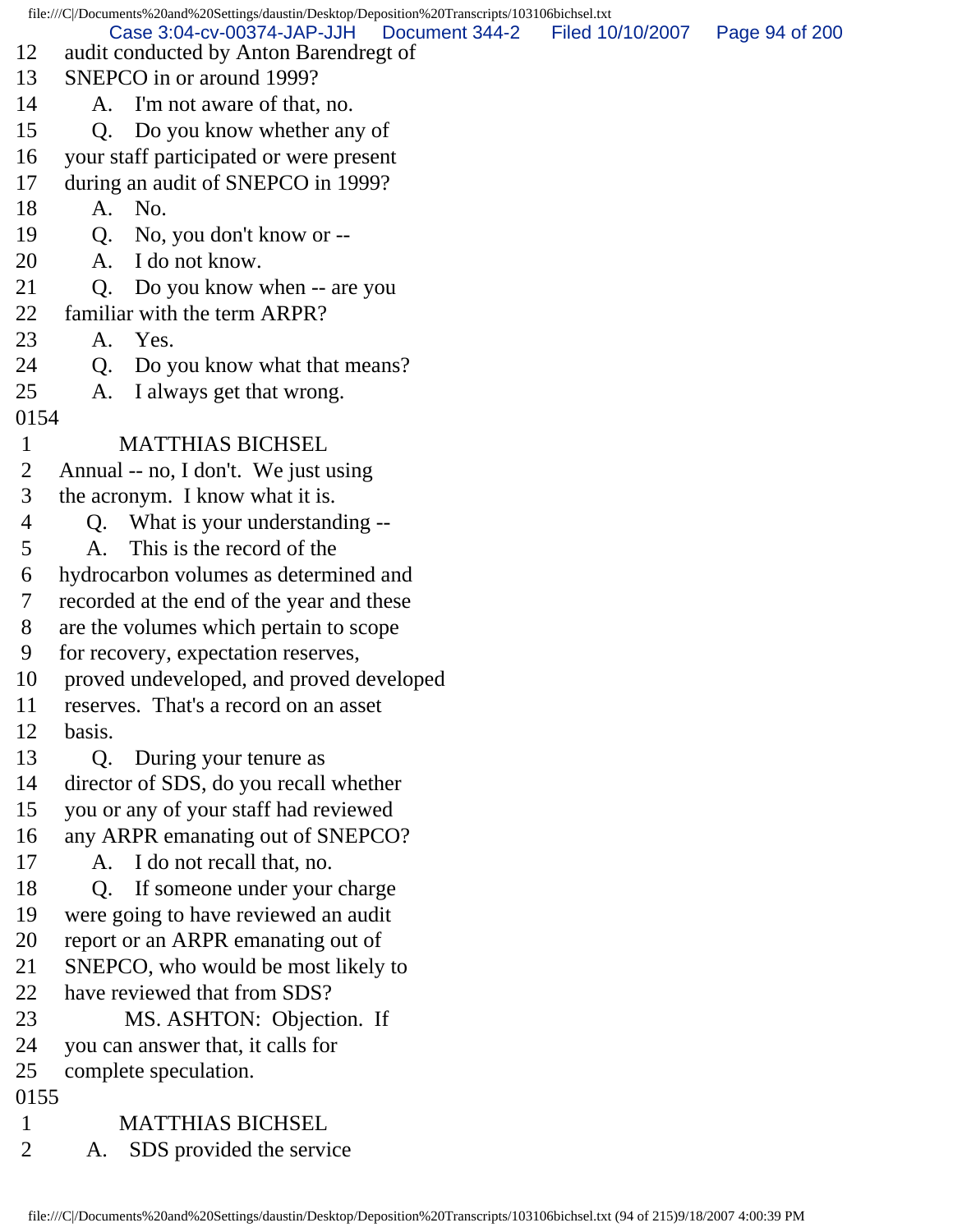file:///C|/Documents%20and%20Settings/daustin/Desktop/Deposition%20Transcripts/103106bichsel.txt 3 that did not include the review of 4 ARPRs. The ARPR data, the submission 5 of ARPR data, the reporting of ARPR 6 data is done via the operating units. 7 SDS provided the service by effectively 8 indicating to the operating unit what 9 the scope, volume ranges, what the 10 expectation volume ranges, etcetera, 11 are, so that then the operating unit 12 then can take a decision as to what 13 needs to be reported when and how. 14 MS. ASHTON: When you say 15 they provide it to an operating unit, 16 you're not suggesting that they provide 17 it to every operating unit, just to 18 those that -- 19 THE WITNESS: To deepwater 20 ones. 21 MS. ASHTON: Did they 22 provide that for every OU or just those 23 that you had those particular CTRs 24 with? 25 THE WITNESS: Thanks. 0156 1 MATTHIAS BICHSEL 2 MS. ASHTON: You see what 3 I'm trying to do. I want the record to 4 be clear. 5 A. To be absolutely clear, and 6 that comes back to what I explained 7 earlier, sorry if I didn't make that 8 very clear, Shell Deepwater Services 9 only provided services on demand by 10 operating units. And that demand was 11 governed by the CTRs, the cost time 12 resources. This is like an agreement 13 that spells out the scope of these 14 services in terms of is it subsurface 15 or engineering or whatever. It spells 16 out what the people that are working on 17 that thing are, it spells out how long 18 these services are provided for. So 19 SDS only responded on demand to any of Case 3:04-cv-00374-JAP-JJH Document 344-2 Filed 10/10/2007 Page 95 of 200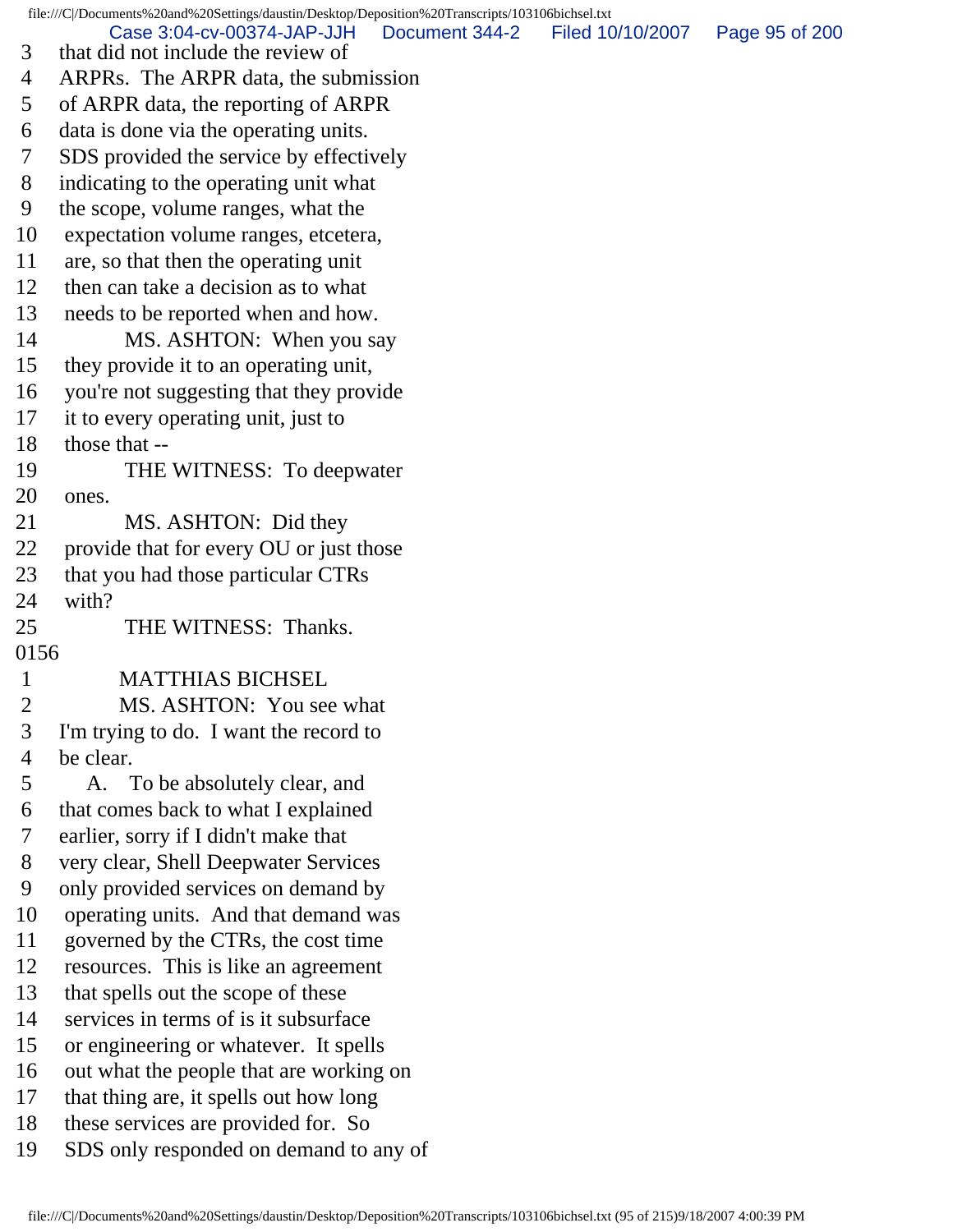file:///C|/Documents%20and%20Settings/daustin/Desktop/Deposition%20Transcripts/103106bichsel.txt 20 the services. 21 So if an operating unit 22 would indeed request these services, 23 then we would have provided them. 24 Q. But with that clarification, 25 is your understanding of the 0157 1 MATTHIAS BICHSEL 2 relationship between SDS and SNEPCO any 3 different than you've just described it 4 to me? 5 A. If SNEPCO asked SDS to 6 provide input and services with respect 7 to the volumetric determination of 8 hydrocarbon volumes then SDS would have 9 provided these services. 10 Q. Okay. So my question then 11 to you, just to make sure that the 12 record is clear, is did they request 13 that you perform those services? 14 A. I do not know that. 15 Q. So I guess my next question 16 is who would be in the best position at 17 SDS to know whether those services were 18 indeed requested? 19 A. Mr. Chris Varley. 20 Q. I think that the next 21 operating unit that you identified 22 having done -- SDS having done work for 23 was a Shell operating unit in Morocco. 24 Do you recall having mentioned that? 25 A. I do recall. 0158 1 MATTHIAS BICHSEL 2 Q. Can you please describe the 3 relationship that SDS had with the 4 Shell unit in Morocco. 5 A. Shell entered into an 6 agreement with the government of 7 Morocco sometime in, I don't recall the 8 date, it is either 1998 or 1999, for 9 the purpose of exploring for 10 hydrocarbons in the deepwater domain Case 3:04-cv-00374-JAP-JJH Document 344-2 Filed 10/10/2007 Page 96 of 200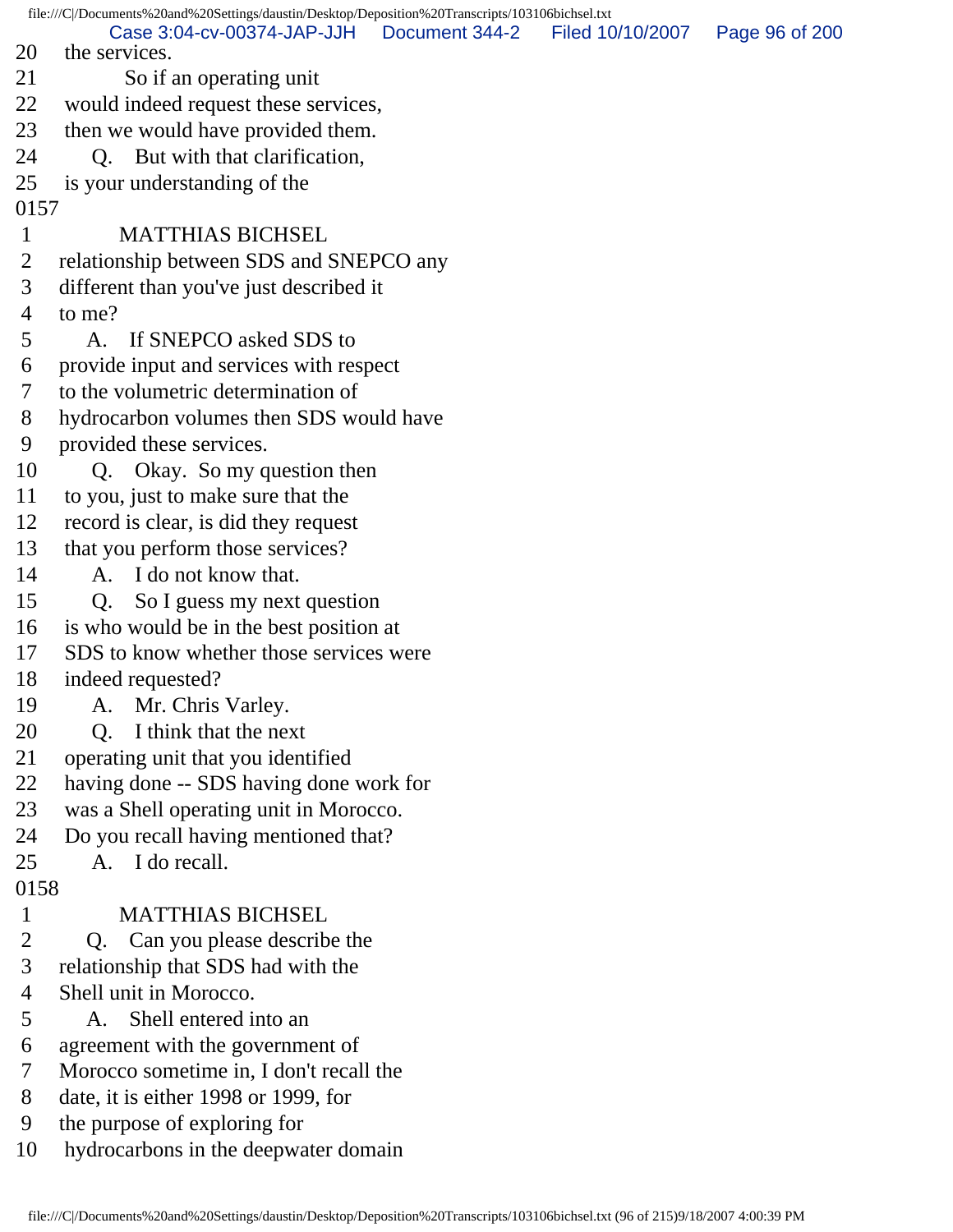file:///C|/Documents%20and%20Settings/daustin/Desktop/Deposition%20Transcripts/103106bichsel.txt 11 offshore Morocco. So these were five 12 exploration blocks and Shell Deepwater 13 Services was asked to provide the 14 exploration evaluation in order to 15 determine where to drill exploration 16 wells. 17 Q. And was there a team, a 18 specific team in SDS that was assigned 19 to the operating -- to deal with the 20 operating unit in Morocco? 21 A. There was. 22 Q. Okay. And who was on that 23 team? 24 A. I cannot recall the names. 25 Q. And when you say that this 0159 1 MATTHIAS BICHSEL 2 was conducted in 1998, 1999, this would 3 coincide with the beginning of Shell 4 Deepwater Services; is that correct? 5 A. That is correct. 6 Q. Did the relationship or the 7 interaction between Shell -- between 8 SDS and Shell Morocco, that operating 9 unit, did that continue throughout your 10 tenure at SDS? 11 A. Yes, it did. 12 Q. Do you know whether that 13 continued beyond your leaving SDS? 14 A. I do not know that. 15 Q. Do you know whether there 16 was anybody in Shell Morocco who had an 17 expertise in Deepwater Services? 18 A. There was nobody, no. 19 Q. Do you have an understanding 20 of who SDS interacted with in performing 21 its functions and services for Shell 22 Morocco? 23 A. There was, Shell Morocco was 24 managed by a Mr. Ueli Seemann, 25 S-e-e-m-a-n-n. 0160 1 MATTHIAS BICHSEL Case 3:04-cv-00374-JAP-JJH Document 344-2 Filed 10/10/2007 Page 97 of 200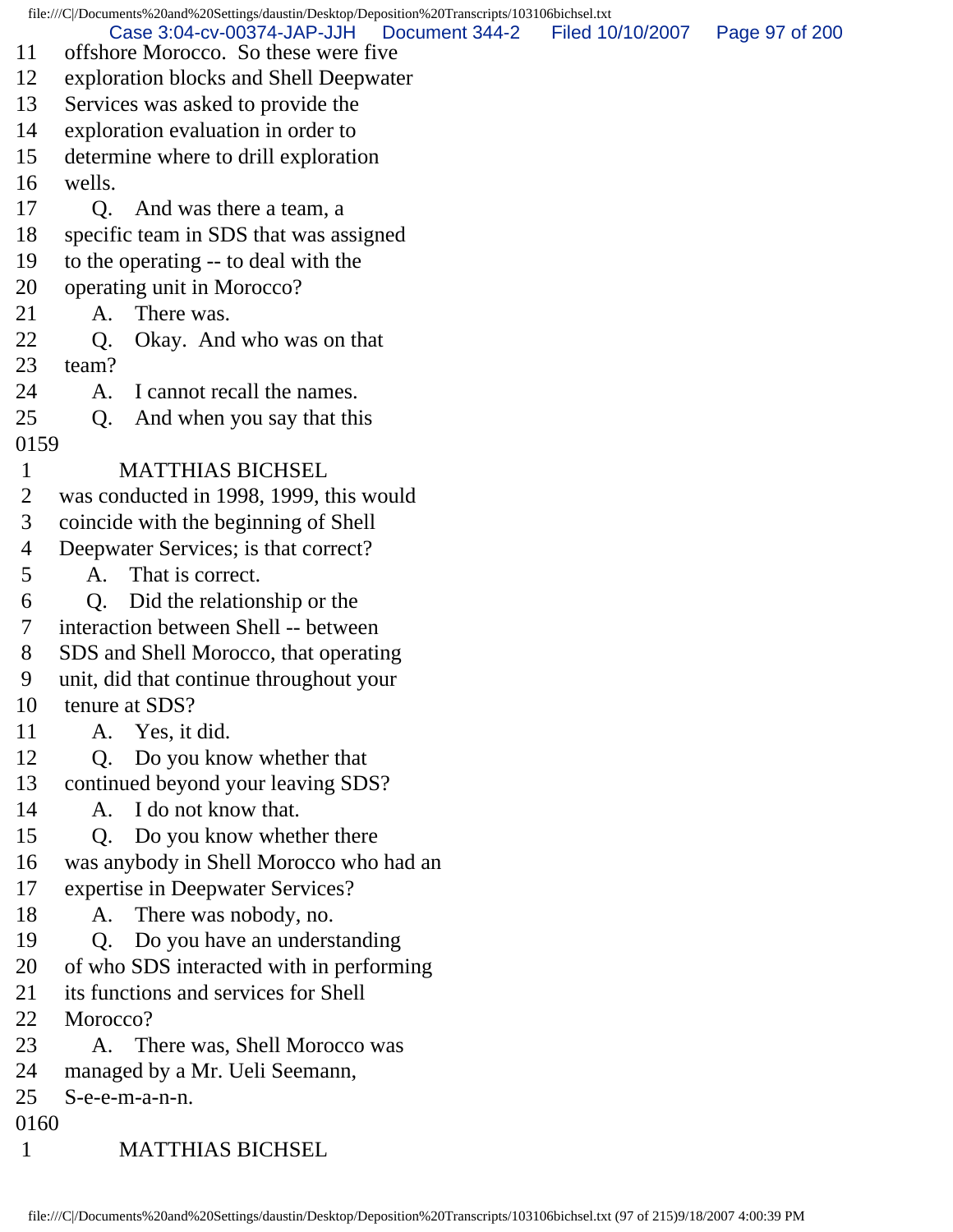file:///C|/Documents%20and%20Settings/daustin/Desktop/Deposition%20Transcripts/103106bichsel.txt

2 O. And that would be the main Case 3:04-cv-00374-JAP-JJH Document 344-2 Filed 10/10/2007 Page 98 of 200

3 person that -- I'm sorry, I didn't know

- 4 that you were still speaking, sorry.
- 5 No, you were in the middle of saying
- 6 that Mr. -- something about Mr.
- 7 Seemann, so I didn't want to --
- 8 A. He was the managing director
- 9 of the Shell Morocco venture.
- 10 Q. Okay. Who in particular at
- 11 SDS interacted with Mr. Seemann?

## 12 A. That was Mr. Richard Sears.

- 13 Q. As part of SDS's
- 14 responsibilities in interacting and
- 15 assisting Shell Morocco, did SDS assist
- 16 in the categorization of proved
- 17 reserves for Shell Morocco?
- 18 A. Shell Morocco did not have
- 19 any reserves.
- 20 Q. So then is it also fair to
- 21 say that to the best of your knowledge
- 22 Shell Morocco did not book any reserves
- 23 at all?
- 24 A. That is correct to say.
- 25 Q. I forgot to ask you with
- 0161

## 1 MATTHIAS BICHSEL

- 2 respect to some of the other entities
- 3 so I'm going to try to make this as
- 4 quick as possible just to go back.
- 5 With respect to Shell Brazil, do you
- 6 recall whether anybody from Shell
- 7 Brazil ever came to the United States
- 8 to SDS's offices to meet with SDS
- 9 personnel?
- 10 A. Yes, I do.
- 11 Q. And when was that?
- 12 A. I do not recall.
- 13 Q. Do you have a recollection
- 14 of who specifically from Shell Brazil
- 15 came to the United States to meet with
- 16 SDS personnel?
- 17 A. I do remember that Mr. Phil
- 18 Hanson came to visit SDS in Houston.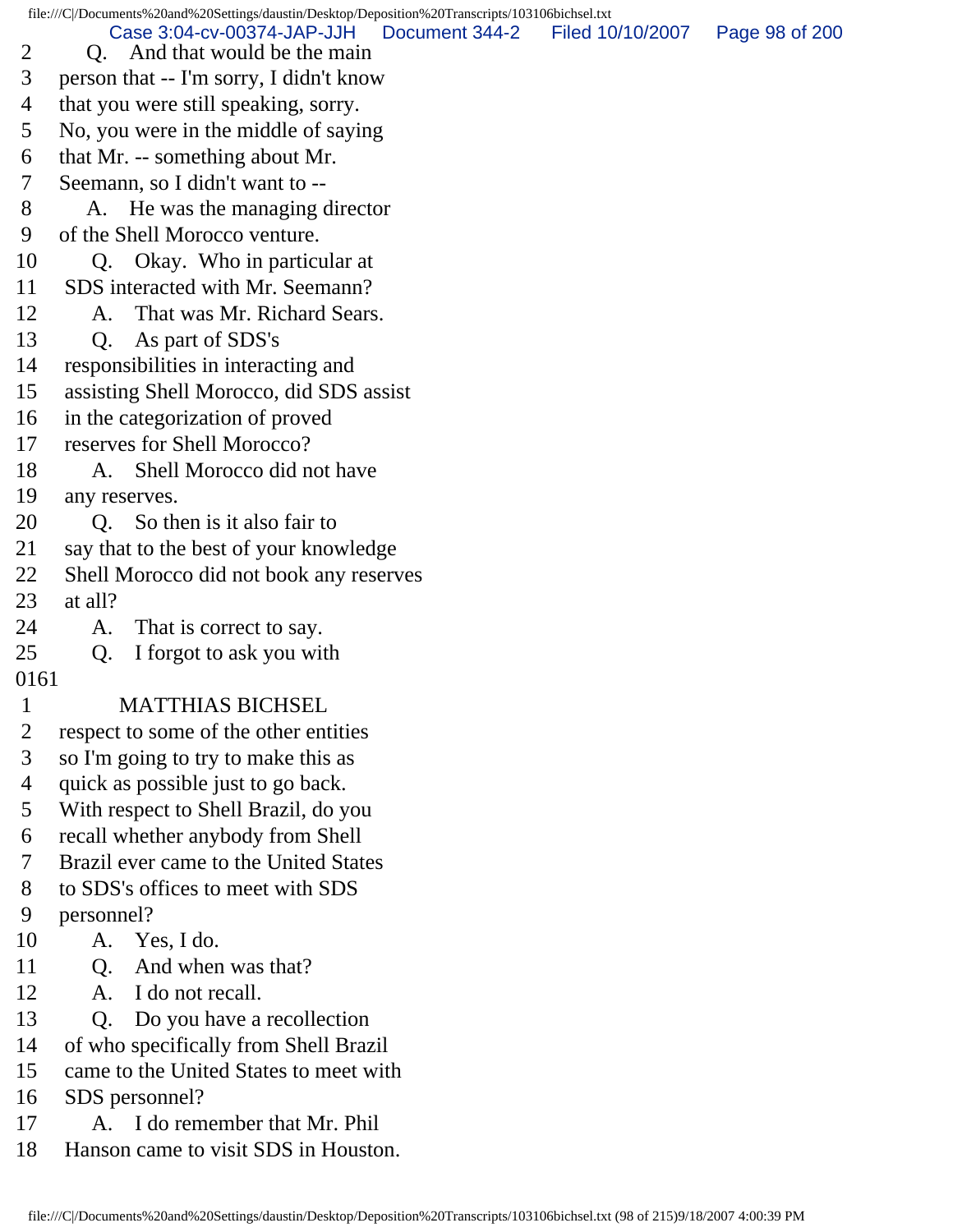| file:///C /Documents%20and%20Settings/daustin/Desktop/Deposition%20Transcripts/103106bichsel.txt |                                               |                  |                |  |  |
|--------------------------------------------------------------------------------------------------|-----------------------------------------------|------------------|----------------|--|--|
|                                                                                                  | Case 3:04-cv-00374-JAP-JJH<br>Document 344-2  | Filed 10/10/2007 | Page 99 of 200 |  |  |
| 19                                                                                               | Q. Do you have an understanding               |                  |                |  |  |
| 20                                                                                               | of why Mr. Hanson traveled to the             |                  |                |  |  |
| 21                                                                                               | United States to meet with SDS                |                  |                |  |  |
| 22                                                                                               | personnel?                                    |                  |                |  |  |
| 23                                                                                               | A. I have no recollection of                  |                  |                |  |  |
| 24                                                                                               | what the meeting was about.                   |                  |                |  |  |
| 25                                                                                               | Q. Do you know how frequently                 |                  |                |  |  |
| 0162                                                                                             |                                               |                  |                |  |  |
| 1                                                                                                | <b>MATTHIAS BICHSEL</b>                       |                  |                |  |  |
| $\overline{2}$                                                                                   | Mr. Hanson would come in to meet with         |                  |                |  |  |
| 3                                                                                                | SDS personnel?                                |                  |                |  |  |
| 4                                                                                                | He would come several times                   |                  |                |  |  |
| 5                                                                                                | a year.                                       |                  |                |  |  |
| 6                                                                                                | You may have just answered<br>Q.              |                  |                |  |  |
| 7                                                                                                | this, but maybe not. Did anybody else         |                  |                |  |  |
| 8                                                                                                | accompany Mr. Hanson on his trips to          |                  |                |  |  |
| 9                                                                                                | the United States?                            |                  |                |  |  |
| 10                                                                                               | A. I do not recall.                           |                  |                |  |  |
| 11                                                                                               | Did anybody from SDS travel<br>Q <sub>1</sub> |                  |                |  |  |
| 12                                                                                               | to Brazil to meet with people from            |                  |                |  |  |
| 13                                                                                               | Shell Brazil in conjunction with the          |                  |                |  |  |
| 14                                                                                               | work SDS performed for Shell Brazil?          |                  |                |  |  |
| 15                                                                                               | A. Yes, they did.                             |                  |                |  |  |
| 16                                                                                               | And who specifically went to<br>Q.            |                  |                |  |  |
| 17                                                                                               | Shell Brazil?                                 |                  |                |  |  |
| 18                                                                                               | I can recall Mr. Graeme<br>A.                 |                  |                |  |  |
| 19                                                                                               | Smith who I mentioned before.                 |                  |                |  |  |
| 20                                                                                               | Mr. Bichsel, did you<br>Q.                    |                  |                |  |  |
| 21                                                                                               | personally ever make any trips to Shell       |                  |                |  |  |
| 22                                                                                               | Brazil?                                       |                  |                |  |  |
| 23                                                                                               | A. I made trips to Brazil, yes,               |                  |                |  |  |
| 24                                                                                               | and visited the Shell offices.                |                  |                |  |  |
| 25                                                                                               | What was the purposes of<br>Q.                |                  |                |  |  |
| 0163                                                                                             |                                               |                  |                |  |  |
| $\mathbf{1}$                                                                                     | <b>MATTHIAS BICHSEL</b>                       |                  |                |  |  |
| $\overline{2}$                                                                                   | your trips?                                   |                  |                |  |  |
| 3                                                                                                | A. The purpose of my trip was                 |                  |                |  |  |
| 4                                                                                                | to give a keynote address at the World        |                  |                |  |  |
| 5                                                                                                | Petroleum Conference, and I forgot the        |                  |                |  |  |
| 6                                                                                                | year. I think it was 2000. And as             |                  |                |  |  |
| 7                                                                                                | part of that trip I also took the             |                  |                |  |  |
| 8                                                                                                | opportunity to visit Shell Brazil             |                  |                |  |  |
| 9                                                                                                | offices as well as officials in               |                  |                |  |  |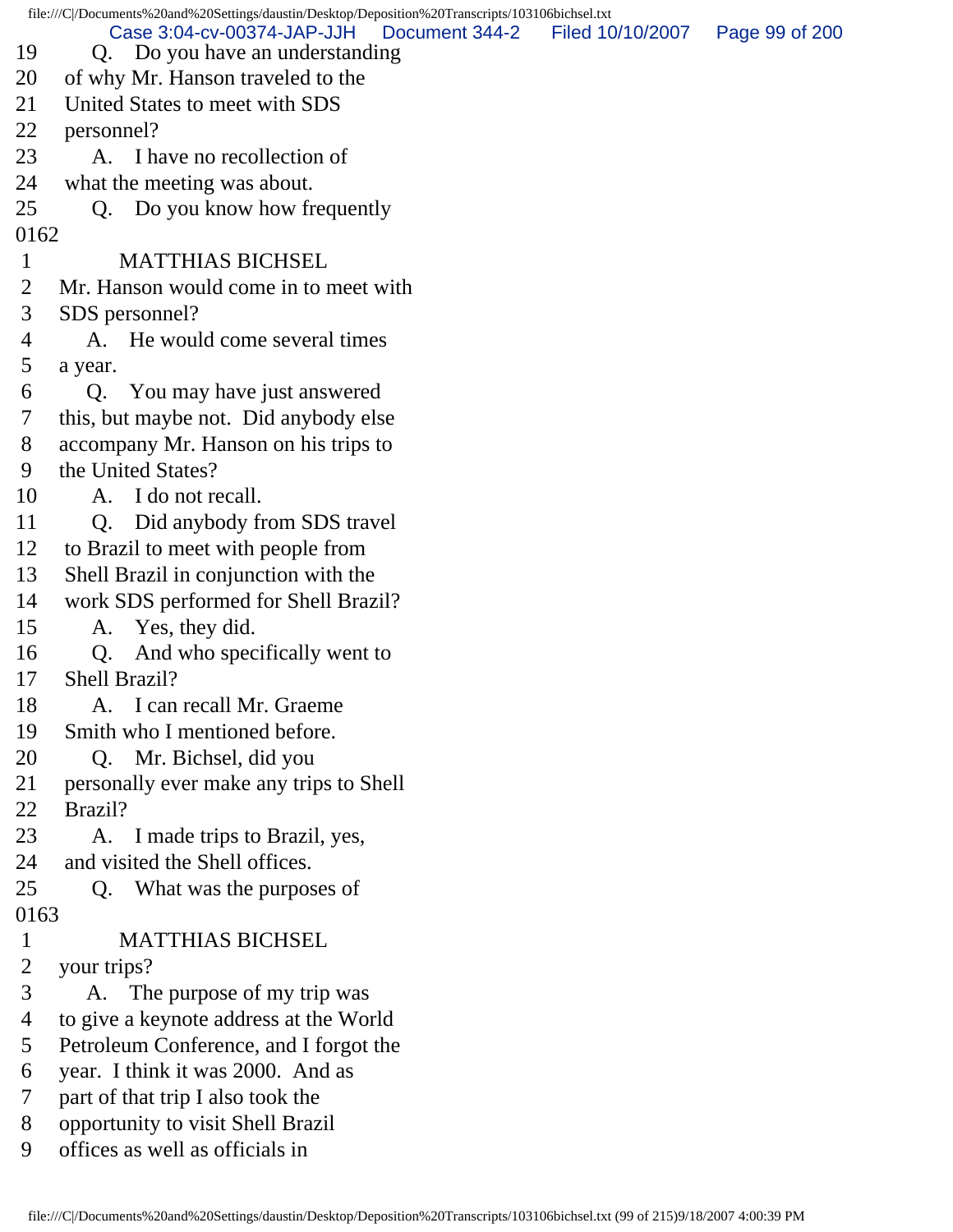file:///C|/Documents%20and%20Settings/daustin/Desktop/Deposition%20Transcripts/103106bichsel.txt 10 Petrobras. 11 Q. The keynote address that you 12 gave in Brazil, do you recall where 13 that was? I know in Brazil, but I'm -- 14 A. In Rio. 15 Q. Do you recall what the topic 16 that you spoke about was? 17 A. Deepwater. 18 Q. Did any part of your address 19 discuss categorizing proved reserves or 20 the issue of proved reserves? 21 A. No. 22 O. Other than Mr. Smith and 23 yourself, can you recall anybody else 24 from SDS that traveled to Brazil in 25 conjunction with work performed by SDS 0164 1 MATTHIAS BICHSEL 2 for Shell Brazil? 3 A. I do not recall that. 4 Q. How about for SNEPCO, can 5 you recall whether anybody from SNEPCO 6 ever traveled to the United States to 7 meet with SDS personnel to discuss work 8 performed by SDS for SNEPCO? 9 A. Yes, I can. 10 Q. Who specifically traveled 11 from SNEPCO to SDS? 12 A. I do recall that Mr. Kisito 13 Okpere came to visit us in Houston. 14 Q. Can you recall anybody else? 15 A. I cannot remember the names. 16 Q. Do you know the reason why 17 Mr. Okpere came to the United States to 18 meet with SDS officials? 19 A. SDS was providing a service 20 to SNEPCO in a number of areas as I 21 outlined in terms of exploration and 22 field development, as well as to give 23 advice how to govern the partner that 24 SNEPCO was in a venture with, which was 25 -- which is Exxon Mobil. And so we -- 0165 Case 3:04-cv-00374-JAP-JJH Document 344-2 Filed 10/10/2007 Page 100 of 200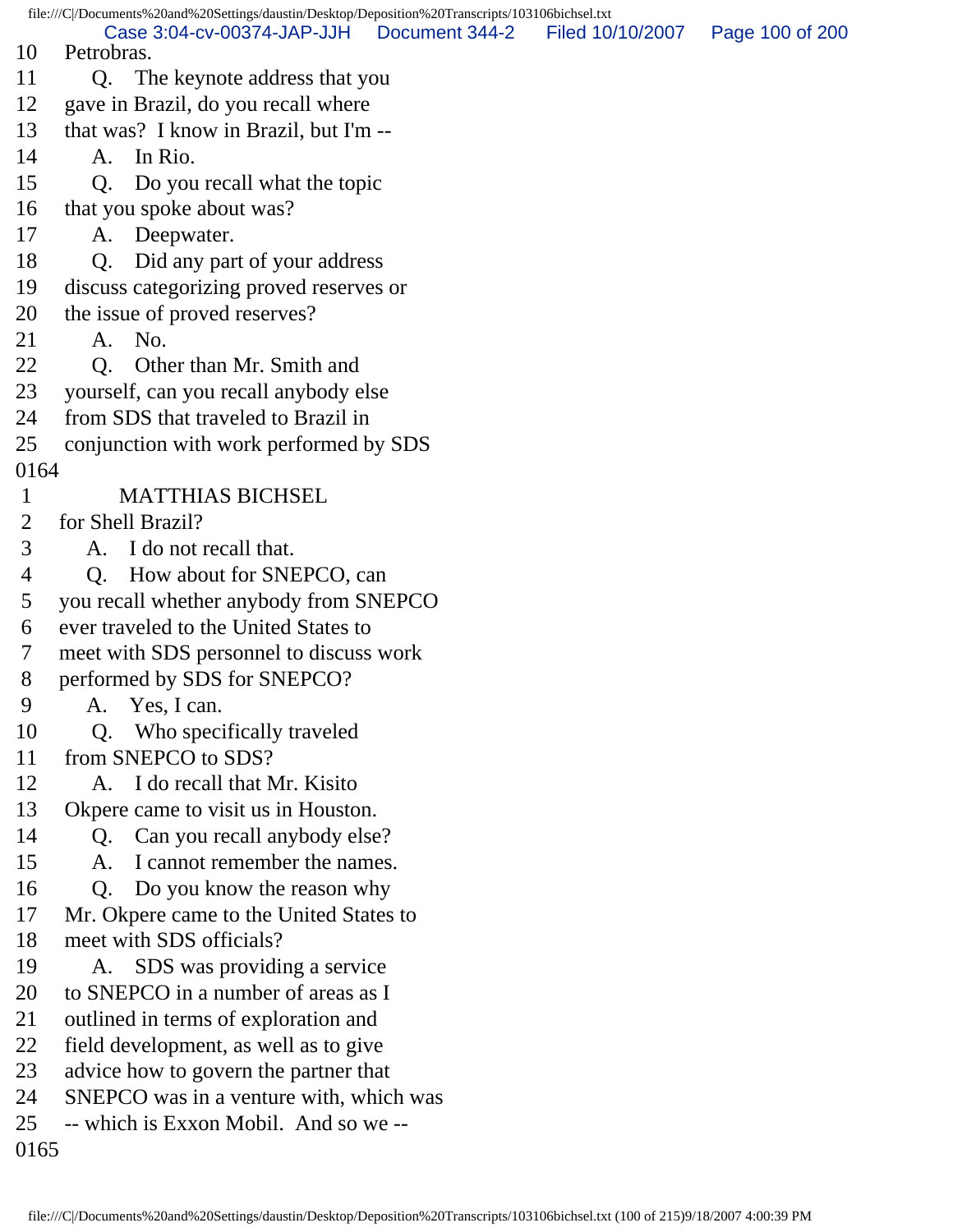file:///C|/Documents%20and%20Settings/daustin/Desktop/Deposition%20Transcripts/103106bichsel.txt 1 MATTHIAS BICHSEL 2 he discussed with SDS the content, the 3 scope of the CTRs, who was working on 4 what, etcetera. 5 Q. Other than Mr. Okpere, can 6 you recall anybody else that traveled 7 from SNEPCO to either Houston or New 8 Orleans to meet with officials from 9 SDS? 10 A. There were others. I cannot 11 recall the name. 12 Q. Do you recall whether 13 specifically Mr. McFadden traveled to 14 the US to meet with some of your staff? 15 A. I do not know and I do not 16 recall, no. 17 Q. Do you know whether any of 18 your staff traveled to Nigeria to meet 19 with SNEPCO officials in Nigeria? 20 A. Yes, I do. 21 Q. Specifically who do you 22 recall having met with SNEPCO 23 officials? 24 A. I traveled to Nigeria and I 25 met with Mr. Kisito Okpere and others 0166 1 MATTHIAS BICHSEL 2 whose name I do not recall. 3 Q. And what was the nature of 4 the reason for your travel to Nigeria 5 to meet with Mr. Okpere? 6 A. To discuss and appraise in 7 this particular case the services that 8 Shell Deepwater Services provided to 9 SNEPCO. We did that on an annual basis 10 to see whether we are effectively 11 providing them with what they want, 12 what they need, whether we can improve 13 the quality, speed of response. That 14 was the nature of the meeting. 15 Q. Do you know whether when Mr. 16 Okpere came to the United States to 17 meet with people from SDS, do you know Case 3:04-cv-00374-JAP-JJH Document 344-2 Filed 10/10/2007 Page 101 of 200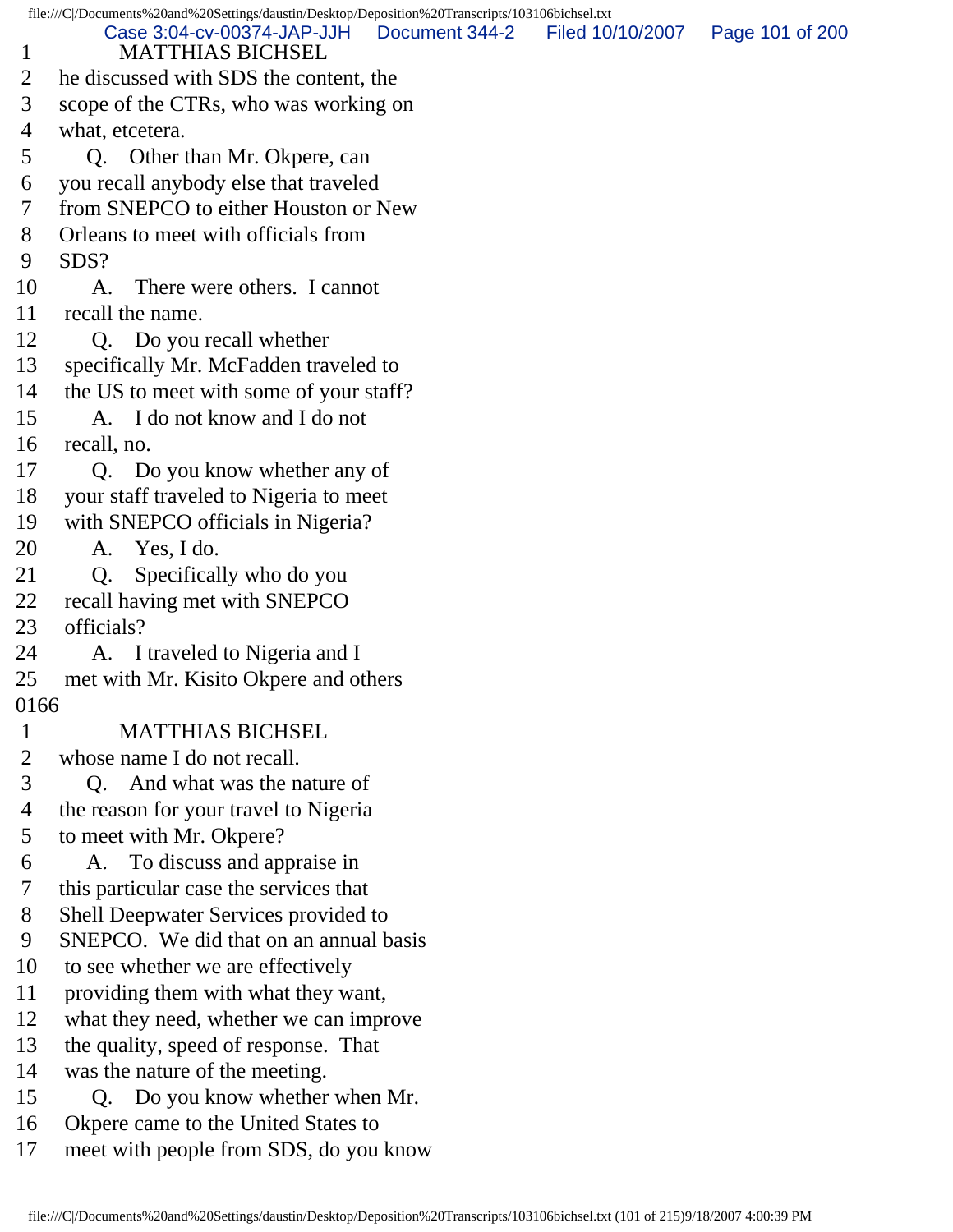file:///C|/Documents%20and%20Settings/daustin/Desktop/Deposition%20Transcripts/103106bichsel.txt 18 whether -- do you know what the content 19 of his discussions with those people 20 were? 21 A. I do not recall the content 22 of the discussion he had with other 23 people. I only recall the nature of 24 the discussion that he had with me, 25 which was the scope and -- of the CTRs 0167 1 MATTHIAS BICHSEL 2 of -- over the various activities that 3 they had in Nigeria. 4 Q. And just -- 5 A. In SNEPCO. 6 Q. And just so that we're 7 clear, you don't recall ever having had 8 a conversation with Mr. Okpere with 9 respect to proved reserves or 10 categorization of proved reserves, do 11 you? 12 A. I did not have a discussion 13 with Mr. Okpere on proved reserves. 14 Q. Okay. I think now you were 15 in the midst of discussing the 16 interaction between SDS and Shell 17 Morocco. I think that's where we left 18 off. And I wanted to ask you whether 19 or not you can recall whether anybody 20 from Shell Morocco, perhaps Mr. Seemann 21 who you identified before, whether he 22 made any trips to the United States to 23 meet with any SDS personnel. 24 A. Mr. Seemann. First of all, 25 his name is Seemann. Second of all, he 0168 1 MATTHIAS BICHSEL 2 was not based in Morocco. He was the 3 managing director of a company called 4 Shell Morocco B.V., based out of the 5 Netherlands. And yes, Mr. Seemann did 6 travel to Houston to visit the offices 7 of Shell Deepwater Services. 8 Q. Do you know with whom Mr. Case 3:04-cv-00374-JAP-JJH Document 344-2 Filed 10/10/2007 Page 102 of 200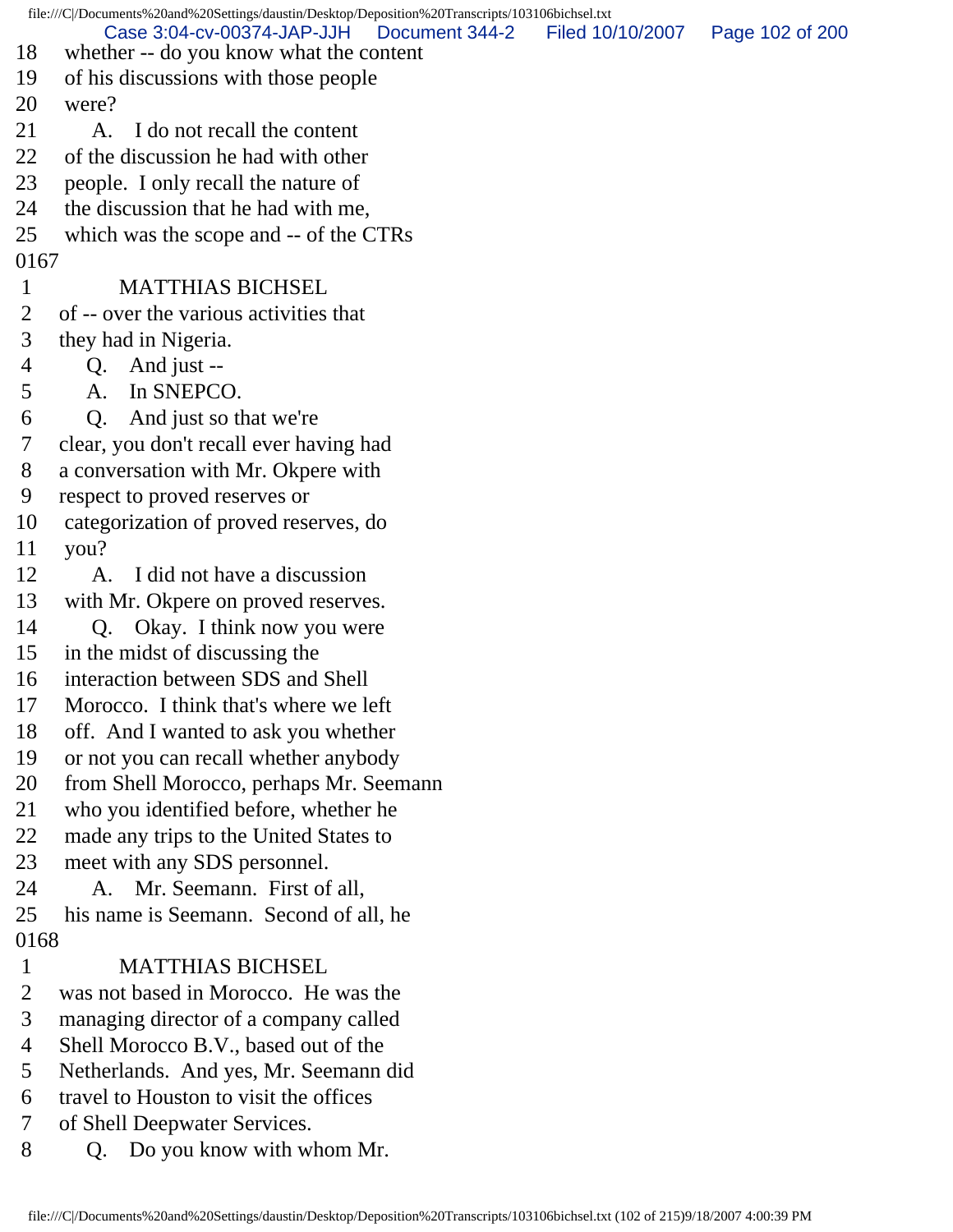file:///C|/Documents%20and%20Settings/daustin/Desktop/Deposition%20Transcripts/103106bichsel.txt 9 Seemann met in SDS in Houston? 10 A. I know that he met with me 11 and with Mr. Sears. 12 Q. Do you have a recollection 13 of when this was? 14 A. That was several times 15 during my tenure in Houston. 16 Q. Do you have a recollection 17 as to the nature of your conversations 18 with Mr. Sears and Mr. Seemann? 19 A. That was both on the scope, 20 the content, the dimensions of the CTR, 21 the agreement to provide services, as 22 well as Mr. Seemann wanted to see the 23 progress of the evaluation vis-a-vis 24 the ability to start drilling deepwater 25 wells in these Morocco blocks for these 0169 1 MATTHIAS BICHSEL 2 licenses that we have. They always 3 have a work program and the time limit 4 attached to it, so obviously as 5 managing director of Shell Morocco he 6 was very keen to ensure that the 7 services that provided would allow him 8 to discharge his responsibilities. 9 Q. And I think you testified 10 before that Shell Morocco had no proved 11 reserves; is that accurate? 12 A. Shell Morocco deepwater, to 13 be precise, had no reserves. So to be 14 absolutely clear, the exploration 15 campaign was not successful and did not 16 result in the discovery of hydrocarbons 17 in commercial quantities. 18 Q. Is it also fair to say that 19 your conversations and meetings with 20 Mr. Seemann and Mr. Sears did not 21 include discussions about proven 22 reserves and the categorization of 23 proved reserves? 24 A. That is correct. 25 Q. I think the next operating Case 3:04-cv-00374-JAP-JJH Document 344-2 Filed 10/10/2007 Page 103 of 200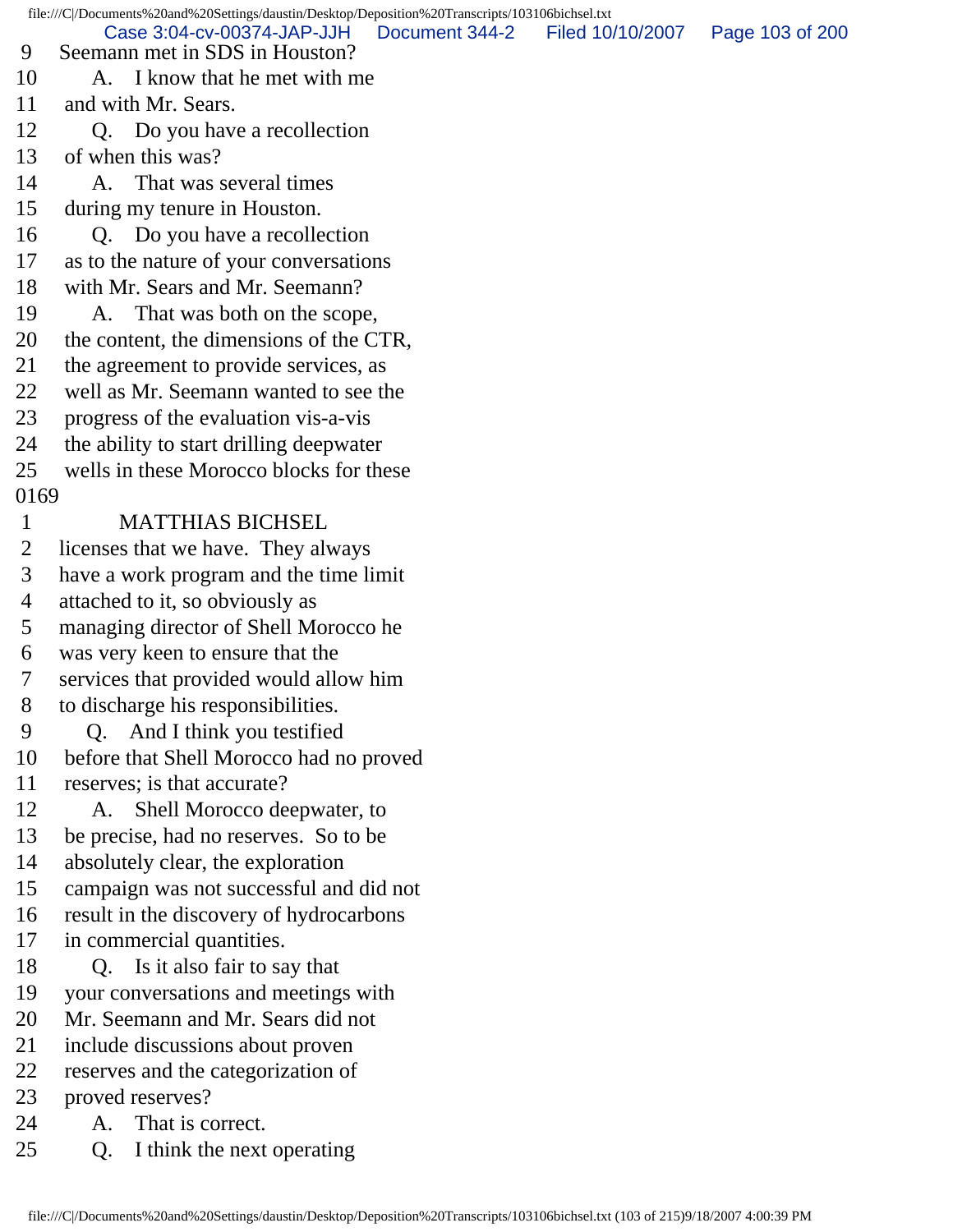file:///C|/Documents%20and%20Settings/daustin/Desktop/Deposition%20Transcripts/103106bichsel.txt 0170 1 MATTHIAS BICHSEL 2 unit that you identified was Shell 3 Egypt. Do you recall having identified 4 Shell Egypt as one of the operating 5 units with which SDS interacted? 6 A. Yes. 7 Q. Can you please describe the 8 nature of your interaction with Shell 9 Egypt? 10 A. Shell Egypt took a very 11 large exploration license offshore of 12 the Nile Delta in deepwater, water 13 depth ranging from around a thousand 14 meter to two and a half thousand meter. 15 And Shell Egypt having no expertise at 16 -- in Egypt themselves asked Shell 17 Deepwater Services to provide services 18 pertaining to the evaluation of the 19 exploration potential, including the 20 provision of drilling services for the 21 exploration wells that were drilled 22 whilst I was there. 23 Q. And when did the 24 relationship between Shell Egypt and 25 SDS commence? 0171 1 MATTHIAS BICHSEL 2 A. That commenced in 1999. 3 Q. And do you know how long the 4 relationship between Shell Egypt and 5 SDS lasted? 6 A. That relationship lasted 7 certainly until I left and I also know 8 it lasted beyond that. 9 Q. Do you know whether anybody 10 at Shell Egypt had any expertise in the 11 area of deepwater -- of deepwater? 12 A. Yes, there was. There was 13 Mr. Bloomfield. He is an American who 14 is the exploration manager and his 15 expertise pertains to his experience 16 that he gained in the Gulf of Mexico. Case 3:04-cv-00374-JAP-JJH Document 344-2 Filed 10/10/2007 Page 104 of 200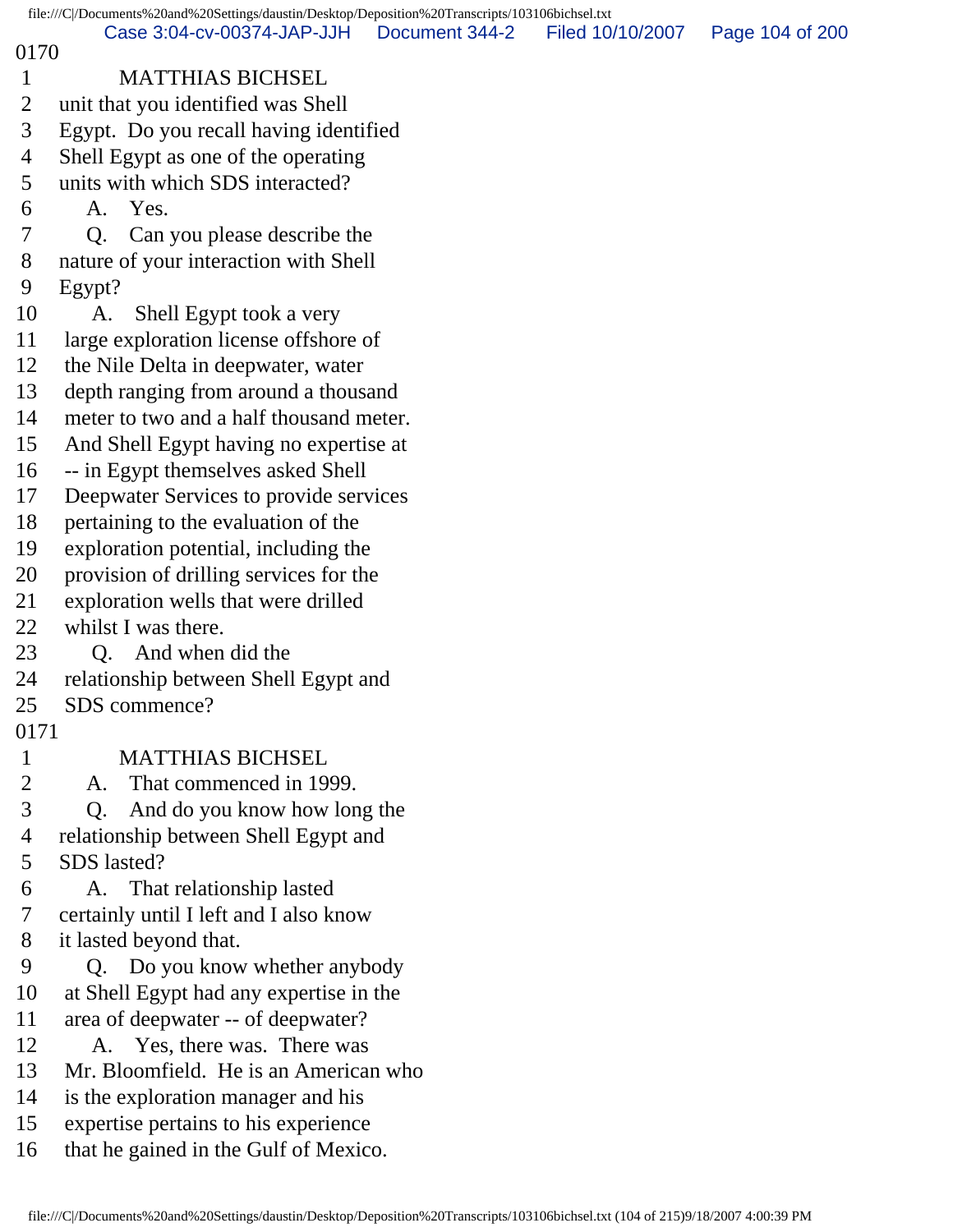file:///C|/Documents%20and%20Settings/daustin/Desktop/Deposition%20Transcripts/103106bichsel.txt 17 Q. Did SDS during your tenure 18 there have a team of individuals 19 responsible for interacting with Shell 20 Egypt? 21 A. SDS did have a team based in 22 Houston that would provide the services 23 to Shell Egypt for the deepwater 24 acreage there, yes. 25 Q. And who specifically was on 0172 1 MATTHIAS BICHSEL 2 that team for SDS? 3 A. I cannot recall the names. 4 Q. Do you know whether Mr. 5 Bloomfield or anyone else for Shell 6 Egypt ever traveled to the United 7 States to meet with people from SDS to 8 discuss the work performed by SDS for 9 Shell Egypt? 10 A. Yes. 11 Q. Specifically who? 12 A. Mr. Bloomfield visited, 13 amongst others, myself. 14 Q. Do you know who else he met 15 with other than you? 16 A. Rich Sears. 17 Q. What were the nature of -- 18 A. And Mr. Wilhelm Chandler. 19 Q. Okay. Do you have an 20 understanding as to the nature of the 21 conversation that you had with Mr. 22 Bloomfield during his visits? 23 A. The discussions were around 24 the scope of the provision of services 25 that we provided with respect to 0173 1 MATTHIAS BICHSEL 2 exploration in the initial phases, and 3 these discussions then extended to 4 which the -- when we started the -- 5 when Shell Egypt started the 6 preparation of the first wells, then -- 7 and how exactly the interaction between Case 3:04-cv-00374-JAP-JJH Document 344-2 Filed 10/10/2007 Page 105 of 200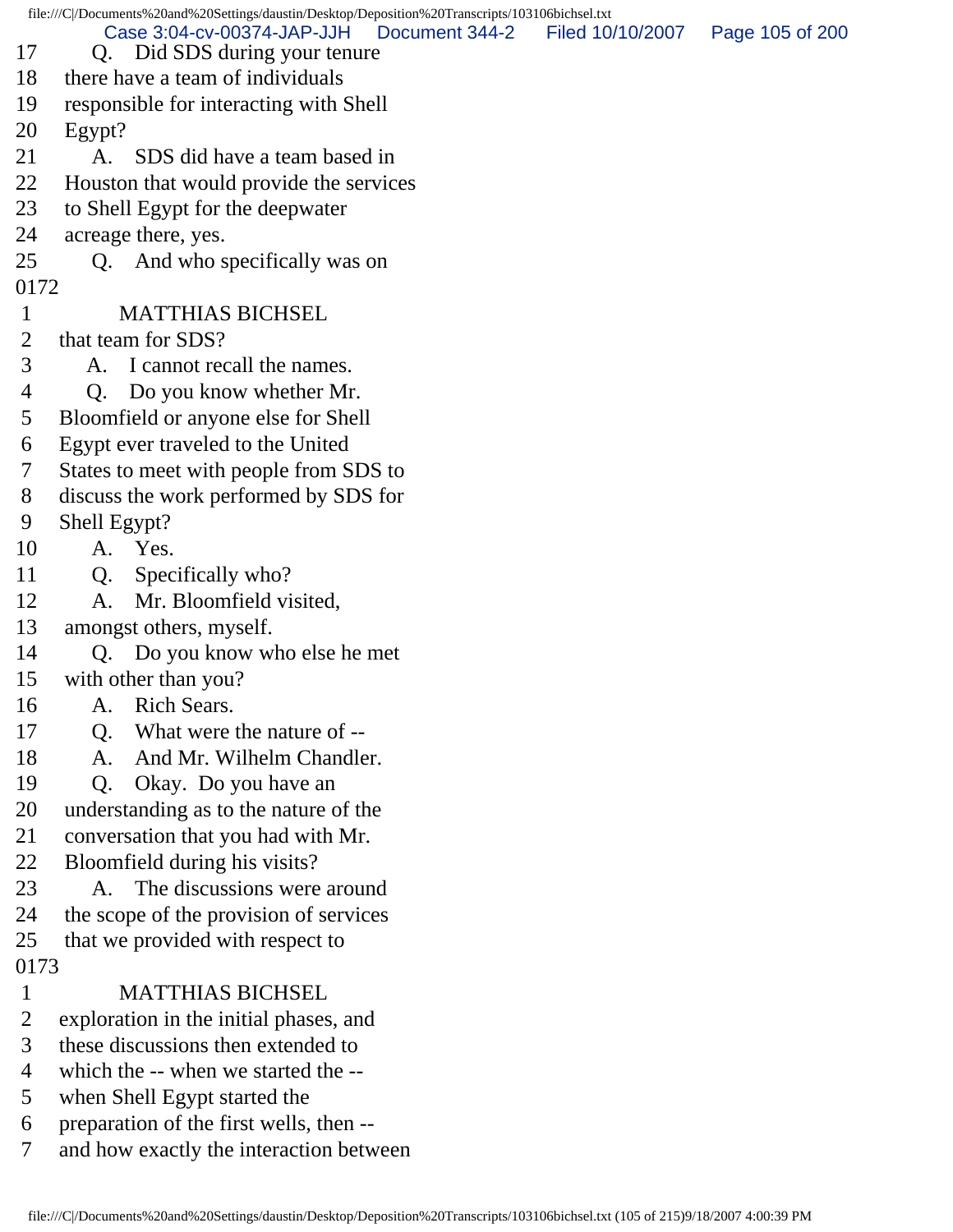file:///C|/Documents%20and%20Settings/daustin/Desktop/Deposition%20Transcripts/103106bichsel.txt 8 Shell Deepwater Services, well 9 engineering, the well engineering 10 department would work, the interaction 11 with the well engineering people and 12 logistics people that were on the 13 ground as part of Shell Egypt. 14 Q. Did you or any of your staff 15 ever travel to Shell Egypt to discuss 16 the interaction between SDS and Shell 17 Egypt there? 18 A. I personally traveled to 19 Egypt. I visited the offices in Egypt. 20 Q. Did you ever have any 21 discussions with Mr. Bloomfield or 22 anybody else with respect to proved 23 reserves or categorizing proved 24 reserves? 25 A. No. 0174 1 MATTHIAS BICHSEL 2 Q. Did SDS play any role in the 3 categorization of proved reserves on 4 Shell Egypt's behalf? 5 A. I do not recall. What I do 6 recall is that during my tenure that 7 was an exploration venture. We drilled 8 two exploration wells whilst I was in 9 SDS, and they -- one of them was a dry 10 hole so did not result in finding any 11 hydrocarbons, and the other one 12 resulted in finding some gas which was 13 subsequently, however, found to be 14 noncommercial. 15 Q. So then is it fair to say 16 that to the best of your knowledge 17 Shell Egypt has not booked any 18 reserves? 19 A. And again to be absolutely 20 -- absolutely clear, this is Shell 21 Deepwater Egypt. So the venture that 22 pertains to the deepwater thing. 23 Q. Right. 24 A. To my knowledge, there have Case 3:04-cv-00374-JAP-JJH Document 344-2 Filed 10/10/2007 Page 106 of 200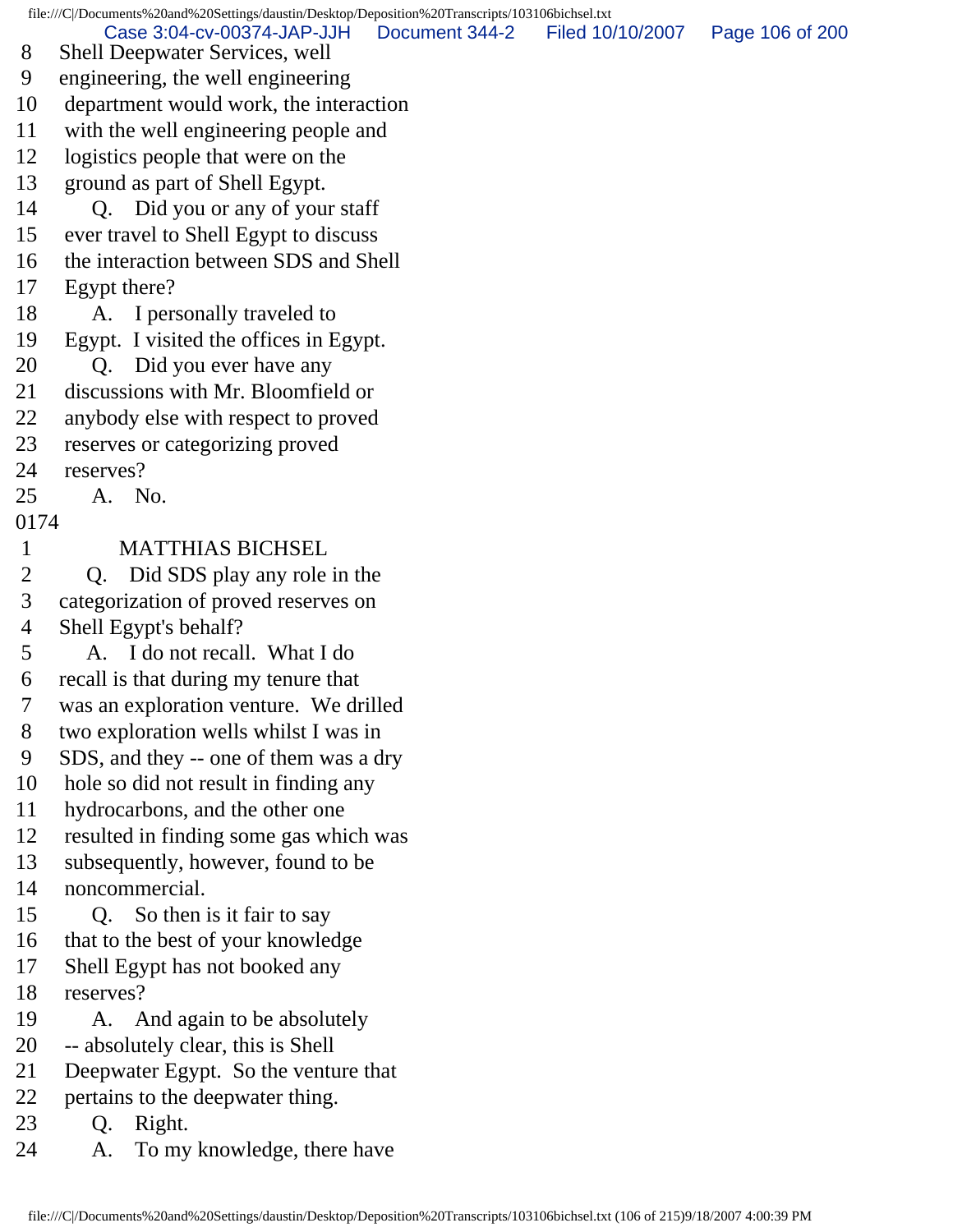|                | file:///C//Documents%20and%20Settings/daustin/Desktop/Deposition%20Transcripts/103106bichsel.txt |                  |                 |
|----------------|--------------------------------------------------------------------------------------------------|------------------|-----------------|
| 25             | Case 3:04-cv-00374-JAP-JJH<br>Document 344-2<br>been no proved reserves booked in                | Filed 10/10/2007 | Page 107 of 200 |
| 0175           |                                                                                                  |                  |                 |
| $\mathbf{1}$   | <b>MATTHIAS BICHSEL</b>                                                                          |                  |                 |
| $\overline{2}$ | deepwater in Egypt.                                                                              |                  |                 |
| 3              | Q. You've made that                                                                              |                  |                 |
| $\overline{4}$ | clarification on a number of occasions                                                           |                  |                 |
| 5              | about specifically referencing                                                                   |                  |                 |
| 6              | deepwater. Is that because you have no                                                           |                  |                 |
| 7              | understanding about whether or not                                                               |                  |                 |
| 8              | these operating units have booked for                                                            |                  |                 |
| 9              | shallow water or other types of                                                                  |                  |                 |
| 10             | bookings, or is it because you're                                                                |                  |                 |
| 11             | limiting your knowledge to just                                                                  |                  |                 |
| 12             | deepwater?                                                                                       |                  |                 |
| 13             | A. I'm aware that we have                                                                        |                  |                 |
| 14             | operations in Egypt on shore, and that                                                           |                  |                 |
| 15             | we have production there which means we                                                          |                  |                 |
| 16             | have -- we have proved reserves, but                                                             |                  |                 |
| 17             | I'm not aware of -- of the situation                                                             |                  |                 |
| 18             | around the proved reserves for Egypt.                                                            |                  |                 |
| 19             | Q. How about for any of the                                                                      |                  |                 |
| 20             | other entities we've discussed so far,                                                           |                  |                 |
| 21             | you've made the same line of                                                                     |                  |                 |
| 22             | demarcation in terms of that you're                                                              |                  |                 |
| 23             | specifically talking about booking of                                                            |                  |                 |
| 24             | reserves for deepwater. Do you have an                                                           |                  |                 |
| 25             | understanding, for example, in Shell                                                             |                  |                 |
| 0176           |                                                                                                  |                  |                 |
| $\mathbf{1}$   | <b>MATTHIAS BICHSEL</b>                                                                          |                  |                 |
| $\overline{2}$ | Morocco or SNEPCO as to whether or not                                                           |                  |                 |
| 3              | reserves were booked outside of the                                                              |                  |                 |
| 4              | deepwater framework?                                                                             |                  |                 |
| 5              | A. Both Shell Morocco was only                                                                   |                  |                 |
| 6              | operating in the deepwater, and they                                                             |                  |                 |
| 7              | didn't result in finding any commercial                                                          |                  |                 |
| 8              | hydrocarbons. SNEPCO is only operating                                                           |                  |                 |
| 9              | successfully in the deepwater end, so                                                            |                  |                 |
| 10             | not in the shallow -- in the shallow                                                             |                  |                 |
| 11             | end.                                                                                             |                  |                 |
| 12             | Would that be the same<br>O.                                                                     |                  |                 |
| 13             | answer for Brazil?                                                                               |                  |                 |
| 14             | A. That's correct.                                                                               |                  |                 |
| 15             | I think the next operating<br>Q.                                                                 |                  |                 |
|                |                                                                                                  |                  |                 |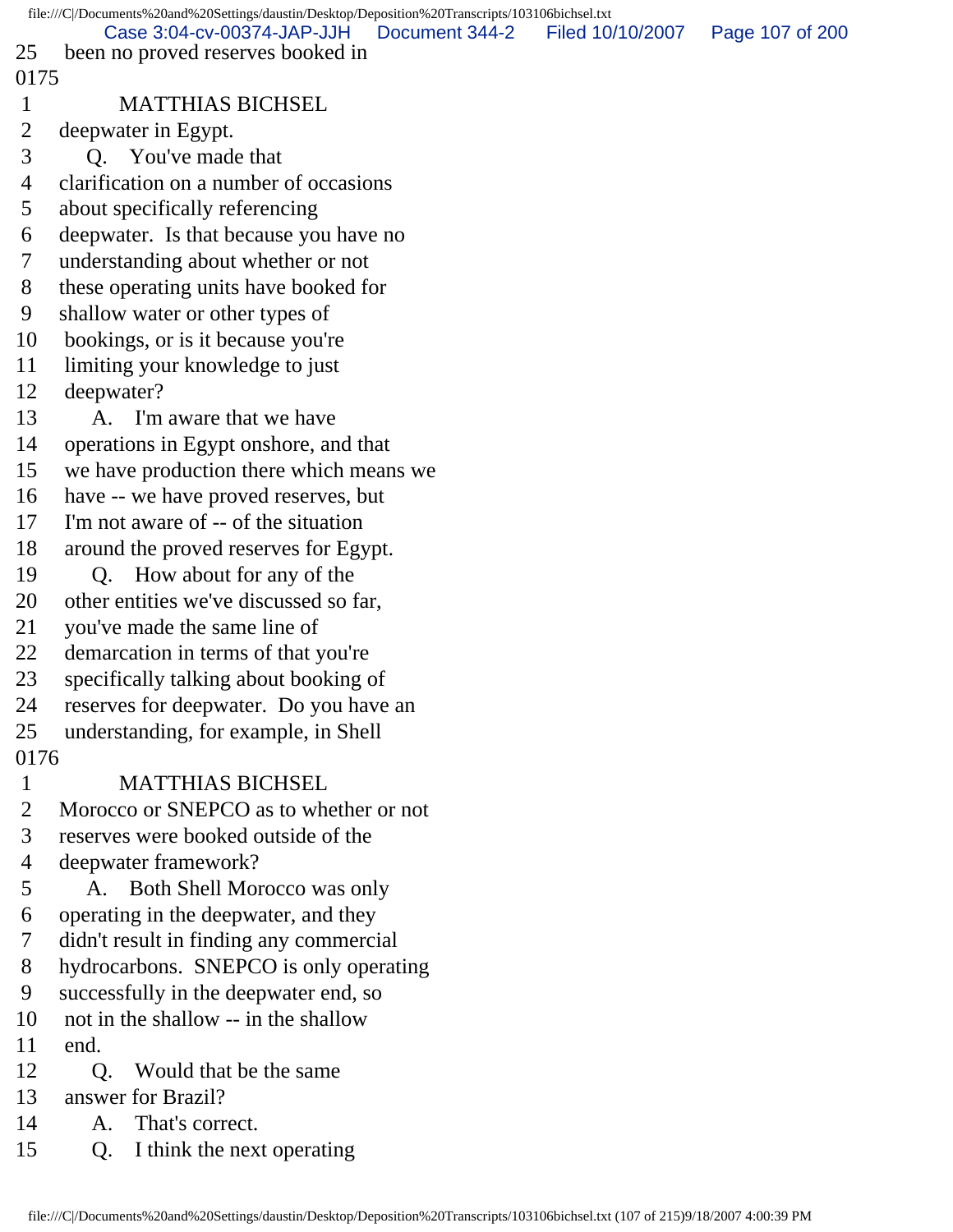file:///C|/Documents%20and%20Settings/daustin/Desktop/Deposition%20Transcripts/103106bichsel.txt 16 unit -- one moment, please. Is there a 17 separate entity in Egypt for shallow or 18 onshore projects? 19 A. Yes, it's called BAPETCO. 20 This is a joint venture with the 21 national -- the Government of Egypt. 22 It's a joint venture. I do not know 23 the shares. 24 Q. I think -- 25 A. BAPETCO, B-A-P-E-T-C-O. 0177 1 MATTHIAS BICHSEL 2 Q. BAPETCO. Do you know 3 whether BAPETCO has booked any reserves 4 between 1998 and 2004? 5 A. No, I don't know that. 6 Q. Do you have an understanding 7 as to who from the Shell company is 8 responsible for the operations of 9 BAPETCO? 10 A. No, I don't know. 11 Q. I think the next operating 12 unit that you mentioned was Shell 13 Malaysia. Do you recall having 14 mentioned that SDS did work for Shell 15 Malaysia? 16 A. Yes. 17 Q. Can you describe the nature 18 of the work performed by SDS for Shell 19 Malaysia? 20 A. Malaysia had a number of 21 deepwater blocks in northwest Borneo. 22 They were asking Shell Deepwater 23 Services to help in evaluating the 24 exploration potential for inventorying, 25 if you want, the hydrocarbon content of 0178 1 MATTHIAS BICHSEL 2 these blocks that they had. In 3 particular, using specialist services 4 in -- on the seismic side in detecting 5 hydrocarbons from seismic data without 6 having to drill wells. Case 3:04-cv-00374-JAP-JJH Document 344-2 Filed 10/10/2007 Page 108 of 200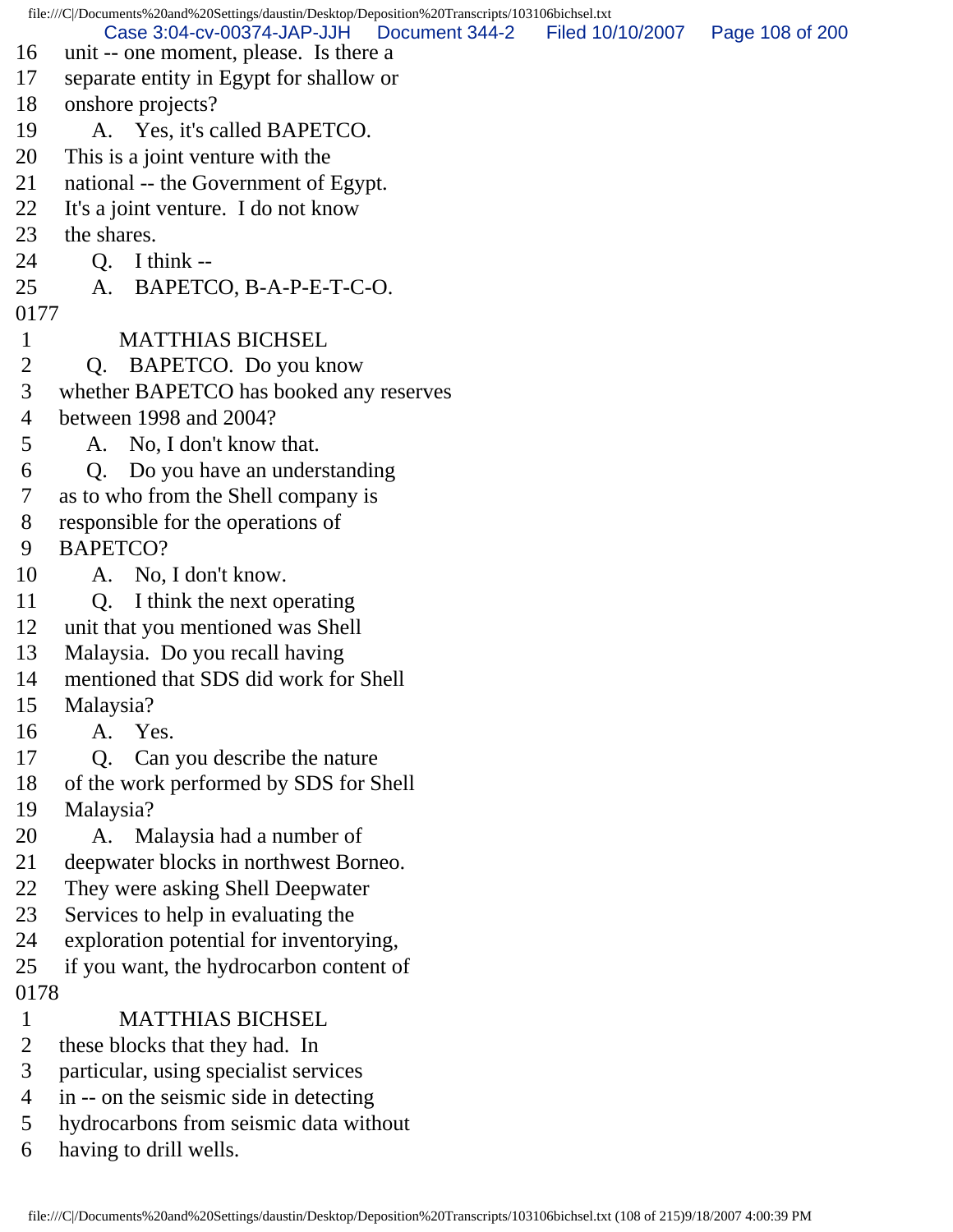file:///C|/Documents%20and%20Settings/daustin/Desktop/Deposition%20Transcripts/103106bichsel.txt 7 Q. At what point did Shell 8 begin a relationship, Shell Deepwater 9 Services begin a relationship with 10 Shell Malaysia? 11 A. My recollection is that the 12 relationship started in the second half 13 of 1999. 14 Q. And do you know whether that 15 continued throughout your tenure at 16 SDS? 17 A. Yes, I do know. 18 Q. And did it? 19 A. And it did. 20 Q. Do you know whether the 21 relationship between SDS and Shell 22 Malaysia continued after you left SDS? 23 A. I do not know. 24 O. Did SDS have a specific team 25 responsible for interacting with Shell 0179 1 MATTHIAS BICHSEL 2 Malaysia? 3 A. No. SDS had a number of 4 specialist teams. They provided 5 services on -- as I explained, on the 6 nature of evaluating seismic data, and 7 that's the services that in this 8 particular case was provided. So this 9 team provided -- this wasn't a 10 dedicated team for Shell Malaysia, but 11 that was a team of specialists that 12 provided such services where they were 13 required and asked for. 14 Q. Do you know whether Shell 15 Malaysia had any personnel in-house 16 that had any expertise in Deepwater 17 Services? 18 A. Shell Malaysia at the time 19 had a number of people that were 20 working before in the Gulf of Mexico 21 and they had deepwater experience. 22 Q. Do you know whether any 23 personnel from Shell Malaysia ever Case 3:04-cv-00374-JAP-JJH Document 344-2 Filed 10/10/2007 Page 109 of 200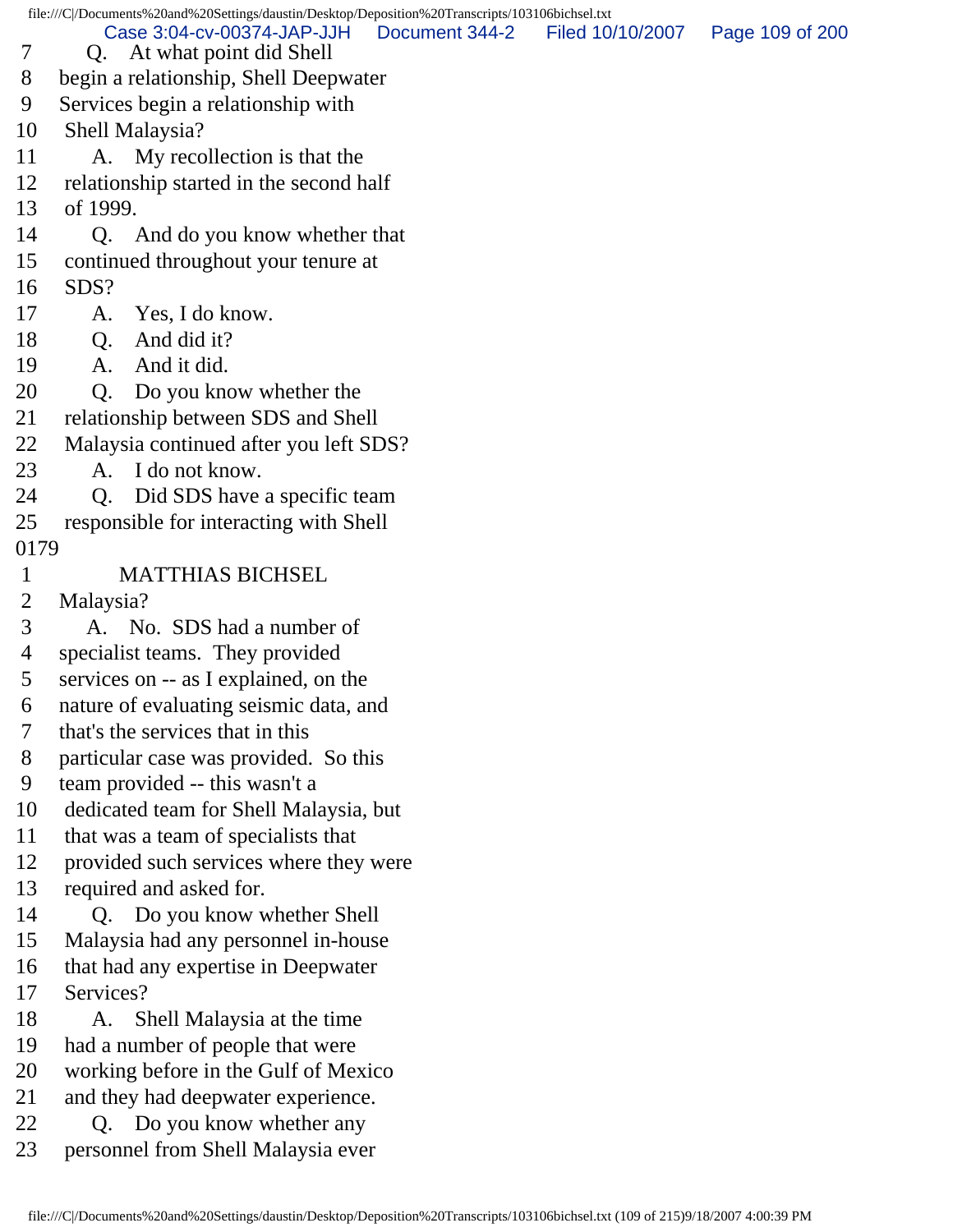| file:///C /Documents%20and%20Settings/daustin/Desktop/Deposition%20Transcripts/103106bichsel.txt |                                                                    |                |                  |                 |  |
|--------------------------------------------------------------------------------------------------|--------------------------------------------------------------------|----------------|------------------|-----------------|--|
| 24                                                                                               | Case 3:04-cv-00374-JAP-JJH<br>traveled to either New Orleans or to | Document 344-2 | Filed 10/10/2007 | Page 110 of 200 |  |
| 25                                                                                               | Houston for meetings with personnel                                |                |                  |                 |  |
| 0180                                                                                             |                                                                    |                |                  |                 |  |
| $\mathbf{1}$                                                                                     | <b>MATTHIAS BICHSEL</b>                                            |                |                  |                 |  |
| 2                                                                                                | from SDS?                                                          |                |                  |                 |  |
| 3                                                                                                | A. Yes, I do know.                                                 |                |                  |                 |  |
| 4                                                                                                | And who specifically from<br>Q.                                    |                |                  |                 |  |
| 5                                                                                                | Shell Malaysia traveled to the US?                                 |                |                  |                 |  |
| 6                                                                                                | A. The name I recall was Martin                                    |                |                  |                 |  |
| 7                                                                                                | Stauble.                                                           |                |                  |                 |  |
| 8                                                                                                | Q. And who in particular did                                       |                |                  |                 |  |
| 9                                                                                                | Mr. Stauble meet with?                                             |                |                  |                 |  |
| 10                                                                                               | A. He met with Mr. Chandler                                        |                |                  |                 |  |
| 11                                                                                               | Wilhelm, with Mr. Rich Sears, and with                             |                |                  |                 |  |
| 12                                                                                               | myself.                                                            |                |                  |                 |  |
| 13                                                                                               | Q. Do you have a recollection                                      |                |                  |                 |  |
| 14                                                                                               | of when those meetings took place?                                 |                |                  |                 |  |
| 15                                                                                               | A. No.                                                             |                |                  |                 |  |
| 16                                                                                               | Do you have a recollection<br>Q <sub>r</sub>                       |                |                  |                 |  |
| 17                                                                                               | of what was discussed at those                                     |                |                  |                 |  |
| 18                                                                                               | meetings?                                                          |                |                  |                 |  |
| 19                                                                                               | A. We discussed at these                                           |                |                  |                 |  |
| 20                                                                                               | meetings the -- the techniques that                                |                |                  |                 |  |
| 21                                                                                               | Shell Deepwater Services deployed to                               |                |                  |                 |  |
| 22                                                                                               | determine from the seismic -- the                                  |                |                  |                 |  |
| 23                                                                                               | signature of the seismic data to try to                            |                |                  |                 |  |
| 24                                                                                               | figure out whether hydrocarbons are oil                            |                |                  |                 |  |
| 25                                                                                               | or gas, so the -- the whole issue there                            |                |                  |                 |  |
| 0181                                                                                             |                                                                    |                |                  |                 |  |
| $\mathbf{1}$                                                                                     | <b>MATTHIAS BICHSEL</b>                                            |                |                  |                 |  |
| $\overline{2}$                                                                                   | was since already a lot of gas has been                            |                |                  |                 |  |
| 3                                                                                                | found in Malaysia, Shell Malaysia asked                            |                |                  |                 |  |
| $\overline{4}$                                                                                   | in particular asked Shell Deepwater                                |                |                  |                 |  |
| 5                                                                                                | Services in particular to help them in                             |                |                  |                 |  |
| 6                                                                                                | differentiating between oil and gas.                               |                |                  |                 |  |
| 7                                                                                                | When you say differentiating<br>O.                                 |                |                  |                 |  |
| 8                                                                                                | between oil and gas, what do you mean?                             |                |                  |                 |  |
| 9                                                                                                | A. When you have seismic data                                      |                |                  |                 |  |
| 10                                                                                               | you can under certain circumstances you                            |                |                  |                 |  |
| 11                                                                                               | can actually see on the seismic data                               |                |                  |                 |  |
| 12                                                                                               | whether there are hydrocarbons,                                    |                |                  |                 |  |
| 13                                                                                               | unspecified hydrocarbons in the system.                            |                |                  |                 |  |
| 14                                                                                               | On the particular circumstances and                                |                |                  |                 |  |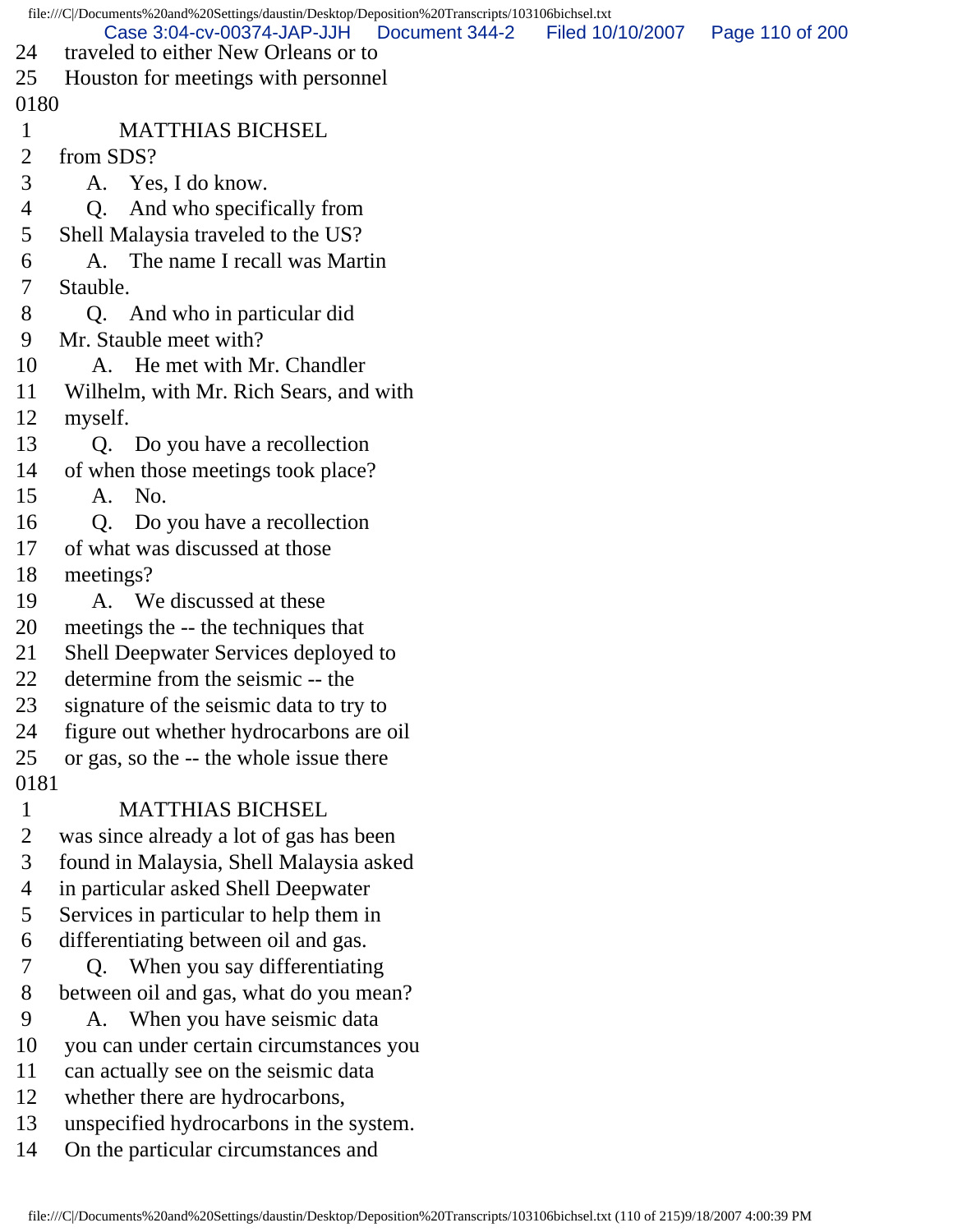file:///C|/Documents%20and%20Settings/daustin/Desktop/Deposition%20Transcripts/103106bichsel.txt 15 using appropriate technology you can -- 16 you can make a call without having to 17 drill whether these hydrocarbons that 18 you can detect on seismic are more 19 likely to be oil or gas. 20 Q. Did you or any of your staff 21 ever travel to Malaysia to meet with 22 Mr. Stauble or any of his colleagues 23 with respect to your relationship 24 between SDS and Shell Malaysia? 25 A. I traveled to Malaysia. 0182 1 MATTHIAS BICHSEL 2 Q. And did you have 3 conversations with Mr. Stauble? 4 A. I did have, yes. 5 Q. Did any of those 6 conversations involve the categorization 7 of proved reserves? 8 A. No, they did not. 9 Q. Do you know whether Shell 10 Malaysia booked any proved reserves 11 between 1999 and 2004? 12 A. I do not know. 13 Q. And again when you say that 14 you're saying with regard -- you're 15 only speaking with respect to deepwater 16 activity; is that correct? 17 A. I do not know for deepwater 18 nor for nondeep water. 19 Q. Do you know whether Shell 20 Malaysia had a shallow water or onshore 21 equivalent of Shell Malaysia's 22 deepwater project? 23 A. Shell Malaysia has an 24 extensive operation in the shallow 25 water. 0183 1 MATTHIAS BICHSEL 2 Q. And I guess just to be 3 clear, do you know whether there were 4 any proved reserves booked for Shell 5 Malaysia onshore or for shallow water? Case 3:04-cv-00374-JAP-JJH Document 344-2 Filed 10/10/2007 Page 111 of 200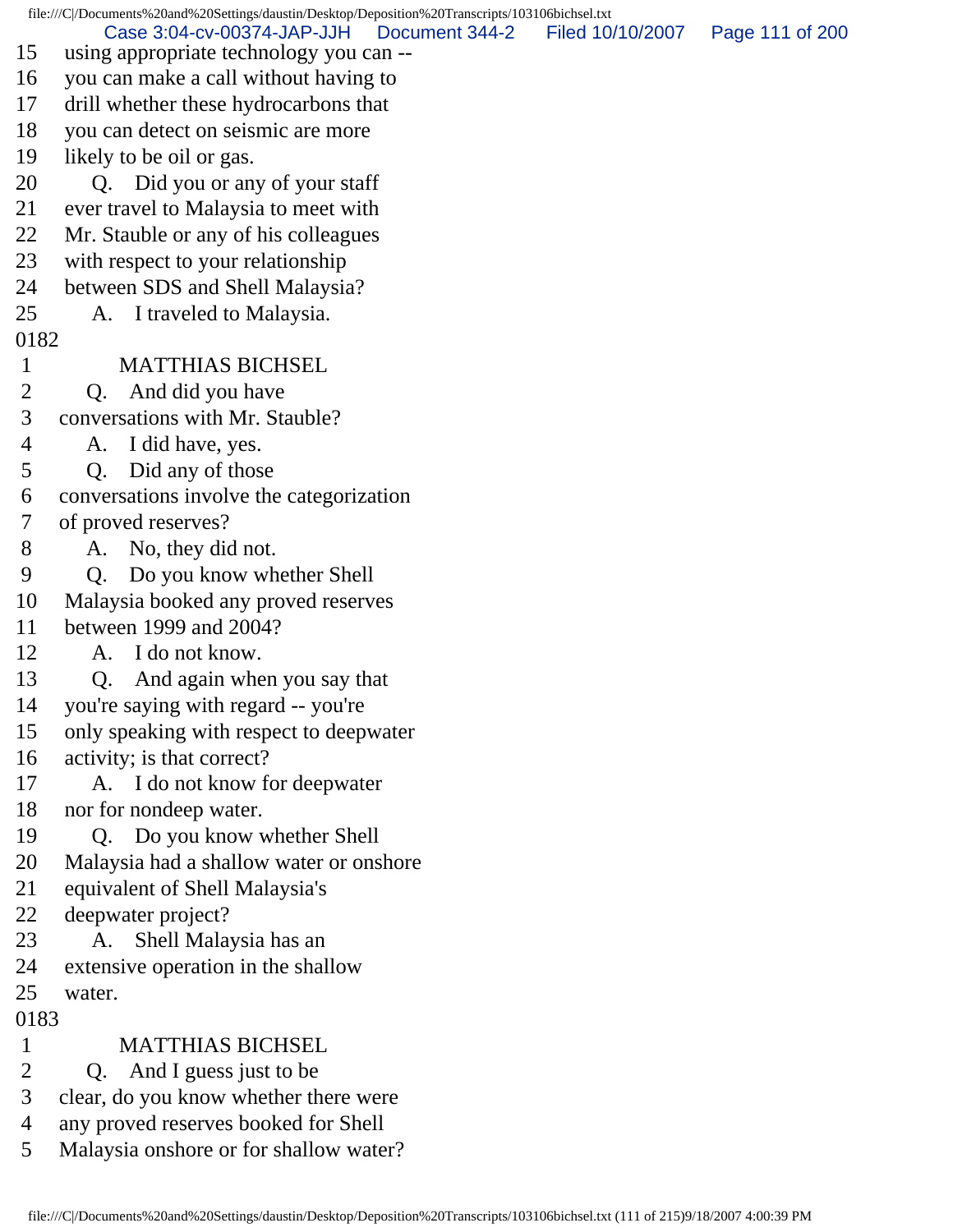file:///C|/Documents%20and%20Settings/daustin/Desktop/Deposition%20Transcripts/103106bichsel.txt 6 A. I do not know when and 7 whether any reserves were booked. 8 Q. What was the name of Shell 9 Malaysia's shallow water or onshore 10 units? 11 A. I do not recall. Meaning 12 the units or the people? 13 Q. The units, you know, like 14 you said for Egypt, I think you said it 15 was BAPETCO? 16 A. Okay. 17 Q. Do you have an understanding 18 of what the counterpart would be for 19 Shell Malaysia? 20 A. There's a unit called 21 Sarawak Shell, and there's another unit 22 called Savah Shell. 23 Q. Could you spell those for 24 the court reporter, please? 25 A. S-a-r-a-w-a-k. And the 0184 1 MATTHIAS BICHSEL 2 second one is S-a-v-a-h. 3 MR. ARANOFF: You want to 4 take five minutes. 5 THE VIDEO OPERATOR: We'll 6 go off the record, 2:14, tape 2. 7 (A recess was taken.) 8 THE VIDEO OPERATOR: Back on 9 the record 2:28, tape 2. 10 Q. Okay, Mr. Bichsel, I want to 11 just go back before we move to the next 12 operating unit on a couple of things we 13 were talking about with regard to Shell 14 Brazil. First, I was curious as to 15 whether or not there is a shallow water 16 or onshore entity in Brazil on behalf 17 of Shell similar to the entity you were 18 describing for deepwater before. Do 19 you know whether Shell has a shallow 20 water onshore entity in Brazil? Case 3:04-cv-00374-JAP-JJH Document 344-2 Filed 10/10/2007 Page 112 of 200

- 21 A. Shell has an interest in a
- 22 field called Merluza which I believe is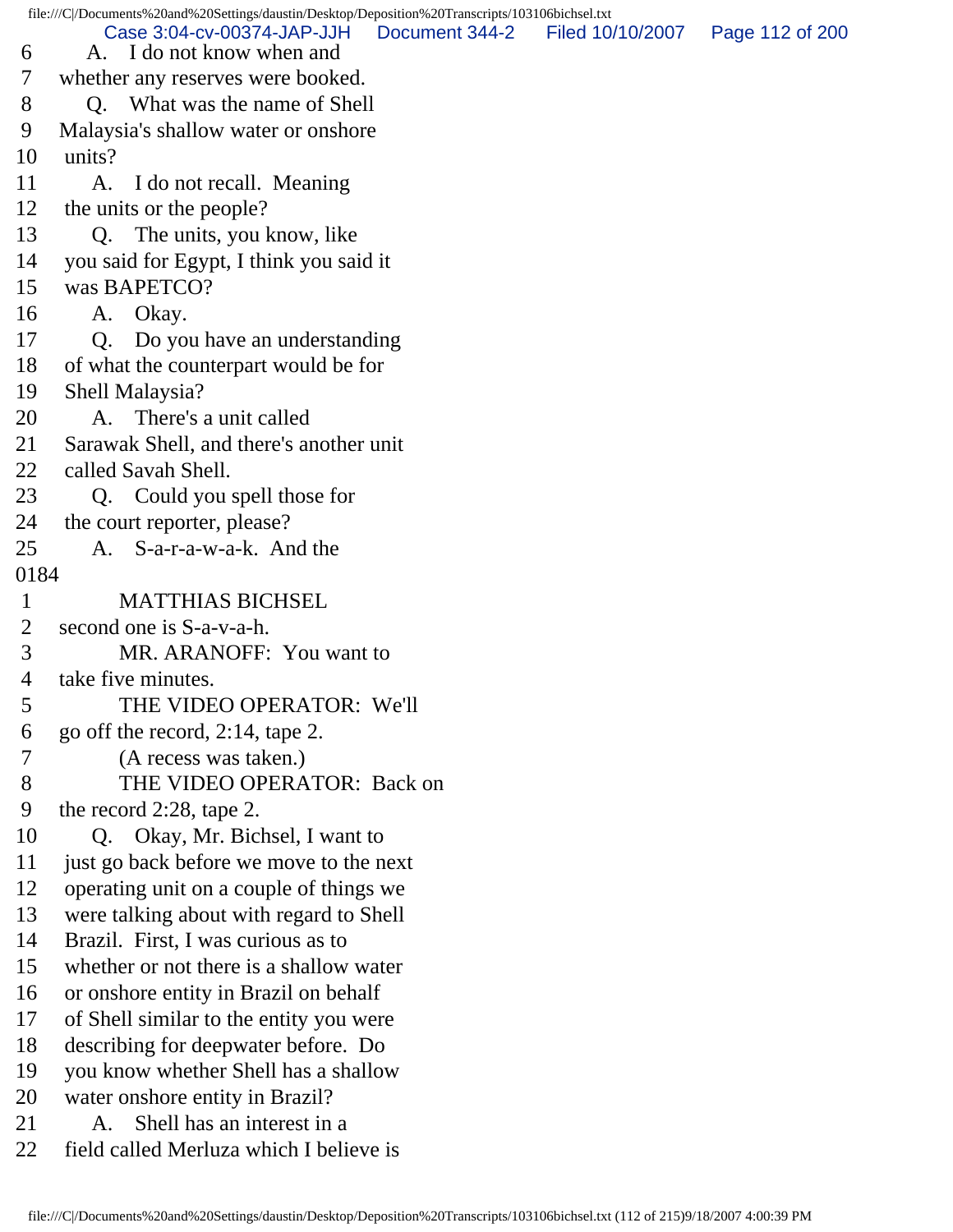file:///C|/Documents%20and%20Settings/daustin/Desktop/Deposition%20Transcripts/103106bichsel.txt 23 in shallower water, yes. 24 Q. Do you know what that entity 25 is called? 0185 1 MATTHIAS BICHSEL 2 A. Merluza, M-e-r-l-u-z-a. I 3 do not know the name of the joint 4 venture. That's the field name. 5 Q. Do you know whether there 6 was any pressure from inside Shell to 7 book reserves in Brazil? Do you have 8 any understanding of that? 9 A. No. 10 Q. Do you know whether there 11 was any sense of urgency -- well, 12 withdrawn. Are you familiar with the 13 term the center? Do you know what I 14 mean when I say the center? 15 A. You need to explain a little 16 bit better what you mean by the center. 17 Q. Okay. My question is have 18 you ever heard the term the center with 19 respect to the Shell organization, 20 specifically with respect to calling 21 The Hague the center? Have you heard 22 that terminology? 23 A. I have heard that, I have 24 heard that terminology. 25 Q. Do you know as you sit here 0186 1 MATTHIAS BICHSEL 2 today whether there was any pressure 3 with respect to Shell Brazil to book 4 reserves, pressure emanating out of the 5 center? 6 MS. ASHTON: Objection. If 7 you know you can answer. 8 A. I do not know whether there 9 was any pressure. 10 Q. Do you know whether -- 11 withdrawn. 12 Did you or anyone at SDS, to 13 the best of your knowledge, have any Case 3:04-cv-00374-JAP-JJH Document 344-2 Filed 10/10/2007 Page 113 of 200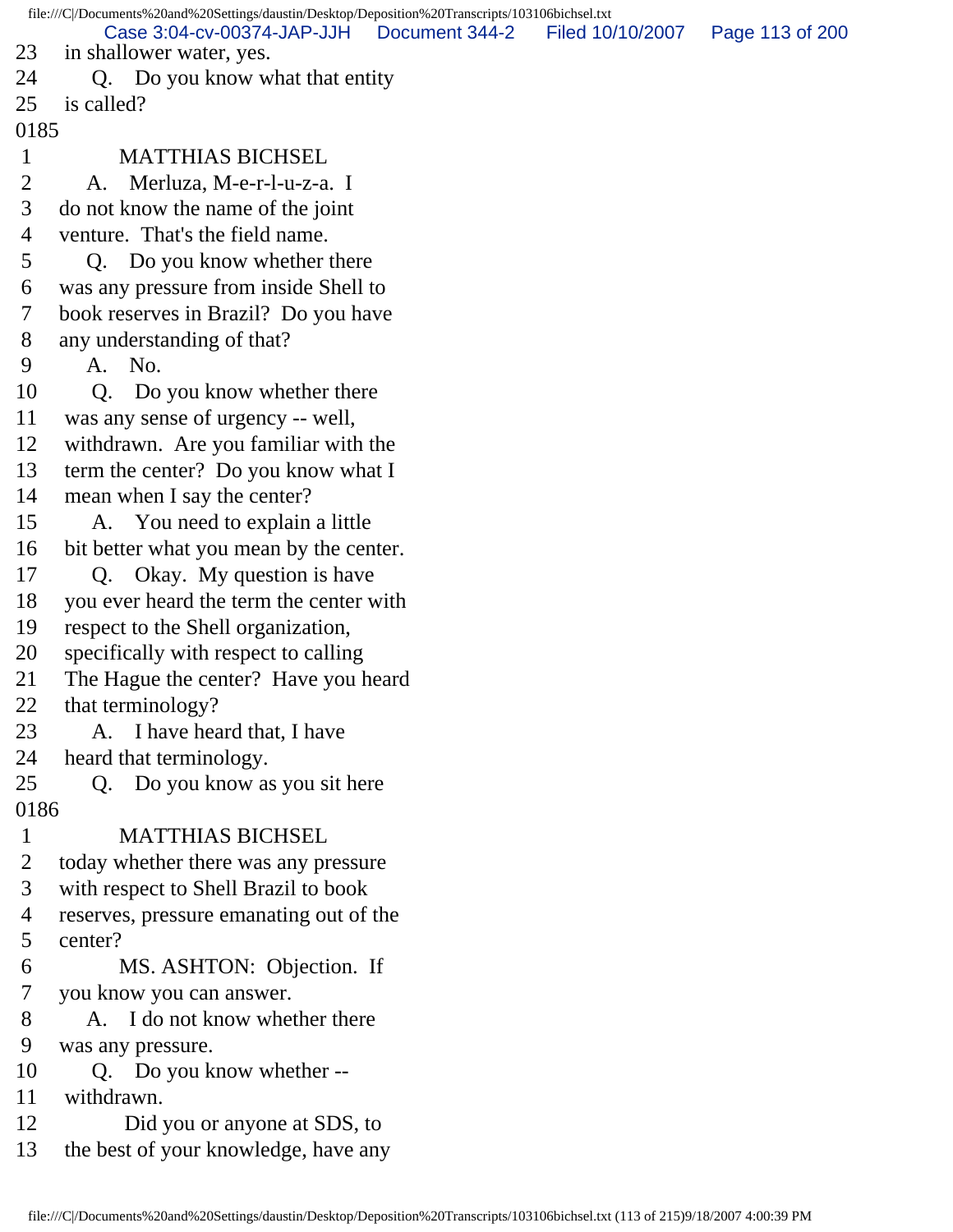file:///C|/Documents%20and%20Settings/daustin/Desktop/Deposition%20Transcripts/103106bichsel.txt 14 communications with Philip Watts about 15 booking reserves in Brazil? 16 A. To my knowledge, there was 17 no communication with Mr. Watts. 18 O. Do you know -- I'm sorry. 19 A. Between Shell Deepwater 20 Services directly with Mr. Watts. 21 Q. How about indirectly, do you 22 know if there was any indirect contact 23 with Mr. Watts? 24 A. I do not know. 25 Q. You know who Mr. Watts is? 0187 1 MATTHIAS BICHSEL 2 A. I presume you're talking 3 about Mr. Philip Watts, Sir Philip 4 Watts. 5 Q. That's correct. 6 A. Yes, I do. 7 Q. Have you ever met Mr. Philip 8 Watts? 9 A. Yes, I have. 10 O. Under what circumstances 11 have you met Mr. Watts? 12 A. I, as an example, presented 13 projects to him. 14 Q. What kind of projects did 15 you present to Mr. Watts? 16 A. In my previous jobs I would 17 present what we were doing in 18 exploration in Oman, for instance. In 19 a much earlier job, when Mr. Watts was 20 head of economics, I would be talking 21 to him about the projects that we had 22 in Indonesia. 23 Q. Did you ever communicate 24 with Mr. Watts with respect to Shell 25 Brazil, either the onshore, shallow 0188 1 MATTHIAS BICHSEL 2 water, or Deepwater Services in Brazil? 3 A. I did not talk to Mr. Watts 4 about Brazil. Case 3:04-cv-00374-JAP-JJH Document 344-2 Filed 10/10/2007 Page 114 of 200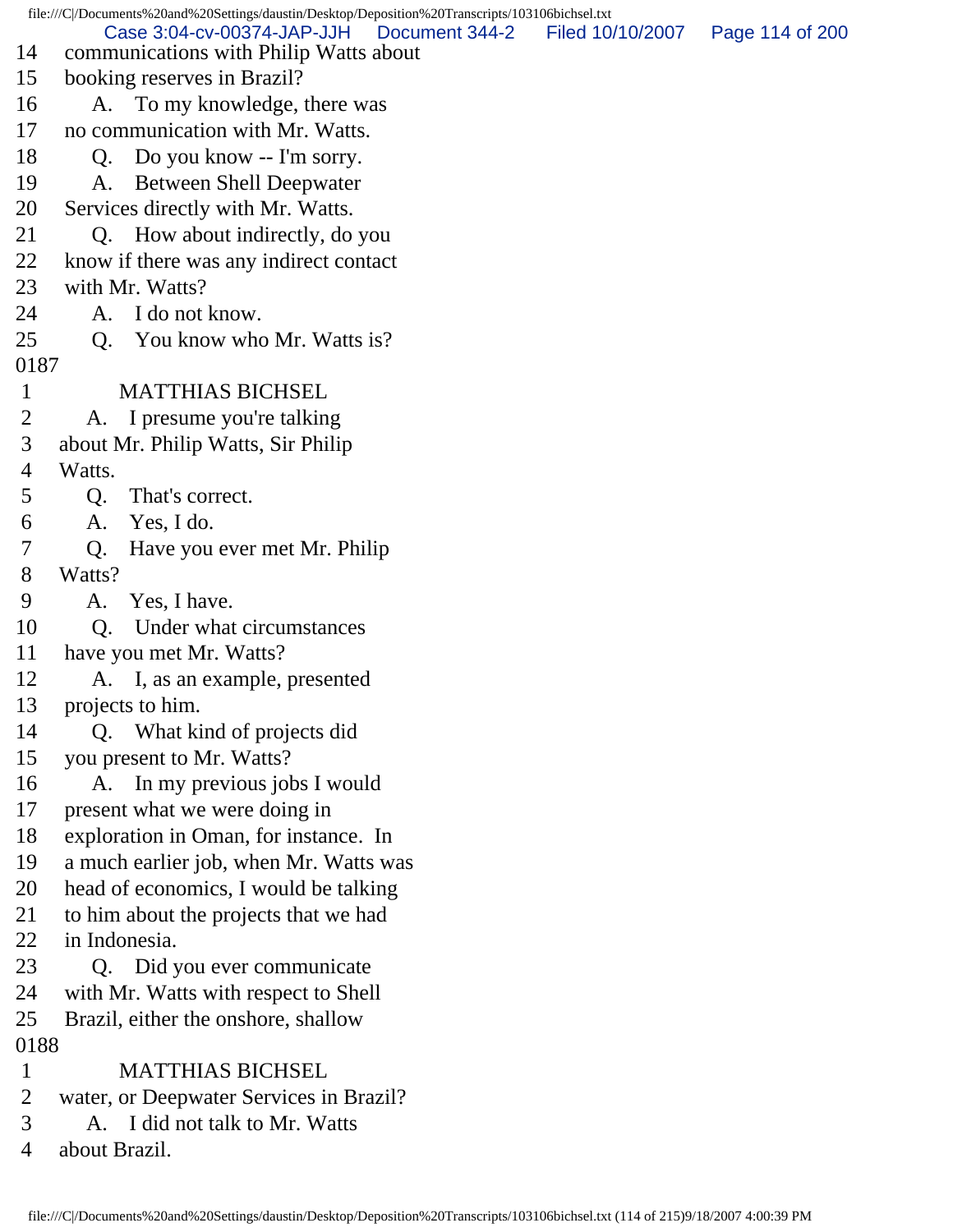5 Q. During your tenure as the 6 director of SDS, do you have an 7 understanding of what Mr. Philip 8 Watts's position was at the Shell 9 company? 10 A. I do not recall the dates 11 exactly, but Mr. Watts was the head of 12 exploration and production and then he 13 became the chairman of the CMD. 14 O. I just want to make sure 15 that we're clear. Do you have an 16 understanding of whether Shell Brazil, 17 and when I say Shell Brazil I'm talking 18 about both deepwater, shallow water, 19 onshore, any of those entities, did 20 they ever request that SDS provide 21 input with regard to volumetric 22 determination of hydrocarbons? 23 A. My recollection -- 24 recollection is that they did not. 25 Q. I want to move ahead and 0189 1 MATTHIAS BICHSEL 2 discuss the interaction, if any, that 3 SDS had with Shell Brunei. I think you 4 identified Shell Brunei as one of the 5 operating units that SDS interacted 6 with. Could you describe the basis of 7 the interaction with Shell Brunei? 8 A. I would like to clarify the 9 interaction that I will describe is a 10 company called Shell Deepwater Brunei. 11 In the late nineties, I do not know 12 whether it was in '98 or '99, Shell, as 13 a whole, I use that term loosely, 14 entered into an agreement with the 15 Government of Brunei to explore for 16 deepwater hydrocarbons off the coast of 17 Brunei. 18 The services that Shell 19 Deepwater provided was evaluation prior 20 to taking on the licenses. The 21 licenses were subsequently never Case 3:04-cv-00374-JAP-JJH Document 344-2 Filed 10/10/2007 Page 115 of 200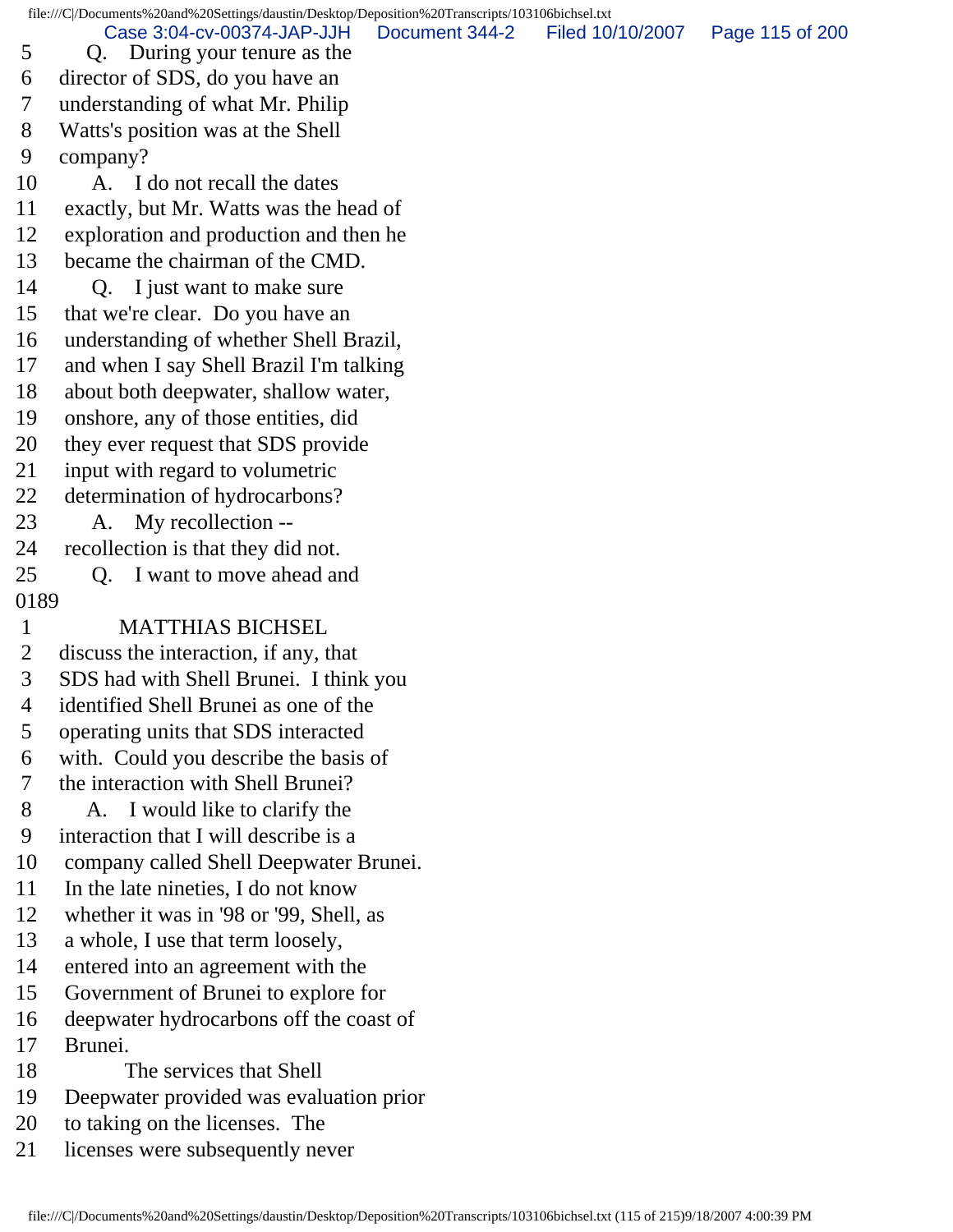file:///C|/Documents%20and%20Settings/daustin/Desktop/Deposition%20Transcripts/103106bichsel.txt 22 ratified, but there were also an 23 organization called Shell Deepwater 24 Brunei in anticipation of these 25 licenses will be ratified, but they're 0190 1 MATTHIAS BICHSEL 2 still in abeyance as we speak. 3 Q. And the relationship between 4 SDS and Shell Deepwater Brunei started 5 in either 1998 or 1999? 6 A. Yes. 7 Q. And it continued -- 8 A. The relationship that SDS 9 had with Shell Deepwater Brunei was in 10 1999, started in 1999. 11 Q. And did that continue 12 throughout your tenure at SDS? 13 A. That did continue until the 14 time and I do not recall the date when 15 it became clear that because of certain 16 issues between Malaysia and Brunei, a 17 border dispute, that the two -- that 18 the license was not, it was not 19 possible to get that ratified. When 20 that happened, then effectively there 21 was no need for any services to be 22 provided by Shell Deepwater Services to 23 Shell Deepwater Brunei. 24 Q. Do you have an understanding 25 of when this, I'll call it a licensing 0191 1 MATTHIAS BICHSEL 2 ratification issue, became a problem so 3 that the relationship was terminated? 4 A. I do not recall the date. 5 Q. Do you recall the year? 6 A. I do not recall the year. 7 Q. And you were clear at the 8 beginning of your description of your 9 -- of SDS's interaction with Shell 10 Deepwater Brunei to specifically 11 categorize it as the deepwater services Case 3:04-cv-00374-JAP-JJH Document 344-2 Filed 10/10/2007 Page 116 of 200

12 of Brunei. My question is did SDS ever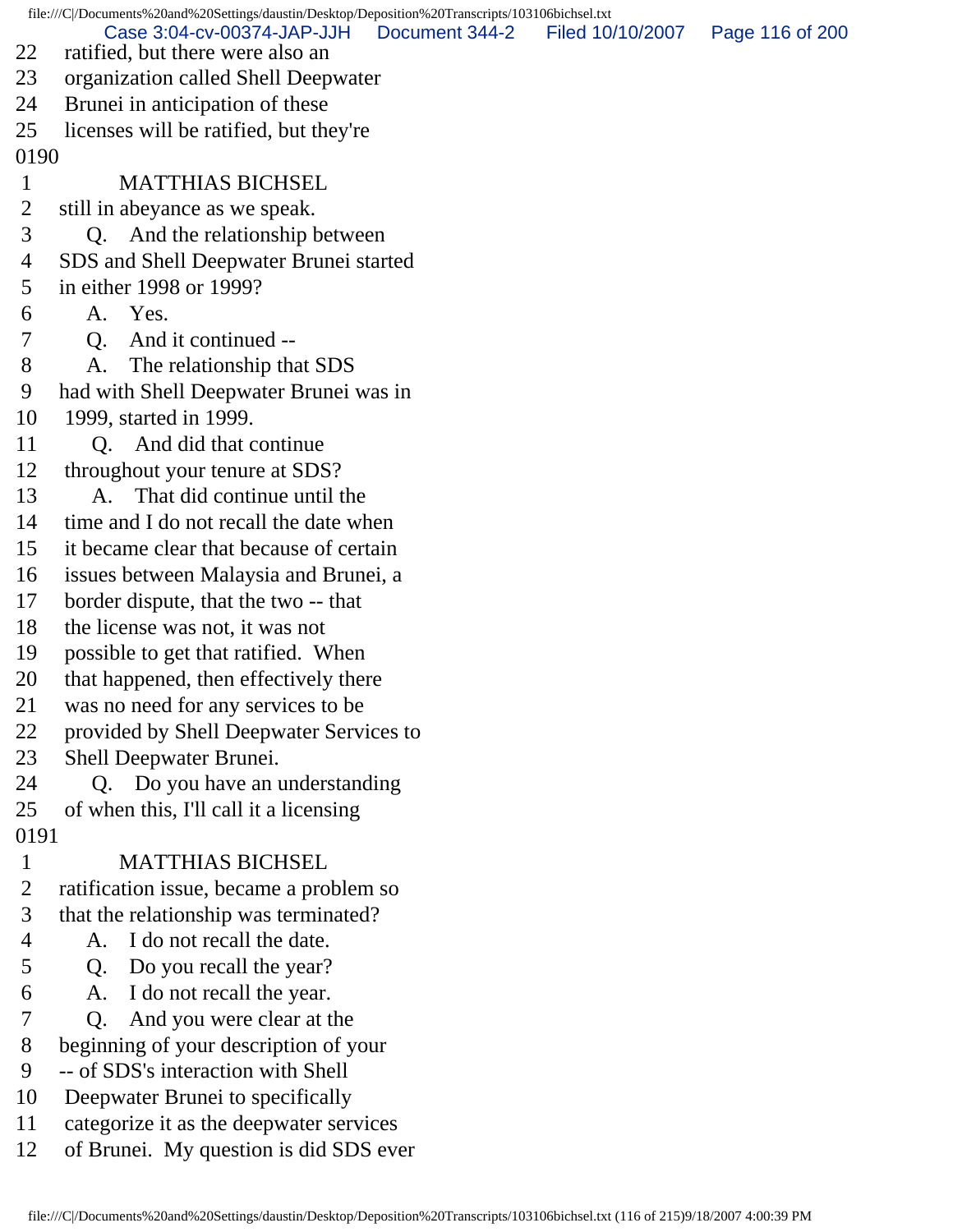file:///C|/Documents%20and%20Settings/daustin/Desktop/Deposition%20Transcripts/103106bichsel.txt 13 interact -- well, withdrawn. 14 Did SDS have any 15 relationship with an onshore or shallow 16 water entity in Brunei? 17 A. No, they did not. 18 Q. Do you know whether Shell 19 has an onshore or shallow water entity 20 in Brunei? 21 A. Yes, we do. 22 O. And what's the name of that 23 entities? 24 A. Brunei Shell Petroleum. 25 Q. Who at SDS was responsible 0192 1 MATTHIAS BICHSEL 2 for interacting with Shell Deepwater 3 Brunei? 4 A. Mr. Rich Sears. 5 Q. Anybody else that you can 6 think of? 7 A. No. 8 Q. And who in particular did he 9 interact with at Shell Deepwater Brunei? 10 A. The interaction took place 11 with Mr. Kees Ruitenbeek, K-e-e-s, 12 R-u-i-t-e-n-b-e-e-k. 13 Q. What was the nature of their 14 interaction, do you recall? 15 A. This was the provision of 16 services, the scope to determine the 17 level of the CTR. 18 Q. Do you know whether Mr. 19 Sears ever made any trips to Brunei? 20 A. I do not know. 21 Q. Do you know whether Mr. 22 Ruitenbeek ever made any trips to 23 either Houston or New Orleans? 24 A. I do not know. 25 Q. Did you ever make any trips 0193 1 MATTHIAS BICHSEL 2 to Brunei? 3 A. I did not make any trips to Case 3:04-cv-00374-JAP-JJH Document 344-2 Filed 10/10/2007 Page 117 of 200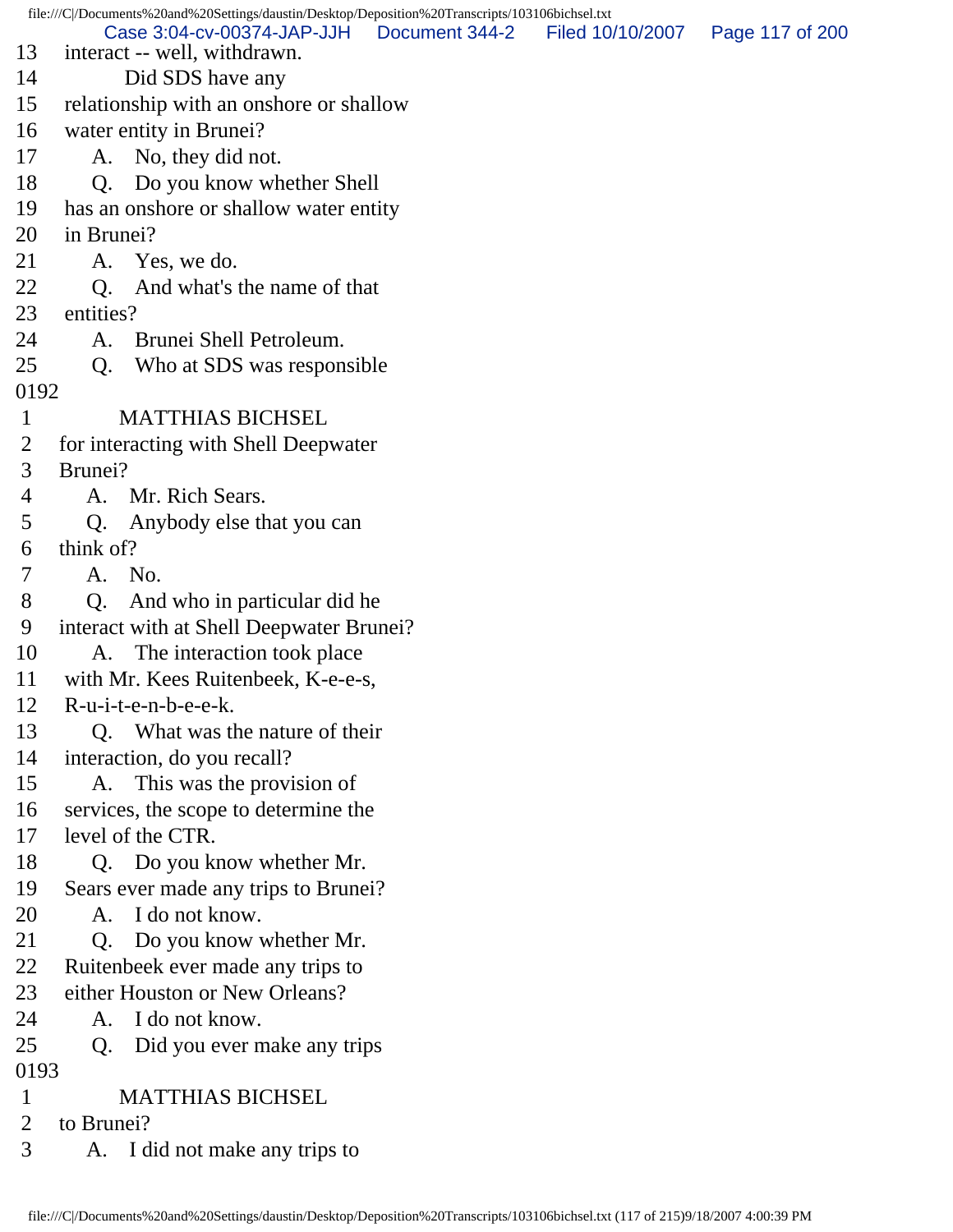file:///C|/Documents%20and%20Settings/daustin/Desktop/Deposition%20Transcripts/103106bichsel.txt 4 Brunei in my capacity as director of 5 Shell Deepwater Services. 6 Q. Under what circumstances, or 7 what title did you hold when you did 8 make a trip to Brunei? 9 A. I was director of 10 exploration. 11 Q. Did Shell Deepwater Brunei 12 ever request that SDS provide services 13 with respect to categorizing proved 14 reserves or assisting in the 15 categorization of proved reserves? 16 A. Shell Deepwater Brunei was 17 the vehicle that was supposed to operate 18 the deepwater license in Brunei but the 19 license was never ratified, which means 20 that the -- the drilling for hydrocarbons 21 in that deepwater license block was not 22 undertaken, which means that no 23 hydrocarbons were found. 24 Q. And that was a result, I 25 think you testified before, of a border 0194 1 MATTHIAS BICHSEL 2 dispute between Malaysia and Brunei? 3 A. That's correct. 4 Q. Have you ever heard of a 5 term called marginal reserves? 6 A. I have heard of the term, 7 yes. 8 Q. Do you have an understanding 9 as you sit here today of what a 10 marginal reserve is? 11 A. My understanding of a 12 marginal -- marginal reserve is that this 13 is an accumulation that contains 14 hydrocarbons that however is economically 15 and commercially challenged. In this 16 particular case the term reserve has, 17 however, nothing to do with proved 18 reserves. This is the -- this is used 19 for the characterization of hydrocarbons, 20 either oil or gas. Case 3:04-cv-00374-JAP-JJH Document 344-2 Filed 10/10/2007 Page 118 of 200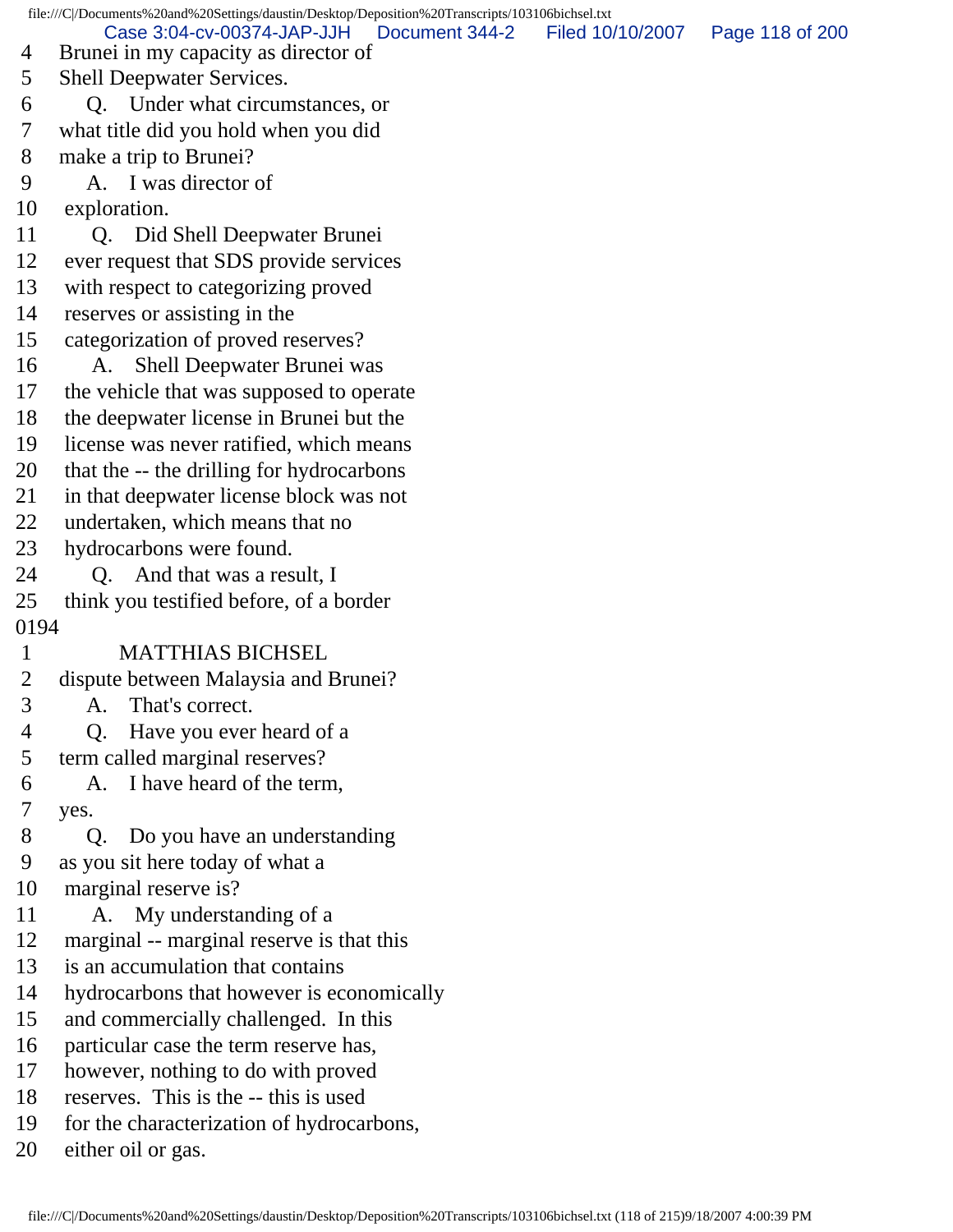file:///C|/Documents%20and%20Settings/daustin/Desktop/Deposition%20Transcripts/103106bichsel.txt 21 Q. Do you have an understanding 22 of whether SDS ever performed a review of 23 marginal reserves for Shell Deepwater 24 Brunei? 25 A. No, I do not. 0195 1 MATTHIAS BICHSEL 2 Q. No, you don't know, or no 3 they did not? 4 A. No, I do not know and I 5 don't recall. As I stated, Shell 6 Deepwater Brunei was operate -- was 7 supposed to be operating the deepwater 8 licenses that however never came to 9 success. So no drilling took place in 10 Brunei deepwater. 11 Q. So then is it fair to say 12 that to the best of your understanding 13 as you sit here today no reserves were 14 booked for Shell Deepwater Brunei? 15 A. Correct. 16 Q. Do you know whether there 17 was an audit of reserves conducted in 18 2002 for Shell Deepwater Brunei? 19 A. I do not know. 20 Q. Do you know of anybody -- 21 can you think of anybody at SDS that 22 would know whether there was an audit 23 in 2002 of Shell Deepwater Brunei? 24 A. No, I could not think of 25 anybody. 0196 1 MATTHIAS BICHSEL 2 Q. Do you know whether Shell 3 Deepwater Services performed any 4 services on behalf of the -- I'm going 5 to mispronounce this -- on behalf of 6 the Shell onshore or shallow water 7 entities in Brunei? 8 MS. ASHTON: I think you've 9 asked him that before. I mean I'm 10 happy to go on with this but I kind of 11 would like if we not repeat questions, Case 3:04-cv-00374-JAP-JJH Document 344-2 Filed 10/10/2007 Page 119 of 200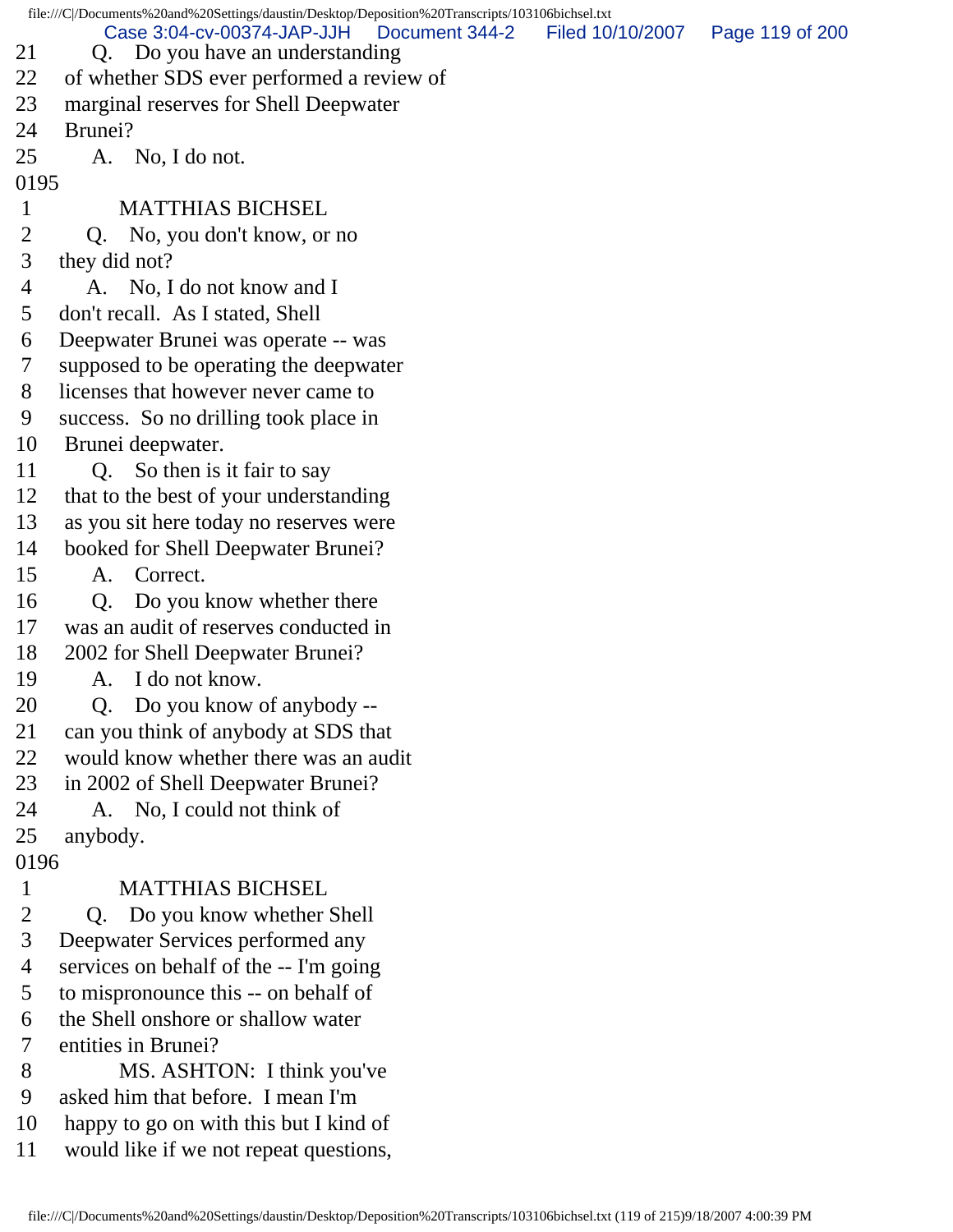file:///C|/Documents%20and%20Settings/daustin/Desktop/Deposition%20Transcripts/103106bichsel.txt 12 but you can answer. 13 A. Shell Deepwater Services did 14 not provide any services to Brunei 15 Shell Petroleum. 16 O. Can you provide for me the 17 nature of the interaction that SDS had 18 with Angola, please? 19 A. Shell Deepwater Services 20 provided services pertaining to 21 exploration in Angola, where Shell had 22 a number of deepwater blocks. And 23 Shell Deepwater Services provided 24 services in relation for Shell Angola 25 to govern the relationship with their 0197 1 MATTHIAS BICHSEL 2 -- with the partner, BP, in Block 18. 3 Q. Was there a team of people 4 at Shell Deepwater Services that were 5 responsible for interacting with Shell 6 Angola? 7 A. There were -- there was a 8 team that had indeed that task. 9 Q. And who were -- who were the 10 members of that team? 11 A. I do recall the team leader, 12 Mr. Ian Hines. 13 Q. And were there any other 14 members on Mr. Hines's team, immediate 15 subordinates? 16 A. There were. I do not recall 17 their names. 18 Q. Do you know whether Mr. Hines 19 ever traveled to Angola with respect to 20 performing services on behalf of Shell 21 Angola? 22 A. I do not know. 23 O. Do you know whether anybody 24 from Angola was specifically charged 25 with interacting with SDS involving 0198 1 MATTHIAS BICHSEL 2 their relationship between SDS and Case 3:04-cv-00374-JAP-JJH Document 344-2 Filed 10/10/2007 Page 120 of 200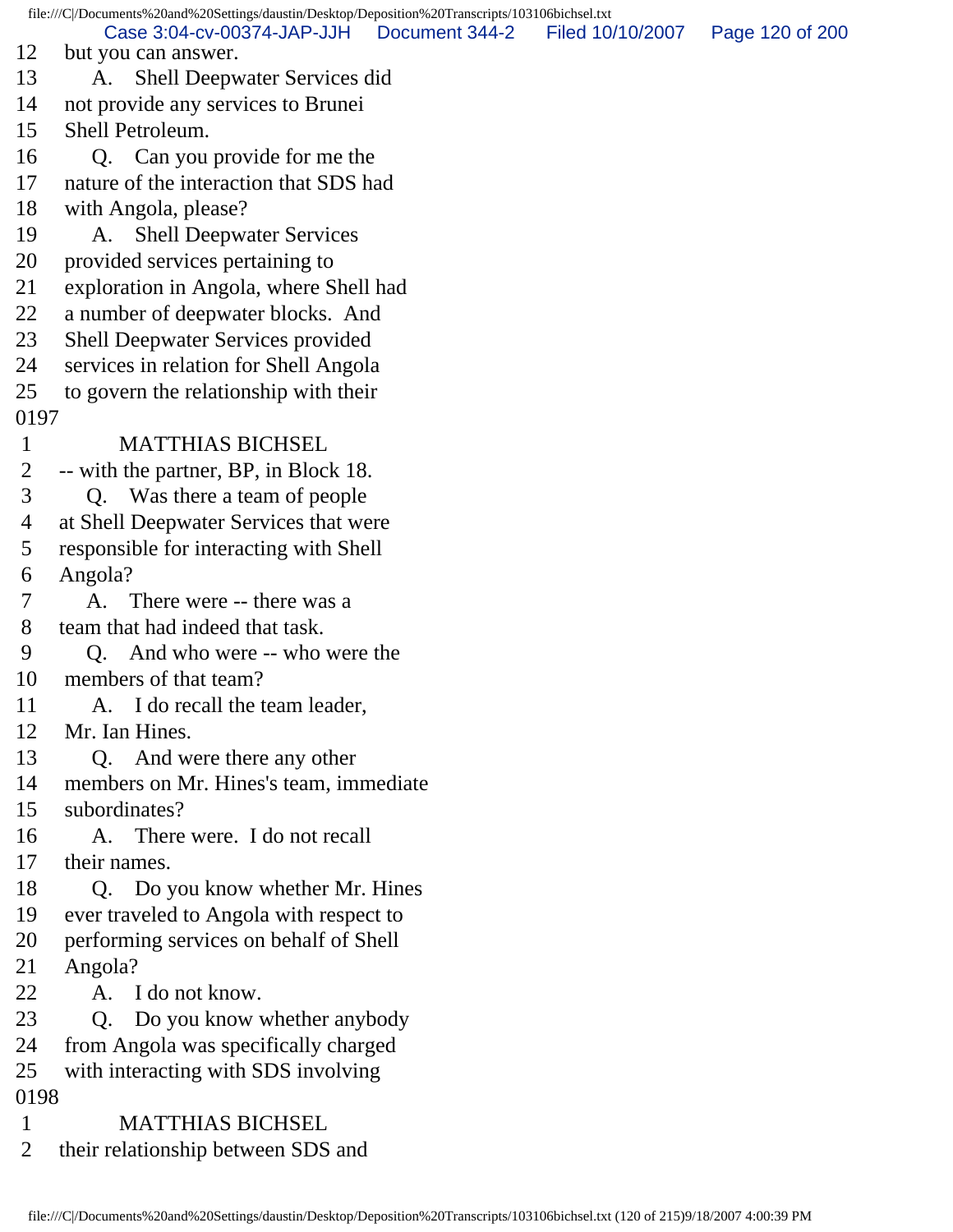file:///C|/Documents%20and%20Settings/daustin/Desktop/Deposition%20Transcripts/103106bichsel.txt 3 Shell Angola? 4 A. The asset manager for Block 5 18, a gentleman called Grigore Simon, or 6 Simon Grigore, I forgot, was interacting 7 with Shell Deepwater Services, yes. 8 Q. Do you know whether Mr. 9 Grigore ever traveled to Houston or New 10 Orleans to meet with SDS officials to 11 discuss -- 12 A. Yes. 13 Q. What was the nature of those 14 interactions? 15 A. He engaged with Shell 16 Deepwater Services, the team that was 17 providing services for Angola as to the 18 nature of the CTR, the scope, again, of 19 the content, what Shell Deepwater 20 Services was helping Shell Angola 21 vis-a-vis their relationship and how to 22 manage the relationship with BP for the 23 development of these discoveries that 24 had been made in Block 18. 25 In addition, they were 0199 1 MATTHIAS BICHSEL 2 talking about the exploration campaigns 3 in exploration blocks that we had, 4 Block 10 and Block 34. 5 Q. Do you know whether SDS ever 6 provided assistance to Shell Angola in 7 categorizing proved reserves? 8 A. As part of the CTR, SDS was 9 asked to evaluate the volumetric ranges 10 in terms of the hydrocarbons in place, 11 the scope for recovery, expectation 12 reserves, the full range of the 13 expectation reserves as a service under 14 CTR to Shell Angola. 15 Q. Do you know whether Shell 16 Angola ever booked any proved reserves? 17 A. I do not know. 18 Q. Do you know whether any 19 reserves that were booked by Shell Angola Case 3:04-cv-00374-JAP-JJH Document 344-2 Filed 10/10/2007 Page 121 of 200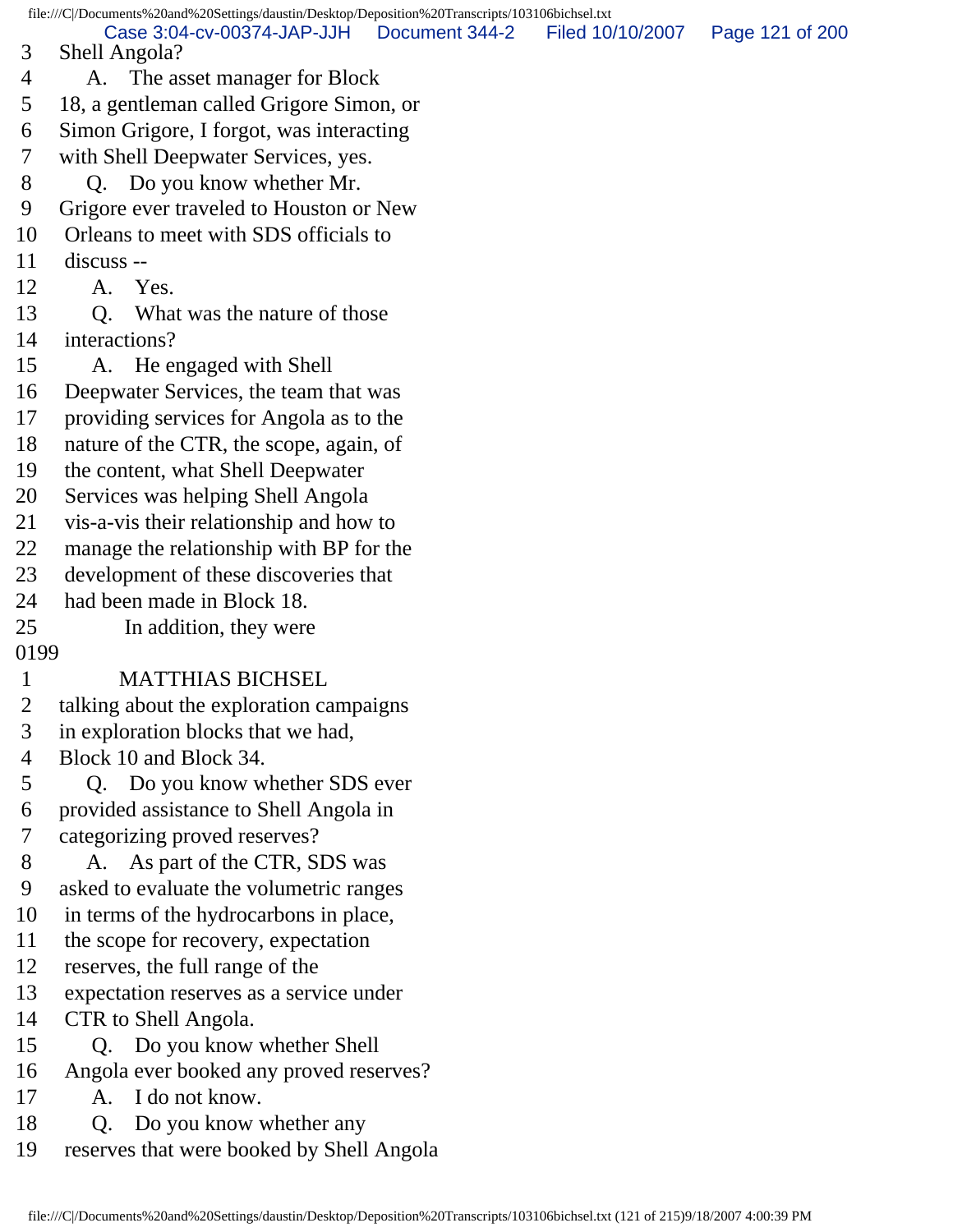file:///C|/Documents%20and%20Settings/daustin/Desktop/Deposition%20Transcripts/103106bichsel.txt 20 were ever de-booked or recategorized as 21 part of Shell's recategorization in 2004? 22 A. I cannot recollect. 23 Q. Do you know whether Mr. 24 Sears would know the answer to this 25 question? 0200 1 MATTHIAS BICHSEL 2 A. I would not know whether he 3 would know. 4 Q. Did Shell have an onshore or 5 shallow water entity in Angola? 6 A. No. 7 Q. I may have asked you this 8 but if I did I apologize. Did you ever 9 make any trips to Angola? 10 A. No, I did not. 11 Q. Did anybody from your staff 12 ever make trips to Angola? 13 A. I cannot recollect. 14 Q. Do you know whether anybody 15 from Angola came to the United States 16 to meet with you personally? 17 A. The staff that were managing 18 the Angola operation, so the Shell 19 Angola, they were based in The Hague. 20 And the staff like Mr. Grigore would 21 come, as I already mentioned, would 22 come to Houston. 23 Q. Do you know what the nature 24 of the discussions that took place in 25 Houston were? 0201 1 MATTHIAS BICHSEL 2 MS. ASHTON: Asked and 3 answered. 4 A. Well, Mr. Grigore traveled 5 several times to Houston to discuss 6 with the team the services that Shell 7 Deepwater would provide, as I already 8 indicated, as well as the progress that 9 the team was making in working on the 10 development concepts and alternative Case 3:04-cv-00374-JAP-JJH Document 344-2 Filed 10/10/2007 Page 122 of 200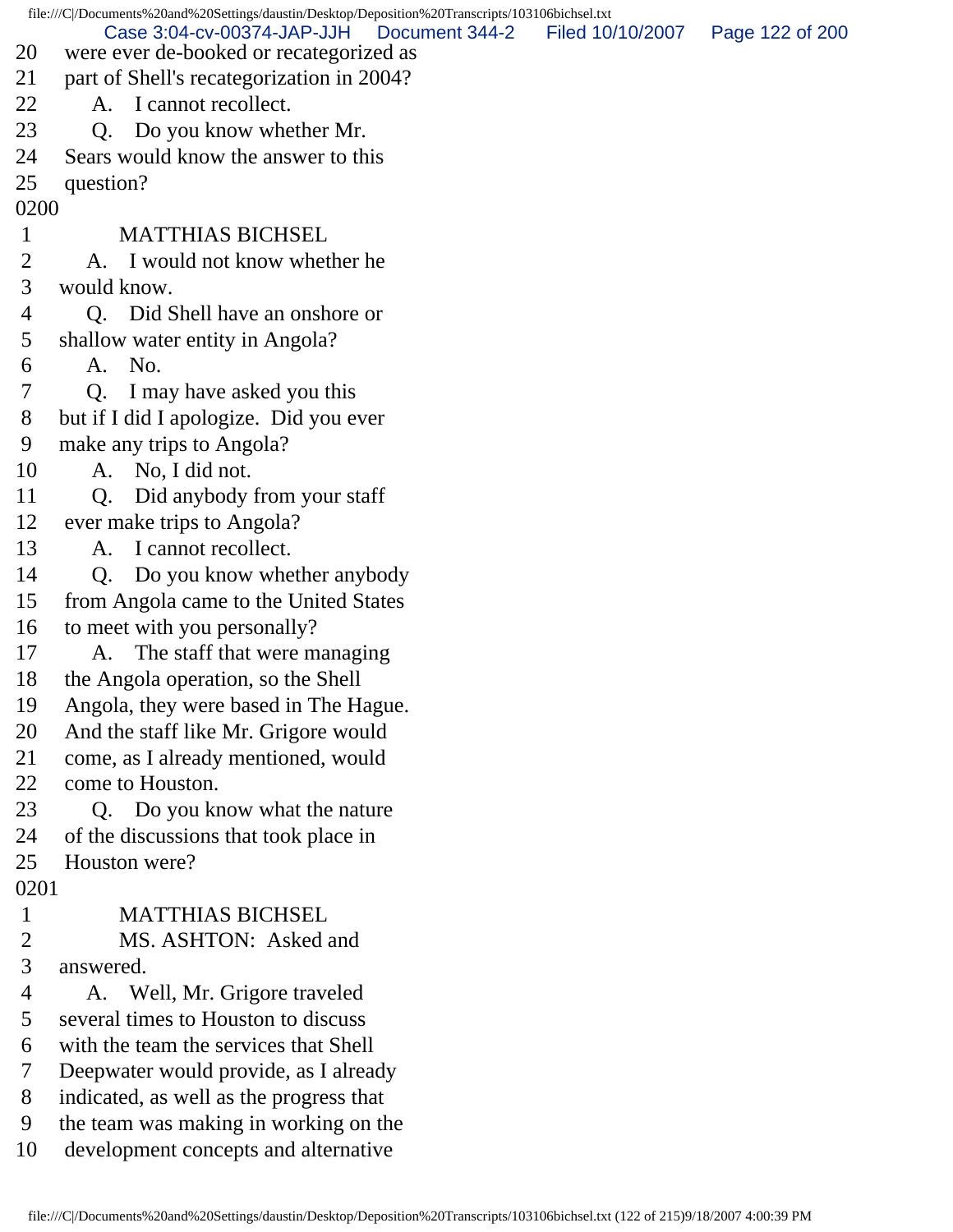file:///C|/Documents%20and%20Settings/daustin/Desktop/Deposition%20Transcripts/103106bichsel.txt 11 ideas to what the BP team was doing, as 12 well as to help Mr. Grigore in his 13 interactions with the BP asset team. 14 Q. At any point in time did you 15 have any discussions with respect to 16 booking reserves in Angola with Sir 17 Philip Watts? 18 A. No. 19 Q. Okay, I want to move ahead 20 and discuss any interaction that SDS 21 had with Norske Shell. We discussed 22 that before. Can you discuss the 23 nature of the relationship that SDS had 24 with Norske Shell. 25 A. Norske Shell was a partner, 0202 1 MATTHIAS BICHSEL 2 or still is partner in a deepwater 3 development called Ormen Lange. At the 4 time Norske Shell, and what is now the 5 current operator, Norsk Hydro, had 6 discussions ongoing how and who and 7 when should operate which part of the 8 development. As part of that 9 discussion a visit took place by Norsk 10 Hydro staff to Houston to discuss what 11 services Shell Deepwater Services could 12 provide in the development of the Ormen 13 Lange field. 14 Q. And as part of that what 15 exactly were the services that were 16 called for? 17 A. The services were called for 18 were on the engineering side, so that 19 had to do with -- this is an extreme 20 water depth in extreme climate 21 conditions and the questions that were 22 debated was did we have any experience 23 that Norsk Hydro, which became the 24 development operator for Ormen Lange, 25 could leverage in terms of, you know, 0203 1 MATTHIAS BICHSEL Case 3:04-cv-00374-JAP-JJH Document 344-2 Filed 10/10/2007 Page 123 of 200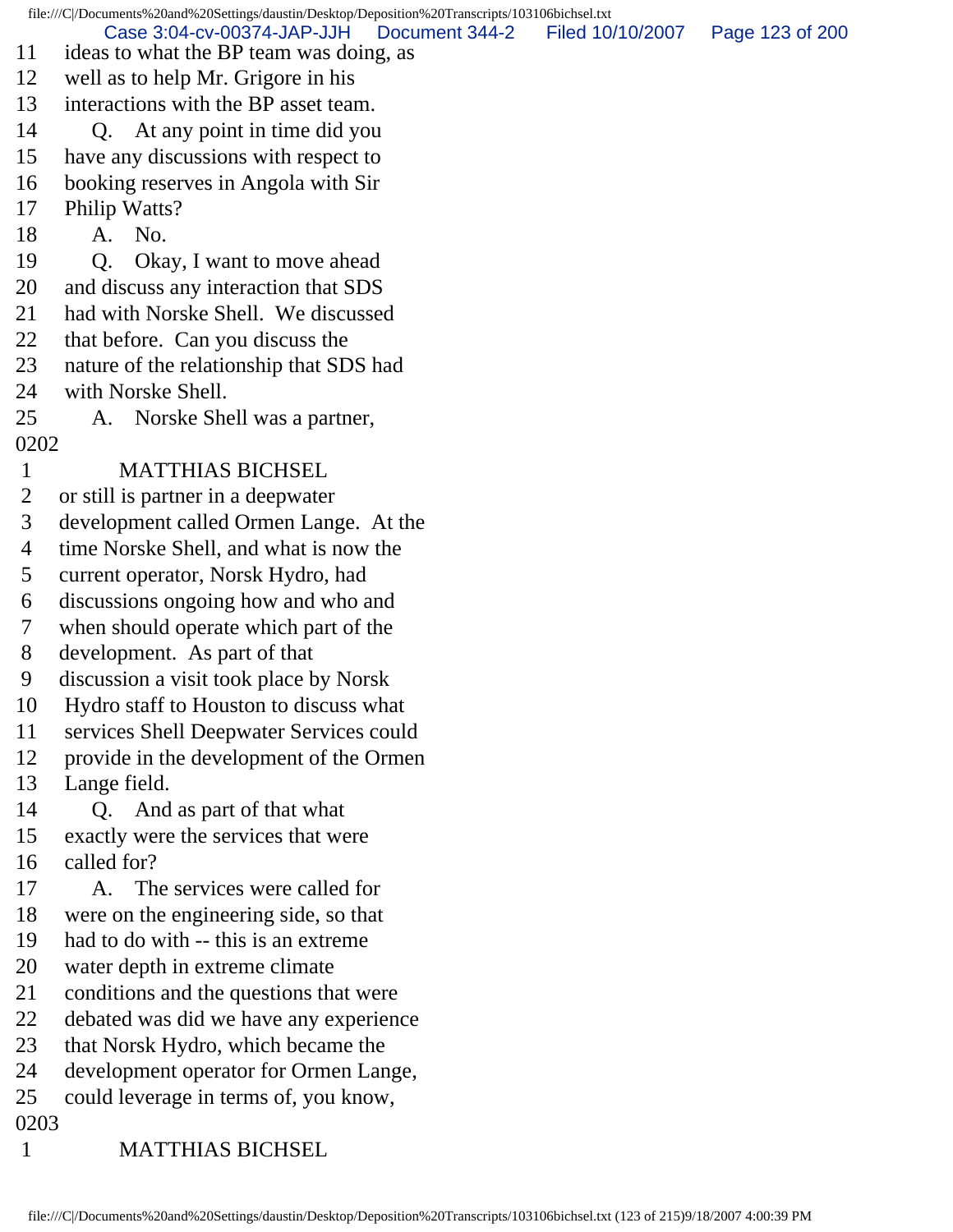file:///C|/Documents%20and%20Settings/daustin/Desktop/Deposition%20Transcripts/103106bichsel.txt 2 drilling in subsea wells and pipeline 3 laying in these water depths. 4 Q. Was there a team at SDS that 5 was responsible for interacting with 6 Norske Shell? 7 A. No. 8 Q. Were there specific people 9 in Norske Shell that had an expertise 10 in Deepwater Services? 11 A. In -- in -- no, not in 12 Norske Shell. In Norske Shell there 13 were no people that had specific 14 deepwater experiences. 15 Q. Who in particular did your 16 team interact with in Norske Shell? 17 A. I'd like to make sure that 18 I'm -- I talked about Norsk Hydro -- 19 Q. I'm sorry, Norsk Hydro? 20 A. Hang on, hang on. Just to 21 be absolutely clear. Maybe let me go a 22 step back. Ormen Lange is a 23 hydrocarbon, a gas accumulation that 24 has -- that covers a number of licenses 25 in the Norwegian shelf, and the 0204 1 MATTHIAS BICHSEL 2 discussion was had between the partners 3 who would be the operator of the 4 development phase and who would be 5 partner of the operations phase. 6 As part of that discussion 7 Norsk Hydro came over to Houston to 8 discuss with Shell Deepwater Services 9 what expertise Shell Deepwater 10 Services, but Shell in general, would 11 have in the development of that very 12 difficult field from an engineering 13 point of view. 14 We did not have contact with 15 Norske Shell, because Norske Shell as 16 it was determined at around that time 17 was the operating -- was the operator 18 during the operations phase, so after Case 3:04-cv-00374-JAP-JJH Document 344-2 Filed 10/10/2007 Page 124 of 200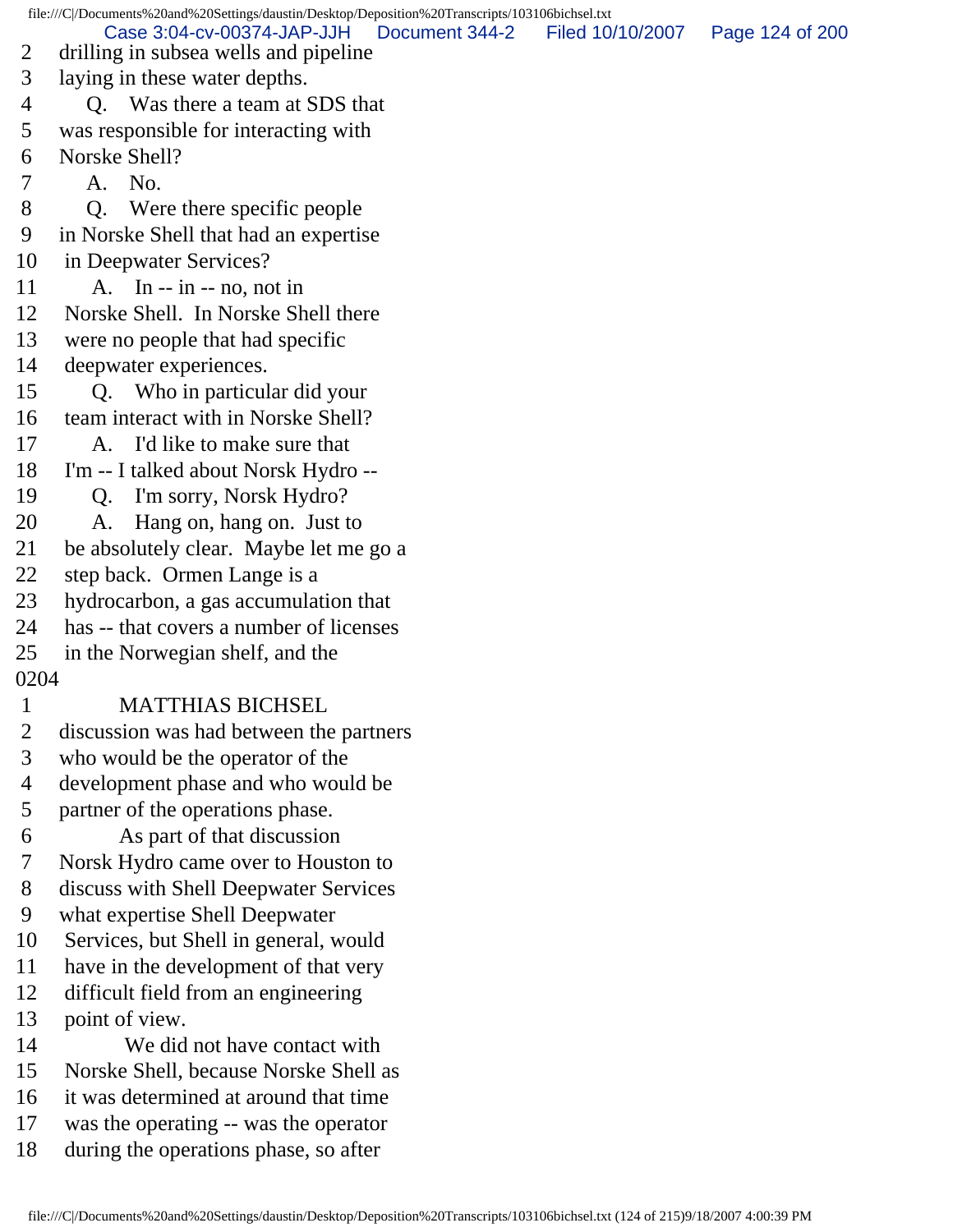file:///C|/Documents%20and%20Settings/daustin/Desktop/Deposition%20Transcripts/103106bichsel.txt 19 the development. 20 Q. So I guess I'm a little -- 21 I'm a little bit confused. After that 22 initial meeting in Houston where you 23 discussed what the ramifications and 24 the services that would be performed by 25 SDS for Norsk Hydro, Norske Shell, my 0205 1 MATTHIAS BICHSEL 2 question is was there any subsequent 3 interaction between anybody at SDS and 4 anybody at either Norsk Hydro or Norske 5 Shell? 6 A. Fundamentally, there were no 7 services provided to Norsk Hydro. The 8 business model that Shell Deepwater 9 Services had was to provide services to 10 Shell entities and not to other 11 companies. 12 O. The work that SDS did for 13 Norske Shell, was it related at all to 14 technical work or technical maturity? 15 A. I do not understand the 16 question. 17 Q. Do you have an understanding 18 of the term technical maturity? 19 A. I do not have an 20 understanding of that term in connection 21 with the Ormen Lange or Norsk Hydro 22 thing. 23 Q. Do you have an understanding 24 of the term commercial maturity? 25 A. I am confused. I do not 0206 1 MATTHIAS BICHSEL 2 follow your reasoning. 3 Q. Let's take a step back. 4 Have you heard the term technical 5 maturity? Do you know what that means? 6 A. I have heard the term but I 7 have to be clear what context that 8 you're talking about. 9 Q. I'm talking about in a Case 3:04-cv-00374-JAP-JJH Document 344-2 Filed 10/10/2007 Page 125 of 200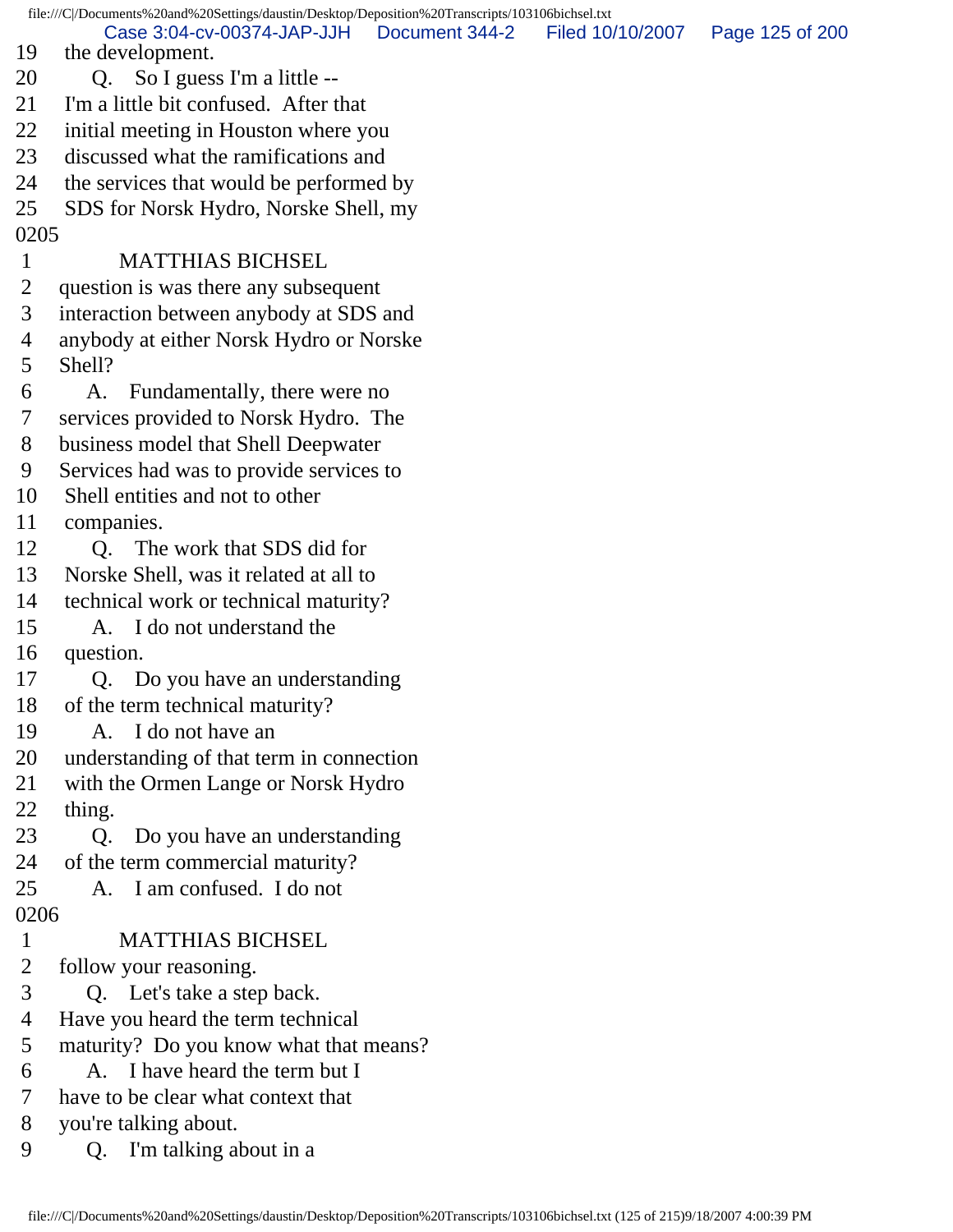file:///C|/Documents%20and%20Settings/daustin/Desktop/Deposition%20Transcripts/103106bichsel.txt 10 general context. Do you know when -- 11 with respect to oil and gas and the 12 scope for recovery, do you have an 13 understanding of the term technical 14 maturity? 15 A. Yes, I do. 16 Q. Okay. What is your 17 understanding of technical maturity? 18 A. An exploration prospect when 19 we have done the evaluation of the 20 seismic data, the gravity data, when we 21 have run seabed logging which is a new 22 technology that we're deploying, for 23 instance, and determine after the full 24 evaluation, the mapping, the 25 determination of the risks with that 0207 1 MATTHIAS BICHSEL 2 particular exploration prospect, 3 whether then it has the technical 4 maturity to be ready to be drilled, to 5 be tested. 6 Q. Do you have an understanding 7 of the term commercial maturity? 8 A. Yes, I do. 9 Q. And what's your 10 understanding of the term commercial 11 maturity? 12 A. To use my exploration 13 example again, that would mean that 14 besides the technical maturity, so if 15 it is ready from a risk perspective and 16 from a reward perspective, that the 17 economics, given the oil price 18 assumptions that we're using in our 19 models, that in case of success this 20 particular prospect, if it found 21 hydrocarbons could be developed 22 profitably. 23 Q. Now, my question with 24 respect to Norske Shell is was the work 25 that SDS performed for Norske Shell, 0208 Case 3:04-cv-00374-JAP-JJH Document 344-2 Filed 10/10/2007 Page 126 of 200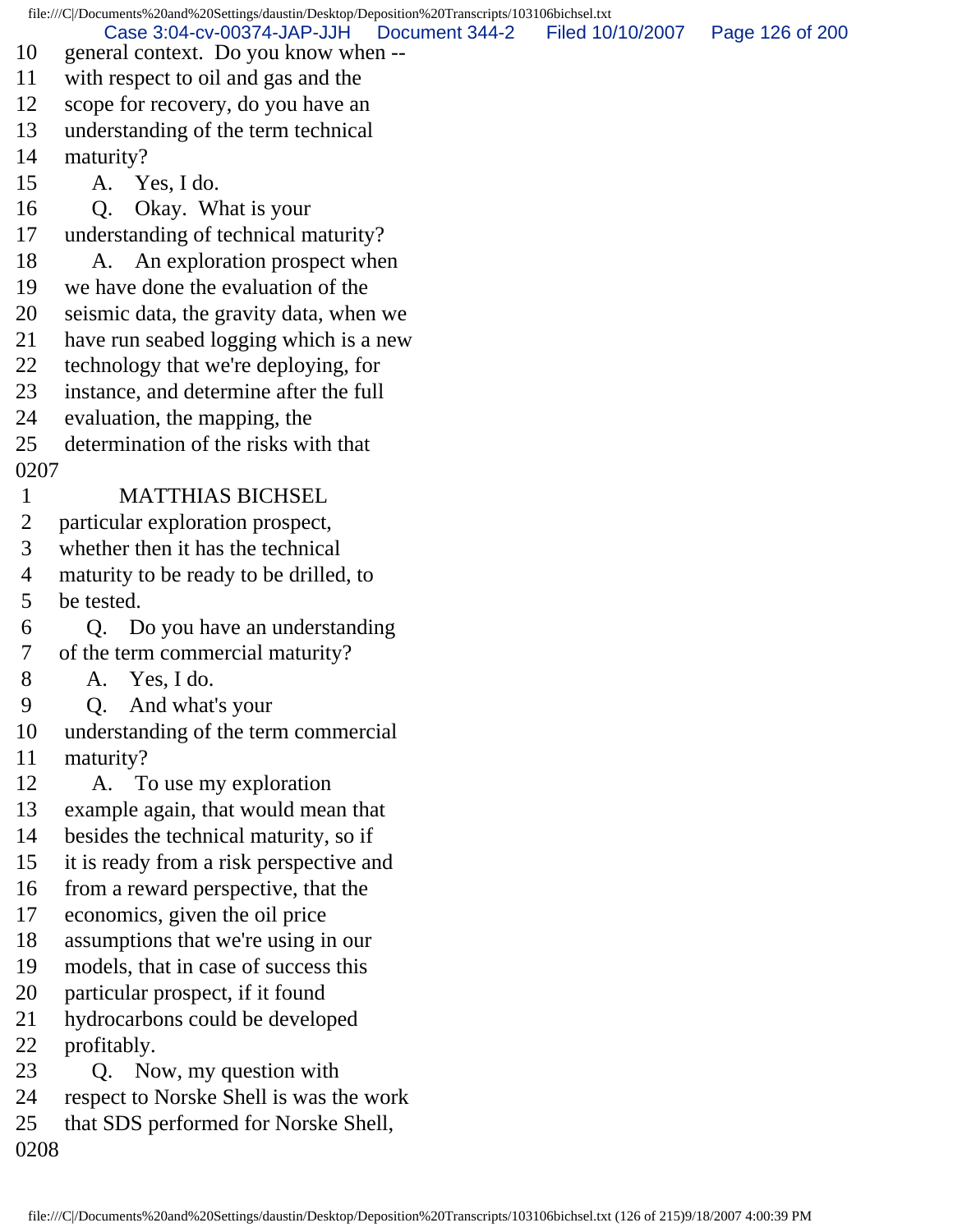file:///C|/Documents%20and%20Settings/daustin/Desktop/Deposition%20Transcripts/103106bichsel.txt 1 MATTHIAS BICHSEL 2 did that have -- did that work, was 3 that related to technical maturity or 4 technical work such that would be done 5 before the booking of a proved reserve? 6 MS. ASHTON: Objection. You 7 can answer if you understand it. 8 A. I cannot answer the 9 question. I don't understand the 10 question. 11 Q. Do you have an understanding 12 whether Shell Norway or Norske Shell 13 booked any reserves between 1999 and 14 2004? 15 A. I do not know when they 16 booked reserves. 17 Q. Do you know if they booked 18 reserves at all? 19 A. I know that reserves were 20 booked for Ormen Lange. 21 Q. Do you know whether the 22 reserves that were booked for Ormen 23 Lange were recategorized as part of 24 Shell's recategorization in 2004? 25 A. My recollection is that they 0209 1 MATTHIAS BICHSEL 2 were, yes. 3 Q. What is the basis of your 4 recollection? 5 A. What I heard, what I read. 6 Q. Who did you specifically 7 speak to about the recategorization of 8 Ormen Lange? 9 A. I did not speak to anybody 10 about the recategorization of Ormen 11 Lange reserves. 12 Q. What did you read about so 13 that you now recollect there was a 14 recategorization of Ormen Lange? 15 A. What I -- my data is a 16 summary of throughout the period of the 17 recategorization on the various Case 3:04-cv-00374-JAP-JJH Document 344-2 Filed 10/10/2007 Page 127 of 200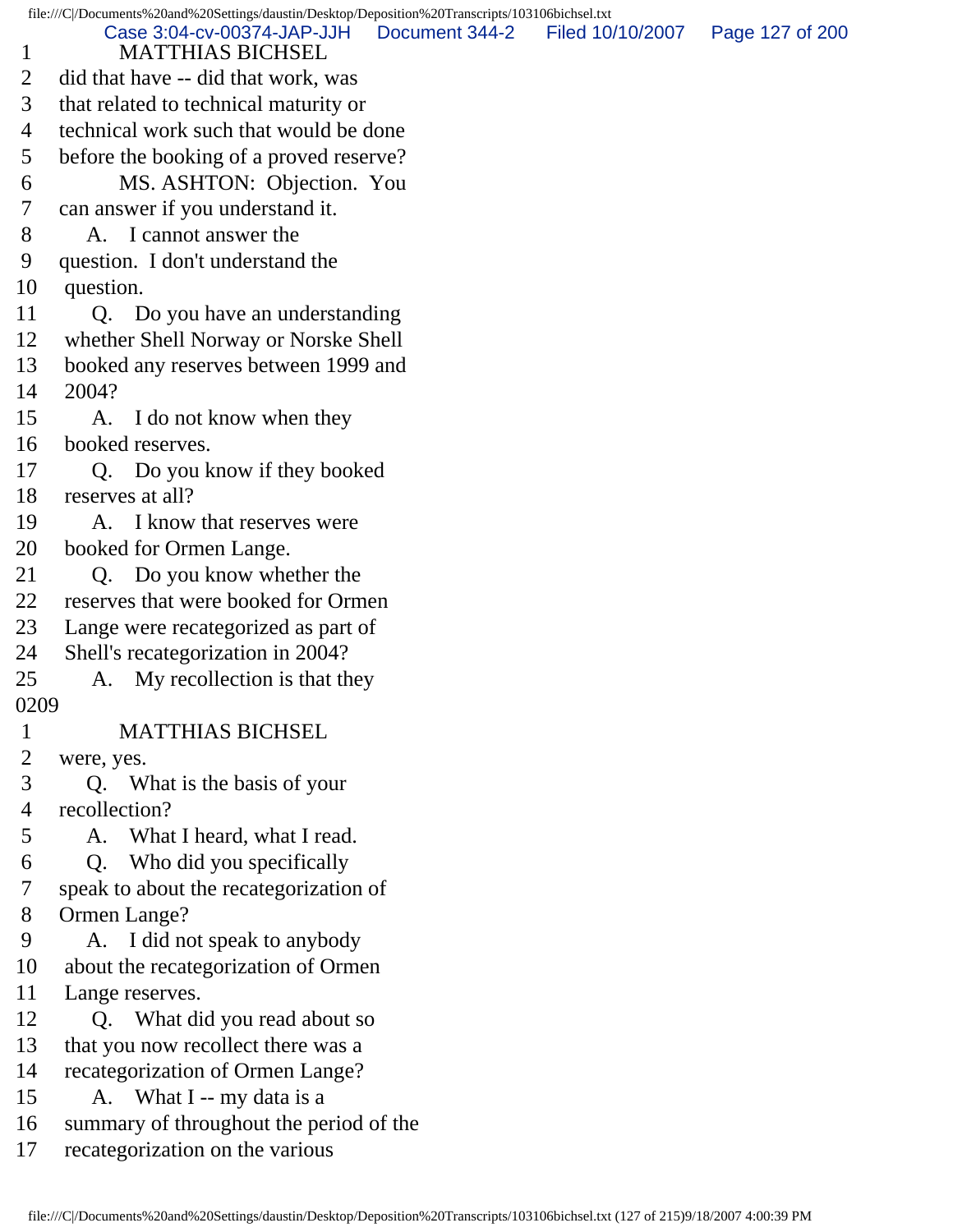file:///C|/Documents%20and%20Settings/daustin/Desktop/Deposition%20Transcripts/103106bichsel.txt 18 properties that have changes to 19 reserves. Documents that I have seen 20 as a member of the executive committee. 21 O. And I have asked you this 22 before, but maybe not. Did you ever 23 make any trips to Norway? 24 A. Yes, I did. 25 Q. In your role as director of 0210 1 MATTHIAS BICHSEL 2 SDS? 3 A. No, I did not. 4 Q. Did anybody from your staff 5 make any trips to Norway with respect 6 to work performed for Norske Shell? 7 A. My recollection is yes. 8 Q. Do you have an understanding 9 of who that was? 10 A. I do not recollect. 11 O. I may have asked you this 12 before, but I may have forgotten. Did 13 anybody from Norske Shell or from 14 Norway or Shell Norway travel to either 15 Houston or Louisiana to discuss the 16 role SDS would play with respect to 17 Norske Shell? 18 A. As part of the delegation of 19 Norsk Hydro there was a person from 20 Norske Shell, but I do not recollect 21 who that was. 22 Q. Did that person meet with 23 you in particular? 24 A. No, I was only present at a 25 dinner. 0211 1 MATTHIAS BICHSEL 2 Q. Did Norway have a -- 3 withdrawn. 4 I want to move on to the 5 interaction of SDS with Gabon. Can you 6 explain the interaction that SDS had 7 with Gabon? 8 A. Gabon at the time entered Case 3:04-cv-00374-JAP-JJH Document 344-2 Filed 10/10/2007 Page 128 of 200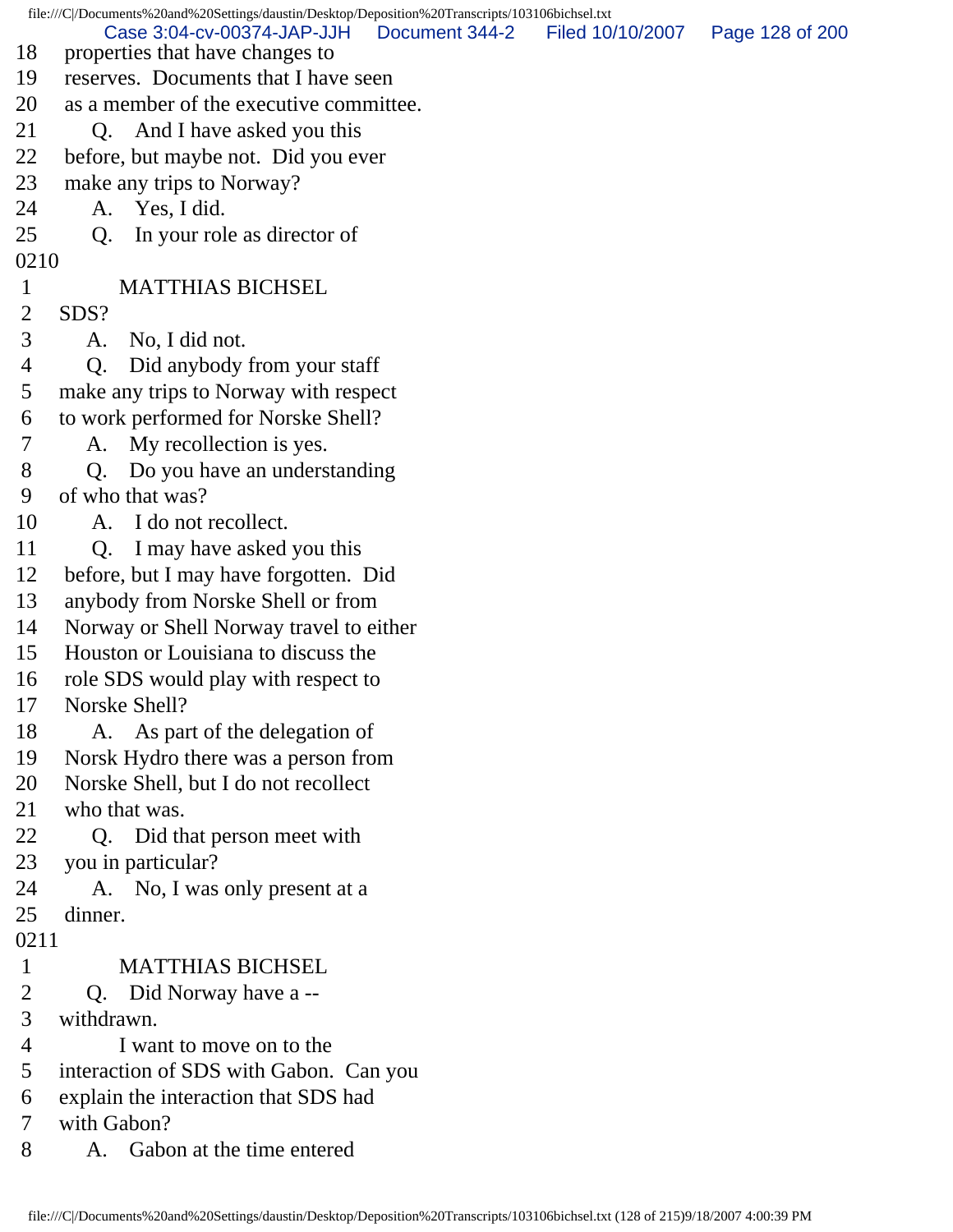file:///C|/Documents%20and%20Settings/daustin/Desktop/Deposition%20Transcripts/103106bichsel.txt 9 into a number of deepwater licenses, 10 and asked Shell Deepwater Services to 11 evaluate the hydrocarbon potential and 12 the exploration potential of these 13 licenses under a CTR arrangement. 14 Q. And when did the 15 relationship between SDS and Gabon 16 commence? 17 A. I do not recall, but it was 18 post-1999. It was in 2000, end of 2000 19 or 2001. 20 Q. And did that relationship 21 with Gabon continue until you left SDS? 22 A. I do not know. 23 Q. Did you have a team at SDS 24 that interacted with anybody specifically 25 at Gabon? 0212 1 MATTHIAS BICHSEL 2 A. No, we did not. 3 Q. Did Gabon have a shallow 4 water or onshore -- onshore equivalent? 5 A. Yes. 6 Q. What was the name of the 7 Gabon onshore or shallow water 8 equivalent? 9 A. I think it's called Shell 10 Gabon. 11 Q. Did SDS perform any work for 12 Shell Gabon? I'm specifically talking 13 about the shallow water or onshore 14 equivalent. 15 A. No, SDS did not perform any 16 work on the -- for the onshore part. 17 Q. Did you ever travel to 18 Gabon? 19 A. No. 20 O. Did anybody from your team 21 ever travel to Gabon? 22 A. Not to my recollection. 23 Q. Did anybody from Gabon 24 travel to either Houston or to 25 Louisiana, New Orleans? Case 3:04-cv-00374-JAP-JJH Document 344-2 Filed 10/10/2007 Page 129 of 200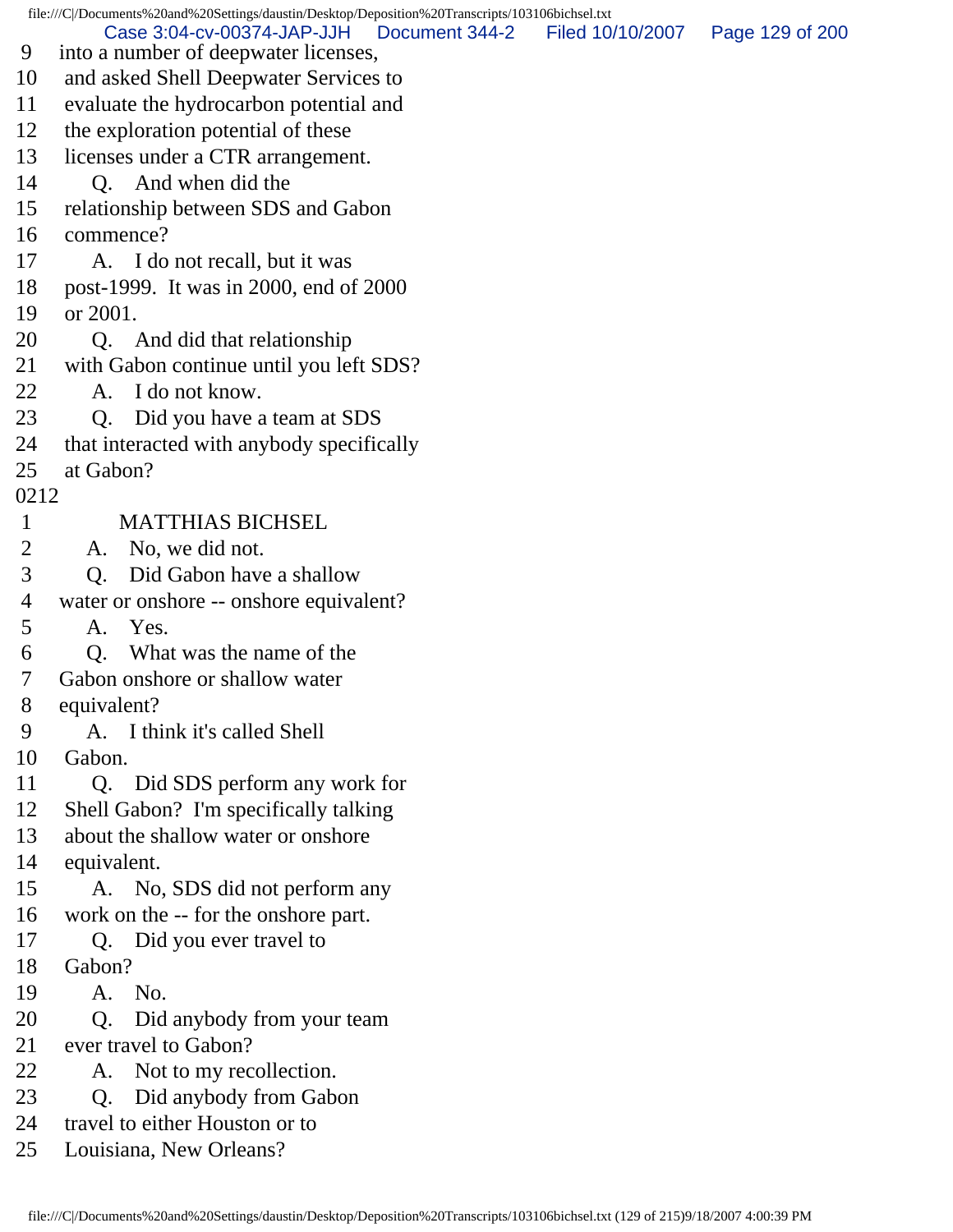|              | file:///C /Documents%20and%20Settings/daustin/Desktop/Deposition%20Transcripts/103106bichsel.txt |                |                  |                 |
|--------------|--------------------------------------------------------------------------------------------------|----------------|------------------|-----------------|
| 0213         | Case 3:04-cv-00374-JAP-JJH                                                                       | Document 344-2 | Filed 10/10/2007 | Page 130 of 200 |
| $\mathbf{1}$ | <b>MATTHIAS BICHSEL</b>                                                                          |                |                  |                 |
| 2            | A. Yes.                                                                                          |                |                  |                 |
| 3            | Do you recall the name of<br>Q.                                                                  |                |                  |                 |
| 4            | the individual that traveled there?                                                              |                |                  |                 |
| 5            | A. The exploration manager at                                                                    |                |                  |                 |
| 6            | the time was a gentleman called Mr.                                                              |                |                  |                 |
| 7            | Ebbie Haan, who I mentioned before, and                                                          |                |                  |                 |
| 8            | he traveled to Houston, he visited                                                               |                |                  |                 |
| 9            | Houston to discuss the program for the                                                           |                |                  |                 |
| 10           | deepwater evaluation that Shell                                                                  |                |                  |                 |
| 11           | Deepwater Services, he asked for to                                                              |                |                  |                 |
| 12           | provide the services for.                                                                        |                |                  |                 |
| 13           | Q. Did part of the interaction                                                                   |                |                  |                 |
| 14           | between Shell Deepwater Services and                                                             |                |                  |                 |
| 15           | the deepwater Gabon counterpart, did                                                             |                |                  |                 |
| 16           | that include assistance by Shell                                                                 |                |                  |                 |
| 17           | Deepwater Services in categorizing                                                               |                |                  |                 |
| 18           | proved reserves for Gabon?                                                                       |                |                  |                 |
| 19           | A. No, it did not.                                                                               |                |                  |                 |
| 20           | Do you know whether any<br>Q.                                                                    |                |                  |                 |
| 21           | reserves that were, any proved reserves                                                          |                |                  |                 |
| 22           | that were booked were de-booked and                                                              |                |                  |                 |
| 23           | recategorized as part of Shell's                                                                 |                |                  |                 |
| 24           | recategorization in 2004?                                                                        |                |                  |                 |
| 25           | A. I do not know.                                                                                |                |                  |                 |
| 0214         |                                                                                                  |                |                  |                 |
| $\mathbf{1}$ | <b>MATTHIAS BICHSEL</b>                                                                          |                |                  |                 |
| 2            | Do you think Mr. Haan would<br>Q.                                                                |                |                  |                 |
| 3            | know that information?                                                                           |                |                  |                 |
| 4            | A. I do not know, but I doubt                                                                    |                |                  |                 |
| 5            | it. The reason is Mr. Haan moved on                                                              |                |                  |                 |
| 6            | into a different job.                                                                            |                |                  |                 |
| 7            | Q. Is Mr. Haan still employed                                                                    |                |                  |                 |
| 8            | by Shell?                                                                                        |                |                  |                 |
| 9            | A. He is indeed.                                                                                 |                |                  |                 |
| 10           | In had what capacity?<br>Q <sub>r</sub>                                                          |                |                  |                 |
| 11           | He is the general manager<br>A.                                                                  |                |                  |                 |
| 12           | for Shell Algeria.                                                                               |                |                  |                 |
| 13           | Q. Are you familiar with                                                                         |                |                  |                 |
| 14           | something called the Bellaire                                                                    |                |                  |                 |
| 15           | <b>Technology Center?</b>                                                                        |                |                  |                 |
| 16           | Yes, I'm familiar with the<br>А.                                                                 |                |                  |                 |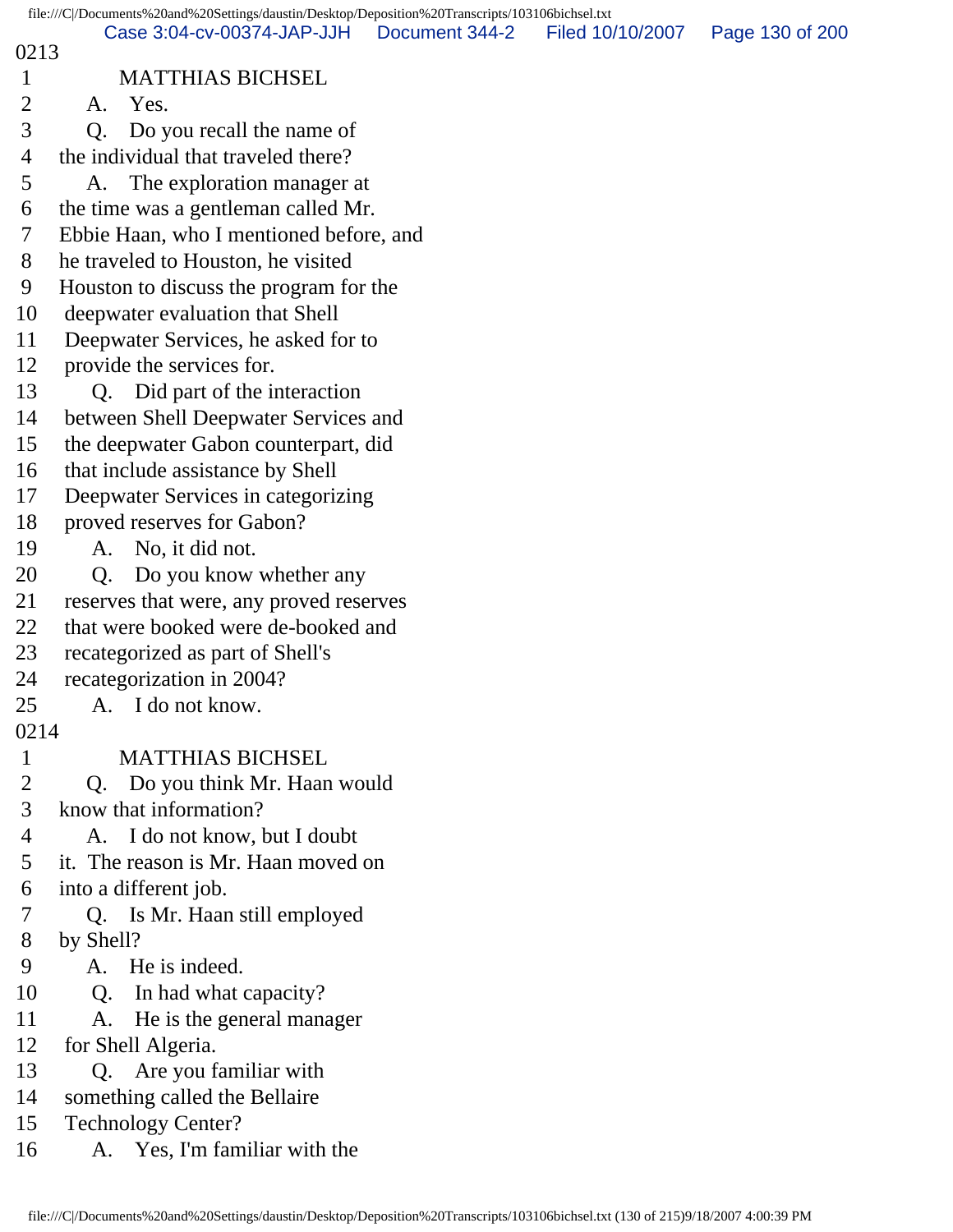file:///C|/Documents%20and%20Settings/daustin/Desktop/Deposition%20Transcripts/103106bichsel.txt 17 name. 18 Q. What is the Bellaire 19 Technology Center? 20 A. The Bellaire Technology 21 Center is a number of buildings in the 22 Bellaire district of Houston. 23 Q. Do you have an understanding 24 as to what goes on at the Bellaire 25 Technology Center? 0215 1 MATTHIAS BICHSEL 2 A. Yes, I do. 3 Q. What goes on at the Bellaire 4 Technology Center? 5 A. At the Bellaire Technology 6 Center there is research being conducted 7 for exploration and production business 8 for Shell. That's the main, the main 9 activity that is happening there. 10 Q. When you say research being 11 conducted, can you be more specific as 12 to what kind of research you mean? 13 A. Research for exploration, 14 for development, for well engineering, 15 for Arctic operations, for deepwater 16 operations, for anything to do for CO2 17 sequestration, for heavy oil, 18 extraction for enhanced oil recovery 19 methodologies, so anything to do with 20 the exploration and production 21 business. The focus is mainly on the 22 development side and production side. 23 Q. Can you identify for me as 24 you sit here today any of the Shell 25 units that are located at the Bellaire 0216 1 MATTHIAS BICHSEL 2 Technology Center? 3 A. The unit that is located -- 4 or the unit that is located is called 5 EPT research and development. 6 Q. Is that a new unit or is 7 that a unit that's been in existence Case 3:04-cv-00374-JAP-JJH Document 344-2 Filed 10/10/2007 Page 131 of 200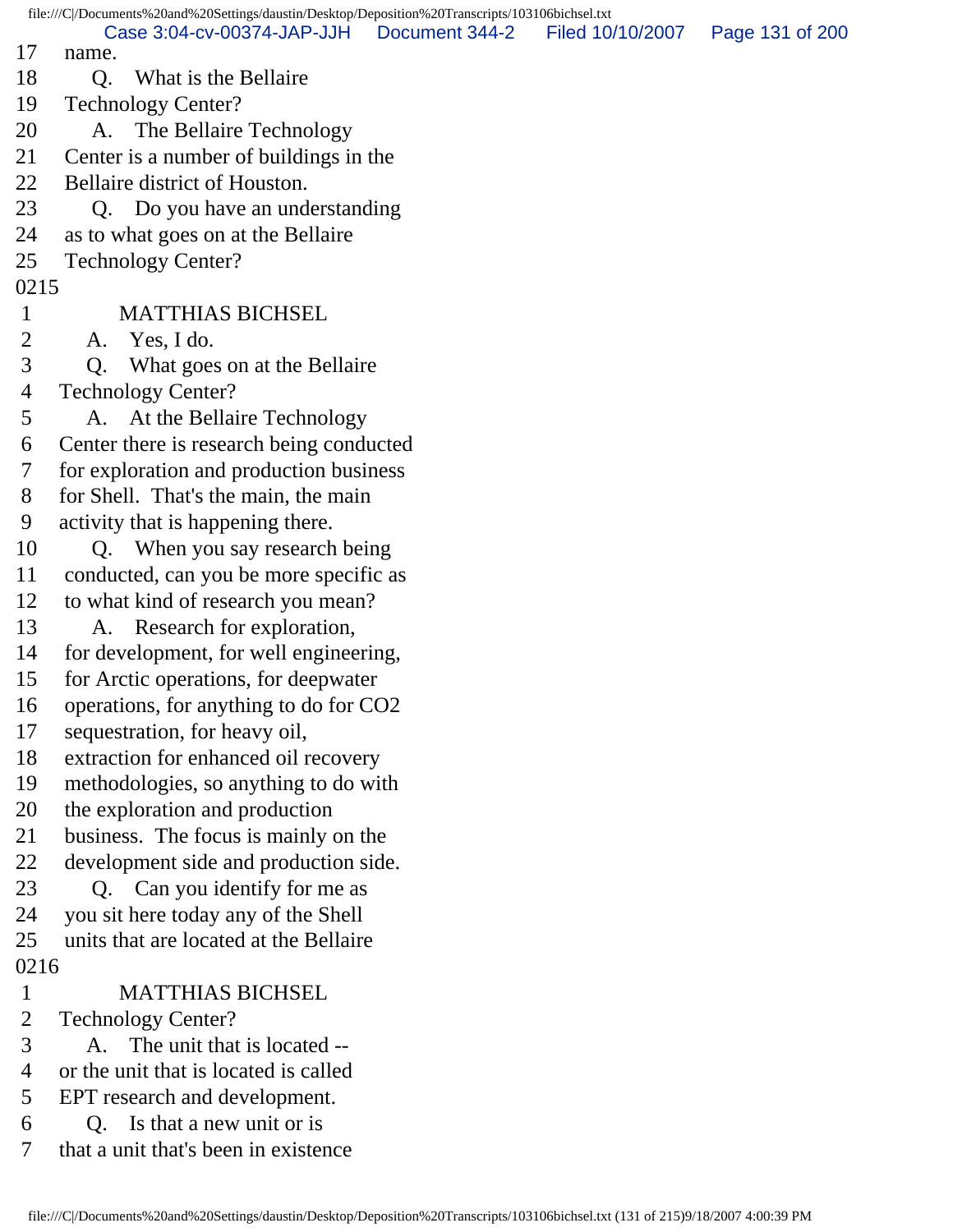file:///C|/Documents%20and%20Settings/daustin/Desktop/Deposition%20Transcripts/103106bichsel.txt 8 for quite some time? 9 A. No, that's a new unit that 10 came into existence sometime in 2003. 11 O. And what are the 12 responsibilities of EPT research? What 13 do they do? 14 A. They are conducting research 15 for the benefit of exploration and 16 production in areas of exploration, in 17 development, in enhanced oil recovery, 18 in oil sands, in oil shales and tight 19 gas, in well engineering and Arctic 20 operations. 21 Q. Prior to 2003, did the 22 Bellaire Technology Center house any 23 other Shell organizations or operating 24 units, or units in general? 25 A. Prior -- 0217 1 MATTHIAS BICHSEL 2 Q. Prior to 2003, when EPT 3 research I guess was moved into the 4 Bellaire Technology Center, were there 5 any other units or organizations that 6 were housed at the Bellaire Technology 7 Center? 8 A. From 1999 onward until 2003, 9 the Bellaire Technology Center housed 10 the organization called SEPTAR. 11 Q. Do you have an understanding 12 of what SEPTAR is? 13 A. SEPTAR per se does not exist 14 any more. The organization that 15 provided research for exploration and 16 production, as I explained, the same 17 scope as I already explained, and they 18 also provided technical services to 19 particular the operating unit in the 20 United States called SEPCO. 21 Q. Do you have an understanding 22 as to when SEPTAR came into existence? 23 A. In 1999. 24 O. And that coincided with Case 3:04-cv-00374-JAP-JJH Document 344-2 Filed 10/10/2007 Page 132 of 200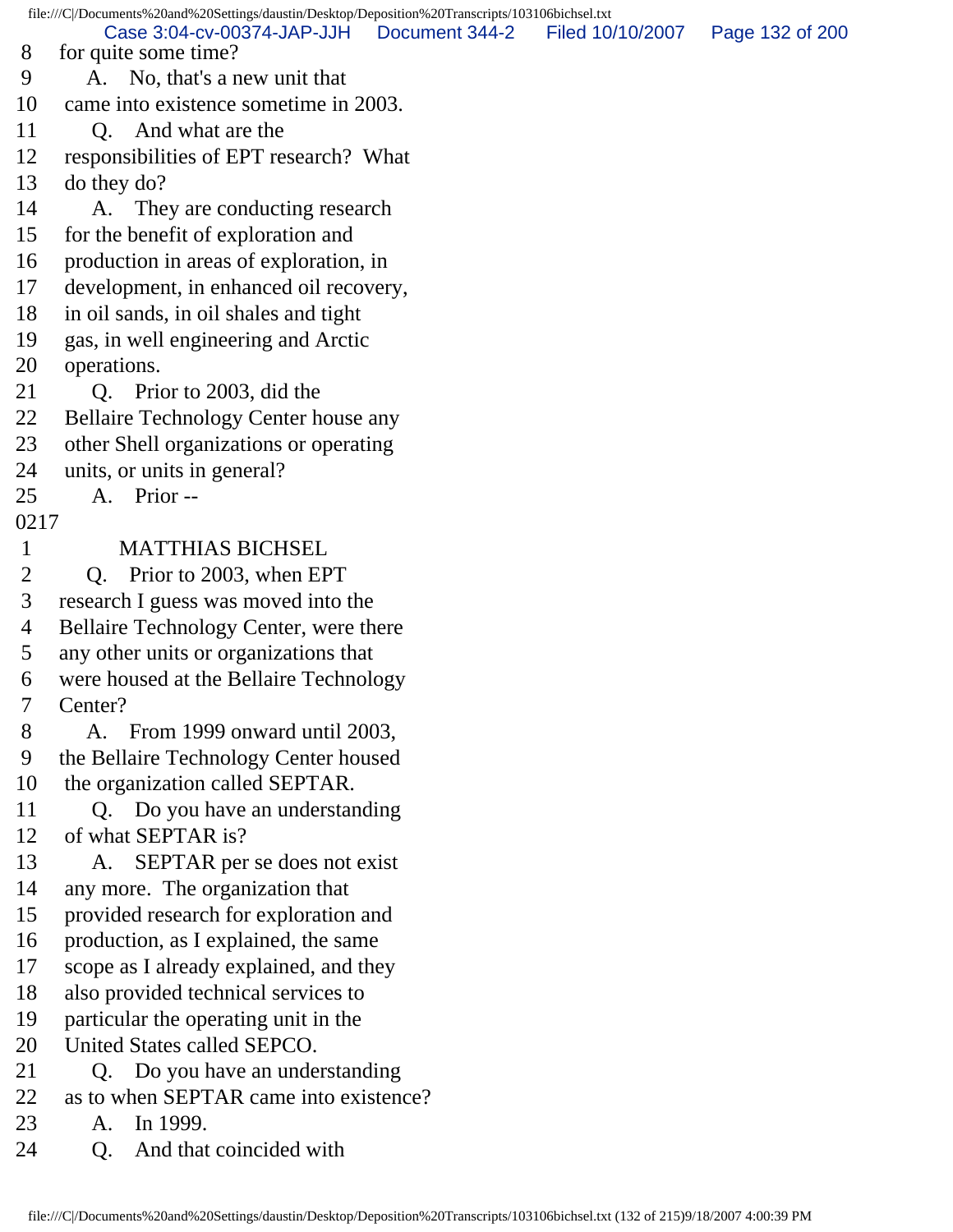file:///C|/Documents%20and%20Settings/daustin/Desktop/Deposition%20Transcripts/103106bichsel.txt 25 Shell Deepwater Services? 0218 1 MATTHIAS BICHSEL 2 A. That's correct. 3 Q. Did SEPTAR have any 4 relationship in particular with Shell 5 Deepwater Services? 6 A. SEPTAR was a sister 7 organization to Shell Deepwater 8 Services. 9 Q. When you say it was a sister 10 to Shell Deepwater Services, in what 11 way was it a sister? 12 A. We have an organization 13 called Shell Technology E&P, that was 14 the umbrella organization that 15 contained Shell Deepwater Services, and 16 Shell Deepwater Services, as we already 17 discussed, was based in the -- in the 18 United States. It contained the SEPTAR 19 organization. And SEPTAR had two 20 branches, one in the States and one in 21 Holland. And it housed -- the STEP 22 organization also included Shell 23 Technology Ventures. Again, in the 24 States as well as in the Netherlands. 25 Furthermore, the STEP 0219 1 MATTHIAS BICHSEL 2 organization also had learning and 3 development, as well as a number of 4 minor technical functions like library 5 services and drafting, as so on. 6 Q. Considering that SEPTAR and 7 SDS were sister organizations, were 8 there any common projects that SEPTAR 9 and SDS worked on together? 10 A. No. But SEPTAR provided 11 research amongst others for deepwater 12 operations. So they were doing 13 research in the engineering arena in 14 connection with the platforms that we 15 installed, in connection with Case 3:04-cv-00374-JAP-JJH Document 344-2 Filed 10/10/2007 Page 133 of 200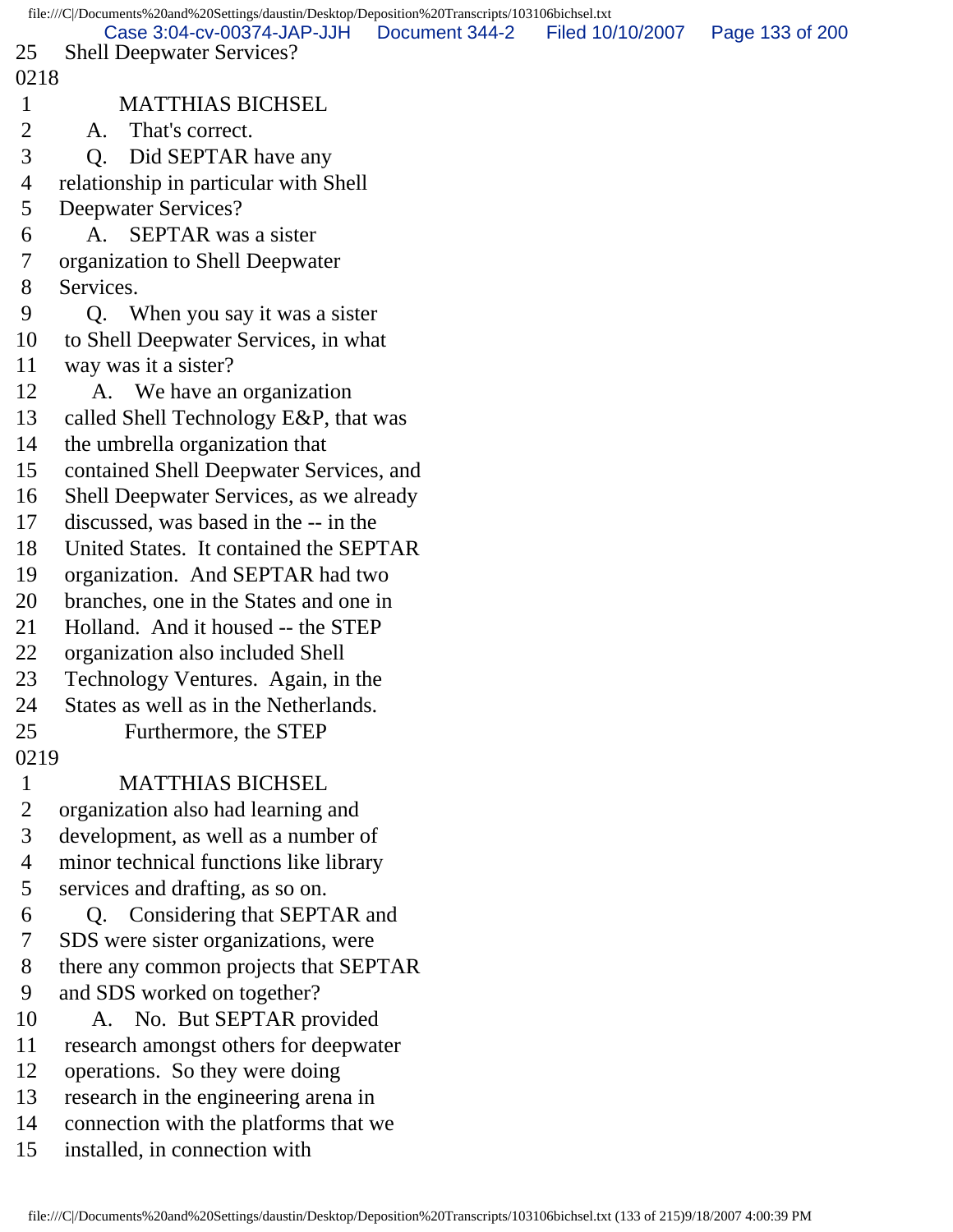file:///C|/Documents%20and%20Settings/daustin/Desktop/Deposition%20Transcripts/103106bichsel.txt 16 pipelines, in connection with well 17 engineering in deepwater conditions. 18 They would also do research for 19 subsurface around geology in terms of 20 the particular properties of deepwater 21 sands, which are different to sands in 22 shallow water. 23 So they were the research 24 organization that effectively provided 25 Shell Deepwater Services with -- with 0220 1 MATTHIAS BICHSEL 2 technologies that Shell Deepwater 3 Services would then apply on a global 4 basis using the expertise and knowledge 5 that we had in that organization. 6 Q. Do you know who was the 7 director of SEPTAR when it -- when it 8 opened in 1999? 9 A. Mr. Paul Sullivan. 10 O. Was he the direct -- is his 11 title director? 12 A. It was director, yes. 13 Q. Do you know whether he was 14 the director of SEPTAR from the time 15 that it began till the time that it 16 ended? 17 A. I -- he started off as 18 director in 1999, and I do not recall 19 when Mr. Sullivan stepped back from his 20 job as director of SEPTAR. 21 Q. Do you have a recollection 22 of anybody else having served as the 23 director of SEPTAR? 24 A. I do not know. 25 Q. Did any of the people that 0221 1 MATTHIAS BICHSEL 2 worked for SDS ever transfer or move 3 over to become employees of SEPTAR? 4 A. I've no recollection of 5 that. 6 Q. Do you know, you mentioned Case 3:04-cv-00374-JAP-JJH Document 344-2 Filed 10/10/2007 Page 134 of 200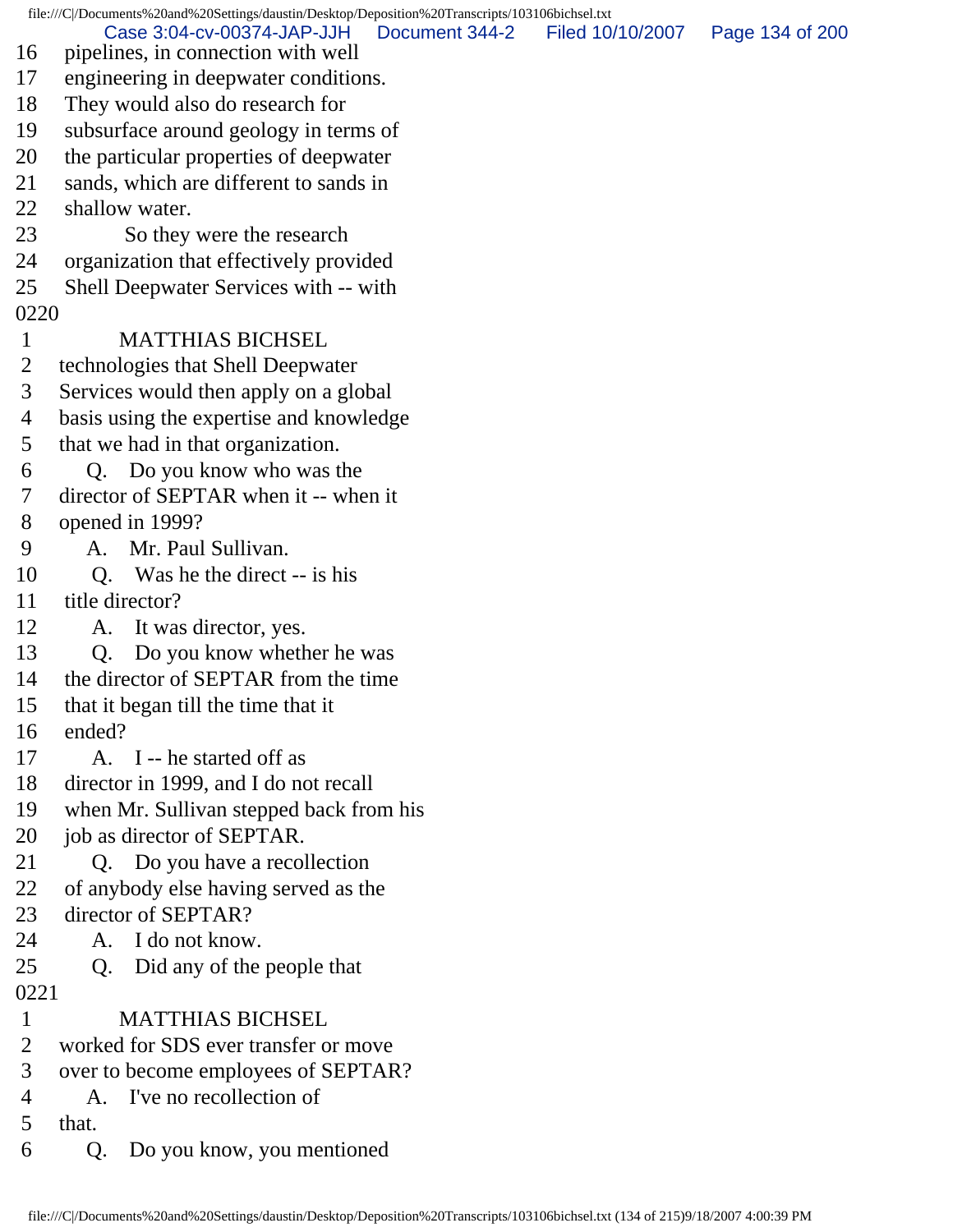file:///C|/Documents%20and%20Settings/daustin/Desktop/Deposition%20Transcripts/103106bichsel.txt 7 before that SEPTAR had offices in the 8 States and also in Holland. Do you 9 recall having said that? 10 A. I do. 11 Q. Okay. And when you say it 12 had offices in the States, where in 13 particular in the States were its 14 offices other than in Bellaire, and the 15 Bellaire Technology Center? 16 A. My recollection is that 17 SEPTAR was based at Bellaire Technology 18 Center in Houston. 19 Q. Do you know whether it had 20 offices anyplace else? 21 A. In the United States? 22 Q. Yes. 23 A. No, I don't. 24 O. Okay. So it didn't have an 25 office in Houston like SDS did -- in 0222 1 MATTHIAS BICHSEL 2 Louisiana like SDS did, correct? 3 A. That's correct. 4 Q. You also mentioned that 5 SEPTAR had offices in Holland. Where 6 in particular in Holland did it have 7 offices? 8 A. In Rijswijk. 9 Q. Are you aware of any other 10 places around the world in which SEPTAR 11 had offices? 12 A. No. 13 Q. Is it possible that it had 14 offices in other places? 15 A. The -- we opened an 16 organization in that -- no, sorry, that 17 was after SEPTAR. 18 O. Do you have -- I may have 19 asked you this, if I did I apologize, 20 but do you have an understanding of why 21 SEPTAR was created? 22 A. The -- that was part of a 23 study, as I mentioned, of which the Case 3:04-cv-00374-JAP-JJH Document 344-2 Filed 10/10/2007 Page 135 of 200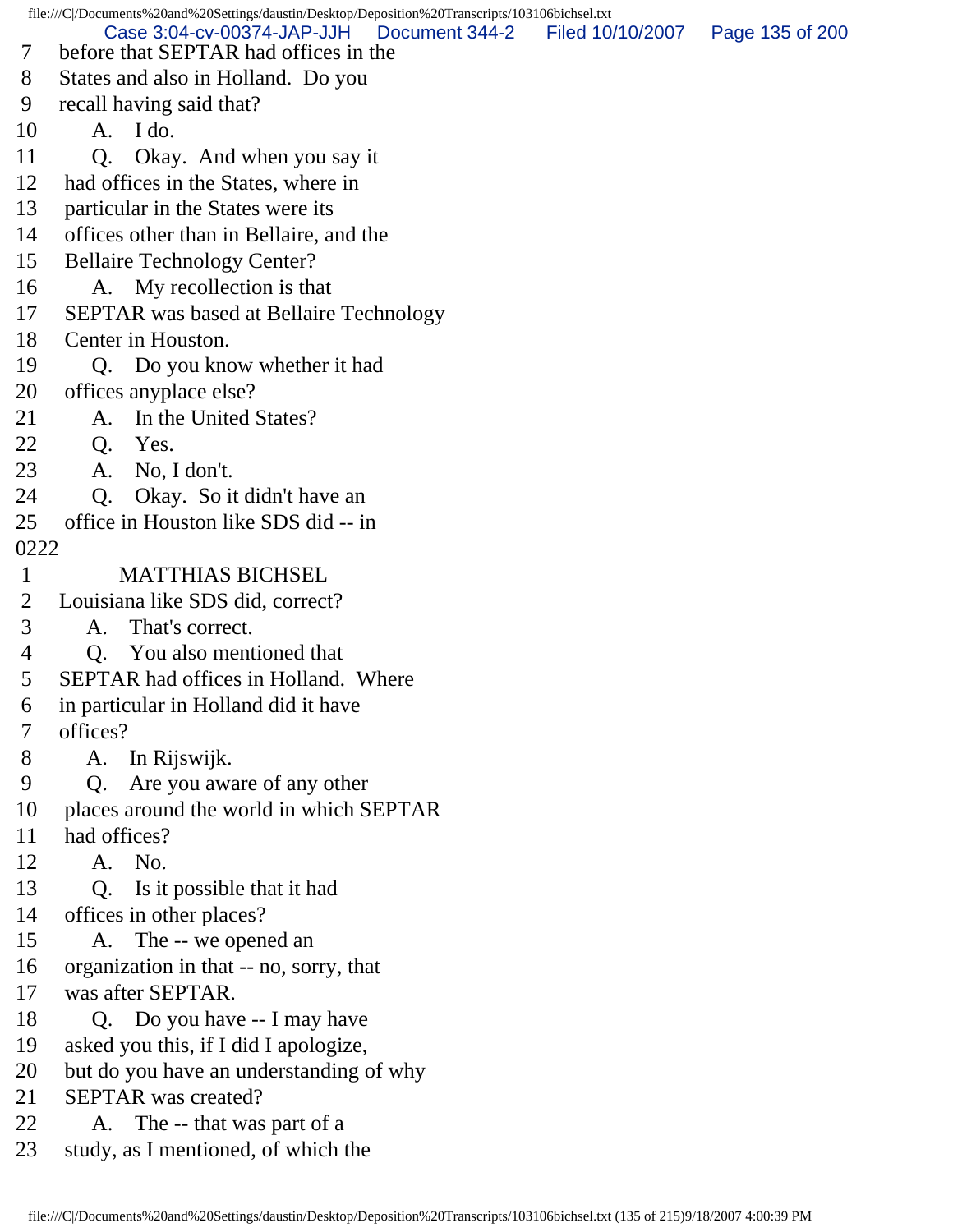| file:///C /Documents%20and%20Settings/daustin/Desktop/Deposition%20Transcripts/103106bichsel.txt |                                                                                         |                  |                 |  |  |
|--------------------------------------------------------------------------------------------------|-----------------------------------------------------------------------------------------|------------------|-----------------|--|--|
| 24                                                                                               | Case 3:04-cv-00374-JAP-JJH<br>Document 344-2<br>deepwater was a subset thereof, whereby | Filed 10/10/2007 | Page 136 of 200 |  |  |
| 25                                                                                               | it was -- the structure was to try to                                                   |                  |                 |  |  |
| 0223                                                                                             |                                                                                         |                  |                 |  |  |
| $\mathbf{1}$                                                                                     | <b>MATTHIAS BICHSEL</b>                                                                 |                  |                 |  |  |
| $\overline{2}$                                                                                   | leverage the expertise that Shell had                                                   |                  |                 |  |  |
| 3                                                                                                | both in the United States, in Houston,                                                  |                  |                 |  |  |
| 4                                                                                                | where research and development was                                                      |                  |                 |  |  |
| 5                                                                                                | undertaken, as well as in Holland where                                                 |                  |                 |  |  |
| 6                                                                                                | also research and development was                                                       |                  |                 |  |  |
| 7                                                                                                | undertaken. And it was determined that                                                  |                  |                 |  |  |
| 8                                                                                                | in order to ensure that there is no                                                     |                  |                 |  |  |
| 9                                                                                                | overlap, but that we could profit from                                                  |                  |                 |  |  |
| 10                                                                                               | the synergies, that an umbrella                                                         |                  |                 |  |  |
| 11                                                                                               | organization would be established                                                       |                  |                 |  |  |
| 12                                                                                               | called SEPTAR, with, however, two                                                       |                  |                 |  |  |
| 13                                                                                               | entities, two legal entities, one                                                       |                  |                 |  |  |
| 14                                                                                               | housed in SIEP, Inc., in the US and the                                                 |                  |                 |  |  |
| 15                                                                                               | other one as a Dutch entity that was                                                    |                  |                 |  |  |
| 16                                                                                               | housed in SIEP B.V., in Holland.                                                        |                  |                 |  |  |
| 17                                                                                               | Q. Was there, to the best of                                                            |                  |                 |  |  |
| 18                                                                                               | your knowledge, a flow of information,                                                  |                  |                 |  |  |
| 19                                                                                               | a steady flow of information between                                                    |                  |                 |  |  |
| 20                                                                                               | SEPTAR US and SEPTAR in Rijswijk?                                                       |                  |                 |  |  |
| 21                                                                                               | MS. ASHTON: Objection;                                                                  |                  |                 |  |  |
| 22                                                                                               | foundation, but you can answer if you                                                   |                  |                 |  |  |
| 23                                                                                               | know.                                                                                   |                  |                 |  |  |
| 24                                                                                               | I don't know.<br>A.                                                                     |                  |                 |  |  |
| 25                                                                                               | Do you know what portion of<br>Q.                                                       |                  |                 |  |  |
| 0224                                                                                             |                                                                                         |                  |                 |  |  |
| $\mathbf{1}$                                                                                     | <b>MATTHIAS BICHSEL</b>                                                                 |                  |                 |  |  |
| $\overline{2}$                                                                                   | the work performed by SEPTAR was                                                        |                  |                 |  |  |
| 3                                                                                                | performed in the United States, what                                                    |                  |                 |  |  |
| $\overline{4}$                                                                                   | specific tasks were performed in the                                                    |                  |                 |  |  |
| 5                                                                                                | <b>United States?</b>                                                                   |                  |                 |  |  |
| 6                                                                                                | MS. ASHTON: Objection;                                                                  |                  |                 |  |  |
| 7                                                                                                | foundation.                                                                             |                  |                 |  |  |
| 8                                                                                                | A. The -- all the deepwater                                                             |                  |                 |  |  |
| 9                                                                                                | research was performed in the States                                                    |                  |                 |  |  |
| 10                                                                                               | from an engineering point of view.                                                      |                  |                 |  |  |
| 11                                                                                               | Then there were research -- however in                                                  |                  |                 |  |  |
| 12                                                                                               | terms of, you know, turbidite                                                           |                  |                 |  |  |
| 13                                                                                               | reservoirs and so on, that was done                                                     |                  |                 |  |  |
| 14                                                                                               | partly in the States and partly in                                                      |                  |                 |  |  |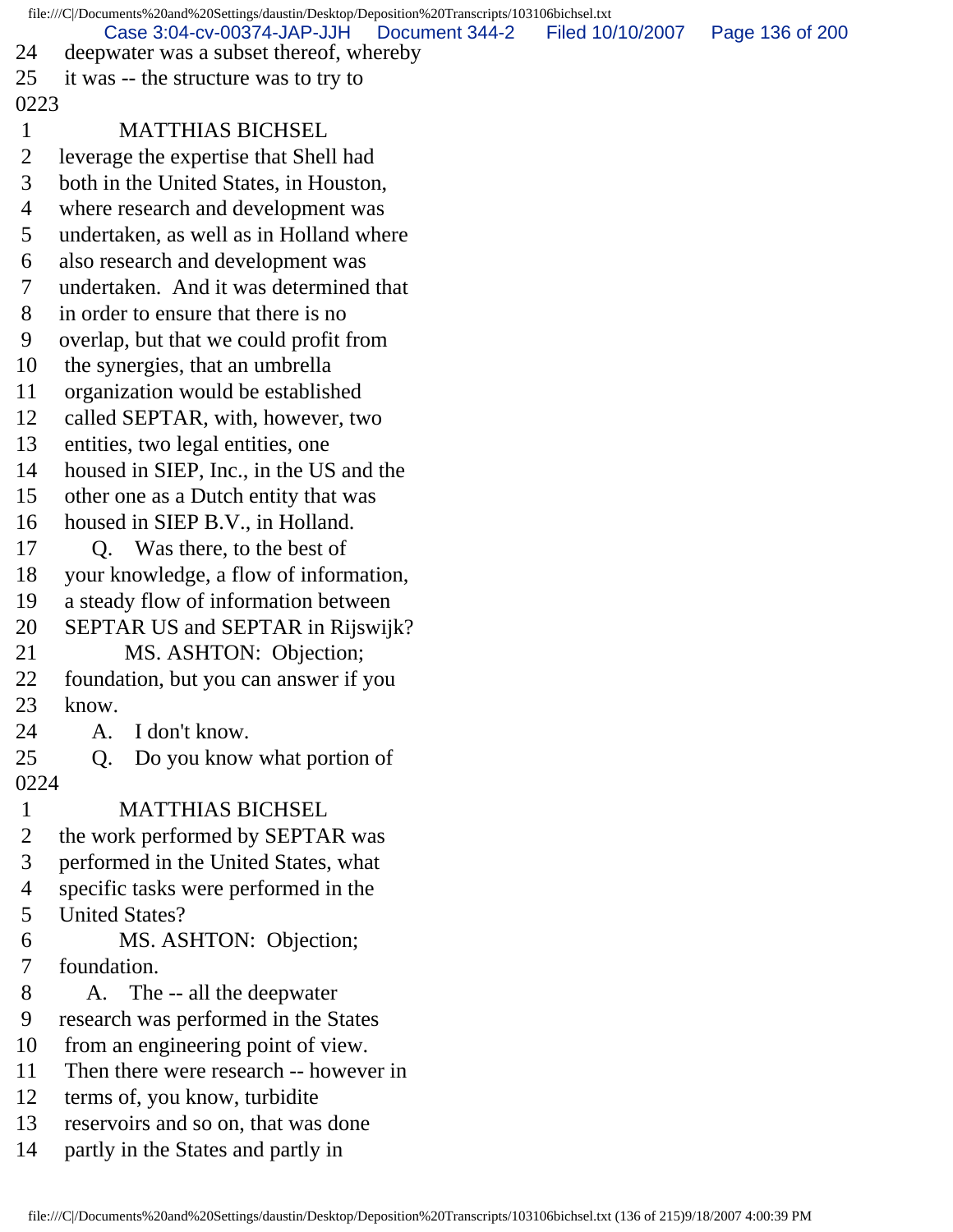file:///C|/Documents%20and%20Settings/daustin/Desktop/Deposition%20Transcripts/103106bichsel.txt 15 Europe. 16 Q. Do you have an understanding 17 as to why the division of tasks were 18 the way that they were? 19 A. That had to do with the 20 presence of the people with the 21 expertise in this particular field and 22 their nationality. Our rule is that we 23 do not want to transfer people, US 24 people into Holland or vice versa. 25 It's a cost -- it's a cost question. 0225 1 MATTHIAS BICHSEL 2 Q. Do you have an understanding 3 as to why SEPTAR was terminated or 4 abolished? 5 A. In 2003 we undertook as a 6 whole of an EP an exercise to restructure 7 exploration and production. We created 8 effectively a new operating model. And 9 as part of that SDS and SEPTAR were 10 abolished and wound into a new 11 organization called EPT, EP Technical. 12 Q. Did SEPTAR interact with 13 specific Shell operating units much 14 like SDS did? 15 A. Yes, they did. 16 Q. Do you have an understanding 17 of some of the entities or operating 18 units that SEPTAR interacted with? 19 A. SEPTAR provided services to 20 operating units that were operating on 21 the -- in shallow water as well -- as 22 well as on land. 23 Q. Okay. Do you have any 24 recollection of any specific operating 25 units that SEPTAR interacted with? 0226 1 MATTHIAS BICHSEL 2 A. SEPTAR in Rijswijk, for 3 instance, would do field development 4 studies for a number of operating 5 companies that included SPDC, Gabon, in Case 3:04-cv-00374-JAP-JJH Document 344-2 Filed 10/10/2007 Page 137 of 200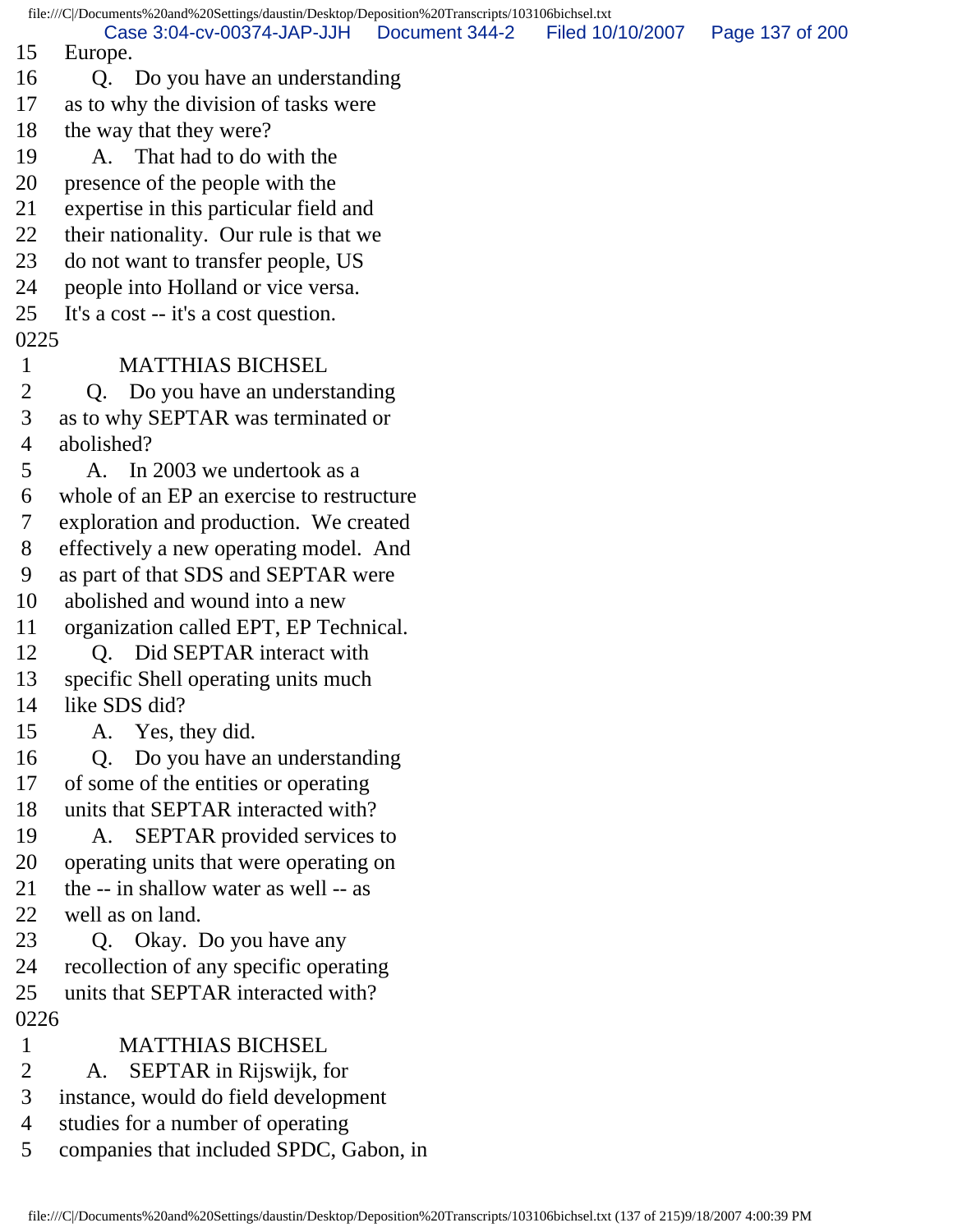file:///C|/Documents%20and%20Settings/daustin/Desktop/Deposition%20Transcripts/103106bichsel.txt 6 the African continent. They would be 7 working for Malaysia on the gas 8 development. 9 Q. Can you think of any others? 10 A. I do not know more than 11 that. 12 O. How about SEPTAR US, the US 13 entity, the US part of SEPTAR, do you 14 have any understanding as to which 15 operating unit SEPTAR US interacted 16 with? 17 A. SEPTAR in the US was mainly 18 a research organization, and the only 19 services that they provided was to the 20 US entities, to SEPCO and Shell 21 Offshore, Inc. as well as to our West 22 Texas properties, that's gas property 23 in West Texas that we had, and 24 subsequently to the acquisition of the 25 property in Wyoming they would provide 0227 1 MATTHIAS BICHSEL 2 services to that particular operating 3 entity as well. 4 Q. What operating entity is 5 located in Wyoming? 6 A. It's Pinedale, it's called 7 Pinedale, which is a property that we 8 acquired in 2002 I think. And the -- 9 that was a specific gas property which 10 requires drilling of very deep well, deep 11 wells, that's eight to 10,000 feet, and 12 requires to treat the rock so that you 13 can get the gas out. So they provided 14 research services to SEPCO. 15 Q. I think you testified 16 earlier about an entity called STV. Do 17 you remember that, having testified 18 about STV? 19 A. Yes, I do. 20 Q. What is STV? 21 A. Shell Technology Ventures. 22 O. And what is the role of Case 3:04-cv-00374-JAP-JJH Document 344-2 Filed 10/10/2007 Page 138 of 200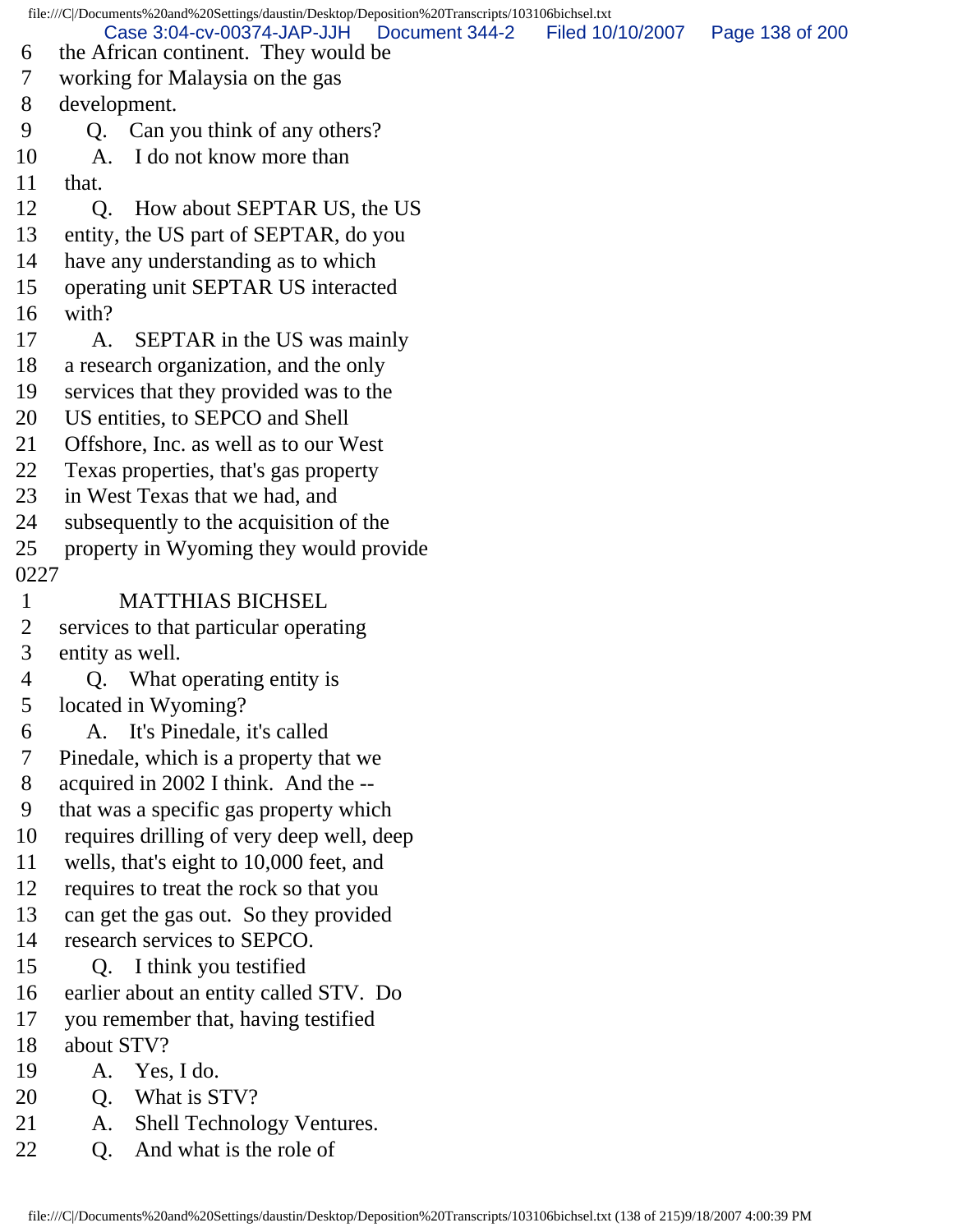file:///C|/Documents%20and%20Settings/daustin/Desktop/Deposition%20Transcripts/103106bichsel.txt 23 Shell Technology Ventures? 24 A. Shell Technology Ventures 25 commercializes technologies that the 0228 1 MATTHIAS BICHSEL 2 research organization has developed and 3 where as a company we have decided that 4 we would go that route of either 5 sharing or selling the intellectual 6 property rights or enter into joint 7 ventures with a service company, for 8 instance, if it -- if it's around 9 manufacturing or fabricating hardware, 10 because we're not in the business of 11 fabricating hardware. So that's the 12 vehicle that we use to commercialize 13 technology that we have developed. 14 O. Where is STV located? 15 A. STV is -- STV has two legal 16 entities, one in Holland and one in the 17 United States, so in Houston and in 18 Rijswijk. There's an STV B.V. and an 19 STV, Inc. 20 Q. Just to go back to SEPTAR 21 for a minute. Do you know how many 22 people were employed by SEPTAR between 23 1999 and 2003? 24 A. I do not recollect that. 25 Q. Do you know how many people 0229 1 MATTHIAS BICHSEL 2 are employed by STV? 3 A. I do not recollect, but it 4 was about 20, 25 in total. 5 Q. Do you know whether STV 6 interacted with any specific Shell 7 operating units? 8 A. No, I don't know that. 9 Q. Do you know who the director 10 of STV was? 11 A. Bill Dirks, D-i-r-k-s. 12 Q. During your tenure at SDS -- 13 withdrawn. Case 3:04-cv-00374-JAP-JJH Document 344-2 Filed 10/10/2007 Page 139 of 200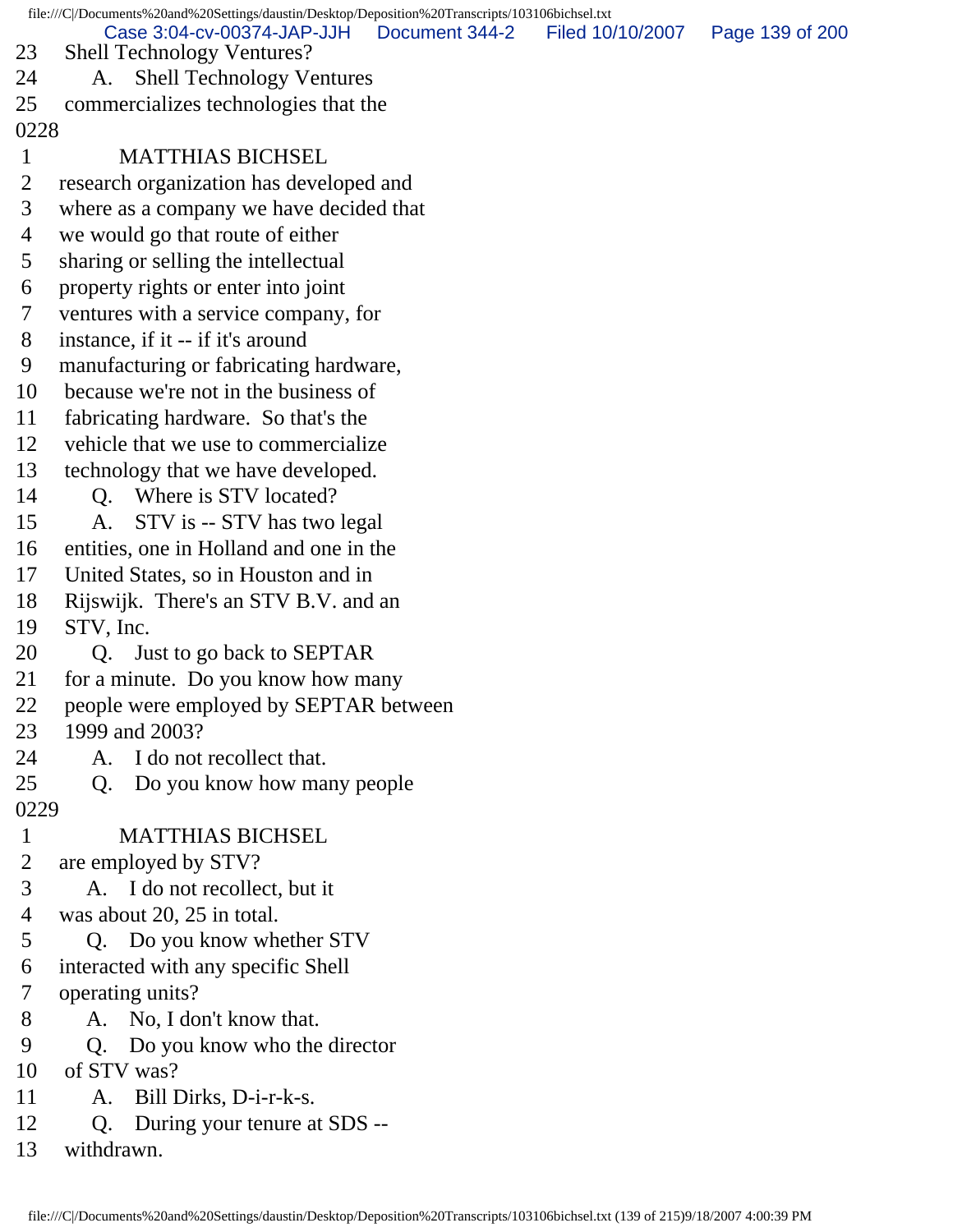| file:///C /Documents%20and%20Settings/daustin/Desktop/Deposition%20Transcripts/103106bichsel.txt |                                                                           |                  |                 |  |  |
|--------------------------------------------------------------------------------------------------|---------------------------------------------------------------------------|------------------|-----------------|--|--|
| 14                                                                                               | Case 3:04-cv-00374-JAP-JJH<br>Document 344-2<br>Do you know when STV came | Filed 10/10/2007 | Page 140 of 200 |  |  |
| 15                                                                                               | into existence?                                                           |                  |                 |  |  |
| 16                                                                                               | A. STV existed before I joined                                            |                  |                 |  |  |
| 17                                                                                               | Shell Deepwater Services, but I do not                                    |                  |                 |  |  |
| 18                                                                                               | know when it was established.                                             |                  |                 |  |  |
| 19                                                                                               | Q. Is STV still in existence                                              |                  |                 |  |  |
| 20                                                                                               | today?                                                                    |                  |                 |  |  |
| 21                                                                                               | A. Yes.                                                                   |                  |                 |  |  |
| 22                                                                                               | Q <sub>1</sub><br>Do you know whether STV has                             |                  |                 |  |  |
| 23                                                                                               | any reason to interact with Shell                                         |                  |                 |  |  |
| 24                                                                                               | Deepwater Services?                                                       |                  |                 |  |  |
| 25                                                                                               | A. No, STV had no -- Shell --                                             |                  |                 |  |  |
| 0230                                                                                             |                                                                           |                  |                 |  |  |
| $\mathbf{1}$                                                                                     | <b>MATTHIAS BICHSEL</b>                                                   |                  |                 |  |  |
| $\overline{2}$                                                                                   | STV had no reason to interact with                                        |                  |                 |  |  |
| 3                                                                                                | Shell Deepwater Services.                                                 |                  |                 |  |  |
| 4                                                                                                | Q. Have you ever heard the term                                           |                  |                 |  |  |
| 5                                                                                                | center of excellence?                                                     |                  |                 |  |  |
| 6                                                                                                | A. Yes.                                                                   |                  |                 |  |  |
| 7                                                                                                | Q. What is a center of                                                    |                  |                 |  |  |
| 8                                                                                                | excellence?                                                               |                  |                 |  |  |
| 9                                                                                                | A. This is a metaphorical                                                 |                  |                 |  |  |
| 10                                                                                               | description of where we bring people                                      |                  |                 |  |  |
| 11                                                                                               | together that have a particular expertise                                 |                  |                 |  |  |
| 12                                                                                               | in their field, in exploration, petroleum                                 |                  |                 |  |  |
| 13                                                                                               | engineering, in engineering, in well                                      |                  |                 |  |  |
| 14                                                                                               | engineering. A center of excellence is a                                  |                  |                 |  |  |
| 15                                                                                               | virtual, is quite often a virtual center,                                 |                  |                 |  |  |
| 16                                                                                               | so that means people are distributed                                      |                  |                 |  |  |
| 17                                                                                               | around the world and they are connected                                   |                  |                 |  |  |
| 18                                                                                               | through knowledge networks, that's                                        |                  |                 |  |  |
| 19                                                                                               | information technology networks, and they                                 |                  |                 |  |  |
| 20                                                                                               | effectively can provide services to                                       |                  |                 |  |  |
| 21                                                                                               | operating units around the world.                                         |                  |                 |  |  |
| 22                                                                                               | Q. Do you have an understanding                                           |                  |                 |  |  |
| 23                                                                                               | as to who coined the term center of                                       |                  |                 |  |  |
| 24                                                                                               | excellence?                                                               |                  |                 |  |  |
| 25                                                                                               | A. I do not know.                                                         |                  |                 |  |  |
| 0231                                                                                             |                                                                           |                  |                 |  |  |
| $\mathbf{1}$                                                                                     | <b>MATTHIAS BICHSEL</b>                                                   |                  |                 |  |  |
| $\overline{2}$                                                                                   | Do you know when that term<br>Q.                                          |                  |                 |  |  |
| 3                                                                                                | became part of the dialect within the                                     |                  |                 |  |  |
| 4                                                                                                | Shell company?                                                            |                  |                 |  |  |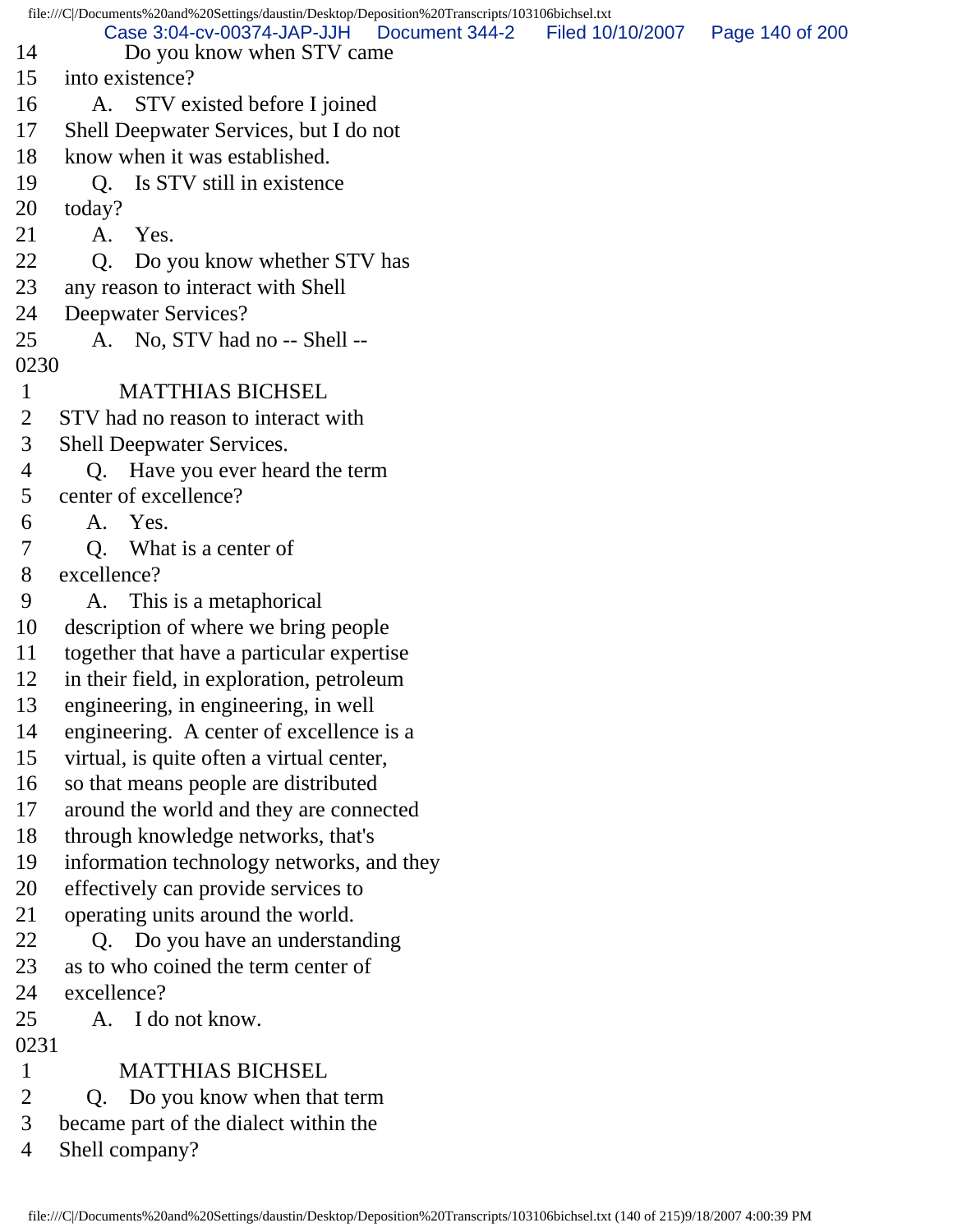file:///C|/Documents%20and%20Settings/daustin/Desktop/Deposition%20Transcripts/103106bichsel.txt 5 A. The term was used already in 6 the -- in the nineties. 7 Q. Can you be a little bit more 8 specific? Do you know whether that was 9 the beginning of the nineties, the 10 middle of the nineties? 11 A. The middle of the nineties. 12 Q. As you sit here today, do 13 you have an understanding of some 14 examples of Shell units, operating 15 units or entities that are referred to 16 as centers of excellence? 17 A. Centers of excellence in the 18 mid-nineties were referred to the 19 Rijswijk entity where we effectively 20 amassed people that had expertises in 21 these fields which I've already 22 mentioned. And these expertise and 23 knowledge was effectively used to the 24 benefit of the global operating 25 activities that we had. 0232 1 MATTHIAS BICHSEL 2 The word, the term center of 3 excellence then became quite popular. 4 There were large operating units that 5 we, had like, for instance, our UK 6 operating unit called Expro. Expro in 7 Aberdeen, they had a group of people 8 they called center of excellence. We 9 know that in Oman, when I was working 10 in Oman we had a center of excellence 11 for desert seismic. So the term was 12 quite widespread. 13 Q. Do you know whether SNEPCO 14 was considered a center of excellence? 15 A. SNEPCO was not considered a 16 center of excellence, no. 17 O. Was SDS considered a center 18 of excellence? 19 A. SDS had center of 20 excellence, yes. 21 Q. Do you know whether -- are Case 3:04-cv-00374-JAP-JJH Document 344-2 Filed 10/10/2007 Page 141 of 200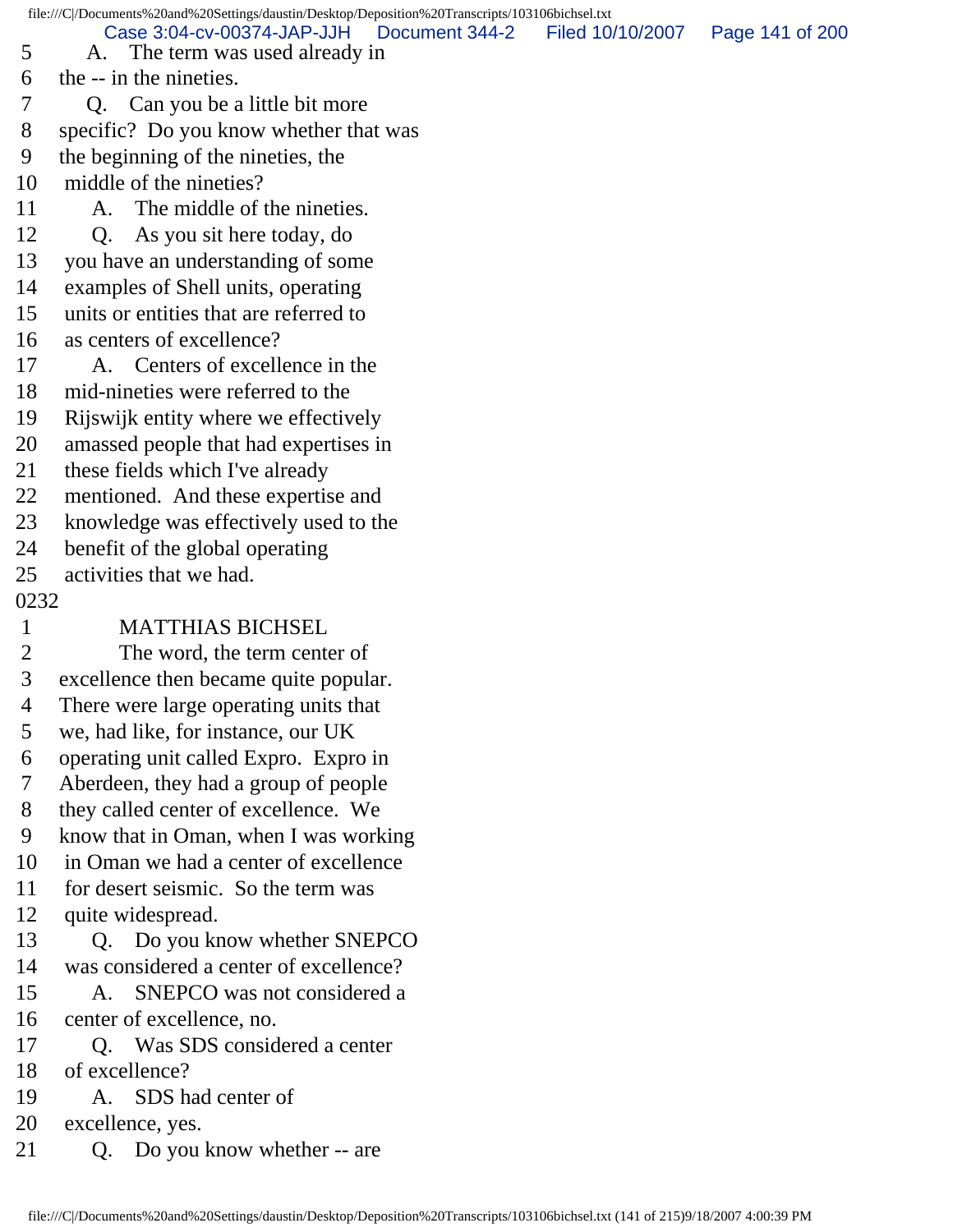| file:///C /Documents%20and%20Settings/daustin/Desktop/Deposition%20Transcripts/103106bichsel.txt |                |                                                                                       |                                   |  |  |
|--------------------------------------------------------------------------------------------------|----------------|---------------------------------------------------------------------------------------|-----------------------------------|--|--|
| 22                                                                                               |                | Case 3:04-cv-00374-JAP-JJH   Document 344-2<br>you familiar with the term scorecards? | Filed 10/10/2007  Page 142 of 200 |  |  |
| 23                                                                                               |                | A. Yes, I am.                                                                         |                                   |  |  |
| 24                                                                                               | Q.             | What is a scorecard?                                                                  |                                   |  |  |
| 25                                                                                               | A.             | A scorecard is a -- we use                                                            |                                   |  |  |
| 0233                                                                                             |                |                                                                                       |                                   |  |  |
| $\mathbf{1}$                                                                                     |                | <b>MATTHIAS BICHSEL</b>                                                               |                                   |  |  |
| $\overline{2}$                                                                                   |                | the term balanced scorecard. A                                                        |                                   |  |  |
| 3                                                                                                |                | balanced scorecard was a series of                                                    |                                   |  |  |
| 4                                                                                                |                | measures to measure the performance of                                                |                                   |  |  |
| 5                                                                                                |                | a business within a range of, depending                                               |                                   |  |  |
| 6                                                                                                |                | on what the measures are. That                                                        |                                   |  |  |
| 7                                                                                                |                | effectively the idea is to ensure that                                                |                                   |  |  |
| 8                                                                                                |                | you focus on a number of business                                                     |                                   |  |  |
| 9                                                                                                |                | drivers and record those and manage the                                               |                                   |  |  |
| 10                                                                                               |                | business against it. This was --                                                      |                                   |  |  |
| 11                                                                                               |                | became in vogue, came through                                                         |                                   |  |  |
| 12                                                                                               |                | management gurus in the middle of the                                                 |                                   |  |  |
| 13                                                                                               |                | nineties, from 1995, '96 onward we used                                               |                                   |  |  |
| 14                                                                                               | those.         |                                                                                       |                                   |  |  |
| 15                                                                                               | Q.             | Did an operating unit or a                                                            |                                   |  |  |
| 16                                                                                               |                | Shell unit's recognition as a center of                                               |                                   |  |  |
| 17                                                                                               |                | excellence have a positive impact on                                                  |                                   |  |  |
| 18                                                                                               |                | that operating unit's scorecard?                                                      |                                   |  |  |
| 19                                                                                               |                | A. No.                                                                                |                                   |  |  |
| 20                                                                                               |                | MR. ARANOFF: Let's take a                                                             |                                   |  |  |
| 21                                                                                               |                | five minute break.                                                                    |                                   |  |  |
| 22                                                                                               |                | THE VIDEO OPERATOR: We'll                                                             |                                   |  |  |
| 23                                                                                               |                | go off the record 3:19, this is the end                                               |                                   |  |  |
| 24                                                                                               | of tape 2.     |                                                                                       |                                   |  |  |
| 25                                                                                               |                | (A recess was taken.)                                                                 |                                   |  |  |
| 0234                                                                                             |                |                                                                                       |                                   |  |  |
| $\mathbf{1}$                                                                                     |                | <b>MATTHIAS BICHSEL</b>                                                               |                                   |  |  |
| $\overline{2}$                                                                                   |                | THE VIDEO OPERATOR: We're                                                             |                                   |  |  |
| 3                                                                                                |                | back on the record, it's 3:36, this is                                                |                                   |  |  |
| 4                                                                                                | tape number 3. |                                                                                       |                                   |  |  |
| 5                                                                                                |                | Q. Mr. Bichsel, I want to just                                                        |                                   |  |  |
| 6                                                                                                |                | go back to a couple of loose ends and                                                 |                                   |  |  |
| 7                                                                                                |                | tie them up. We were discussing                                                       |                                   |  |  |
| 8                                                                                                |                | shortly before the break SEPTAR. Do                                                   |                                   |  |  |
| 9                                                                                                |                | you recall that?                                                                      |                                   |  |  |
| 10                                                                                               |                | A. Yes.                                                                               |                                   |  |  |
| 11                                                                                               | Q.             | Okay. And you mentioned                                                               |                                   |  |  |
| 12                                                                                               |                | that SEPTAR had offices in both                                                       |                                   |  |  |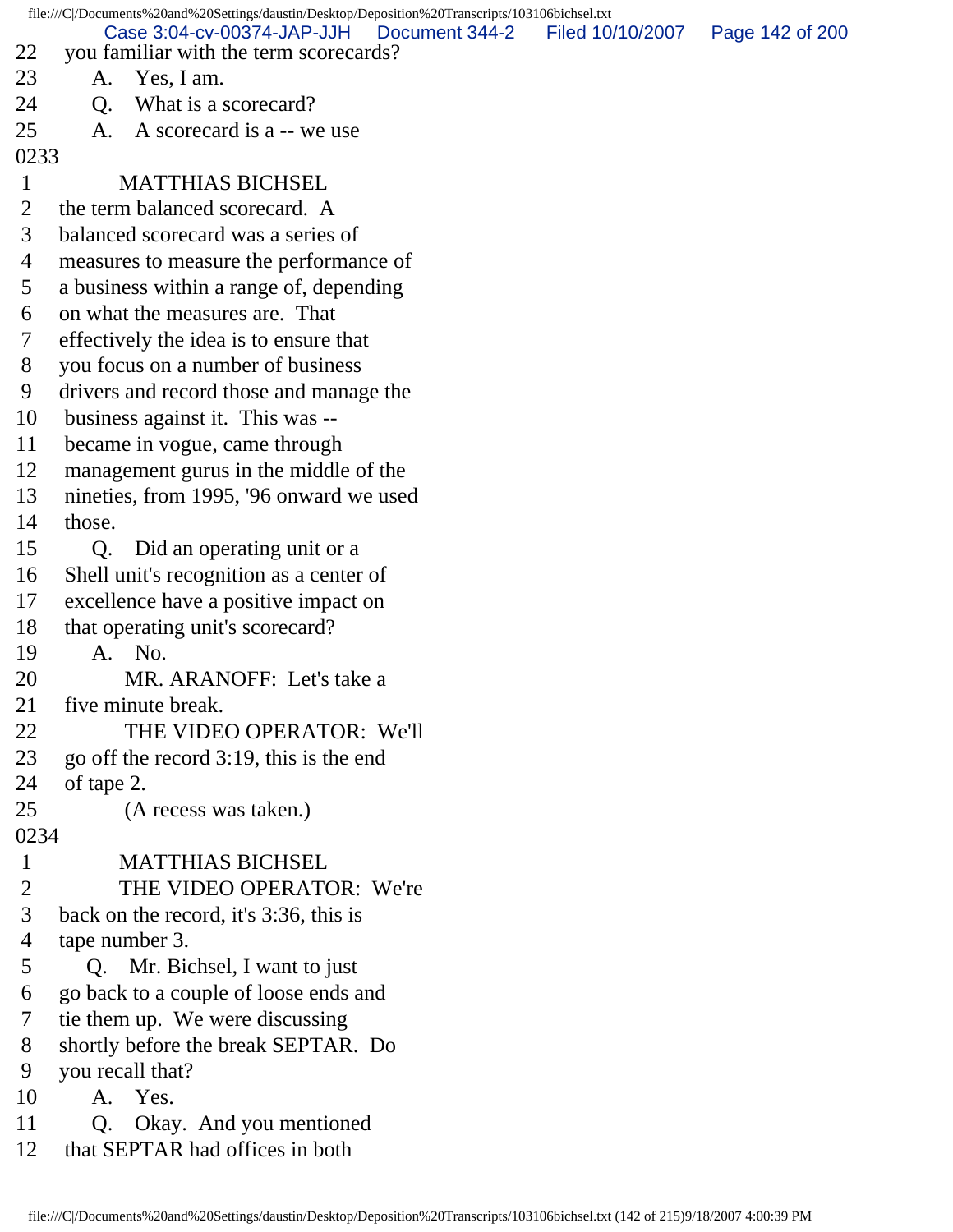file:///C|/Documents%20and%20Settings/daustin/Desktop/Deposition%20Transcripts/103106bichsel.txt 13 Rijswijk and in Houston; is that 14 correct? 15 A. That's correct, I -- I 16 recollect, yes. 17 Q. Okay. Did the Rijswijk 18 SEPTAR office and the Houston SEPTAR 19 office work jointly or did they work 20 separately? 21 A. They had an overarching 22 program, but they worked separately on 23 the various research topics and the 24 services that they did. 25 Q. When you -- 0235 1 MATTHIAS BICHSEL 2 A. As I explained -- excuse 3 me -- 4 Q. No, you were speaking and I 5 discourteously interrupted you, so I 6 apologize. 7 A. The -- I lost the train of 8 thought. Anyhow, we'll get to it. 9 Q. You were discussing the 10 interaction between Rijswijk and 11 Houston. You said it had an 12 overarching program is one of the words 13 you used. Do you recall having said 14 that? 15 A. That's correct. The -- 16 Q. I just want to know what you 17 meant by that. 18 A. The overarching program was 19 a research plan that obviously had to 20 benefit the whole of Shell, and it was 21 sorted out which bits of research would 22 be done out of Houston and which bits 23 of research done out of Rijswijk. As I 24 explained before, what we wanted to 25 avoid is duplication. It obviously 0236 1 MATTHIAS BICHSEL 2 wouldn't make any sense if the same 3 research program would be conducted in Case 3:04-cv-00374-JAP-JJH Document 344-2 Filed 10/10/2007 Page 143 of 200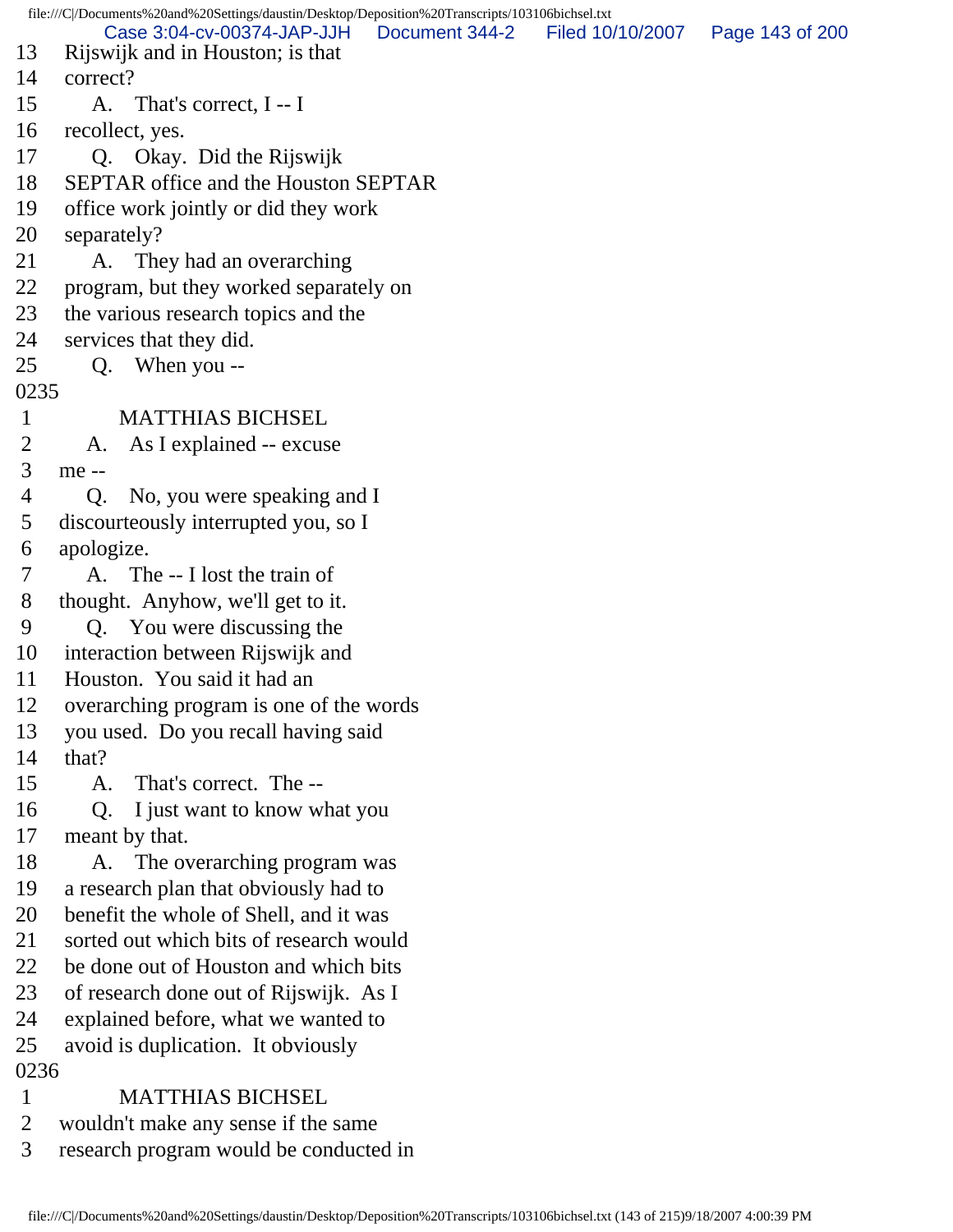file:///C|/Documents%20and%20Settings/daustin/Desktop/Deposition%20Transcripts/103106bichsel.txt 4 both locations at the same time, just 5 doubling the costs. 6 So that was the main thing, 7 agreeing on who would be doing what. 8 Secondly, SEPTAR was also 9 providing services. And as I stressed, 10 we had the SEPTAR organization, we had 11 a legal home for SEPTAR in the States 12 which was SIEP, Inc., Shell 13 International Exploration & Production, 14 Inc., and we had for SEPTAR in the 15 Netherlands the legal home which was 16 Shell International Exploration & 17 Production B.V., a Dutch company. And 18 they would conduct businesses under 19 these legal entities. 20 As I also explained, is that 21 the SEPTAR organization in the US would 22 provide services as opposed to 23 research, services to the US entities 24 operating in the Gulf of Mexico, as 25 well as in West Texas, and at a later 0237 1 MATTHIAS BICHSEL 2 stage when we acquired that property in 3 Wyoming called Pinedale, they formed a 4 task force to unlock that tight gas as 5 I explained it. 6 Whereas the SEPTAR 7 organization in the Netherlands would 8 be providing services to operating 9 units outside the United States, that 10 was the business model. 11 Q. Can you recall any instances 12 in which SEPTAR Houston and SEPTAR 13 Rijswijk converged on the same project 14 together, either in the United States 15 or outside the United States? 16 MS. ASHTON: Objection to 17 foundation. If you know the answer you 18 can answer. 19 A. I do not know that. I have 20 no recollection. I was not working Case 3:04-cv-00374-JAP-JJH Document 344-2 Filed 10/10/2007 Page 144 of 200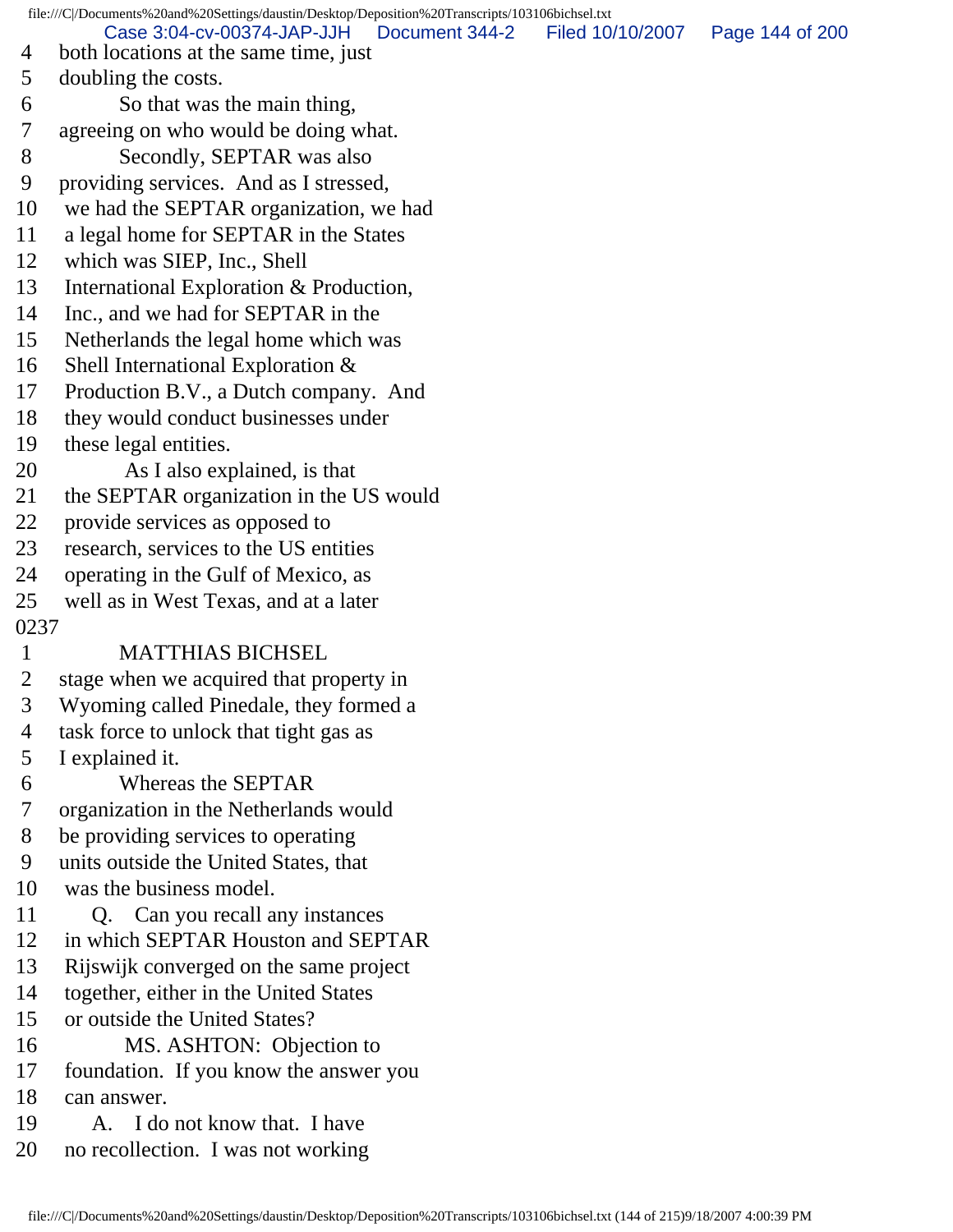|                | file:///C /Documents%20and%20Settings/daustin/Desktop/Deposition%20Transcripts/103106bichsel.txt |                |                                   |  |
|----------------|--------------------------------------------------------------------------------------------------|----------------|-----------------------------------|--|
| 21             | Case 3:04-cv-00374-JAP-JJH<br>with SEPTAR or for SEPTAR.                                         | Document 344-2 | Filed 10/10/2007  Page 145 of 200 |  |
| 22             | Q. Do you know whether SEPTAR                                                                    |                |                                   |  |
| 23             | did any work for any operating units in                                                          |                |                                   |  |
| 24             | Oman?                                                                                            |                |                                   |  |
| 25             | MS. ASHTON: Objection;                                                                           |                |                                   |  |
| 0238           |                                                                                                  |                |                                   |  |
| $\mathbf{1}$   | <b>MATTHIAS BICHSEL</b>                                                                          |                |                                   |  |
| $\overline{2}$ | foundation.                                                                                      |                |                                   |  |
| 3              | A. I do not know.                                                                                |                |                                   |  |
| 4              | Q. Are you familiar with a                                                                       |                |                                   |  |
| 5              | gentleman by the name of Heinz                                                                   |                |                                   |  |
| 6              | Rothermund?                                                                                      |                |                                   |  |
| 7              | A. Yes.                                                                                          |                |                                   |  |
| 8              | Q. Who is Mr. Rothermund?                                                                        |                |                                   |  |
| 9              | Mr. Rothermund is a retired<br>A.                                                                |                |                                   |  |
| 10             | Shell employee.                                                                                  |                |                                   |  |
| 11             | Q. Did you know Mr. Rothermund                                                                   |                |                                   |  |
| 12             | in 2000?                                                                                         |                |                                   |  |
| 13             | A. Yes, I did.                                                                                   |                |                                   |  |
| 14             | At any point in time in 2000<br>Q.                                                               |                |                                   |  |
| 15             | did you -- are you aware of any pressure                                                         |                |                                   |  |
| 16             | put on anyone in Shell Angola to book any                                                        |                |                                   |  |
| 17             | reserves, any proved reserves in the year                                                        |                |                                   |  |
| 18             | 2000?                                                                                            |                |                                   |  |
| 19             | MS. ASHTON: Objection;                                                                           |                |                                   |  |
| 20             | form.                                                                                            |                |                                   |  |
| 21             | I am not aware of any such<br>A.                                                                 |                |                                   |  |
| 22             | pressure being put on anybody.                                                                   |                |                                   |  |
| 23             | Q. Do you have an understanding                                                                  |                |                                   |  |
| 24             | of any sense of urgency in the year                                                              |                |                                   |  |
| 25             | 2000 emanating from Mr. Rothermund or                                                            |                |                                   |  |
| 0239           |                                                                                                  |                |                                   |  |
| $\mathbf{1}$   | <b>MATTHIAS BICHSEL</b>                                                                          |                |                                   |  |
| $\overline{2}$ | anybody else to book reserves in Angola                                                          |                |                                   |  |
| 3              | in the year 2000?                                                                                |                |                                   |  |
| 4              | MS. ASHTON: Objection;                                                                           |                |                                   |  |
| 5              | form.                                                                                            |                |                                   |  |
| 6              | In 2000, as well as in other<br>A.                                                               |                |                                   |  |
| 7              | years, an integral part of the EP                                                                |                |                                   |  |
| 8              | business is to book hydrocarbons. This                                                           |                |                                   |  |
| 9              | is an important measures for the                                                                 |                |                                   |  |
| 10             | investors. And in 2000, as in other                                                              |                |                                   |  |
| 11             | years, that was an element that we                                                               |                |                                   |  |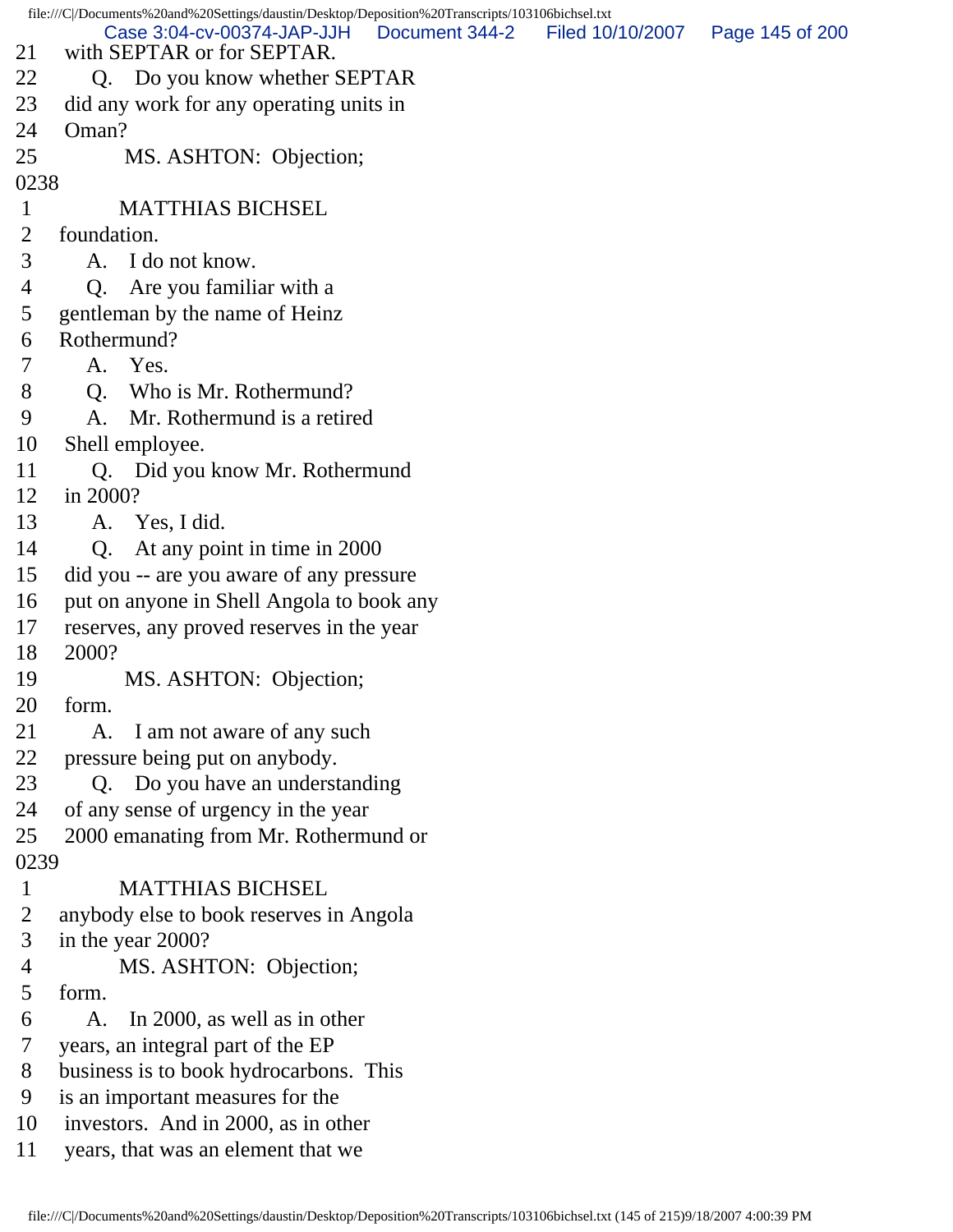file:///C|/Documents%20and%20Settings/daustin/Desktop/Deposition%20Transcripts/103106bichsel.txt 12 carried on the EP scorecard. 13 Q. Did you personally have any 14 discussions with Mr. Rothermund in 2000 15 with respect to the booking of reserves 16 in Angola? 17 A. I was involved in dialogue 18 mainly via electronic means, as to the 19 provision of services pertaining to 20 enabling the Shell Angola organization 21 to book reserves in that year, or the 22 end of that year? 23 Q. Do you recall any specific 24 communications that you had with Mr. 25 Rothermund in 2000 with respect to the 0240 1 MATTHIAS BICHSEL 2 booking of reserves in Angola? 3 A. I do not recall offhand any 4 specifics on that. 5 Q. Do you recall attending any 6 meetings with Mr. Rothermund in which 7 the booking of reserves in Angola in 8 2000 were discussed? 9 A. I did not attend any 10 meetings with Mr. Rothermund regarding 11 the bookings. 12 MR. ARANOFF: Would you mark 13 this as Bichsel 3. 14 (Bichsel Exhibit 3 for 15 identification, Bates stamped 00017513 16 through SMJ 00017519.) 17 Q. Mr. Bichsel, the court 18 reporter has just handed you what's 19 been marked Bichsel 3 for purposes of 20 identification. It's an email string 21 bearing Bates number S like Sam, M like 22 Mary, J like John, 00017513 and 23 continuing sequentially through SMJ 24 00017518. It's marked confidential. 25 As I said, it's a string of emails. 0241 1 MATTHIAS BICHSEL 2 I'd ask that you look at what's been Case 3:04-cv-00374-JAP-JJH Document 344-2 Filed 10/10/2007 Page 146 of 200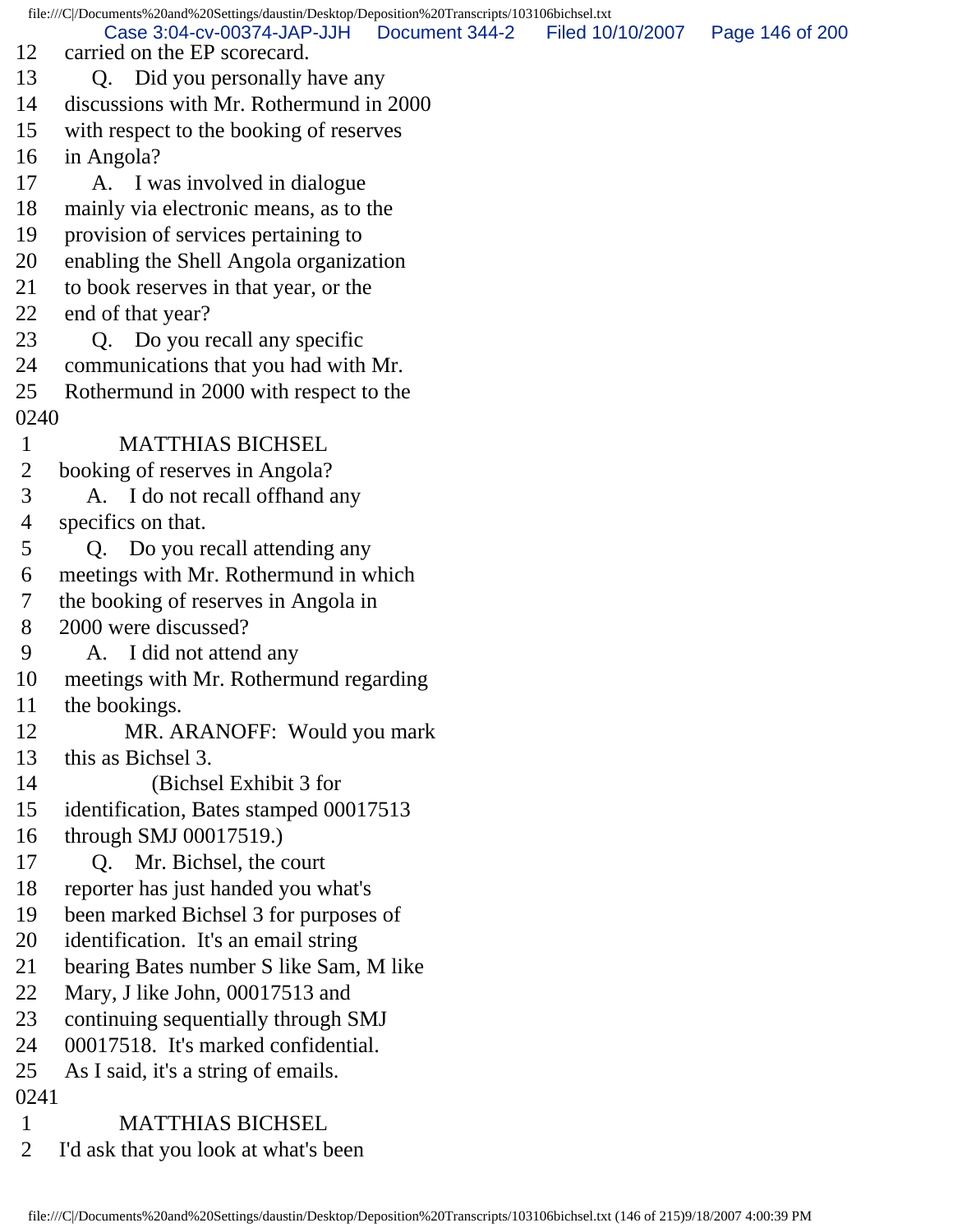file:///C|/Documents%20and%20Settings/daustin/Desktop/Deposition%20Transcripts/103106bichsel.txt 3 marked Bichsel 3 for identification, 4 review it, and when you've completed 5 your review look up so that I know that 6 you're ready and I can ask you some 7 questions about it. 8 A. It goes to 19. 9 Q. Okay, I may have misspoke, 10 to 19. I apologize. 11 Have you had an ample 12 opportunity to review this document, 13 Mr. Bichsel? 14 A. I had a chance to review the 15 document. 16 Q. Okay. And you'll see that 17 the first email on the top of the first 18 page is an email from H.C. Rothermund 19 to G. Parry, Robert Inglis, Mahdi 20 Hasan, with a cc to S. Lovelock, M. 21 Minderhoud and to yourself. Do you see 22 that? 23 A. Yes. 24 Q. It was sent on September 25 18th, 2000 and received on that same 0242 1 MATTHIAS BICHSEL 2 date with the subject being cluster 3 development Angola. Do you see that? 4 A. Yes. 5 Q. And the first email seems to 6 be, on the top of the first page, is an 7 email purportedly sent by Mr. Rothermund 8 to the individuals I've just named. Do 9 you see that? 10 A. Yes, I do. 11 Q. And you'll look at the second 12 paragraph, it reads, "One of the most" -- 13 "One of the important elements in the EP 14 scorecard is reserve replacement. It is 15 essential we should come up with 16 imaginative ways of booking those 17 reserves we have. Martijn's approach is 18 such an imaginative approach let's now 19 use it and use it for what it is meant to Case 3:04-cv-00374-JAP-JJH Document 344-2 Filed 10/10/2007 Page 147 of 200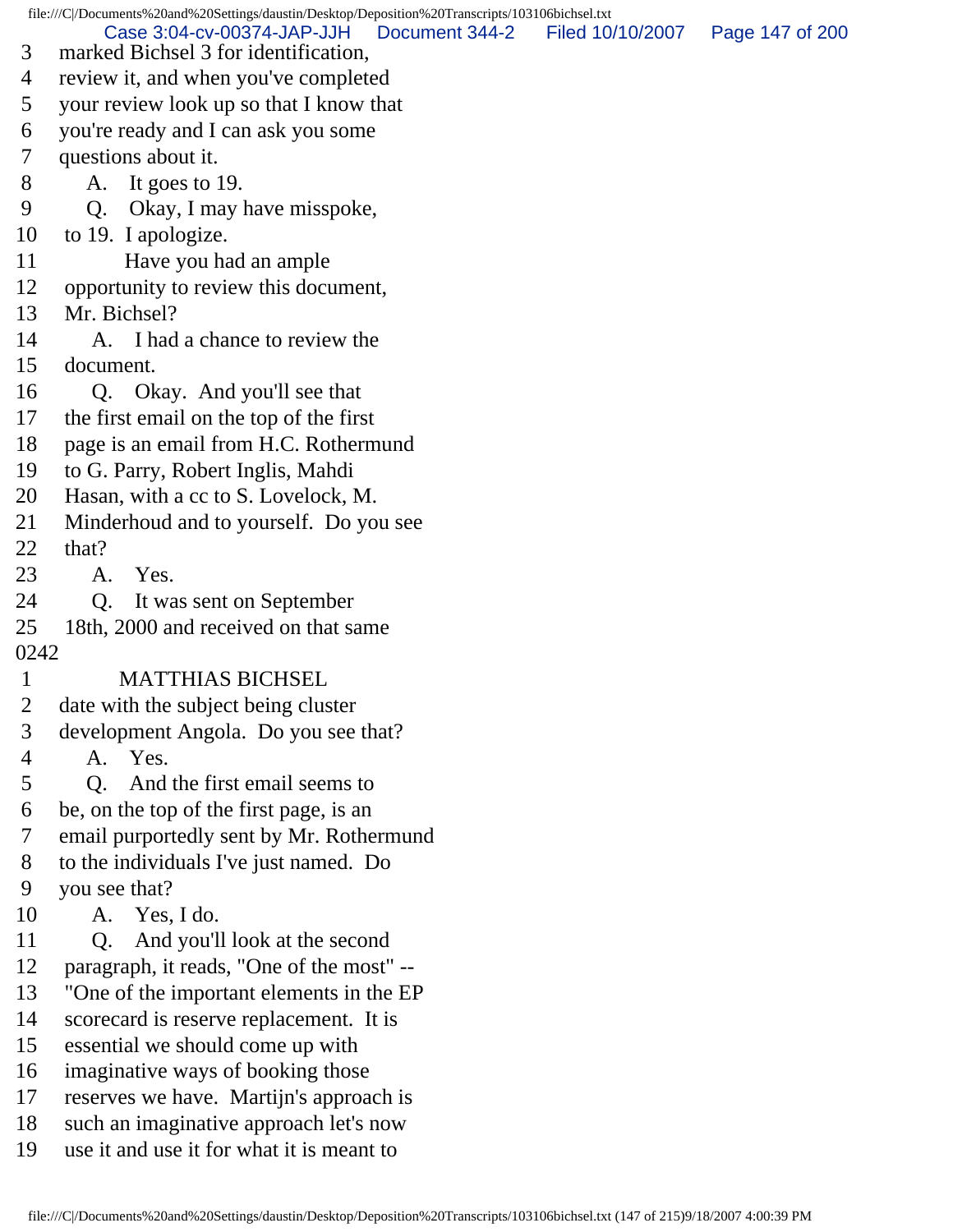file:///C|/Documents%20and%20Settings/daustin/Desktop/Deposition%20Transcripts/103106bichsel.txt 20 be, not a final scheme for (sub-optimal) 21 field development, but a scheme for the 22 early booking of value!" Do you see 23 that? 24 A. Yes. 25 Q. Have I read that correctly, 0243 1 MATTHIAS BICHSEL 2 Mr. Bichsel? 3 A. Yes. 4 Q. As you sit here today, do 5 you have an understanding of what that 6 paragraph means? 7 A. I understand the words, yes. 8 Q. Do you understand what idea 9 Mr. Rothermund is attempting to convey 10 to you and to others by sending this 11 email? 12 A. Yes. 13 Q. What is he conveying in this 14 email to you and to others? 15 MS. ASHTON: Well, objection. 16 He's conveying it to -- I think he's 17 going to tell you his understanding. 18 Whether others understood it the same way 19 he can't testify to. 20 Q. I'm only asking for your 21 understanding based on when you 22 received this from Mr. Rothermund. 23 A. I was only cc'd on it. My 24 understanding of the email is that he 25 encourages Mr. Gordon Parry and Robert 0244 1 MATTHIAS BICHSEL 2 Inglis and Mahdi Hasan to come up with 3 a way of booking reserves in Angola. 4 Q. I just want to go back so 5 that there's no misunderstanding and so 6 that the record is clear. You were 7 cc'd on this email; is that correct? 8 A. That's correct. 9 Q. Okay. And you have an 10 understanding of what the term cc Case 3:04-cv-00374-JAP-JJH Document 344-2 Filed 10/10/2007 Page 148 of 200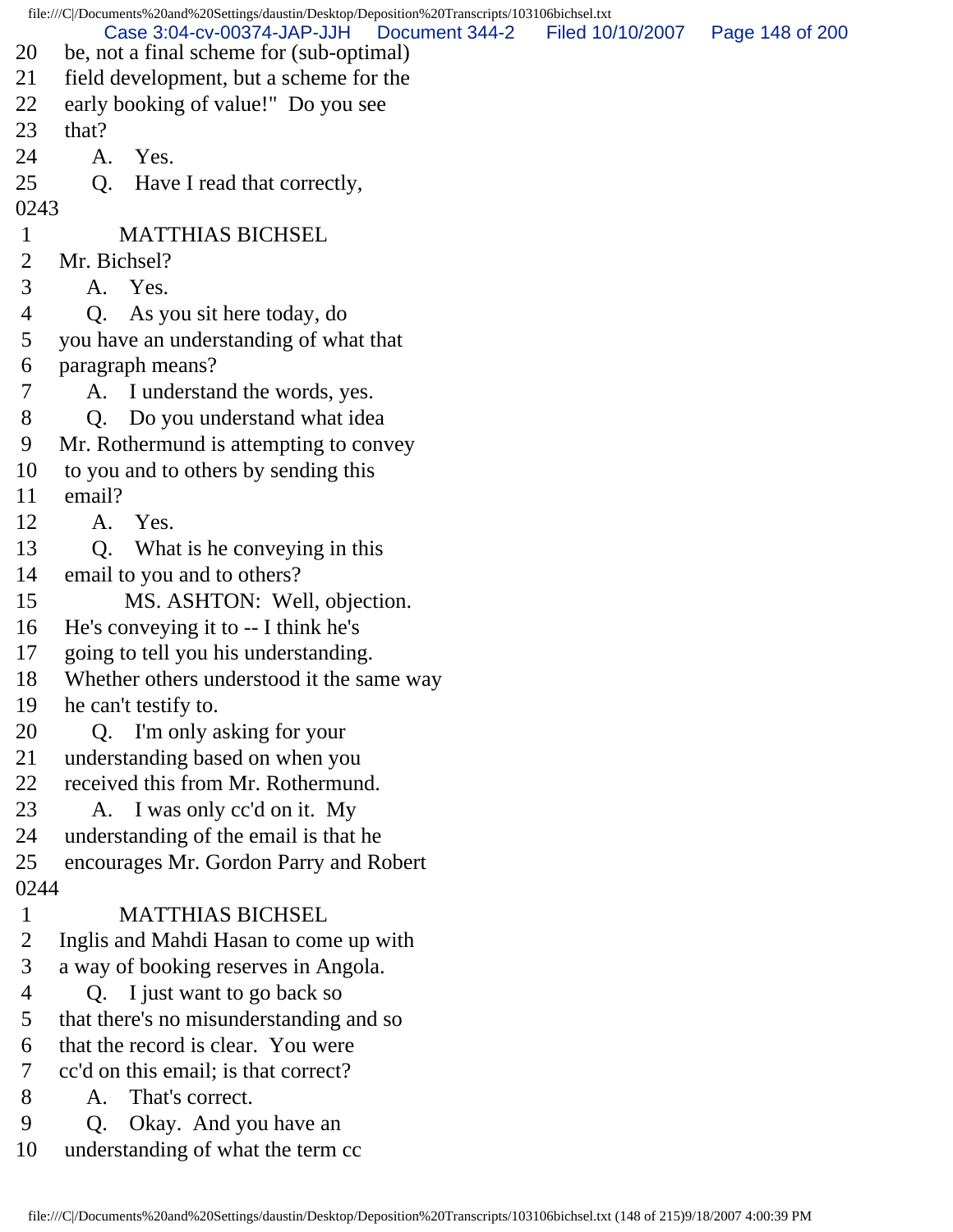file:///C|/Documents%20and%20Settings/daustin/Desktop/Deposition%20Transcripts/103106bichsel.txt 11 means, what it means to be cc'd on an 12 email? 13 A. I'm copied. 14 Q. And is there any reason to 15 believe that you did not receive this 16 email in the same way that Mr. Parry or 17 Mr. Inglis or Mr. Hasan did other than 18 the fact that it went directly to them 19 with a copy to you? 20 MS. ASHTON: Objection, 21 but -- 22 A. I'm not insinuating that. I 23 just for the record stated -- 24 Q. Okay. 25 A. -- that the email was not 0245 1 MATTHIAS BICHSEL 2 addressed to me, it was addressed to 3 Mr. Parry, Inglis, and Mahdi Hasan, and 4 Ms. Lovelock, Mr. Minderhoud and 5 myself were carbon copied. 6 Q. Do you have an understanding 7 what Mr. Rothermund meant in the second 8 line of that paragraph where he says 9 "Imaginative ways of booking those 10 reserves we have"? 11 A. Yes, I do. 12 Q. What did he mean by that? 13 A. He meant by that that --14 MS. ASHTON: Objection to 15 the form. He can state what he 16 understands he means. He doesn't -- he 17 doesn't know what Mr. Rothermund meant 18 per se. If that's what you're asking 19 him, that's fine. 20 MR. ARANOFF: Yes. 21 MS. ASHTON: He's asking you 22 for what you understand Mr. Rothermund 23 to mean, not necessarily what Mr. 24 Rothermund meant. So you can answer 25 the question. 0246 1 MATTHIAS BICHSEL Case 3:04-cv-00374-JAP-JJH Document 344-2 Filed 10/10/2007 Page 149 of 200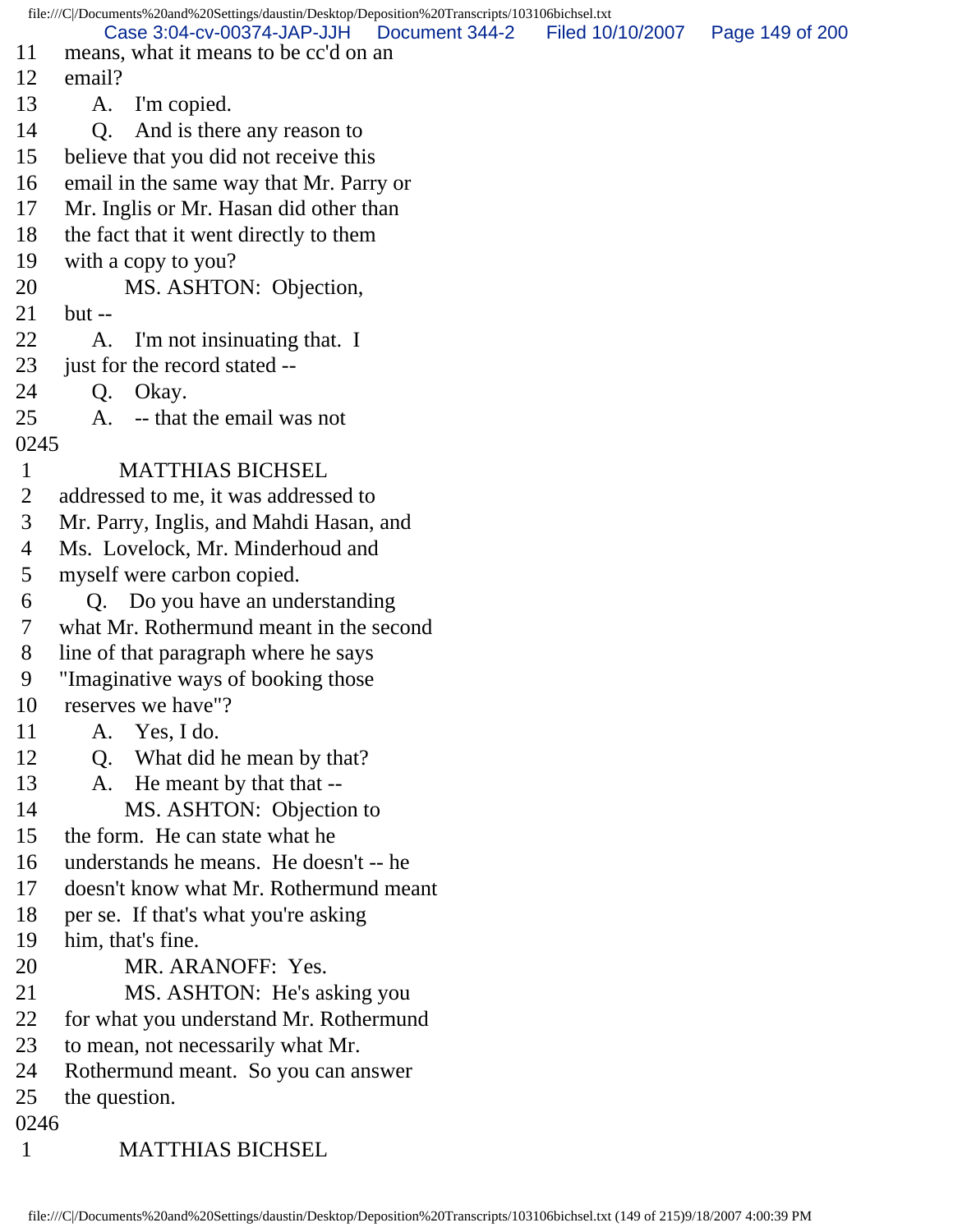file:///C|/Documents%20and%20Settings/daustin/Desktop/Deposition%20Transcripts/103106bichsel.txt 2 A. So let me be clear, I will 3 say what I understand rather than what 4 anybody else understood, is that what 5 I'm doing? 6 Q. Yes. You're going to 7 provide me with your understanding of 8 what imaginative ways of booking those 9 reserves we have is? 10 A. So I am going to answer the 11 question when I received that what did 12 I think and understand out of that. 13 Q. What this -- 14 A. What I think and understand 15 out of that. 16 Q. That's correct for this 17 question. I may ask you some followup 18 questions on that, but for the purposes 19 of this question, that's correct. 20 A. Thanks for clarifying. 21 Q. Okay. 22 A. The way I understood it is 23 that Mr. Minderhoud, having -- talking 24 about a Min-DVA concept, which is 25 termed, obviously in this particular 0247 1 MATTHIAS BICHSEL 2 case that's my understanding as an 3 imaginative approach of developing the 4 Angola cluster in Block 18, that this 5 should be used. That's the suggestion 6 that I would take from that particular 7 email that Mr. Rothermund is making to 8 the people that are -- that they're 9 addressed in this email. 10 Q. And then you see in the line 11 further down it says "Martijn's approach 12 is such an imaginative approach." Did 13 you have an understanding back on or 14 about September 18th, 2000 of what he 15 meant by "Martijn's approach is such an 16 imaginative approach"? 17 A. Having had a chance to look 18 through the email trail, my Case 3:04-cv-00374-JAP-JJH Document 344-2 Filed 10/10/2007 Page 150 of 200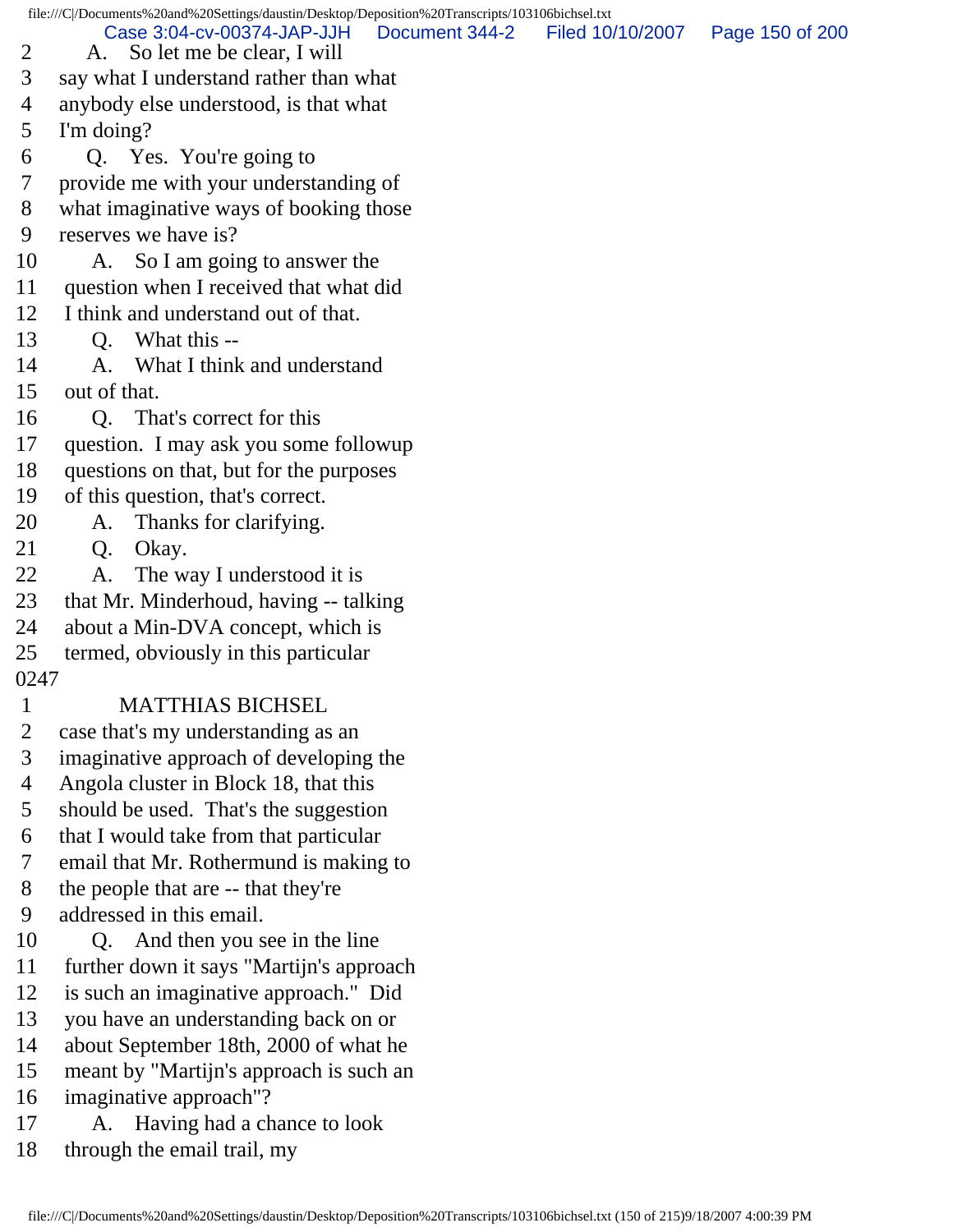file:///C|/Documents%20and%20Settings/daustin/Desktop/Deposition%20Transcripts/103106bichsel.txt 19 understanding is that this pertains to 20 the Min-DVA concept. 21 Q. What do you mean 22 specifically by the Min-DVA concept? 23 A. Do you ask me what I mean or 24 what the Min-DVA concept is? 25 Q. What is the Min-DVA concept? 0248 1 MATTHIAS BICHSEL 2 A. The Min-DVA concept is a 3 development concept that was developed 4 by Shell Deepwater Services, and that 5 allows to use a so-called spar, that is 6 like a buoy type of development which 7 floats at the top of the ocean. It is 8 anchored with ropes to the sea bottom, 9 and it allows to put drilling platform 10 and processing equipment on that 11 platform. 12 The imaginative approach 13 that SDS was using there is to 14 miniaturize that particular concept so 15 that it is lighter and more cost 16 efficient. That was what a Min-DVA 17 concept is. 18 Now I have to also say what 19 that actually stands for. Min stands 20 for minimum and that has to do with a 21 miniaturization, and DVA stands for 22 direct vertical access. That means 23 this is a concept that is particularly 24 suited for hydrocarbon accumulations 25 that have several layers of reservoir 0249 1 MATTHIAS BICHSEL 2 of hydrocarbons stacked vertically on 3 top of each other so that you can using 4 one or -- one well to penetrate a 5 number of those reservoirs, that's the 6 direct vertical access of directly 7 vertical from the seabed -- from the 8 sea level to the sea bottom into the 9 reservoir. Case 3:04-cv-00374-JAP-JJH Document 344-2 Filed 10/10/2007 Page 151 of 200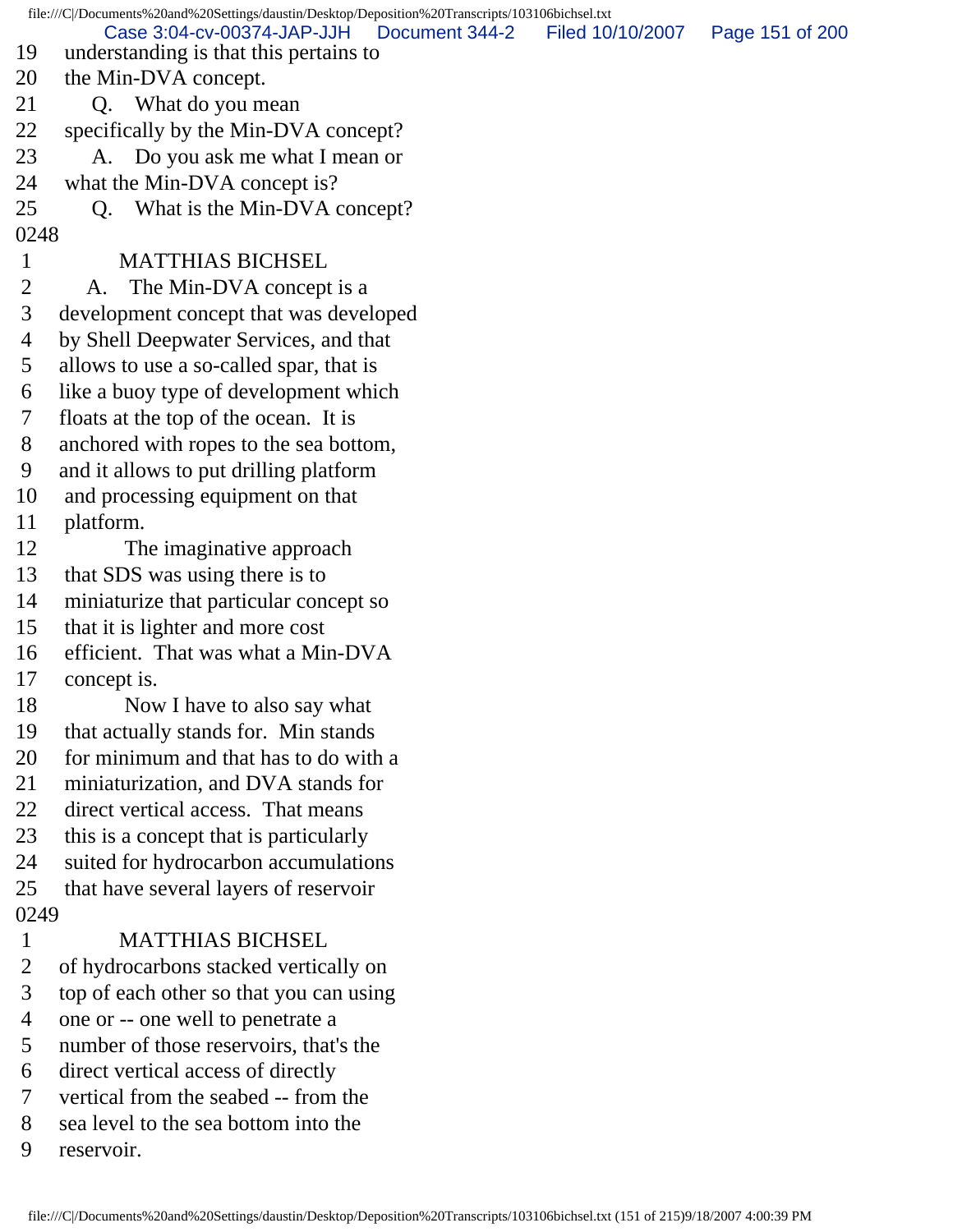file:///C|/Documents%20and%20Settings/daustin/Desktop/Deposition%20Transcripts/103106bichsel.txt 10 Q. If you look at the third 11 paragraph of this email it reads, "I am 12 getting quite disenchanted to notice 13 that each time a new idea for reserves 14 booking is coming up, we spend 15 determined time to shoot it down rather 16 than to see how to progress it." Do 17 you see where I'm reading from now, Mr. 18 Bichsel? 19 A. Yes, I do. 20 Q. Did I read that paragraph 21 correctly? 22 A. Yes, you did. 23 Q. Did you have an 24 understanding on September 18th, 2000 25 as to what was meant by that paragraph 0250 1 MATTHIAS BICHSEL 2 -- by that paragraph? 3 A. My understanding was that 4 Mr. Rothermund got disenchanted that 5 apparently a good idea was shot down by 6 certain people rather than using it. 7 Q. Subsequent to your receiving 8 this email from Mr. Rothermund, did you 9 have reason to discuss the contents of 10 this email with Mr. Rothermund? 11 A. I do not recall having 12 discussed this particular email with 13 Rothermund. 14 Q. Did you have any 15 recollection of discussing anything or 16 any of the concepts contained in this 17 first email with Mr. Rothermund? 18 A. I do not recall discussing 19 this particular issue or content of 20 that -- around the cluster development 21 in Angola with Mr. Rothermund 22 specifically. 23 Q. Do you have a recollection 24 if you discussed the contents of this 25 email with Mr. Parry? 0251 Case 3:04-cv-00374-JAP-JJH Document 344-2 Filed 10/10/2007 Page 152 of 200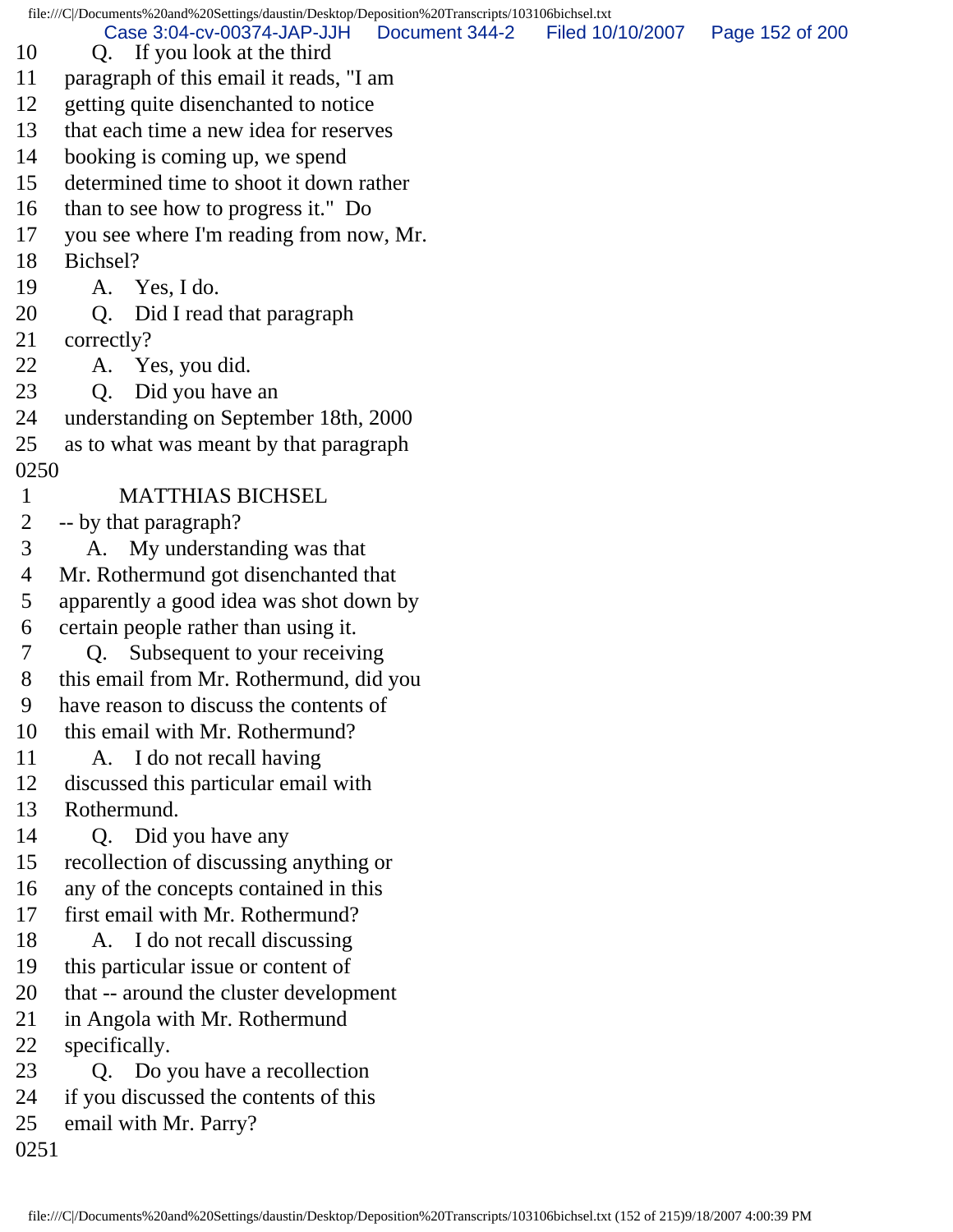file:///C|/Documents%20and%20Settings/daustin/Desktop/Deposition%20Transcripts/103106bichsel.txt 1 MATTHIAS BICHSEL 2 A. I did not discuss that 3 particular, that context with Mr. 4 Parry. However, I did discuss this 5 particular context with Mr. Mahdi 6 Hasan. 7 Q. And what was the nature of 8 your conversations with Mr. Hasan with 9 respect to this email? 10 A. The issue with the Min-DVA 11 concept is that it's not applicable in 12 the context of Angola, and that was the 13 discussion that we had to try advise 14 Mr. Minderhout who is an exploration 15 geologist, or geophysicist, I should 16 say, by background, he's not an 17 engineer, did not understand that the 18 Min-DVA concept was not applicable in 19 this particular instance, and that's 20 the discussion I had with Mr. Mahdi 21 Hasan around that particular issue. 22 Q. Did you have any discussion 23 of this email with Ms. Lovelock? 24 A. No, I did not. 25 Q. How about with Mr. 0252 1 MATTHIAS BICHSEL<br>2 Minderhoud? Minderhoud? 3 A. I did not discuss with Mr. 4 Minderhoud the issue, when I talk 5 discuss, that means face-to-face 6 conversation. 7 Q. Well I don't want to limit 8 your discussions with him to 9 specifically face to face. I want to 10 talk a little broader. I want to know 11 whether you discussed the contents of 12 this email with Mr. Rothermund, Mr. 13 Parry, Mr. Inglis, Ms. Lovelock, Mr. 14 Minderhoud in any way, shape or form, 15 whether that be a written discussion Case 3:04-cv-00374-JAP-JJH Document 344-2 Filed 10/10/2007 Page 153 of 200

- 16 about the subject contained in this
- 17 first email, on the telephone, by fax,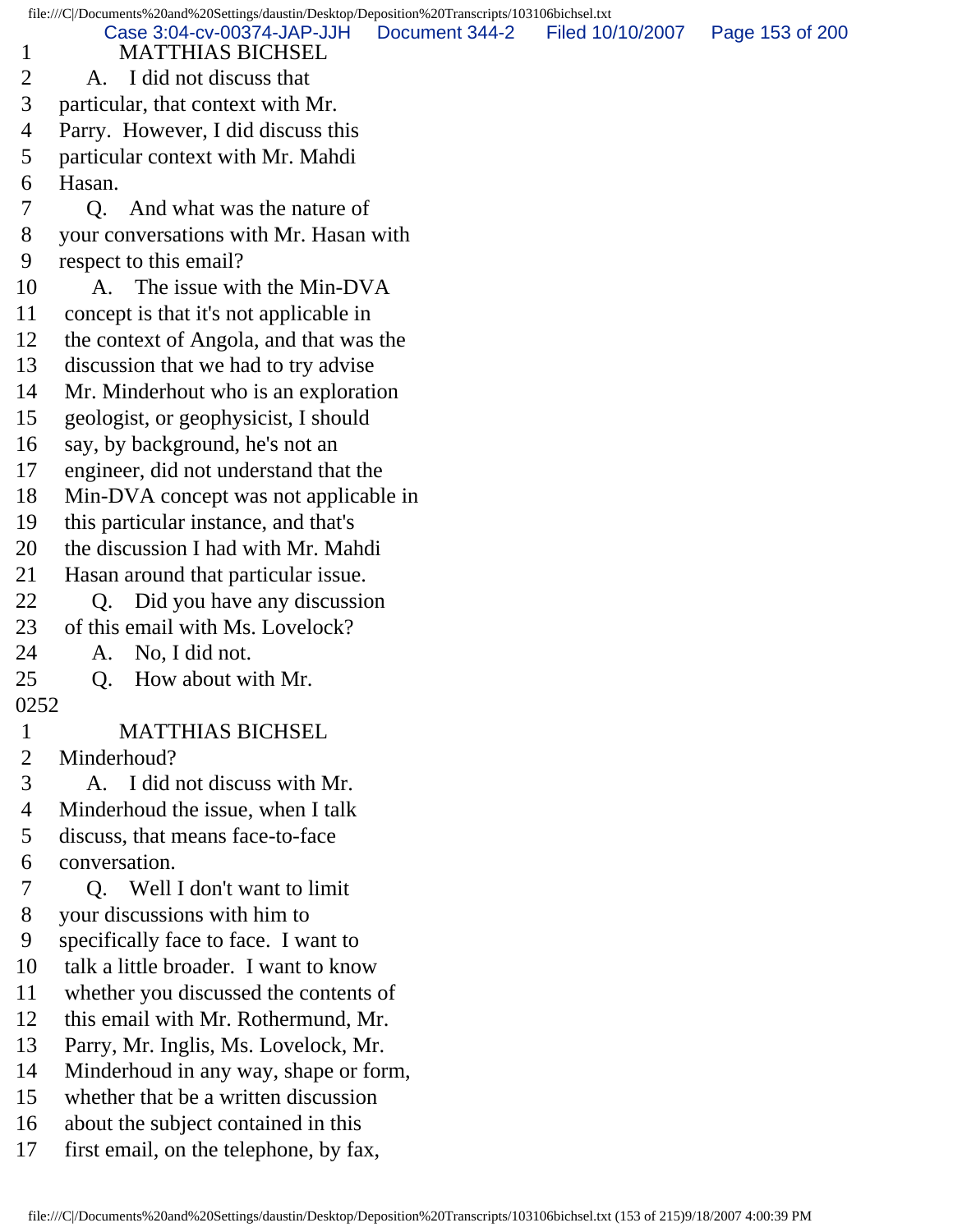file:///C|/Documents%20and%20Settings/daustin/Desktop/Deposition%20Transcripts/103106bichsel.txt 18 or by any other email, by any other 19 means that you can think of, I want to 20 know whether the contents of this email 21 was discussed with any of those 22 individuals? 23 A. I do not recall. 24 Q. As you sit here today, is 25 your understanding of what Mr. 0253 1 MATTHIAS BICHSEL 2 Rothermund is attempting to convey in 3 this email any different than your 4 understanding back on September 18th, 5 2000? 6 A. Could you repeat the 7 question. 8 Q. Do you have a different 9 understanding -- is your understanding 10 now as you review this document again 11 sitting here today, do you have a 12 different reading or understanding of 13 this email than you did back when you 14 originally read it in September of -- 15 on September 18th of 2000? 16 A. No, I do not. 17 Q. Do you have any recollection 18 of whether or not any action was taken 19 as a result of your having seen this 20 email? Did you do anything in response 21 to having seen this email? 22 A. I discussed with Mr. Mahdi 23 Hasan the applicability or otherwise of 24 the Min-DVA concept for the development 25 of Block 18 in Angola. 0254 1 MATTHIAS BICHSEL 2 MR. ARANOFF: Bichsel 4. 3 (Bichsel Exhibit 4 for 4 identification, Bates stamped SMJ 5 00038662 through SMJ 00038663.) 6 Q. Mr. Bichsel, the court 7 reporter has just handed you what's 8 been marked as Bichsel 4 for purposes Case 3:04-cv-00374-JAP-JJH Document 344-2 Filed 10/10/2007 Page 154 of 200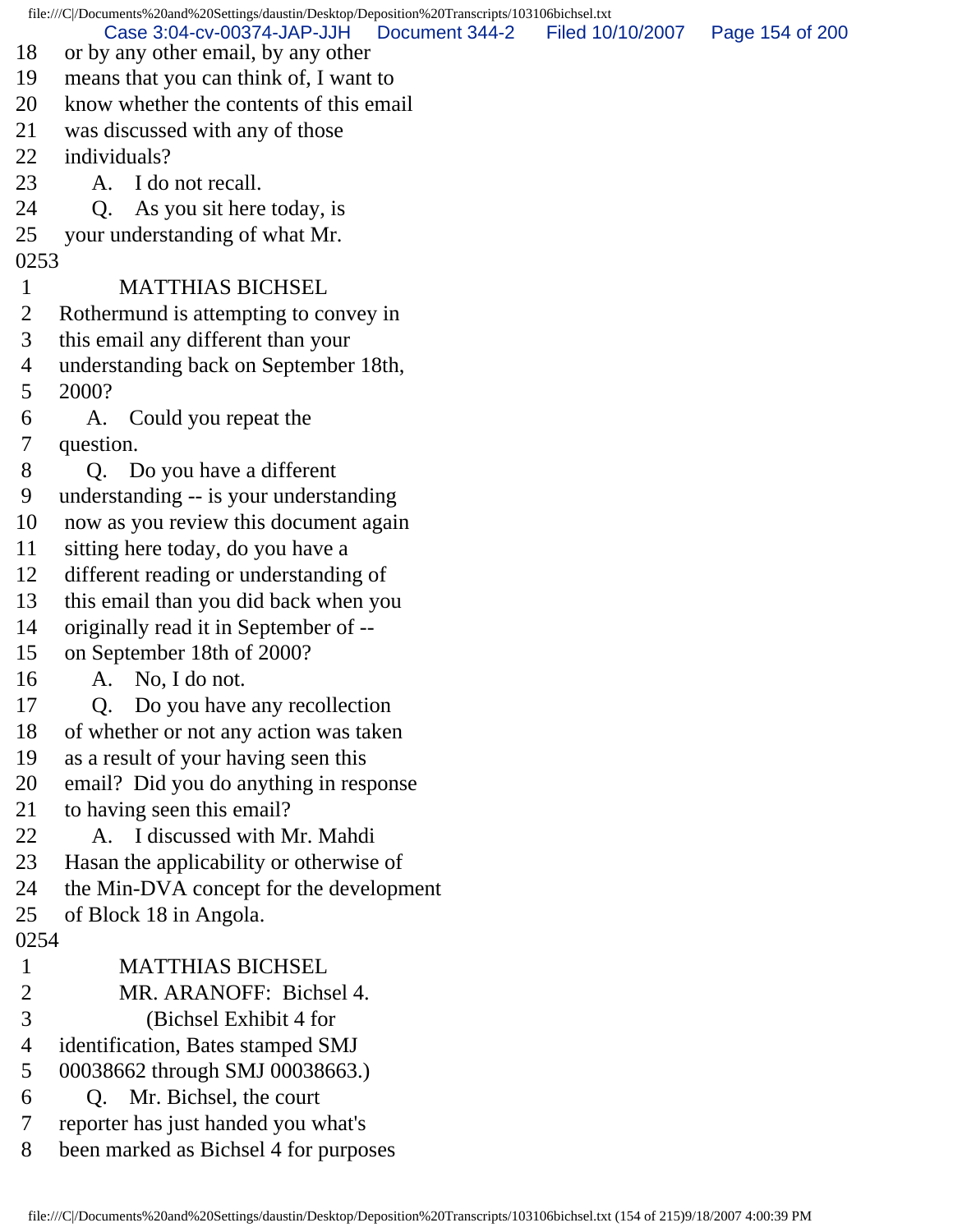file:///C|/Documents%20and%20Settings/daustin/Desktop/Deposition%20Transcripts/103106bichsel.txt 9 of identification. It's a document, a 10 string of emails again, two pages in 11 length bearing the Bates number or 12 Bates legend SMJ 00038662 and ending at 13 SMJ 00038663. It bears a confidential 14 stamp. I'd like you to take a look at 15 it and when you're done look up and I'd 16 like to ask you a question. 17 Have you had an opportunity 18 to look at this, Mr. Bichsel? 19 A. Yes, I have. 20 Q. And this is Bichsel -- which 21 has been marked Bichsel 4 for purposes 22 of identification, is an email 23 purportedly from Grigore Simon to 24 Robert Inglis sent on October 30th of 25 2000, received on the same date. It's 0255 1 MATTHIAS BICHSEL 2 a forward of an Angola reserves LE 3QOO 3 is the subject matter. First, have you 4 seen this email before, Mr. Bichsel? 5 A. No, I have not. 6 Q. When you say no, you have 7 not, did you see this email in 8 preparation for your deposition today? 9 MS. ASHTON: I'm going to 10 object to that. It's work product what 11 he was shown at his deposition. 12 MR. ARANOFF: I'm not saying 13 that he has to divulge where he saw it, 14 I just want to know if he saw it in 15 preparation. 16 Q. Did you review this in 17 preparation for your testimony today? 18 A. I do not recall seeing an 19 email that started with three words 20 "Bichsel under pressure." 21 Q. You said you've had an 22 opportunity to review this document; is 23 that correct? 24 A. I had, yes. 25 Q. Okay. Do you have an Case 3:04-cv-00374-JAP-JJH Document 344-2 Filed 10/10/2007 Page 155 of 200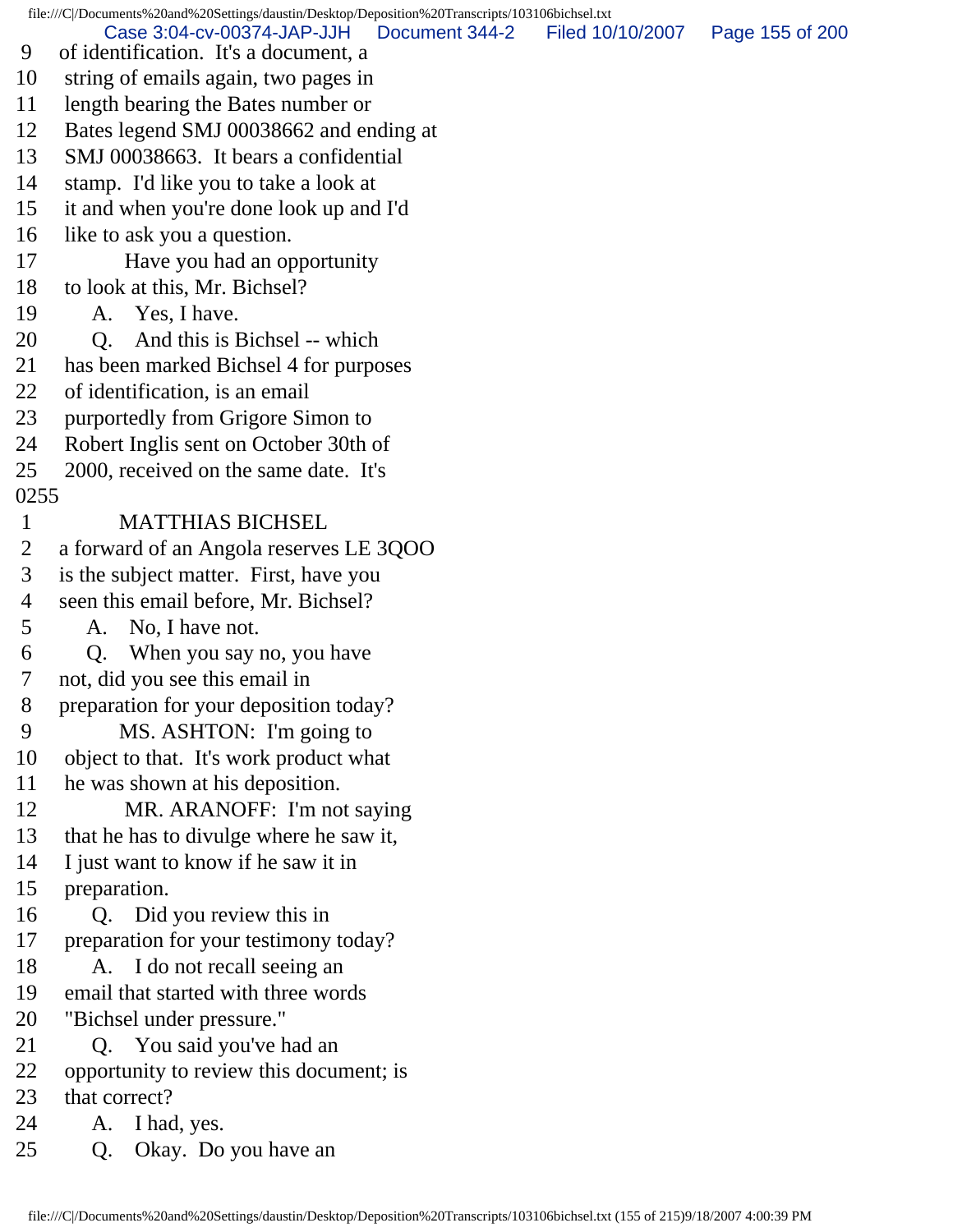|                                                                                             | file:///C /Documents%20and%20Settings/daustin/Desktop/Deposition%20Transcripts/103106bichsel.txt |  |  |  |  |
|---------------------------------------------------------------------------------------------|--------------------------------------------------------------------------------------------------|--|--|--|--|
| Case 3:04-cv-00374-JAP-JJH<br>Document 344-2<br>Filed 10/10/2007<br>Page 156 of 200<br>0256 |                                                                                                  |  |  |  |  |
| $\mathbf{1}$                                                                                | <b>MATTHIAS BICHSEL</b>                                                                          |  |  |  |  |
| $\overline{2}$                                                                              | understanding of what this document is                                                           |  |  |  |  |
| 3                                                                                           | talking about, what these emails are                                                             |  |  |  |  |
| $\overline{4}$                                                                              | referencing?                                                                                     |  |  |  |  |
| 5                                                                                           | A. The email references the                                                                      |  |  |  |  |
| 6                                                                                           | situation on the latest estimate as                                                              |  |  |  |  |
| 7                                                                                           | reported on a quarterly basis to                                                                 |  |  |  |  |
| 8                                                                                           | business committee at the time, as to                                                            |  |  |  |  |
| 9                                                                                           | the situation of the likely reserves                                                             |  |  |  |  |
| 10                                                                                          | figures that could be booked by the end                                                          |  |  |  |  |
| 11                                                                                          | of the year.                                                                                     |  |  |  |  |
| 12                                                                                          | Q. Do you know a gentleman by                                                                    |  |  |  |  |
| 13                                                                                          | the name of Grigore Simon?                                                                       |  |  |  |  |
| 14                                                                                          | A. Yes, I do.                                                                                    |  |  |  |  |
| 15                                                                                          | Do you know a gentleman by<br>Q.                                                                 |  |  |  |  |
| 16                                                                                          | the name of Robert Inglis?                                                                       |  |  |  |  |
| 17                                                                                          | Yes, I do.<br>A.                                                                                 |  |  |  |  |
| 18                                                                                          | Who is Mr. Grigore Simon?<br>Q.                                                                  |  |  |  |  |
| 19                                                                                          | Grigore Simon was the asset<br>A.                                                                |  |  |  |  |
| 20                                                                                          | manager of the Block 18 at the time.                                                             |  |  |  |  |
| 21                                                                                          | Q. When you say at the time,                                                                     |  |  |  |  |
| 22                                                                                          | what time would you specifically be                                                              |  |  |  |  |
| 23                                                                                          | referring to?                                                                                    |  |  |  |  |
| 24                                                                                          | A. In 2000.                                                                                      |  |  |  |  |
| 25                                                                                          | And who was Mr. Inglis in<br>Q.                                                                  |  |  |  |  |
| 0257                                                                                        |                                                                                                  |  |  |  |  |
| $\mathbf{1}$                                                                                | <b>MATTHIAS BICHSEL</b>                                                                          |  |  |  |  |
| $\overline{2}$                                                                              | that same time period?                                                                           |  |  |  |  |
| 3                                                                                           | A. Mr. Inglis was the manager                                                                    |  |  |  |  |
| 4                                                                                           | for Shell Development Angola.                                                                    |  |  |  |  |
| 5                                                                                           | Q. Do you have an understanding                                                                  |  |  |  |  |
| 6                                                                                           | -- well, withdrawn.                                                                              |  |  |  |  |
| $\tau$                                                                                      | Do you see the first email                                                                       |  |  |  |  |
| 8                                                                                           | in the -- well, it should be the last                                                            |  |  |  |  |
| 9                                                                                           | email in the string but it's sent from                                                           |  |  |  |  |
| 10                                                                                          | Mr. Simon to Mr. Inglis. It says three                                                           |  |  |  |  |
| 11                                                                                          | words, "Bichsel under pressure!" Do                                                              |  |  |  |  |
| 12                                                                                          | you see that?                                                                                    |  |  |  |  |
| 13                                                                                          | A. Yes.                                                                                          |  |  |  |  |
| 14                                                                                          | Do you have an understanding<br>Q.                                                               |  |  |  |  |
| 15                                                                                          | why Mr. Simon would send an email to                                                             |  |  |  |  |
| 16                                                                                          | Mr. Inglis in which he says "Bichsel"                                                            |  |  |  |  |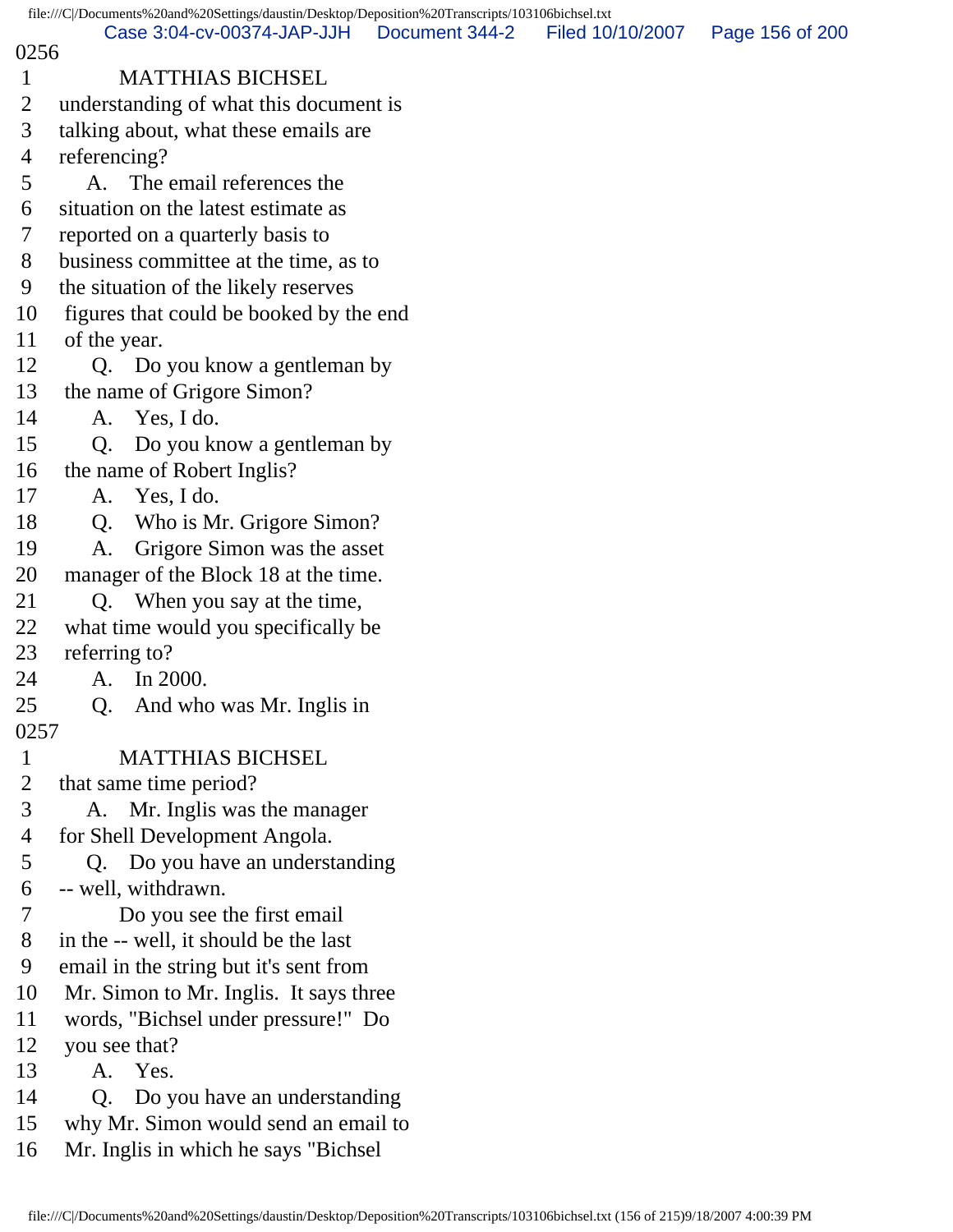file:///C|/Documents%20and%20Settings/daustin/Desktop/Deposition%20Transcripts/103106bichsel.txt 17 under pressure"? 18 A. I do not know what that 19 means. 20 Q. Is there anybody else at 21 Shell that -- with the same last name, 22 surname as you have? 23 A. I do not know. 24 Q. Is it fair to say that the 25 Bichsel being referred to in this email 0258 1 MATTHIAS BICHSEL 2 is probably you? 3 A. I would say that's fair to 4 say. 5 Q. And do you have any reason 6 to believe -- withdrawn. 7 Do you have any 8 understanding as to why Mr. Simon would 9 refer to you as being under pressure at 10 this time period? 11 MS. ASHTON: If you know. 12 A. I -- I would have to 13 speculate. I don't. 14 Q. Well as you sit here now, do 15 you have an understanding as you look 16 back into the year 2000 as to why 17 someone at Shell would think that you 18 were under pressure in 2000 with 19 respect to Angola reserves? 20 MS. ASHTON: Objection. If 21 you have -- if you know the answer you 22 may answer. 23 A. I do not want to speculate. 24 I would -- mere speculation. 25 Q. Okay. 0259 1 MATTHIAS BICHSEL 2 MR. ARANOFF: Bichsel 5. 3 (Bichsel Exhibit 5 for 4 identification, Bates stamped WCK 5 00010051 through WCK 00010052.) 6 Q. Mr. Bichsel, the court 7 reporter has been kind enough to hand Case 3:04-cv-00374-JAP-JJH Document 344-2 Filed 10/10/2007 Page 157 of 200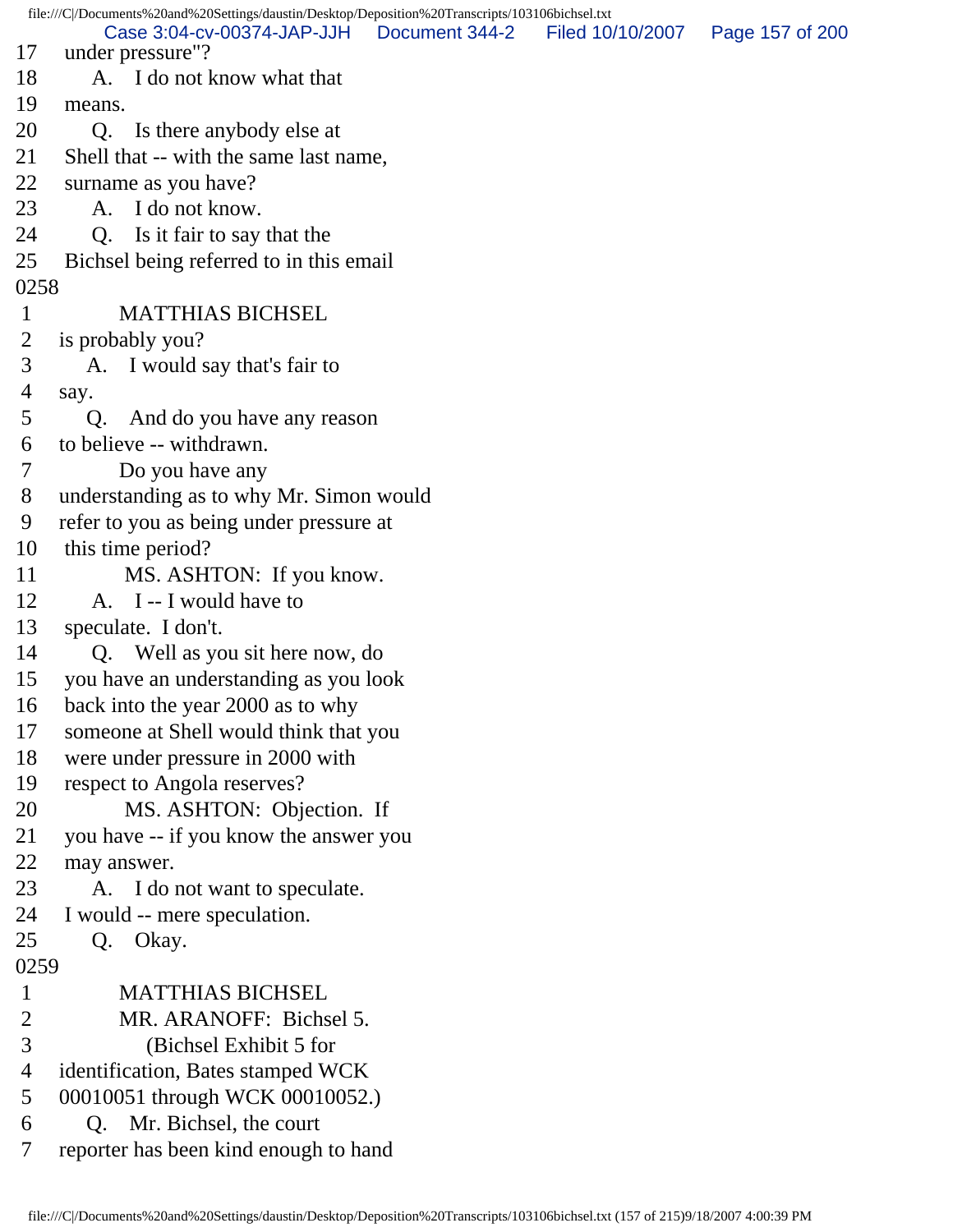file:///C|/Documents%20and%20Settings/daustin/Desktop/Deposition%20Transcripts/103106bichsel.txt 8 you Bichsel 5 for purposes of 9 identification. It's a two-page 10 document bearing a confidential legend 11 and the Bates range W like William, C 12 like cat, K like king 00010051 through 13 WCK 00010052. Again, it's a string of 14 emails. I'd ask that you take a look 15 at it, take as much time as you need, 16 look up when you've completed, I'd like 17 to ask you some questions. 18 A. I will do, thanks. 19 MR. FERRARA: Have you 20 finished? 21 THE WITNESS: I have 22 finished. He told me I have to look, 23 so I looked. 24 Q. I'm doing it for your 25 benefit, not for mine, so. 0260 1 MATTHIAS BICHSEL 2 A. Thank you very much. 3 Q. Okay. This is a -- 4 A. Most appreciated. 5 Q. What's that? 6 A. It's appreciated. I 7 understand. 8 Q. This is again a string of 9 emails. I'd like to focus your 10 attention to the second email on the 11 first page. It's an email from Heinz 12 Rothermund sent on October 29th, 2000, 13 to you. It appears that there's a cc 14 to Remco Aalbers, Susan Lovelock, 15 Martin Minderhoud, although that's 16 partially obstructed, Gordon Parry, 17 Grigore Simon, Tim Warren and the 18 subject is Angola reserves LE 3QOO. 19 And the email reads, "Matthias, below 20 please find a good summary by Sue 21 Lovelock and Remco Aalbers on the 22 reserve situation in Angola." Actually 23 it says Amgola but I'm going to assume 24 that's a typographical mistake. "As Case 3:04-cv-00374-JAP-JJH Document 344-2 Filed 10/10/2007 Page 158 of 200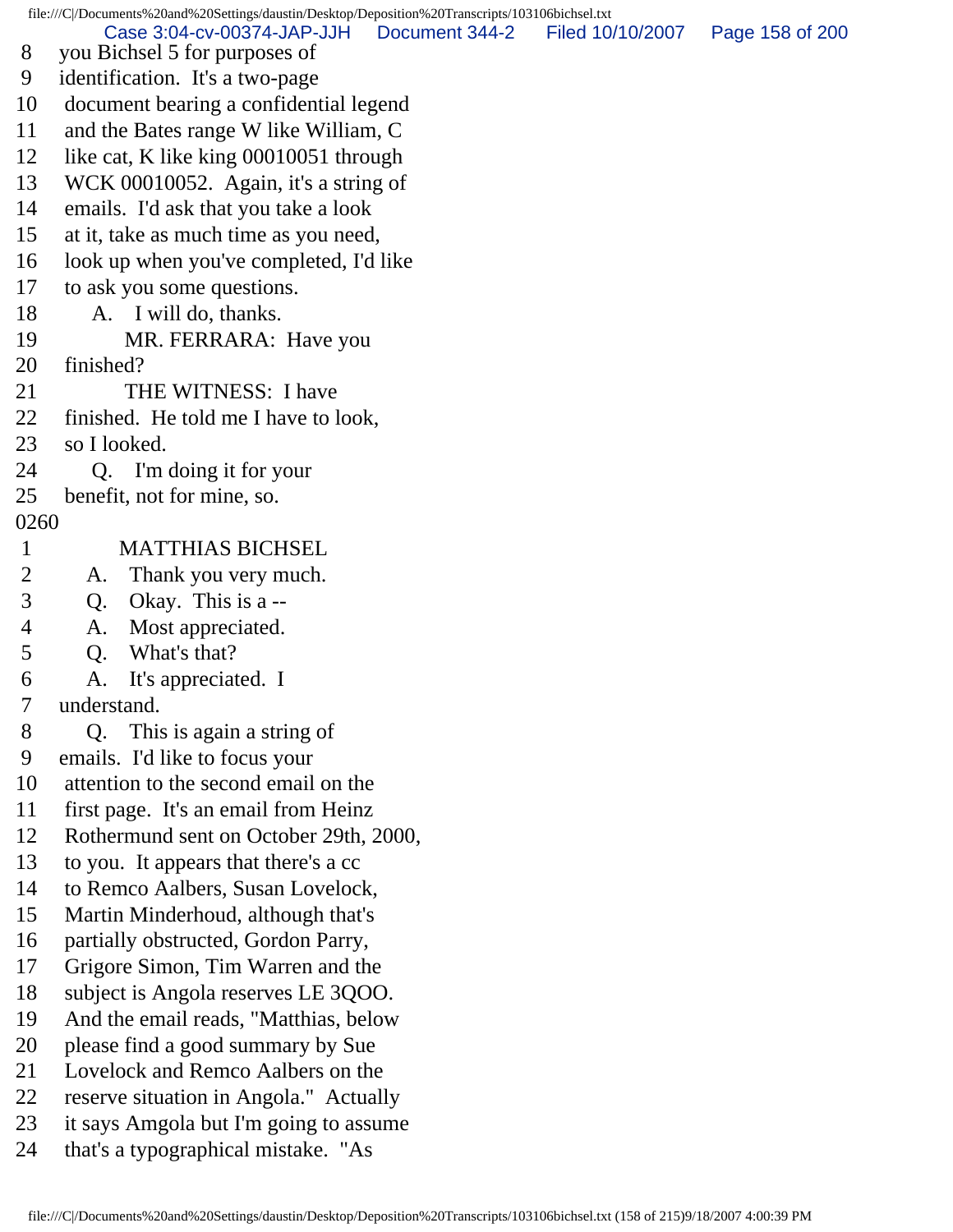|              | file:///C /Documents%20and%20Settings/daustin/Desktop/Deposition%20Transcripts/103106bichsel.txt |                                   |  |
|--------------|--------------------------------------------------------------------------------------------------|-----------------------------------|--|
| 25           | Case 3:04-cv-00374-JAP-JJH   Document 344-2<br>mentioned to you on earlier occasions,            | Filed 10/10/2007  Page 159 of 200 |  |
| 0261         |                                                                                                  |                                   |  |
| $\mathbf{1}$ | <b>MATTHIAS BICHSEL</b>                                                                          |                                   |  |
|              |                                                                                                  |                                   |  |
| 2            | there is a critical need for EP to be                                                            |                                   |  |
| 3            | in a position to book these reserves in                                                          |                                   |  |
| 4            | 2000. SDS plays a key role in this.                                                              |                                   |  |
| 5            | Grateful you keep very close to this.                                                            |                                   |  |
| 6            | Regards, Heinz." Do you see where I                                                              |                                   |  |
| 7            | read, Mr. Bichsel?                                                                               |                                   |  |
| 8            | A. Yes.                                                                                          |                                   |  |
| 9            | Q. Did I read that correctly                                                                     |                                   |  |
| 10           | including the typographical error in                                                             |                                   |  |
| 11           | the word Angola?                                                                                 |                                   |  |
| 12           | A. You did, thanks.                                                                              |                                   |  |
| 13           | First I'd like to ask you,<br>Q <sub>r</sub>                                                     |                                   |  |
| 14           | the first clause of the second sentence                                                          |                                   |  |
| 15           | says, "As mentioned to you on earlier                                                            |                                   |  |
| 16           | occasions." Do you see that?                                                                     |                                   |  |
| 17           | A. Yes.                                                                                          |                                   |  |
| 18           | Do you have an understanding<br>Q.                                                               |                                   |  |
| 19           | as to what Mr. Rothermund meant in his                                                           |                                   |  |
| 20           | email to you in which he says "As                                                                |                                   |  |
| 21           | mentioned to you on earlier occasions"?                                                          |                                   |  |
| 22           | A. Yes.                                                                                          |                                   |  |
| 23           | What does he mean by that?<br>Q.                                                                 |                                   |  |
| 24           | A. In this particular case he                                                                    |                                   |  |
| 25           | means that as part of the Deepwater                                                              |                                   |  |
| 0262         |                                                                                                  |                                   |  |
| $\mathbf{1}$ | <b>MATTHIAS BICHSEL</b>                                                                          |                                   |  |
| 2            | Steering Council, the issue of booking                                                           |                                   |  |
| 3            | reserves and tracking the reserves                                                               |                                   |  |
| 4            | booking for deepwater, that's referred                                                           |                                   |  |
| 5            | to this. That's where this was                                                                   |                                   |  |
| 6            | mentioned.                                                                                       |                                   |  |
| 7            | Q. You just mentioned the                                                                        |                                   |  |
| 8            | Deepwater Steering Council. What is                                                              |                                   |  |
| 9            | the Deepwater Steering Council?                                                                  |                                   |  |
| 10           | A. In 1999 Shell EP decided to                                                                   |                                   |  |
| 11           | look -- you have to bring that into the                                                          |                                   |  |
| 12           | context of the oil price collapse in                                                             |                                   |  |
| 13           | 1998 when the oil price dropped to \$10                                                          |                                   |  |
| 14           | in February 1999. Shell had a number                                                             |                                   |  |
| 15           | of deepwater developments in, mainly in                                                          |                                   |  |
|              |                                                                                                  |                                   |  |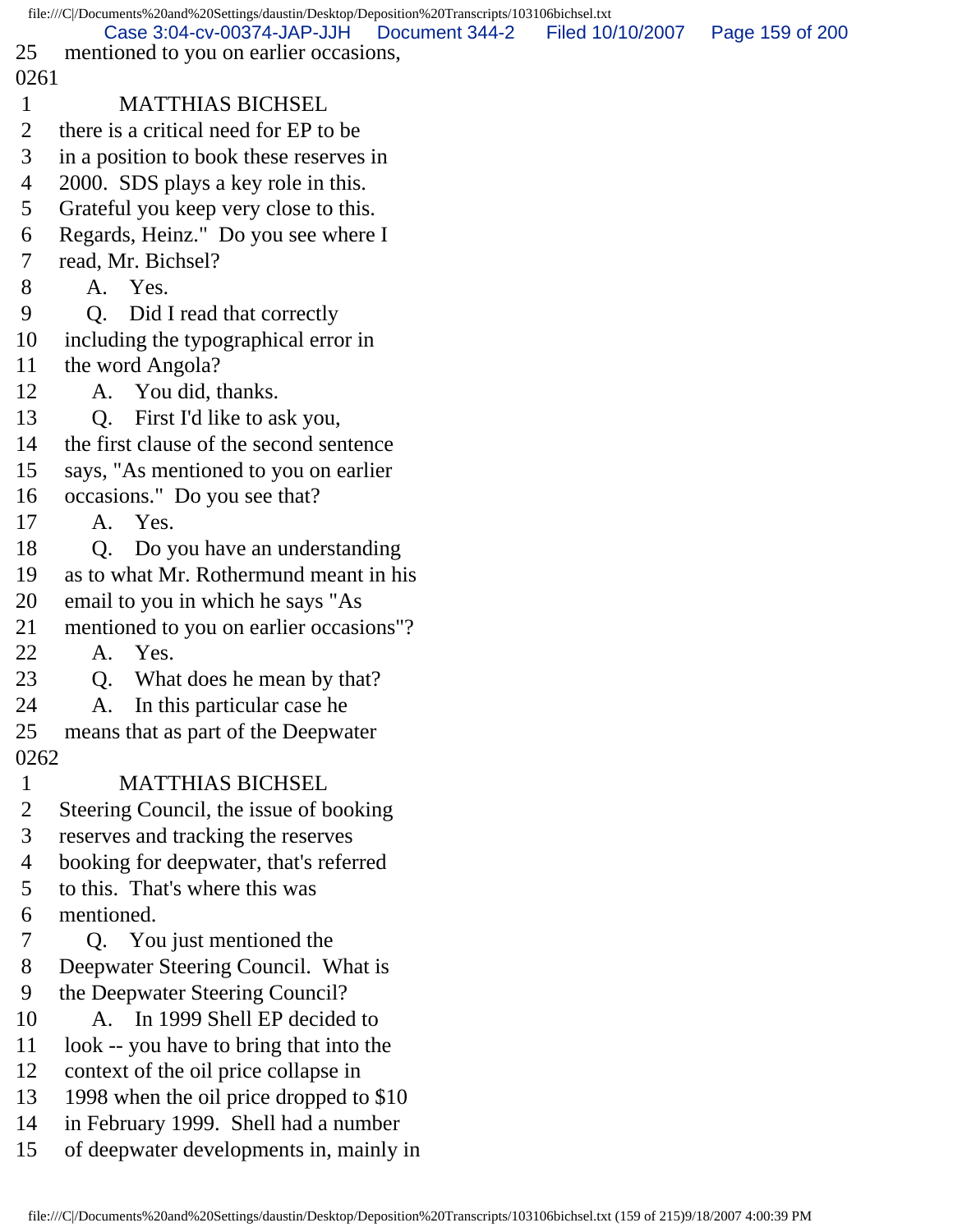file:///C|/Documents%20and%20Settings/daustin/Desktop/Deposition%20Transcripts/103106bichsel.txt 16 the Gulf of Mexico, but some fledgling 17 developments in other parts of the 18 world, and Shell then decided to look 19 at the deepwater part of the total EP 20 portfolio on a separate, in a separate 21 basis, and a particular body was formed 22 which was called the Deepwater Steering 23 Council that looked through that part 24 of the EP portfolio on deepwater and 25 they would effectively steer the 0263 1 MATTHIAS BICHSEL 2 elements of deepwater as they were 3 conducted by the operating unit around 4 the world, in terms of priority 5 setting, in terms of resource 6 allocation, for instance, the resources 7 that SDS had in terms of the priorities 8 where they should be allocated to 9 provide services to operating units. 10 Q. Where was the Shell 11 Deepwater Council located? 12 A. The Shell Deepwater Council 13 is, Deepwater Steering Council is a 14 virtual body. 15 Q. Were there people that 16 actually served on the Shell Deepwater 17 Council? I know you said it's a 18 virtual, it's a virtual entity, but my 19 question is were there people that were 20 specifically involved in this council 21 or was it -- or not? 22 A. Yes. There was the -- this 23 council was a subset effectively of the 24 business committee of EP, and people 25 were appointed to serve on that 0264 1 MATTHIAS BICHSEL 2 council. 3 Q. Do you have an understanding 4 as you sit here today as the names of 5 some of the individuals that served on 6 that council? Case 3:04-cv-00374-JAP-JJH Document 344-2 Filed 10/10/2007 Page 160 of 200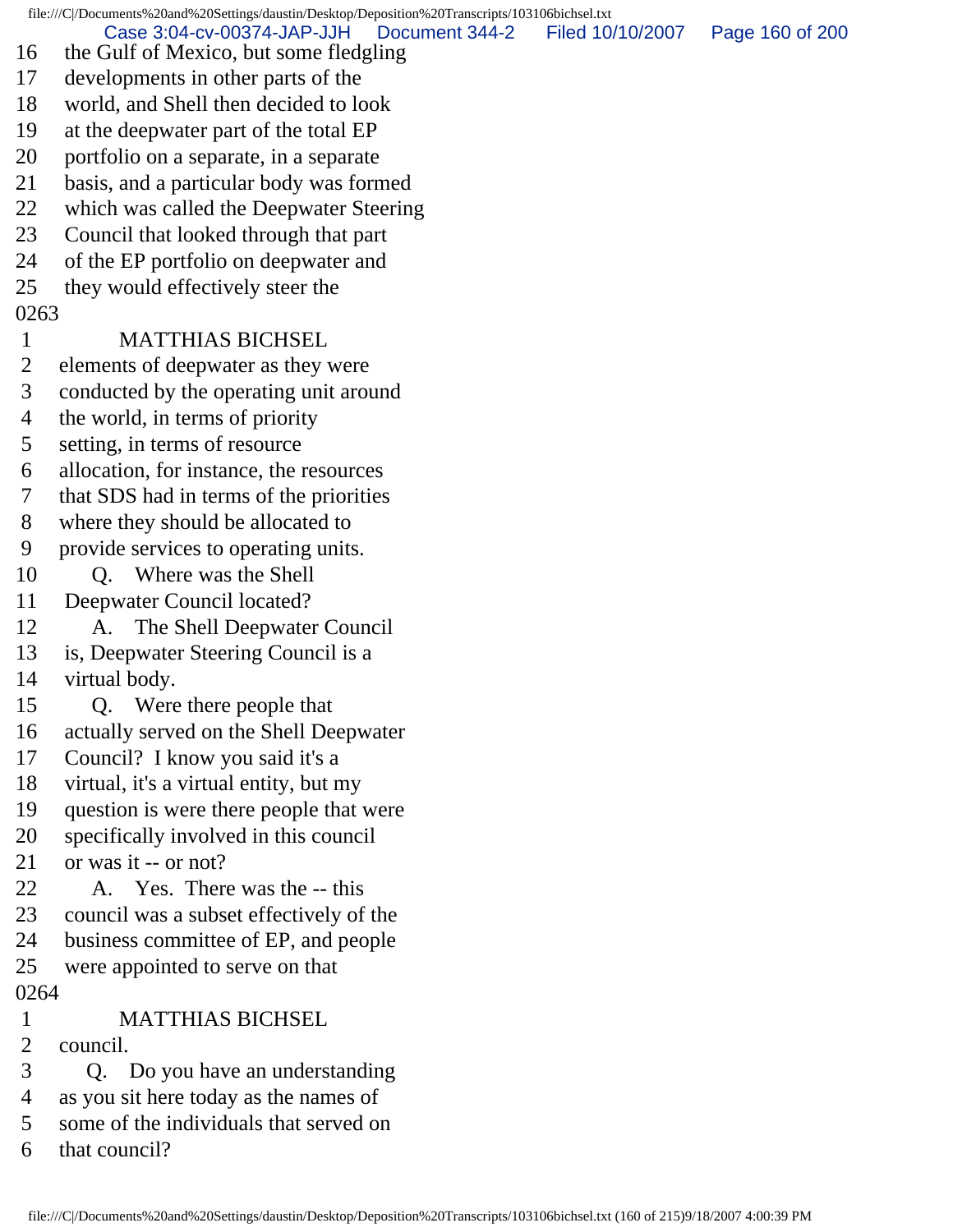file:///C|/Documents%20and%20Settings/daustin/Desktop/Deposition%20Transcripts/103106bichsel.txt 7 A. At that time, these would 8 have been Mr. Brass, who was the 9 chairman of the counsel. 10 Q. That's Lorin Brass? 11 A. Mr. Lorin Brass. Mr. Tim 12 Warren, Mr. Heinz Rothermund. That's 13 the names that I recall. 14 O. Just so that we're clear, 15 did you ever serve on the deepwater 16 council? 17 A. I was not a member of the 18 council, but I was invited to council 19 meetings. 20 Q. Were there any -- I'm sorry. 21 Was anybody else other than yourself 22 not a member of the council but invited 23 to attend meetings? 24 A. Yes. Ms. Fran Lohr. 25 Q. Could you spell her last 0265 1 MATTHIAS BICHSEL 2 name, please. 3 A. L-o-h-r. 4 Q. And who was Ms Lohr? 5 A. Ms. Lohr was working at that 6 at that time as the business development 7 manager for deepwater, and she was part 8 of the business development organization. 9 Q. I think you said this before 10 and I apologize if I'm repeating it, but 11 this came into, this virtual council came 12 into being in 1998, is that what you 13 said? 14 A. No, in 1999, after the oil 15 price drop of 1998. 16 Q. Is that, is the deepwater 17 council still operational today? 18 A. No, it is not. 19 Q. When did it cease to exist? 20 A. That ceased to exist about 21 -- about a year ago. 22 Q. Do you have an understanding 23 as to why that council was abolished? Case 3:04-cv-00374-JAP-JJH Document 344-2 Filed 10/10/2007 Page 161 of 200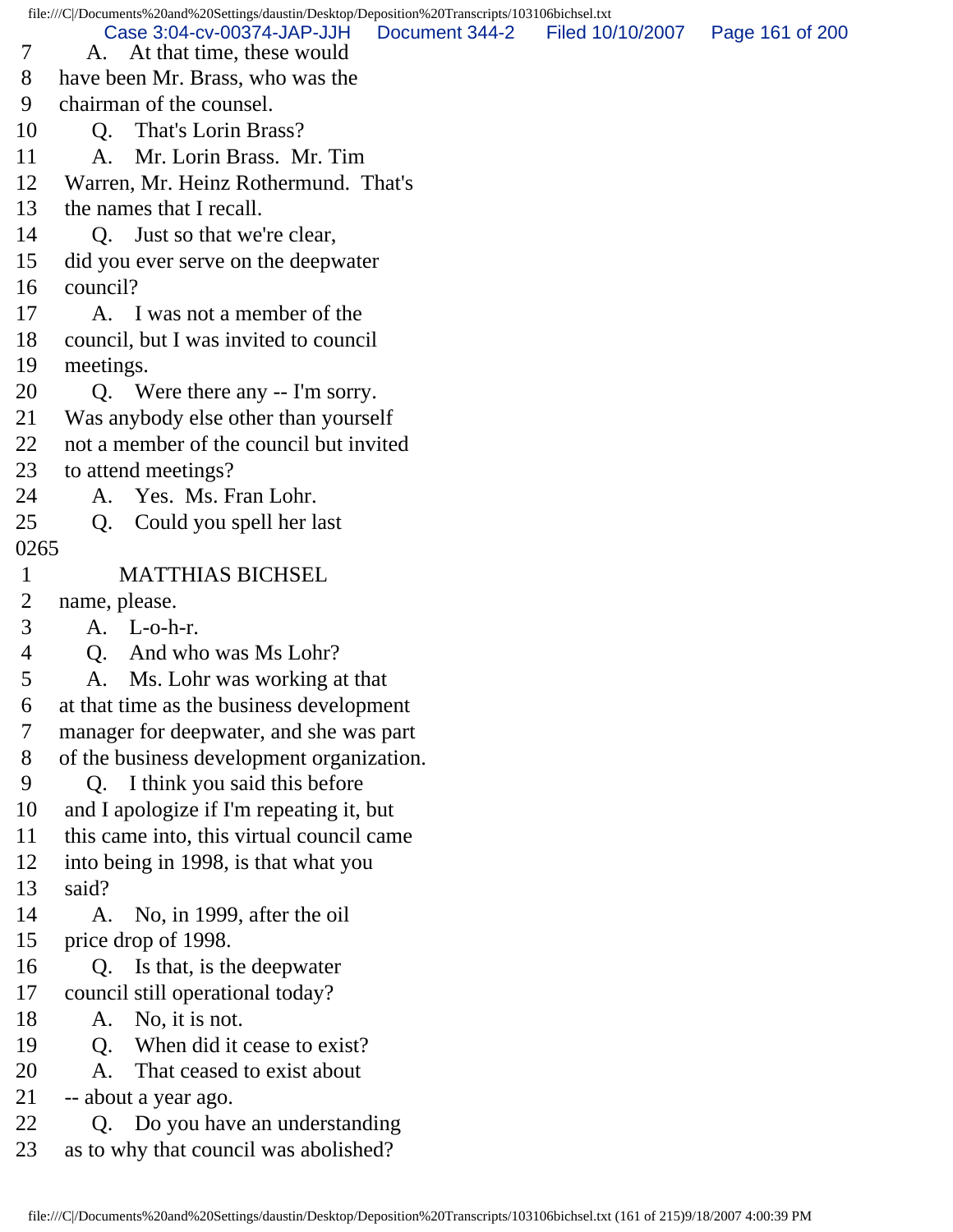file:///C|/Documents%20and%20Settings/daustin/Desktop/Deposition%20Transcripts/103106bichsel.txt 24 A. That was superseded by 25 another forum. 0266 1 MATTHIAS BICHSEL 2 Q. I didn't hear you. 3 A. That was superseded by 4 another forum. 5 Q. What was the other forum 6 called that took over for -- 7 A. It's called the Growth 8 Leadership Forum. 9 Q. And is the Growth Leadership 10 Forum also a virtual forum or is that 11 an actual three dimensional, live body? 12 A. The Growth Leadership Forum 13 is a subset of the current EP 14 leadership team. The Growth Leadership 15 Forum was established in 2005. The 16 Growth Leadership Forum is headed by 17 Mr. Malcolm Brinded. The members of 18 the forum were at the beginning the 19 heads of exploration that I was, the 20 new business development director, Mr. 21 Guy Outen, Simon Henry, the chief 22 financial officer, and Michiel Kool who 23 is in charge of strategy and planning 24 for EP. That Growth Leadership Forum 25 meets on about a six weekly basis to 0267 1 MATTHIAS BICHSEL 2 look at the growth opportunities, the 3 business development opportunities 4 pertaining to growth of the EP business 5 and steer activities around that. 6 Within that forum, we have a 7 number of themes of which deepwater is 8 such a theme. 9 Q. Did the Growth Leadership 10 Forum which met, and I just want to 11 make clear, it meets six times a year 12 for one week, is that what you said, 13 six weekly? 14 A. No, it meets every six Case 3:04-cv-00374-JAP-JJH Document 344-2 Filed 10/10/2007 Page 162 of 200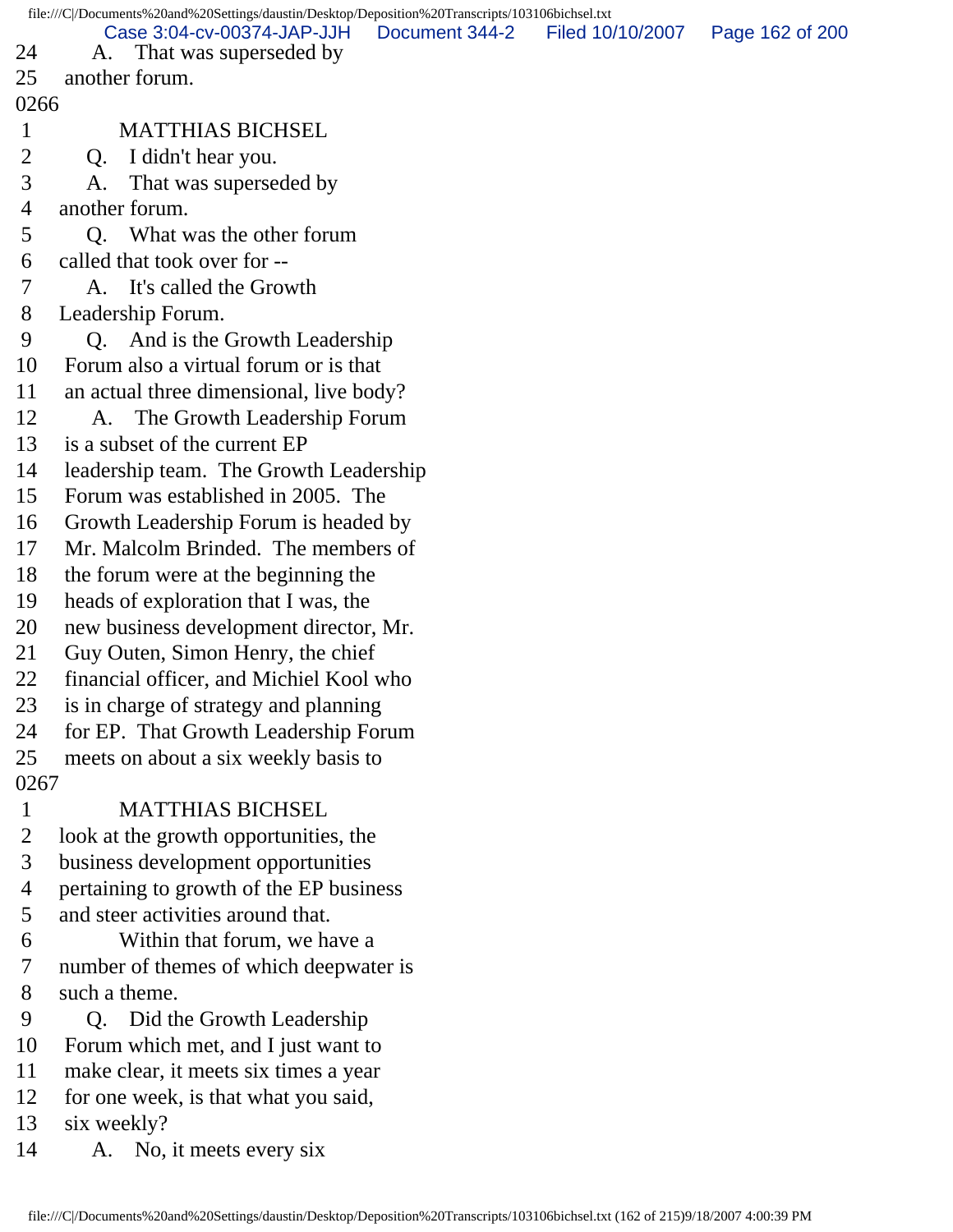file:///C|/Documents%20and%20Settings/daustin/Desktop/Deposition%20Transcripts/103106bichsel.txt 15 weeks. 16 Q. Oh, I'm sorry, okay. It 17 meets every six weeks. 18 A. And the meeting is between 19 three and five hours. 20 Q. Does this Growth Leadership 21 Forum have any interaction whatsoever 22 with any of Shell's operating units? 23 A. No. 24 O. Does it have an office? 25 A. No. 0268 1 MATTHIAS BICHSEL 2 Q. When you go to these 3 meetings involving the Growth 4 Leadership Forum, where are these 5 meetings traditionally held? 6 A. In Rijswijk, or The Hague. 7 Q. Is there any specific reason 8 why the meetings occur in Rijswijk or 9 The Hague as opposed to anyplace else? 10 A. Well that's where we have 11 our offices, that's Mr. Brinded has an 12 office in The Hague and in Rijswijk. I 13 personally have an office in Rijswijk. 14 So do have my colleagues. 15 Q. So I want to get back to 16 what I think has been marked as Bichsel 17 5 for purposes of identification, and I 18 think you were either in the middle of 19 or you may have completed your 20 discussion as to what was meant by "as 21 mentioned to you on earlier occasions." 22 Can you just briefly for contextual 23 purposes explain to me once again what 24 you meant by "as mentioned to you on 25 earlier occasions." 0269 1 MATTHIAS BICHSEL 2 MS. ASHTON: Asked and 3 answered at length, but if you can give 4 a quick summary. 5 Q. You can answer. Case 3:04-cv-00374-JAP-JJH Document 344-2 Filed 10/10/2007 Page 163 of 200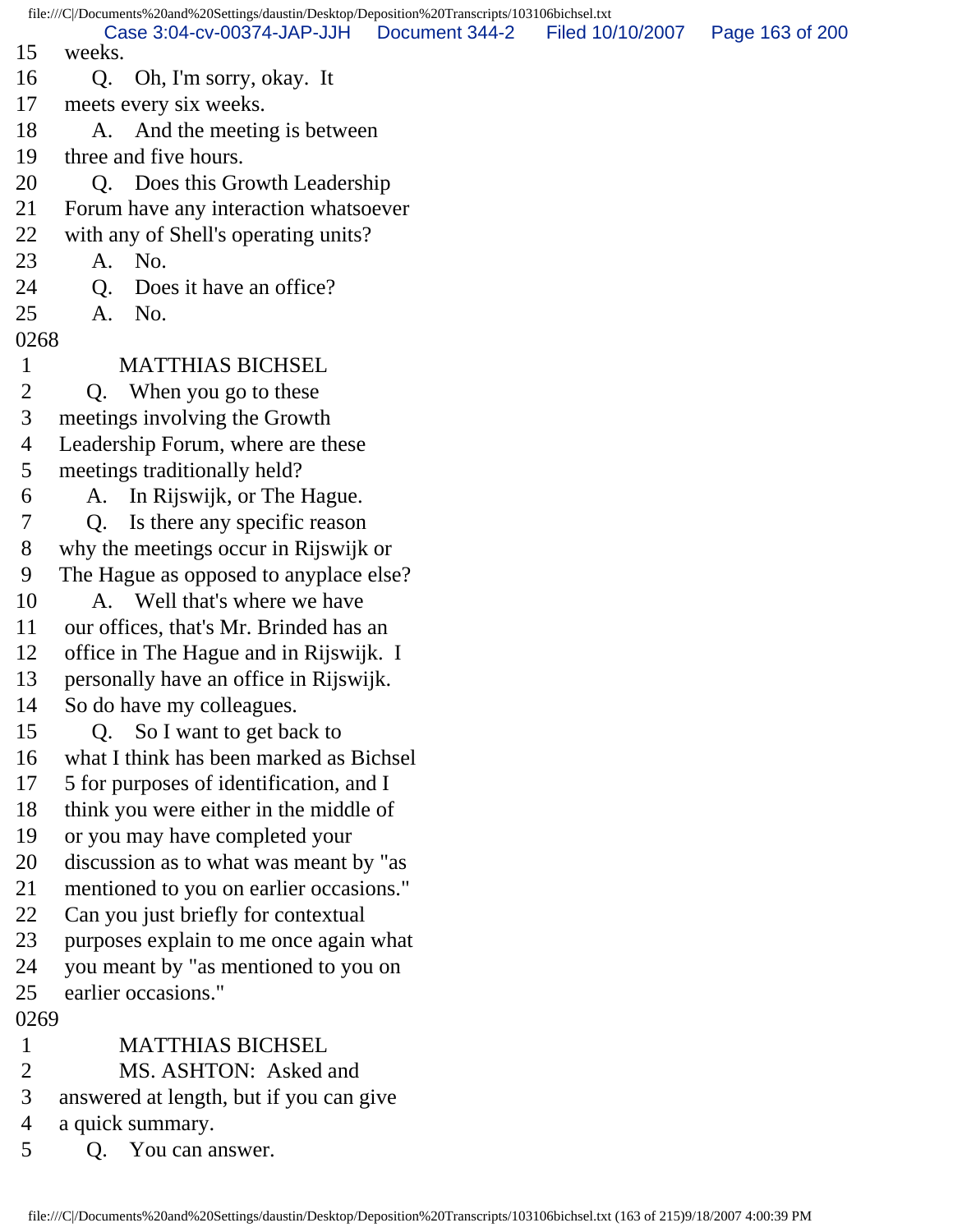|              | file:///C /Documents%20and%20Settings/daustin/Desktop/Deposition%20Transcripts/103106bichsel.txt |                  |                 |
|--------------|--------------------------------------------------------------------------------------------------|------------------|-----------------|
| 6            | Case 3:04-cv-00374-JAP-JJH<br>Document 344-2<br>MS. ASHTON: You can answer                       | Filed 10/10/2007 | Page 164 of 200 |
| 7            | if you can give a quick summary of it.                                                           |                  |                 |
| 8            | A. At the Deepwater Steering                                                                     |                  |                 |
| 9            | Council, which was headed by several                                                             |                  |                 |
| 10           | members of the business committee of EP                                                          |                  |                 |
| 11           | at the time, the issue of booking                                                                |                  |                 |
| 12           | reserves, the issue of meeting the                                                               |                  |                 |
| 13           | targets that we had in terms of                                                                  |                  |                 |
| 14           |                                                                                                  |                  |                 |
| 15           | operational performance, production                                                              |                  |                 |
| 16           | performance, reserves, exploration                                                               |                  |                 |
| 17           | success, etcetera, etcetera, was<br>discussed.                                                   |                  |                 |
| 18           |                                                                                                  |                  |                 |
| 19           | And I was present at a                                                                           |                  |                 |
|              | number of these meetings where I was                                                             |                  |                 |
| 20<br>21     | privy to these discussions that were<br>held.                                                    |                  |                 |
| 22           |                                                                                                  |                  |                 |
|              | And then the second clause<br>O.                                                                 |                  |                 |
| 23           | of that second sentence says "There is                                                           |                  |                 |
| 24           | a critical need for EP to be in a                                                                |                  |                 |
| 25           | position to book these reserves in                                                               |                  |                 |
| 0270         |                                                                                                  |                  |                 |
| $\mathbf{1}$ | <b>MATTHIAS BICHSEL</b>                                                                          |                  |                 |
| 2            | 2000." Do you see where I'm reading                                                              |                  |                 |
| 3            | from, Mr. Bichsel?                                                                               |                  |                 |
| 4            | A. Yes, I do.                                                                                    |                  |                 |
| 5            | Q. Do you have an understanding                                                                  |                  |                 |
| 6            | of what was meant by that, the "critical"                                                        |                  |                 |
| 7            | need for EP to be in a position to book                                                          |                  |                 |
| 8            | these reserves in 2000"?                                                                         |                  |                 |
| 9            | A. I can only surmise what is                                                                    |                  |                 |
| 10           | meant.                                                                                           |                  |                 |
| 11           | Well, do you recall having<br>Q.                                                                 |                  |                 |
| 12           | received this email?<br>A. Yes.                                                                  |                  |                 |
| 13           |                                                                                                  |                  |                 |
| 14           | Did you have an<br>Q.                                                                            |                  |                 |
| 15           | understanding when you received this                                                             |                  |                 |
| 16           | email of what was meant by that second<br>clause of the second sentence?                         |                  |                 |
| 17           |                                                                                                  |                  |                 |
| 18           | That there is a critical<br>A.                                                                   |                  |                 |
| 19           | need for EP to book -- to be in a                                                                |                  |                 |
| 20           | position to book reserves in 2000 from                                                           |                  |                 |
| 21           | Angola.                                                                                          |                  |                 |
| 22           | But do you have an<br>Q.                                                                         |                  |                 |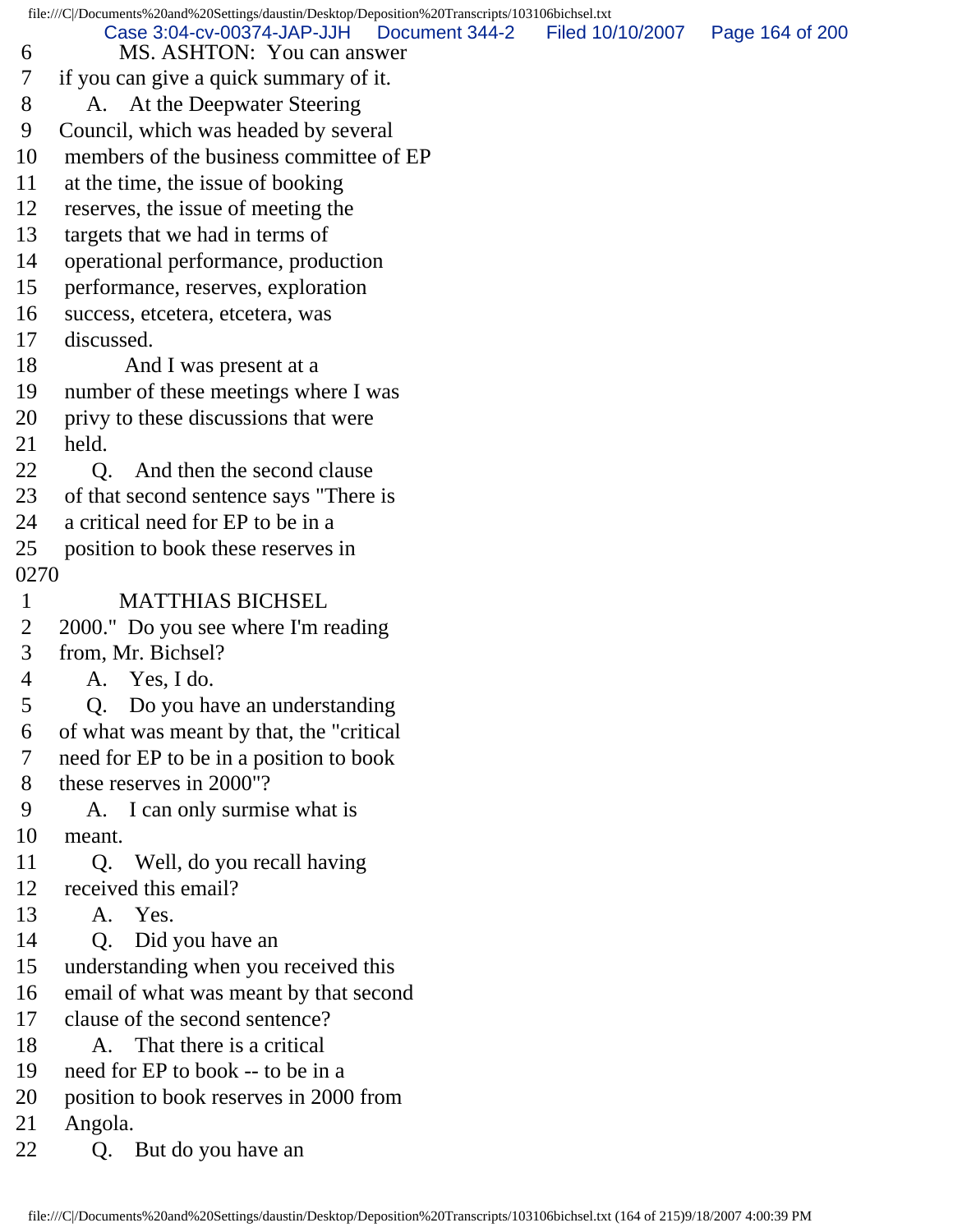file:///C|/Documents%20and%20Settings/daustin/Desktop/Deposition%20Transcripts/103106bichsel.txt 23 understanding as to why that is? 24 A. I don't recollect, no. 25 O. When you received this 0271 1 MATTHIAS BICHSEL 2 email, did you call or in any way 3 contact Mr. Rothermund to obtain an 4 understanding of what was meant by that 5 clause of the second sentence of this 6 email? 7 A. I didn't need to do that. 8 Q. Why? 9 A. Because as I -- as I 10 explained at the Deepwater Steering 11 Council, the issue of meeting scorecard 12 targets, that included production, 13 exploration success and also reserves, is 14 something that we obviously were very 15 keen to do. The scorecard, after all, 16 determined the business performance and 17 ultimately the, you know, the health of 18 our company, of EP I should say. Not the 19 company, of EP in this particular case. 20 All elements that on the 21 scorecard are critical to be met. Now, 22 in particular, that particular email 23 obviously referred to the reserves. 24 But within the context of the 25 discussions that I had and I was privy 0272 1 MATTHIAS BICHSEL 2 to attending the deepwater council, it 3 was clear to me that this was one 4 element that Mr. Rothermund here is 5 addressing. 6 Q. If you look at the next 7 sentence it says "SDS plays a key role 8 in this." Do you see that? 9 A. Yes, I do. 10 O. Do you have an understanding 11 of what Mr. Rothermund meant when he 12 said SDS plays a key role in this? 13 A. Yes, I do. Case 3:04-cv-00374-JAP-JJH Document 344-2 Filed 10/10/2007 Page 165 of 200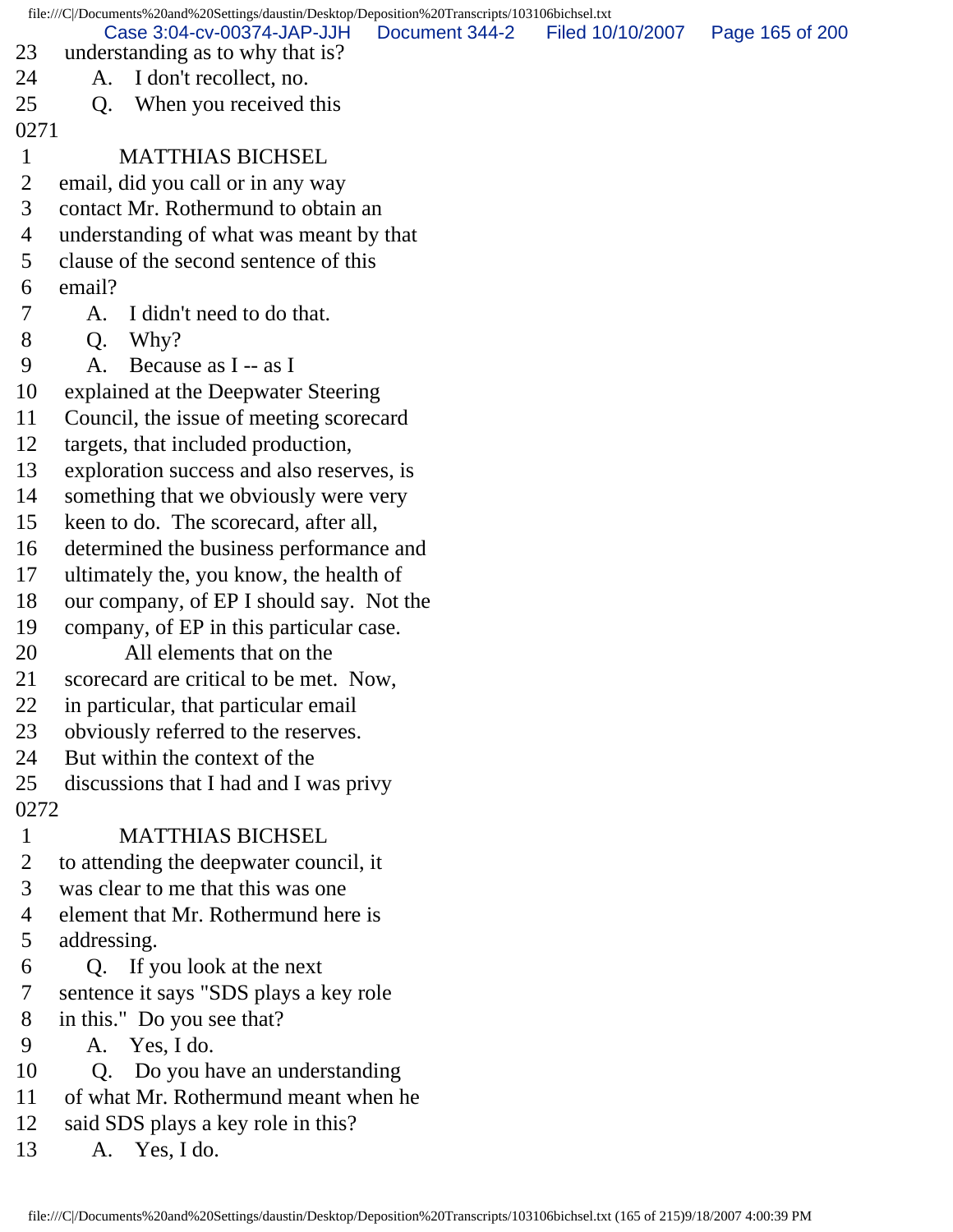file:///C|/Documents%20and%20Settings/daustin/Desktop/Deposition%20Transcripts/103106bichsel.txt 14 Q. What was your understanding 15 what Mr. Rothermund meant when he said 16 "SDS plays a key role in this"? 17 A. SDS had a CTR arrangement 18 with SDAN, Shell Development Angola, to 19 provide services to determine the 20 volumetric ranges in terms of volumes, 21 hydrocarbon volumes, oil and gas in 22 place, volumes as to the scope for 23 recovery, as well as expectation 24 reserves and the range of these 25 expectation reserves to enable Shell 0273 1 MATTHIAS BICHSEL 2 Development Angola to decide what and 3 if any reserves can be booked. 4 Shell Angola have no 5 technical staff on their -- in their -- 6 on their payroll to do that. 7 Q. And when you say grateful -- 8 when Mr. Rothermund says "Grateful you 9 keep very close to this," do you have 10 an understanding of what was meant by 11 that? 12 A. I understood at the time 13 that there were issues in terms of the 14 development concept to develop the 15 cluster in Angola. Within the EP 16 business there are always various 17 different ways in how you can develop 18 particular oil field and oil gas field. 19 In the gas of Angola, there was not a 20 single oil field, there were actually 21 six, or five discoveries by that time 22 made that were geographically or area 23 distributed. There are different ways 24 you can either link them together in a 25 subsea way so you're effectively 0274 1 MATTHIAS BICHSEL 2 drilling wells and you have pipelines 3 on the sea floor and then you bring Case 3:04-cv-00374-JAP-JJH Document 344-2 Filed 10/10/2007 Page 166 of 200

4 that to a platform somewhere anchored,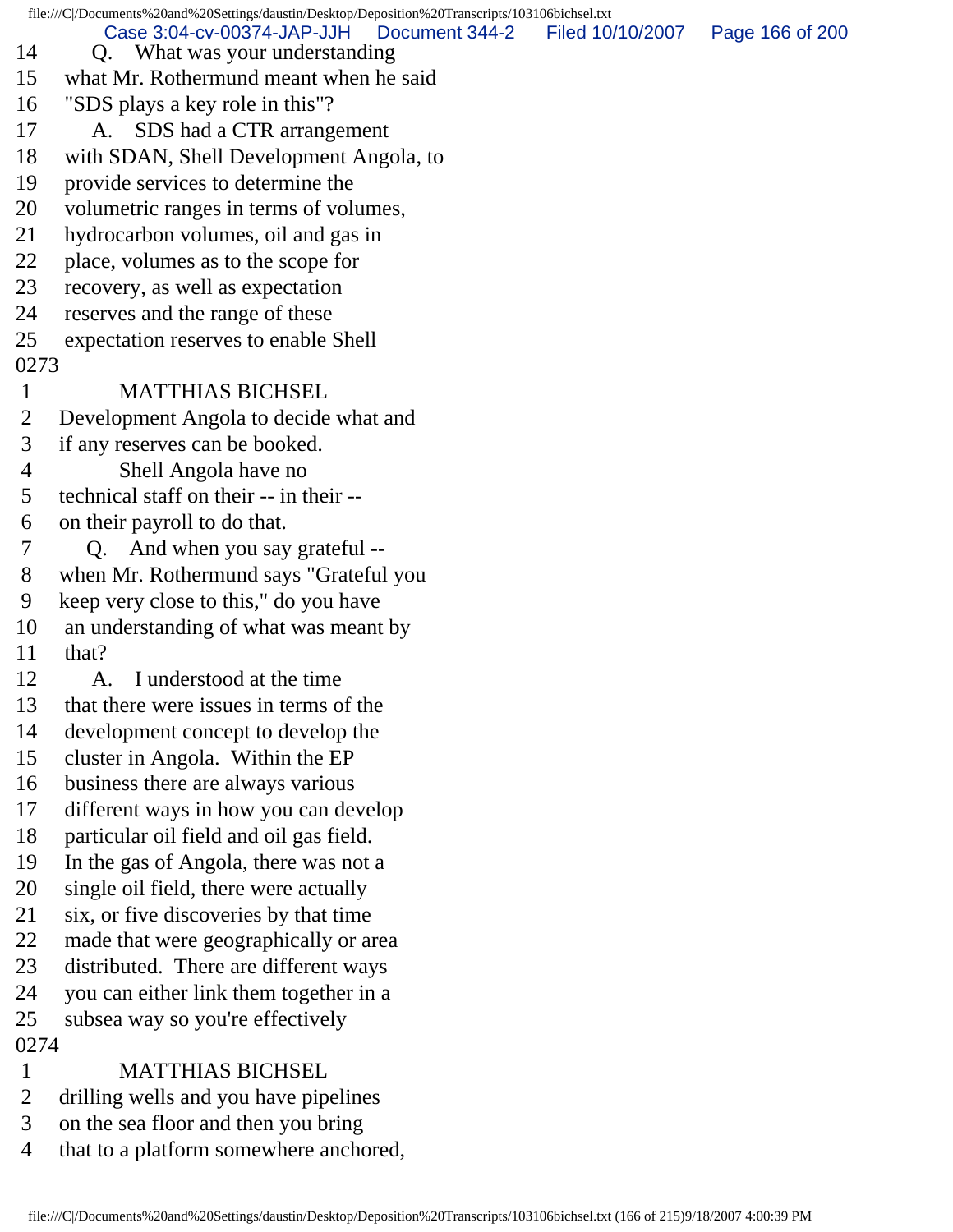file:///C|/Documents%20and%20Settings/daustin/Desktop/Deposition%20Transcripts/103106bichsel.txt 5 or you can actually have several 6 platforms, the Min-DVA concept, to 7 allow you then to produce that. 8 So there are various 9 development concepts, and the issue 10 there, which one would be from a 11 commercial point of view the best, that 12 was our task that we had to do as Shell 13 Deepwater Services to advise Shell 14 Development Angola in their interaction 15 with BP that had their -- that came up 16 with their own development concept 17 that, however, we found was suboptimum. 18 Q. Again, I just want to go 19 back to the second clause of the second 20 sentence where you say there is a 21 critical need -- where Mr. Rothermund 22 says "There is a critical need for EP 23 to be in a position to book these 24 reserves in 2000." Do you have a 25 recollection if EP was not meeting its 0275 1 MATTHIAS BICHSEL 2 reserve targets in scorecards in 2000? 3 A. I was not privy to the EP 4 scorecards in my position as director 5 of Shell Deepwater Services in 2000. 6 Q. Do you know who was in a 7 position to know that information? 8 A. The folks on the business 9 committee of which Heinz Rothermund was 10 one of them. 11 Q. You can put that document 12 away. 13 MR. ARANOFF: Bichsel 6. 14 (Bichsel Exhibit 6 for 15 identification, Bates stamped SMJ 16 00035959 through SMJ 00035962.) 17 Q. Mr. Bichsel, the court 18 reporter has been kind enough to 19 present you with what's been marked 20 Bichsel 6 for purposes of 21 identification. It's a document with a Case 3:04-cv-00374-JAP-JJH Document 344-2 Filed 10/10/2007 Page 167 of 200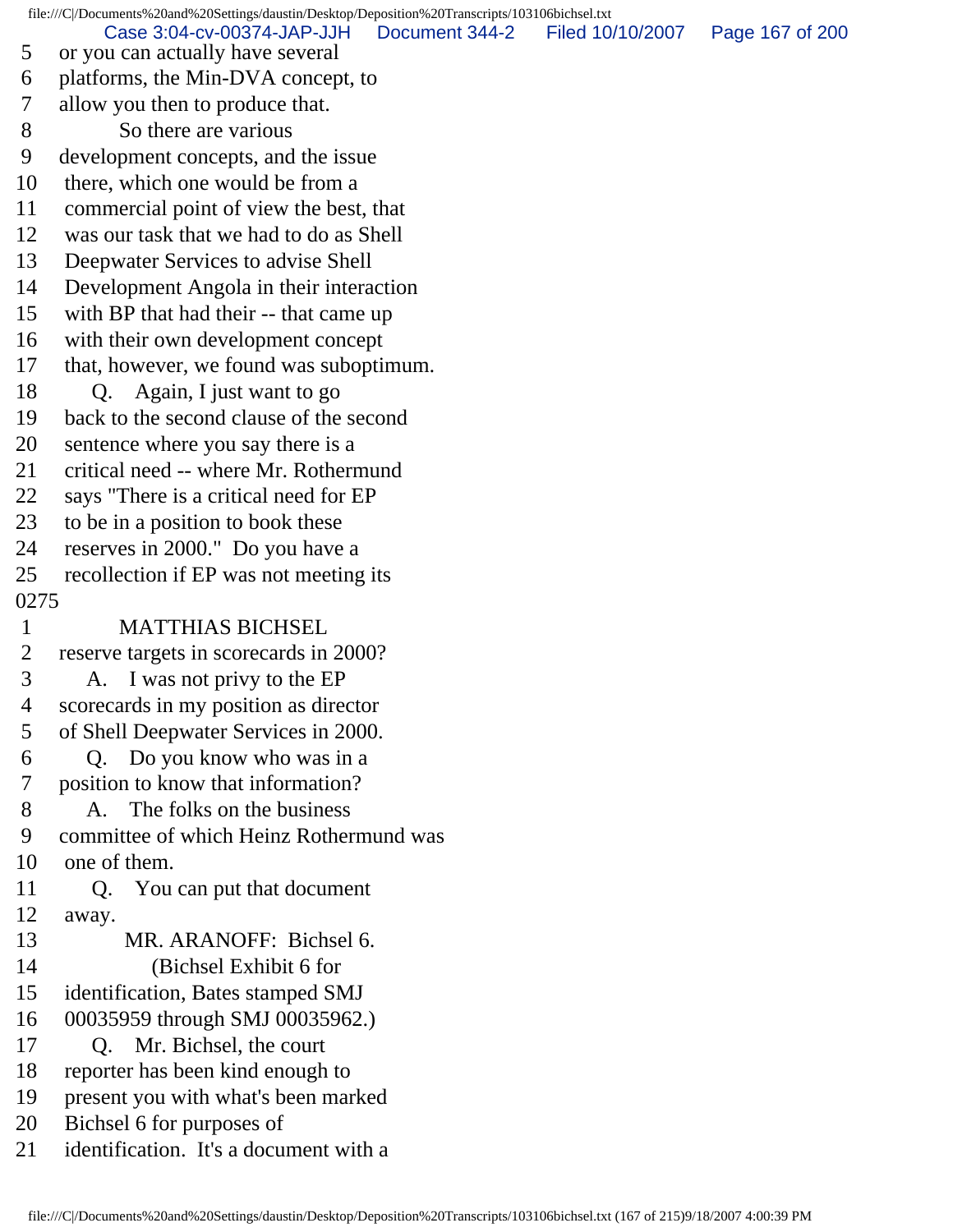file:///C|/Documents%20and%20Settings/daustin/Desktop/Deposition%20Transcripts/103106bichsel.txt 22 confidential legend. It is four pages 23 in length. It bears the Bates numbers 24 SMJ 00035959 through SMJ 00035962. I'd 25 ask that you take your time and review 0276 1 MATTHIAS BICHSEL 2 this document, look at me when you're 3 done, I'd like to ask you some 4 questions, please. 5 A. Yes, thanks. I have read 6 it. Thanks. 7 Q. Okay. I'd like to focus 8 your attention specifically on the last 9 email which is the first email in the 10 string. It will be the last email 11 starting on the page, the second to 12 last page, bearing the last three 13 digits 961 and going on to the next 14 page bearing the last three digits 962. 15 It's an email from you from November 16 22nd, 2000 to Heinz Rothermund with a 17 cc to Tim Warren, with a subject being 18 West Africa reserves 2000. Do you see 19 that? 20 A. Yes, I do. 21 Q. Okay. I'm not going to read 22 the whole email into the record, but 23 it's an email to Heinz Rothermund. I'd 24 like to focus your attention 25 specifically on the last page, the last 0277 1 MATTHIAS BICHSEL 2 two paragraphs. The first paragraph 3 reads, "I can assure you that I am 4 personally pushing and cajoling my 5 staff to get the most out of what is 6 possible. Contrary to what you have 7 heard, we are not 'covering our 8 backside' and are 'overly conservative' 9 but are exploring every avenue trying 10 to increase reserve bookings." 11 Do you see where I read Case 3:04-cv-00374-JAP-JJH Document 344-2 Filed 10/10/2007 Page 168 of 200

12 that, Mr. Bichsel?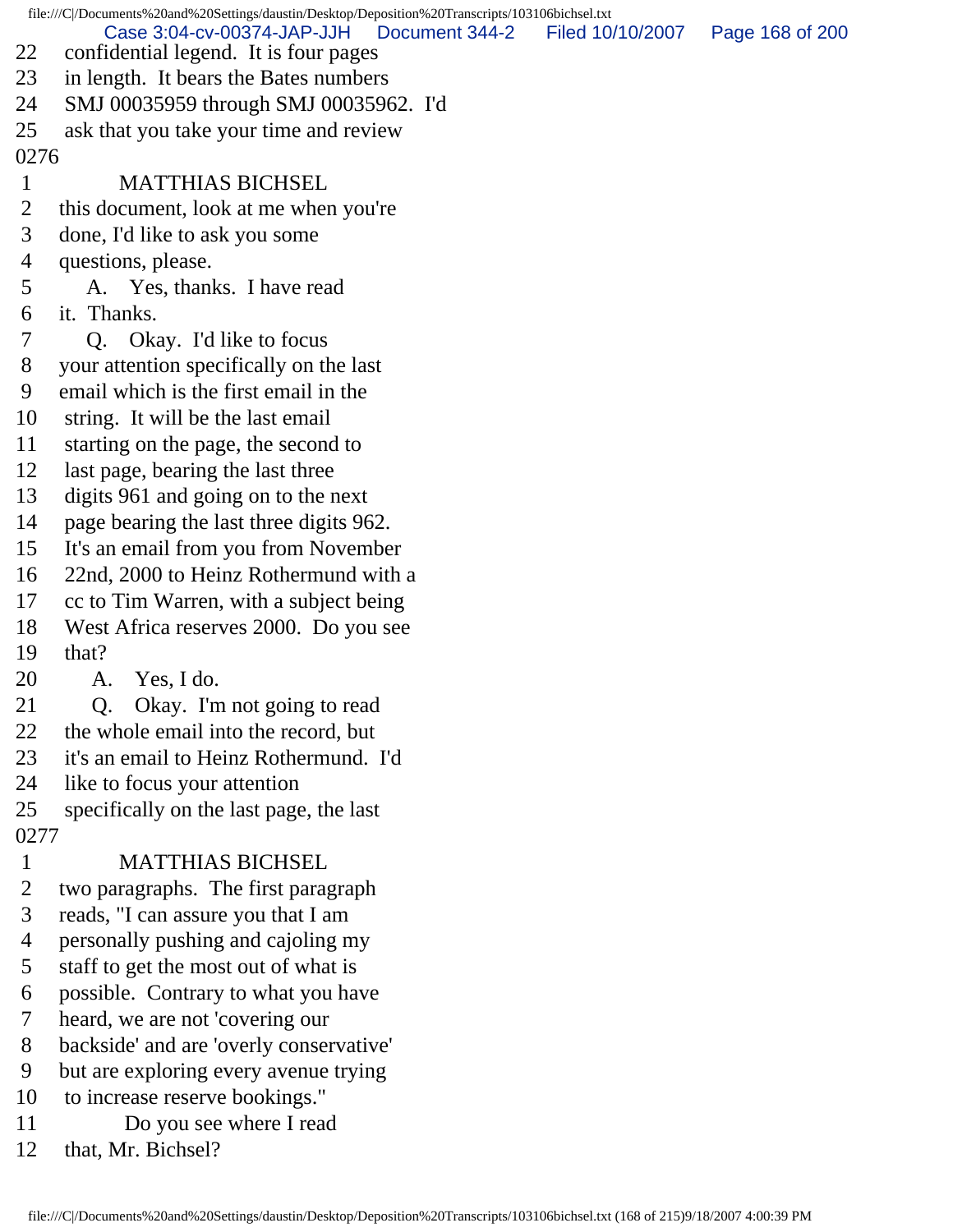file:///C|/Documents%20and%20Settings/daustin/Desktop/Deposition%20Transcripts/103106bichsel.txt

13 A. Yes, I do. Case 3:04-cv-00374-JAP-JJH Document 344-2 Filed 10/10/2007 Page 169 of 200

- 14 Q. Did I read that correctly?
- 15 A. Yes, you did.
- 16 Q. Can you explain to me what
- 17 you meant in this email to Mr.
- 18 Rothermund in that paragraph that I
- 19 just read?
- 20 A. We had a CTR with Shell
- 21 Development Angola to determine the
- 22 best way of developing the hydrocarbon
- 23 volumes discovered in Block 18, both in
- 24 terms of the development concept, an
- 25 alternative concept to what BP was
- 0278

## 1 MATTHIAS BICHSEL

- 2 proposing. That concept was, in our
- 3 mind, economically and commercially not
- 4 sound.
- 5 And secondly, we were doing
- 6 the subsurface evaluation that is the
- 7 geology, the reservoir engineering, the
- 8 petrophysics of the properties in
- 9 question: As always, in geology in
- 10 particular, geology isn't a hard
- 11 science, geology has a lot of
- 12 interpretation rooms, it has a lot of
- 13 -- the seismic data you're using are
- 14 allowing nonunique solutions, so the
- 15 issue there is that you investigate a
- 16 number of avenues, a number of routes
- 17 that then come out with different
- 18 outcomes.
- 19 And depending on the
- 20 outcome, depending on the idea,
- 21 depending on the concept that one
- 22 chooses, that has different outcomes in
- 23 terms of the production profile over
- 24 the lifetime of field, that has a
- 25 different outcome in terms of the 0279
- 1 MATTHIAS BICHSEL
- 2 reserves booking profile over a period
- 3 of years. This may have a different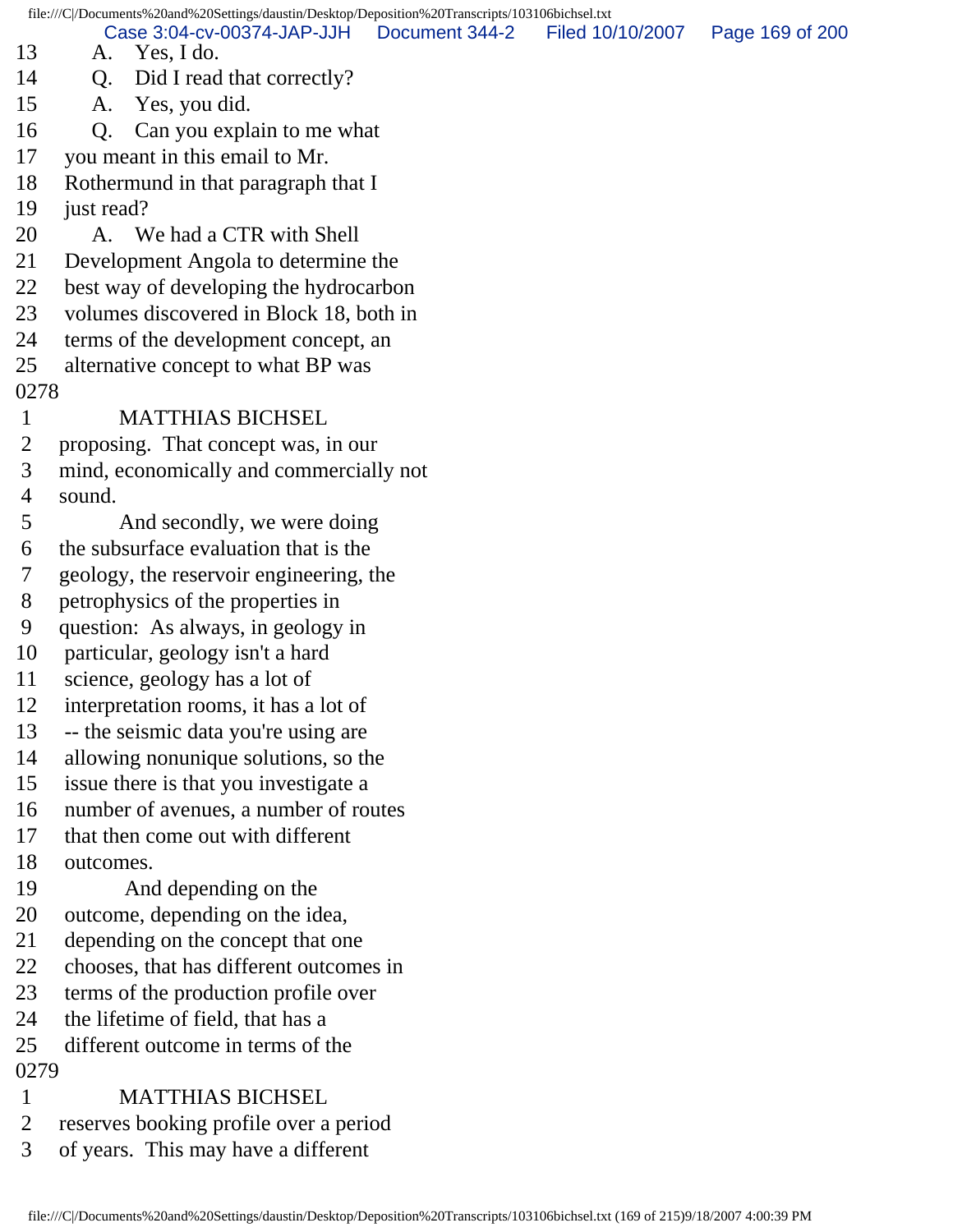file:///C|/Documents%20and%20Settings/daustin/Desktop/Deposition%20Transcripts/103106bichsel.txt 4 way in terms of the capital expenditure 5 phasing over a number of years as well 6 as the operating expenditures over a 7 number of years. 8 So they're different 9 concepts that you want to explore. 10 The feeling clearly was that 11 Shell Deepwater Services didn't quite 12 do what they perhaps hoped in Shell 13 Development Angola to really examine 14 all these different development concept 15 avenues, and that we were just using 16 one concept or two concepts, I can't 17 recall that, which indeed could have 18 been termed as being more conservative 19 than others. That's what I understand, 20 that's what my recollection is of when 21 I wrote that particular paragraph in 22 that email. 23 Q. In the first sentence of 24 that first paragraph on the last page 25 you say "I can assure you that I am 0280 1 MATTHIAS BICHSEL 2 personally pushing and cajoling my 3 staff to get the most out of what is 4 possible." What specifically did you 5 do to push and cajole your staff to get 6 the most out of what is possible? 7 A. What we find most often in 8 subsurface evaluation that technical 9 staff tend to be a bit blinkered. They 10 instead of really using a divergent 11 methodology to come up with different 12 ideas, you need to basically encourage 13 them, push them, cajole them, whatever 14 words you want to use, to basically 15 think out of the box, think wider than 16 normally. That's what I was saying and 17 that's what I was doing and that's what 18 I'm still doing. 19 Q. When you say "get the most 20 out of what is possible," what are you Case 3:04-cv-00374-JAP-JJH Document 344-2 Filed 10/10/2007 Page 170 of 200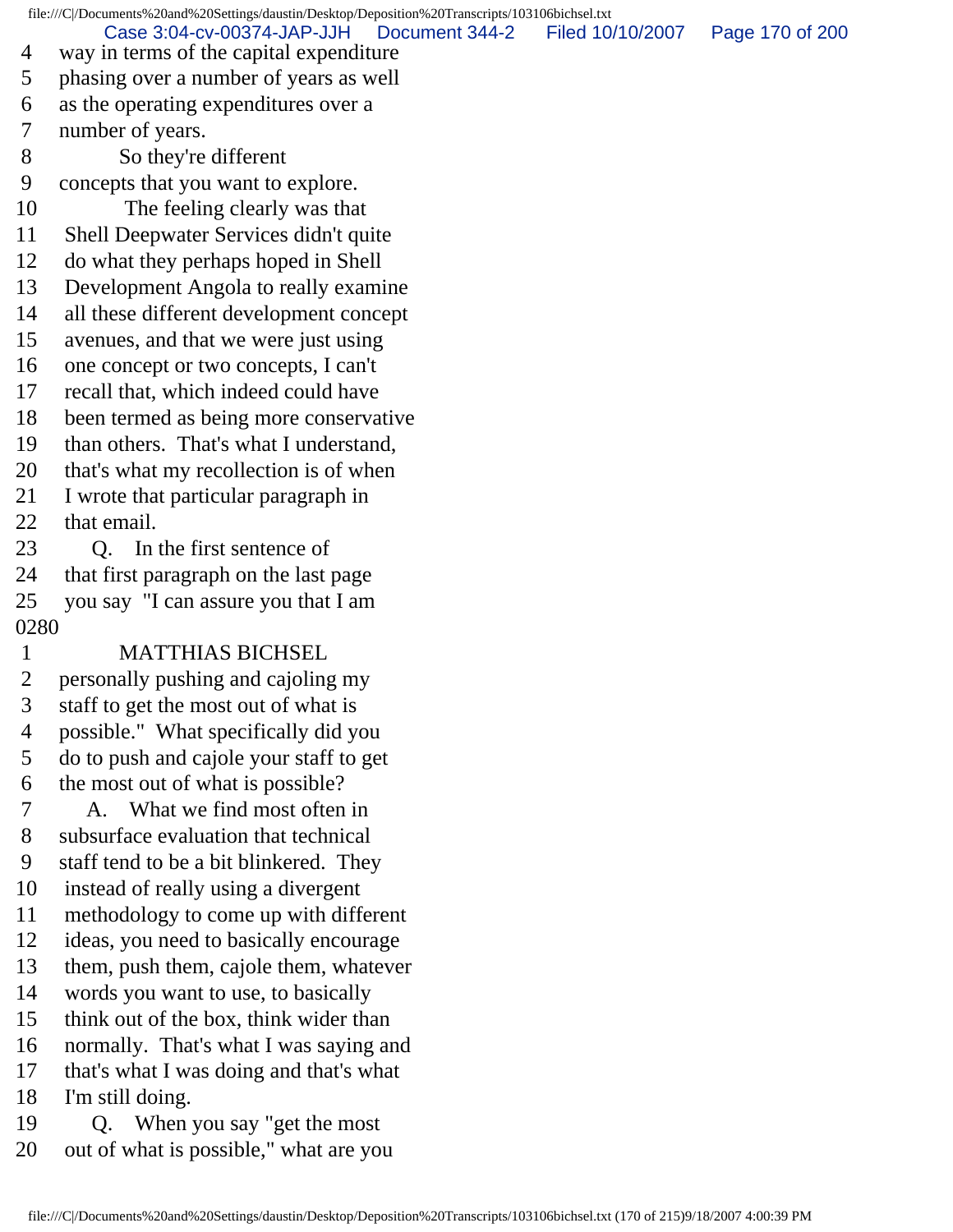file:///C|/Documents%20and%20Settings/daustin/Desktop/Deposition%20Transcripts/103106bichsel.txt 21 referring to when you say "get the most 22 out of what is possible"? 23 A. In terms of the variety of 24 development concepts that one can apply 25 for the development of Block 18, as I 0281 1 MATTHIAS BICHSEL 2 just explained, there are different 3 ways -- ways to develop -- I won't bore 4 you here with the various development 5 concepts that would be applicable to a 6 case like Block 18. But suffice it to 7 say that the -- there's an opportunity 8 to use a semi-submersible rig. There 9 is an opportunity to use different 10 spars. There is the opportunity to use 11 a floating production and storage and 12 off-take platform. There is an 13 opportunity to use a tension leg 14 platform as in the Gulf of Mexico. 15 They all result in different cap ex 16 profiles, capital expenditure profiles, 17 in different profiles in terms of the 18 reserves bookings both from a scope 19 point of view, from an expectation 20 point of view, from proved undeveloped 21 and a proved developed point of view. 22 And getting most out of what 23 is possible is to use that divergent 24 thinking to arrive at opportunities 25 that allow us then to have a plethora 0282 1 MATTHIAS BICHSEL 2 of solutions available to Shell Angola 3 in their interaction with BP and 4 basically saying this is a better 5 concept or these two could be better 6 concepts than what BP has chosen. 7 Q. And then you say "Contrary 8 to what you have heard," I assume what 9 you mean by what you have heard: Is 10 what Mr. Rothermund has heard; is that 11 accurate? Case 3:04-cv-00374-JAP-JJH Document 344-2 Filed 10/10/2007 Page 171 of 200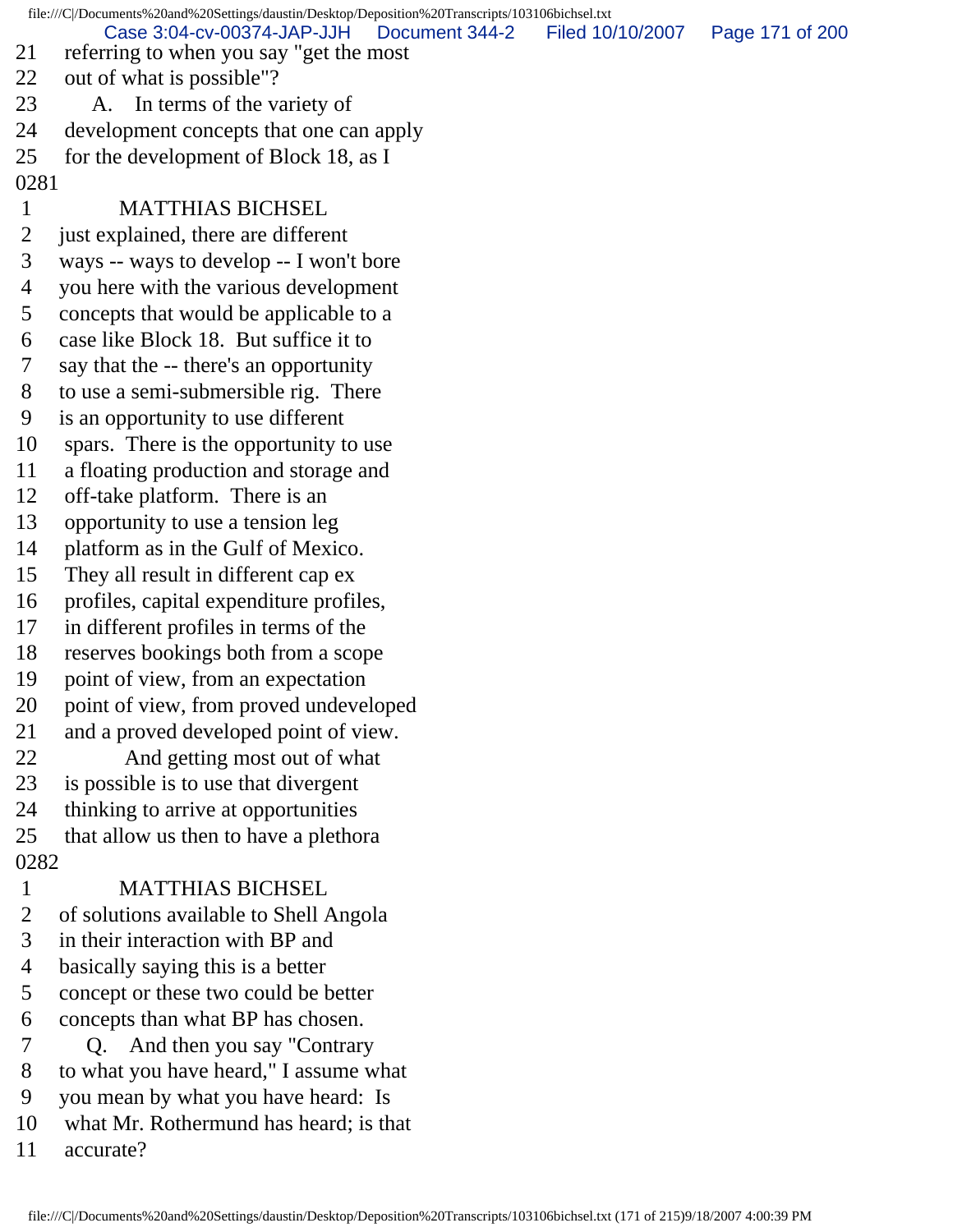file:///C|/Documents%20and%20Settings/daustin/Desktop/Deposition%20Transcripts/103106bichsel.txt 12 A. By you I mean Mr. 13 Rothermund. 14 Q. And when you're speaking, 15 when you're writing about what he had 16 heard, what are you referencing in 17 particular? What conversations are you 18 specifically referencing about what he 19 had heard? 20 A. I was made aware that Shell 21 Development Angola staff, in particular 22 Mr. Grigore, Mr. Grigore Simon, I never 23 get that right, sorry, indicated to 24 people like Martijn Minderhoud and 25 Gordon Parry, who were business advisors 0283 1 MATTHIAS BICHSEL 2 working for Mr. Rothermund, because of 3 the reluctance we had to consider the 4 Min-DVA concept, you know, that he 5 basically felt we were not doing our job 6 properly. 7 Q. When you reference in 8 quotes, "covering our backside" and 9 "are overly conservative," first, why 10 did you -- why did you opt to put those 11 two phrases in quotes? 12 A. I do not recall why I did 13 that. 14 Q. What did you mean by 15 "covering our backside" and "are overly 16 conservative"? 17 A. By covering our backside I 18 meant that we would go for the -- for a 19 single concept without pushing the 20 envelope of possibilities. So to use 21 -- in deepwater developments you can go 22 for existing technologies. They 23 usually that means the existing 24 technologies, they work, you know what 25 the costs are. But you can also use 0284 1 MATTHIAS BICHSEL 2 new technologies, technologies that Case 3:04-cv-00374-JAP-JJH Document 344-2 Filed 10/10/2007 Page 172 of 200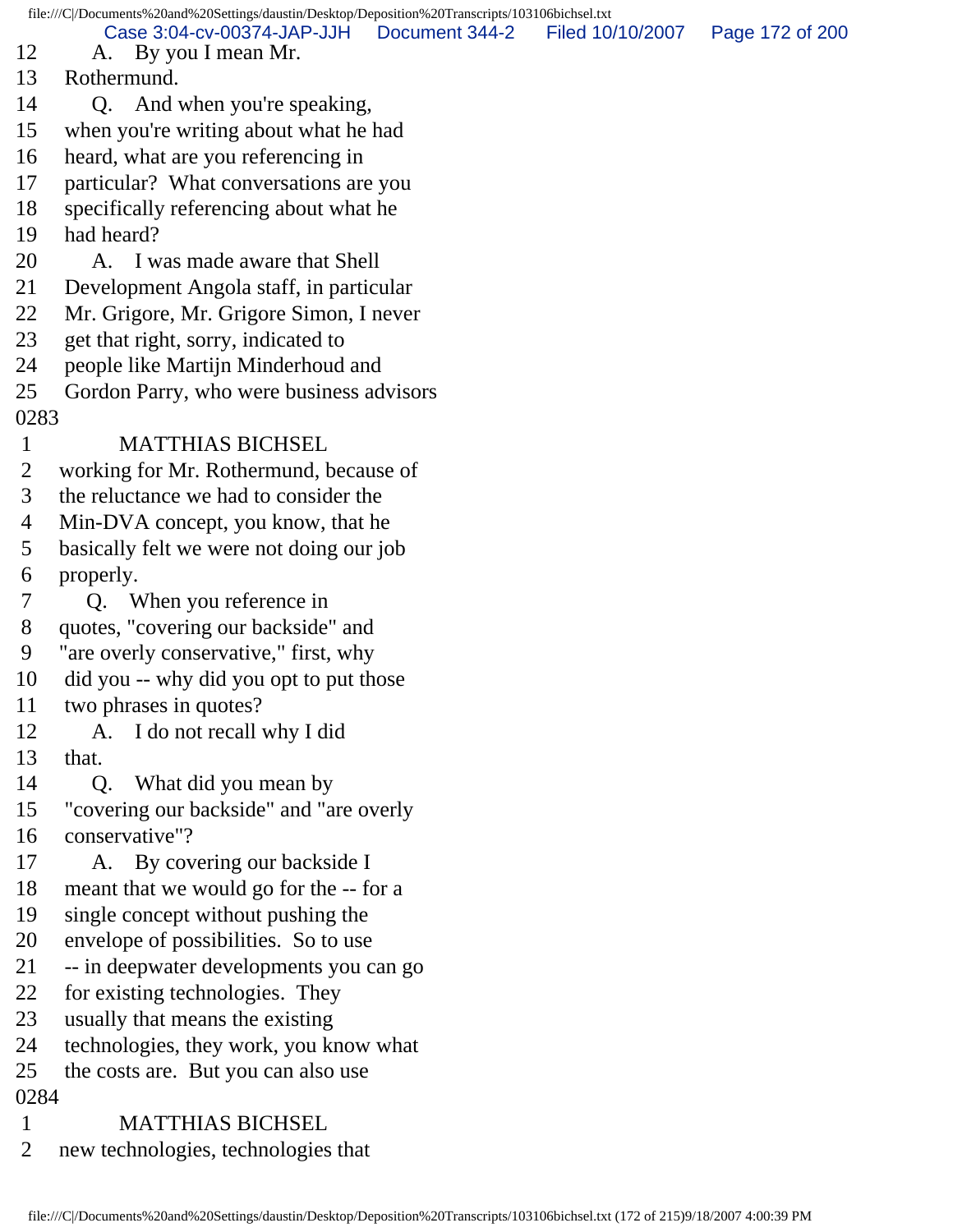file:///C|/Documents%20and%20Settings/daustin/Desktop/Deposition%20Transcripts/103106bichsel.txt 3 perhaps are untested. And quite often 4 in the EP business there's always a 5 tradeoff to be made between being -- 6 you know, taking a risky development 7 that allows you however to be cheaper, 8 to get more out of the ground, but it 9 may not work the way you exactly 10 predict, or to go for the tried and 11 tested methodology which however then 12 generally results in somewhat more 13 expensive developments that also lead 14 to lesser recovery of hydrocarbons. 15 Q. And in the last part of that 16 first paragraph you say "But are 17 exploring every avenue to trying to 18 increase reserve bookings." What 19 avenue specifically were you exploring 20 to increase reserve bookings? 21 A. The term reserves bookings 22 refers to the totality of hydrocarbon 23 volumes. This is not restricted to 24 proved reserving. We were working in 25 determining the volumes, in terms of 0285 1 MATTHIAS BICHSEL 2 scope, expectation, volumes, etcetera, 3 as I explained before. 4 And again, as I explained 5 before, depending on the development 6 concept that one can deploy in a 7 particular setting such as Angola, 8 there is -- when you look you can put 9 these in a matrix. You can take three 10 or four different types of 11 developments. You put them in a 12 matrix. And you can say this 13 particular development is the cheapest, 14 but at the same time it doesn't give me 15 as many resources that I can move 16 through the maturation funnel. I can 17 use another concept that perhaps uses a 18 new technology, may be costing more 19 money but it allows you actually to Case 3:04-cv-00374-JAP-JJH Document 344-2 Filed 10/10/2007 Page 173 of 200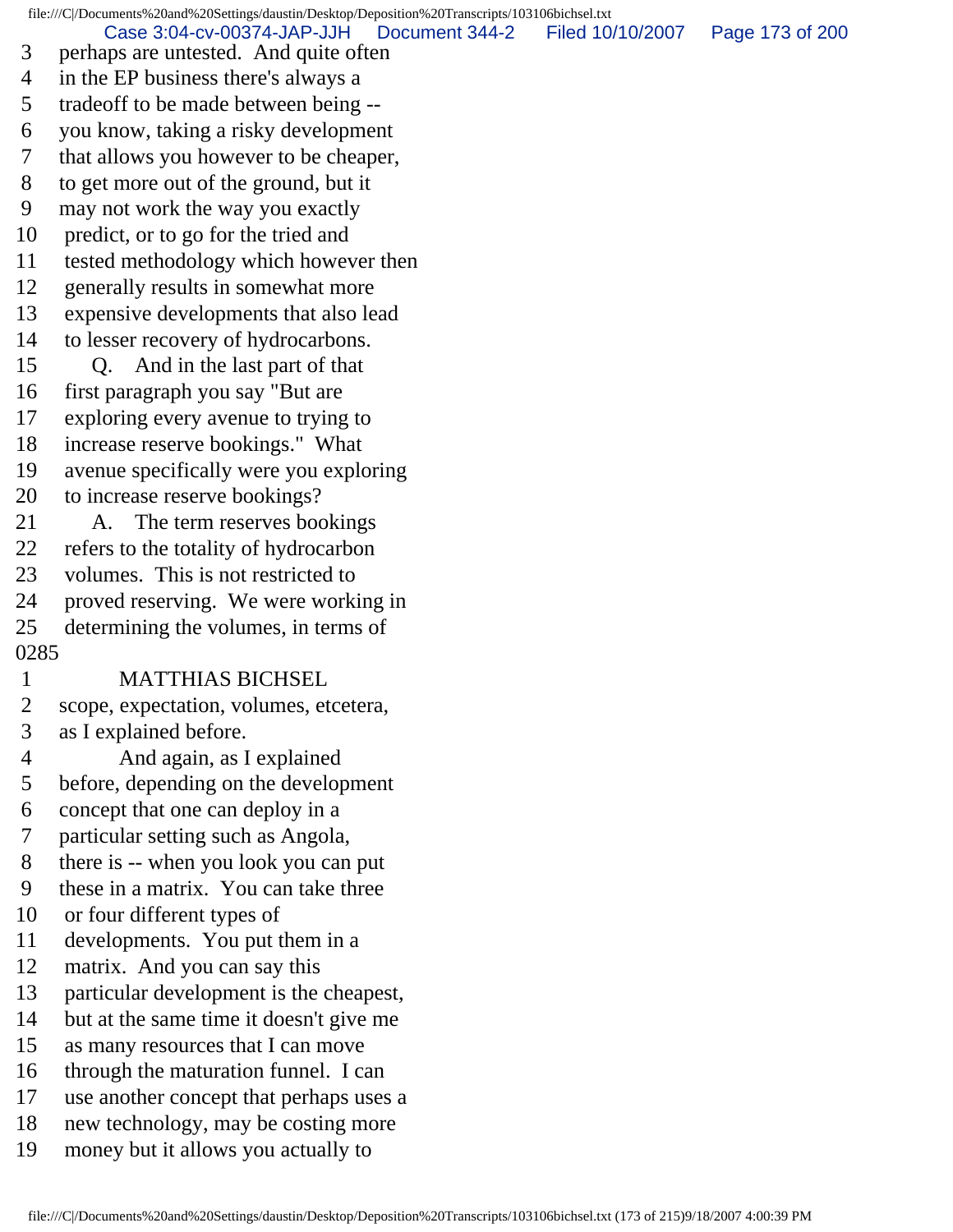file:///C|/Documents%20and%20Settings/daustin/Desktop/Deposition%20Transcripts/103106bichsel.txt 20 lower your operating costs. 21 You use a different, a third 22 concept that allows you to use again 23 new technology, however, that optimizes 24 the resources that you recover over the 25 lifetime of a field which obviously 0286 1 MATTHIAS BICHSEL 2 then can be booked as reserves. 3 So depending on the drivers 4 that you have prevailing at that 5 particular time, you can choose 6 different concepts. If you're more 7 worried about costs, you probably would 8 go for a cheaper concept, at the same 9 time realizing that in terms of the 10 resources that you -- that you can 11 extract from the subsurface, that would 12 be -- will be more limited. 13 If you however want to 14 recover more of the resources you would 15 choose a different concept. That's 16 what I meant by that. 17 Q. If you look at the next 18 paragraph in your email it reads, "The 19 current total reserves booking 20 potential is on a P50 basis, 195 to 315 21 MMB and on a P85 (proved) basis 130 to 22 190 MMB. I have asked for another set 23 of eyes of reservoir engineering 24 expertise from SEPTAR and SEPCO to 25 ensure that we are not missing anything 0287 1 MATTHIAS BICHSEL 2 and literally leave no stone unturned 3 at our next peer review session. 4 Regards, Matthias." Did I read that 5 paragraph correctly, Mr. Bichsel? 6 A. Yes, you did. 7 Q. What did you mean by that 8 paragraph? 9 A. I meant by that paragraph 10 that Mr. Rothermund was informed by Case 3:04-cv-00374-JAP-JJH Document 344-2 Filed 10/10/2007 Page 174 of 200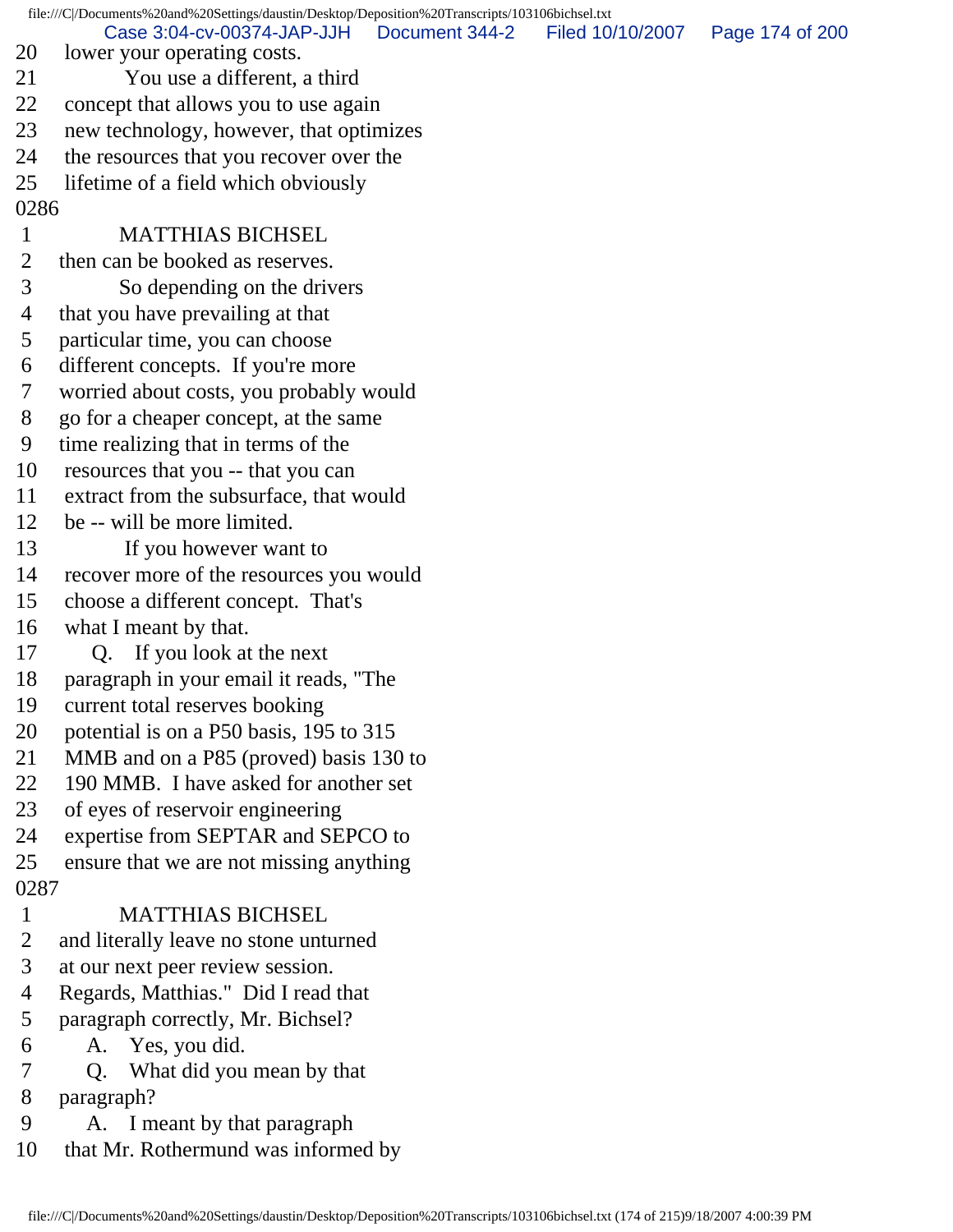file:///C|/Documents%20and%20Settings/daustin/Desktop/Deposition%20Transcripts/103106bichsel.txt 11 Mrs. Lovelock on figures that were 12 different to the figures that I 13 understood on an expectation reserves 14 basis which refer to the P50, as 15 opposed to what the proved basis which 16 at the time we used as a P85 was which 17 was significantly lower than the 18 figures that you see there. 19 So that is an explanation to 20 make sure that Mr. Rothermund 21 understands that. 22 However, I appreciated from 23 earlier conversations the issue that, 24 you know, the issue around the reserves 25 bookings for EP, so I suggested that we 0288 1 MATTHIAS BICHSEL 2 would use people from SEPCO who after 3 all have a lot of experience in 4 deepwater development and deepwater 5 reservoir engineering as well as the 6 researchers who were looking at these 7 turbidite reservoirs which I mentioned 8 earlier, to truly ensure that the 9 models that we were using are in line 10 with the latest thinking that is out 11 there in the Shell world. 12 Q. Was this an example of a -- 13 of a time when SDS worked cooperatively 14 with SEPTAR? 15 MS. ASHTON: Objection to 16 the form. 17 Q. I'm referring specifically 18 to the last sentence of your email. It 19 says "I have asked for another set of 20 eyes of reservoir engineering expertise 21 from SEPTAR and SEPCO." Do you see 22 where I'm reading? 23 A. Yes, I do. 24 Q. I'm asking whether there was 25 a joint effort or joint work performed 0289 1 MATTHIAS BICHSEL Case 3:04-cv-00374-JAP-JJH Document 344-2 Filed 10/10/2007 Page 175 of 200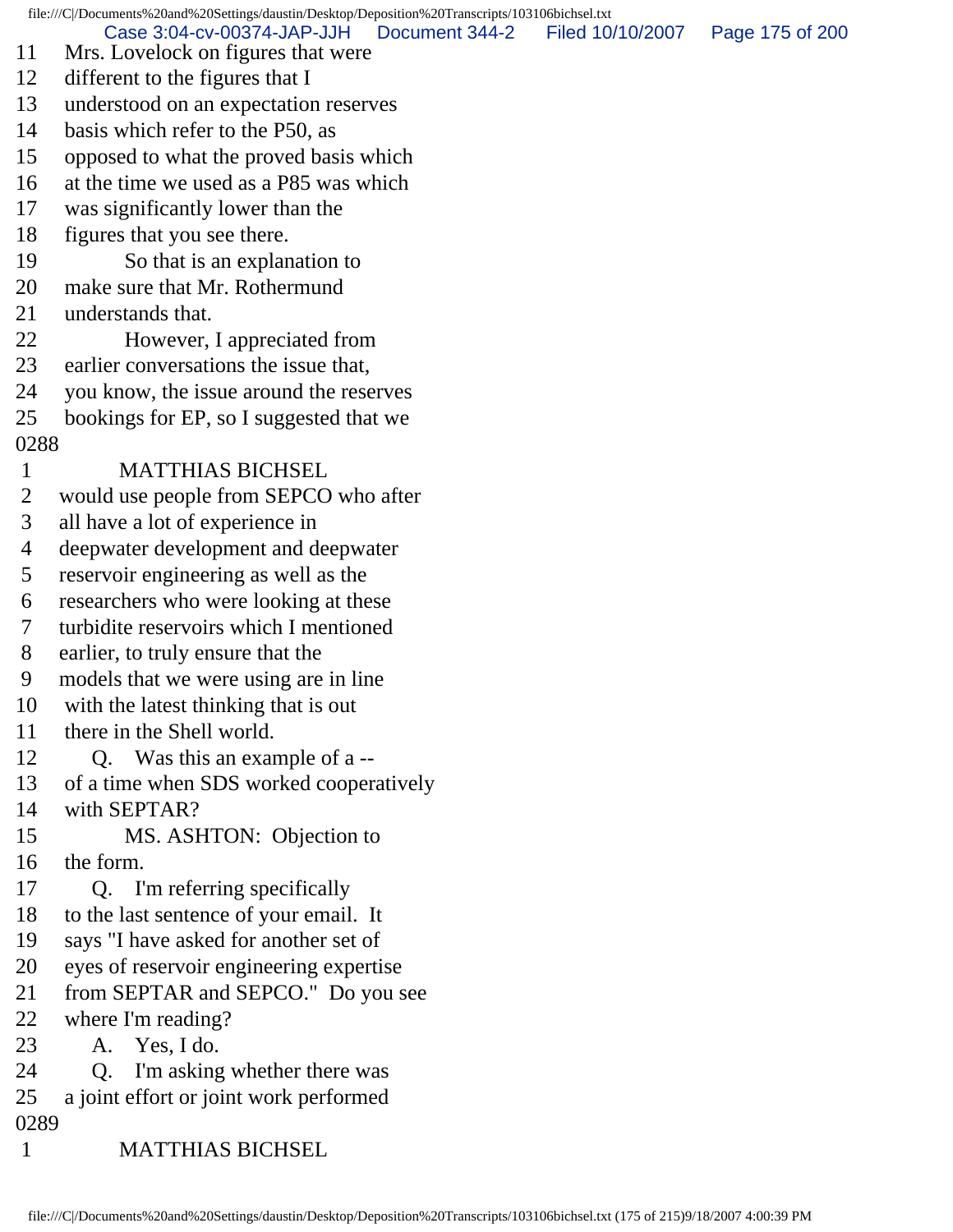file:///C|/Documents%20and%20Settings/daustin/Desktop/Deposition%20Transcripts/103106bichsel.txt 2 by SDS which is where you were at the 3 time with SEPTAR and SEPCO? 4 MS. ASHTON: Objection to 5 form. 6 A. We in this particular 7 instance asked SEPTAR to provide a 8 service and SEPCO to provide a service 9 to SDS within the arrangements that we 10 had that with SEPTAR would be done 11 under a CTR arrangement, we would have 12 to pay for these services from them. I 13 cannot recall what the arrangement was 14 for payment for SEPCO for that 15 particular service. 16 Q. Were there meetings and 17 interactions between SEPTAR and SDS 18 with respect to this? 19 A. I do not recall. 20 Q. Was there communication 21 between SEPTAR and SDS with respect to 22 this project? 23 A. I do not recall that. 24 Q. What did you mean in the 25 last, second to last line where it says 0290 1 MATTHIAS BICHSEL 2 "To ensure that we are not missing 3 anything and literally leave no stone 4 unturned at our next peer review 5 session" what did you mean by the 6 phrase "leave no stone unturned"? 7 A. This refers back to my 8 phraseology which I used before about the 9 divergent thinking. I wanted to make 10 sure that indeed if there are development 11 concepts, development opportunities that 12 would allow to optimize the reserves 13 maturation as opposed to optimizing on 14 cap ex, capital expenditure, or 15 optimizing on the -- on the production 16 costs during the lifetime, so that we 17 really used that, and again using some 18 engineering expertise from SEPCO who has Case 3:04-cv-00374-JAP-JJH Document 344-2 Filed 10/10/2007 Page 176 of 200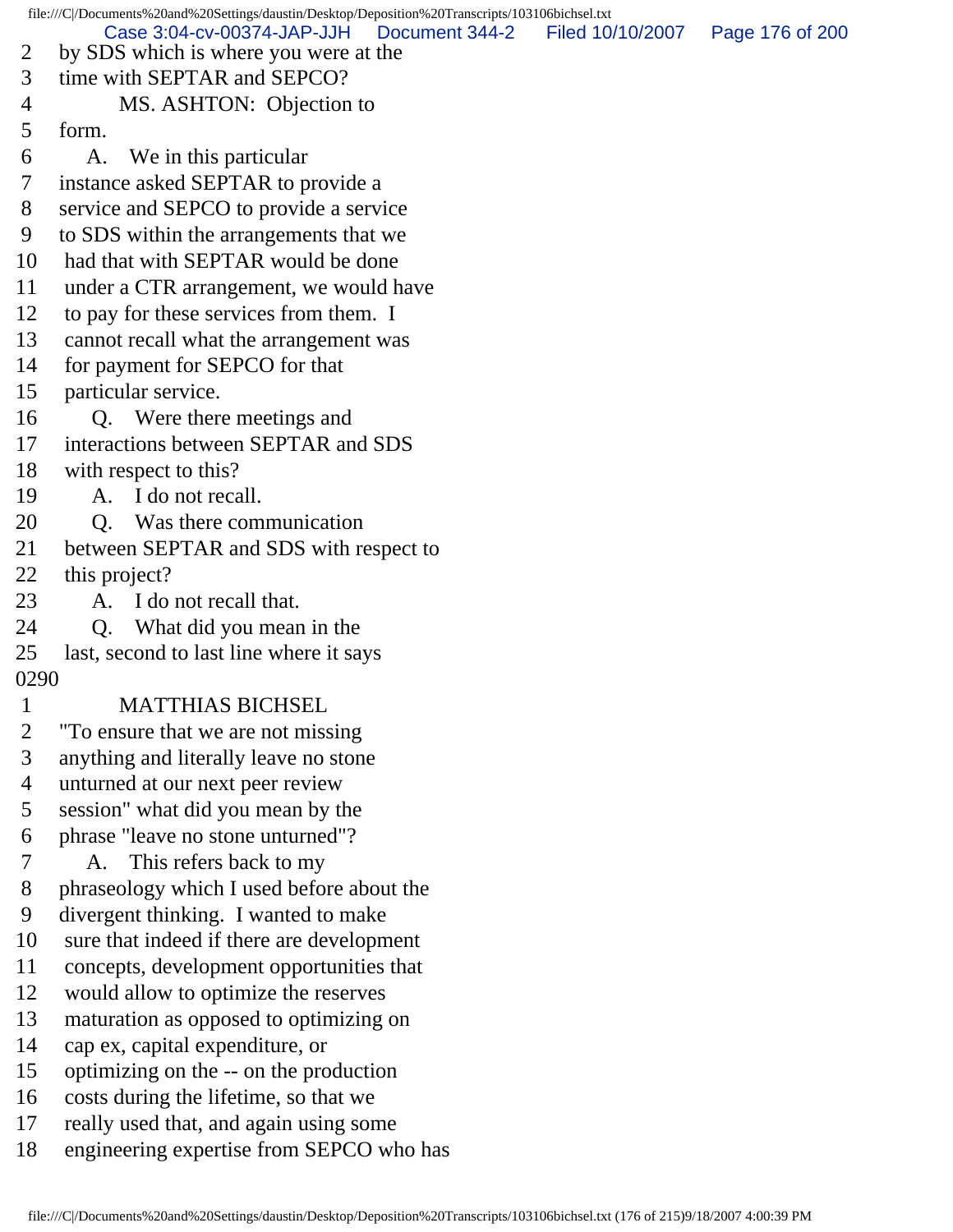file:///C|/Documents%20and%20Settings/daustin/Desktop/Deposition%20Transcripts/103106bichsel.txt 19 gone through that particular issue in 20 trying through their development concepts 21 that they had, they had a -- they had a 22 set of experts that we called urban 23 development planners. So they basically 24 could optimize how to, within the Gulf of 25 Mexico, how to develop a particular set 0291 1 MATTHIAS BICHSEL 2 of hydrocarbon discoveries in the -- in 3 the most optimal way. And as I 4 explained, optimal doesn't necessarily 5 mean one dimension, it is a very 6 multidimensional issue, it is around 7 costs, it's around production, it's 8 around capital expenditure, it's around 9 reserves maturation. 10 Q. Okay. 11 MR. ARANOFF: Bichsel 7. 12 (Bichsel Exhibit 7 for 13 identification, Bates stamped SMJ 14 00038852 through SMJ 00038854.) 15 Q. Mr. Bichsel, the court 16 reporter has just handed you what's 17 been marked Bichsel 7 for purposes of 18 identification. It's a document 19 bearing a confidential legend. It's 20 three pages in length. It has the 21 Bates range SMJ 00038852 and continues 22 through SMJ 00038854. I'd ask that you 23 take a look at it. I'd like to ask you 24 some questions after you've had ample 25 time to review it. 0292 1 MATTHIAS BICHSEL 2 A. Yes. I've read it. Thanks. 3 Q. Okay. This is another 4 string email. I'd like you to pay 5 attention specifically to the second 6 email on the first page. This is a 7 document the top of which is from Barry 8 Knight to Chandler Wilhelm and Ian 9 Hines. The date it was sent is Case 3:04-cv-00374-JAP-JJH Document 344-2 Filed 10/10/2007 Page 177 of 200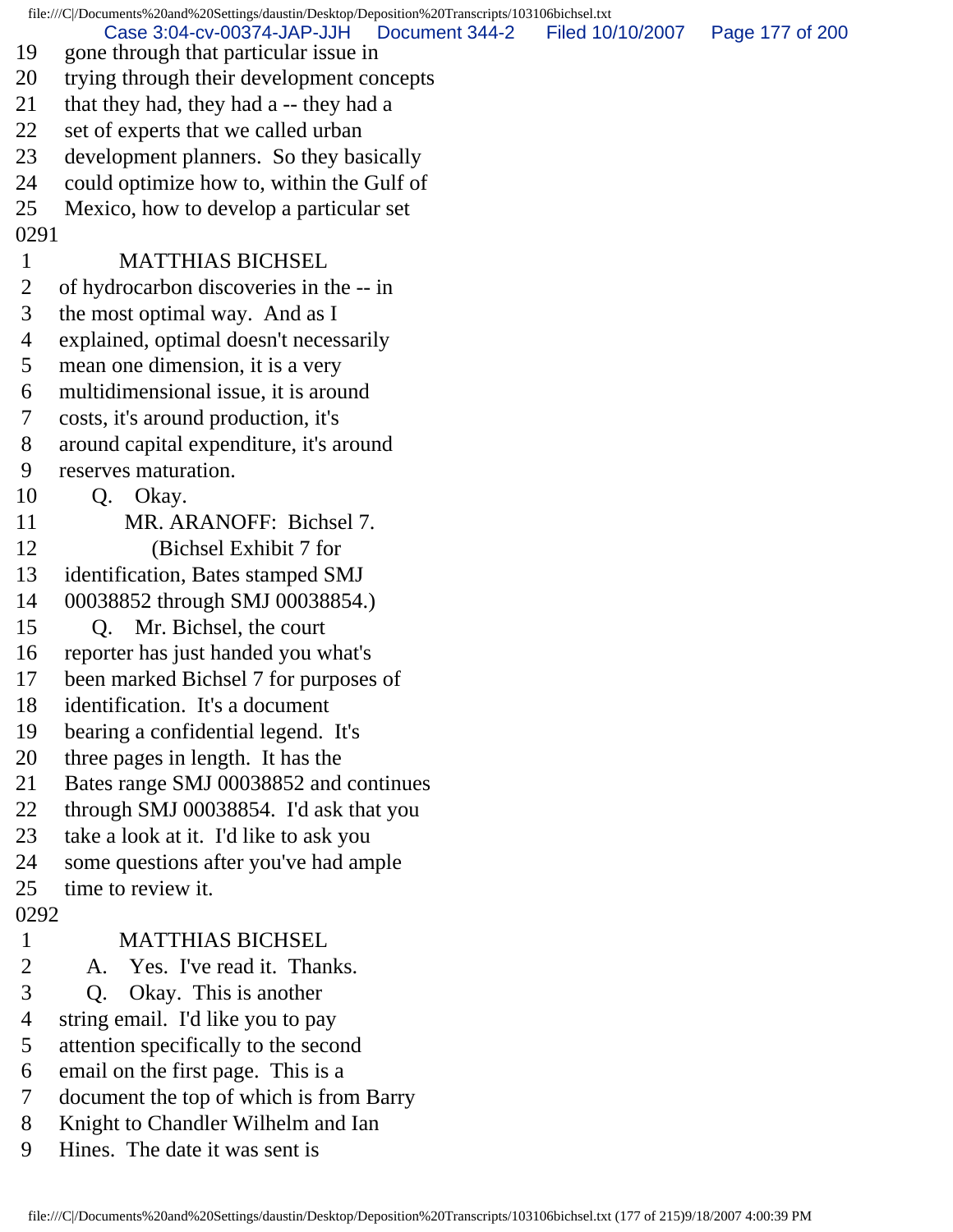file:///C|/Documents%20and%20Settings/daustin/Desktop/Deposition%20Transcripts/103106bichsel.txt 10 November 28th, 2000. It was received 11 on the same day. And the subject line 12 is a forward of West Africa reserves 13 2000. 14 As I said, I wanted to 15 direct your attention, Mr. Bichsel, to 16 the second email on the first page. 17 That's an email from you to Richard 18 Sears, Barry Knight, dated Monday, 19 November 7th, 2000. Again the subject 20 is a forward of West Africa reserves 21 2000. Do you see where I'm reading, 22 Mr. Bichsel? 23 A. Yes, I do. 24 O. You'll see that this is a 25 one-paragraph email from you to the 0293 1 MATTHIAS BICHSEL 2 individuals I've just mentioned, that 3 it reads, "Gently, clearly a reprimand 4 from Heinz. Not quite clear how I 5 deserve that as if we reported MSV 6 figures to him in the first place. We 7 need to keep working on guys like 8 Grigore, et al. They seem to be 9 dropping us in it whenever they have a 10 chance." And it's electronically 11 signed Matthias. Do you see that, Mr. 12 Bichsel? 13 A. Yes, I do. 14 Q. Do you have an understanding 15 what you meant when you sent this email 16 to Mr. Sears and Mr. Knight? 17 A. Yes, I do. 18 Q. What was your understanding 19 and what did you mean when you conveyed 20 this email to them? 21 A. It refers to the string of 22 emails below that where I indicated to 23 Mr. Rothermund responding to an email 24 dated on the 29th of October, about 25 reserves bookings and reserves 0294 Case 3:04-cv-00374-JAP-JJH Document 344-2 Filed 10/10/2007 Page 178 of 200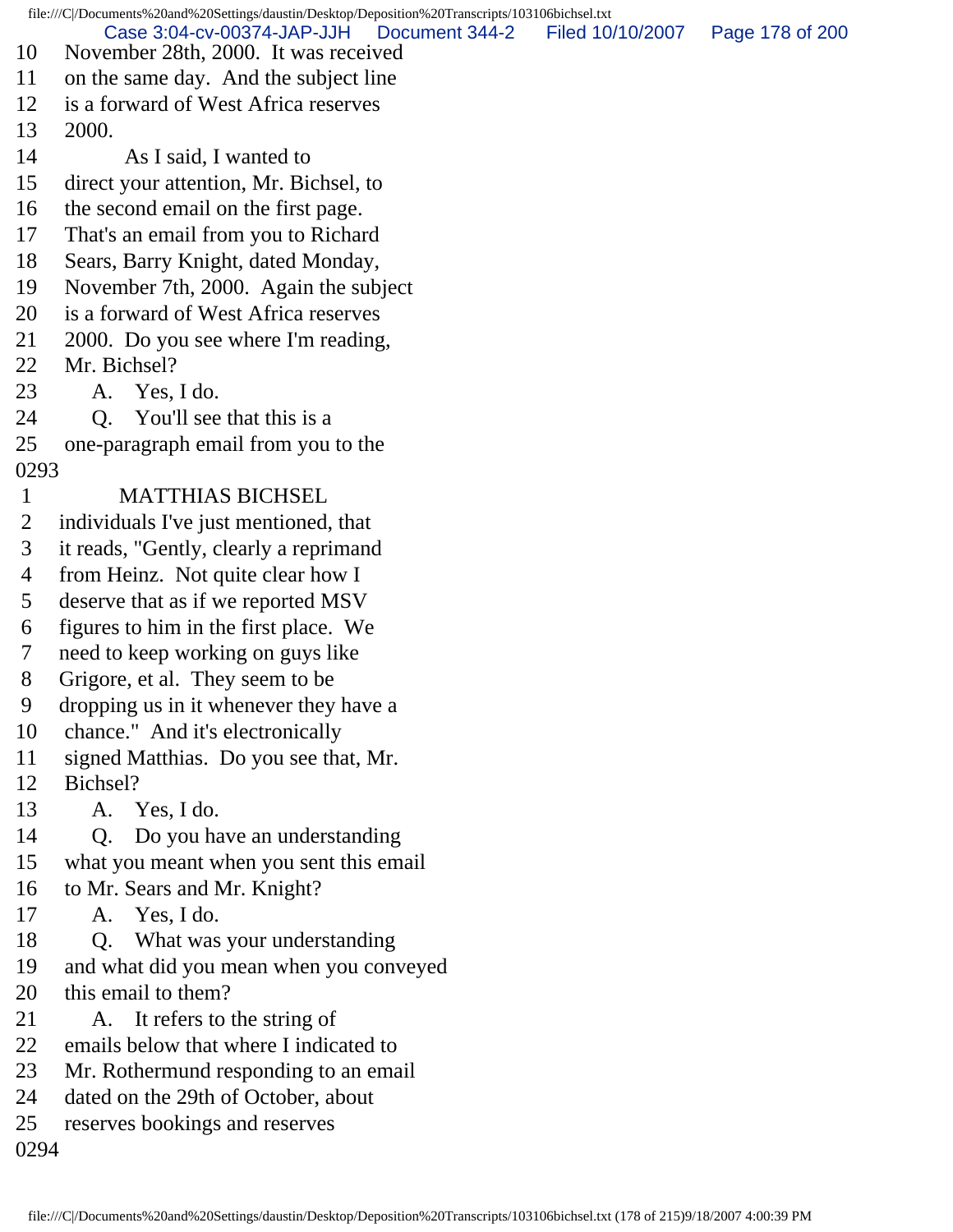file:///C|/Documents%20and%20Settings/daustin/Desktop/Deposition%20Transcripts/103106bichsel.txt 1 MATTHIAS BICHSEL 2 maturations in Angola, about quoted 3 figures, which were figures which were 4 used by Ms. Lovelock in the third 5 quarter latest estimates, that they 6 were not correct, and that they 7 represent indeed volumes, scope for 8 recovery volumes as opposed to proved 9 reserves volumes. 10 So I tried to explain that 11 to Mr. Rothermund in terms of the email 12 on the second page, 53 last two digits, 13 in terms of the volumes quoted 14 pre-drill, volumes quoted for whole 15 structures as opposed to expectation 16 reserves, etcetera, etcetera. 17 And Mr. Rothermund 18 clearly -- you have to know that I'm an 19 exploration professional by background, 20 Mr. Rothermund is not, and he obviously 21 got a little bit impatient which was he 22 felt by explorers, you know, muddying 23 the water by using terms like mean 24 success volumes, MSV, scope for 25 recovery volumes, expectation reserves 0295 1 MATTHIAS BICHSEL 2 without being absolutely clear what is 3 meant. 4 So that's -- so obviously I 5 felt to be reprimanded by Mr. 6 Rothermund, what I said is that it 7 wasn't clear to me because -- why he 8 would do that because it was crystal 9 clear to me what the various levels of 10 resource figures were quoted, like, for 11 instance, the mean success volumes. 12 And at the same time, and I referred to 13 that earlier, that Mr. Grigore and from 14 Shell Development Angola, they 15 basically were indicating to Mr. 16 Minderhoud, Mr. Parry to, I know that 17 for a fact, I don't know whether Mr. Case 3:04-cv-00374-JAP-JJH Document 344-2 Filed 10/10/2007 Page 179 of 200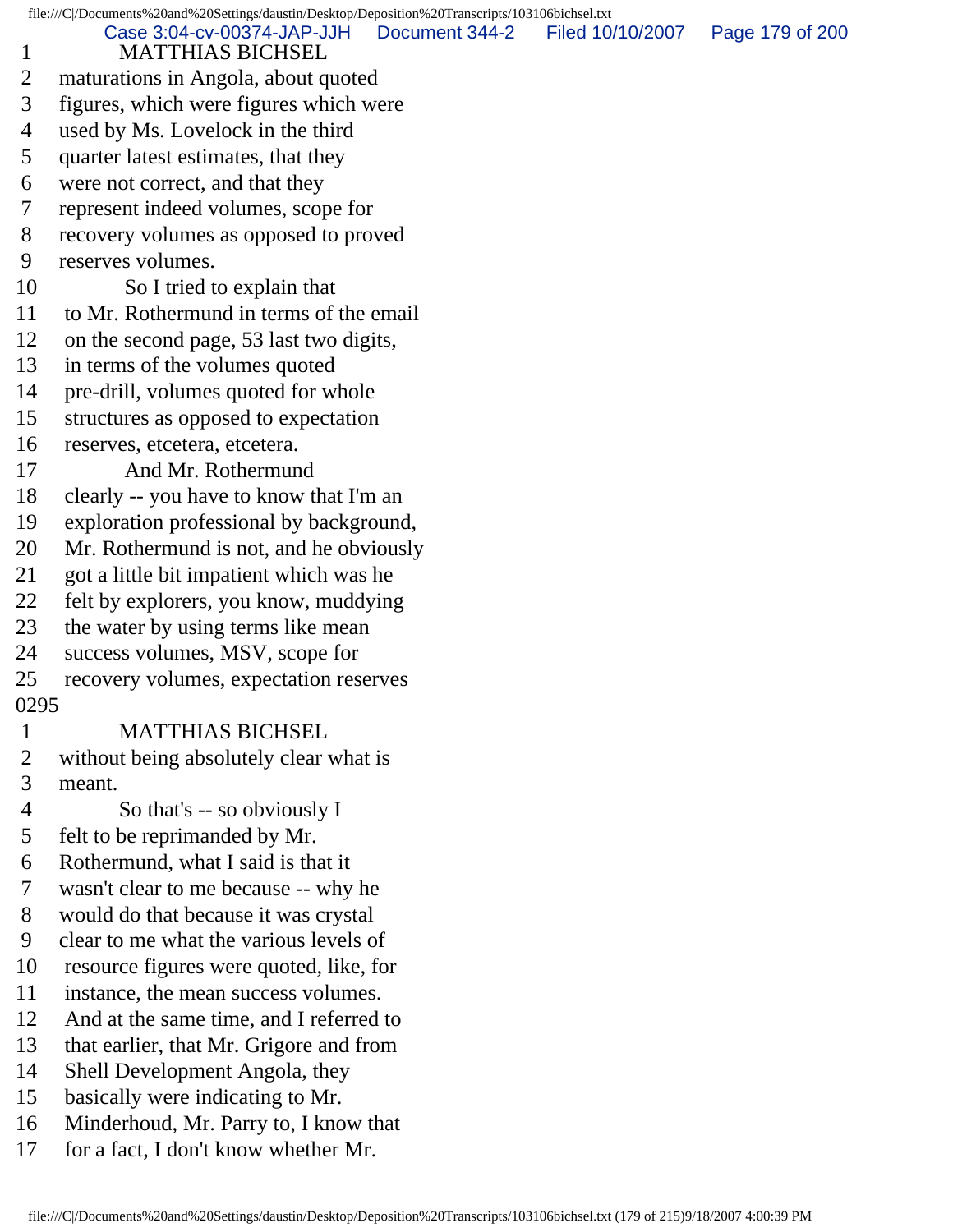file:///C|/Documents%20and%20Settings/daustin/Desktop/Deposition%20Transcripts/103106bichsel.txt 18 Grigore talked to Mr. Rothermund, about 19 the fact that Shell Deepwater Services 20 isn't providing a service as quite of 21 the quality that he would expect. 22 O. Who was Mr. Rothermund at 23 this time? When I say at this time, 24 I'm referring specifically to November 25 27th, 2000, on or about. Who was -- 0296 1 MATTHIAS BICHSEL 2 what was his title at this point? 3 A. His -- I do not recall his 4 title exactly at that -- at that 5 moment. He was working in a governance 6 role with the oversight of the Africa 7 operating units and also for the South 8 American operating units that we had. 9 So he was effectively representing 10 Shell on boards of these legal entities 11 and vis-a-vis joint venture partners 12 and others. 13 Q. You weren't directly 14 reporting to Mr. Rothermund, were you? 15 A. No, I was not reporting to 16 Mr. Rothermund. 17 Q. Was he in a senior position 18 to you, or were you on the same level, 19 or were you -- or was he on a lower 20 level than you within the Shell 21 organization? 22 A. Mr. Rothermund was in a 23 senior position to me. My boss at the 24 time was a Mr. Tim Warren who was also 25 mentioned in an earlier email that you 0297 1 MATTHIAS BICHSEL 2 showed me. Mr. Tim Warren and Mr. 3 Rothermund they were colleagues 4 effectively at the business committee 5 at the time. 6 Q. Was it commonplace for 7 Mr. -- for Mr. Rothermund to reprimand 8 you, the kind of which he did in this Case 3:04-cv-00374-JAP-JJH Document 344-2 Filed 10/10/2007 Page 180 of 200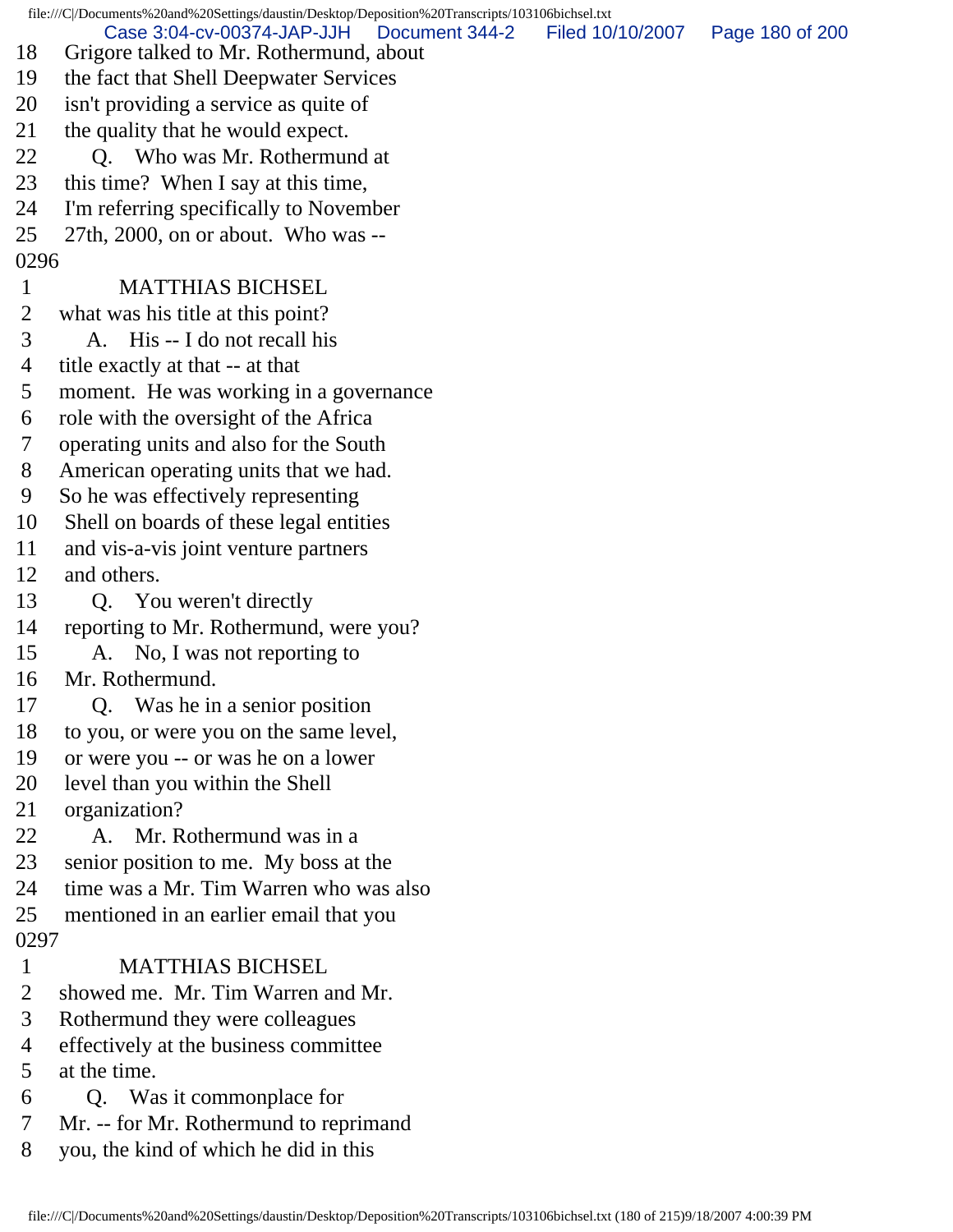file:///C|/Documents%20and%20Settings/daustin/Desktop/Deposition%20Transcripts/103106bichsel.txt 9 email? 10 A. I wouldn't use the word 11 commonplace, no. 12 O. Did it occur from time to 13 time? 14 A. It occurred at least one 15 other time, yes. 16 Q. And what were the 17 circumstances around that reprimand? 18 A. That was at the very 19 beginning of when Shell Deepwater 20 Services was formed, Mr. Rothermund did 21 not agree totally with the structure 22 and the setup of Shell Deepwater 23 Services and he let me know that. 24 Q. What was it specifically 25 that he objected to with respect to the 0298 1 MATTHIAS BICHSEL 2 structure of Shell Deepwater Services? 3 A. In Mr. Rothermund's 4 experience as a project engineer, you 5 had a fully staffed project team to 6 execute projects. However, in the Gulf 7 of Mexico, the model that we used was 8 one of a matrix organization where the 9 project manager of a particular 10 deepwater project that I also mentioned 11 earlier today, had effectively a small 12 staff and resourced the team depending 13 on the phase of where they are in the 14 project with the different expertises 15 from a skill pool. 16 I continued, because I felt 17 that is effectively an appropriate way 18 to run Shell Deepwater Services, I 19 continued with that model as it was 20 practiced by Shell Deepwater 21 Development Services at the time, as I 22 inherited it, whereas Mr. Rothermund 23 felt that is not appropriate and in his 24 experience as a projects engineer 25 that's the wrong model. Case 3:04-cv-00374-JAP-JJH Document 344-2 Filed 10/10/2007 Page 181 of 200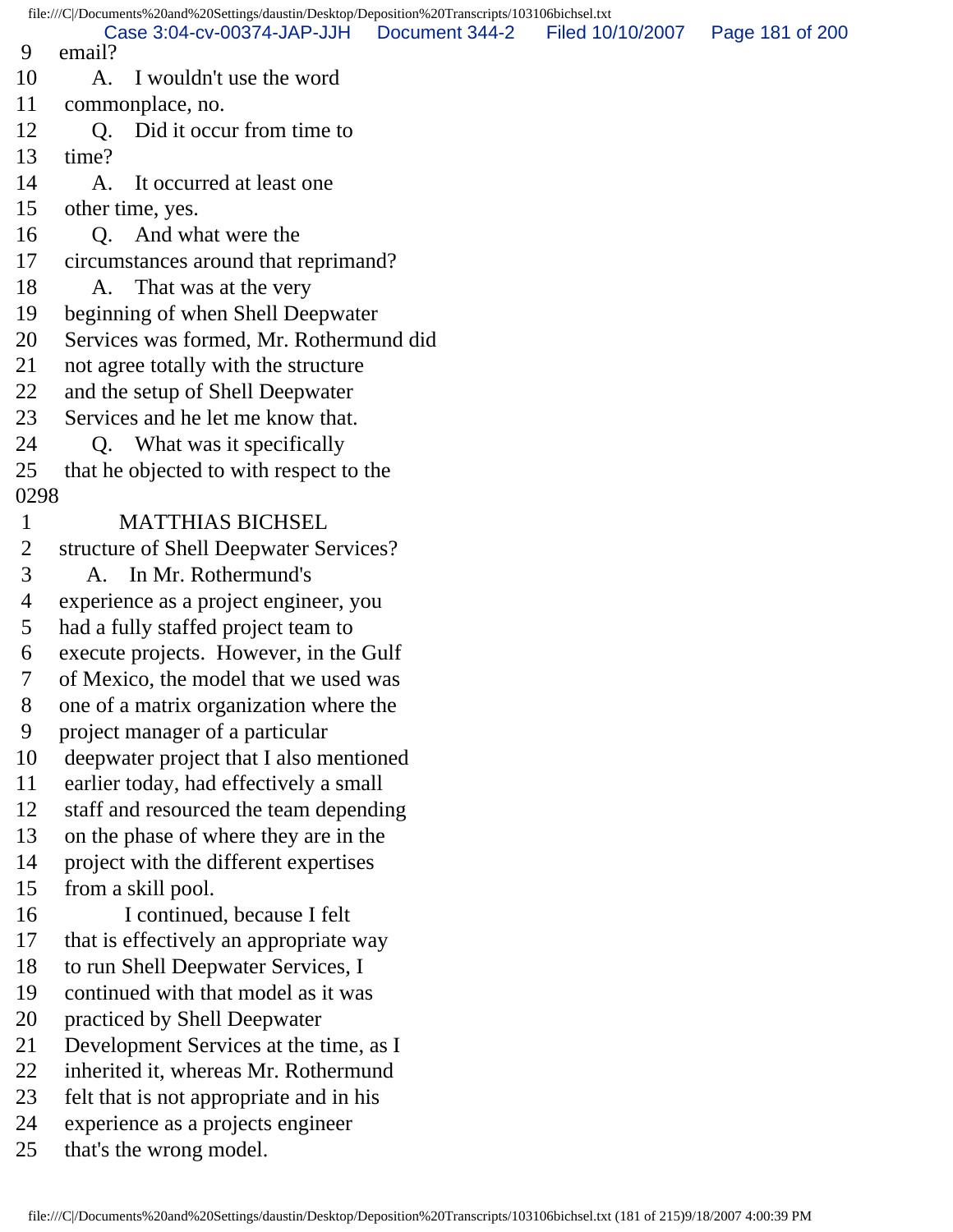file:///C|/Documents%20and%20Settings/daustin/Desktop/Deposition%20Transcripts/103106bichsel.txt 0299 1 MATTHIAS BICHSEL 2 Q. What is Mr. Rothermund's 3 position within the Shell company 4 today? 5 A. Retired. 6 Q. Do you have any personal 7 relationship with Mr. Rothermund at 8 this point? 9 A. No, I do not. 10 Q. Do you have any reason to 11 interact with Mr. Rothermund on a 12 business perspective at this point? 13 A. No, I do not, and I do not. 14 MS. ASHTON: Ron, we've been 15 going a bit more than an hour, I don't 16 know your timetable. 17 MR. ARANOFF: I'm going to 18 do one more document and with your 19 permission take a break of five or 20 seven minutes and one more segment 21 we're done. I know you need to leave, 22 Mr. Bichsel, by 6 o'clock, is that 23 accurate, so I'm going to do my very 24 best to get you out of here before 25 that. 0300 1 MATTHIAS BICHSEL 2 THE WITNESS: Thank you very 3 much. 4 MR. ARANOFF: You're 5 welcome. Bichsel Exhibit 8. 6 (Bichsel Exhibit 8 for 7 identification, Bates stamped SMJ 8 00029692 through SMJ 00029694.) 9 Q. Mr. Bichsel, the court 10 reporter has handed you what's been 11 marked as Bichsel 8 for purposes of 12 identification. It's a three-page 13 document. Again, it's an email string. 14 It bears a confidential legend on each 15 page. And it's Bates marked SMJ 16 00029692 and continues sequentially to Case 3:04-cv-00374-JAP-JJH Document 344-2 Filed 10/10/2007 Page 182 of 200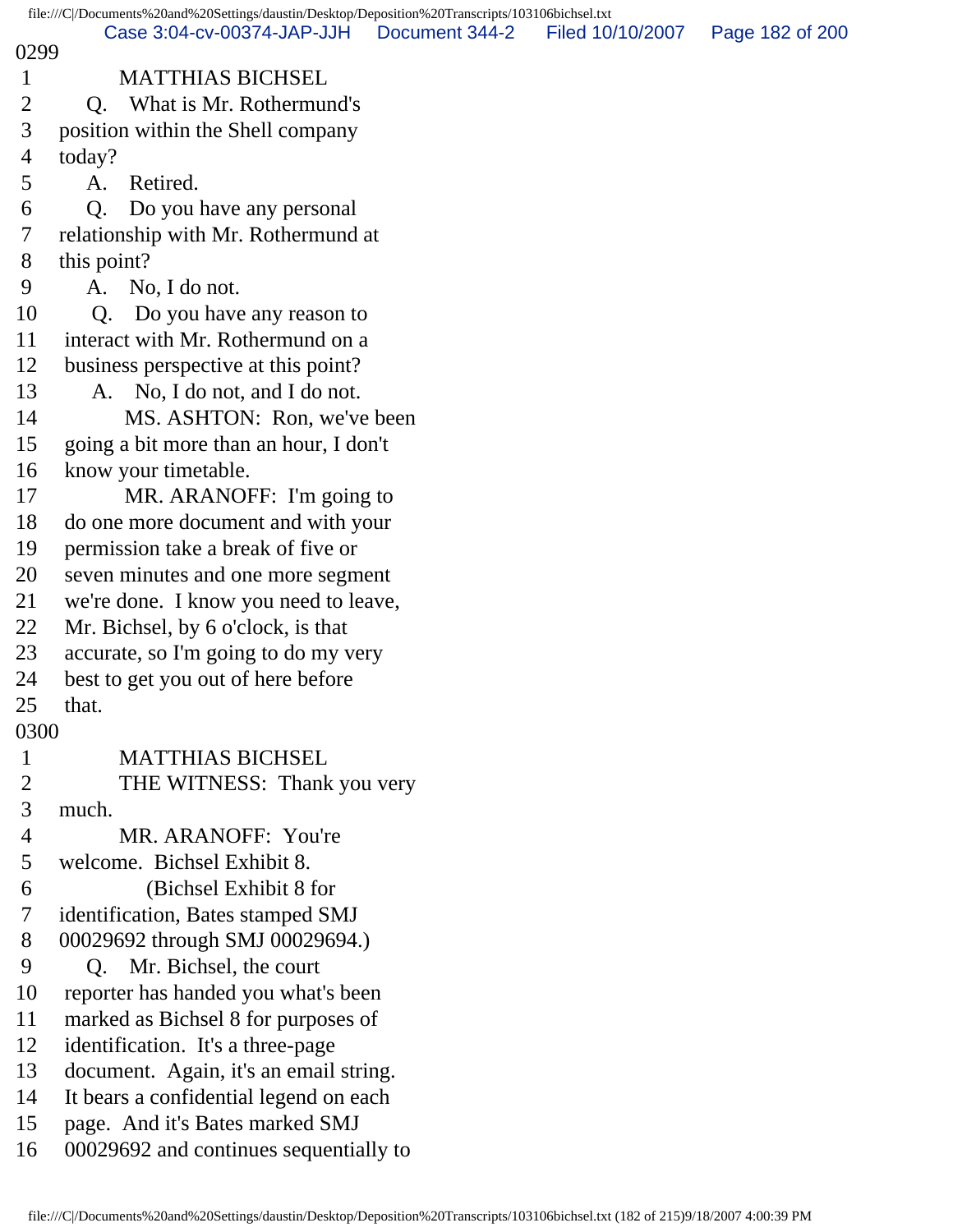file:///C|/Documents%20and%20Settings/daustin/Desktop/Deposition%20Transcripts/103106bichsel.txt 17 SMJ 00029694. I'd like you to take an 18 ample opportunity to review it, look up 19 when you're done, and I'd like to ask 20 you some questions, please. 21 Mr. Bichsel, have you had an 22 opportunity to review what I've just 23 put before you as Bichsel 8 for 24 purposes of identification? 25 A. I had the opportunity to 0301 1 MATTHIAS BICHSEL 2 review, yes. 3 Q. Good. This is a three-page 4 document. I'd like to focus your 5 attention specifically on the first 6 email on the first page. It's an email 7 purportedly from Chris Varley to 8 Richard Sears. It ccs you and Barry 9 Knight, and it also ccs Chris Varley. 10 It was sent on January 23rd, 2002, 11 received on that same date. And the 12 subject is again a forward of Bonga 13 Rev. 5 proved reserves edition. Do you 14 see that, Mr. Bichsel? 15 A. Yes, I do. 16 Q. If you look at the email I 17 want to focus your attention specifically 18 on the last paragraph where it says, 19 "De-booking reserves at Bonga is not only 20 incorrect but sends all the wrong 21 messages." As you sit here today, Mr. 22 Bichsel, do you recall having received 23 this email? 24 A. No, I don't recall that. 25 Q. Is it fair to say though 0302 1 MATTHIAS BICHSEL 2 that since you've been cc'd on the 3 email that at some point in time, 4 probably on January 23rd, 2002, you 5 received this email? 6 A. That's fair to assume. 7 Q. Okay. And do you have an Case 3:04-cv-00374-JAP-JJH Document 344-2 Filed 10/10/2007 Page 183 of 200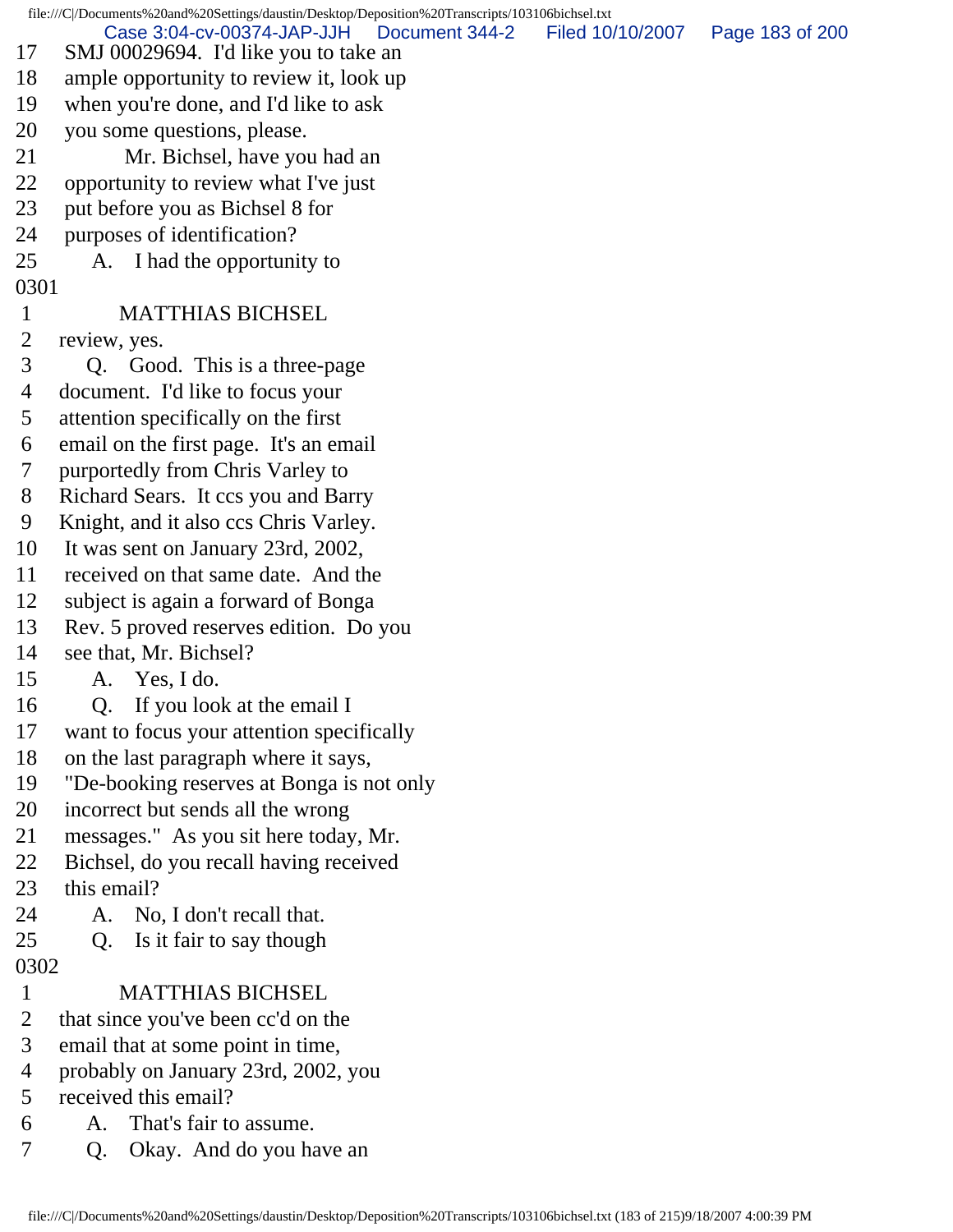file:///C|/Documents%20and%20Settings/daustin/Desktop/Deposition%20Transcripts/103106bichsel.txt 8 understanding as to what Mr. Varley 9 meant when he wrote that de-booking 10 reserves at Bonga is not only 11 incorrect, but sends all the wrong 12 messages? 13 A. No, I do not. 14 Q. Did you ever -- withdrawn. 15 Do you know who Mr. Varley is? 16 A. I do, yes. 17 Q. Am I correct when I say that 18 Mr. Varley was one of your team members 19 at SDS? 20 A. It is correct to say that 21 Mr. Varley was working for Shell 22 Deepwater Services. 23 Q. And even more specifically, 24 is it correct to say that Mr. Varley 25 was assigned to the SNEPCO team? 0303 1 MATTHIAS BICHSEL 2 A. That is correct, yes. 3 Q. Okay. And is it fair to say 4 that you had reason from time to time 5 to interact with Mr. Varley? 6 A. That's correct. 7 Q. And when you received this 8 email, is it fair to say that you read 9 it on or about January 23rd, 2002? 10 MS. ASHTON: Objection. 11 A. I do not recall that I read 12 it. 13 Q. Do you recall having 14 discussed with Mr. Varley the last line 15 in this email about de-booking reserves 16 at Bonga? 17 A. I did not discuss that with 18 Mr. Varley. 19 Q. How about with Mr. Sears, do 20 you recall having discussed this or 21 this topic with Mr. Sears? 22 A. I do recall that I had 23 discussions with Mr. Sears about the 24 work that Shell Deepwater Services was Case 3:04-cv-00374-JAP-JJH Document 344-2 Filed 10/10/2007 Page 184 of 200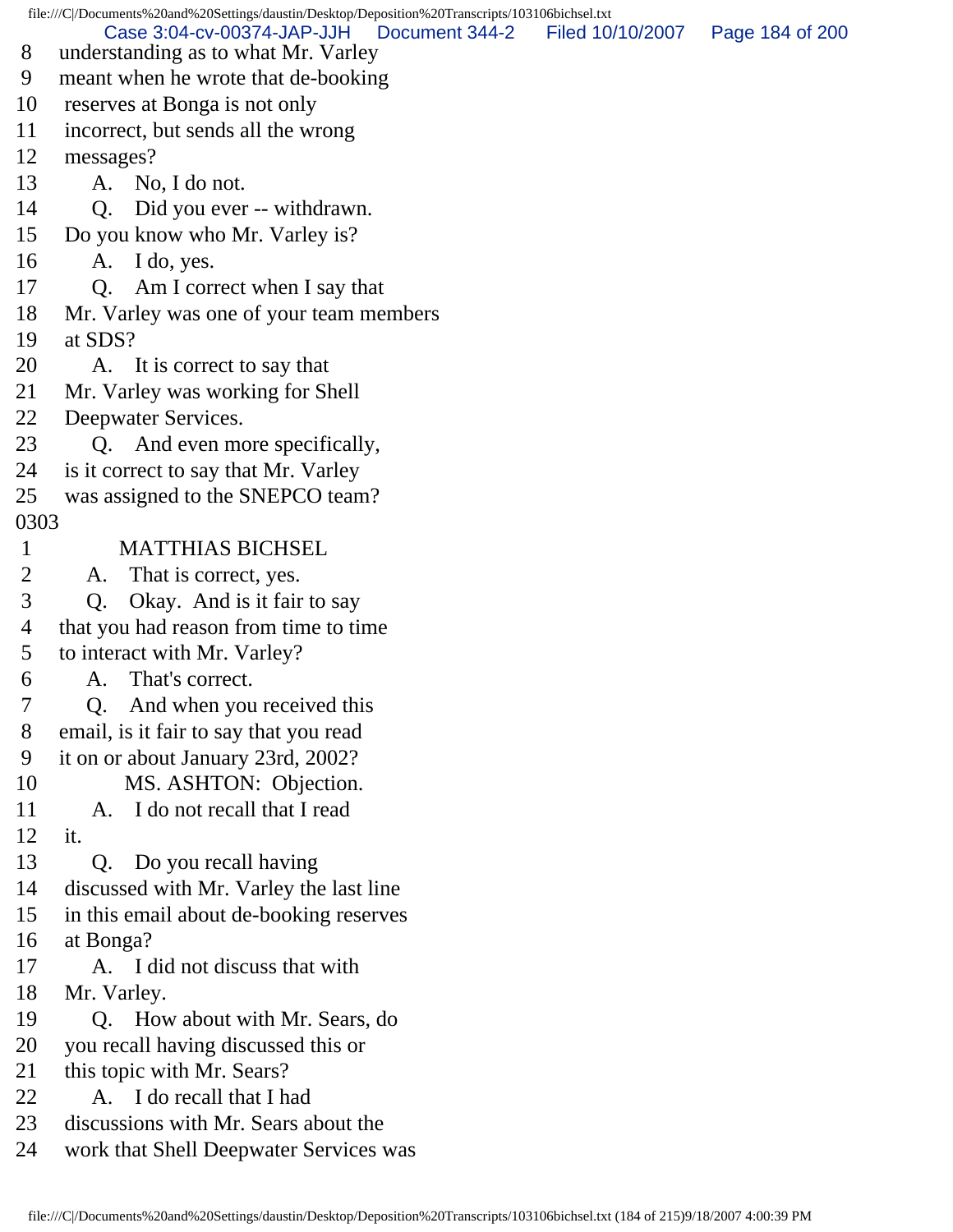```
file:///C|/Documents%20and%20Settings/daustin/Desktop/Deposition%20Transcripts/103106bichsel.txt
25 providing for SNEPCO around Bonga
0304
 1 MATTHIAS BICHSEL
 2 revision 5, but I do not recall the
 3 particular issue that we discussed.
 4 Q. Okay. Do you recall having
 5 discussed this at all with Mr. Knight?
 6 A. I did not discuss that with
 7 Mr. Knight.
 8 Q. As you sit here today, do
 9 you have an understanding of what Mr.
10 Varley meant when he wrote "De-Booking
11 reserves at Bonga is not only
12 incorrect, but sends all the wrong
13 messages"?
14 A. I do not know what he means
15 by that.
16 MR. ARANOFF: We'll take a
17 five to seven minute break.
18 THE VIDEO OPERATOR: We'll
19 go off the record at 4:50, this is the
20 end of tape 3.
21 (A recess was taken.)
22 THE VIDEO OPERATOR: It's
23 5:02, this is tape number 4, we're on
24 the record.
25 Q. Okay, Mr. Bichsel, I want to
0305
 1 MATTHIAS BICHSEL
 2 move forward to your role on ExCom. I
 3 think we talked a little bit before about
 4 that role and I just want to briefly make
 5 sure I understand the dates. When did
 6 you first get a position on ExCom?
 7 A. On the 1st of March 2002.
 8 Q. And prior to your arrival on
 9 ExCom, did you attend ExCom meetings
10 and things of that nature?
11 A. No, I did not.
12 MR. ARANOFF: Bichsel 9.
13 (Bichsel Exhibit 9 for
14 identification, Bates stamped V
15 00230616 to V 00230629.)
        Case 3:04-cv-00374-JAP-JJH Document 344-2 Filed 10/10/2007 Page 185 of 200
```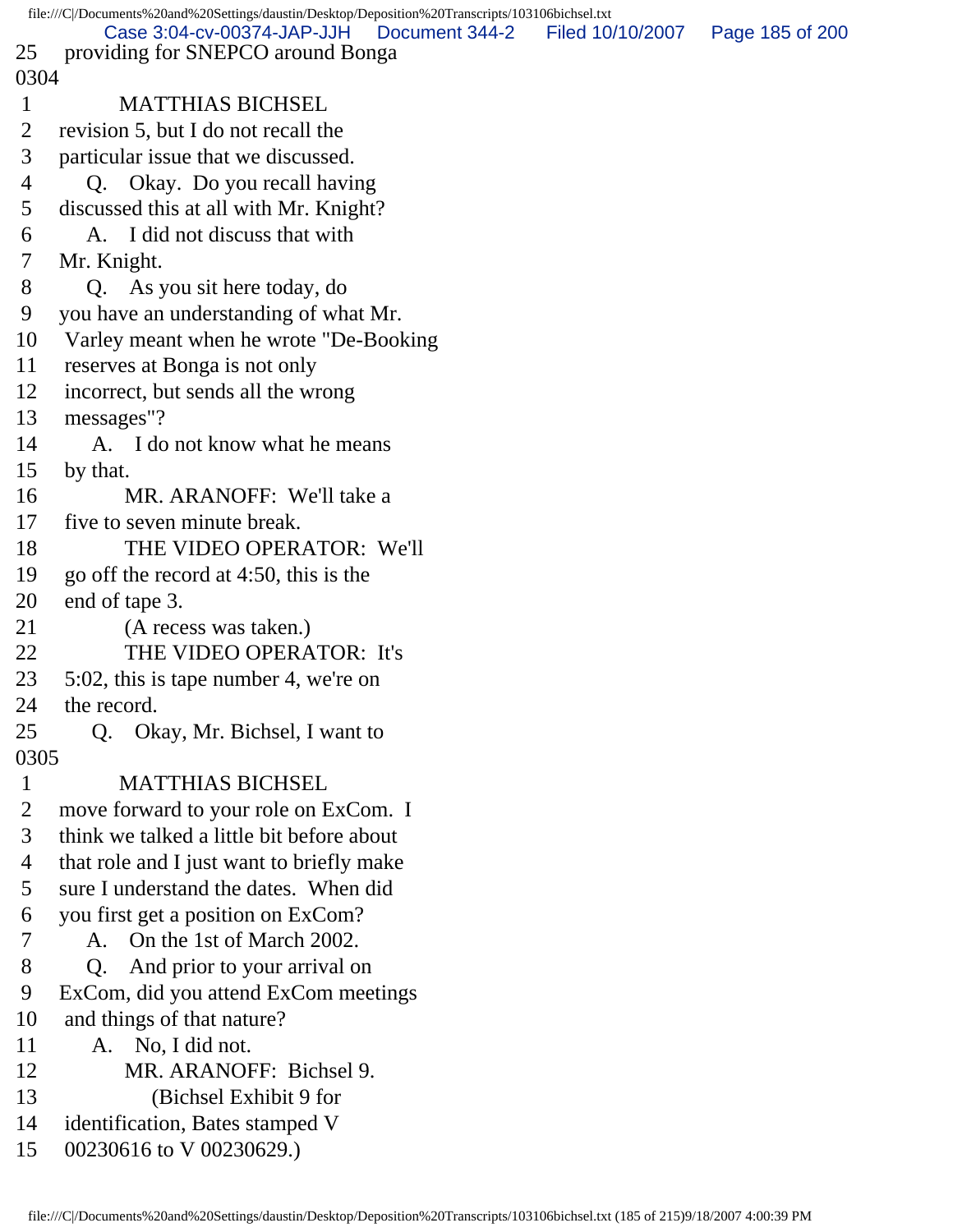file:///C|/Documents%20and%20Settings/daustin/Desktop/Deposition%20Transcripts/103106bichsel.txt 16 Q. Mr. Bichsel, the court 17 reporter has just handed you what's been 18 marked as Bichsel 9 for purposes of 19 identification. It's a fairly lengthy 20 document. It bears two different Bates 21 stamps on the bottom. The bolder one is 22 VIJVER 0616 and the lighter one is V 23 00230616. We'll use the lighter Bates 24 stamps for purposes of identification, 25 and that ranges from, sequentially from V 0306 1 MATTHIAS BICHSEL 2 00230616 to V 00230629. I'd like you to 3 take a look at this document and when 4 you're done I'd like to ask you some 5 questions. 6 A. Yes. 7 Q. Are you all set, Mr. 8 Bichsel? You said yes? 9 A. I said yes. 10 Q. You're ready for me to ask 11 you some questions or are you going -- 12 A. I'm ready to go through it. 13 Q. Oh, okay, I'm sorry, I 14 misunderstood. 15 MS. ASHTON: I think he's 16 saying yes, he's ready to go through 17 it. 18 Q. I'm sorry. 19 A. I'm not that fast a reader, 20 sorry. Ready. 21 Q. Okay, Mr. Bichsel, this is a 22 -- the top page of this document is an 23 email purportedly from Lorin Brass, 24 it's dated February 20th, 2002, sent to 25 a number of people. It appears to be 0307 1 MATTHIAS BICHSEL 2 all people that served on ExCom. Is 3 that accurate? 4 A. That's right. 5 Q. Okay. And the subject of 6 this email is "Note for information - Case 3:04-cv-00374-JAP-JJH Document 344-2 Filed 10/10/2007 Page 186 of 200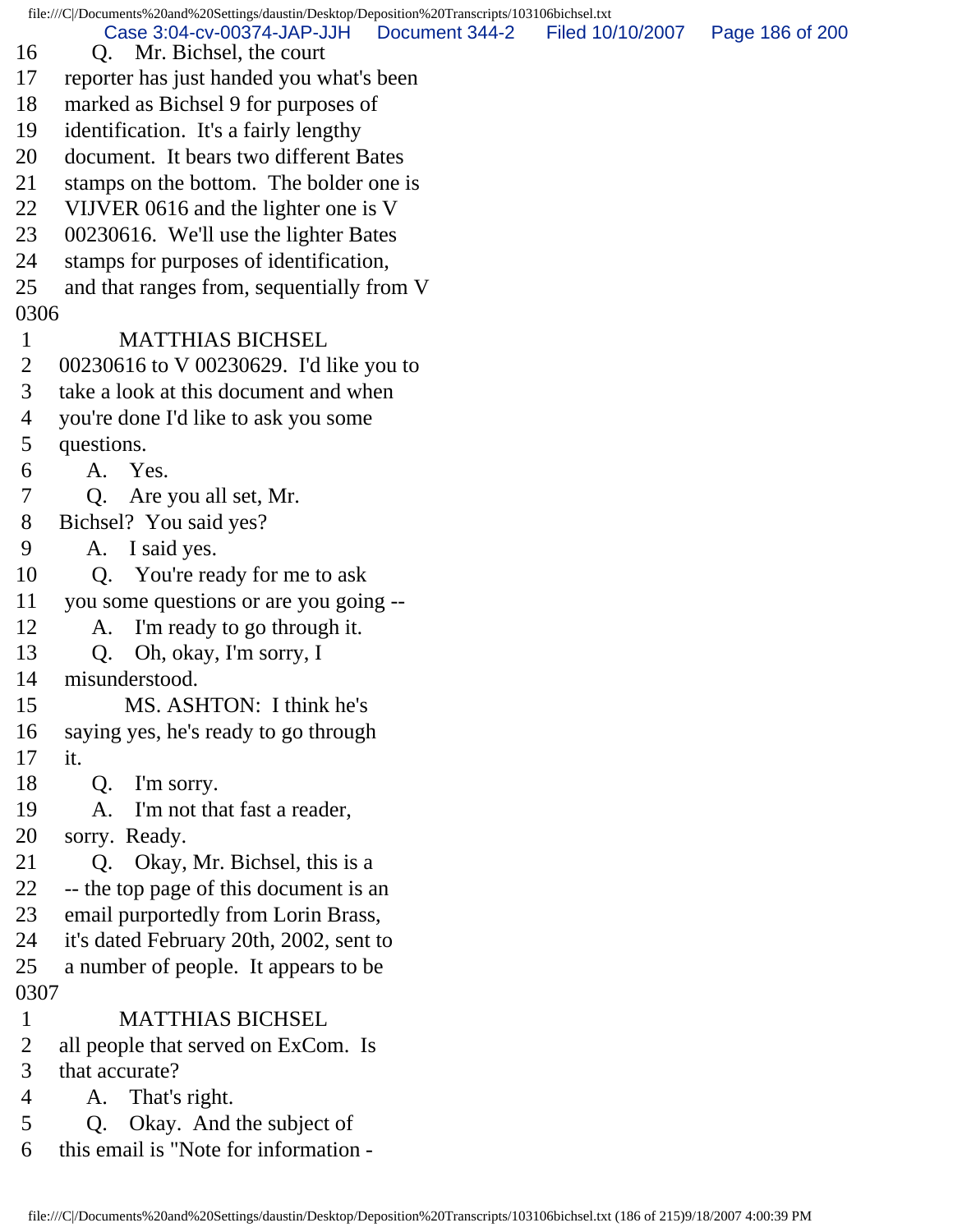file:///C|/Documents%20and%20Settings/daustin/Desktop/Deposition%20Transcripts/103106bichsel.txt 7 reserves - CMD February 2002." And 8 it's an email from Mr. Brass and it 9 attaches a rather lengthy document 10 which is entitled "Note for information 11 - CMD 11th February 2002 - EP 12 hydrocarbon resources update 1/2002." 13 Do you see that, Mr. Bichsel? 14 A. Yes, I do. 15 Q. Have you ever seen this 16 document before? 17 A. I cannot remember, no. 18 Q. Do you see that on the first 19 page of the email from Mr. Brass you 20 are one of the people who this email 21 was sent to purportedly attaching the 22 remaining documents that were attached 23 to Bichsel 8 for purposes of 24 identification? 25 A. Yes, I do see that. 0308 1 MATTHIAS BICHSEL 2 Q. And you don't have any 3 recollection of having seen this 4 document before? 5 A. I do not have a recollection 6 of having seen this particular 7 document. This is a document like many 8 documents that we got either as 9 pre-reading or as post-reading in the 10 wake of ExCom meetings. We used to get 11 a stack of papers like that every two 12 weeks or so. So that's all I can say. 13 Q. Do you have any recollection 14 of having discussed with your ExCom 15 colleagues the information contained in 16 this note for information that I've 17 presented to you just now? 18 A. I have no recollection of 19 that. 20 Q. And when you say that, are 21 you specifically referring to the 22 entire -- you've looked at the entire Case 3:04-cv-00374-JAP-JJH Document 344-2 Filed 10/10/2007 Page 187 of 200

23 document and you don't recall having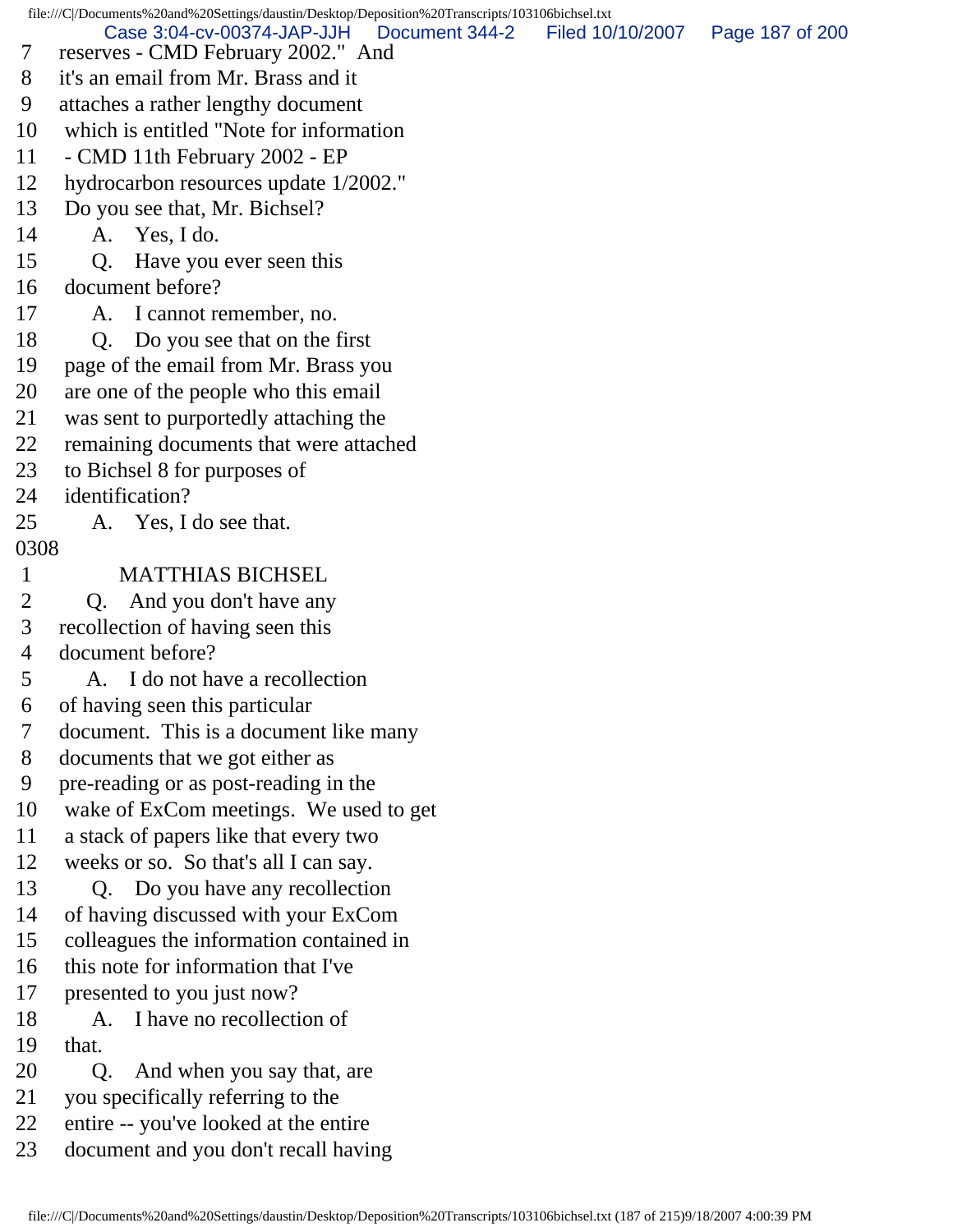file:///C|/Documents%20and%20Settings/daustin/Desktop/Deposition%20Transcripts/103106bichsel.txt 24 discussed any of this at all, either -- 25 either when the note for information 0309 1 MATTHIAS BICHSEL 2 was discussed in February of 2002 or 3 subsequent to that? 4 A. I -- I simply do not 5 remember this particular -- you asked 6 me specifically whether this particular 7 document I was part of a discussion, 8 and I do not remember. 9 Q. Okay. And now I'd like to 10 -- that's correct, that was my 11 question. Now I want to broaden it a 12 little bit. Do you recall having 13 discussed the information contained in 14 this at any point subsequent to 15 February 11th, 2002? 16 A. I do recall that in the 17 early parts of my stints on the EP 18 ExCom, that the issue of reserves and 19 hydrocarbon maturation was discussed at 20 ExCom meetings. 21 Q. Okay. And do you have an 22 understanding as you sit here today 23 about what in particular was discussed 24 with respect to that? 25 A. The discussion, there were 0310 1 MATTHIAS BICHSEL 2 various discussions. The discussion 3 was around the competitive performance. 4 The discussion was around the pace of 5 hydrocarbon maturation. The discussion 6 that pertained to me was in particular 7 the rate of discovery of new resource 8 volumes and then the maturation through 9 the maturation funnel of those. So 10 there were a number of topics that were 11 discussed. 12 Q. What specifically was 13 discussed with respect to competitive 14 performance? Case 3:04-cv-00374-JAP-JJH Document 344-2 Filed 10/10/2007 Page 188 of 200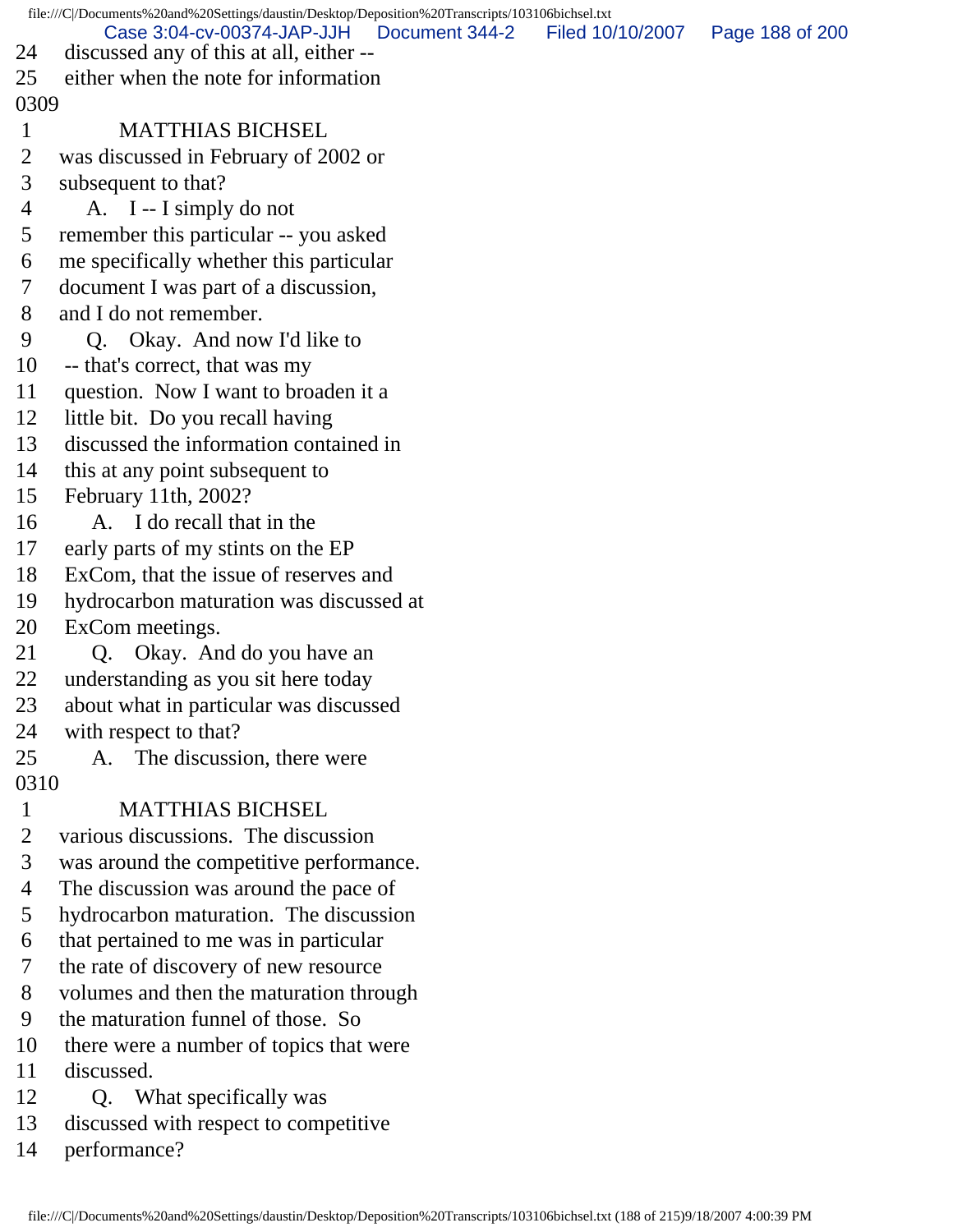file:///C|/Documents%20and%20Settings/daustin/Desktop/Deposition%20Transcripts/103106bichsel.txt 15 A. The reserves replacement 16 ratio is a measure that can be 17 calculated from the annual reports and 18 every year analysts effectively do look 19 at what the reserves replacement ratio 20 is. And they draw, or try to draw 21 conclusions on the basis of that. 22 Q. Did you have -- I'm sorry. 23 A. In other words, obviously 24 the higher the replacement, reserves 25 replacement ratio is for a business, 0311 1 MATTHIAS BICHSEL 2 then on the face of it it seems that 3 this business is able to grow, whereas 4 if it is a lower number then the 5 question an analyst would ask, do they 6 have enough resources. 7 Q. Do you have an understanding 8 as you sit here today as to what the 9 reserve replacement ratio was in or 10 around February of 2002? 11 A. I cannot recall that except 12 reading it on that piece of paper that 13 you gave me. 14 Q. When you say the piece of 15 paper that I gave you you're specifically 16 referring to what's been marked as 17 Bichsel 8? 18 A. It's particularly -- 19 particularly the first page, 617. 20 Q. Do you have any reason to 21 believe that the information contained 22 in here is anything but accurate? 23 A. I have no reason not to 24 believe so. 25 Q. And then you just mentioned 0312 1 MATTHIAS BICHSEL 2 a moment ago that the discussion was 3 also surfaced around the pace of carbon 4 maturation? 5 A. No, I said the pace of Case 3:04-cv-00374-JAP-JJH Document 344-2 Filed 10/10/2007 Page 189 of 200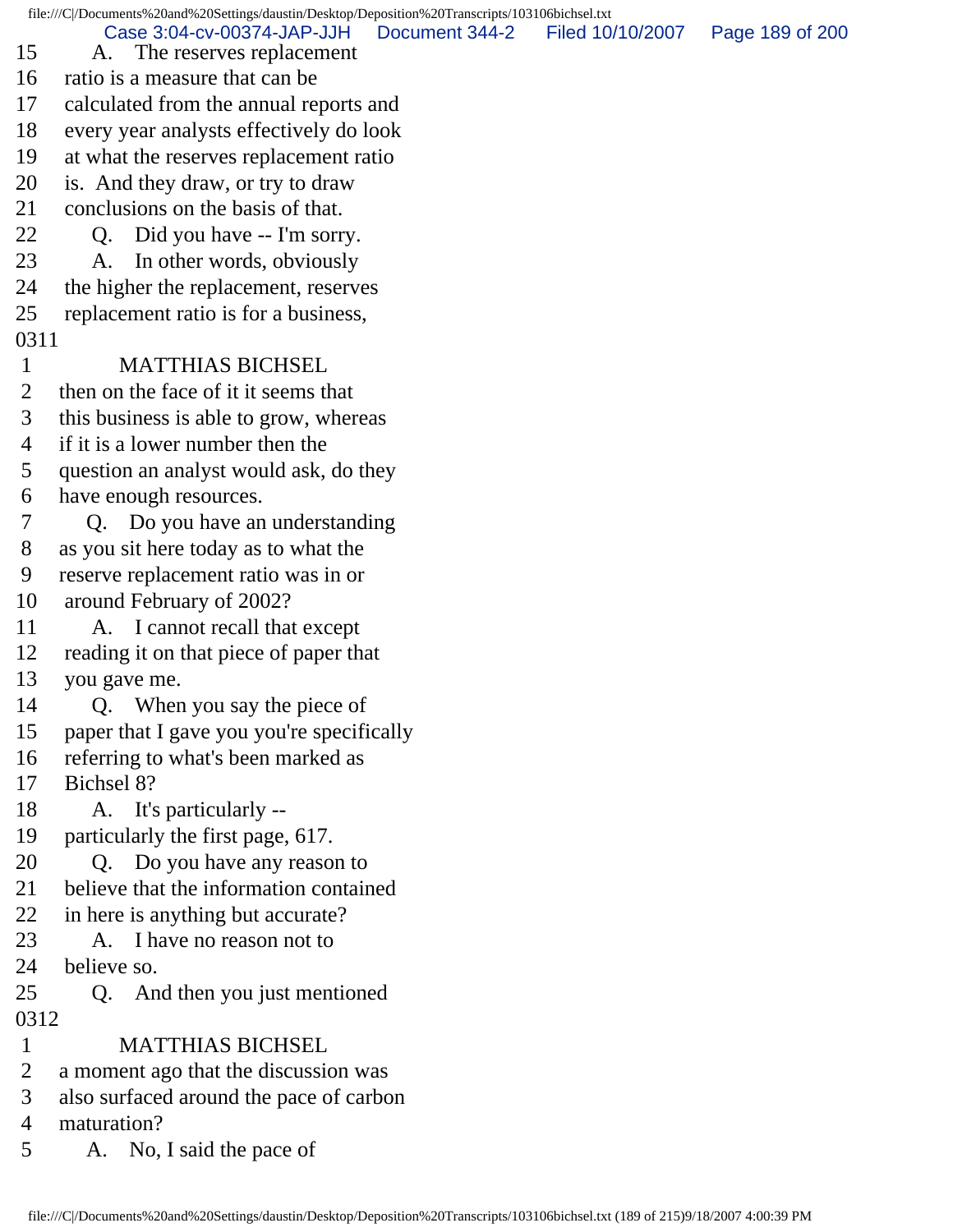file:///C|/Documents%20and%20Settings/daustin/Desktop/Deposition%20Transcripts/103106bichsel.txt 6 hydrocarbon maturation. 7 Q. I'm sorry, I think I said 8 before Bichsel 8 and I think that's 9 Bichsel 9 and I apologize. So let's be 10 clear, the RRR, the reserve replacement 11 ratio that's contained in Bichsel 12 number 9, do you have any reason to 13 believe that that's not accurate? 14 A. No. 15 Q. You referenced before 16 hydrocarbon maturation. Do you recall 17 having said that? 18 A. Yes, I did. 19 Q. What did you discuss with 20 respect to hydrocarbon maturation? 21 A. The pace of the time between 22 the discovery of hydrocarbons through 23 the exploration effort to the sanction 24 date, to the first production is being 25 measured, that's another measure that 0313 1 MATTHIAS BICHSEL 2 is being used within industry that 3 determines effectively the efficiency 4 of the process, and again, the faster 5 that can be done, so the higher the net 6 present value is in particular of the 7 exploration expenditure. 8 In other words, if you wait 9 for too long, then what's the point in 10 exploring so early, why not wait for 11 the exploration. So that's one of the 12 reasons that we're looking at the 13 hydrocarbon maturation pace and that's 14 why you're discussing it. And in my 15 role as director of exploration, I 16 obviously was involved in the discovery 17 of the hydrocarbons, but also in the 18 pace of the early phase of the 19 hydrocarbon maturation and particularly 20 the appraisal phase. 21 So that was my involvement 22 in any discussions around hydrocarbon Case 3:04-cv-00374-JAP-JJH Document 344-2 Filed 10/10/2007 Page 190 of 200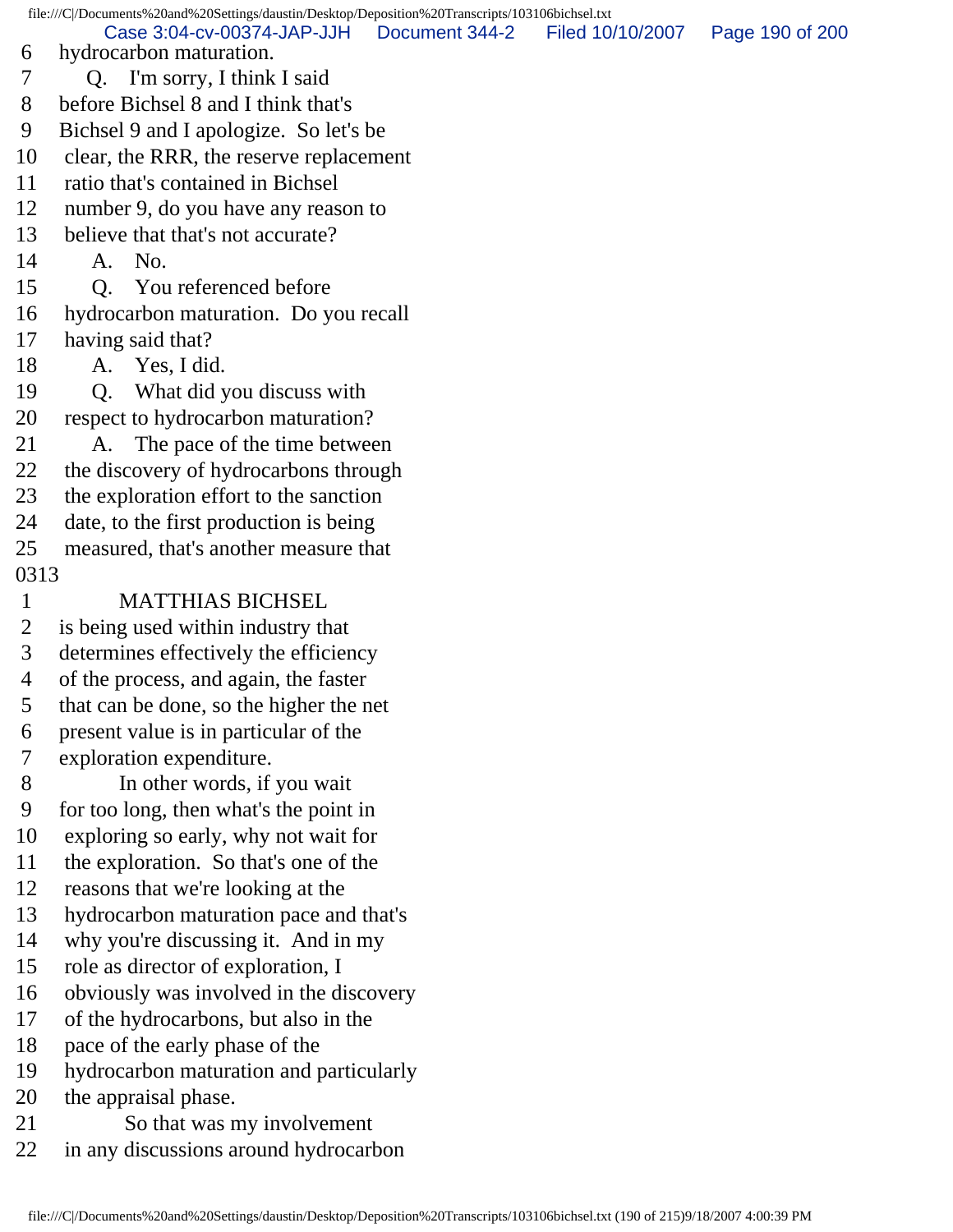file:///C|/Documents%20and%20Settings/daustin/Desktop/Deposition%20Transcripts/103106bichsel.txt 23 maturation. 24 Q. If you turn to the third 25 page of what's been marked as Bichsel 9 0314 1 MATTHIAS BICHSEL 2 for purposes of identification you'll 3 see that there's a topic in the lower 4 third of the page underlined the word 5 exposures. Do you see where I'm 6 reading from, Mr. Bichsel? 7 A. No. 8 Q. Okay, take your time, try to 9 find that. 10 A. Yes, I have it, thanks. 11 Q. It says "Exposures" and 12 underneath that it says "Securities and 13 Exchange Commission (SEC) alignment." 14 Do you see that? 15 A. Yes, I do. 16 Q. And it says, "Recently the 17 SEC issued clarifications that make it 18 apparent that the group guidelines for 19 booking proved reserves are no longer 20 fully aligned with the SEC rules. This 21 may expose some 1,000 million boe of 22 legacy reserves bookings, (example, 23 Gorgon, Ormen Lange, Angola and 24 Waddenzee) where potential 25 environmental, political or commercial 0315 1 MATTHIAS BICHSEL 2 internal 'showstoppers' exist." Do you 3 see that? 4 A. Yes, I do. 5 Q. Did I read that accurately? 6 A. Yes, you did. 7 Q. Do you recall ever having 8 seen this portion of this -- of this 9 note for information before? 10 A. I do not recall having seen 11 this particular paragraph. I do, 12 however, recall having seen documents 13 that pertain to this particular issue. Case 3:04-cv-00374-JAP-JJH Document 344-2 Filed 10/10/2007 Page 191 of 200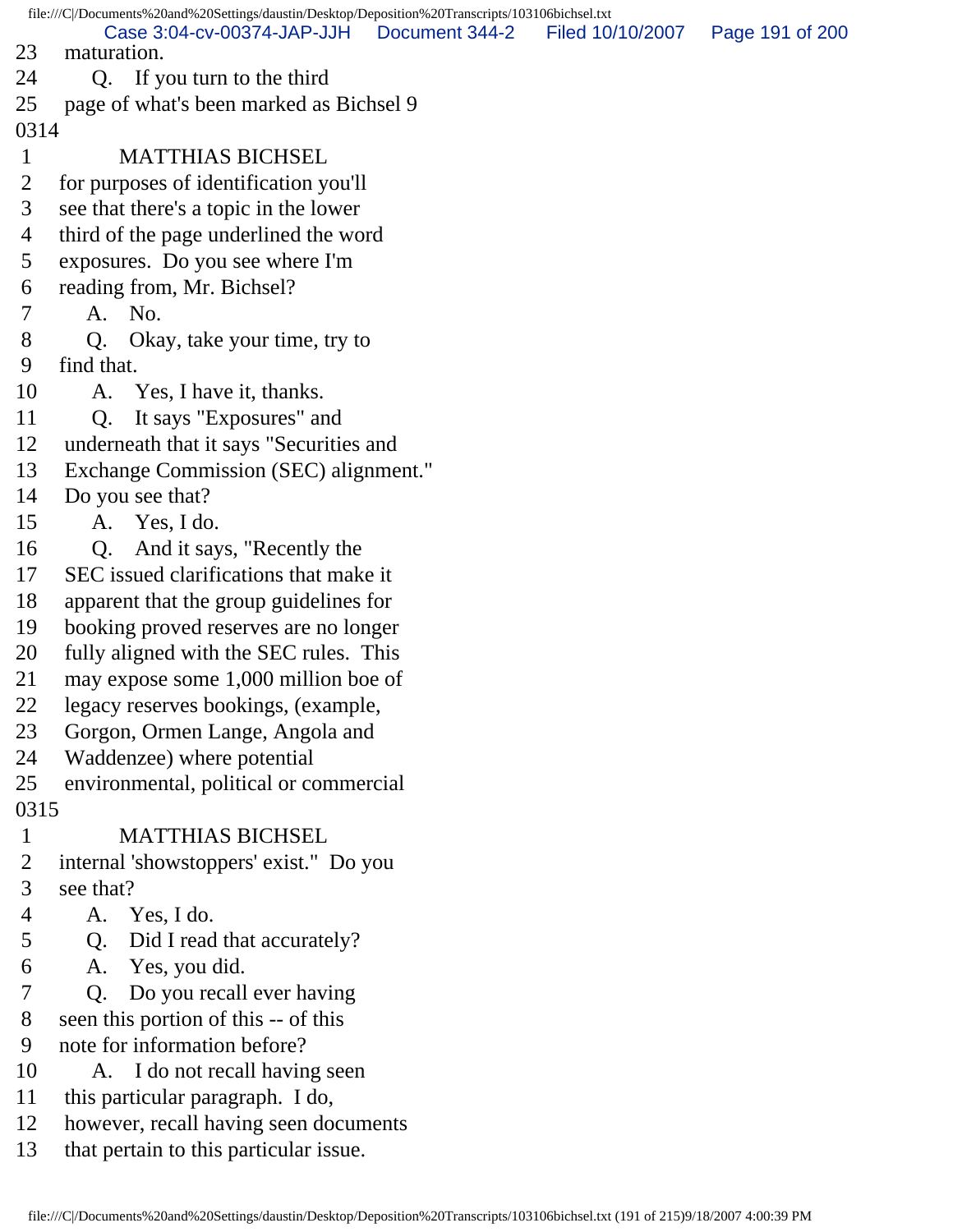file:///C|/Documents%20and%20Settings/daustin/Desktop/Deposition%20Transcripts/103106bichsel.txt 14 Q. And what specifically do you 15 recall about those documents, Mr. 16 Bichsel? 17 A. Every year the -- Shell 18 would issue a guideline as to the 19 reporting, and in particular the 20 reporting and recording of reserves, 21 both the scope for recovery, 22 expectation reserves, and the proven 23 reserves. And as it turned out, that 24 the guidelines that Shell issued, they 25 were not fully in line with the SEC 0316 1 MATTHIAS BICHSEL 2 rules or the guidelines that existed or 3 started to emerge because they're 4 changing also over time. 5 And by examining the SEC 6 rules and compare them with the 7 guidelines that Shell used to book 8 reserves, so the internal document that 9 we have, there was an exposure 10 identified as indicated on that page 11 over here. 12 Q. Okay. And did you discuss 13 this issue with anybody on ExCom? 14 A. This particular issue was 15 discussed at a number of ExCom meetings, 16 that's correct. 17 Q. And do you recall when those 18 were discussed, when these discussions 19 took place? 20 A. I do not recall the dates, 21 no. 22 Q. I'm not specifically talking 23 about dates, I'm talking about years, 24 seasons when this would have been 25 discussed, can you narrow it down a 0317 1 MATTHIAS BICHSEL 2 little bit for me, please? 3 A. That -- this was in 2002 and 4 2003. Case 3:04-cv-00374-JAP-JJH Document 344-2 Filed 10/10/2007 Page 192 of 200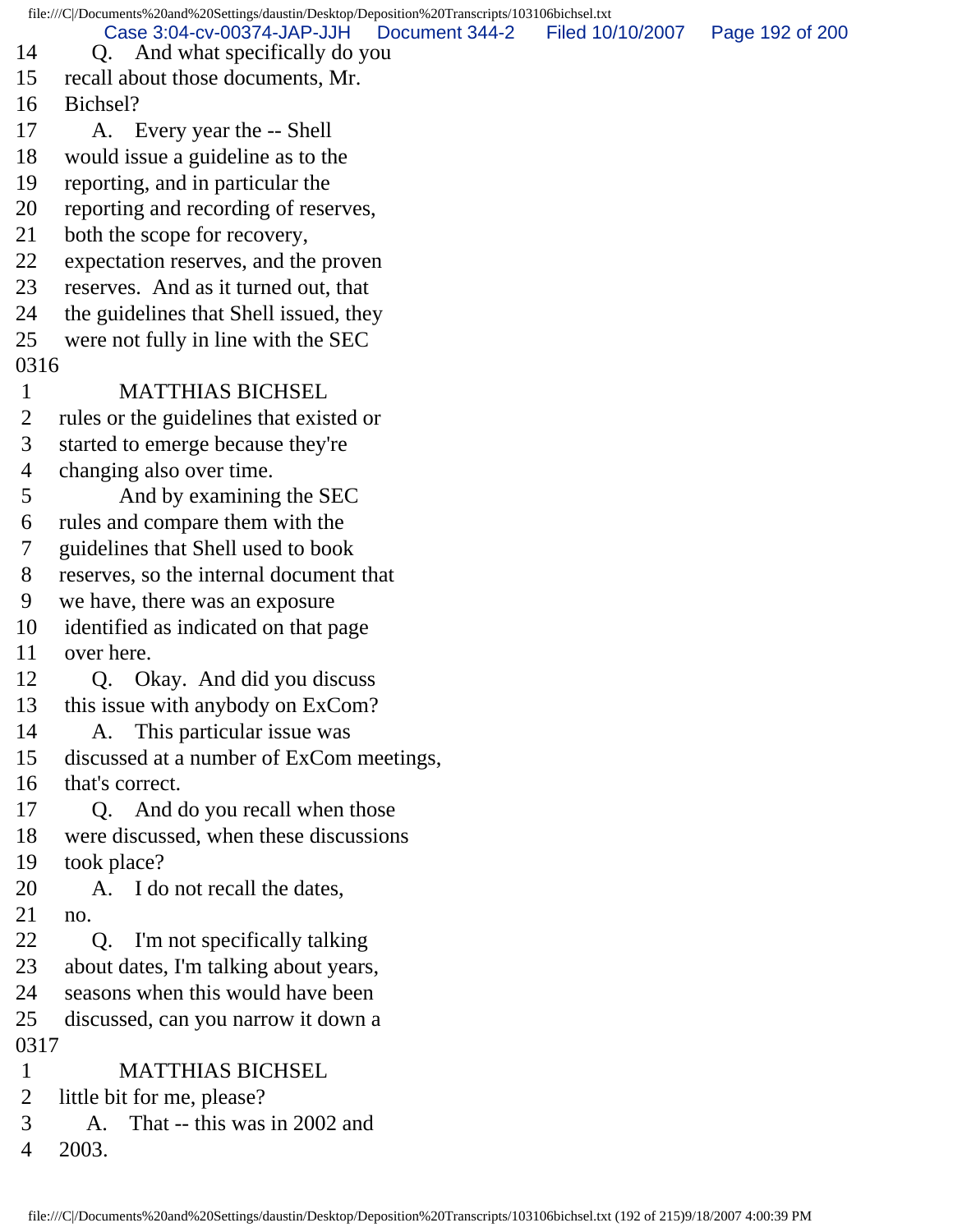file:///C|/Documents%20and%20Settings/daustin/Desktop/Deposition%20Transcripts/103106bichsel.txt 5 Q. Do you have any independent 6 recollection of who on ExCom 7 specifically you discussed this issue 8 with? 9 A. I was participating in the 10 ExCom meetings. There was not specific 11 discussions that I held with any member 12 of the ExCom. I was participating in 13 the meeting and participating in 14 discussions and I cannot recollect 15 exactly what I was saying in these 16 meetings. 17 Q. If you turn to the -- I'm 18 sorry, if you look at the bottom of 19 that same page, that third page under 20 "Exposures," it says "End of license." 21 Do you see that? 22 A. Yes. 23 Q. It says "In Oman PDO, Abu 24 Dhabi and Nigeria SPDC (18 percent of 25 EP's current production) no further 0318 1 MATTHIAS BICHSEL 2 proved reserves can be booked since it 3 is no longer 'reasonably certain' that 4 the proved reserves will be produced 5 within license. The overall exposure 6 should the OU business plans not 7 transpire is 1,300 million boe. Work 8 has begun to address this important 9 issue." Do you recall having discussed 10 this issue at all in 2002 with any 11 members of ExCom? 12 A. I do not recall whether we 13 discussed this in -- I did not discuss 14 that with any member of the ExCom. 15 However, I was participant in ExCom 16 meetings where the end of license issue 17 was discussed in either 2002 or 2003, 18 or in both. 19 Q. And I'm sorry for 20 interrupting, you, Mr. Bichsel. What 21 in particular did you discuss at that Case 3:04-cv-00374-JAP-JJH Document 344-2 Filed 10/10/2007 Page 193 of 200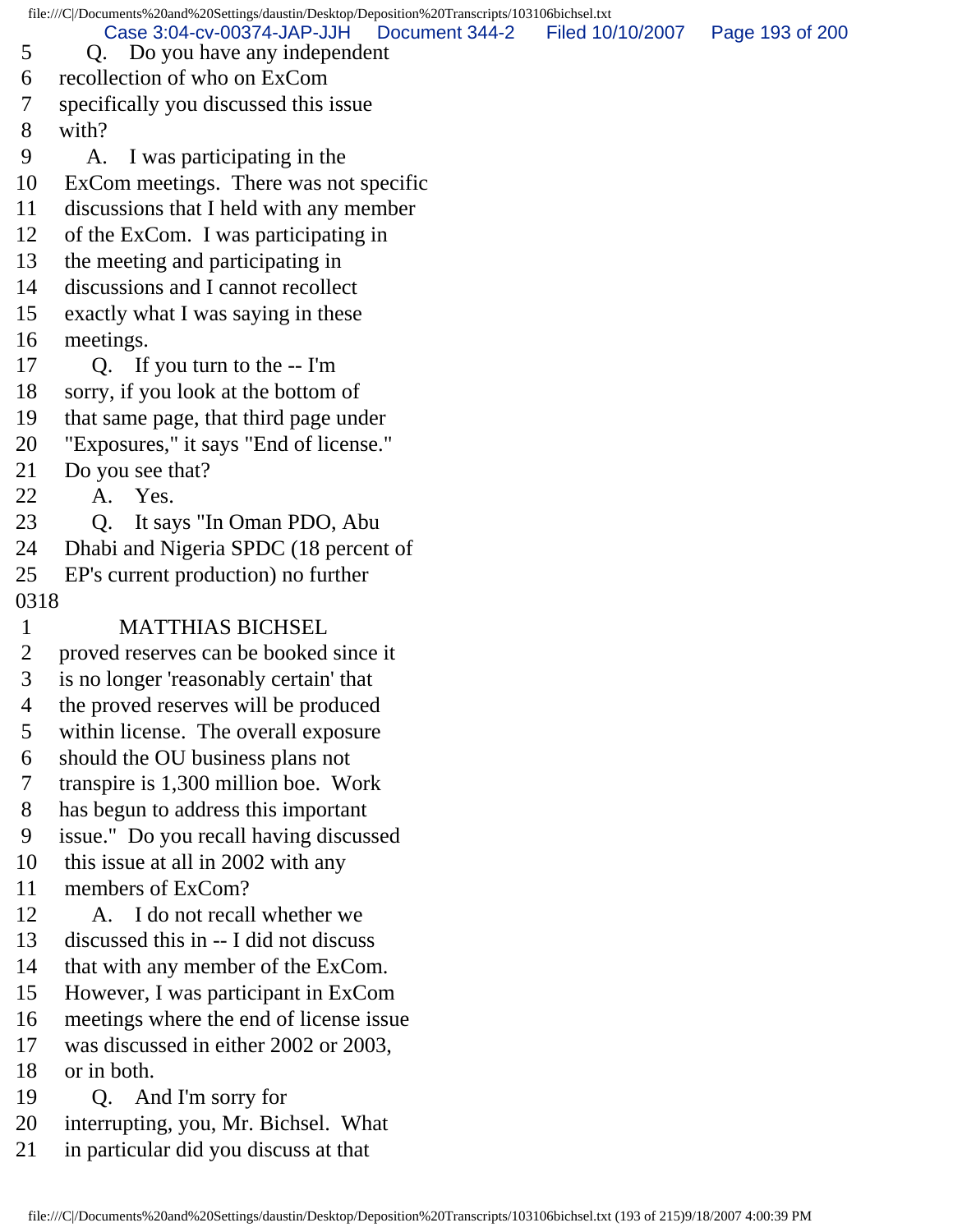file:///C|/Documents%20and%20Settings/daustin/Desktop/Deposition%20Transcripts/103106bichsel.txt 22 time? 23 A. The issue that emerged is 24 around the definition of reasonable 25 certainty. And we had -- whilst we have 0319 1 MATTHIAS BICHSEL 2 very good relationships in these 3 countries like Oman, Abu Dhabi, and also 4 Nigeria, however, it was in question. 5 Since we couldn't demonstrate that we had 6 negotiated firmly a license, the 7 extension of licenses that we had, could 8 one then indeed still assume a reasonable 9 certainty that we could continue 10 operating or would we have to do 11 something about it. As you saw at the 12 bottom of that particular paragraph, it 13 talks about the work has begun to address 14 this important issue. 15 I personally was involved, 16 for instance, in the issue around the 17 Oman license, which was to expire in 18 2012. We discussed that we should 19 start much earlier in discussing the 20 extension of that particular license in 21 Oman, so well before 2012. The logic 22 was is that we didn't want to find 23 ourself investing in this particular 24 country say in the year 2010, 2011 only 25 to be told that we won't get any return 0320 1 MATTHIAS BICHSEL 2 on the investment because the license 3 has been given to somebody else. 4 As director of exploration, 5 my task was to give input in this 6 particular negotiation, if you want, 7 the study that led to the -- to the 8 negotiation as to the exploration 9 potential still present in this 10 particular country to allow then of 11 course to come up with the terms. 12 As you may or may not know, Case 3:04-cv-00374-JAP-JJH Document 344-2 Filed 10/10/2007 Page 194 of 200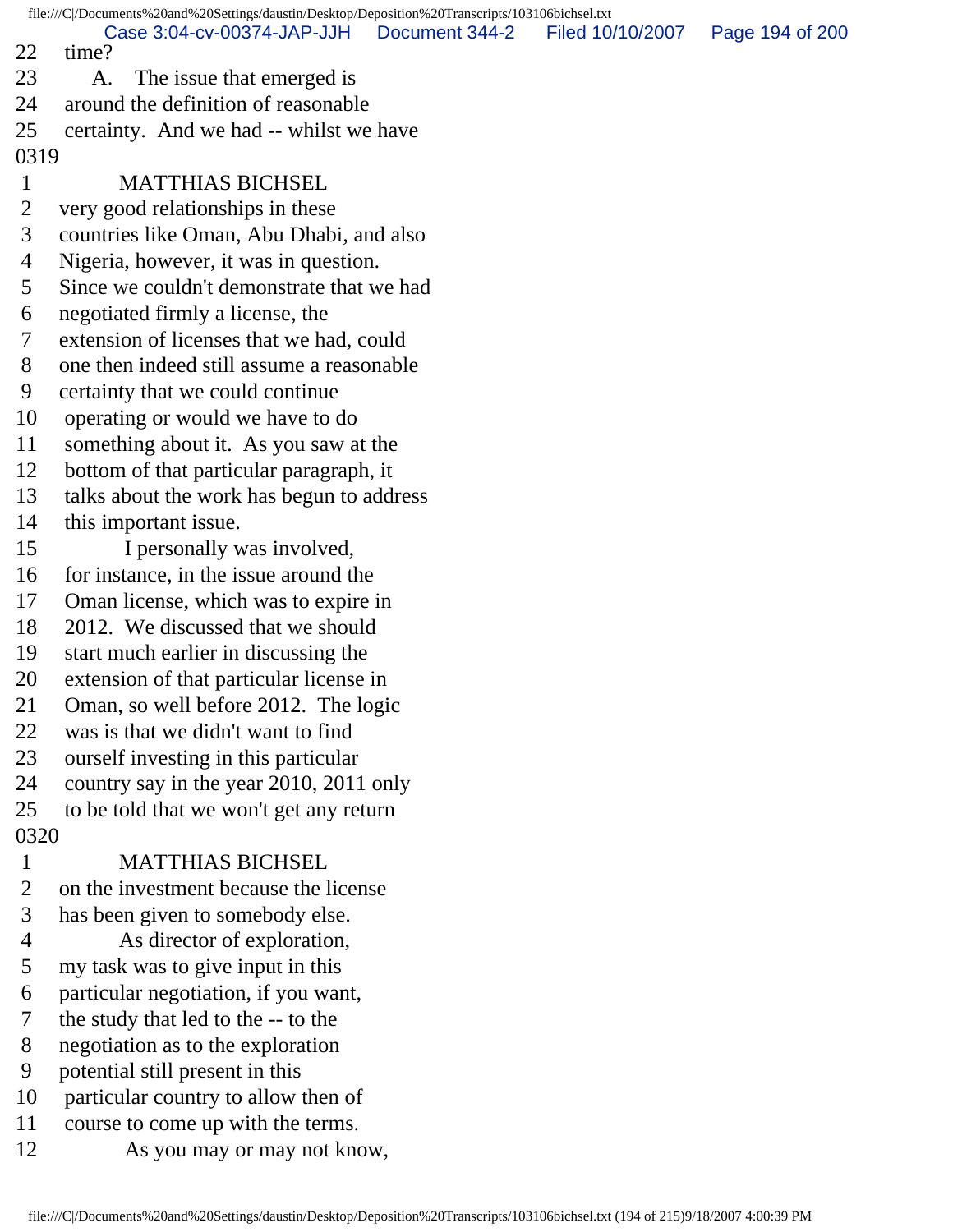file:///C|/Documents%20and%20Settings/daustin/Desktop/Deposition%20Transcripts/103106bichsel.txt 13 we have in the meantime been able to 14 extend the license in Oman by 40 years. 15 So in this particular case, the work 16 that we began to address this issue on 17 the license has borne out. 18 We are currently in 19 negotiations in Abu Dhabi about this 20 very same issue. So that was something 21 that we actively worked as a collective 22 of an ExCom in terms of looking at 23 these exposures and finding effectively 24 solutions to make sure that we can book 25 reserves that are in line with the SEC 0321 1 MATTHIAS BICHSEL 2 guidelines that started to change or 3 started to be interpreted somewhat 4 differently than the Shell guidelines 5 originally indicated. 6 Q. Turning your attention now 7 to the fourth page of this document, 8 the one Bates stamped V 00230619, the 9 top of that has under the category of 10 appraisal, it talks about historical 11 perspective. Rather than reading it 12 verbatim since it's a fairly long 13 paragraph, my question to you with 14 respect to the historical perspective 15 is do you have any independent 16 recollection of having discussed the 17 contents of this paragraph with your 18 colleagues on ExCom? 19 A. I need to quickly read 20 through it. 21 Q. That would be fine. 22 A. This particular issue was 23 addressed in a number of ExCom meetings 24 in the years 2002 and 2003. 25 C. And what was the nature of 0322 1 MATTHIAS BICHSEL 2 the discussion with respect to this Case 3:04-cv-00374-JAP-JJH Document 344-2 Filed 10/10/2007 Page 195 of 200

3 paragraph?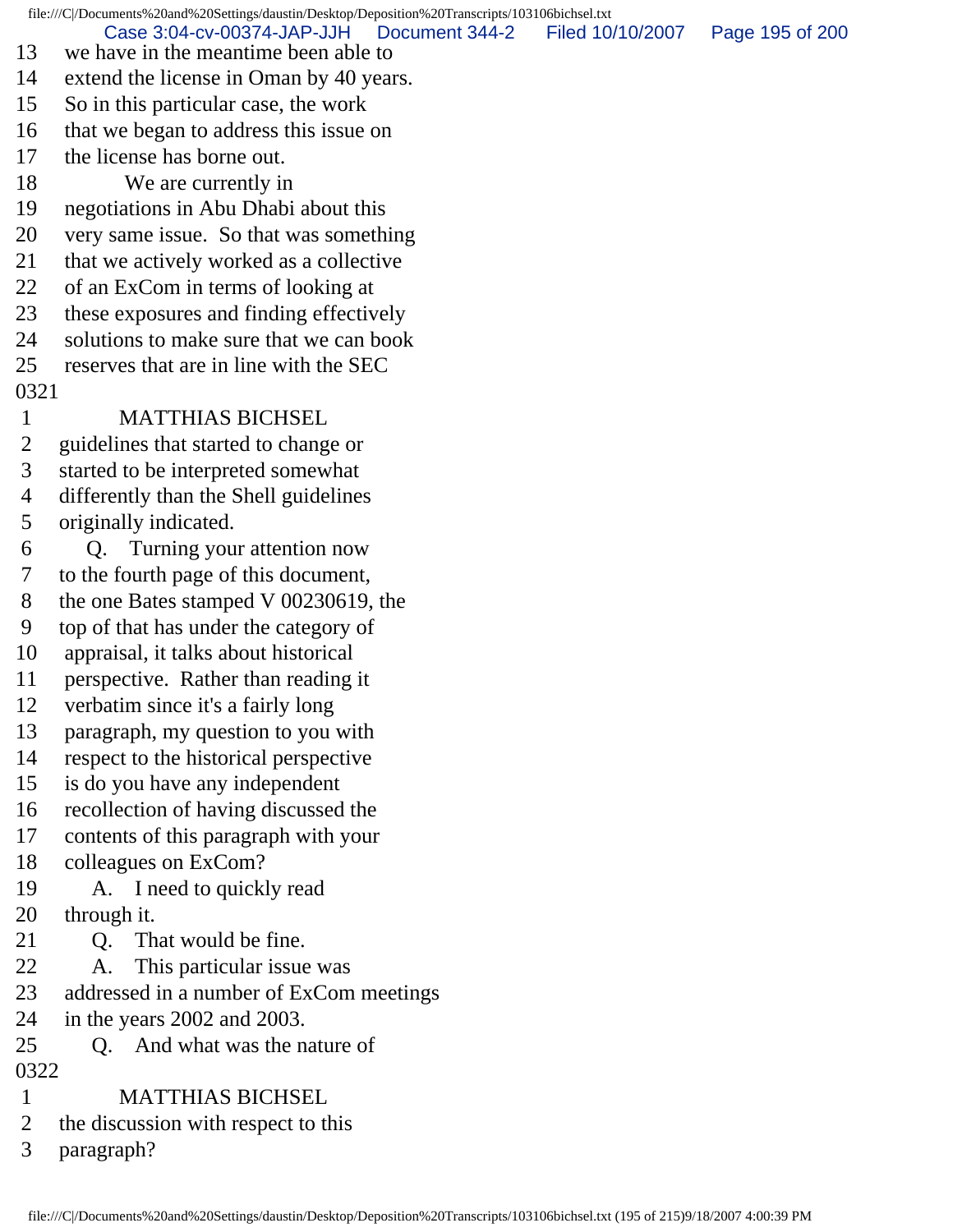file:///C|/Documents%20and%20Settings/daustin/Desktop/Deposition%20Transcripts/103106bichsel.txt 4 A. There were -- there were two 5 issues that were addressed. The one 6 issue was indeed about comparison with 7 our competitors. And the second issue 8 was indeed about the pace, if you want, 9 of being able to mature hydrocarbons 10 through the maturation funnel. 11 Q. And what specifically was 12 discussed with respect to those two 13 issues? 14 A. In particular, the pace of 15 hydrocarbon maturation, the question 16 was posed how could we accelerate that 17 particular pace, are there technologies 18 that we could deploy, are there 19 development concepts that we could use, 20 are there partnering options. Quite 21 often in the oil industry the issue 22 isn't so much the capital, but it is 23 the human resources. So could we, for 24 instance, partner up with somebody who 25 has human resources, could we use a 0323 1 MATTHIAS BICHSEL 2 service company such as Halliburton, 3 KBR, also who could perhaps provide 4 these services as they have done for 5 other countries in deepwater, come back 6 to deepwater as they have done for 7 Petrobras in Brazil. 8 So it's discussions around 9 those in order to have a competitive 10 position when we compare ourselves to 11 -- to the super-majors that I already 12 mentioned this morning, these four 13 other companies that we measure 14 ourselves against. 15 Q. And the next paragraph talks 16 about competitive landscape, and really 17 quickly it says, "The group RRR of 74 18 percent is low in comparison with 19 competitors who all posted RRRs in 20 excess of 100 percent." And it Case 3:04-cv-00374-JAP-JJH Document 344-2 Filed 10/10/2007 Page 196 of 200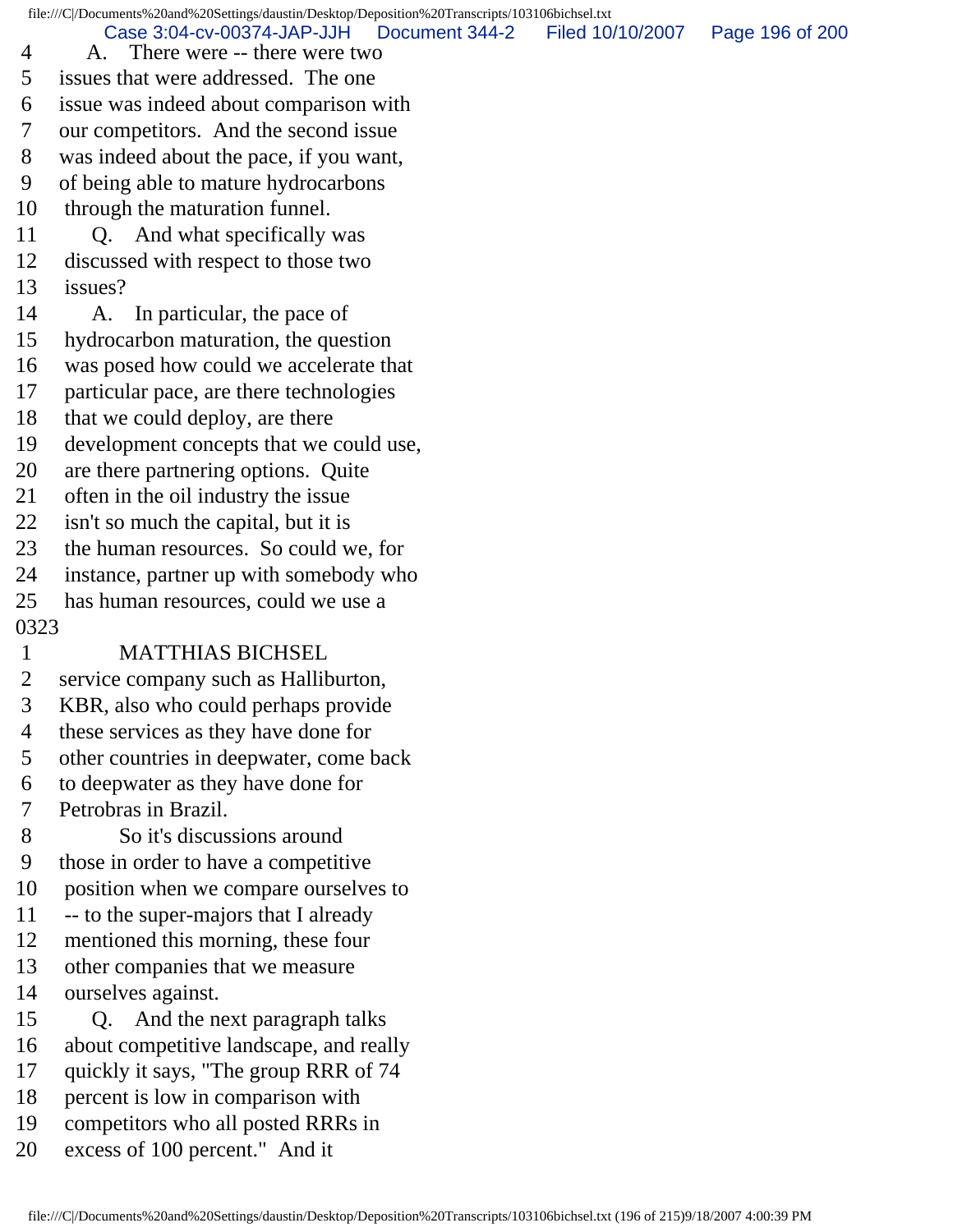file:///C|/Documents%20and%20Settings/daustin/Desktop/Deposition%20Transcripts/103106bichsel.txt 21 references figure 6. "The competitors 22 are able to draw benefit from 23 portfolios which, following the rounds 24 of industry rationalization, appear to 25 offer wider choices in key exploration 0324 1 MATTHIAS BICHSEL 2 and scope maturation targets." Do you 3 see where I'm reading from, Mr. 4 Bichsel? 5 A. Yes. 6 Q. Have I read that correctly? 7 A. Yes, you have. 8 Q. What, if any, conversations 9 did you have with respect to competitive 10 landscapes with your colleagues on ExCom 11 in and around 2002? 12 A. We noticed that our RRR was 13 indeed lower as indicated over here. 14 The discussion was very much around the 15 dilemma that a company faces that banks 16 on organic growth as opposed to banking 17 on acquisitions and mergers. In 18 particular case BP merged with Amoco 19 and Arco, Total with Fina and Elf, 20 Chevron with Texaco a little later, and 21 Exxon with Mobil and in all cases it 22 allowed them to streamline their 23 portfolio and to, obviously by merging, 24 by bringing in these resources, from an 25 inorganic point of view, from an 0325 1 MATTHIAS BICHSEL 2 acquisition point of view, that on the 3 face of it their reserves replacement 4 ratio was higher than from a pure 5 organic replacement, so that means 6 through the discovery of hydrocarbons, 7 the development, and subsequently when 8 the time is right for booking these. 9 So we at Shell could not 10 benefit because we did not acquire a Case 3:04-cv-00374-JAP-JJH Document 344-2 Filed 10/10/2007 Page 197 of 200

11 company or a large company and merge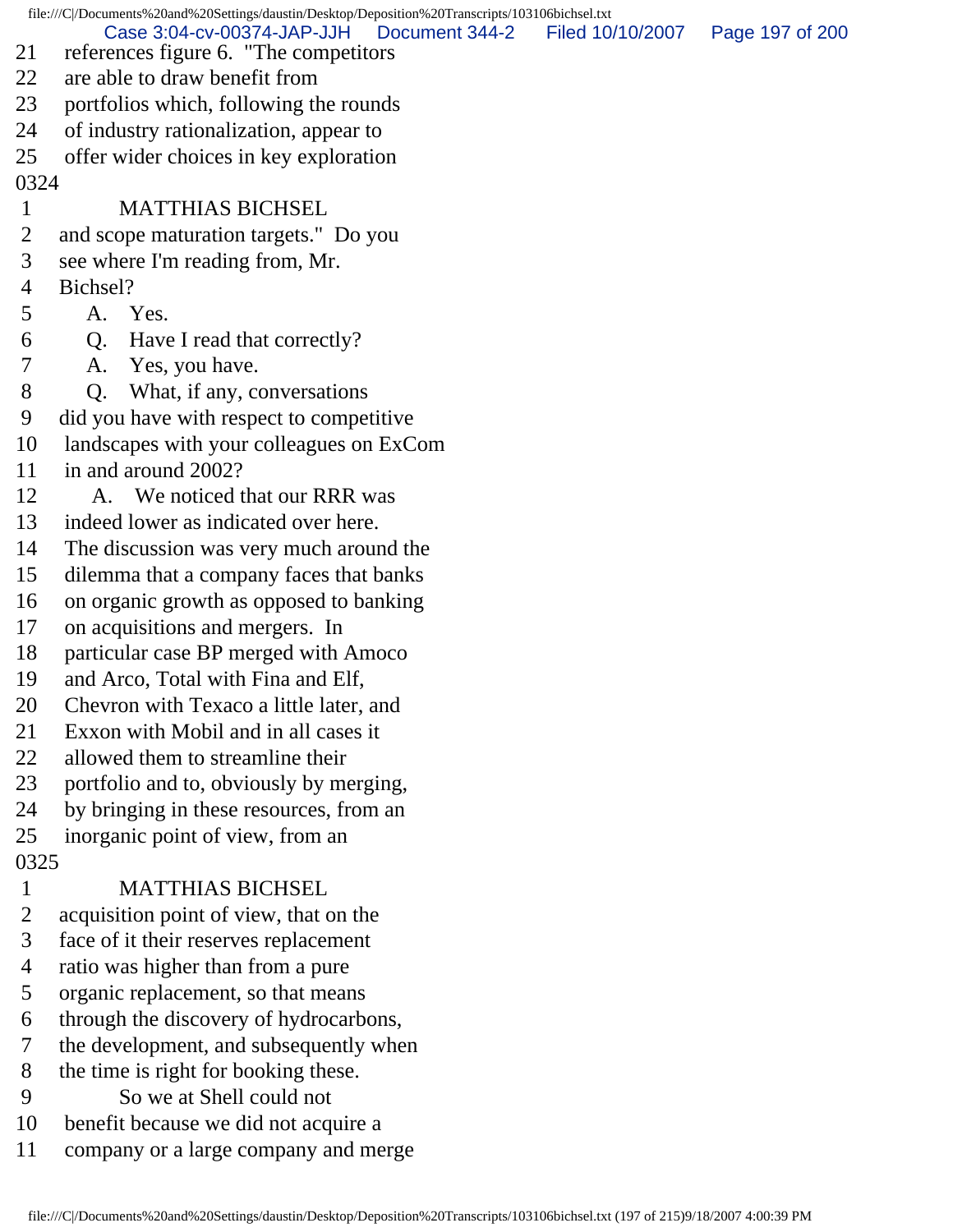file:///C|/Documents%20and%20Settings/daustin/Desktop/Deposition%20Transcripts/103106bichsel.txt 12 with another company in that particular 13 time frame, so we did not benefit like 14 our competitors on that particular 15 indicator that the investors are using. 16 And the question was, since 17 we do not acquire any companies or 18 certainly no thought at that particular 19 time about the big merger, are there 20 opportunities in terms of an organic 21 manner, in terms of accelerating a 22 hydrocarbon maturation funnel, what 23 could we do, what are the 24 opportunities, are there business 25 development opportunities whereby we 0326 1 MATTHIAS BICHSEL 2 would buy assets, etcetera. 3 So these were the 4 conversations that was had around this 5 particular topic. 6 Q. And finally, I want to just 7 direct your attention to the conclusion 8 paragraph which is on the next page, 9 Bates stamped V 00230620. The 10 conclusion reads, briefly, "Our 11 reserves replacement performance over 12 the past few years clearly illustrates 13 the emerging problems with our resource 14 base and is becoming a source of 15 competitive disadvantage. Over the 16 plan period the challenge will be to 17 secure sufficient volumes for major 18 bookings to supplement additions from a 19 base plan portfolio and ensure that 20 existing exposures, if they transpire, 21 are adequately offset. 22 "However, we do have some 23 nearly 50 bln boe of SFR and 24 expectation reserves currently out with 25 license in our overall resource base 0327 1 MATTHIAS BICHSEL 2 which presents a significant Case 3:04-cv-00374-JAP-JJH Document 344-2 Filed 10/10/2007 Page 198 of 200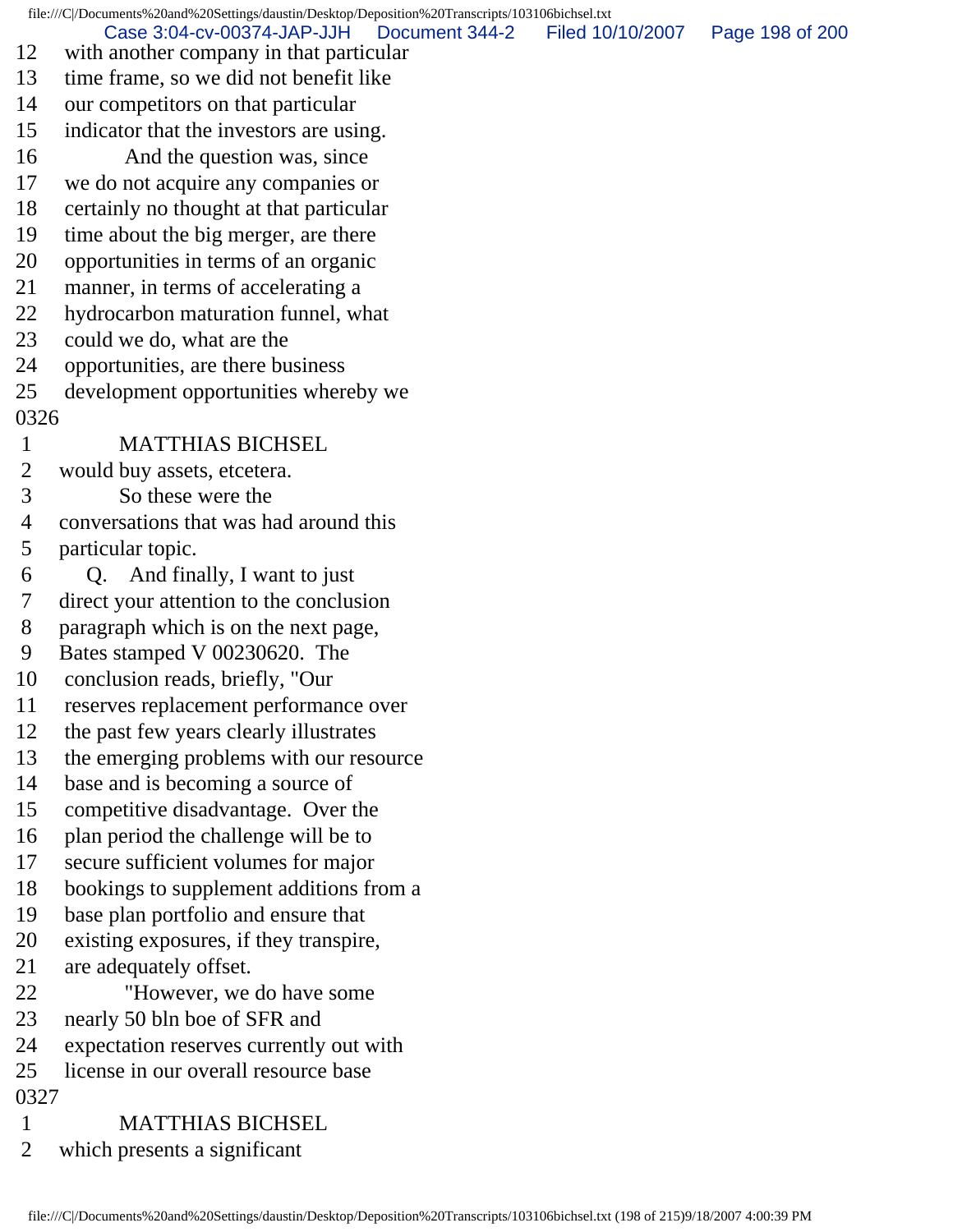file:///C|/Documents%20and%20Settings/daustin/Desktop/Deposition%20Transcripts/103106bichsel.txt 3 opportunity. We are refocusing our 4 efforts on exploration and will pursue 5 more aggressively the transfer from SFR 6 to reserves but this will not be 7 sufficient to reverse the trends - 8 success in major strategic options in 9 MRH's or a major acquisition is 10 necessary." Did I read the conclusion 11 of this note for information correctly? 12 A. Yes, you did. 13 Q. Did you have reason to -- 14 have you ever seen this conclusion with 15 respect to this note for information 16 before? 17 A. I do not recall having seen 18 this particular page, but I do recall 19 that discussions around these topics 20 were held at ExCom meetings. 21 Q. Is it fair to say that those 22 discussions occurred in and around 23 2002? 24 A. And 2003. 25 Q. Do you recall whether this 0328 1 MATTHIAS BICHSEL 2 occurred as the note for information 3 indicates, in February of 2002? 4 A. I do not recall the exact 5 date. 6 Q. Do you recall having 7 participated in conversations 8 personally where this conclusion was 9 discussed with your ExCom colleagues? 10 A. I recall that I have 11 participated in ExCom meetings where 12 the topic as it is addressed here was 13 discussed. 14 Q. And what specifically was 15 discussed among you and your ExCom 16 colleagues with respect to the 17 conclusion on Page 5 of this document, 18 Bichsel 9? 19 A. Page 5 is now at the Case 3:04-cv-00374-JAP-JJH Document 344-2 Filed 10/10/2007 Page 199 of 200